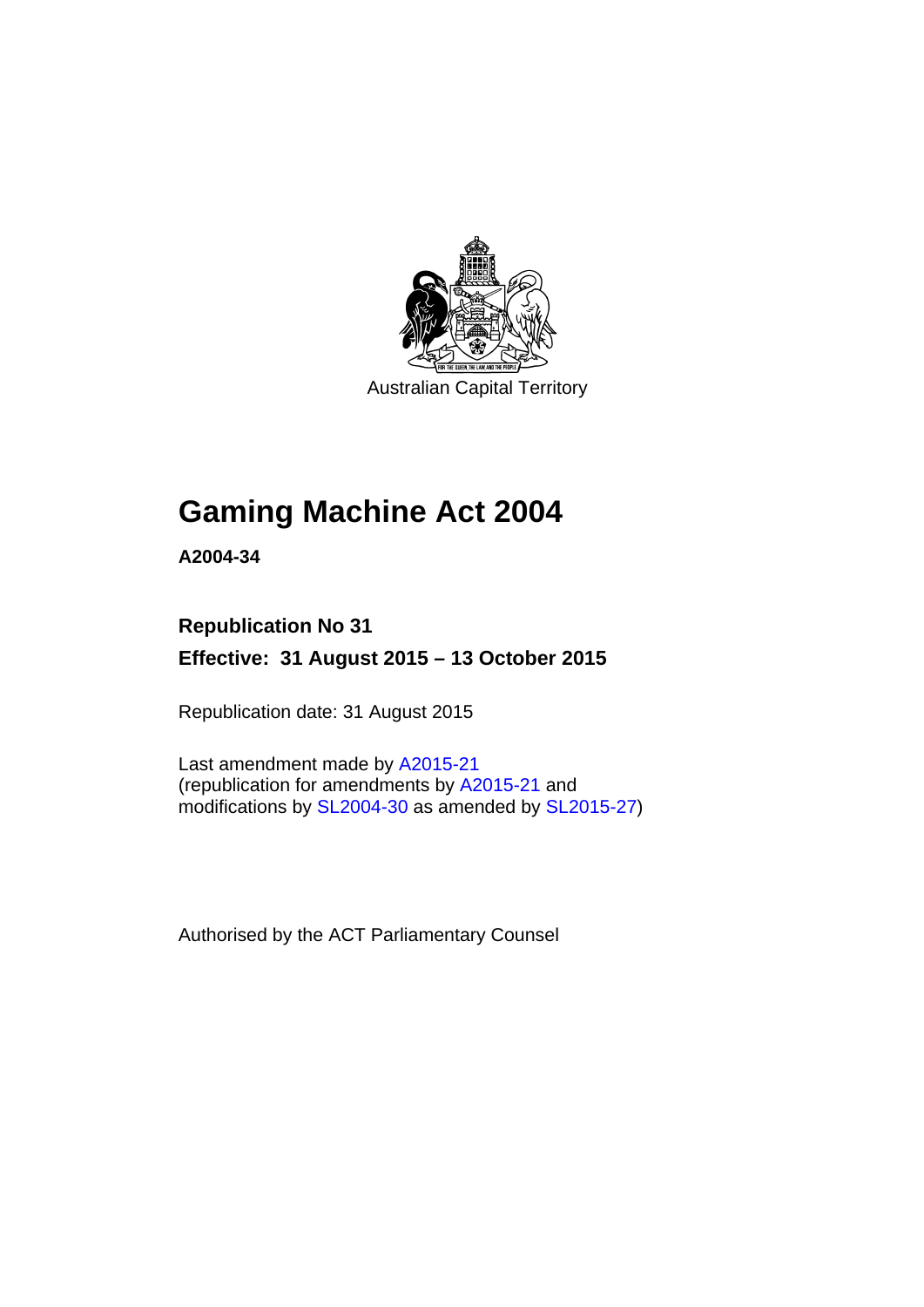### **About this republication**

### **The republished law**

This is a republication of the *Gaming Machine Act 2004* (including any amendment made under the *[Legislation Act 2001](http://www.legislation.act.gov.au/a/2001-14)*, part 11.3 (Editorial changes)) as in force on 31 August 2015*.* It also includes any commencement, amendment, repeal or expiry affecting this republished law to 31 August 2015.

The legislation history and amendment history of the republished law are set out in endnotes 3 and 4.

### **Kinds of republications**

The Parliamentary Counsel's Office prepares 2 kinds of republications of ACT laws (see the ACT legislation register at [www.legislation.act.gov.au](http://www.legislation.act.gov.au/)):

- authorised republications to which the *[Legislation Act 2001](http://www.legislation.act.gov.au/a/2001-14)* applies
- unauthorised republications.

The status of this republication appears on the bottom of each page.

#### **Editorial changes**

The *[Legislation Act 2001](http://www.legislation.act.gov.au/a/2001-14)*, part 11.3 authorises the Parliamentary Counsel to make editorial amendments and other changes of a formal nature when preparing a law for republication. Editorial changes do not change the effect of the law, but have effect as if they had been made by an Act commencing on the republication date (see *[Legislation Act 2001](http://www.legislation.act.gov.au/a/2001-14)*, s 115 and s 117). The changes are made if the Parliamentary Counsel considers they are desirable to bring the law into line, or more closely into line, with current legislative drafting practice.

This republication includes amendments made under part 11.3 (see endnote 1).

#### **Uncommenced provisions and amendments**

If a provision of the republished law has not commenced, the symbol  $\mathbf{U}$  appears immediately before the provision heading. Any uncommenced amendments that affect this republished law are accessible on the ACT legislation register [\(www.legislation.act.gov.au\)](http://www.legislation.act.gov.au/). For more information, see the home page for this law on the register.

#### **Modifications**

If a provision of the republished law is affected by a current modification, the symbol  $\mathbf{M}$ appears immediately before the provision heading. The text of the modifying provision appears in the endnotes. For the legal status of modifications, see the *[Legislation Act 2001](http://www.legislation.act.gov.au/a/2001-14)*, section 95.

#### **Penalties**

At the republication date, the value of a penalty unit for an offence against this law is \$150 for an individual and \$750 for a corporation (see *[Legislation Act 2001](http://www.legislation.act.gov.au/a/2001-14)*, s 133).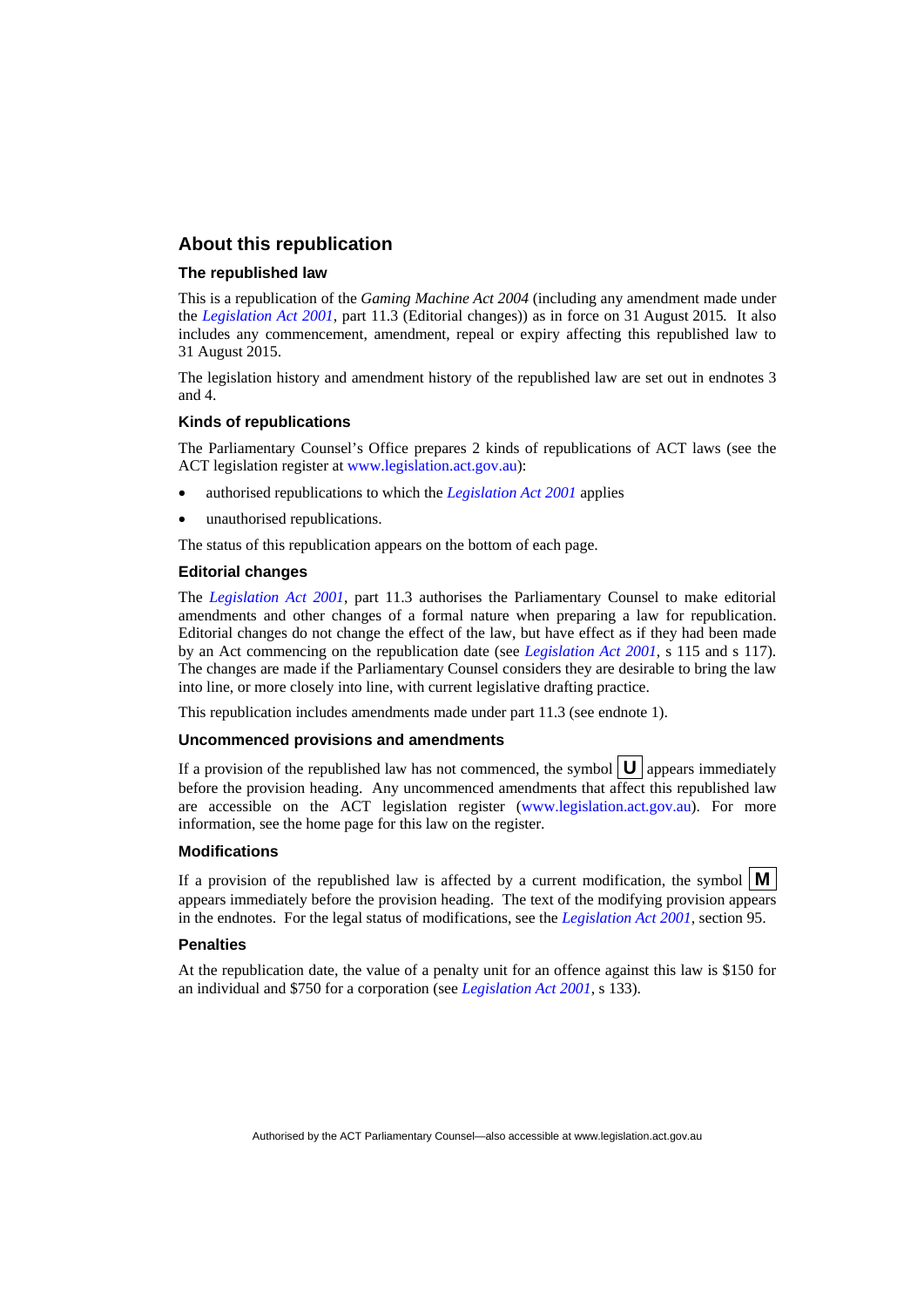

# **Gaming Machine Act 2004**

# **Contents**

|                 |                                                                               | Page       |
|-----------------|-------------------------------------------------------------------------------|------------|
| Part 1          | <b>Preliminary</b>                                                            |            |
| 1               | Name of Act                                                                   | 2          |
| 3               | Dictionary                                                                    | 2          |
| 4               | <b>Notes</b>                                                                  | 2          |
| 5               | Offences against Act-application of Criminal Code etc                         | 3          |
| Part 2          | <b>Important concepts</b>                                                     |            |
| 6               | Eligibility of individuals                                                    | 4          |
| $\overline{7}$  | Eligibility of corporations                                                   | 6          |
| 8               | Meaning of <i>influential</i> person                                          | 7          |
| 9               | Proper completion-applications under Act                                      | 8          |
| Part 2A         | <b>Gaming machine authorisation numbers</b>                                   |            |
| 10              | Maximum number of authorisations for gaming machines allowed in<br><b>ACT</b> | 10         |
| R31<br>31/08/15 | Gaming Machine Act 2004                                                       | contents 1 |
|                 | Effective: 31/08/15-13/10/15                                                  |            |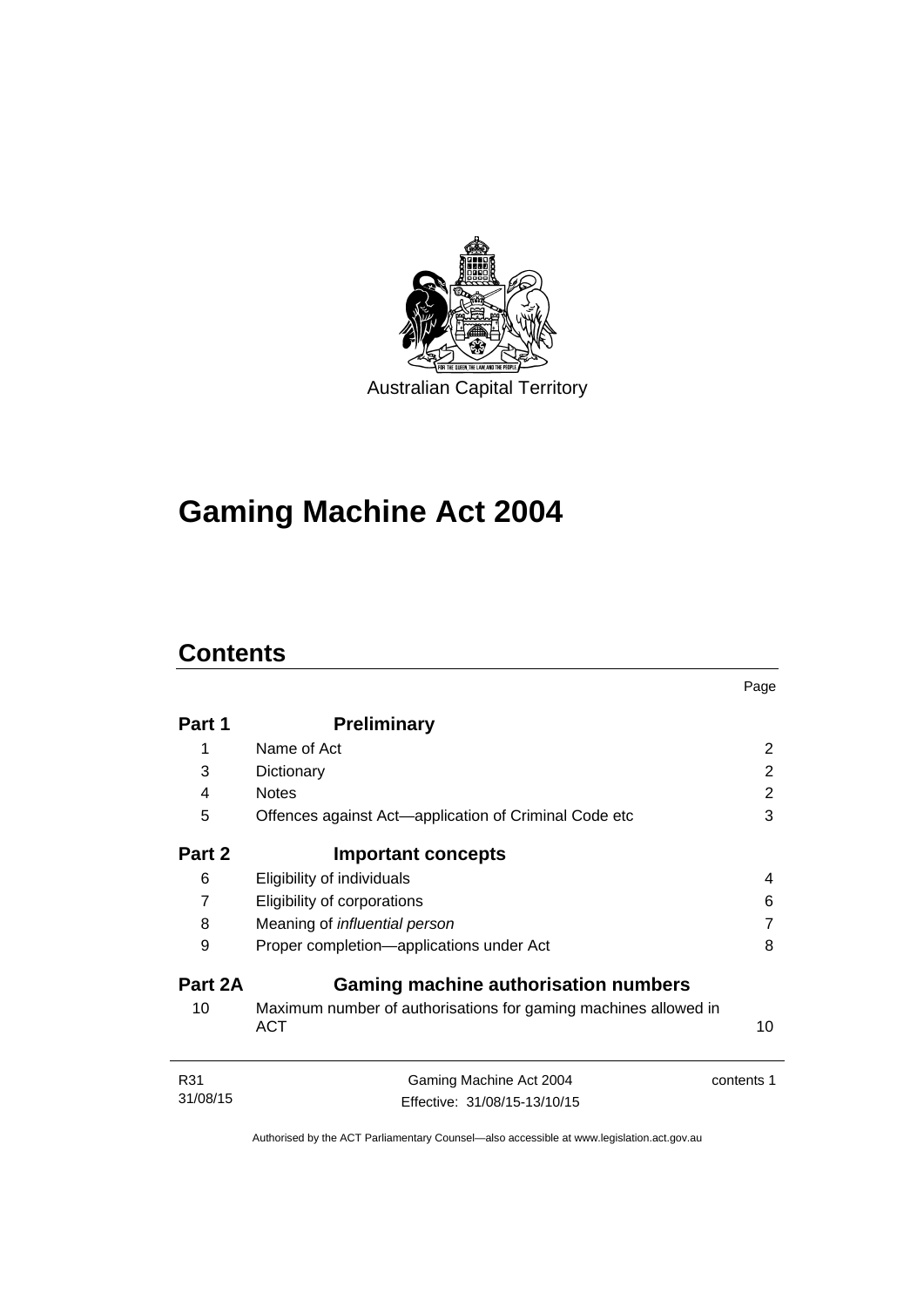### **Contents**

|                      |                                                                                                             | Page     |
|----------------------|-------------------------------------------------------------------------------------------------------------|----------|
| Part 2B              | <b>Licences and authorisations</b>                                                                          |          |
| <b>Division 2B.1</b> | Definitions and important concepts                                                                          |          |
| 11                   | Definitions-pt 2B                                                                                           | 13       |
| 12                   | Meaning of social impact assessment                                                                         | 13       |
| 13                   | Social impact assessment-publication                                                                        | 14       |
| 14                   | Applications to be dealt with in order of receipt etc                                                       | 16       |
| <b>Division 2B.2</b> | <b>Class C licences-application and issue</b>                                                               |          |
| 15                   | Licence for class C gaming machines—application                                                             | 17       |
| 16                   | Class C licence application-contents                                                                        | 17       |
| 17                   | Class C licence-decision on application                                                                     | 18       |
| 18                   | Class C licence application-grounds for refusal                                                             | 19       |
| 19                   | Class C licence-conditions                                                                                  | 20       |
| 20                   | Class C licence-form                                                                                        | 21       |
| Division 2B.3        | Authorisation certificates for class C gaming<br>machines-application and issue                             |          |
| 21                   | Authorisation certificate for class C gaming machines—application                                           | 22       |
| 22                   | Authorisation certificate for class C gaming machines—contents of<br>application                            | 22       |
| 23                   | Authorisation certificate for class C gaming machines—decision on<br>application                            | 24       |
| 24                   | Authorisation certificate application for class C gaming machines-<br>grounds for refusal                   | 26       |
| 25                   | Issue of authorisation certificate for class C gaming machines-<br>number of gaming machines to be operated | 27       |
| 26                   | Authorisation certificate for class C gaming machines—conditions                                            | 27       |
| 27                   | Authorisation certificate for class C gaming machines-form                                                  | 27       |
| Division 2B.4        | Licences and authorisation certificates-class B<br>gaming machines                                          |          |
| 28                   | Licence and authorisation certificate for class B gaming machines-<br>restricted application                | 29       |
| 29                   | Class B licence and authorisation certificate-decision on application                                       | 31       |
| 30                   | Class B licence and authorisation certificate—conditions and form                                           | 32       |
| <b>Division 2B.5</b> | Licences and authorisation certificates-amendments                                                          |          |
| 31                   | Licence amendment-application                                                                               | 34       |
| 32                   | Licence amendment decision-minor amendment                                                                  | 35       |
| contents 2           | Gaming Machine Act 2004                                                                                     | R31      |
|                      | Effective: 31/08/15-13/10/15                                                                                | 31/08/15 |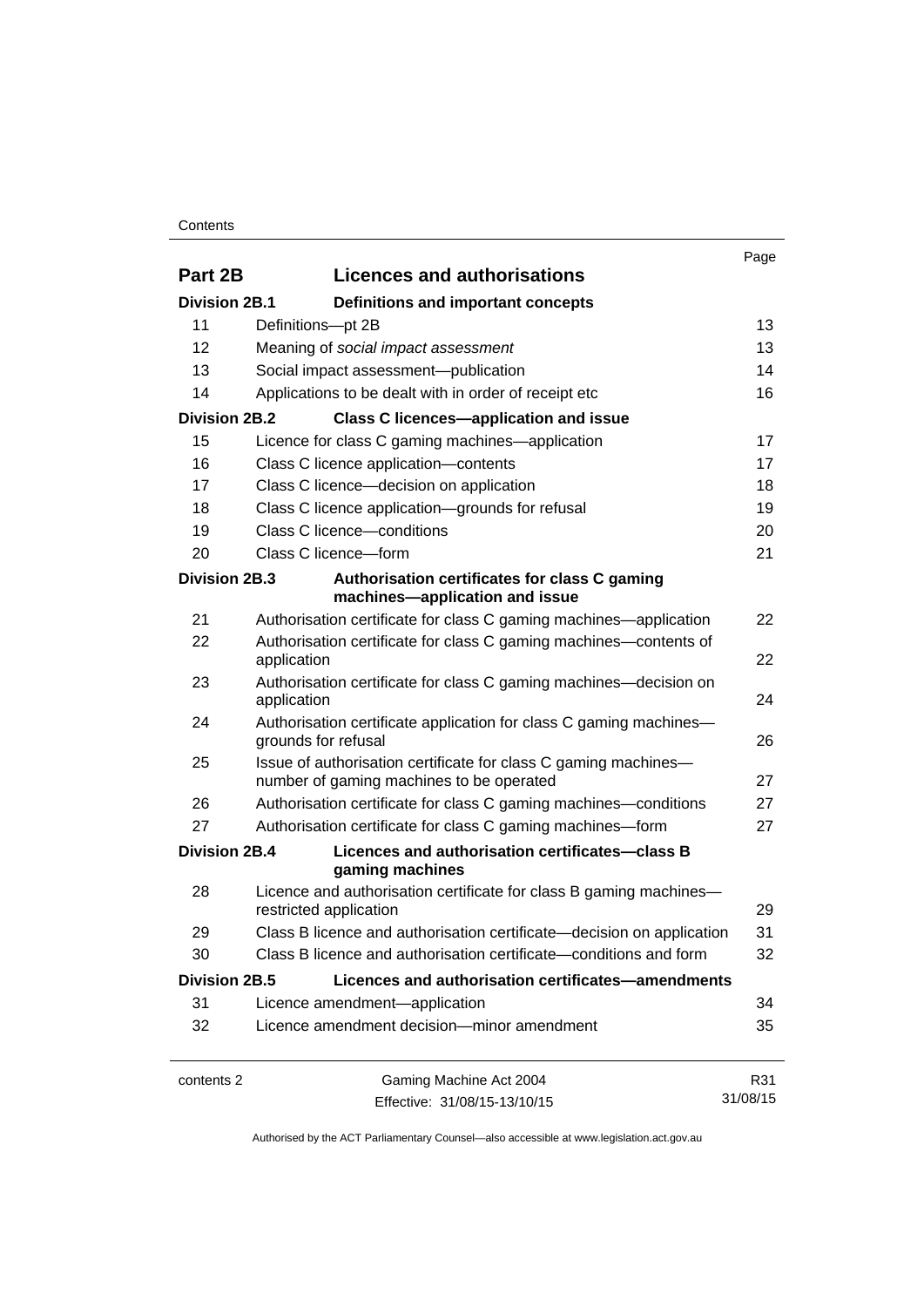|                      |                                                                                            | Contents   |
|----------------------|--------------------------------------------------------------------------------------------|------------|
|                      |                                                                                            | Page       |
| 33                   | Authorisation certificate amendment-application                                            | 36         |
| 34                   | Authorisation certificate amendment-contents of application                                | 37         |
| 35                   | Authorisation certificate amendment decision—gaming area<br>amendment                      | 38         |
| 36                   | Authorisation certificate amendment decision-premises relocation<br>amendment              | 39         |
| 37                   | Authorisation certificate amendment decision—increase maximum<br>amendment                 | 41         |
| 37A                  | Authorisation certificate amendment—increase maximum to not more<br>than relevant number   | 43         |
| 37B                  | Authorisation certificate amendment—technical amendment                                    | 44         |
| 37C                  | Amendment of licence, authorisation certificate etc—commission's<br>own initiative         | 45         |
| 37D                  | Re-issue of amended licence, authorisation certificate etc                                 | 46         |
| <b>Division 2B.6</b> | Transfer and surrender of licences and authorisation<br>certificates                       |            |
| 37E                  | Transferring an authorisation certificate                                                  | 47         |
| 37F                  | Surrender of licences, authorisation certificates and authorisations                       | 48         |
| 37G                  | Offence-failure to dispose of gaming machines                                              | 50         |
| Division 2B.7        | Licences, authorisation certificates and<br>authorisations-register and replacement copies |            |
| 37H                  | Licences and authorisation certificates—register                                           | 51         |
| 371                  | Licences, authorisation certificates and authorisation schedules-<br>replacement copies    | 53         |
| Part 2C              | In-principle authorisation certificates                                                    |            |
| <b>Division 2C.1</b> | Preliminary                                                                                |            |
| 38                   | Object-pt 2C                                                                               | 53         |
| 38A                  | Definitions for Act                                                                        | 54         |
| Division 2C.2        | In-principle authorisation certificate—application                                         |            |
| 38B                  | In-principle authorisation certificate-application                                         | 54         |
| 38C                  | In-principle authorisation certificate application-contents                                | 55         |
| <b>Division 2C.3</b> | In-principle authorisation certificate-issue                                               |            |
| 38D                  | In-principle authorisation certificate-decision on application                             | 55         |
| 38E                  | In-principle authorisation certificate-form                                                | 56         |
| 38F                  | In-principle authorisation certificate-conditions                                          | 57         |
| R31                  | Gaming Machine Act 2004                                                                    | contents 3 |
| 31/08/15             | Effective: 31/08/15-13/10/15                                                               |            |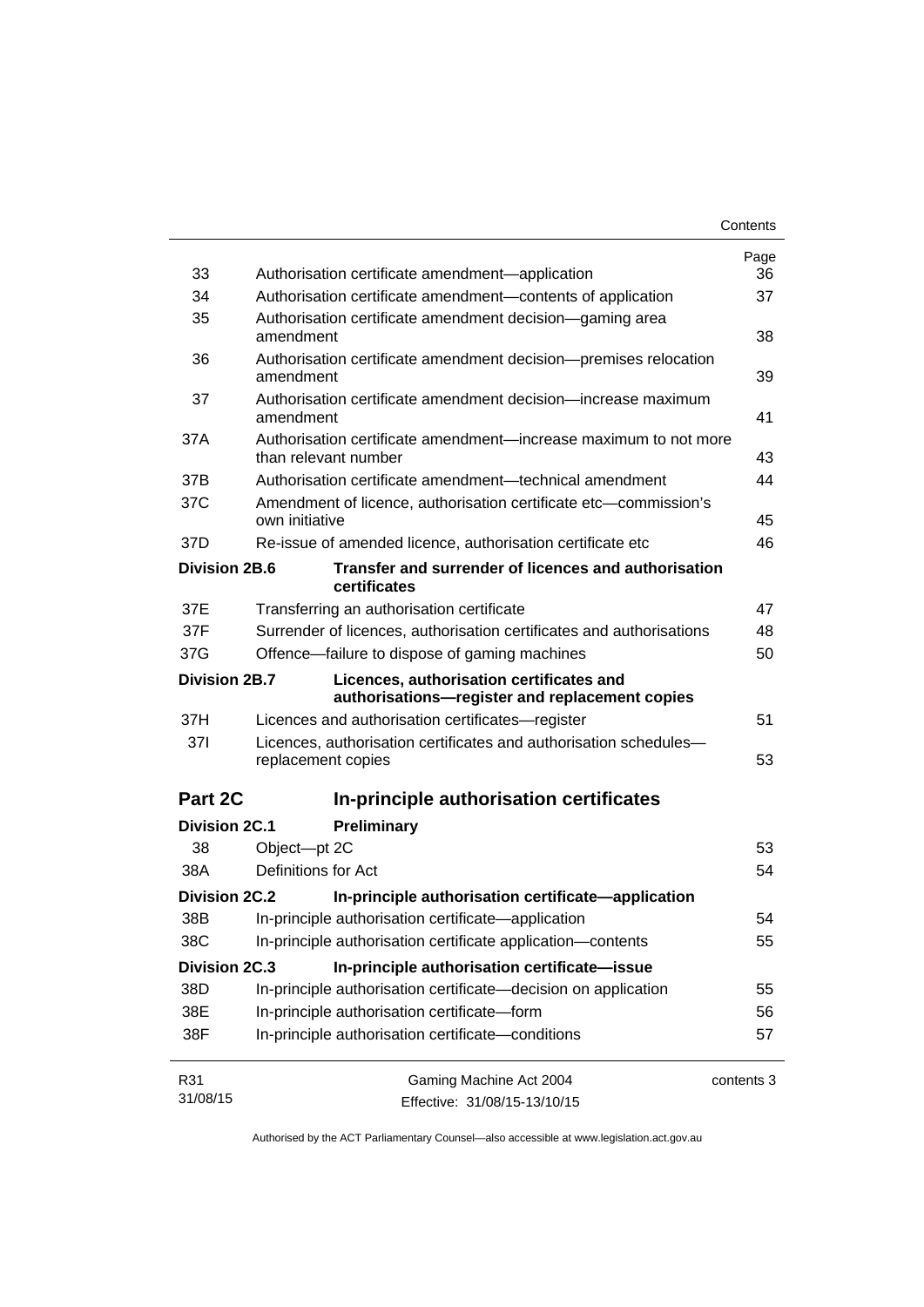### **Contents**

| 38G                  | In-principle authorisation certificate-term                                                                 | Page<br>57 |
|----------------------|-------------------------------------------------------------------------------------------------------------|------------|
| <b>Division 2C.4</b> | In-principle authorisation certificate-transfer                                                             |            |
| 38H                  | In-principle authorisation certificate—application to transfer                                              | 58         |
| 381                  | In-principle authorisation certificate-transfer decision                                                    | 59         |
| 38J                  | In-principle authorisation certificate—application for extension                                            | 60         |
| 38K                  | In-principle authorisation certificate-extension decision                                                   | 60         |
| 38L                  | In-principle authorisation certificate-surrender                                                            | 61         |
| <b>Division 2C.5</b> | In-principle authorisation certificates-conversion                                                          |            |
| 38M                  | Conversion of in-principle authorisation certificate to authorisation                                       |            |
|                      | certificate-application                                                                                     | 62         |
| 38N                  | Conversion of in-principle authorisation certificate to authorisation<br>certificate-decision               | 64         |
| 38O                  | Consequences of conversion-other in-principle authorisation<br>certificates for the land or premises expire | 66         |
| Part 3               | Licences and authorisation certificates-                                                                    |            |
|                      | conditions                                                                                                  |            |
| <b>Division 3.1</b>  | <b>Compliance with licence conditions</b>                                                                   |            |
| 39                   | Offence-failure to comply with condition                                                                    | 67         |
| <b>Division 3.2</b>  | <b>General licence and authorisation certificate</b><br>conditions                                          |            |
| 39A                  | Compliance with requirements for issue of licence and authorisation<br>certificate                          | 68         |
| 40                   | Compliance with directions                                                                                  | 68         |
| 41                   | Display of licence and authorisation certificate at authorised premises                                     | 69         |
| 42                   | Authorisation certificate and authorisation schedule to be kept at                                          |            |
|                      | premises                                                                                                    | 69         |
| 42A                  | Assistance with reviews                                                                                     | 69         |
| 43                   | Rules and control procedures for operation of gaming machines and<br>peripheral equipment                   | 70         |
| 44                   | Installation in accordance with Act                                                                         | 70         |
| 45                   | Installation certificate                                                                                    | 70         |
| 46                   | Operation after installation                                                                                | 70         |
| 47                   | Operation subject to correct percentage payout                                                              | 71         |
| 48                   | Percentage payout of gaming machines to be displayed                                                        | 71         |
| 49                   | Maximum stake amount                                                                                        | 71         |
| contents 4           | Gaming Machine Act 2004                                                                                     | R31        |
|                      | Effective: 31/08/15-13/10/15                                                                                | 31/08/15   |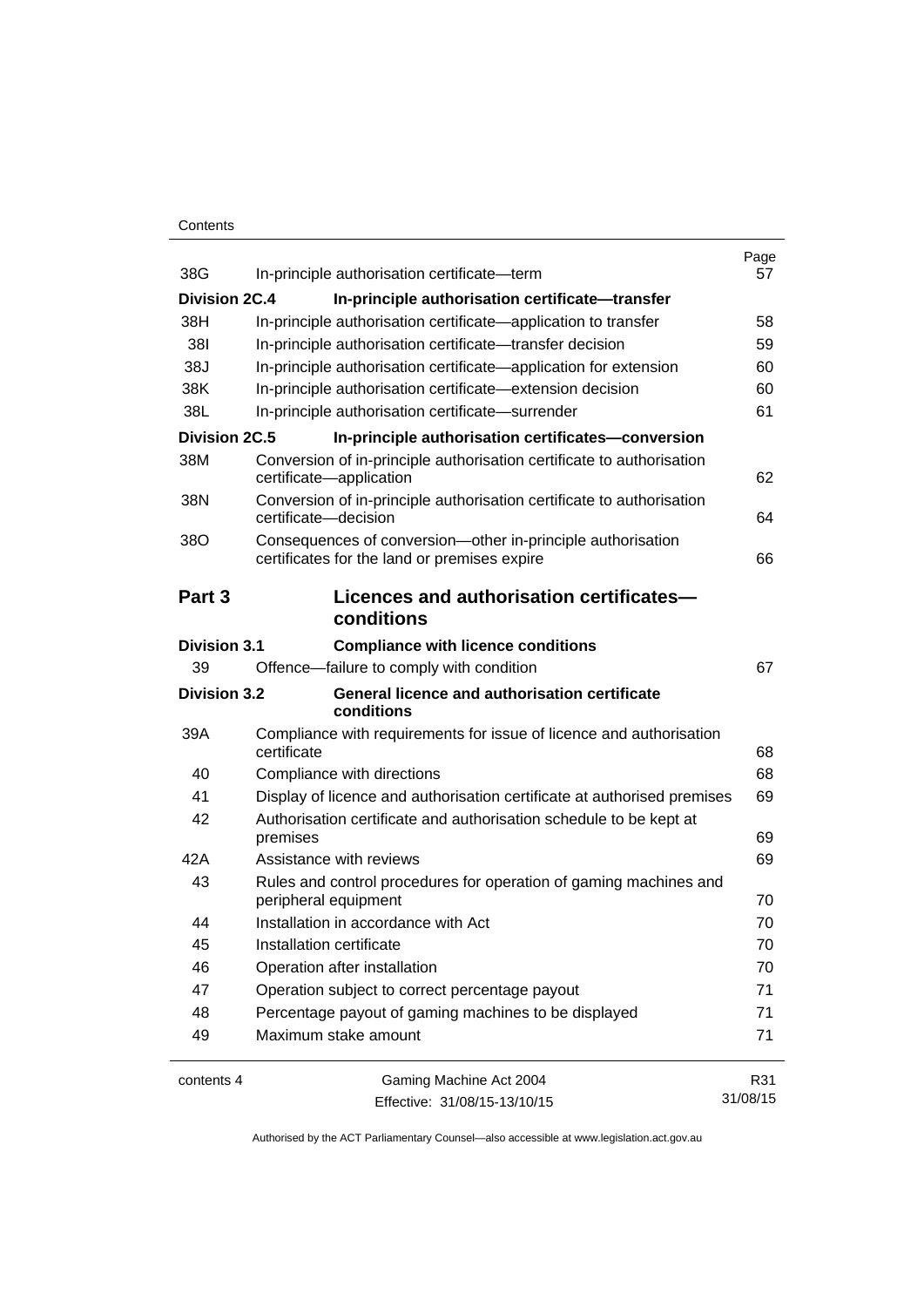|                                                                                                         | Contents                                                                                                                                                                                                                                                                                                                                                                                                           |
|---------------------------------------------------------------------------------------------------------|--------------------------------------------------------------------------------------------------------------------------------------------------------------------------------------------------------------------------------------------------------------------------------------------------------------------------------------------------------------------------------------------------------------------|
|                                                                                                         | Page<br>71                                                                                                                                                                                                                                                                                                                                                                                                         |
|                                                                                                         | 71                                                                                                                                                                                                                                                                                                                                                                                                                 |
|                                                                                                         |                                                                                                                                                                                                                                                                                                                                                                                                                    |
|                                                                                                         |                                                                                                                                                                                                                                                                                                                                                                                                                    |
|                                                                                                         | 72                                                                                                                                                                                                                                                                                                                                                                                                                 |
|                                                                                                         | 73                                                                                                                                                                                                                                                                                                                                                                                                                 |
| gaming laws                                                                                             | 73                                                                                                                                                                                                                                                                                                                                                                                                                 |
| Annual report of clubs                                                                                  | 74                                                                                                                                                                                                                                                                                                                                                                                                                 |
| Other conditions of club licences                                                                       | 75                                                                                                                                                                                                                                                                                                                                                                                                                 |
| Part 4<br><b>Disciplinary action</b>                                                                    |                                                                                                                                                                                                                                                                                                                                                                                                                    |
| Definitions-pt 4                                                                                        | 77                                                                                                                                                                                                                                                                                                                                                                                                                 |
| Grounds for disciplinary action                                                                         | 78                                                                                                                                                                                                                                                                                                                                                                                                                 |
| Disciplinary action                                                                                     | 79                                                                                                                                                                                                                                                                                                                                                                                                                 |
| Criteria for disciplinary action                                                                        | 81                                                                                                                                                                                                                                                                                                                                                                                                                 |
| When disciplinary notice may be given                                                                   | 81                                                                                                                                                                                                                                                                                                                                                                                                                 |
| Disciplinary notices                                                                                    | 81                                                                                                                                                                                                                                                                                                                                                                                                                 |
| Commission may take disciplinary action against licensee                                                | 82                                                                                                                                                                                                                                                                                                                                                                                                                 |
| Disciplinary action in relation to trading authorisations and gaming<br>machines-directions             | 82                                                                                                                                                                                                                                                                                                                                                                                                                 |
| Suspension of licence and authorisation certificate because of<br>suspension of general and on licences | 83                                                                                                                                                                                                                                                                                                                                                                                                                 |
| general and on licences                                                                                 | 84                                                                                                                                                                                                                                                                                                                                                                                                                 |
| Return of licence and authorisation certificate on cancellation                                         | 84                                                                                                                                                                                                                                                                                                                                                                                                                 |
| Cancellation of licences and authorisation certificates-disposal of<br>gaming machines                  | 85                                                                                                                                                                                                                                                                                                                                                                                                                 |
| Part 5<br><b>Centralised monitoring system</b>                                                          |                                                                                                                                                                                                                                                                                                                                                                                                                    |
| Meaning of centralised monitoring system                                                                | 86                                                                                                                                                                                                                                                                                                                                                                                                                 |
| Regulations about CMS                                                                                   | 86                                                                                                                                                                                                                                                                                                                                                                                                                 |
|                                                                                                         | Licensee to comply with relevant codes of practice<br>Accounts relating to gaming machines<br><b>Division 3.3</b><br><b>Club licence conditions</b><br>Conditions about inequitable benefits<br>Condition about club's constitution-consistency with gaming laws<br>Condition about club's constitution-amendment if inconsistent with<br>Cancellation of authorisation certificate because of cancellation etc of |

contents 5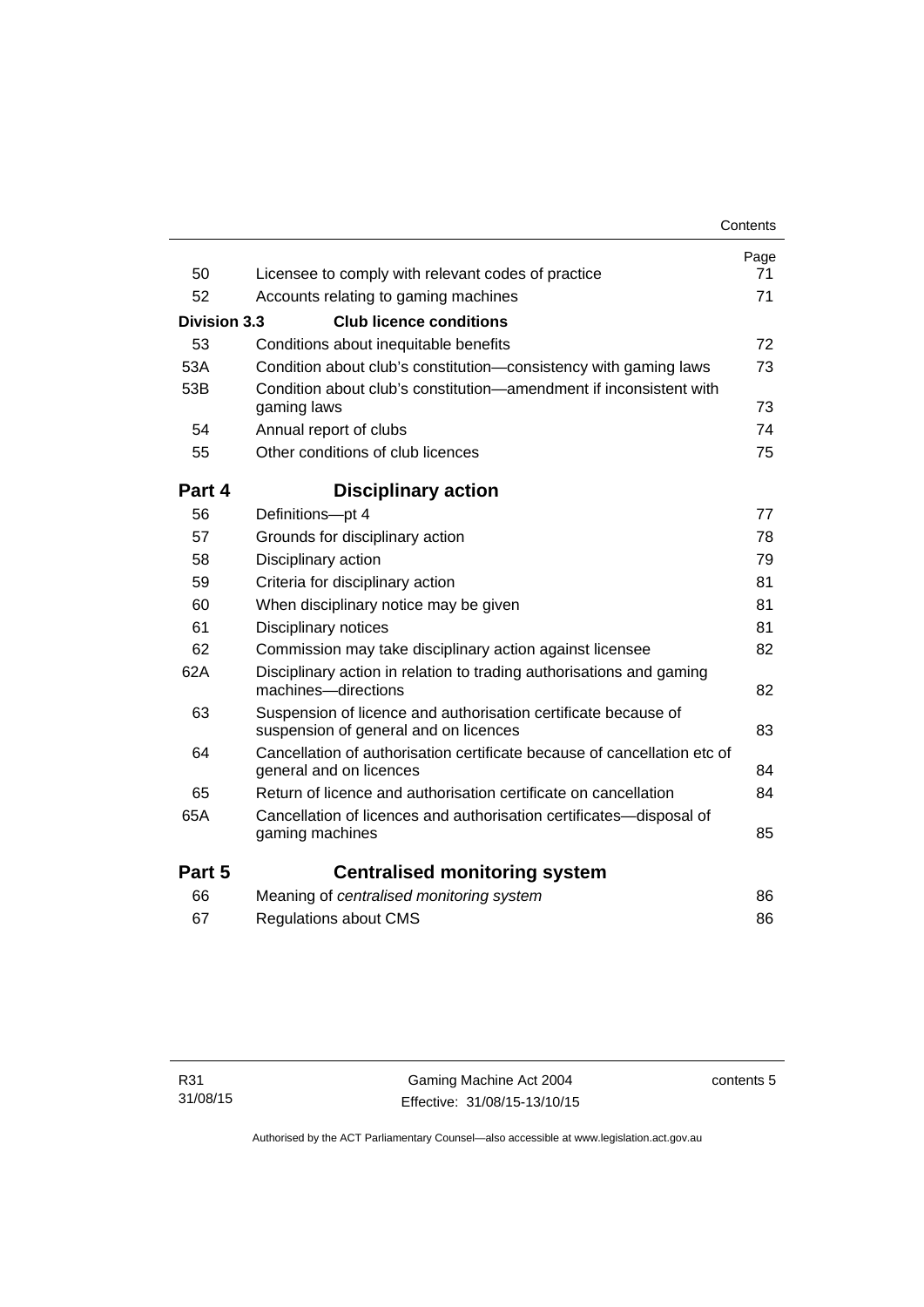| Part 6               | Approval of gaming machines, peripherals,<br>suppliers and technicians            | Page     |
|----------------------|-----------------------------------------------------------------------------------|----------|
| Division 6.1         | Approval of gaming machines and peripheral<br>equipment                           |          |
| 68                   | Meaning of peripheral equipment                                                   | 87       |
| 69                   | Approval of gaming machines and peripheral equipment                              | 87       |
| 70                   | Cancellation or suspension of gaming machine and peripheral<br>equipment approval | 88       |
| 71                   | Computer cabinet access register                                                  | 89       |
| Division 6.2         | <b>Approved suppliers</b>                                                         |          |
| 72                   | Application and approval as supplier                                              | 90       |
| 73                   | Giving copy of certificate about approved supplier                                | 91       |
| 73A                  | Cancellation etc of supplier's approval                                           | 91       |
| <b>Division 6.3</b>  | <b>Approved technicians</b>                                                       |          |
| 74                   | Application for approval as technician                                            | 92       |
| 75                   | Approval of technicians                                                           | 93       |
| 76                   | Short-term approval of technicians                                                | 94       |
| 77                   | Ending short-term approvals                                                       | 95       |
| 78                   | Transfer etc of technician's approval                                             | 95       |
| 79                   | Cancellation etc of technician's approval                                         | 96       |
| 80                   | Certificates and identity cards for approved technicians                          | 97       |
| 81                   | Giving copy of certificate about approved technician or identity card             | 98       |
| 82                   | Notice by supplier if technician no longer employed                               | 98       |
| 83                   | Return of approval certificates and identity cards for approved<br>technicians    | 98       |
| 84                   | Renewal of technician's approval                                                  | 99       |
| Part 6A              | <b>Gaming machine dealings</b>                                                    |          |
| <b>Division 6A.1</b> | <b>Gaming machine dealings</b>                                                    |          |
| 97                   | Control procedures                                                                | 101      |
| 98                   | Acquisition of gaming machines and peripheral equipment-general                   | 102      |
| 99                   | Acquisition of authorisations and gaming machines—notification                    | 103      |
| 100                  | Acquisition of gaming machines—amendment of authorisation<br>schedule etc         | 104      |
| 103                  | Possession and operation of gaming machines                                       | 105      |
| contents 6           | Gaming Machine Act 2004                                                           | R31      |
|                      | Effective: 31/08/15-13/10/15                                                      | 31/08/15 |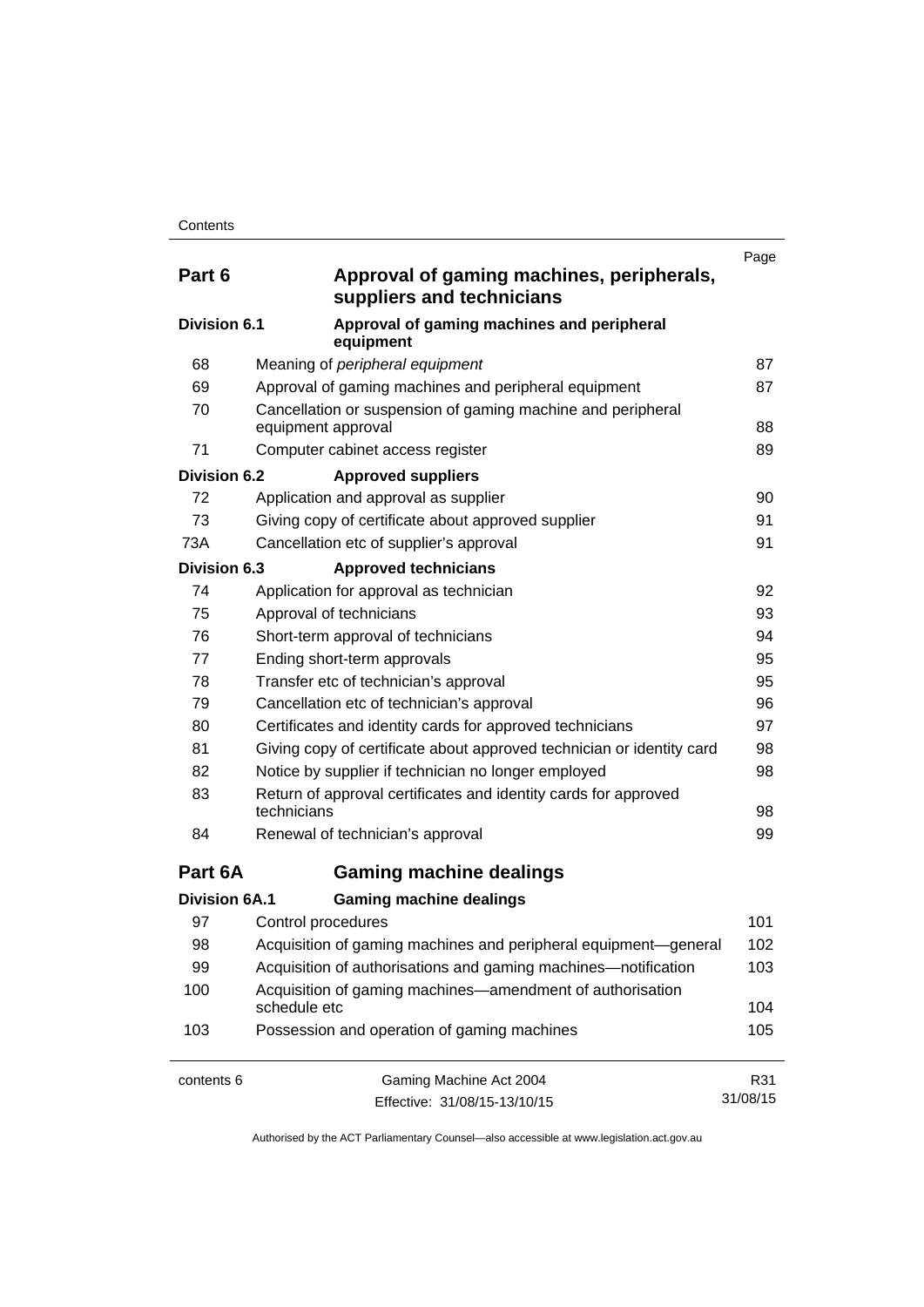| Contents |
|----------|
|----------|

| 104                  | Offence-operating unauthorised or stored gaming machines           | Page<br>106 |
|----------------------|--------------------------------------------------------------------|-------------|
| 105                  | Operation of gaming machines other than in accordance with         |             |
|                      | authorisations                                                     | 106         |
| <b>Division 6A.2</b> | <b>Repossession of gaming machines</b>                             |             |
| 105A                 | Definitions-div 6A.2                                               | 107         |
| 106                  | Offences by people repossessing gaming machines                    | 108         |
| 107                  | Approval for repossession-application                              | 108         |
| 108                  | Approval of repossession of gaming machines                        | 109         |
| 109                  | Conditions on approval to repossess gaming machine                 | 109         |
| 109A                 | Repossessed gaming machines—amendment of authorisation<br>schedule | 110         |
| 110                  | Contravention of repossession approval conditions                  | 110         |
| 110A                 | Appointment of external administrator                              | 111         |
| <b>Division 6A.3</b> | <b>Disposal of gaming machines</b>                                 |             |
| 111                  | Unapproved disposal of gaming machines                             | 111         |
| 112                  | Application for approval for disposal of gaming machines           | 111         |
| 113                  | Approval of disposal of gaming machines                            | 112         |
| 113A                 | Disposal of gaming machines-notifiable action                      | 113         |
| 113B                 | Destruction of gaming machines-commission's attendance             | 114         |
| 113C                 | Disposal of gaming machines—direction about manner of disposal     | 115         |
| 113D                 | Offence—failure to dispose of gaming machine within required time  | 115         |
| <b>Division 6A.4</b> | Seizure of gaming machines                                         |             |
| 114                  | Seizure of unlawful gaming machines                                | 115         |
| 115                  | Receipt for gaming machines seized                                 | 116         |
| 116                  | Application for order disallowing seizure                          | 116         |
| 117                  | Order for return of seized gaming machine                          | 117         |
| 118                  | Adjournment pending hearing of other proceedings                   | 118         |
| 119                  | Forfeiture of seized gaming machines                               | 118         |
| Division 6A.5        | Installation and operation of gaming machines                      |             |
| 120                  | Installation to be in accordance with approval of commission       | 118         |
| 121                  | Offence to install gaming machines                                 | 119         |
| 122                  | Certificate about meter readings                                   | 119         |
| 123                  | Sealing computer cabinet                                           | 119         |
| 124                  | Commission may require information                                 | 120         |

| R31      | Gaming Machine Act 2004      | contents 7 |
|----------|------------------------------|------------|
| 31/08/15 | Effective: 31/08/15-13/10/15 |            |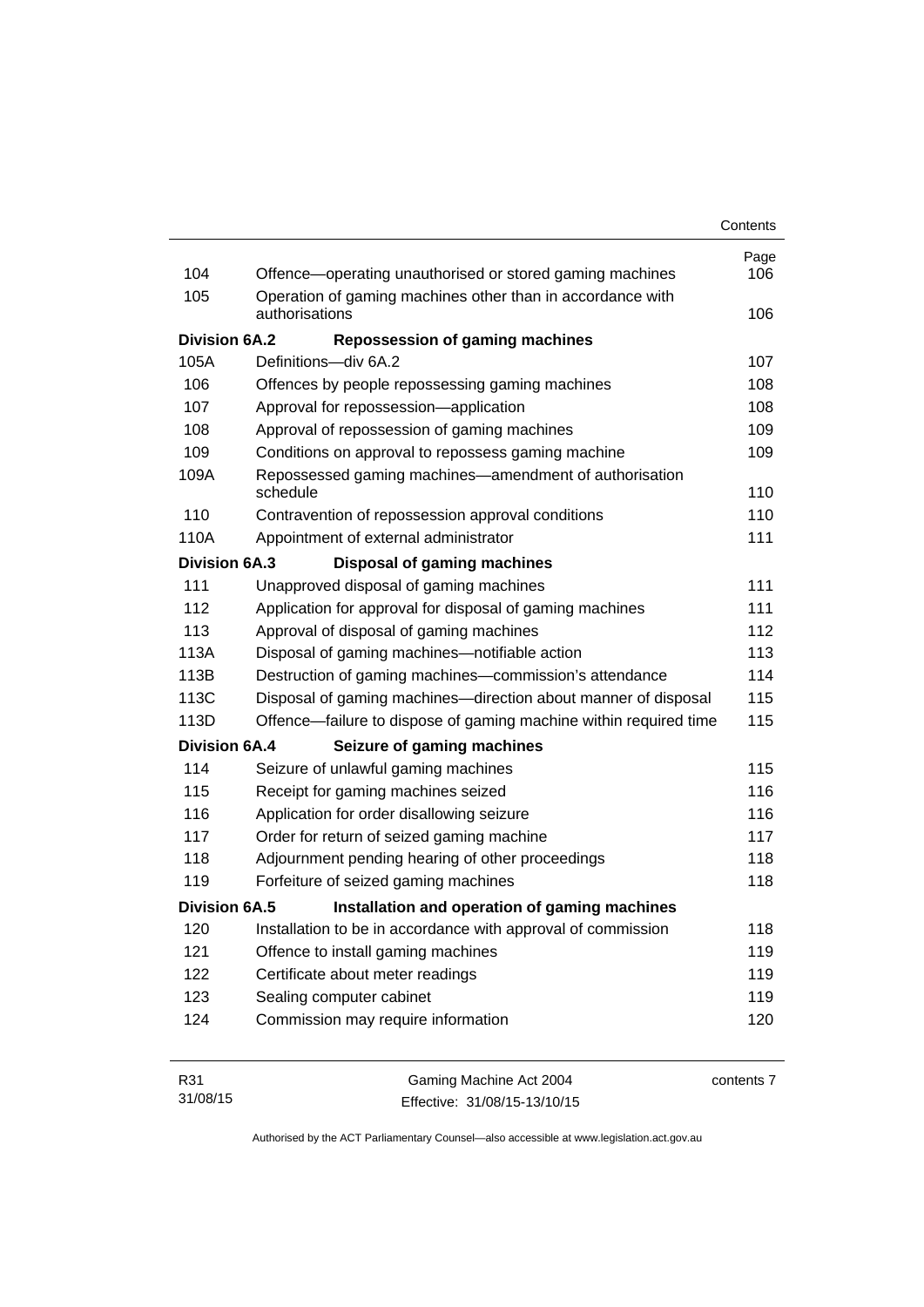### **Contents**

| 125                  |                                                                                                                   | Page<br>120 |
|----------------------|-------------------------------------------------------------------------------------------------------------------|-------------|
| 126                  | Operation to be subject to correct percentage payout<br>Position for percentage payout of gaming machines display | 120         |
| 127                  | Maximum stake amount                                                                                              | 121         |
|                      |                                                                                                                   |             |
| <b>Division 6A.6</b> | Trading of authorisations and gaming machines                                                                     |             |
|                      | <b>Subdivision 6A.6.1 Preliminary</b>                                                                             |             |
| 127A                 | Objects-div 6A.6                                                                                                  | 121         |
| 127B                 | Definitions-div 6A.6                                                                                              | 122         |
|                      | Subdivision 6A.6.2 Trading class B authorisations                                                                 |             |
| 127C                 | Selling class B authorisations                                                                                    | 122         |
| 127D                 | Offence-selling class B gaming machines                                                                           | 124         |
|                      | Subdivision 6A.6.3 Trading class C authorisations and gaming machines                                             |             |
| 127E                 | Trading class C authorisations and gaming machines                                                                | 124         |
| 127F                 | Trading authorisations--forfeiture requirement                                                                    | 125         |
| 127G                 | Offence-acquiring authorisations and gaming machines                                                              | 126         |
| 127H                 | Selling class C gaming machines                                                                                   | 127         |
| 1271                 | Selling class C authorisations                                                                                    | 127         |
|                      | Subdivision 6A.6.4 Trading authorisations and gaming machines-<br>miscellaneous                                   |             |
| 127J                 | Trading authorisations-disposal of gaming machines                                                                | 128         |
| 127K                 | Trading authorisations and gaming machines—regulations                                                            | 128         |
| <b>Division 6A.7</b> | Storage of authorisations and gaming machines                                                                     |             |
|                      | <b>Subdivision 6A.7.1</b><br>Interpretation                                                                       |             |
| 127L                 | Meaning of storage permit-Act                                                                                     | 129         |
| 127M                 | Definitions-div 6A.7                                                                                              | 130         |
|                      | Subdivision 6A.7.2 Storage permits—application and decision                                                       |             |
| 127N                 | Storage permits-purpose                                                                                           | 131         |
| <b>1270</b>          | Storage permit-application                                                                                        | 131         |
| 127P                 | Storage permit-decision on application                                                                            | 132         |
|                      | Subdivision 6A.7.3 Quarantine permits                                                                             |             |
| 127Q                 | Quarantine permits-notification and issue                                                                         | 134         |
| 127R                 | Quarantine permits-extension                                                                                      | 135         |
|                      | Subdivision 6A.7.4 Permits-form                                                                                   |             |
| 127S                 | Permit-form                                                                                                       | 135         |
| contents 8           | Gaming Machine Act 2004                                                                                           | R31         |
|                      | Effective: 31/08/15-13/10/15                                                                                      | 31/08/15    |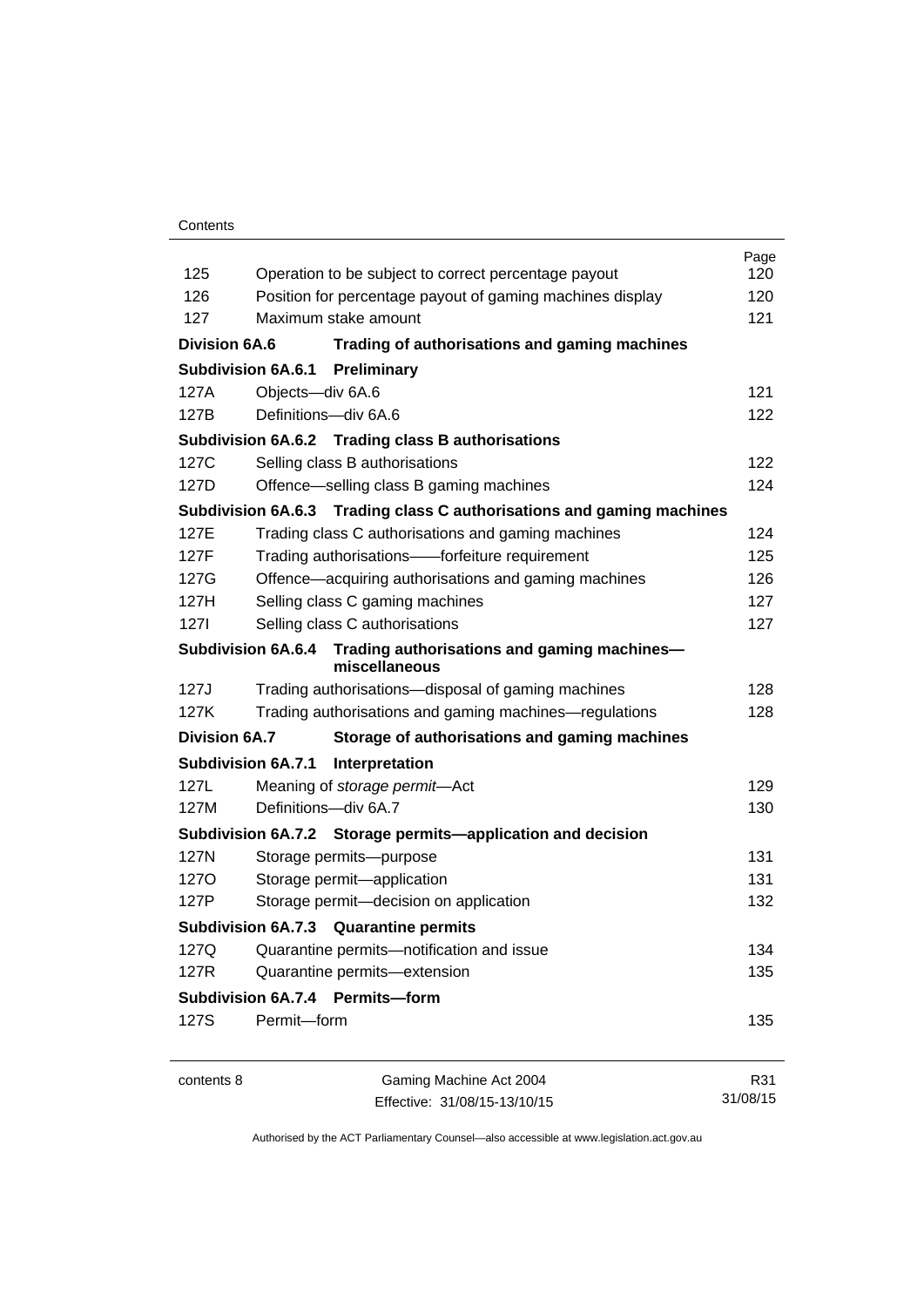|          |                                                                                                  | Contents   |
|----------|--------------------------------------------------------------------------------------------------|------------|
|          |                                                                                                  | Page       |
|          | Subdivision 6A.7.5 Permits-conditions                                                            |            |
| 127T     | Permit-conditions                                                                                | 136        |
| 127U     | Permit-term                                                                                      | 138        |
| 127V     | Storage permit-application for extension                                                         | 139        |
| 127W     | Storage permit-extension decision                                                                | 139        |
|          | <b>Subdivision 6A.7.6</b><br><b>Permits-amendment</b>                                            |            |
| 127X     | Permit amendment-notification                                                                    | 140        |
| 127Y     | Permit amendment-decision                                                                        | 141        |
| 127Z     | Permit amendment-commission's own initiative                                                     | 141        |
| 127ZA    | Permit amendment-reissue of permit                                                               | 141        |
|          | Subdivision 6A.7.7 Permits-trading authorisations under permits                                  |            |
| 127ZB    | Trading authorisations under permits-procedure                                                   | 141        |
| 127ZC    | Trading authorisations under permits-decision on application by<br>disposing licensee            | 142        |
| 127ZD    | Trading authorisations under permits-issue of permit to acquiring<br>licensee                    | 143        |
|          | Subdivision 6A.7.8 Permits-miscellaneous                                                         |            |
| 127ZE    | Gaming machines and authorisations under permits-inspection                                      | 143        |
| 127ZF    | Storage of gaming machines and authorisations-rules                                              | 144        |
| Part 7   | <b>Regulation of gaming machines generally</b>                                                   |            |
| 128      | Machine access generally                                                                         | 145        |
| 129      | Interference with gaming machines                                                                | 145        |
| 130      | Opening computer cabinets                                                                        | 146        |
| 131      | Rendering gaming machines inoperable on authorisation ceasing to be<br>in force                  | 146        |
| 132      | Removal of gaming machines from premises                                                         | 147        |
| Part 8   | Linked-jackpot arrangements                                                                      |            |
| 133      |                                                                                                  | 149        |
| 134      | Operation of linked-jackpot arrangements<br>Single-user approval for linked-jackpot arrangements | 149        |
| 135      | Issue of multi-user permits                                                                      | 150        |
| 136      | Conditions on multi-user permits                                                                 | 152        |
| 137      | Term of multi-user permits                                                                       | 153        |
|          |                                                                                                  |            |
| 138      | Amendment of multi-user permits in interest of users                                             | 153        |
| R31      | Gaming Machine Act 2004                                                                          | contents 9 |
| 31/08/15 | Effective: 31/08/15-13/10/15                                                                     |            |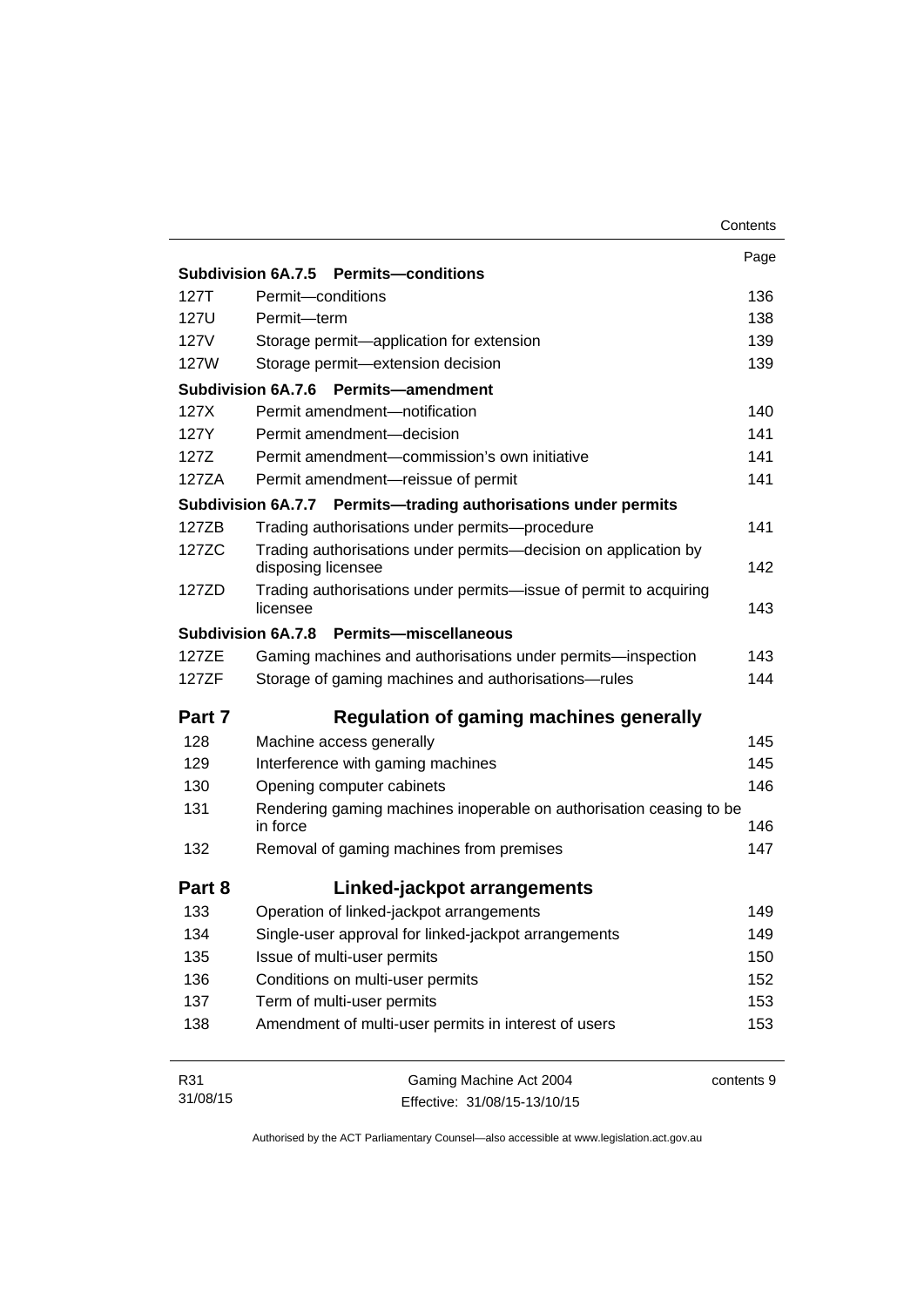| 139    | Amendment of multi-user permit on request                            | Page<br>153 |
|--------|----------------------------------------------------------------------|-------------|
| 140    | Amendment of financial and operational aspects of multi-user permits | 155         |
| 141    | Transfer of multi-user permits                                       | 155         |
| 142    | Surrender of multi-user permits                                      | 156         |
| 143    | Unclaimed jackpots                                                   | 156         |
| 144    | Undisbursed jackpots                                                 | 157         |
| Part 9 | <b>Club administration</b>                                           |             |
| 144A   | Definitions-pt 9                                                     | 158         |
| 145    | Eligible objects                                                     | 158         |
| 146    | Eligible clubs                                                       | 158         |
| 147    | Associated organisations-declaration                                 | 159         |
| 147A   | Associated organisation declaration-condition                        | 160         |
| 147B   | Associated organisation-warning notice                               | 161         |
| 147C   | Associated organisation declaration-suspension or repeal             | 161         |
| 147D   | Club elections-election of board directors                           | 162         |
| 148    | Club elections-record-keeping                                        | 162         |
| 148A   | Club directors-acting in good faith                                  | 163         |
| 148B   | Club constitution—consistency with gaming laws                       | 163         |
| 149    | Power to require information about status of eligible clubs          | 164         |
| 150    | Disclosure of gifts by executive officer                             | 164         |
|        |                                                                      |             |

# **Part 10 [Promoting responsible practices at](#page-180-0)  [authorised premises](#page-180-0)**

| 151  | Warning notices                                  | 165 |
|------|--------------------------------------------------|-----|
| 152  | <b>External signs</b>                            | 166 |
| 152A | External visibility of gaming machines           | 167 |
| 153  | Cash facilities                                  | 167 |
| 153A | Offence-ATM allowing withdrawals exceeding \$250 | 168 |
| 154  | Lending or extending credit                      | 169 |
| 155  | Children must not enter gaming area              | 170 |
| 156  | Children must not play gaming machines           | 170 |
| 157  | Using false identification                       | 170 |
|      |                                                  |     |

contents 10 Gaming Machine Act 2004 Effective: 31/08/15-13/10/15

R31 31/08/15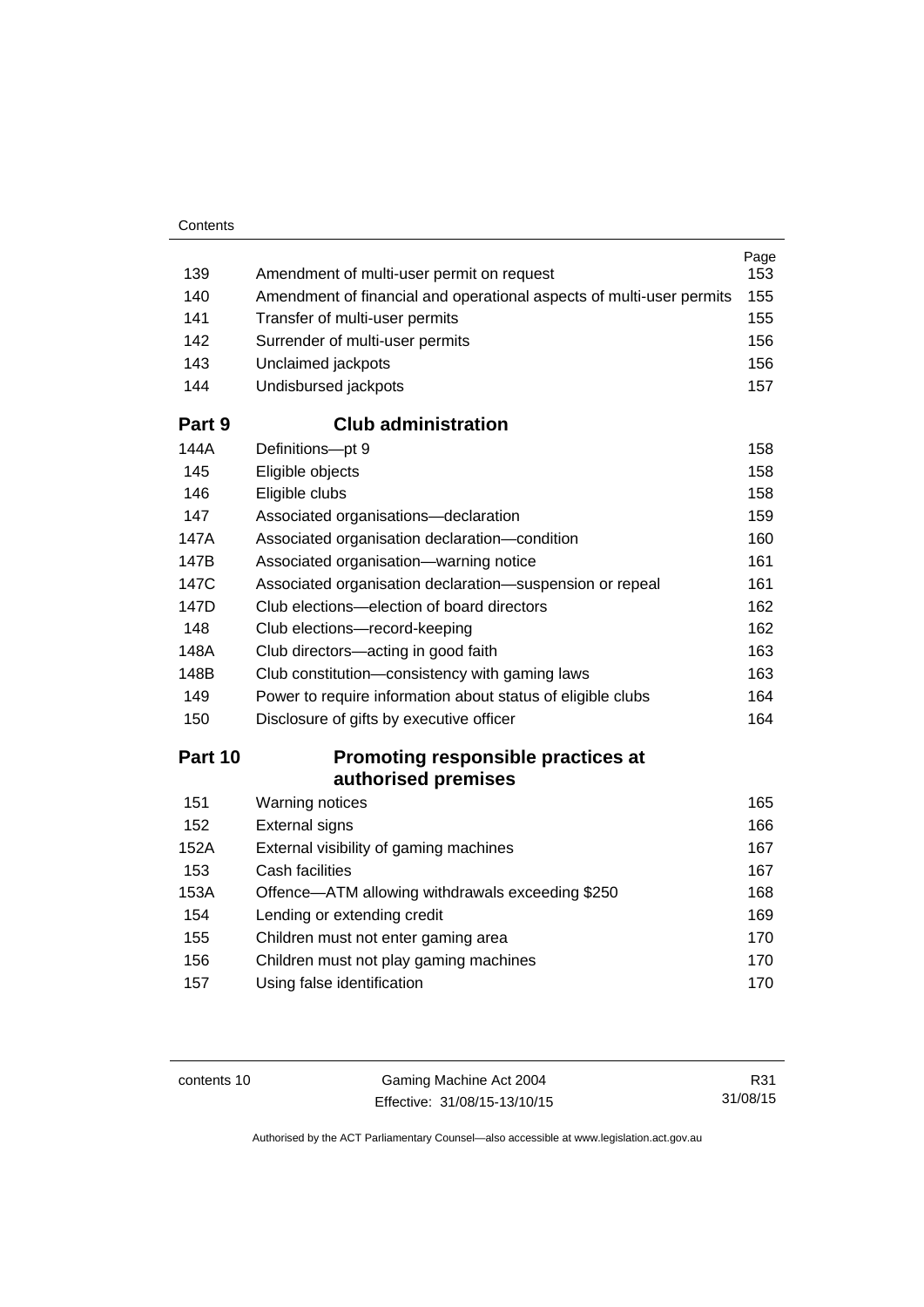|                      |                                                        | Contents    |
|----------------------|--------------------------------------------------------|-------------|
|                      |                                                        | Page        |
| Part 11              | <b>Finance</b>                                         |             |
| <b>Division 11.1</b> | General                                                |             |
| 158                  | Audit of financial statements etc                      | 171         |
| 159                  | Gaming machine tax                                     | 172         |
| 161                  | Payment of gaming machine tax                          | 173         |
| 162                  | Gaming machine tax returns                             | 174         |
| 163                  | Payment of gaming machine tax following transfer       | 174         |
| Division 11.2        | Problem gambling assistance fund                       |             |
| 163A                 | Required payment to problem gambling assistance fund   | 174         |
| 163AA                | Problem gambling assistance fund—annual payment option | 175         |
| 163B                 | Problem gambling assistance fund                       | 176         |
| Part 12              | <b>Community contributions</b>                         |             |
| 164                  | Approval of community contributions                    | 178         |
| 165                  | Records of contributions                               | 180         |
| 166                  | Report about records and finances                      | 181         |
| 167                  | Commission must report to Minister                     | 181         |
| 168                  | Minister must present commission's report              | 181         |
| 169                  | Required community contributions                       | 182         |
| 170                  | Corporations with several licences                     | 182         |
| 171                  | Women's sport community contributions                  | 183         |
| 171A                 | Problem gambling community contributions               | 183         |
| 172                  | Community contribution shortfall tax                   | 184         |
| <b>Part 13</b>       | <b>Notification and review of decisions</b>            |             |
| 173                  | Meaning of reviewable decision-pt 13                   | 185         |
| 173A                 | Reviewable decision notices                            | 185         |
| 173B                 | Applications for review                                | 185         |
| Part 13A             | <b>Notifiable actions</b>                              |             |
| 173C                 | Meaning of notifiable action                           | 186         |
| 173D                 | Notifiable actions                                     | 186         |
| 173E                 | Notifiable actions-date of effect                      | 188         |
| 173F                 | Notifiable actions—amendment or cancellation           | 188         |
| 173G                 | Notifiable actions under s 37F                         | 189         |
| R31                  | Gaming Machine Act 2004                                | contents 11 |
| 31/08/15             | Effective: 31/08/15-13/10/15                           |             |

Effective: 31/08/15-13/10/15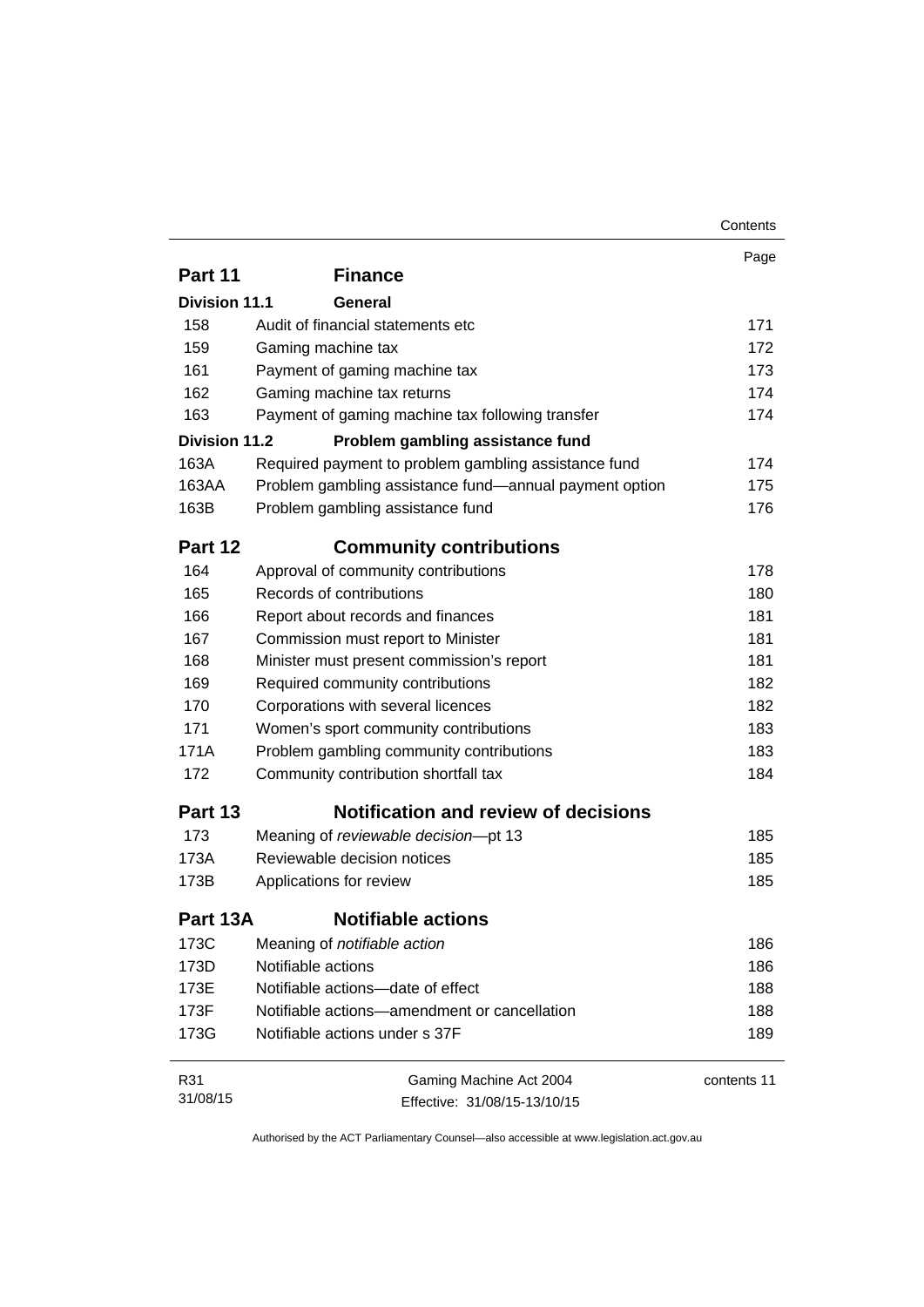| 173H    | Notifiable actions under div 6A.6-disposal of gaming machines              | Page<br>189 |
|---------|----------------------------------------------------------------------------|-------------|
| 1731    | Notifiable actions under div 6A.6—trading of class B authorisations        | 191         |
| Part 14 | <b>Miscellaneous</b>                                                       |             |
| 174     | Acts and omissions of representatives                                      | 192         |
| 174A    | Licences and authorisations not personal property-PPS Act                  | 193         |
| 175     | Canberra Airport                                                           | 193         |
| 176     | Evidentiary certificates                                                   | 193         |
| 177     | Determination of fees                                                      | 194         |
| 178     | Regulation-making power                                                    | 194         |
| 179     | Review of amendments made by Gaming Machine (Reform)<br>Amendment Act 2015 | 195         |
| Part 20 | <b>Transitional-Gaming Machine (Reform)</b>                                |             |
|         | <b>Amendment Act 2015</b>                                                  |             |
| 300     | Definitions-pt 20                                                          | 196         |
| 301     | Old licences—class B gaming machines                                       | 196         |
| 302     | Old licences-class C gaming machines                                       | 197         |
| 303     | Class B gaming machines—application                                        | 198         |
| 304     | Class C gaming machines—application                                        | 198         |
| 305     | Large-scale machine relocation amendment application                       | 199         |
| 306     | In-principle approval application                                          | 199         |
| 307     | Application to transfer in-principle approval                              | 200         |
| 308     | Application for extension of in-principle approval                         | 200         |
| 309     | Application to convert in-principle approval to licence                    | 200         |
| 309A    | Application to convert in-principle approval to new venue amendment        | 201         |
| 309B    | Temporary storage amendment application                                    | 201         |
| 310     | <b>Transitional regulations</b>                                            | 201         |
| 311     | Expiry-pt 20                                                               | 201         |

contents 12 Gaming Machine Act 2004 Effective: 31/08/15-13/10/15

R31 31/08/15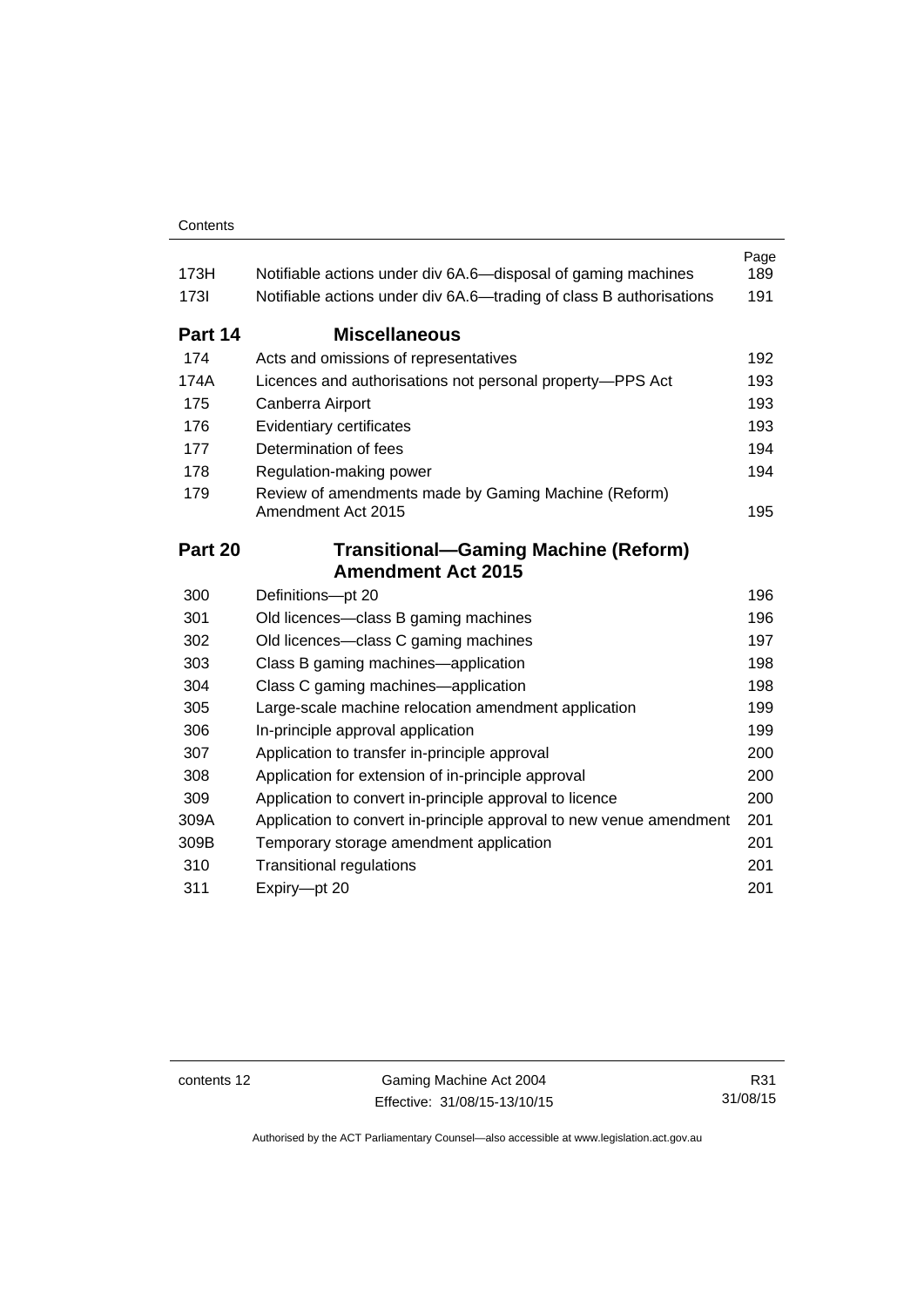|                                                  |                                                        | Contents    |
|--------------------------------------------------|--------------------------------------------------------|-------------|
| <b>Schedule 1</b><br><b>Reviewable decisions</b> |                                                        | Page<br>202 |
| <b>Schedule 2</b>                                | <b>Notifiable actions</b>                              | 206         |
| <b>Dictionary</b>                                | 207                                                    |             |
| <b>Endnotes</b>                                  |                                                        |             |
| 1                                                | About the endnotes                                     | 220         |
| $\overline{2}$                                   | Abbreviation key                                       | 220         |
| 3                                                | Legislation history                                    | 221         |
| 4                                                | Amendment history                                      | 226         |
| 5                                                | Earlier republications                                 | 255         |
| 6                                                | Modifications of republished law with temporary effect | 258         |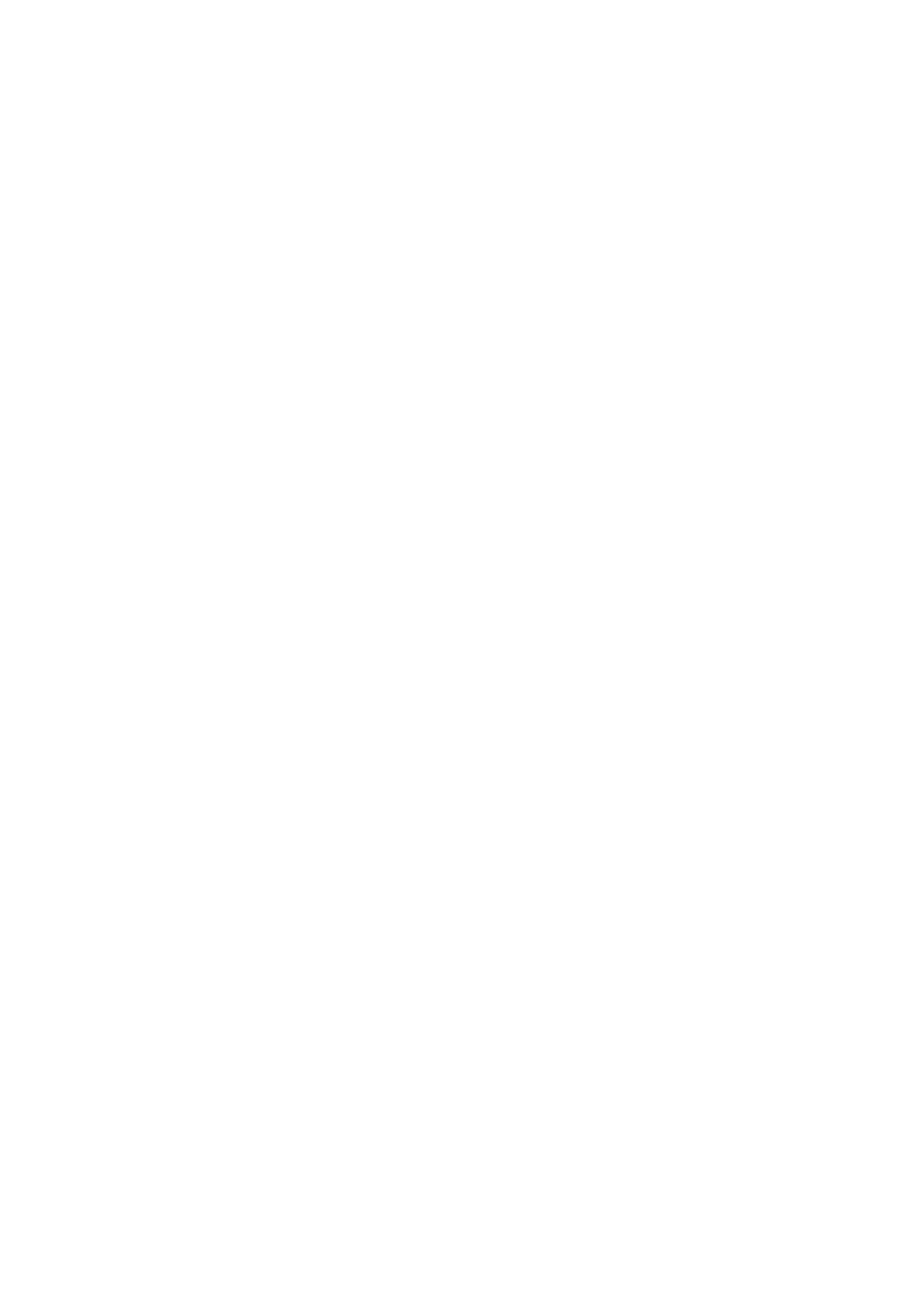

# **Gaming Machine Act 2004**

An Act in relation to gaming machines, and for other purposes

R31 31/08/15

l

Gaming Machine Act 2004 Effective: 31/08/15-13/10/15 page 1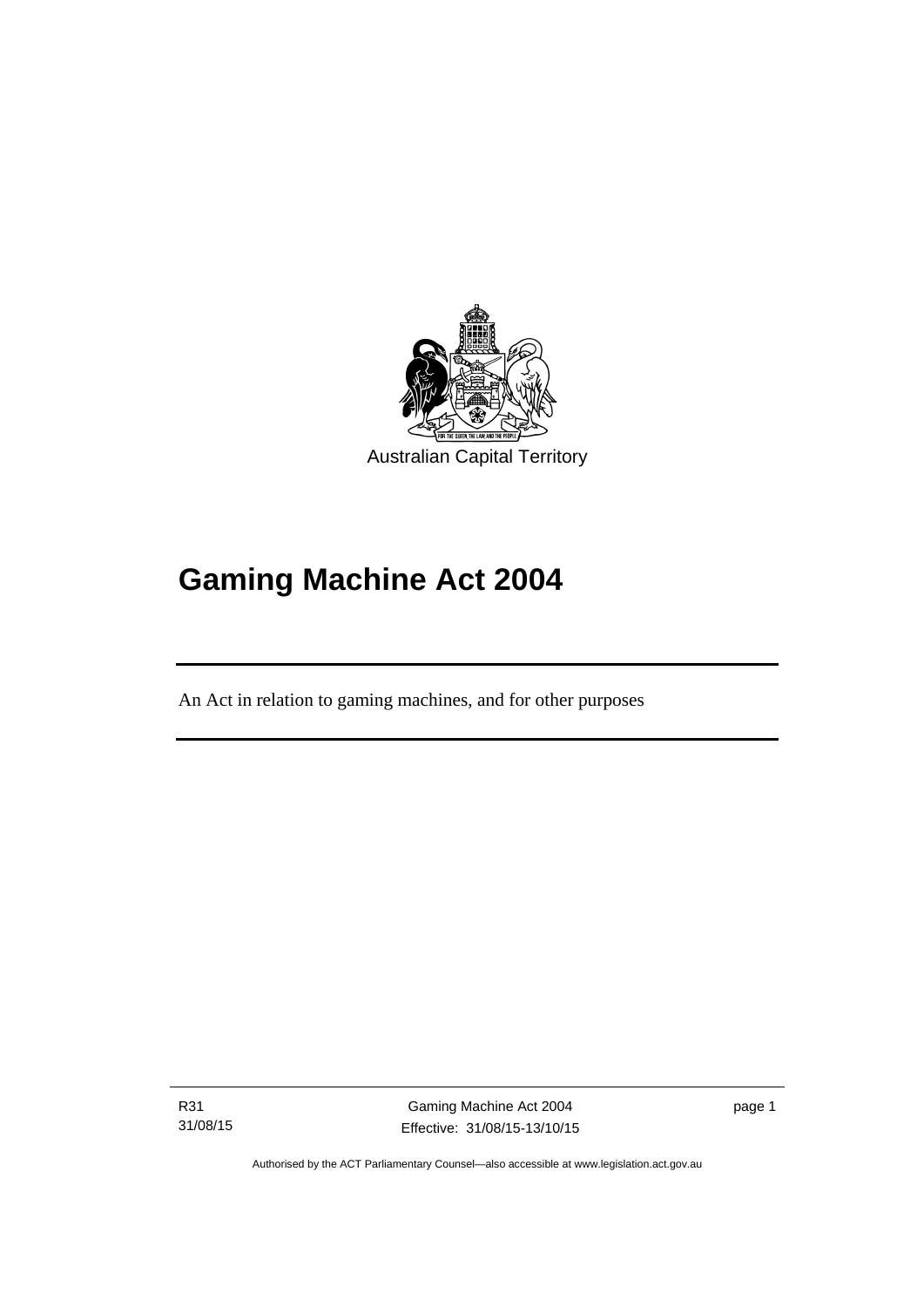### Part 1 **Preliminary**

Section 1

# <span id="page-17-0"></span>**Part 1** Preliminary

### <span id="page-17-1"></span>**1 Name of Act**

This Act is the *Gaming Machine Act 2004*.

### <span id="page-17-2"></span>**3 Dictionary**

The dictionary at the end of this Act is part of this Act.

*Note 1* The dictionary at the end of this Act defines certain terms used in this Act, and includes references (*signpost definitions*) to other terms defined elsewhere.

> For example, the signpost definition '*general licence*—see the *[Liquor](http://www.legislation.act.gov.au/a/2010-35)  [Act 2010](http://www.legislation.act.gov.au/a/2010-35)*, section 17.' means that the term 'general licence' is defined in that section and the definition applies to this Act.

*Note* 2 A definition in the dictionary (including a signpost definition) applies to the entire Act unless the definition, or another provision of the Act, provides otherwise or the contrary intention otherwise appears (see [Legislation Act,](http://www.legislation.act.gov.au/a/2001-14) s 155 and s 156 (1)).

## <span id="page-17-3"></span>**4 Notes**

A note included in this Act is explanatory and is not part of this Act.

*Note* See the [Legislation Act,](http://www.legislation.act.gov.au/a/2001-14) s 127 (1), (4) and (5) for the legal status of notes.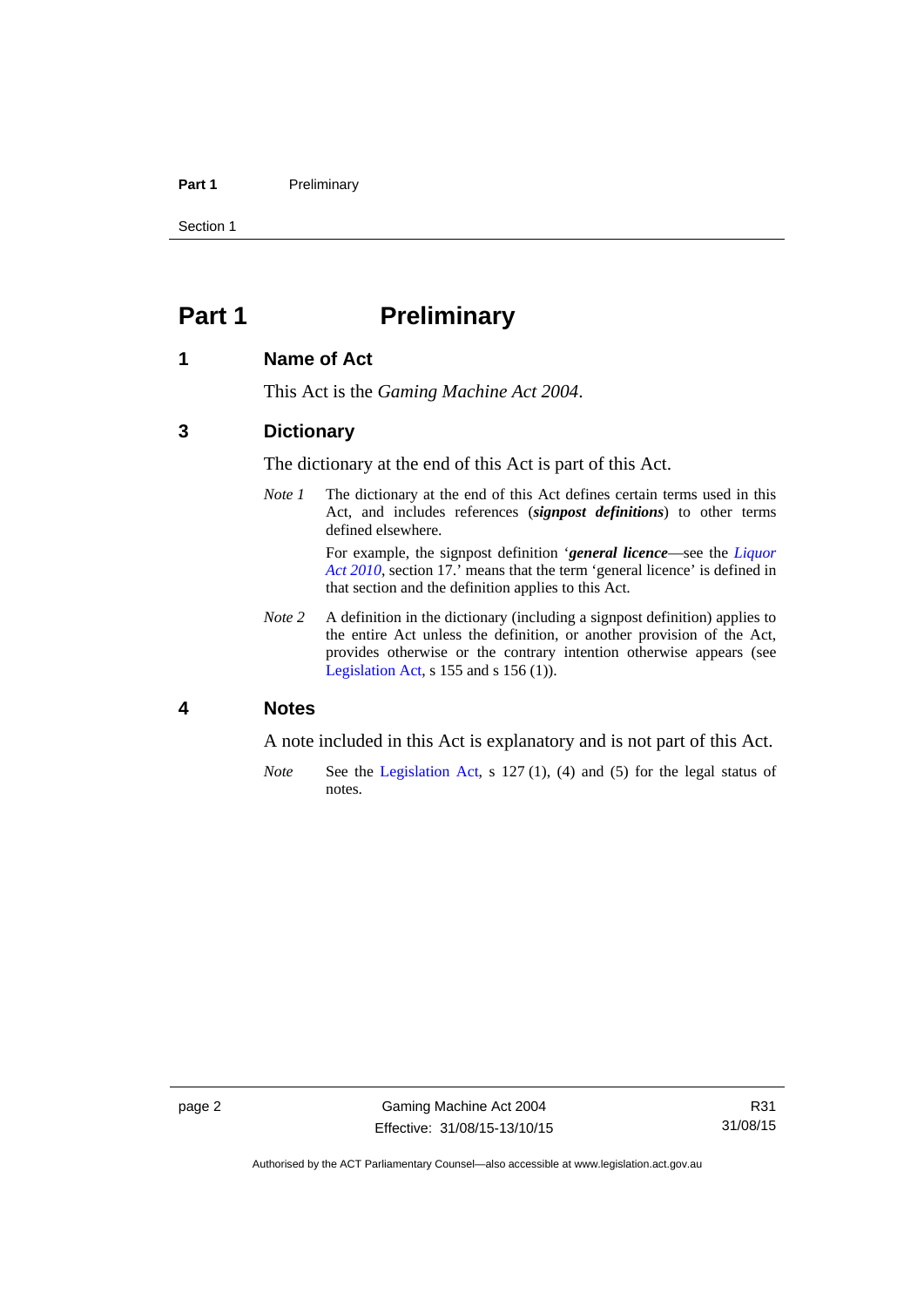# <span id="page-18-0"></span>**5 Offences against Act—application of Criminal Code etc**

Other legislation applies in relation to offences against this Act.

## *Note 1 Criminal Code* The [Criminal Code,](http://www.legislation.act.gov.au/a/2002-51) ch 2 applies to all offences against this Act (see Code, pt 2.1). The chapter sets out the general principles of criminal responsibility (including burdens of proof and general defences), and defines terms used for offences to which the Code applies (eg *conduct*, *intention*, *recklessness* and *strict liability*).

*Note 2 Penalty units* 

The [Legislation Act](http://www.legislation.act.gov.au/a/2001-14), s 133 deals with the meaning of offence penalties that are expressed in penalty units.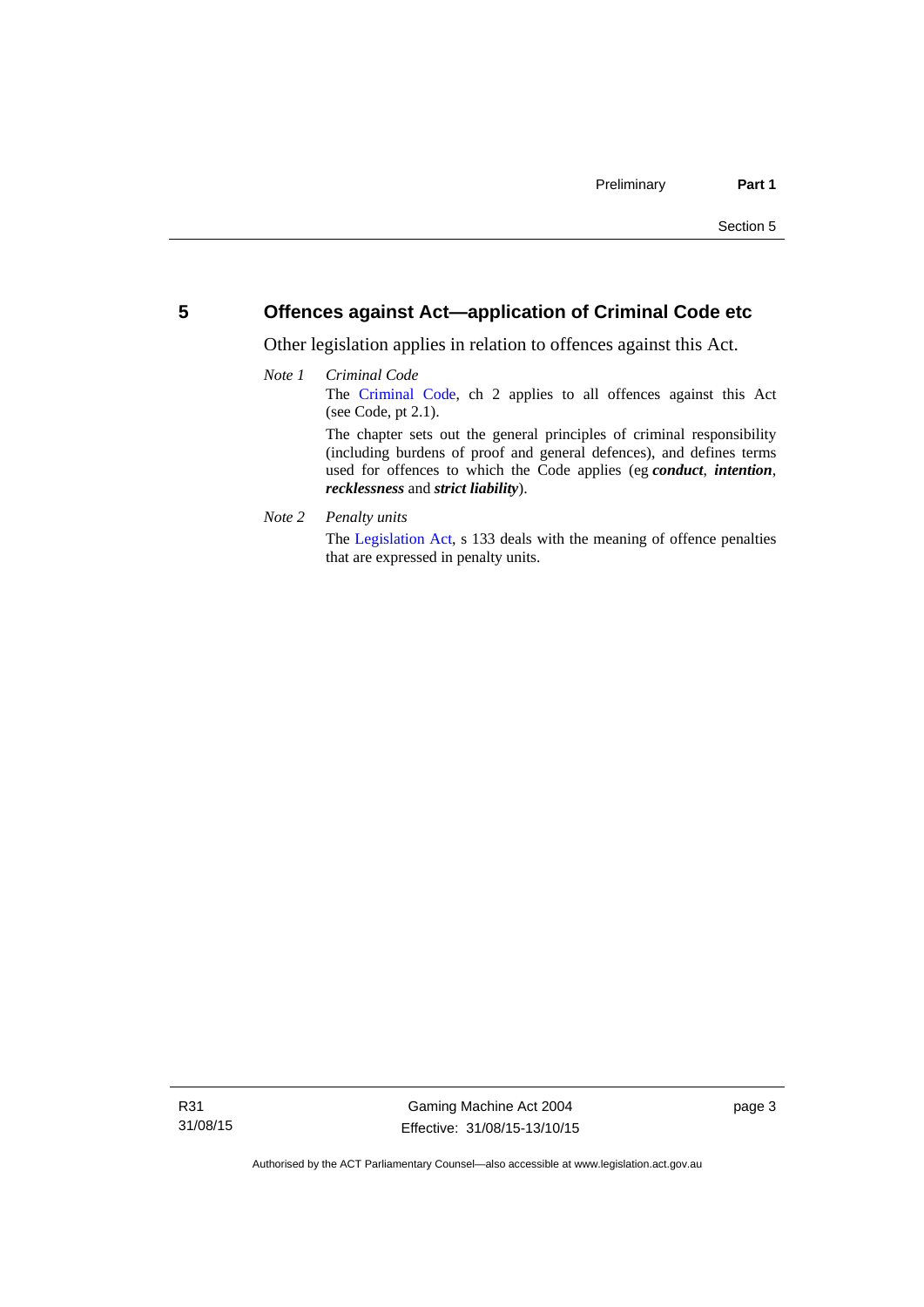### **Part 2 Important concepts**

Section 6

# <span id="page-19-0"></span>**Part 2 Important concepts**

## <span id="page-19-1"></span>**6 Eligibility of individuals**

- (1) For this Act, an individual is an *eligible person* if—
	- (a) the individual is an adult; and
	- (b) there is not a disqualifying ground in relation to the individual.
- (2) Each of the following is a *disqualifying ground* for an individual:
	- (a) the individual has been convicted, or found guilty, in the last 5 years, whether in the ACT or elsewhere, of an offence—
		- (i) involving fraud or dishonesty; or
		- (ii) punishable by imprisonment for at least 1 year; or
		- (iii) against a law about gaming;
	- (b) the individual is, or at any time in the last 5 years has been, bankrupt or personally insolvent;

*Note Bankrupt or personally insolvent*—see the [Legislation Act,](http://www.legislation.act.gov.au/a/2001-14) dictionary, pt 1.

- (c) at any time in the last 5 years the individual was involved in the management of a corporation when—
	- (i) the corporation became the subject of a winding-up order; or
	- (ii) a controller or administrator was appointed for the corporation;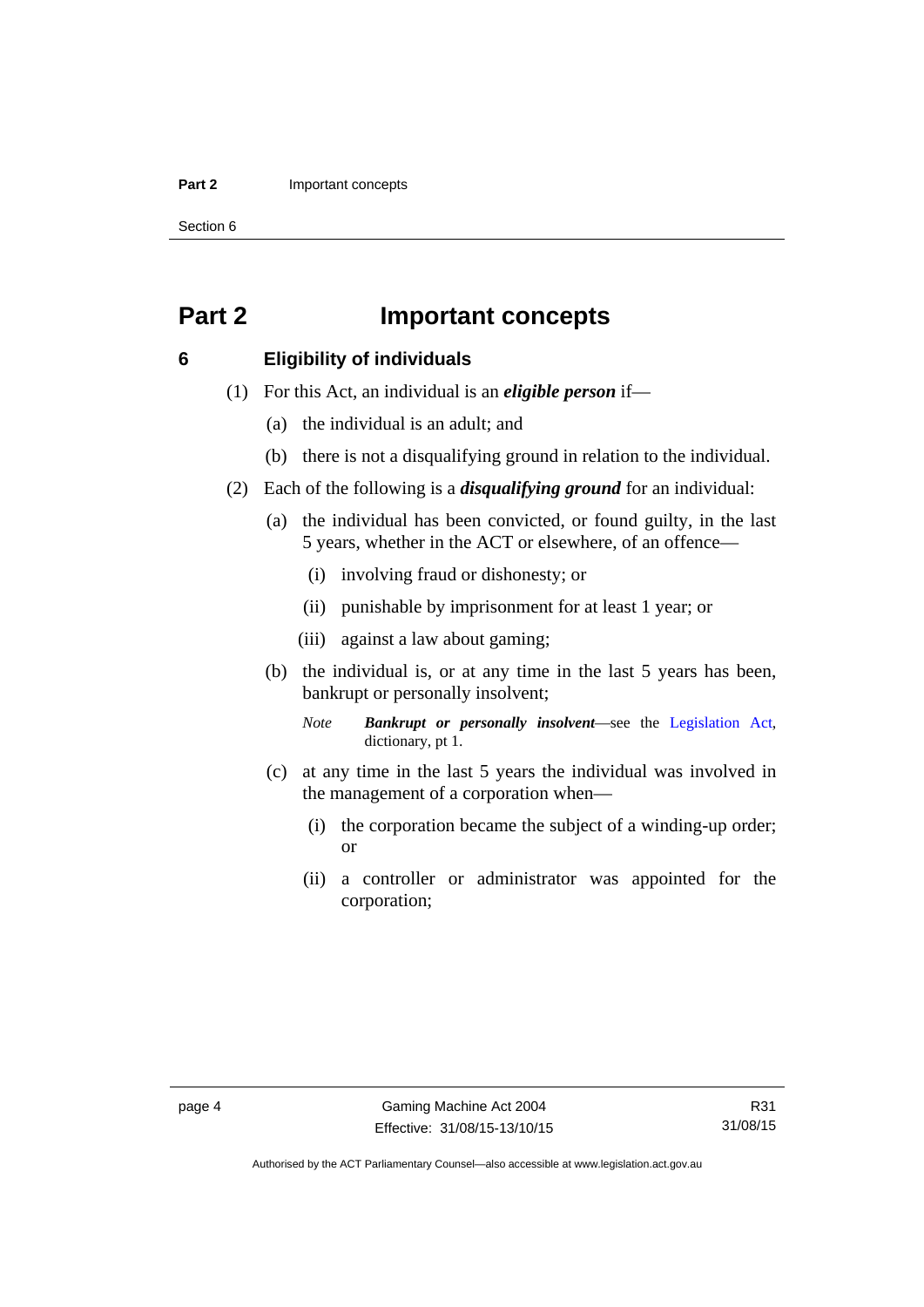- (d) at any time in the last 12 months the individual had—
	- (i) a licence cancelled under section 58 (Disciplinary action); or

*Note Licence* is defined in s 56 and includes—

- (a) approval to operate a linked-jackpot arrangement; and
- (b) in-principle authorisation certificate; and
- (c) multi-user permit.
- (ii) an authorisation cancelled under section 64 (Cancellation of authorisation certificate because of cancellation etc of general and on licences); or
- (iii) an application for approval as a supplier refused, on the basis that the person provided false or misleading information, under section 72 (Application and approval as supplier); or
- (iv) approval as a supplier cancelled under section 73A (Cancellation etc of supplier's approval); or
- (v) an application for approval as a technician refused, on the basis that the person provided false or misleading information, under section 75 (Approval of technicians); or
- (vi) approval as a technician cancelled under section 79 (1) (a) or (c) (Cancellation etc of technician's approval).
- (3) Despite subsection (2), the commission may decide that the individual is an *eligible person* even though there is a disqualifying ground in relation to the individual if satisfied that—
	- (a) if the individual is an applicant for a licence—the operation of gaming machines by the individual would not adversely affect the public; and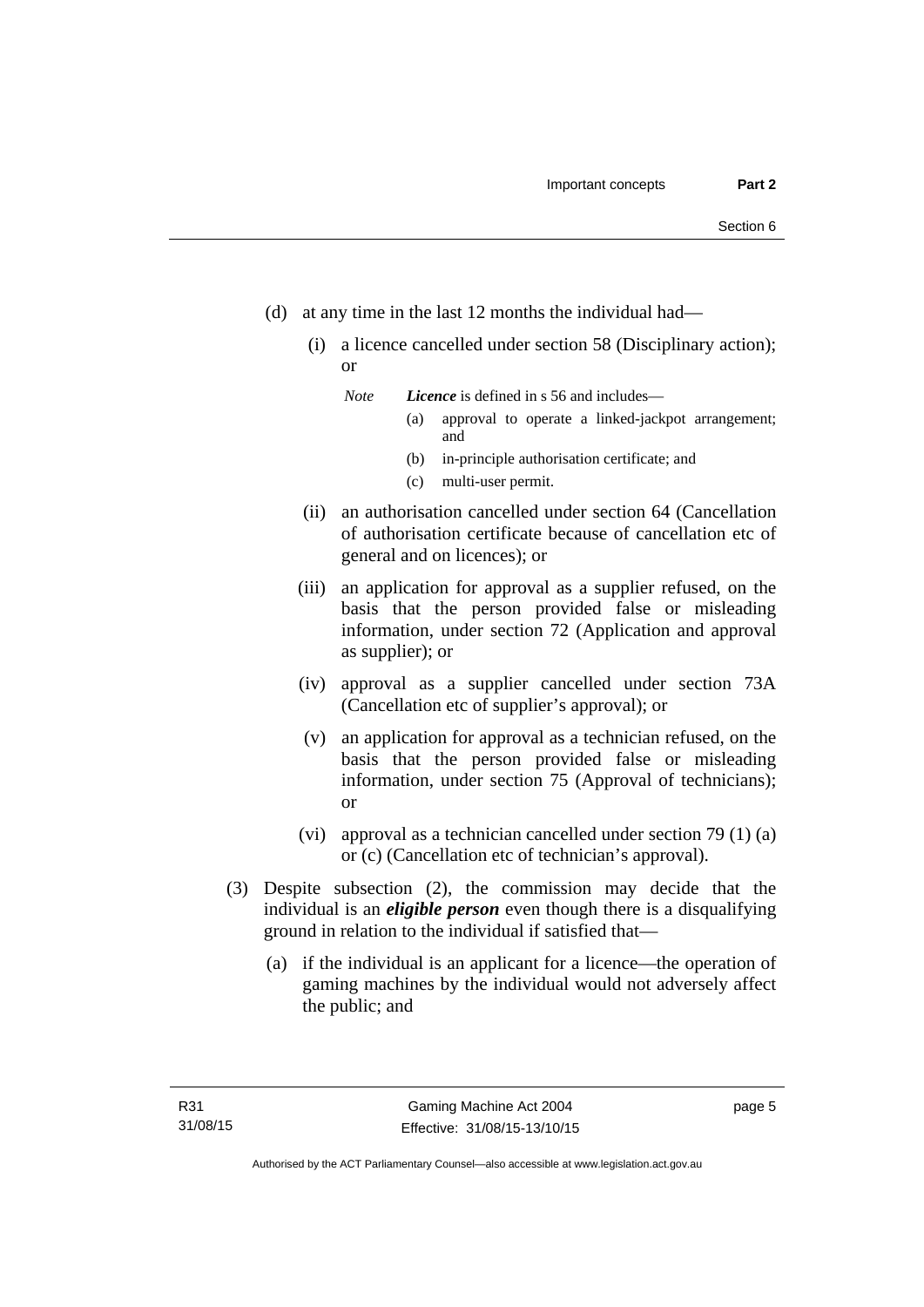Section 7

 (b) it is otherwise in the public interest that the individual be treated as an eligible person.

### <span id="page-21-0"></span>**7 Eligibility of corporations**

- (1) For this Act, a corporation is an *eligible person* if—
	- (a) each influential person of the corporation is an eligible person; and
	- (b) if the corporation is a club—it is an eligible club; and
	- (c) the corporation is not the subject of a winding-up order, and has not been the subject of a winding-up order in the last 3 years; and
	- (d) a controller or administrator has not been appointed for the corporation in the last 3 years; and
	- (e) the corporation is not the subject of an auditor's opinion that it is not able to pay all of its debts as and when they become due and payable; and
	- (f) the corporation is not the subject of an auditor's adverse opinion or disclaimer of opinion, within the meaning of Auditing Standard ASA 705.
- (2) Despite subsection (1), the commission may decide that the corporation is an eligible person even though a provision of that subsection does not apply in relation to the corporation if satisfied that—
	- (a) the operation of gaming machines by the corporation would not adversely affect the public; and
	- (b) it is otherwise in the public interest that the corporation be treated as an eligible person.

R31 31/08/15

Authorised by the ACT Parliamentary Counsel—also accessible at www.legislation.act.gov.au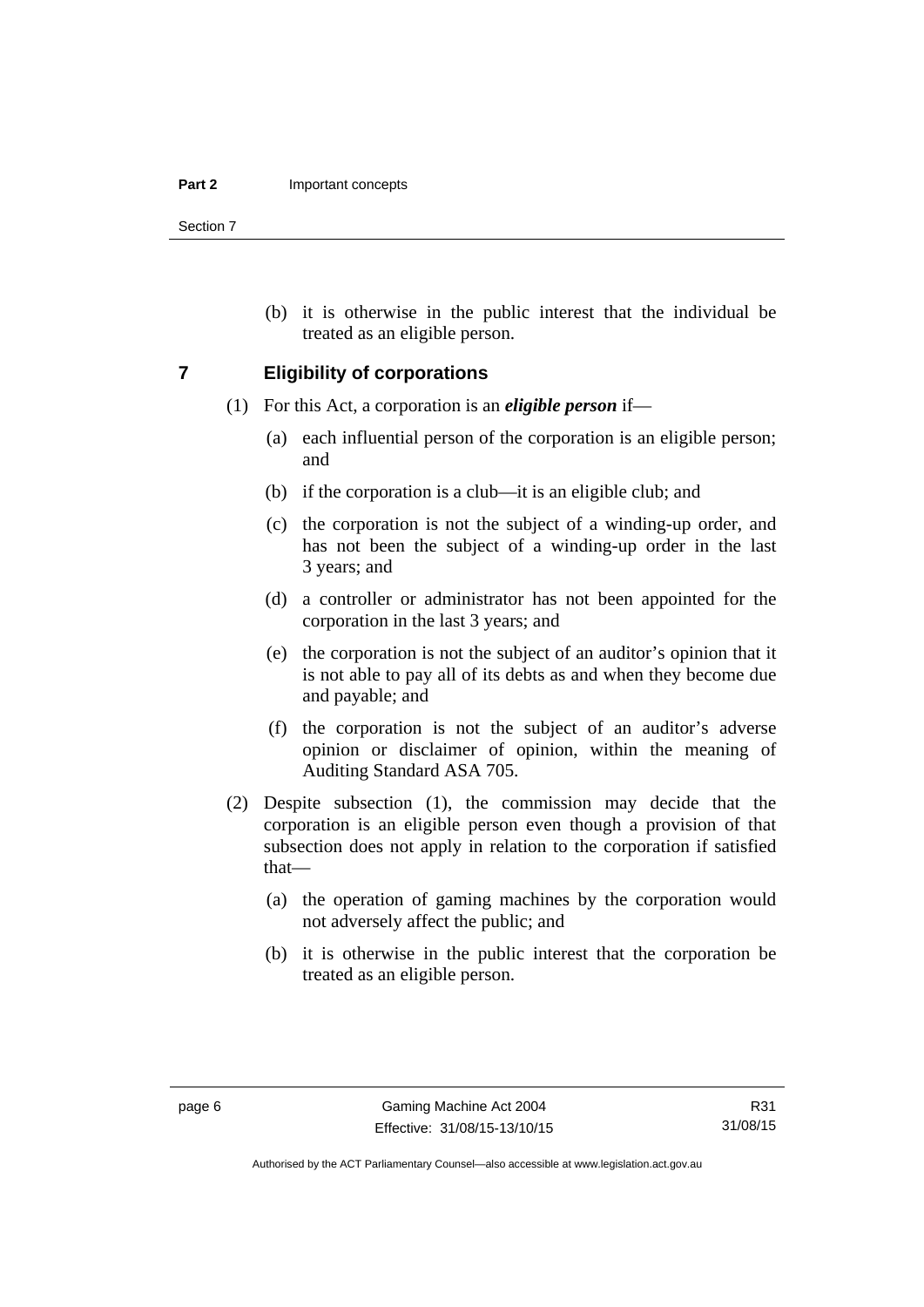(3) In this section:

*AUASB* means the Auditing and Assurance Standards Board established under the *[Australian Securities and Investments](http://www.comlaw.gov.au/Series/C2004A00819)  [Commission Act 2001](http://www.comlaw.gov.au/Series/C2004A00819)* (Cwlth), section 227AA (1).

*Auditing Standard ASA 705* means Auditing Standard ASA 705 *Modifications to the Opinion in the Independent Auditor's Report* made by the AUASB on 27 October 2009 under the [Corporations](http://www.comlaw.gov.au/Series/C2004A00818)  [Act](http://www.comlaw.gov.au/Series/C2004A00818), section 336 (1) (Auditing standards).

*Note* The standard is accessible at [www.comlaw.gov.au.](http://www.comlaw.gov.au/)

# <span id="page-22-0"></span>**8 Meaning of** *influential person*

(1) In this Act:

*influential person*, for a corporation—

- (a) means any of the following:
	- (i) an executive officer of the corporation;
	- (ii) a related corporation;
	- (iii) an executive officer of a related corporation;
	- (iv) an influential owner; and
- (b) includes a person who, though not mentioned in paragraph (a), can exercise as much influence over the actions of the corporation as someone mentioned in that paragraph.

*Note Corporation* includes a club (see dict).

(2) In this section:

*influential owner*, of a corporation, means a person who, whether directly or through intermediary corporate ownership or nominees—

- (a) can control 5% of the votes at an annual general meeting of the corporation; or
- (b) can control the appointment of a director of the corporation.

page 7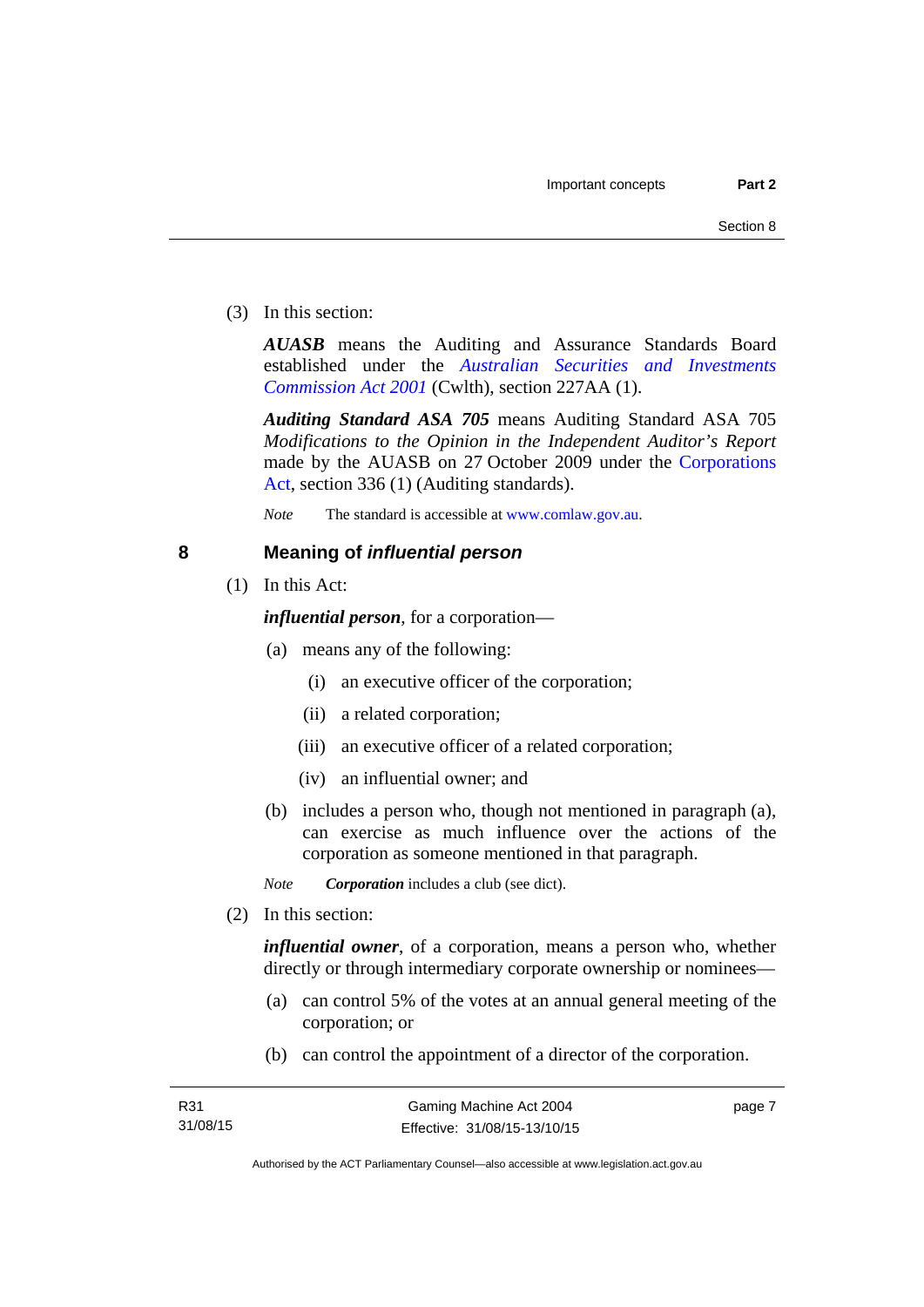Section 9

*related corporation* means a related body corporate under the [Corporations Act](http://www.comlaw.gov.au/Series/C2004A00818).

### <span id="page-23-0"></span>**9 Proper completion—applications under Act**

- (1) An application under a provision of this Act is *properly completed* only if the following requirements are met:
	- (a) if a form is approved under the [Control Act,](http://www.legislation.act.gov.au/a/1999-46/default.asp) section 53D for the application—the form is used;
	- (b) the application includes all information and documents required under the provision to be included;
	- (c) a document required to be included with the application includes all information required under the provision to be included in the document and is substantially complete;
	- (d) the application, and any document or information included in the application, is verified in the way required by the provision;
	- (e) if a fee is determined under section 177 for the application the fee is paid.
	- *Note 1* Under the [Legislation Act,](http://www.legislation.act.gov.au/a/2001-14) s 255 (5), if a form requires any of the following, substantial compliance with the form is not sufficient and the form is properly completed only if the requirement is complied with:
		- (a) the form to be signed;
		- (b) the form to be prepared in a particular way (for example, on paper of a particular size or quality or in a particular electronic form);
		- (c) the form to be completed in a particular way;
		- (d) particular information to be included in the form, or a particular document to be attached to or given with the form;
		- (e) the form, information in the form, or a document attached to or given with the form, to be verified in a particular way (for example, by statutory declaration).
	- *Note* 2 It is an offence to make a false or misleading statement, give false or misleading information or produce a false or misleading document (see [Criminal Code](http://www.legislation.act.gov.au/a/2002-51), pt 3.4).

R31 31/08/15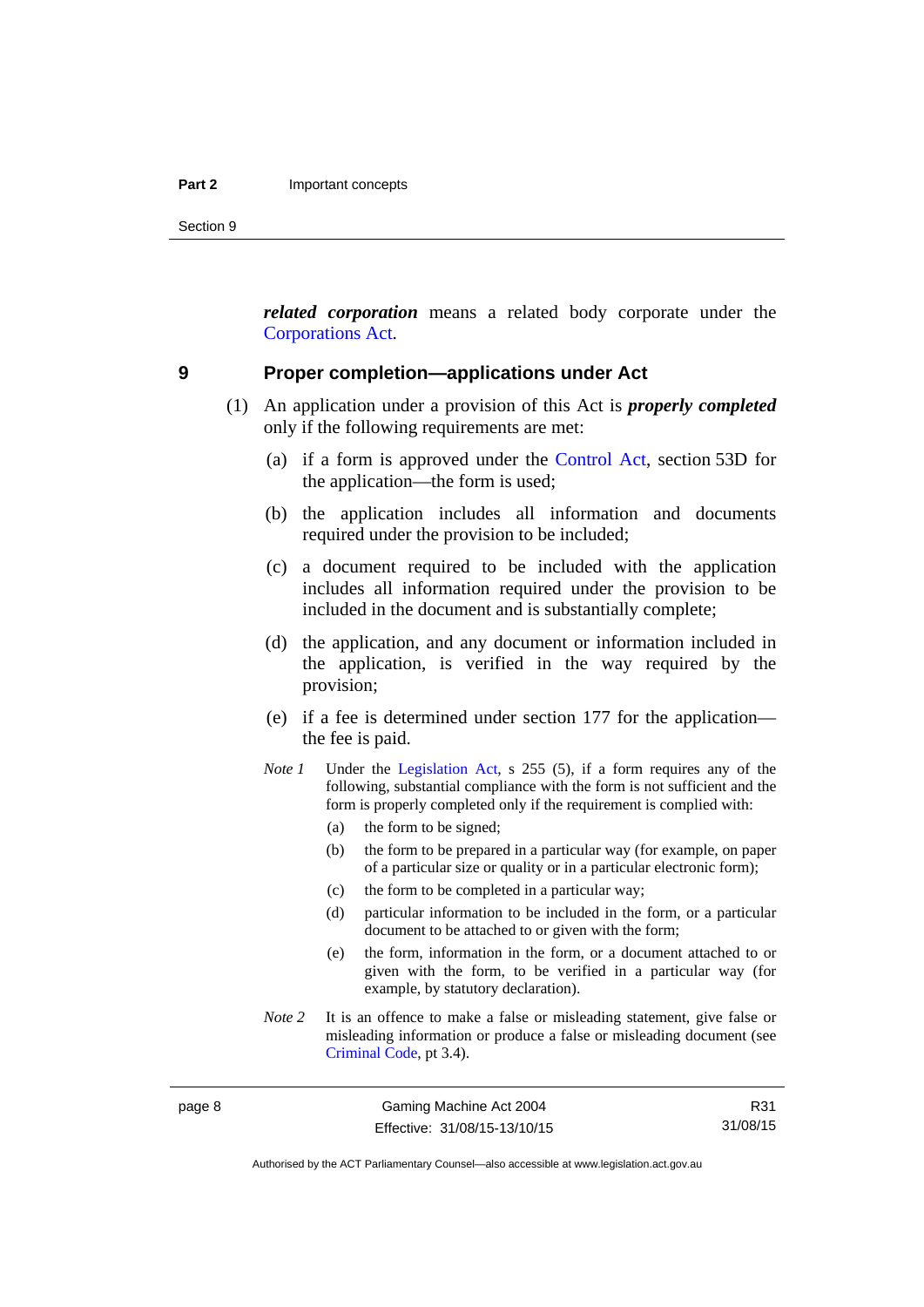- (2) If an application under this Act is not properly completed—
	- (a) the commission may refuse to consider the application; and
	- (b) if the commission refuses to consider the application—the application lapses.
	- *Note* A reference to an Act includes a reference to the statutory instruments made or in force under the Act, including any regulation (see [Legislation Act,](http://www.legislation.act.gov.au/a/2001-14) s 104).
- (3) The commission may, in writing, require an applicant to give the commission additional information, within the time stated by the commission, that the commission reasonably needs to decide the application.
- (4) If the applicant does not comply with a requirement under subsection (3) within the time stated by the commission—
	- (a) the commission may refuse to consider the application; and
	- (b) if the commission refuses to consider the application—the application lapses.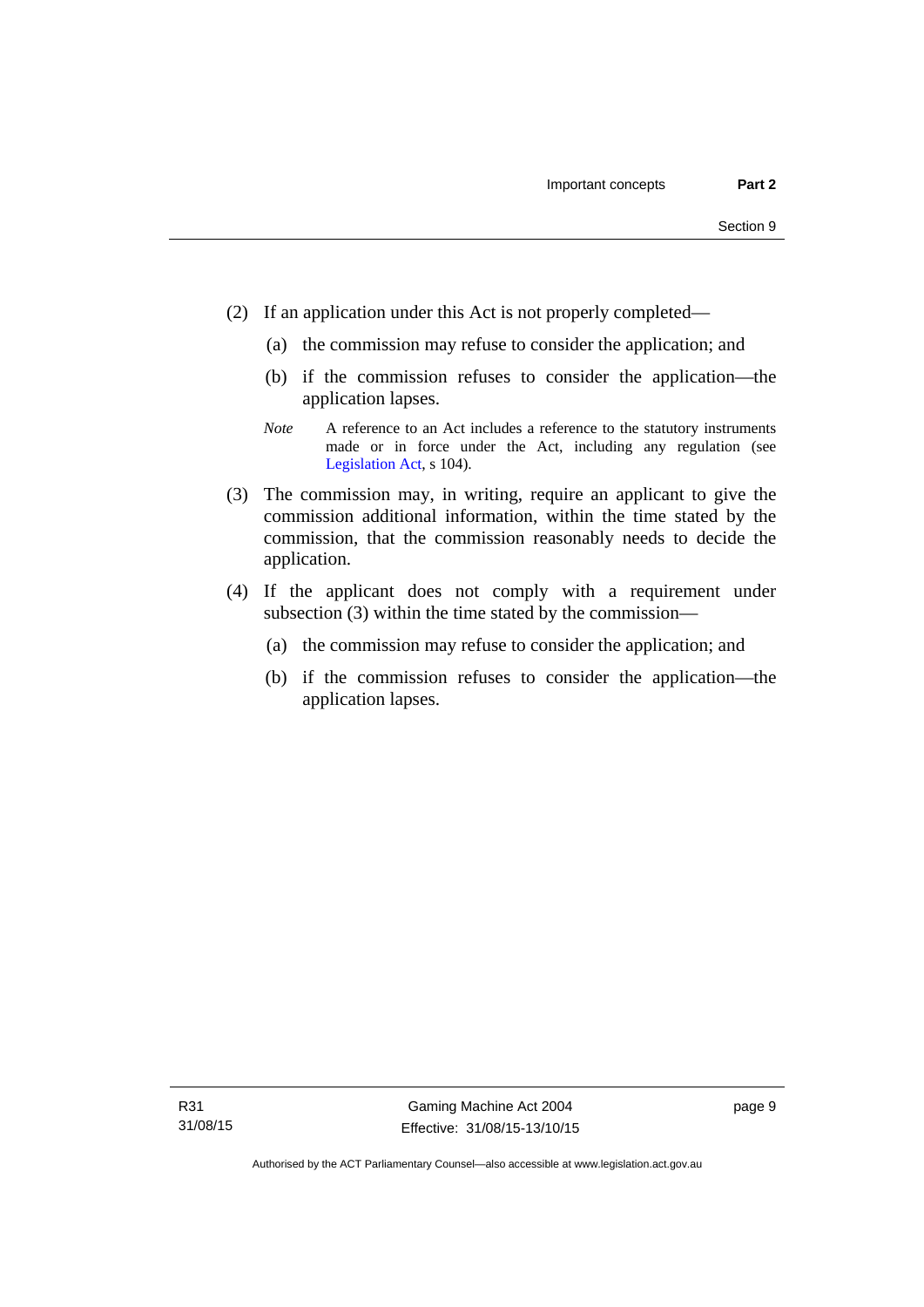# <span id="page-25-0"></span>**Part 2A Gaming machine authorisation numbers**

# <span id="page-25-1"></span>**10 Maximum number of authorisations for gaming machines allowed in ACT**

 (1) The maximum number of authorisations for gaming machines for all authorised premises in the ACT is worked out as follows:

$$
SN - (NS + NC + NF)
$$

*NC* means the total number of authorisations cancelled after the relevant day.

*NF* means the total number of authorisations forfeited to the Territory after the relevant day.

*NS* means the total number of authorisations surrendered after the relevant day.

*SN* means the number notified by the commission on the relevant day.

- (2) The total number of authorisations for gaming machines allowed under all authorisation schedules issued under this Act must not exceed the maximum number worked out under subsection (1).
	- *Note* An authorisation schedule is included in an authorisation certificate (see s 27 (1) (h) and s 30 (3) (j)).
- (3) As soon as practicable after each time the maximum number of authorisations for gaming machines changes, the commission must prepare a notice stating the new maximum number and the date of the change.

R31 31/08/15

Authorised by the ACT Parliamentary Counsel—also accessible at www.legislation.act.gov.au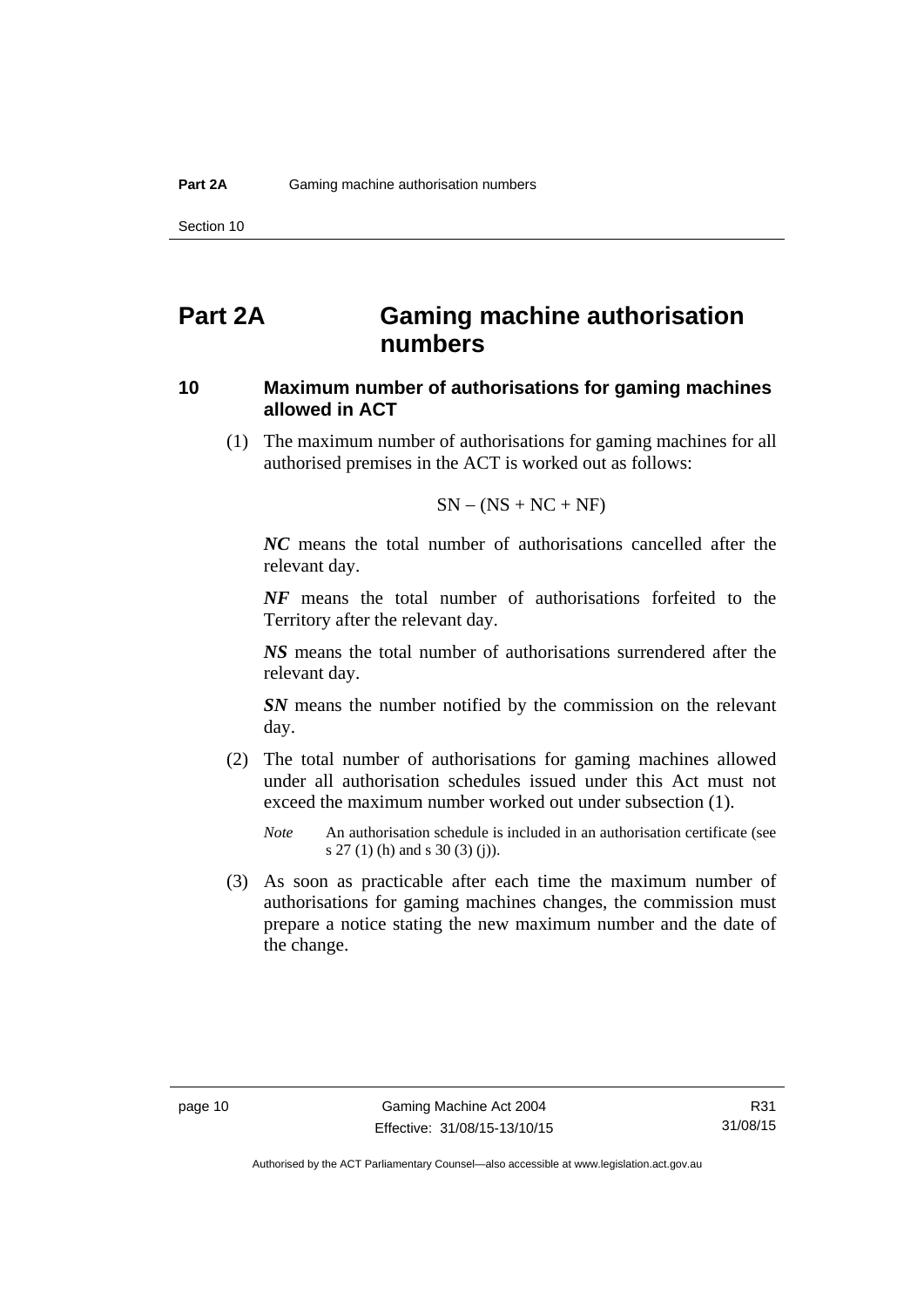- (4) Each of the following is a notifiable instrument:
	- (a) a notification under subsection (1), definition of *SN*;
	- (b) a notice under subsection (3).
	- *Note* A notifiable instrument must be notified under the [Legislation Act](http://www.legislation.act.gov.au/a/2001-14).
- (5) In this section:

*cancelled*—an authorisation for a gaming machine is *cancelled* if—

- (a) the authorisation is cancelled under—
	- (i) section 62 (Commission may take disciplinary action against licensee); or
	- (ii) section 64 (Cancellation of authorisation certificate because of cancellation etc of general and on licences); and
- (b) the cancellation has become final.

*final*—a cancellation of an authorisation becomes *final* when—

- (a) the time for any appeal or review in relation to the decision has ended; or
- (b) any appeal or review in relation to the decision has been decided or withdrawn.

*relevant day* means the day the *[Gaming Machine \(Reform\)](http://www.legislation.act.gov.au/a/2015-21/default.asp)  [Amendment Act 2015](http://www.legislation.act.gov.au/a/2015-21/default.asp)*, section 4 commences.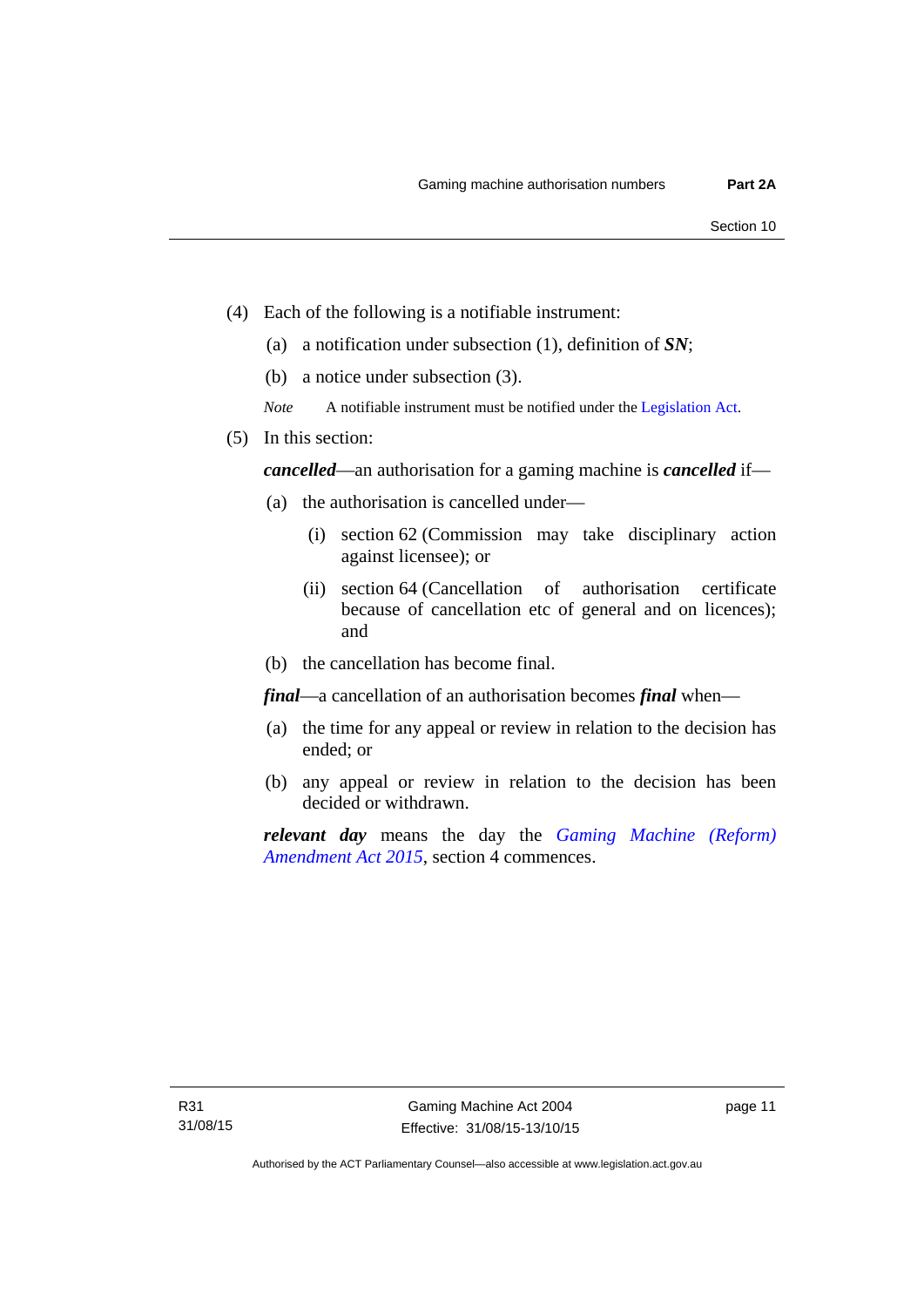Section 10

*surrendered*—an authorisation for a gaming machine is *surrendered* if the licensee, under section 37F (1) (c) (Surrender of licences, authorisation certificates and authorisations), surrenders the authorisation and the surrender takes effect under section 173E (Notifiable actions—date of effect).

- *Note 1* The surrender of an authorisation is a notifiable action (see pt 13A and sch 2).
- *Note* 2 A notifiable action takes place—
	- (a) the prescribed number of days after the day the commission receives the notification (see s 173E (a)); or
	- (b) if the commission allows the notifiable action to take place on an earlier day—that day (see s 173E (b)); or
	- (c) if the commission asks for additional information under s 173E (c)—when the commission has notified the licensee that it is satisfied in relation to the additional information (see s 173E (c)).

page 12 Gaming Machine Act 2004 Effective: 31/08/15-13/10/15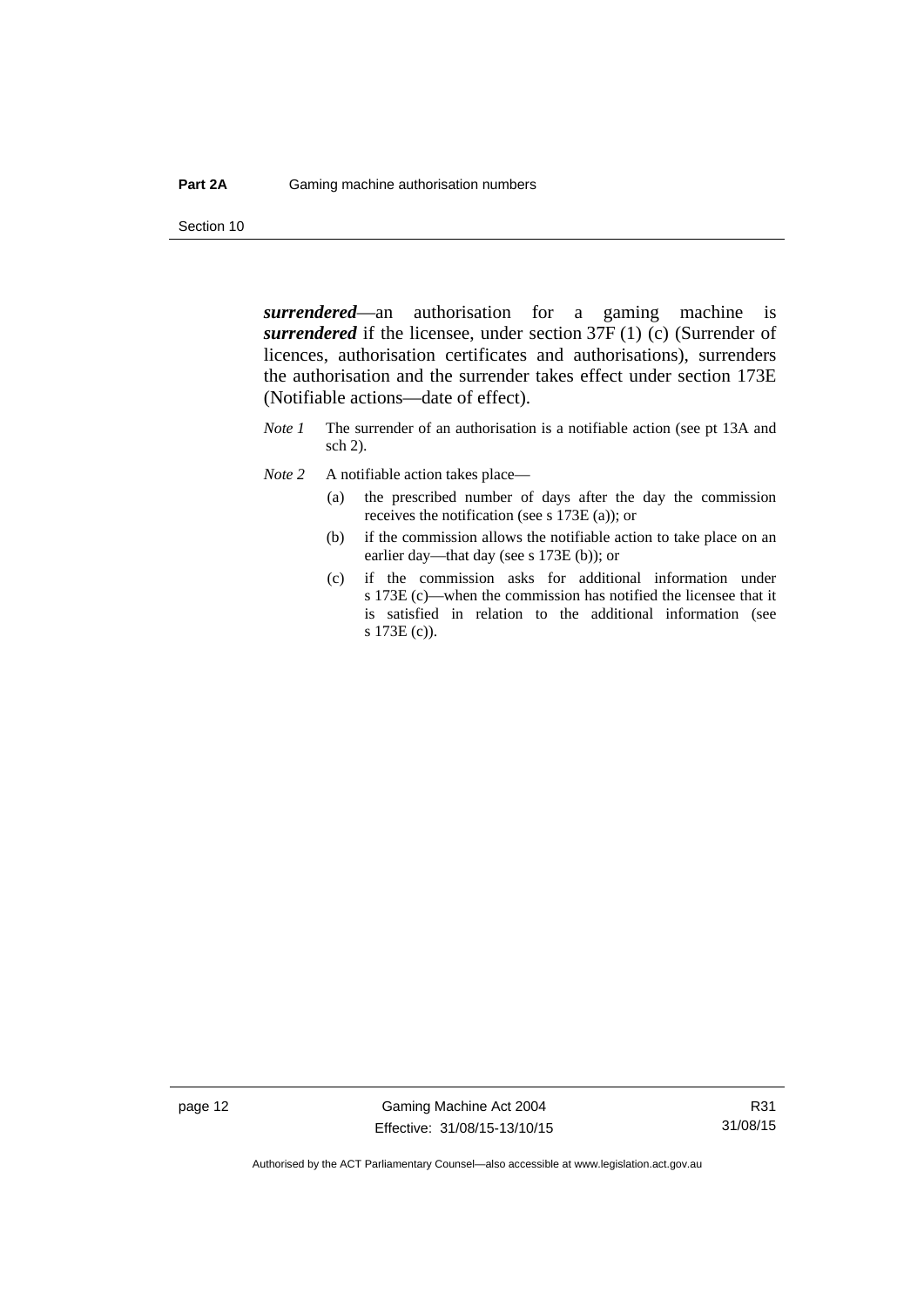# <span id="page-28-0"></span>**Part 2B Licences and authorisations**

# <span id="page-28-1"></span>**Division 2B.1 Definitions and important concepts**

# <span id="page-28-2"></span>**11 Definitions—pt 2B**

In this part:

*authorisation certificate amendment application*—see section 33 (1).

*authorisation certificate application*, for class C gaming machines—see section 21 (1).

*class B licence* means a licence to operate class B gaming machines.

*class B licence and authorisation certificate application*—see section 28 (1).

*class C licence* means a licence to operate class C gaming machines.

*Note* An applicant who the commission is satisfied on reasonable grounds is an eligible person must be issued with a class C licence (see s 17 (3)).

*class C licence application*—see section 15.

*gaming area amendment*—see section 33 (1) (a).

*increase maximum amendment*—see section 33 (1) (c).

*minor licence amendment application*—see section 31 (1).

*premises relocation amendment*—see section 33 (1) (b).

# <span id="page-28-3"></span>**12 Meaning of** *social impact assessment*

- (1) For this Act, a *social impact assessment* for an application is a written assessment of the likely economic and social impact of the operation of gaming machines—
	- (a) for an authorisation certificate application—under the proposed authorisation certificate; or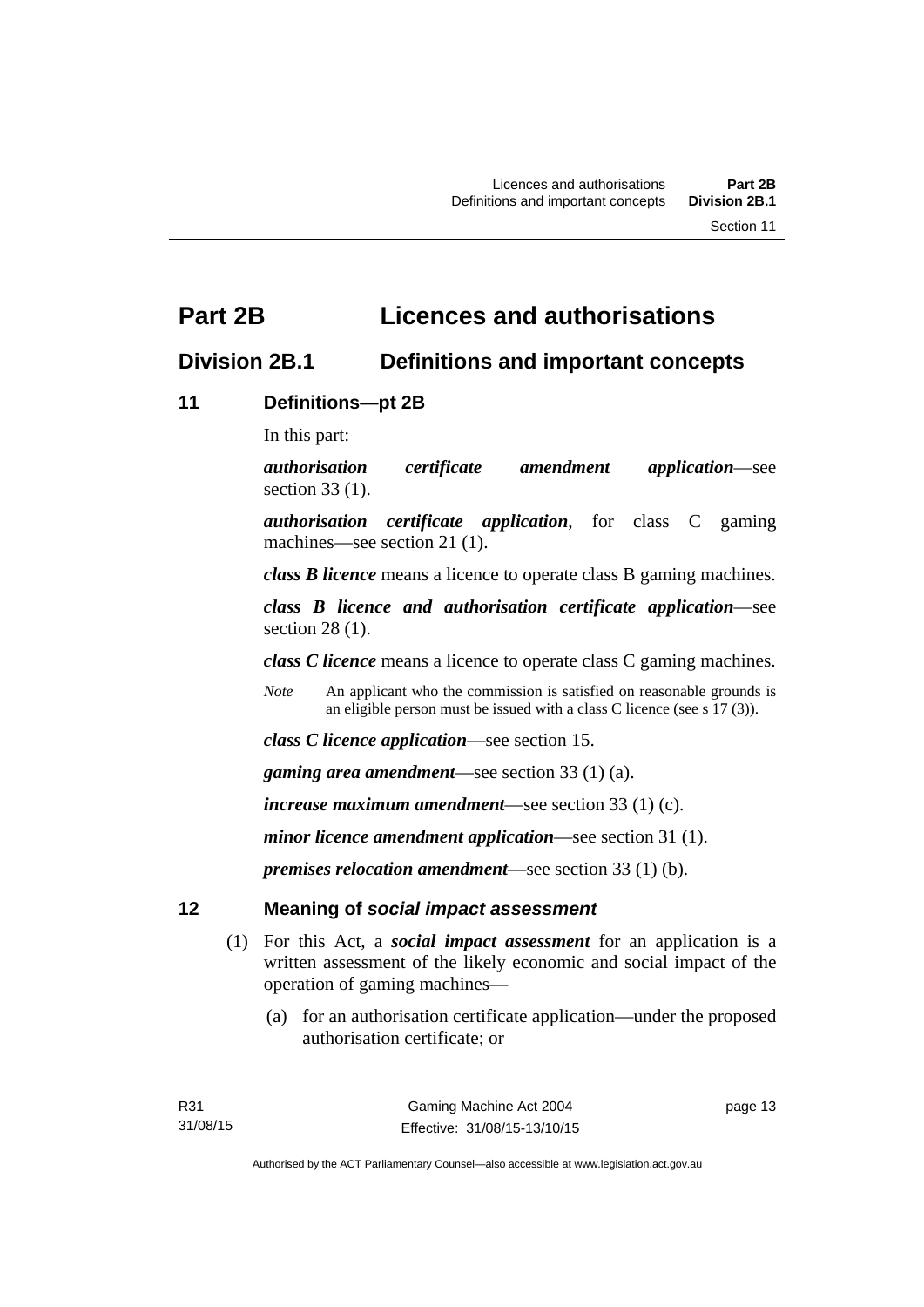- (b) for an authorisation certificate amendment application—under the authorisation certificate as proposed to be amended; or
- (c) for an application for an in-principle authorisation certificate under the proposed in-principle authorisation certificate.

### *Note* A social impact assessment is required for—

- (a) an authorisation certificate application (see s 22 (2) (a)); and
- (b) some authorisation certificate amendment applications (see s 34 (f) (ii) (A) and s 37 (4) (a)); and
- (c) an application for an in-principle authorisation certificate (see s 38C, which requires applications to comply with s 22 (1)).
- (2) A regulation may make provision in relation to social impact assessments, including the following:
	- (a) the requirements that must be satisfied by a social impact assessment;
	- (b) the matters to be addressed by a social impact assessment;
	- (c) the information to be given in a social impact assessment.

## <span id="page-29-0"></span>**13 Social impact assessment—publication**

- (1) This section applies if an applicant for any of the following is required to provide a social impact assessment with the application:
	- (a) an authorisation certificate;
	- (b) an amendment of an authorisation certificate;
	- (c) an in-principle authorisation certificate.
- (2) The applicant must publish an advertisement about the application in a daily newspaper, stating that—
	- (a) the social impact assessment for the application will be available for inspection by members of the public at the commission's office during ordinary business hours for 6 weeks after a day stated in the advertisement (the *comment period*); and

R31 31/08/15

Authorised by the ACT Parliamentary Counsel—also accessible at www.legislation.act.gov.au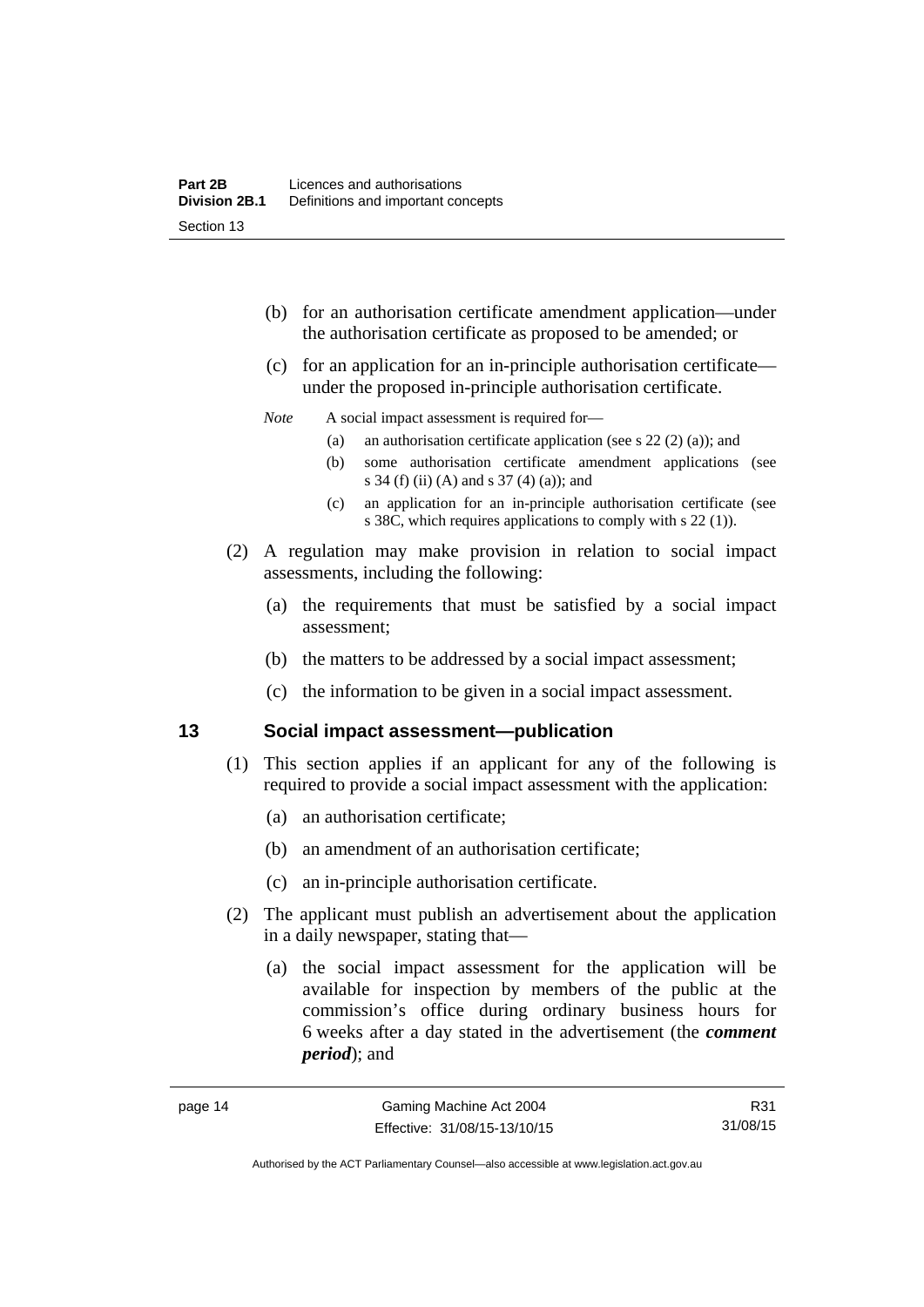- (b) any written submissions about the social impact assessment may be made to the commission within the comment period.
- *Note 1 Daily newspaper*—see the [Legislation Act,](http://www.legislation.act.gov.au/a/2001-14) dictionary, pt 1.
- *Note 2* If a form is approved under the [Control Act,](http://www.legislation.act.gov.au/a/1999-46/default.asp) s 53D for an advertisement, the form must be used.
- (3) Before the comment period begins, the applicant must give the commission—
	- (a) the social impact assessment for the application; and
	- (b) a copy of the advertisement.
- (4) The applicant must—
	- (a) on or before the day the advertisement is published, place a sign (the *information sign*) containing information about the application in a prominent position—
		- (i) for an authorisation certificate application or authorisation certificate amendment application—outside each public entrance to the premises to which the application relates; or
		- (ii) for an application for an in-principle authorisation certificate—on the land at the address to which the approval applies; and
	- (b) ensure that the sign stays there for the comment period.
- (5) However, an applicant for an in-principle authorisation certificate need not comply with subsection (4) if it would be impractical to do so.

### **Examples—impractical to place sign at address**

- 1 there is no road access to the address
- 2 building work is being carried out at the address
- *Note* An example is part of the Act, is not exhaustive and may extend, but does not limit, the meaning of the provision in which it appears (see [Legislation Act,](http://www.legislation.act.gov.au/a/2001-14) s 126 and s 132).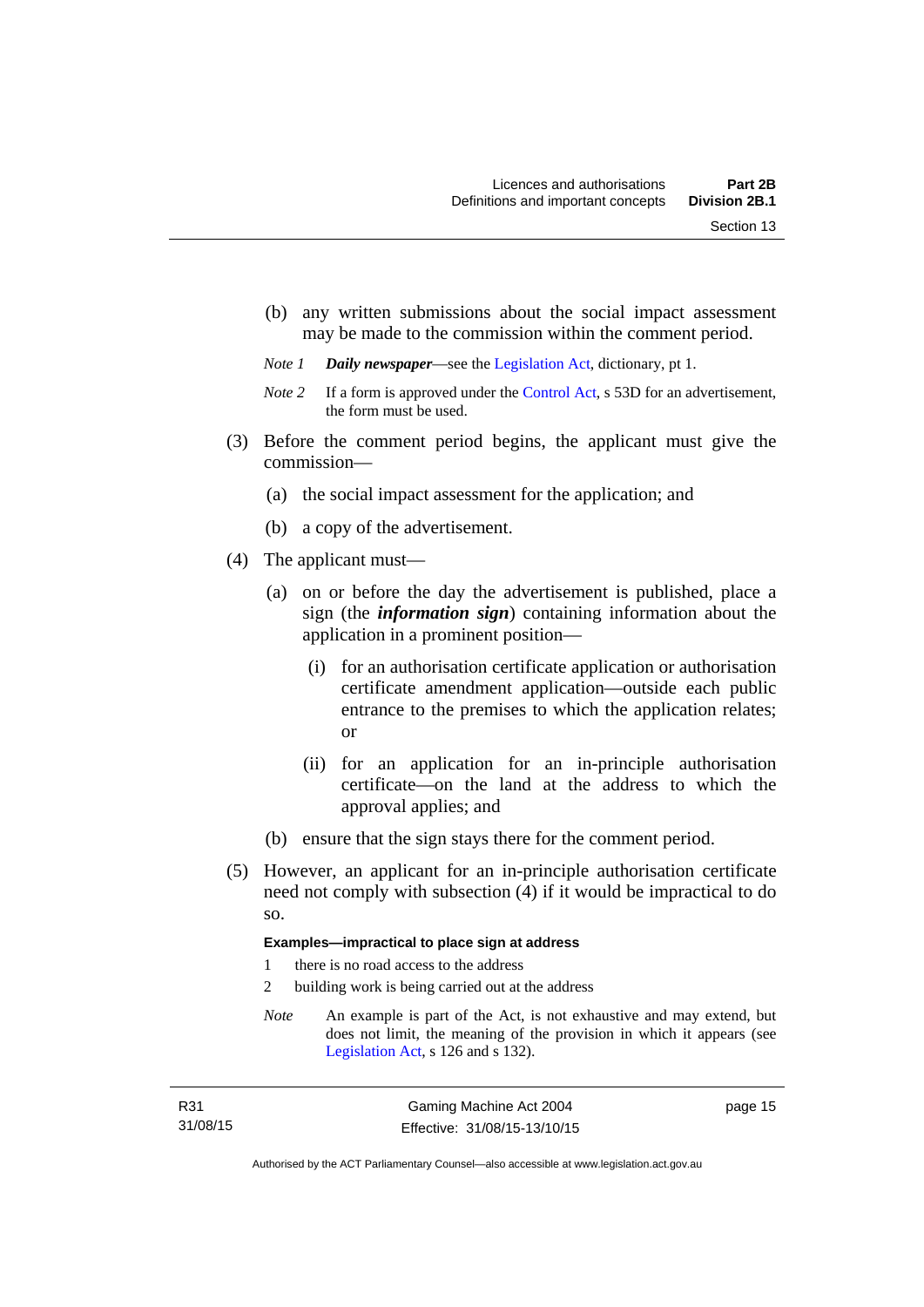- (6) The information sign must include the following:
	- (a) a description of the application;
	- (b) a statement of when and where the social impact assessment for the application will be available;
	- (c) an invitation to make written submissions to the commission about the social impact assessment within the comment period;
	- (d) when the comment period ends;
	- (e) details of where to get more information about the application.
- (7) The commission must make the social impact assessment available for inspection by members of the public at the commission's office during ordinary business hours during the comment period.
- (8) The commission must not decide the application until the comment period has ended.

### <span id="page-31-0"></span>**14 Applications to be dealt with in order of receipt etc**

- (1) A person may make an authorisation certificate application when the person makes a licence application for a class B or class C licence.
- (2) The commission must deal with properly completed licence applications and properly completed authorisation certificate applications in the order in which the commission receives the applications.
	- *Note 1* The commission may refuse to consider an application that is not properly completed. If the commission refuses to consider the application, it lapses (see s 9 (2)).
	- *Note 2* If additional information in relation to an application is not given to the commission within the time required by the commission, the commission may refuse to consider the application. If the commission refuses to consider the application, it lapses (see s 9 (4)).
	- *Note 3* It is an offence to make a false or misleading statement, give false or misleading information or produce a false or misleading document (see [Criminal Code](http://www.legislation.act.gov.au/a/2002-51), pt 3.4).

page 16 Gaming Machine Act 2004 Effective: 31/08/15-13/10/15

R31 31/08/15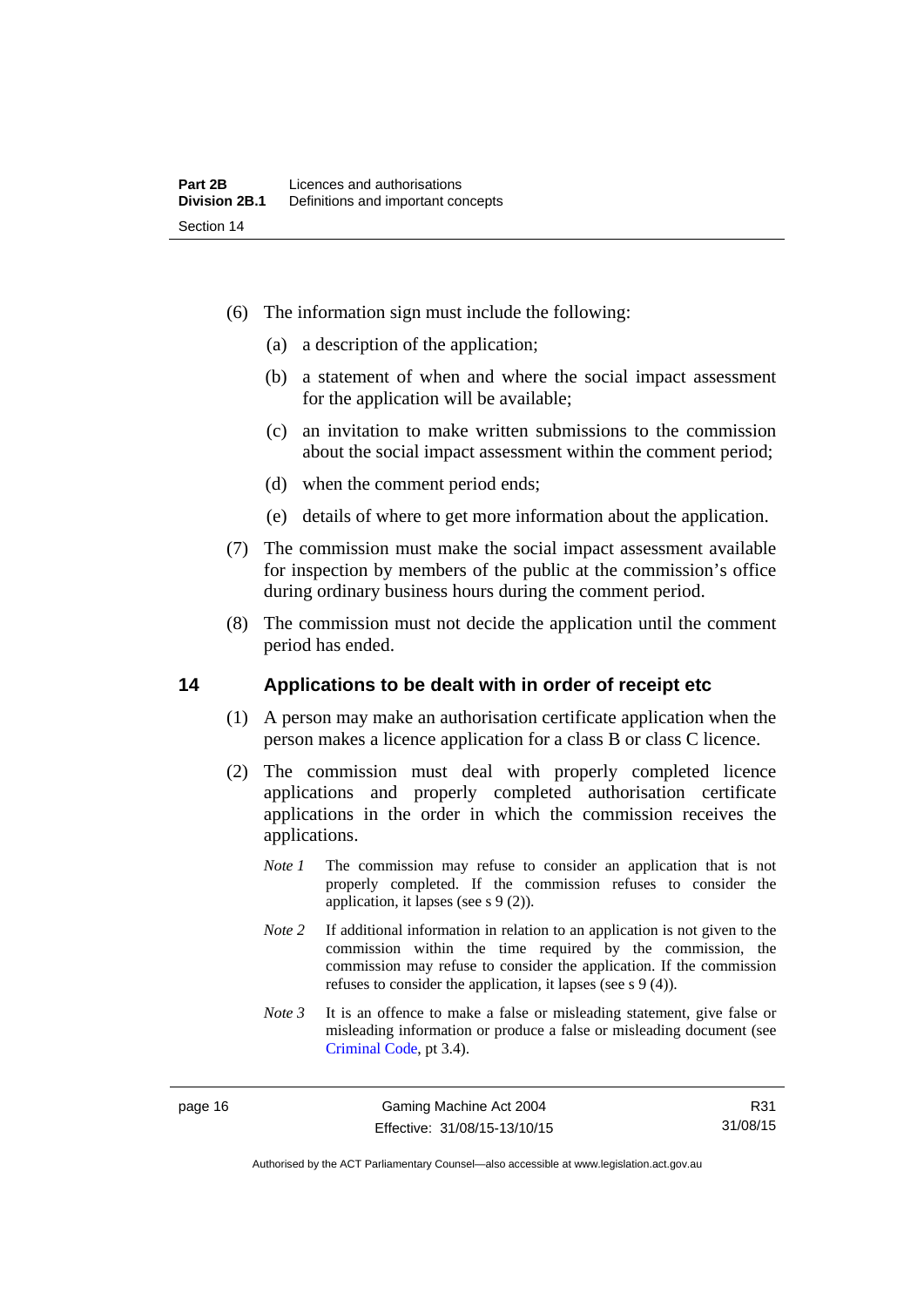# <span id="page-32-0"></span>**Division 2B.2 Class C licences—application and issue**

### <span id="page-32-1"></span>**15 Licence for class C gaming machines—application**

A club may apply to the commission for a licence for class C gaming machines (a *class C licence application*).

- *Note 1* If a form is approved under the [Control Act,](http://www.legislation.act.gov.au/a/1999-46/default.asp) s 53D for an application, the form must be used.
- *Note* 2 A fee may be determined under s 177 for an application.

### <span id="page-32-2"></span>**16 Class C licence application—contents**

A class C licence application must—

- (a) be in writing and signed by the applicant; and
- (b) state the name of the applicant's legal entity and the applicant's address; and
- (c) state the applicant's ABN; and
- (d) state the applicant's—
	- (i) ACN; or
	- (ii) if the applicant is an incorporated association association number; and

*Note Association number*—see the dictionary.

- (e) state that the application is for a class C licence; and
- (f) state the name and address of each director of the applicant; and
- (g) state the name of each influential person for the applicant and the person's relationship with the applicant; and
- (h) include the following:
	- (i) a copy of the applicant's constitution;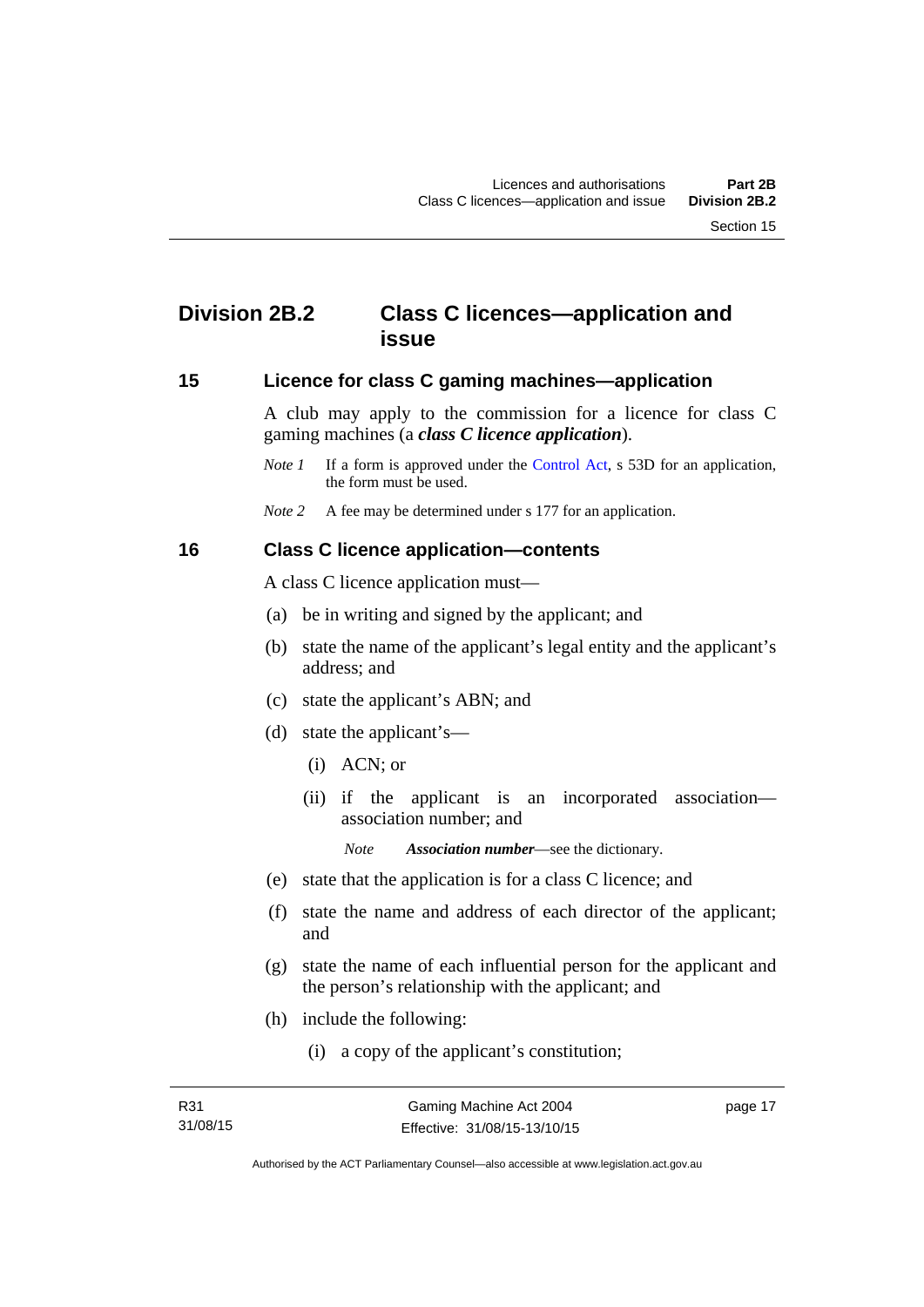- (ii) an alphabetical list of names and addresses of all current members of the applicant, certified correct by the applicant's secretary;
- (iii) a statement, signed by the applicant's secretary, stating the grounds on which the applicant claims to be an eligible club;

*Note* A *club* is a corporation (see dict, def *corporation*).

- (iv) evidence that a majority of the applicant's voting members who voted in a ballot conducted under a regulation voted for the applicant having gaming machines; and
- (i) include anything else prescribed by regulation.
- *Note 1* The commission may refuse to consider an application that is not properly completed. If the commission refuses to consider the application, it lapses (see s 9 (2)).
- *Note 2* If additional information in relation to an application is not given to the commission within the time required by the commission, the commission may refuse to consider the application. If the commission refuses to consider the application, it lapses (see s 9 (4)).

# <span id="page-33-0"></span>**17 Class C licence—decision on application**

- (1) This section applies if the commission receives a licence application under section 15 (Licence for class C gaming machines application).
- (2) In deciding whether to issue a class C licence, the commission may consider any matter prescribed by regulation.
- (3) The commission must issue a class C licence to the applicant if satisfied on reasonable grounds that—
	- (a) the applicant is an eligible person; and

Authorised by the ACT Parliamentary Counsel—also accessible at www.legislation.act.gov.au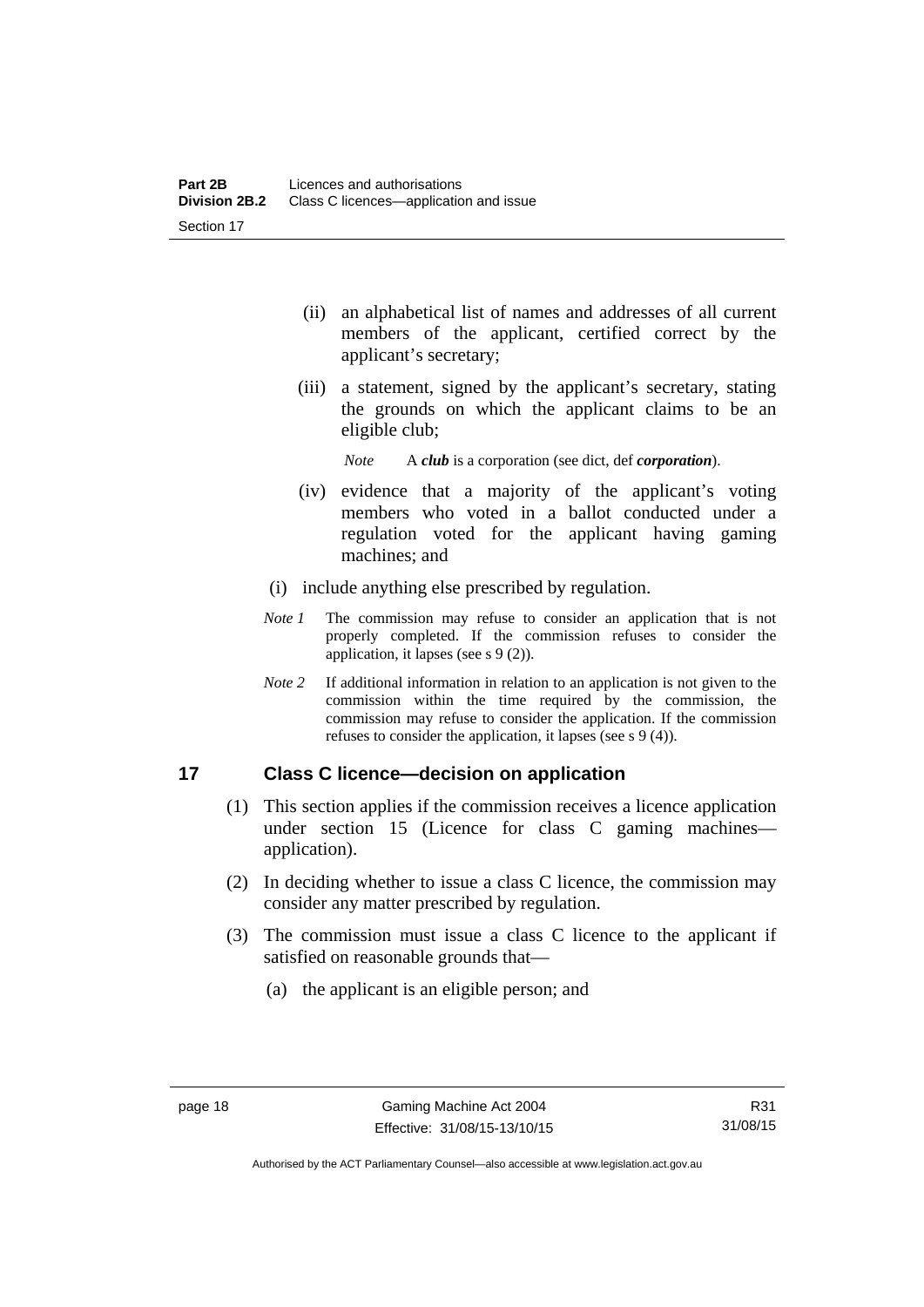- (b) a majority of the applicant's voting members who voted in a ballot conducted under a regulation voted for the applicant having gaming machines.
- *Note 1* If a corporation is a club, the corporation is an eligible person if it is an eligible club (see s 7 (1) (b)).
- *Note* 2 The commission may refuse to issue a class C licence to a club if a ground for refusing the licence exists (see s 18).

# <span id="page-34-0"></span>**18 Class C licence application—grounds for refusal**

- (1) The commission may refuse to issue a class C licence to a club if satisfied that—
	- (a) the election of a member of the club's management committee or board has been decided, controlled or influenced in a significant way, or to a significant degree, by—
		- (i) people who are not voting members of the club; or
		- (ii) only some voting members of the club; or
	- (b) the voting members of the club, taken as a group, do not have complete control over the election of all members of the club's management committee or board; or
	- (c) each voting member of the club does not have an equal right to elect people, or to nominate or otherwise choose people for election, to the club's management committee or board; or
	- (d) if the club does not own its premises—an executive officer or employee of the club is also the club's lessor, or an associate of the club's lessor; or
	- (e) an executive officer or employee of the club is a creditor, or an associate of a creditor, of the club; or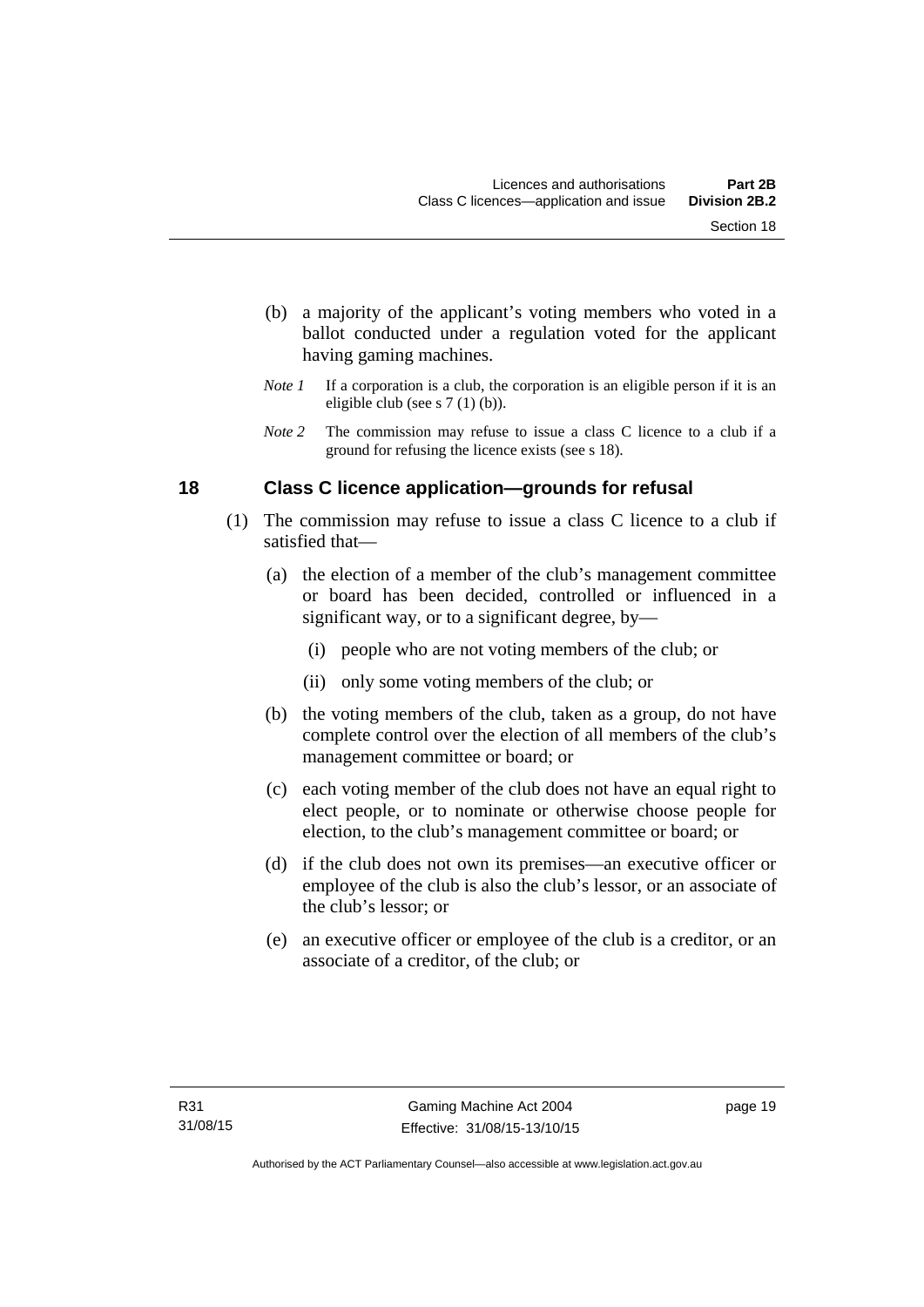- (f) the club's management committee or board does not, for any reason, have complete control over the club's business or operations, or a significant aspect of the club's business or operations; or
- (g) the club is being, or may be, used as a device for individual gain or commercial gain by someone other than the club.
- (2) However, the commission must not refuse to issue a class C licence under subsection  $(1)$   $(a)$ ,  $(b)$  or  $(c)$  only because—
	- (a) the commission is satisfied that the election of a member of the club's management committee or board has been decided, controlled or influenced in a significant way, or to a significant degree, by an associated organisation; or
	- (b) the voting members of the club, taken as a group, do not have complete control over the election of all members of the club's management committee or board because an associated organisation has some control; or
	- (c) each voting member of the club does not have an equal right to elect people, or to nominate or otherwise choose people for election, to the club's management committee or board because an associated organisation has a right to elect, nominate or otherwise choose people for election.
	- *Note Associated organisation*, for a club—see the dictionary.

# <span id="page-35-0"></span>**19 Class C licence—conditions**

A class C licence is subject to—

- (a) a condition mentioned in part 3 (Licences and authorisation certificates—conditions) that applies to a licence; and
- (b) any other condition imposed by the commission.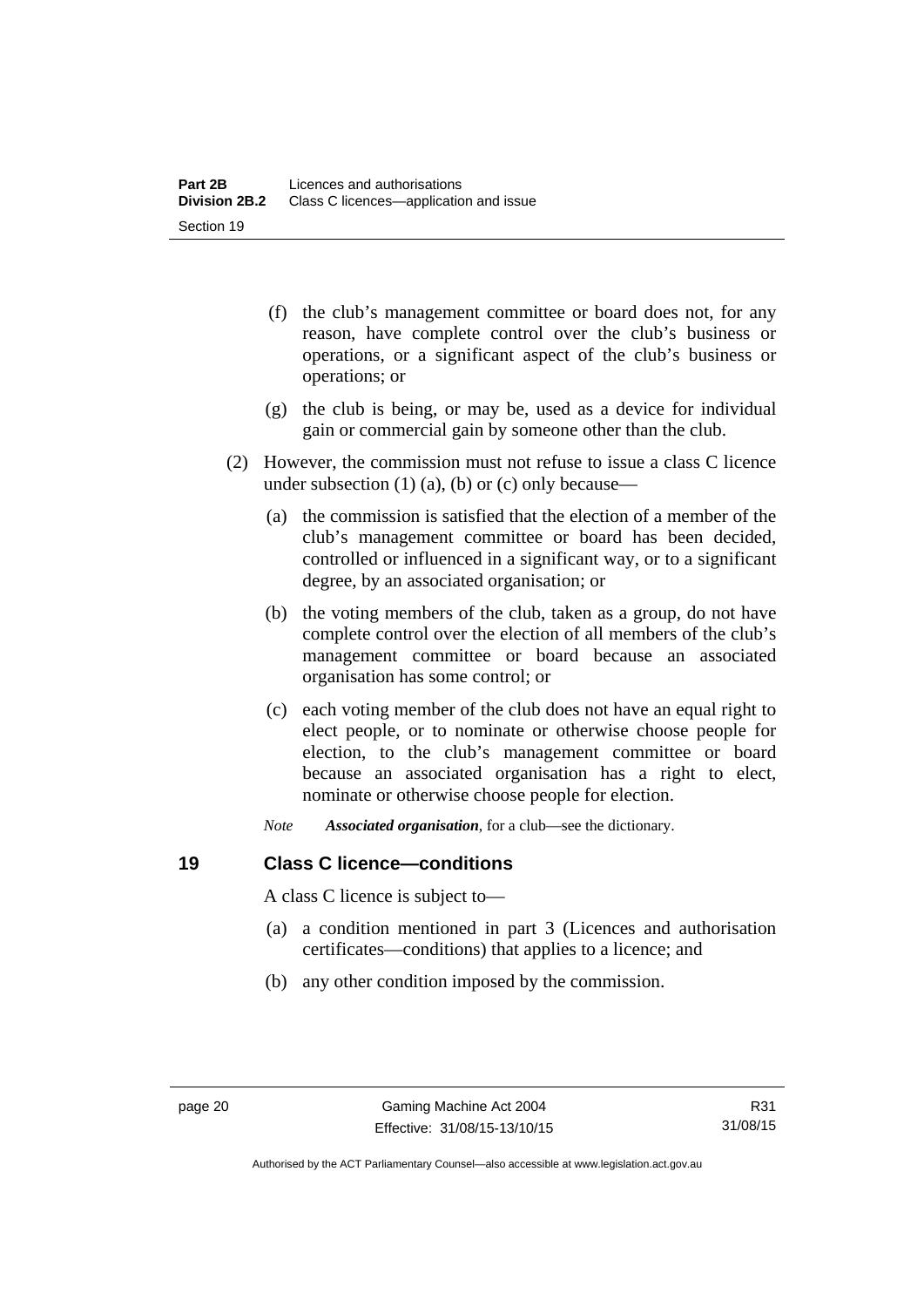Section 20

# **20 Class C licence—form**

- (1) A class C licence must—
	- (a) be in writing; and
	- (b) include the following:
		- (i) the licensee's name;

*Note Licensee's name*—see the dictionary.

- (ii) if the licensee carries on business under a name other than the licensee's name—the name under which the licensee carries on business;
- (iii) the licensee's ABN;
- (iv) the licensee's—
	- (A) ACN; or
	- (B) if the licensee is an incorporated association association number;

*Note Association number*—see the dictionary.

- (v) the date the licence comes into force;
- (vi) a unique identifying number (a *licence number*);
- (vii) a statement that the licensee is entitled to operate class C gaming machines;
- (viii) the conditions on the licence.
- (2) A regulation may prescribe other requirements in relation to the form of a licence.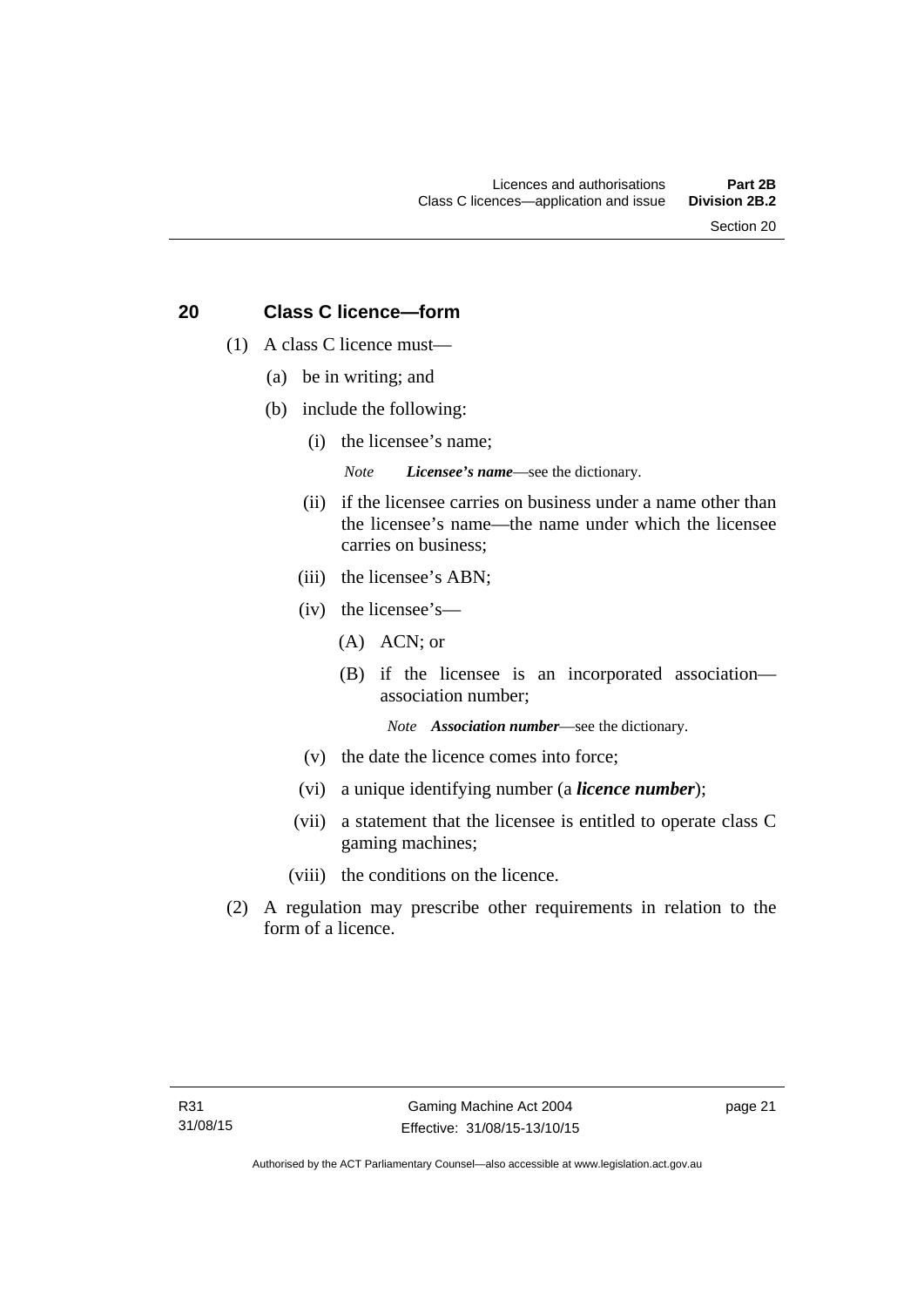# **Division 2B.3 Authorisation certificates for class C gaming machines—application and issue**

# **21 Authorisation certificate for class C gaming machines application**

- (1) A club may apply to the commission for an authorisation certificate (an *authorisation certificate application*) to have the maximum number of authorisations for class C gaming machines at the premises stated in the application.
	- *Note 1* If a form is approved under the [Control Act,](http://www.legislation.act.gov.au/a/1999-46/default.asp) s 53D for an application, the form must be used.
	- *Note* 2 A fee may be determined under s 177 for an application.
	- *Note 3* For the issue of authorisations in relation to a class B licence, see div 2B.4.
- (2) However, a club may make an authorisation certificate application only if the club—
	- (a) holds a current licence for class C gaming machines; or
	- (b) has made a class C licence application.

# **22 Authorisation certificate for class C gaming machines contents of application**

- (1) An authorisation certificate application for class C gaming machines must—
	- (a) be in writing signed by the applicant; and
	- (b) include the following:
		- (i) the name of the applicant's legal entity (the *applicant's name*);

Authorised by the ACT Parliamentary Counsel—also accessible at www.legislation.act.gov.au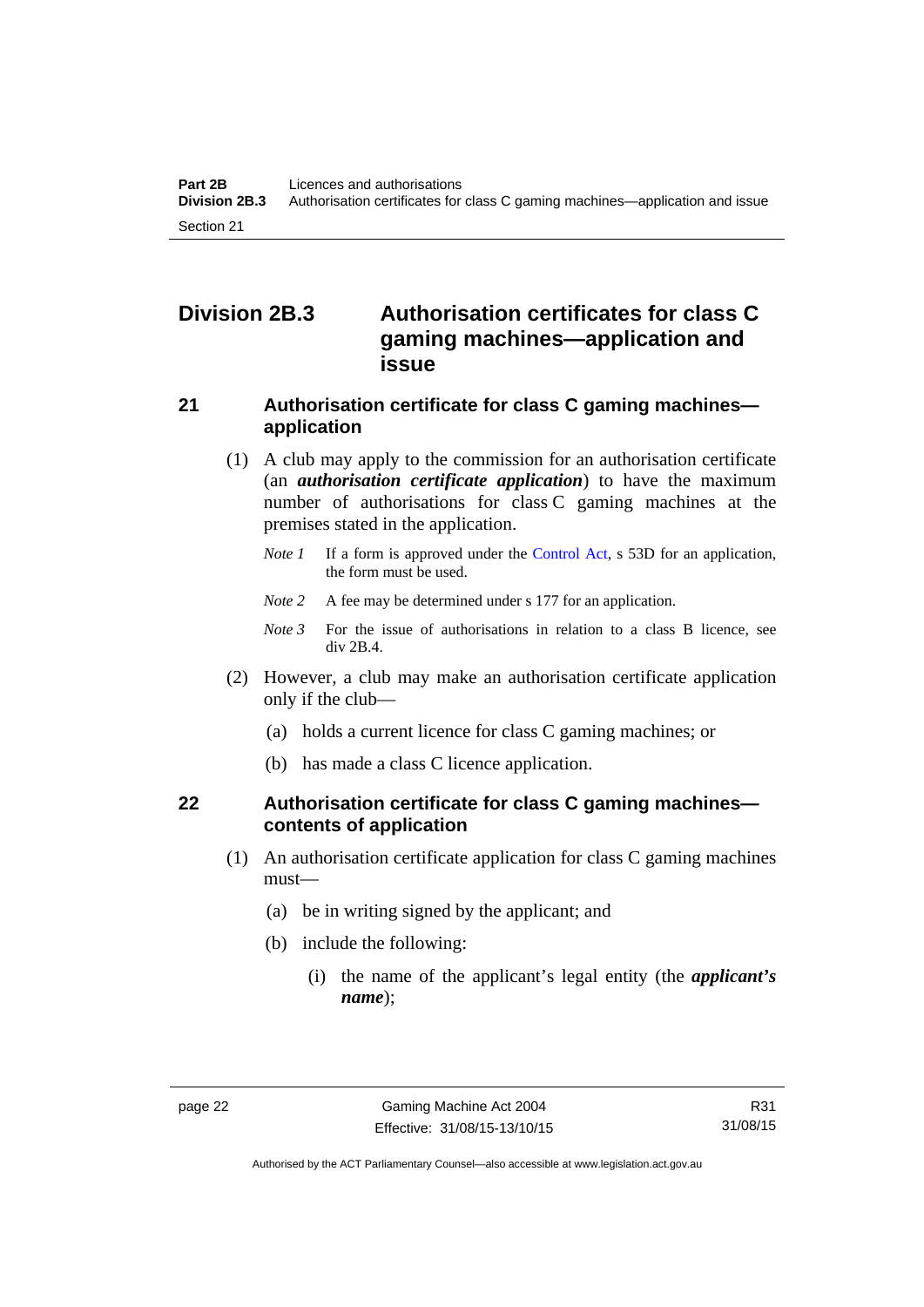- (ii) if the applicant carries on business under a name other than the applicant's name—the name under which the applicant carries on business;
- (iii) the applicant's ABN;
- (iv) the applicant's—
	- (A) ACN; or
	- (B) if the applicant is an incorporated association association number; and

*Note Association number*—see the dictionary.

- (c) state the address, and block and section number, of the premises for which the authorisation certificate is sought; and
- (d) state the maximum number of authorisations for gaming machines for which the authorisation certificate is sought; and
- (e) be accompanied by each of the required documents for the application.
- (2) For subsection (1) (e), the *required documents* are the following:
	- (a) a social impact assessment for the application;
	- (b) a plan of the premises that—
		- (i) is drawn to scale; and
		- (ii) clearly shows the location, boundaries and dimensions of the area in the premises where gaming machines are to be installed (the *proposed gaming area*);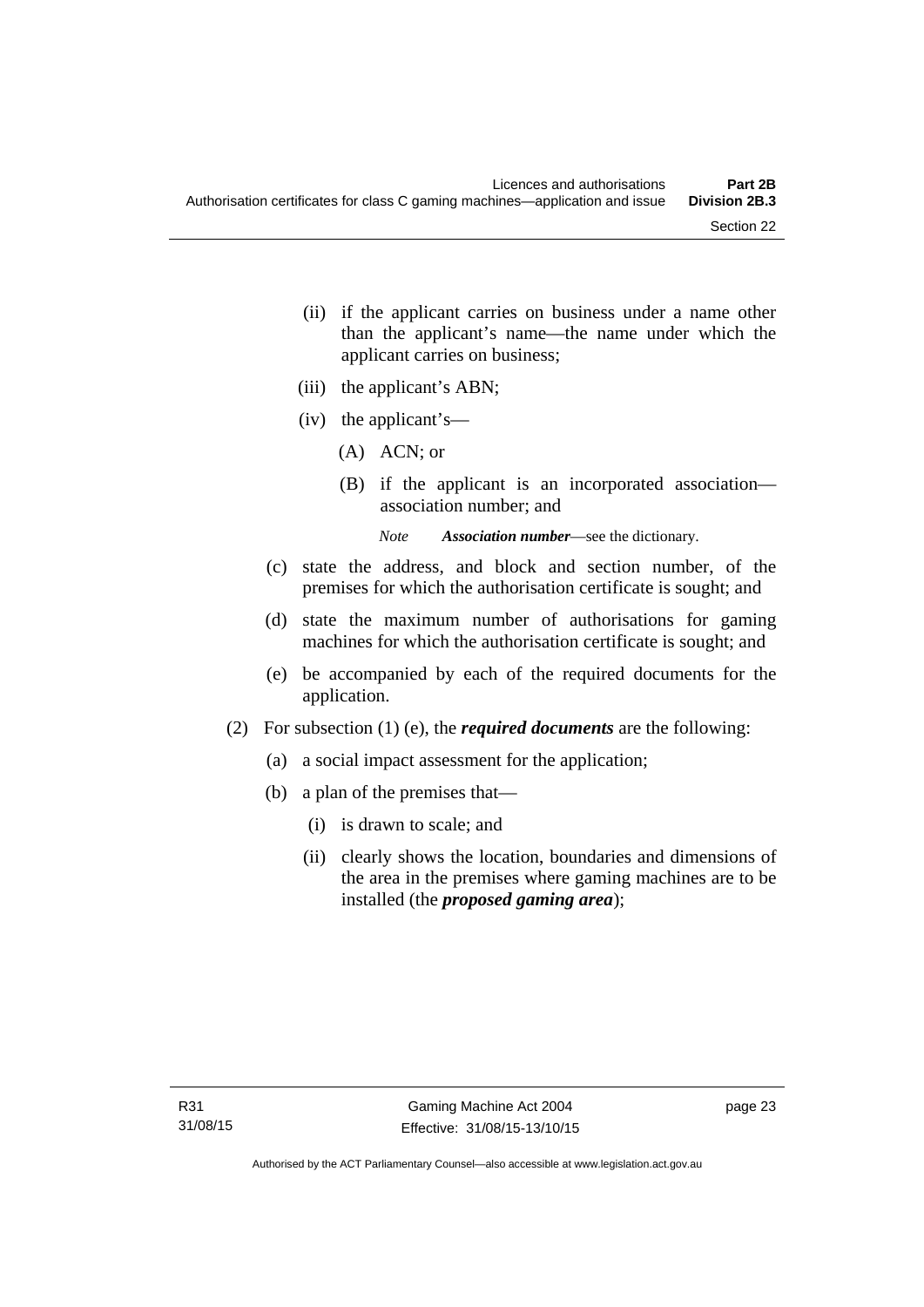#### **Part 2B Licences and authorisations**<br>**Division 2B.3** Authorisation certificates for **Division 2B.3** Authorisation certificates for class C gaming machines—application and issue Section 23

 (c) a copy of the current gaming rules the applicant has adopted in relation to the premises for which the authorisation certificate is sought;

#### **Examples—what gaming rules may cover**

- 1 how long a gaming machine may be reserved for
- 2 who may play the gaming machines
- 3 banning of extension of credit to players
- 4 cash payment limits
- *Note* An example is part of the Act, is not exhaustive and may extend, but does not limit, the meaning of the provision in which it appears (see [Legislation Act,](http://www.legislation.act.gov.au/a/2001-14) s 126 and s 132).
- (d) a copy of the current control procedures the applicant has adopted to control the operation of gaming machines on the premises for which the authorisation certificate is sought;
	- *Note* Section 97 sets out the requirements for control procedures.
- (e) any other documents required by regulation.
- *Note 1* The commission may refuse to consider an application that is not properly completed. If the commission refuses to consider the application, it lapses (see s 9 (2)).
- *Note 2* If additional information in relation to an application is not given to the commission within the time required by the commission, the commission may refuse to consider the application. If the commission refuses to consider the application, it lapses (see s 9 (4)).

### **23 Authorisation certificate for class C gaming machines decision on application**

- (1) This section applies if the commission receives an authorisation certificate application for class C gaming machines.
- (2) The commission must issue an authorisation certificate to the applicant if satisfied on reasonable grounds—
	- (a) that the applicant holds a class C licence; and

R31 31/08/15

Authorised by the ACT Parliamentary Counsel—also accessible at www.legislation.act.gov.au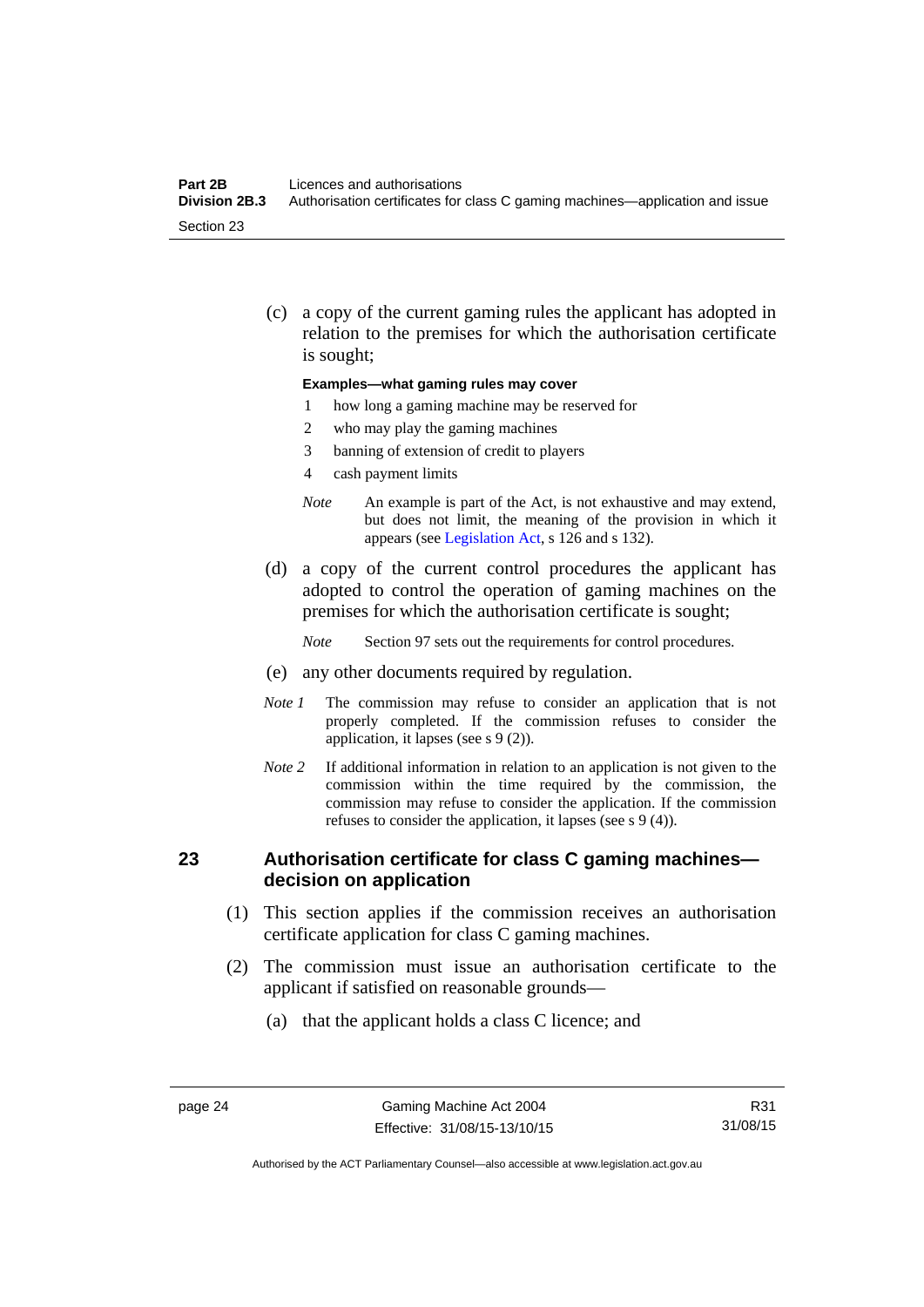- (b) the gaming rules and control procedures the applicant has adopted for the purpose of controlling the operation of gaming machines are adequate for that purpose; and
- (c) taking into consideration the social impact assessment for the application and any submission made on the assessment within the comment period under section 13 (Social impact assessment—publication), the issue of the authorisation certificate is appropriate.
- (3) The commission must issue the authorisation certificate for the number of authorisations for gaming machines stated in the application if satisfied on reasonable grounds that the size and layout of the proposed gaming area are suitable for the installation of the number of gaming machines for which the authorisation certificate is sought.
- (4) The commission may issue the authorisation certificate for a lower number of authorisations for gaming machines than the number stated in the application if satisfied that the size and layout of the proposed gaming area are suitable for the installation of the lower number of gaming machines.
	- *Note* The commission may refuse to issue an authorisation certificate to a club if a ground for refusing to issue the certificate exists (see s 24).
- (5) In deciding the maximum number of authorisations for gaming machines under an authorisation certificate, the commission must consider the following:
	- (a) the size and layout of the premises the application relates to;
	- (b) the size and layout of the proposed gaming area;
	- (c) the number of club members worked out under a regulation;
	- (d) the ratio of club members to the maximum number of authorisations for gaming machines sought by the licensee;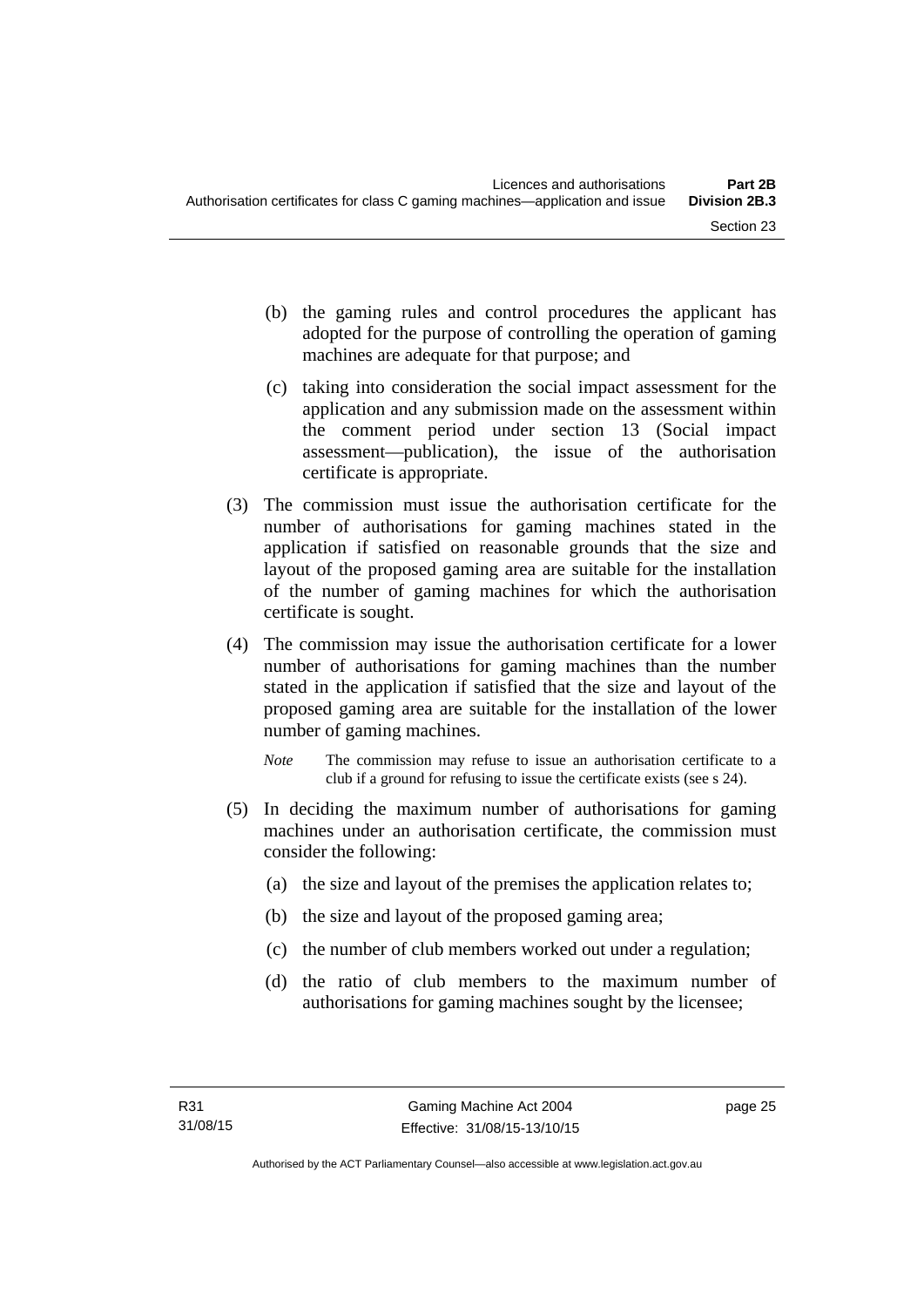- (e) the extent to which the club has contributed to, or is likely to contribute to, the community and supported and benefited the community;
- (f) the social impact assessment for the application for the authorisation certificate and any submission made on the assessment within the comment period under section 13.
- *Note Maximum number*, of authorisations—see the dictionary.
- (6) In deciding whether a proposed gaming area is suitable for the installation of the number of gaming machines the licensee may have under an authorisation certificate, the commission must consider harm minimisation strategies for patrons.
- (7) The commission may consider anything else prescribed by regulation.

# **24 Authorisation certificate application for class C gaming machines—grounds for refusal**

The commission may refuse to issue an authorisation certificate to a club if satisfied that—

 (a) payments for goods and services supplied to the club, including the rental or lease payments for the club's premises, are related to the level of gaming machine performance; or

#### **Examples—goods and services**

- food and beverages
- cleaning services
- gaming machines
- *Note* An example is part of the Act, is not exhaustive and may extend, but does not limit, the meaning of the provision in which it appears (see [Legislation Act,](http://www.legislation.act.gov.au/a/2001-14) s 126 and s 132).
- (b) someone, other than the lessor or leasing agent, will receive a payment or benefit during or at the end of a lease, agreement or arrangement entered into by the club for its premises.

R31 31/08/15

Authorised by the ACT Parliamentary Counsel—also accessible at www.legislation.act.gov.au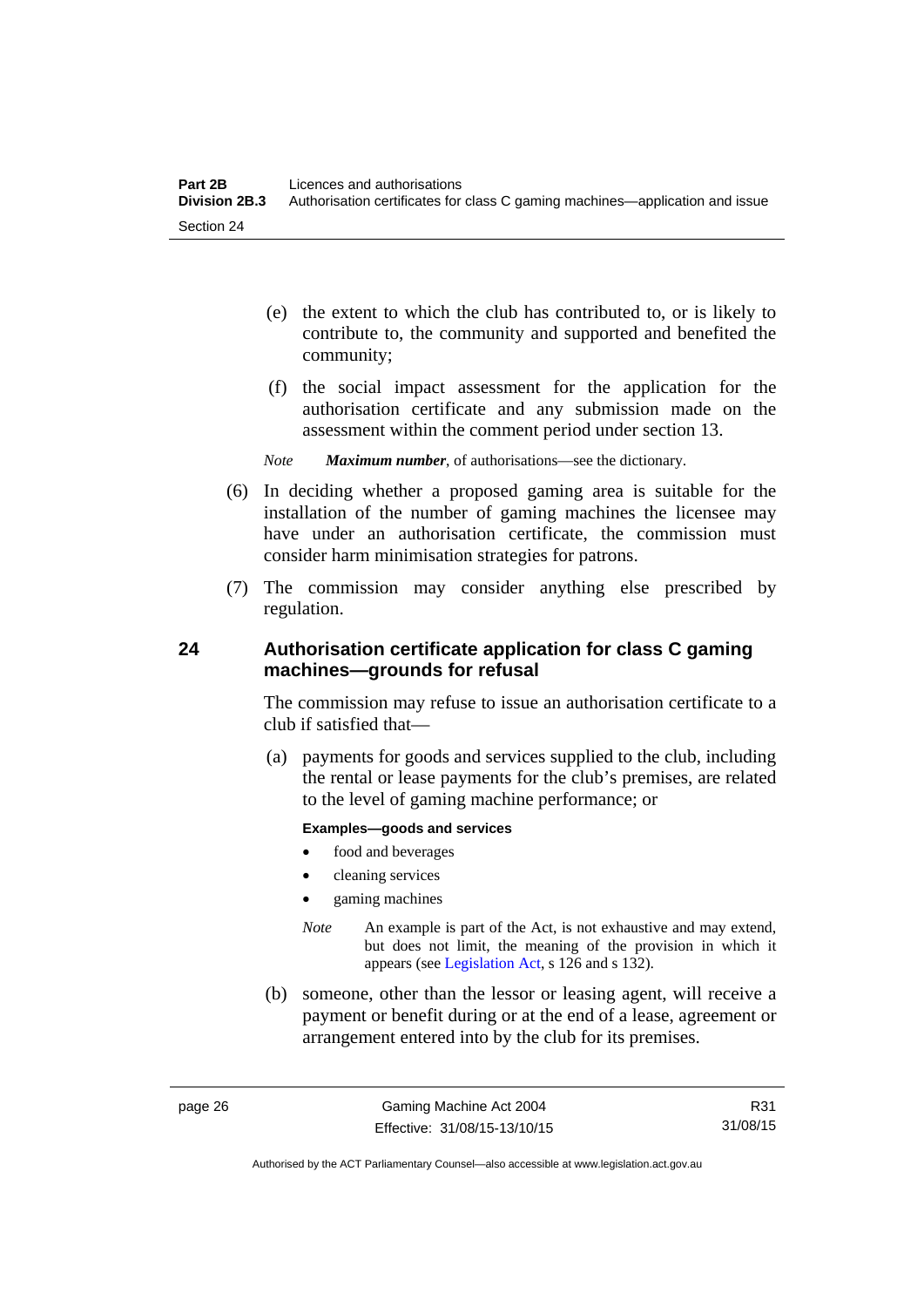## **25 Issue of authorisation certificate for class C gaming machines—number of gaming machines to be operated**

To remove any doubt, a licensee issued with an authorisation certificate for a maximum number of authorisations for class C gaming machines at the premises stated in the certificate may, at any time, operate the maximum number, or less than the maximum number, of gaming machines allowed under the authorisation certificate.

- *Note 1* The licensee must not acquire a gaming machine for premises authorised under an authorisation certificate if the licensee does not hold an authorisation for the gaming machine (see s 98 (4)).
- *Note 2* The licensee must not operate a gaming machine if the operation of the gaming machine is not allowed under an authorisation certificate (see s 104).

# **26 Authorisation certificate for class C gaming machines conditions**

An authorisation certificate for a maximum number of authorisations for class C gaming machines is subject to—

- (a) a condition mentioned in part 3 (Licences and authorisation certificates—conditions) that applies to an authorisation certificate; and
- (b) any other condition imposed by the commission.

# **27 Authorisation certificate for class C gaming machines form**

- (1) An authorisation certificate for a class C licence must—
	- (a) include the following:
		- (i) the licensee's name;

*Note Licensee's name*—see the dictionary.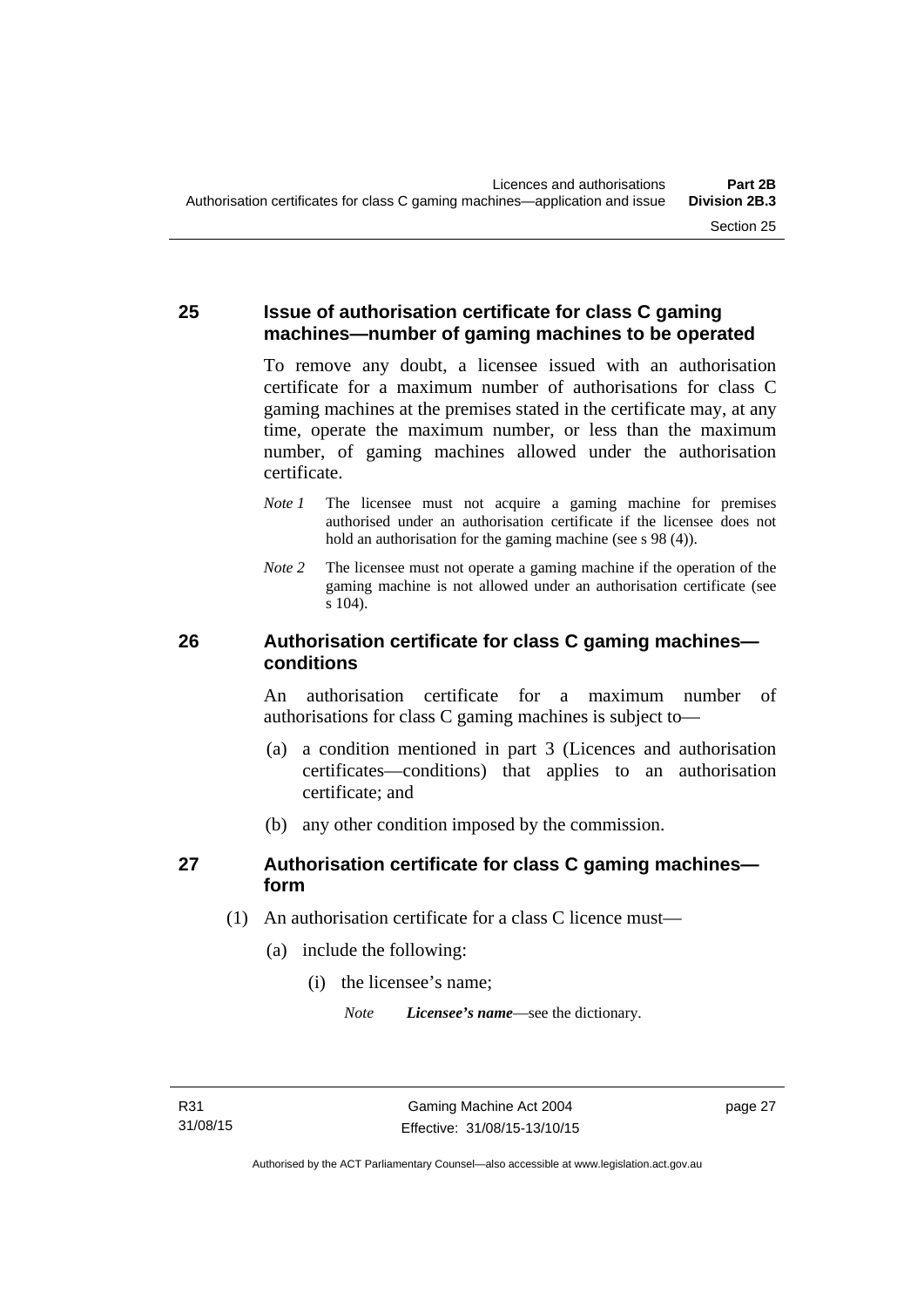- (ii) if the licensee carries on business under a name other than the licensee's name—the name under which the licensee carries on business;
- (iii) the licensee's ABN;
- (iv) the licensee's—
	- (A) ACN; or
	- (B) if the licensee is an incorporated association association number; and

*Note Association number*—see the dictionary.

- (b) state the licensee's licence number; and
- (c) include a unique identifying number (an *authorisation certificate number*); and
- (d) state that class C gaming machines only are allowed under the authorisation certificate; and
- (e) state the details of the premises where the licensee is authorised to have the gaming machines; and
- (f) state the details of the part of the premises (the *gaming areas*) where the licensee is allowed to operate the gaming machines; and
- (g) state the maximum number of authorisations for gaming machines under the authorisation certificate; and

*Note Maximum number*, of authorisations—see the dictionary.

- (h) include a schedule (an *authorisation schedule*) that contains—
	- (i) the serial number of each gaming machine the licensee has under the authorisation certificate; and

R31 31/08/15

Authorised by the ACT Parliamentary Counsel—also accessible at www.legislation.act.gov.au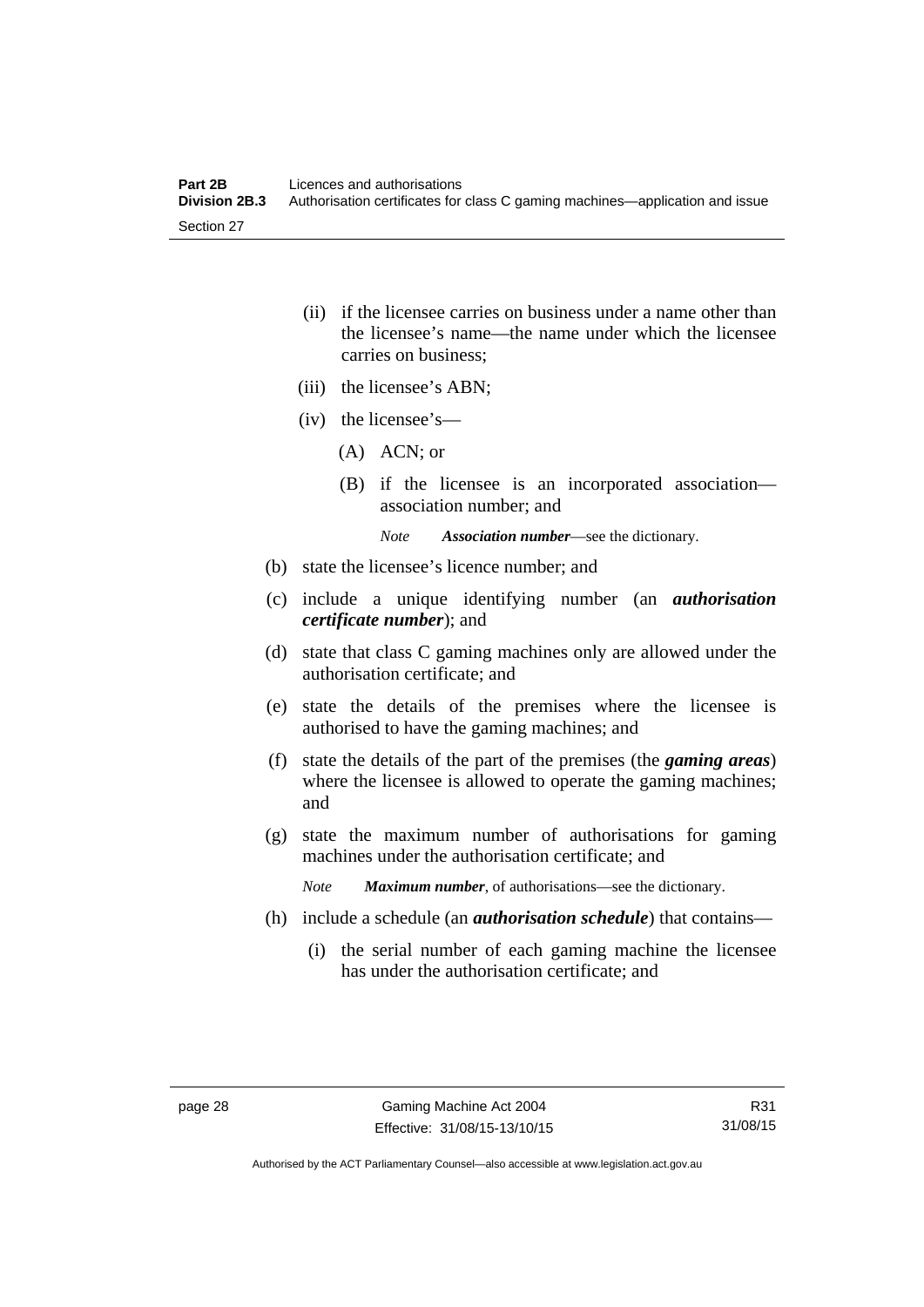- (ii) a unique identifying number for each authorisation (an *authorisation number*) under the authorisation certificate.
- *Note* A licensee may also store gaming machines the licensee has under an authorisation (see div 6A.7).
- (2) A regulation may prescribe other requirements in relation to the form of an authorisation certificate or authorisation schedule.

# **Division 2B.4 Licences and authorisation certificates—class B gaming machines**

# **28 Licence and authorisation certificate for class B gaming machines—restricted application**

- (1) A person may apply to the commission for a licence and authorisation certificate for class B gaming machines (a *class B licence and authorisation certificate application*) only if—
	- (a) the application relates to a business being purchased from the holder of a class B licence; and
	- (b) the business is operated under a general licence or on licence.
	- *Note 1* If a form is approved under the [Control Act,](http://www.legislation.act.gov.au/a/1999-46/default.asp) s 53D for an application, the form must be used.

*Note* 2 A fee may be determined under s 177 for an application.

- (2) A class B licence and authorisation certificate application must—
	- (a) be in writing signed by the applicant; and
	- (b) include the following:
		- (i) if the applicant is an individual—the applicant's full name;
		- (ii) the name of the applicant's legal entity;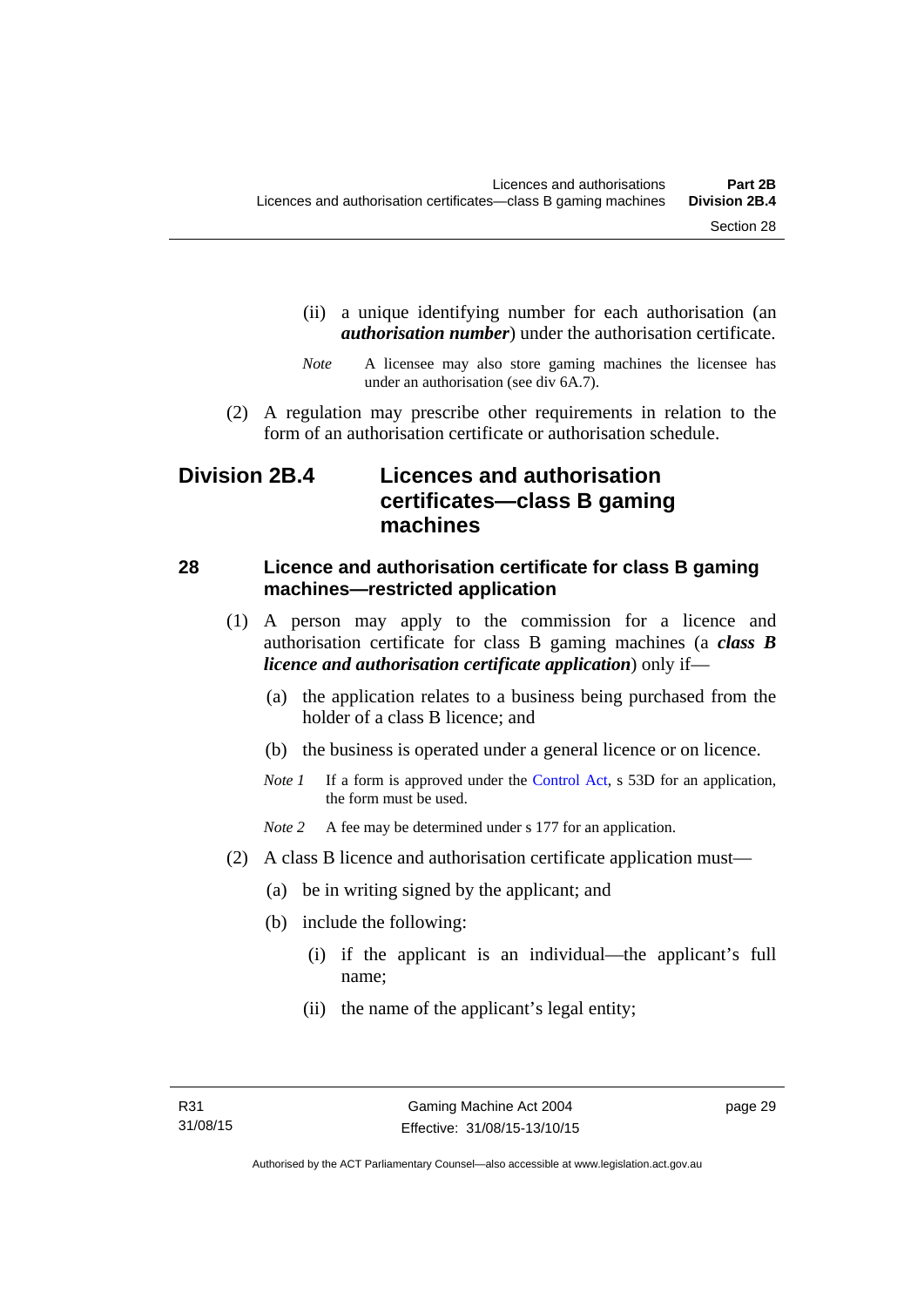- (iii) if the applicant carries on business under a name other than the name of the applicant's legal entity—the name under which the applicant carries on business;
- (iv) the applicant's ABN and ACN (if any); and
- (c) state that the application is for a class B licence and authorisation certificate; and
- (d) state the address, and block and section number, of the premises where the business is operated; and
- (e) state the number of gaming machines at the premises; and
- (f) state the serial number for each gaming machine at the premises; and
- (g) if the applicant is a corporation—
	- (i) state the name and address of each director of the corporation; and
	- (ii) state the name of each influential person for the corporation and the person's relationship with the corporation; and
- (h) include anything else prescribed by regulation.
- *Note 1* The commission may refuse to consider an application that is not properly completed. If the commission refuses to consider the application, it lapses (see s 9 (2)).
- *Note 2* If additional information in relation to an application is not given to the commission within the time required by the commission, the commission may refuse to consider the application. If the commission refuses to consider the application, it lapses (see s 9 (4)).

Authorised by the ACT Parliamentary Counsel—also accessible at www.legislation.act.gov.au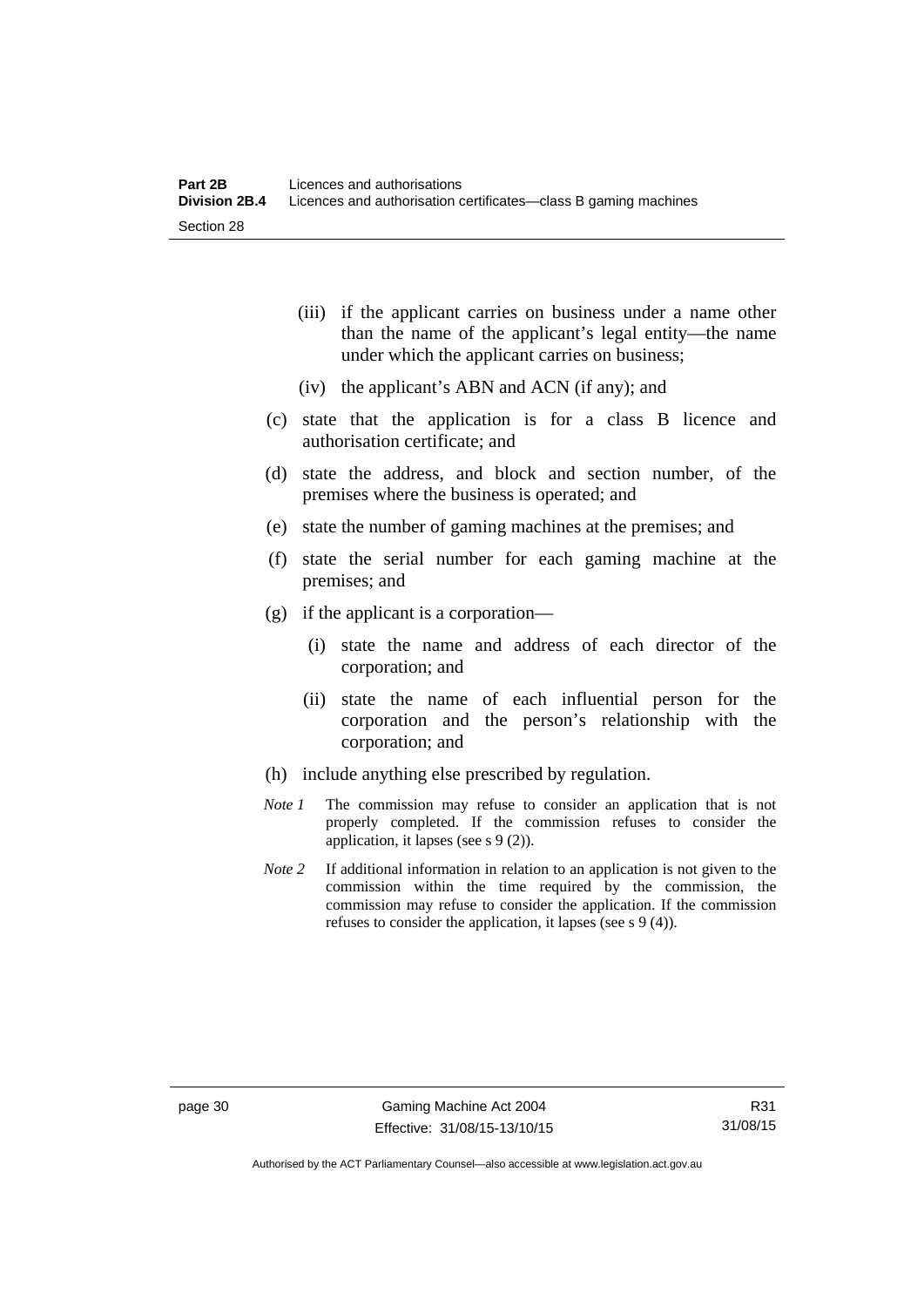# **29 Class B licence and authorisation certificate—decision on application**

- (1) This section applies if the commission receives a class B licence and authorisation certificate application as a consequence of the sale of a business to the applicant.
- (2) In deciding whether to issue a class B licence and authorisation certificate, the commission may consider any matter prescribed by regulation.
- (3) The commission must issue a class B licence and authorisation certificate to the applicant if satisfied on reasonable grounds that the applicant is an eligible person.

*Note 1* For eligibility of individuals, see s 6.

*Note* 2 For eligibility of corporations, see s 7.

- (4) The commission must issue an authorisation certificate for each premises of the business for the number of authorisations for class B gaming machines the licensee who sold the business was authorised to have at the time of the sale, if satisfied on reasonable grounds—
	- (a) the size and layout of the proposed gaming area are suitable for the installation of the number of gaming machines for which the authorisation certificate is sought; and
	- (b) that the applicant holds the appropriate licence under the *[Liquor Act 2010](http://www.legislation.act.gov.au/a/2010-35)* for the premises for which the authorisation is to be issued; and
	- (c) if an on licence applies to the premises to which the application relates—the premises are used by people mainly for drinking alcohol; and
	- (d) the gaming rules and control procedures the applicant has adopted for the purpose of controlling the operation of gaming machines are adequate for that purpose.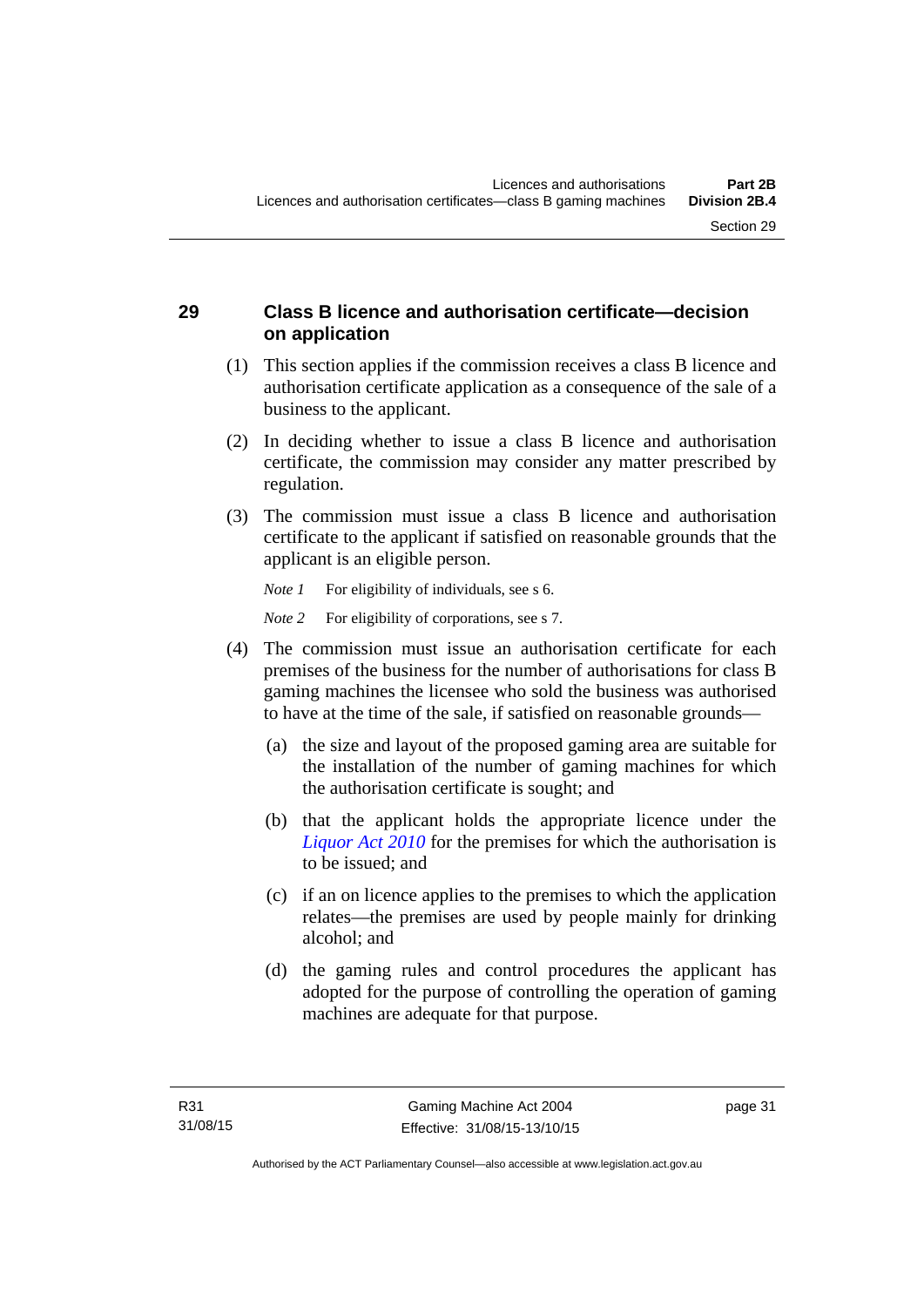# **30 Class B licence and authorisation certificate—conditions and form**

- (1) A class B licence is subject to—
	- (a) a condition mentioned in part 3 (Licences and authorisation certificates—conditions) that applies to a licence; and
	- (b) any other condition imposed by the commission.
- (2) A class B licence must—
	- (a) be in writing; and
	- (b) include the following:
		- (i) if the licensee is an individual—the individual's full name;
		- (ii) if the licensee is not an individual—the licensee's name; *Note Licensee's name*—see the dictionary.
		- (iii) if the licensee carries on business under a name other than the licensee's name—the name under which the licensee carries on business;
		- (iv) the licensee's ABN (if any);
		- (v) if the licensee is a corporation—the corporation's ACN;
		- (vi) the date the licence comes into force;
		- (vii) a unique identifying number (a *licence number*);
		- (viii) a statement that the licensee is entitled to operate class B gaming machines;
			- (ix) the conditions on the licence.

Authorised by the ACT Parliamentary Counsel—also accessible at www.legislation.act.gov.au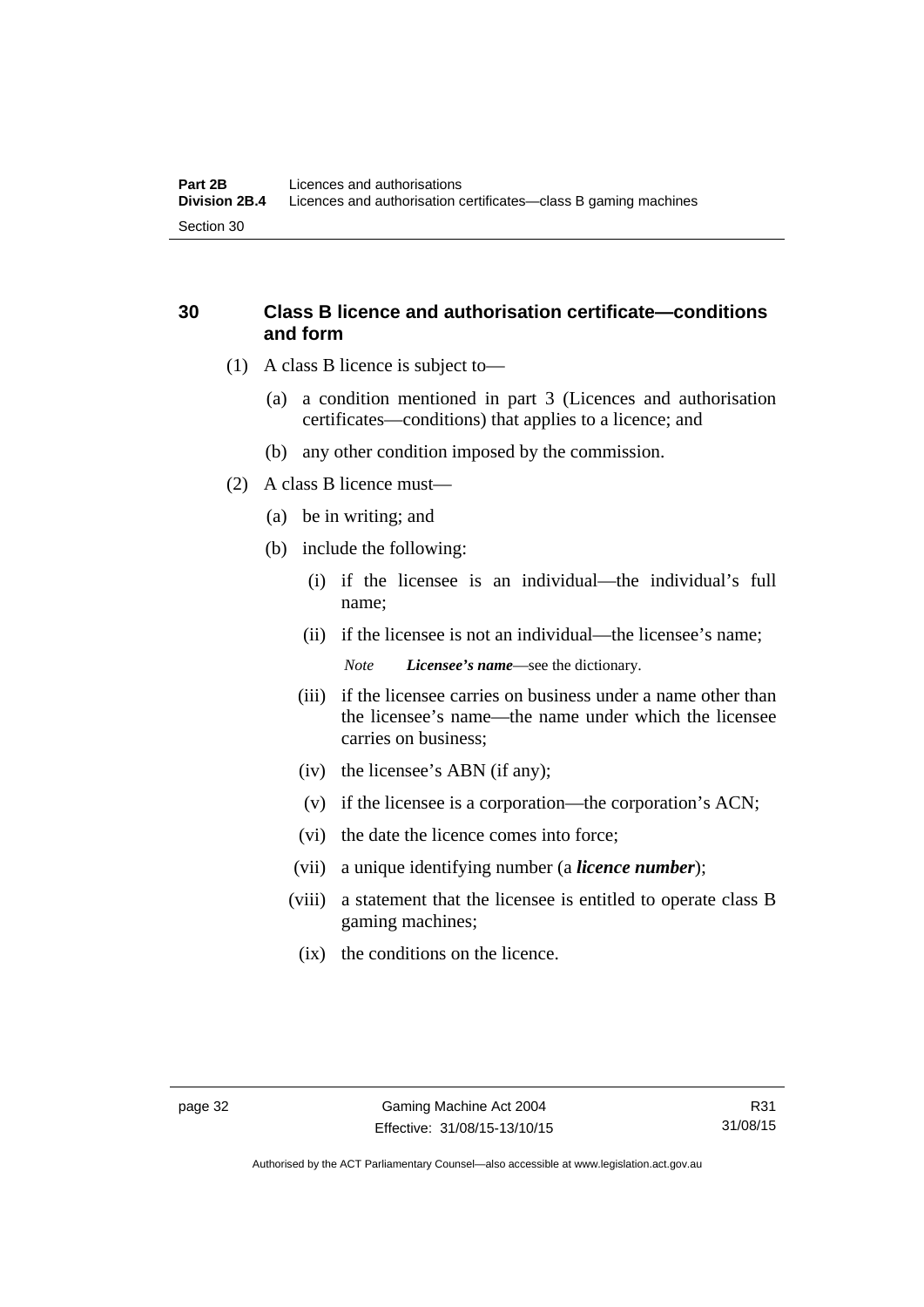- (3) An authorisation certificate for a class B licence must—
	- (a) state the licensee's name, address, ABN and ACN (if any); and
	- (b) if the licensee is not an individual—state the name of the licensee's legal entity; and
	- (c) if the licensee carries on business under a name other than the licensee's name—state the name under which the licensee carries on business; and
	- (d) state the licensee's licence number; and
	- (e) include a unique identifying number (an *authorisation certificate number*); and
	- (f) state that class B gaming machines only are allowed under the authorisation certificate; and
	- (g) include details of the premises where the licensee is authorised to have the gaming machines; and
	- (h) include details of the part of the premises (the *gaming areas*) where the licensee is allowed to operate the gaming machines; and
	- (i) state the number of authorisations for gaming machines under the authorisation certificate; and
	- (j) include a schedule (an *authorisation schedule*) that contains—
		- (i) the serial number of each gaming machine the licensee has under the authorisation certificate; and
		- (ii) a unique identifying number for each authorisation (an *authorisation number*) under the authorisation certificate.
		- *Note* A licensee may also store gaming machines the licensee has under an authorisation certificate (see div 6A.7).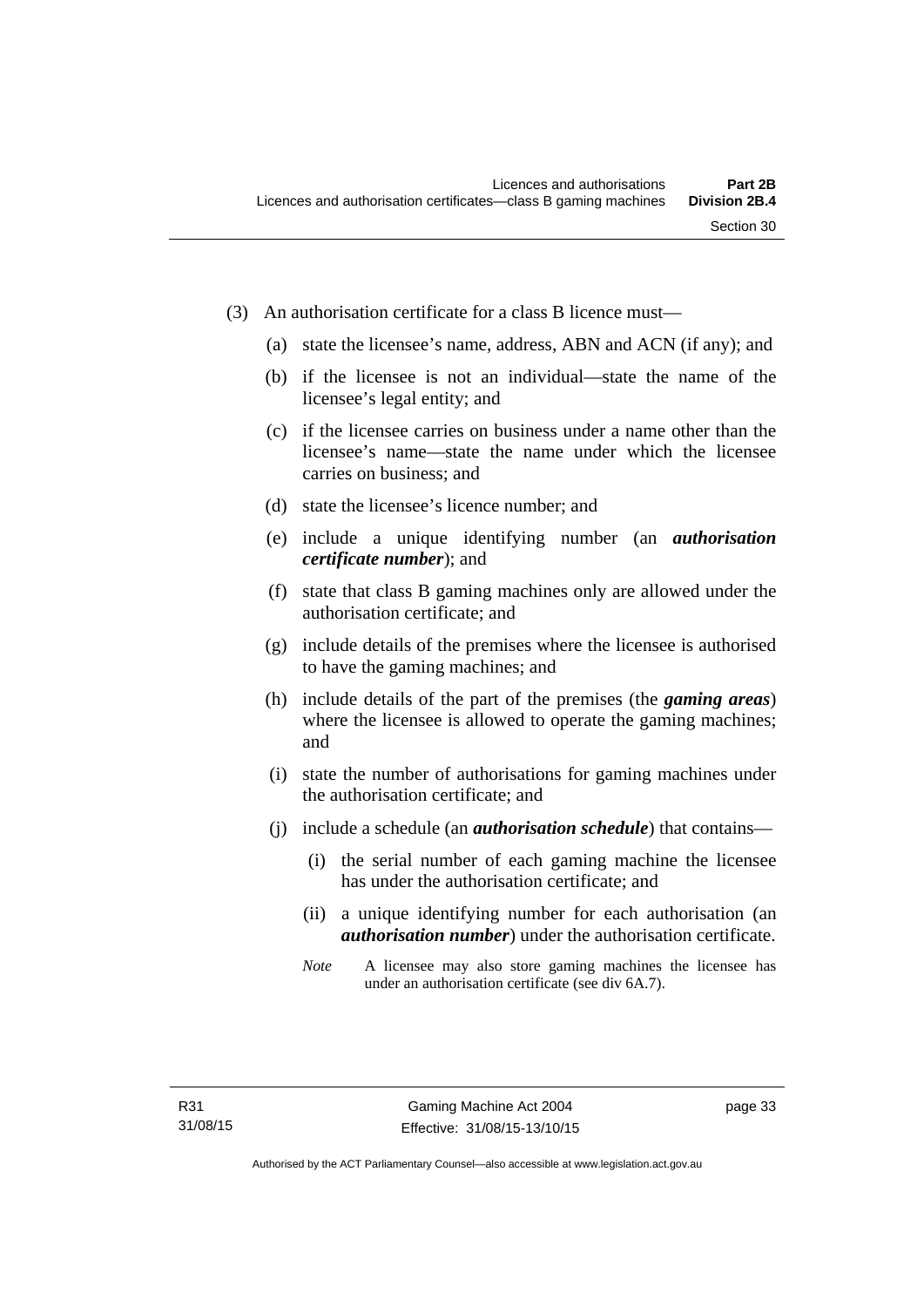(4) A regulation may prescribe other requirements in relation to the form of a class B licence or authorisation certificate for a class B licence.

# **Division 2B.5 Licences and authorisation certificates—amendments**

### **31 Licence amendment—application**

 (1) A licensee may apply, in writing, to the commission for an amendment of a licence only to change a minor detail in the licence (a *minor licence amendment application*).

#### **Example**

to change the licensee's trading name

- *Note 1* If a form is approved under the [Control Act,](http://www.legislation.act.gov.au/a/1999-46/default.asp) s 53D for an application, the form must be used.
- *Note* 2 A fee may be determined under s 177 for an application.
- *Note 3* An example is part of the Act, is not exhaustive and may extend, but does not limit, the meaning of the provision in which it appears (see [Legislation Act,](http://www.legislation.act.gov.au/a/2001-14) s 126 and s 132).
- (2) The application must—
	- (a) be in writing signed by the applicant; and
	- (b) set out the proposed amendment of the licence; and
	- (c) explain why the applicant is seeking the amendment; and
	- (d) include anything else required by regulation.
	- *Note* It is an offence to make a false or misleading statement, give false or misleading information or produce a false or misleading document (see [Criminal Code](http://www.legislation.act.gov.au/a/2002-51), pt 3.4).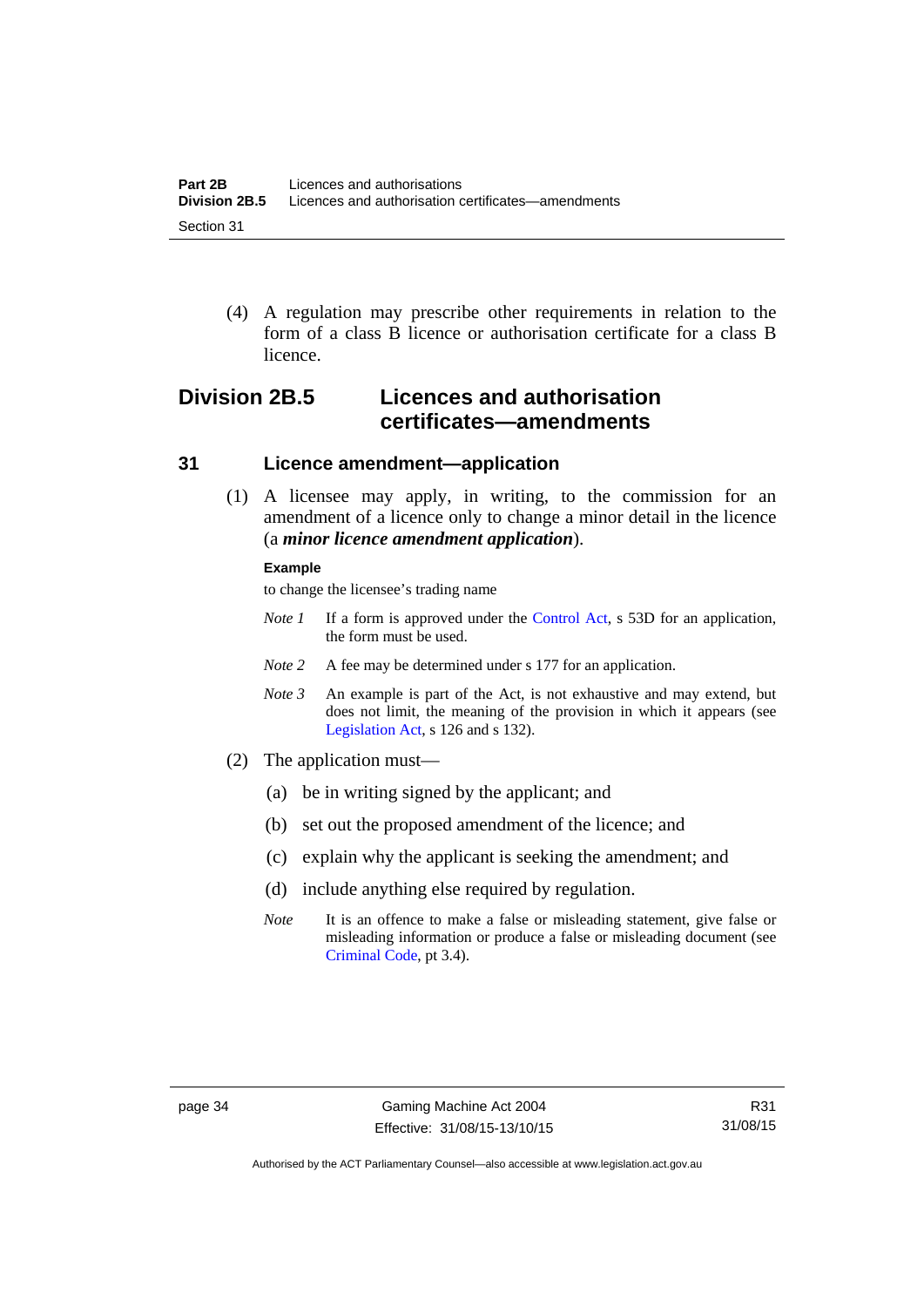- (3) A regulation may require a minor licence amendment application to—
	- (a) include stated information; or
	- (b) be accompanied by stated documents.

#### **32 Licence amendment decision—minor amendment**

- (1) This section applies if a licensee makes a minor licence amendment application.
- (2) The commission may—
	- (a) amend the licence in accordance with the application; or
	- (b) refuse to amend the licence.
	- *Note 1* The commission may refuse to consider an application that is not properly completed. If the commission refuses to consider the application, it lapses (see s 9 (2)).
	- *Note 2* If additional information in relation to an application is not given to the commission within the time required by the commission, the commission may refuse to consider the application. If the commission refuses to consider the application, it lapses (see s 9 (4)).
- (3) The commission must—
	- (a) tell the licensee, in writing, of a decision under subsection (2); and
	- (b) if the commission refuses to amend the licence—give the reasons for the decision.
	- *Note* For what must be included in a statement of reasons, see the Legislation [Act](http://www.legislation.act.gov.au/a/2001-14), s 179.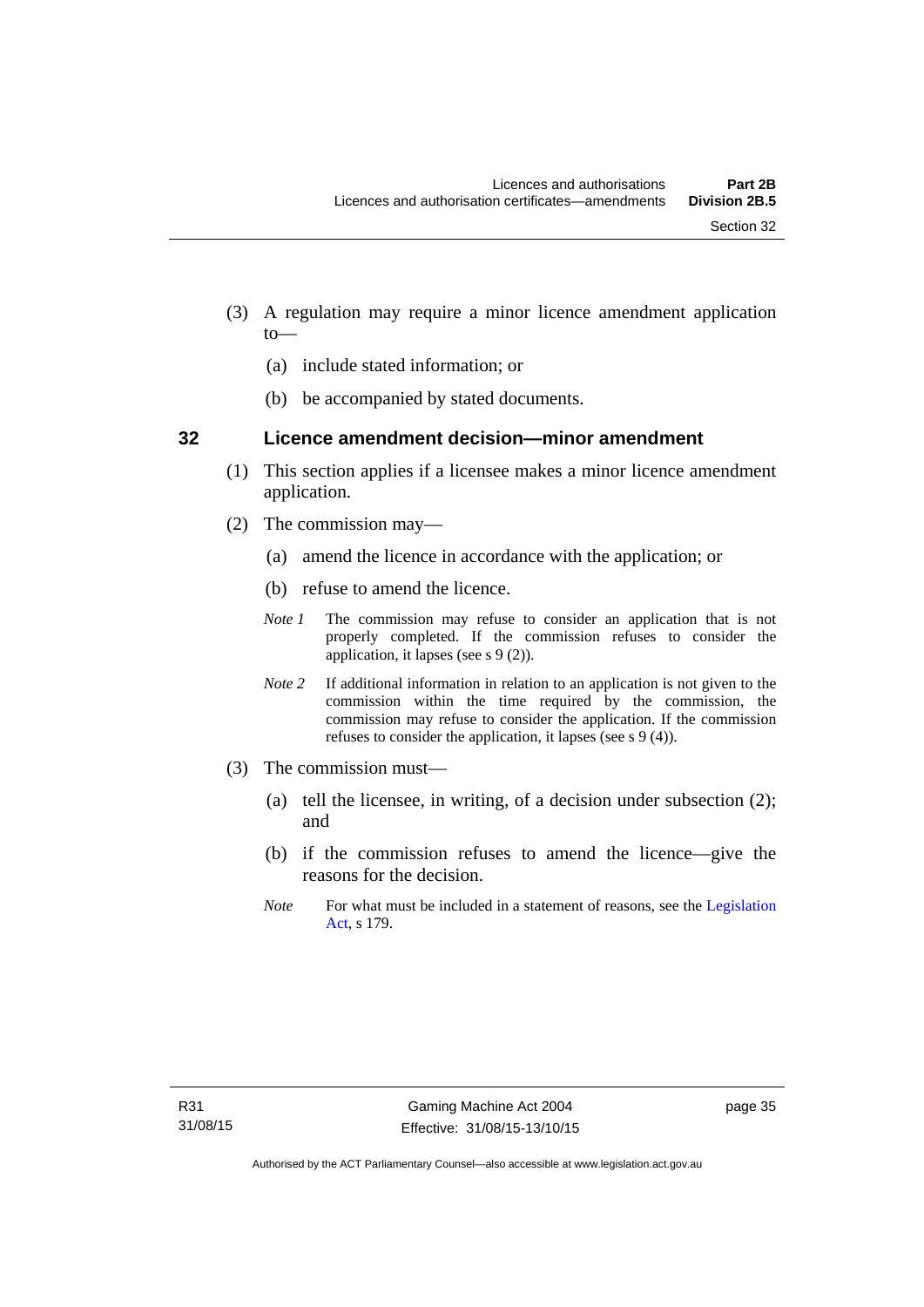### **33 Authorisation certificate amendment—application**

- (1) A licensee may apply, in writing, to the commission for an amendment of an authorisation certificate (an *authorisation certificate amendment application*) only to—
	- (a) do any of the following at the authorised premises (a *gaming area amendment*):
		- (i) change the size or shape of a gaming area, or part of a gaming area;
		- (ii) change the location of a gaming area;
		- (iii) add another gaming area; or

*Note Gaming area*—see s 27 (1) (f) and s 30 (3) (h).

- (b) enable the licensee to relocate all gaming machine operations allowed under the authorisation certificate to new premises (a *premises relocation amendment*); or
- (c) increase the maximum number of authorisations for class C gaming machines under the authorisation certificate (an *increase maximum amendment*).
- *Note 1* If a form is approved under the [Control Act](http://www.legislation.act.gov.au/a/1999-46/default.asp), s 53D for an application, the form must be used.
- *Note* 2 A fee may be determined under s 177 for an application.
- *Note 3* Section 34 sets out what must be included in an authorisation certificate amendment application.
- *Note 4* An authorisation certificate may also be amended under the following sections:
	- s 37A (a one-off increase maximum amendment)
	- s 37B (a technical amendment)
	- s 37C (an amendment of a licence, authorisation certificate or authorisation schedule on the commission's own initiative).

page 36 Gaming Machine Act 2004 Effective: 31/08/15-13/10/15

R31 31/08/15

Authorised by the ACT Parliamentary Counsel—also accessible at www.legislation.act.gov.au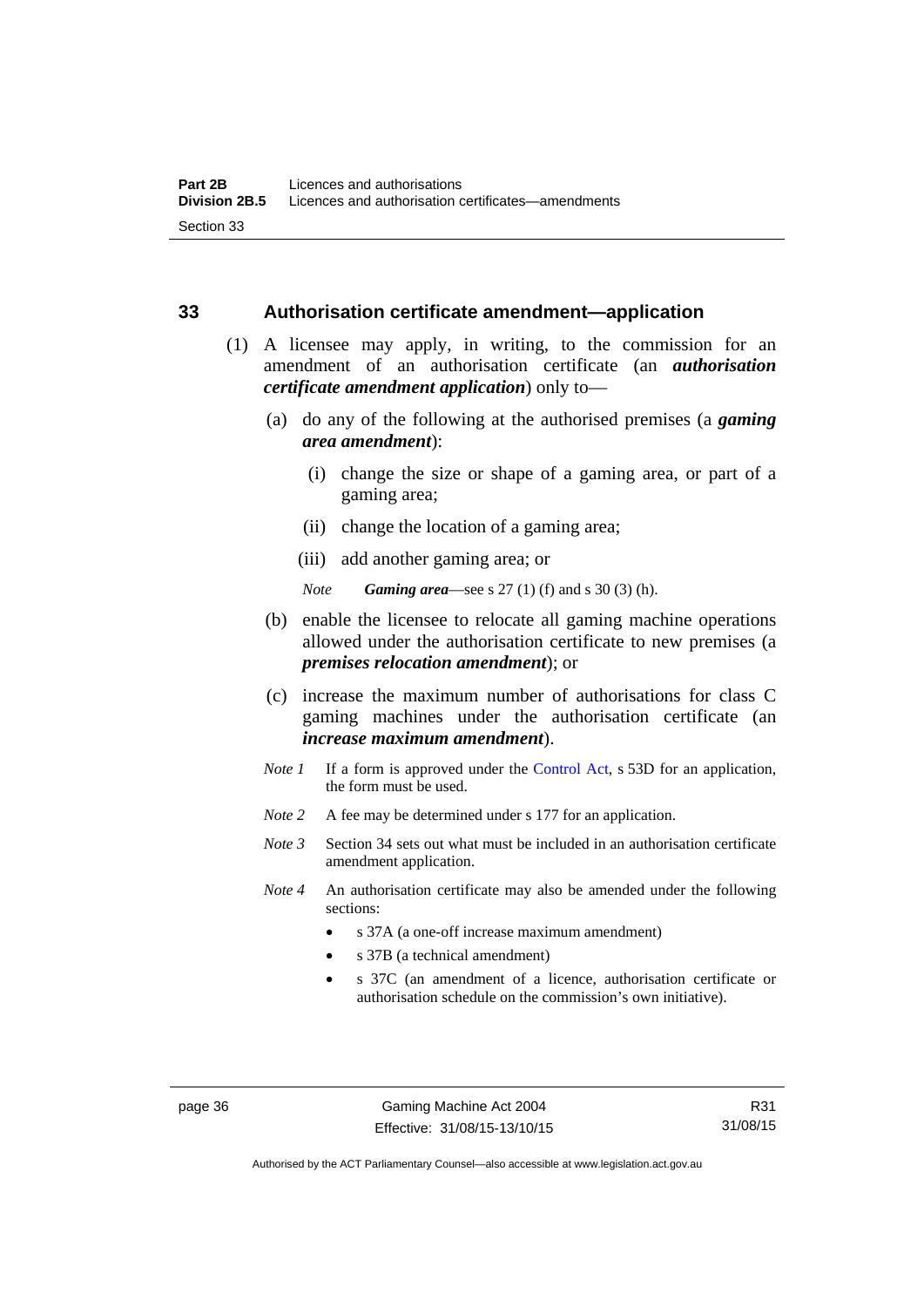(2) To remove any doubt, a licensee does not need to apply for a gaming area amendment, or any other authorisation amendment, to move a gaming machine from one part of a gaming area to another part of the gaming area.

# **34 Authorisation certificate amendment—contents of application**

An authorisation certificate amendment application must—

- (a) be in writing signed by the applicant; and
- (b) set out the proposed amendment of the authorisation certificate; and
- (c) explain why the applicant is seeking the amendment; and
- (d) for a gaming area amendment—be accompanied by a plan of the premises, drawn to scale, that clearly shows the proposed changes to the gaming area; and
- (e) for a premises relocation amendment in relation to relocating all gaming machine operations to new premises within the same suburb—
	- (i) state the address, and block and section number, of the new premises; and
	- (ii) be accompanied by a plan of the new premises, drawn to scale, that clearly shows the location, boundaries and dimensions of the proposed gaming area; and
- (f) for a premises relocation amendment in relation to relocating all gaming machine operations to new premises in another suburb—
	- (i) state the address, and block and section number, of the new premises; and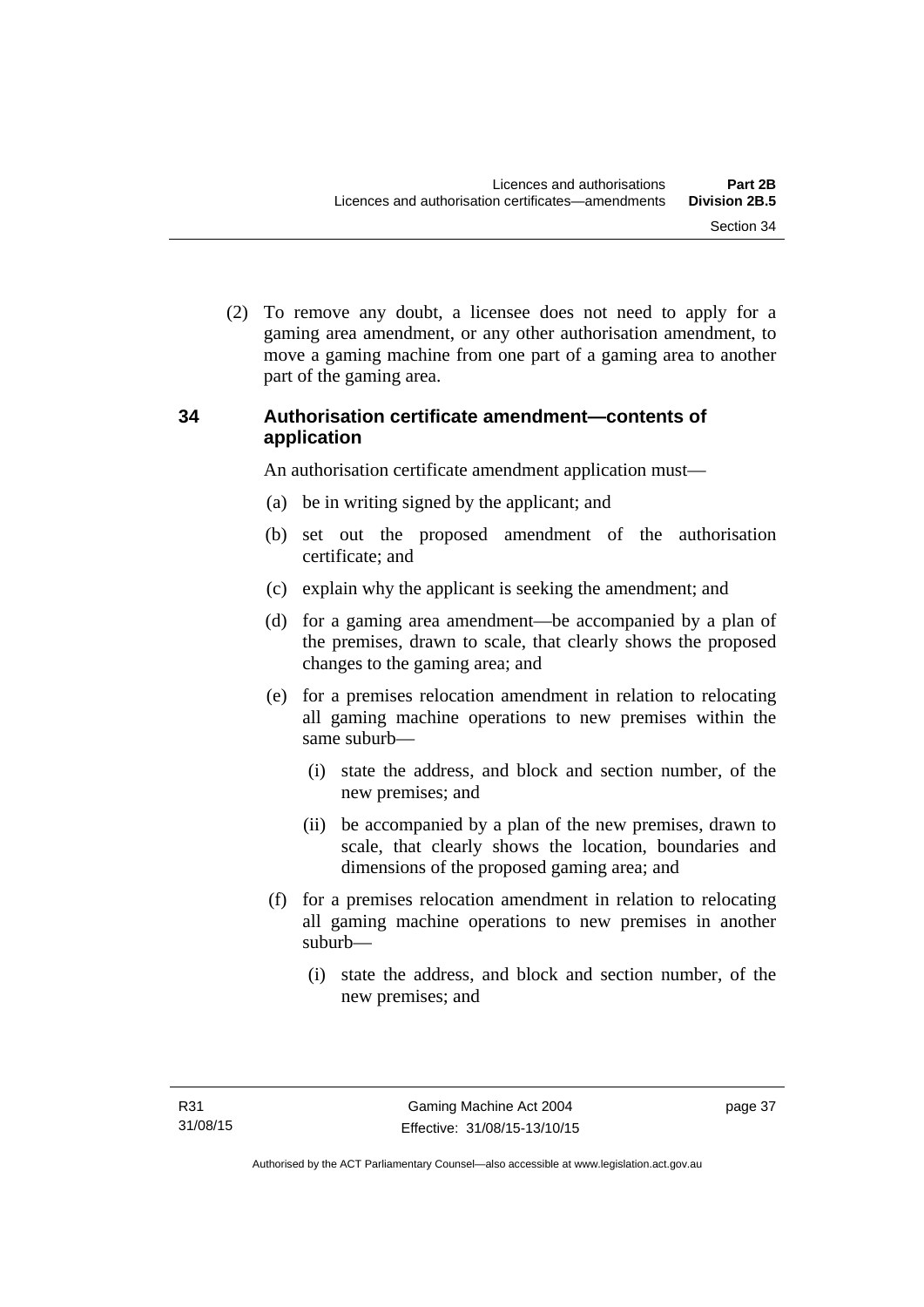- (ii) be accompanied by—
	- (A) a social impact assessment; and
	- (B) a plan of the new premises, drawn to scale, that clearly shows the location, boundaries and dimensions of the proposed gaming area; and
	- (C) if the applicant is a club—evidence that a majority of the voting members of the club who voted in a ballot conducted under a regulation voted for the club relocating to the new premises.

### **35 Authorisation certificate amendment decision—gaming area amendment**

 (1) This section applies if a licensee applies for a gaming area amendment of an authorisation certificate.

*Note Gaming area amendment*—see s 33 (1) (a).

- (2) The commission may—
	- (a) amend the authorisation certificate; or
	- (b) refuse to amend the authorisation certificate.
	- *Note 1* The commission may refuse to consider an application that is not properly completed. If the commission refuses to consider the application, it lapses (see s 9 (2)).
	- *Note 2* If additional information in relation to an application is not given to the commission within the time required by the commission, the commission may refuse to consider the application. If the commission refuses to consider the application, it lapses (see s 9 (4)).
- (3) If the commission refuses to amend the authorisation certificate, the commission must tell the applicant, in writing, the reasons for the decision.
	- *Note* For what must be included in a statement of reasons, see the Legislation [Act](http://www.legislation.act.gov.au/a/2001-14), s 179.

R31 31/08/15

Authorised by the ACT Parliamentary Counsel—also accessible at www.legislation.act.gov.au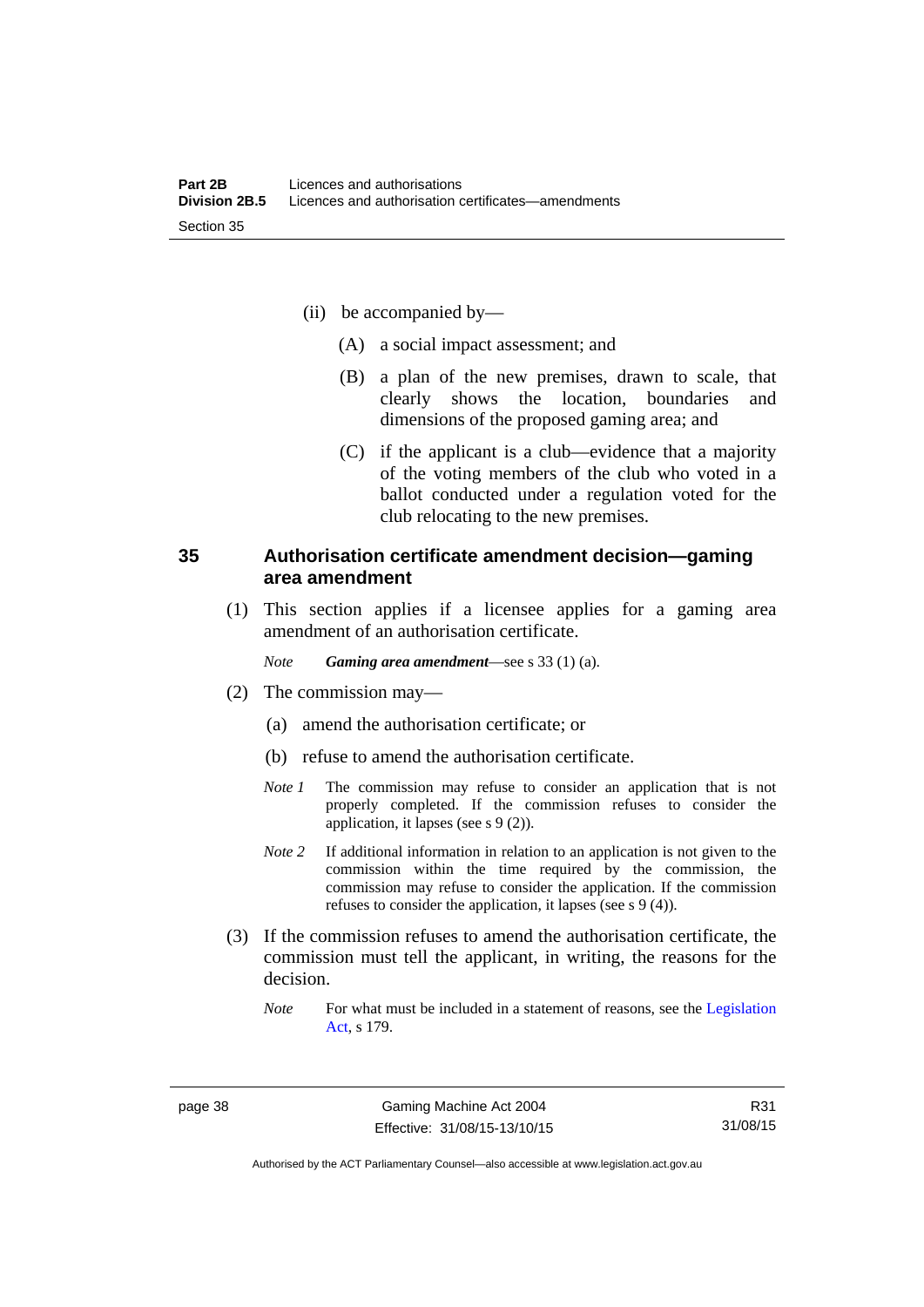- (4) The commission must amend the authorisation certificate in accordance with the application if it is satisfied that the gaming area proposed to be changed will be suitable for the operation of the number of gaming machines the licensee may have under the
- (5) In deciding whether a gaming area will be suitable for the operation of the number of gaming machines the licensee may have under the authorisation certificate, the commission must consider harm minimisation strategies for patrons.

# **36 Authorisation certificate amendment decision—premises relocation amendment**

(1) This section applies if a licensee applies for a premises relocation amendment of an authorisation certificate.

*Note Premises relocation amendment*—see s 33 (1) (b).

(2) The commission may—

authorisation certificate.

- (a) amend the authorisation certificate; or
- (b) refuse to amend the authorisation certificate.
- *Note 1* The commission may refuse to consider an application that is not properly completed. If the commission refuses to consider the application, it lapses (see s 9 (2)).
- *Note* 2 If additional information in relation to an application is not given to the commission within the time required by the commission, the commission may refuse to consider the application. If the commission refuses to consider the application, it lapses (see s 9 (4)).
- (3) If the commission refuses to amend the authorisation certificate, the commission must tell the applicant, in writing, the reasons for the decision.
	- *Note* For what must be included in a statement of reasons, see the Legislation [Act](http://www.legislation.act.gov.au/a/2001-14), s 179.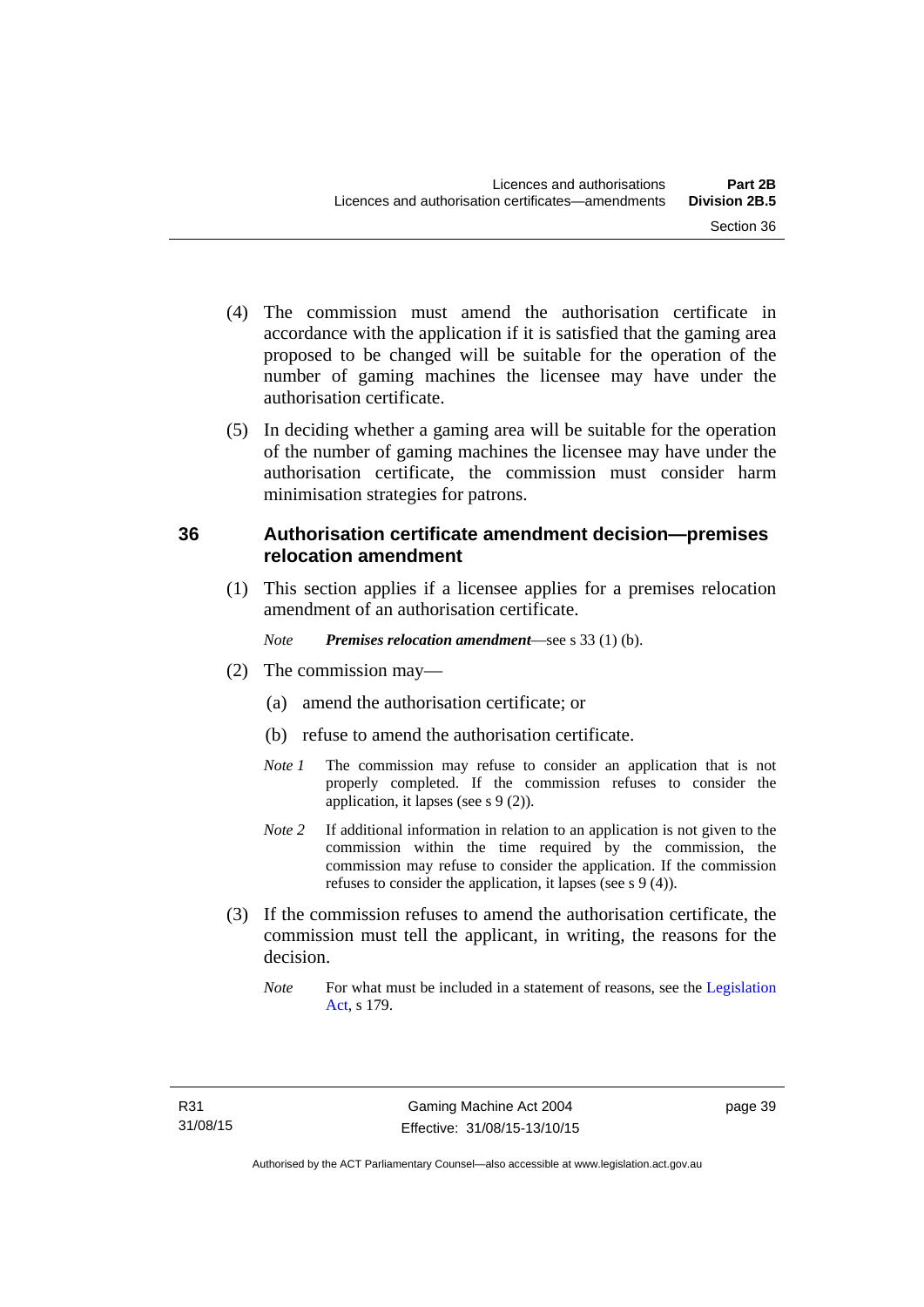- (4) In deciding whether to amend the authorisation certificate, the commission must consider the following:
	- (a) the application for the amendment;
	- (b) if the new premises are in another suburb—
		- (i) the social impact assessment for the application; and
		- (ii) each submission made about the social impact assessment within the comment period mentioned in section 13 (2) (Social impact assessment—publication).
- (5) If the application is for a premises relocation amendment in relation to premises in another suburb, the commission must amend the authorisation certificate in accordance with the application if satisfied that—
	- (a) the size and layout of the new premises and the proposed gaming area are suitable for the operation of the number of gaming machines that would be allowed under the authorisation certificate; and
	- (b) a majority of the voting members of the applicant who voted in a ballot conducted under a regulation voted for the club relocating to the new premises; and
	- (c) taking into consideration the social impact assessment for the application and any submission made on the assessment within the comment period under section 13 (2), the amendment of the authorisation certificate is appropriate.
- (6) However, if the commission is not satisfied under subsection (5) in relation to the maximum number of authorisations for gaming machines stated in the application, but would be satisfied under subsection  $(5)$  (a) or (c) in relation to a lower maximum, the commission may amend the authorisation certificate to allow a lower maximum number of authorisations for gaming machines at the new premises.

Authorised by the ACT Parliamentary Counsel—also accessible at www.legislation.act.gov.au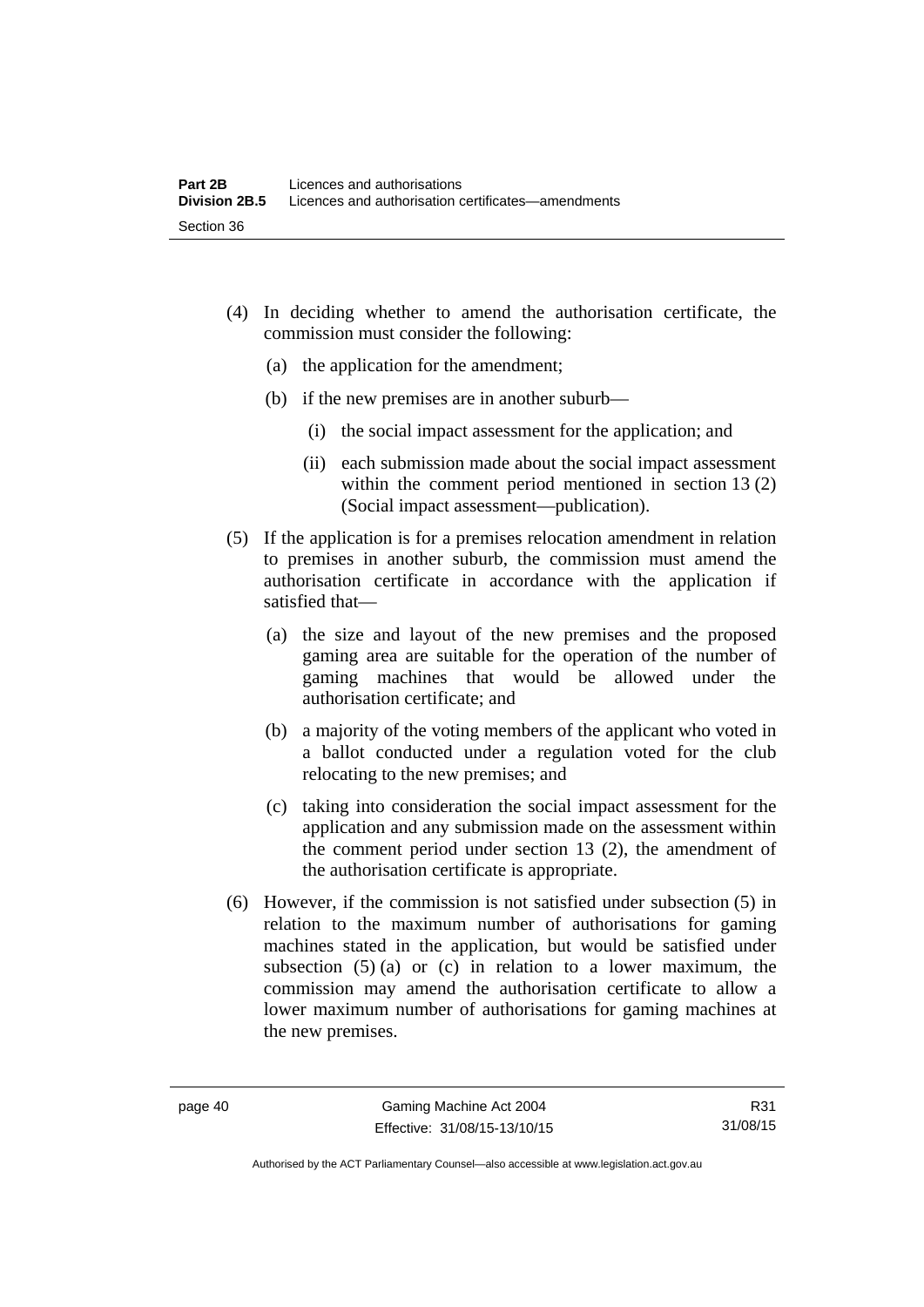- (7) If the application is for a premises relocation amendment in relation to premises in the same suburb, the commission must amend the authorisation certificate in accordance with the application if satisfied that the size and layout of the new premises and the proposed gaming area are suitable for the operation of the number of gaming machines that would be allowed under the authorisation certificate.
- (8) However, if the commission is not satisfied under subsection (7) in relation to the maximum number of authorisations for gaming machines stated in the application, but would be satisfied in relation to a lower maximum, the commission may amend the authorisation certificate to allow a lower maximum number of authorisations for gaming machines at the new premises.

# **37 Authorisation certificate amendment decision—increase maximum amendment**

(1) This section applies if a licensee applies for an increase maximum amendment of an authorisation certificate.

*Note Increase maximum amendment*—see s 33 (1) (c).

- (2) The commission may—
	- (a) amend the authorisation certificate; or
	- (b) refuse to amend the authorisation certificate.
	- *Note 1* The commission may refuse to consider an application that is not properly completed. If the commission refuses to consider the application, it lapses (see s 9 (2)).
	- *Note* 2 If additional information in relation to an application is not given to the commission within the time required by the commission, the commission may refuse to consider the application. If the commission refuses to consider the application, it lapses (see s 9 (4)).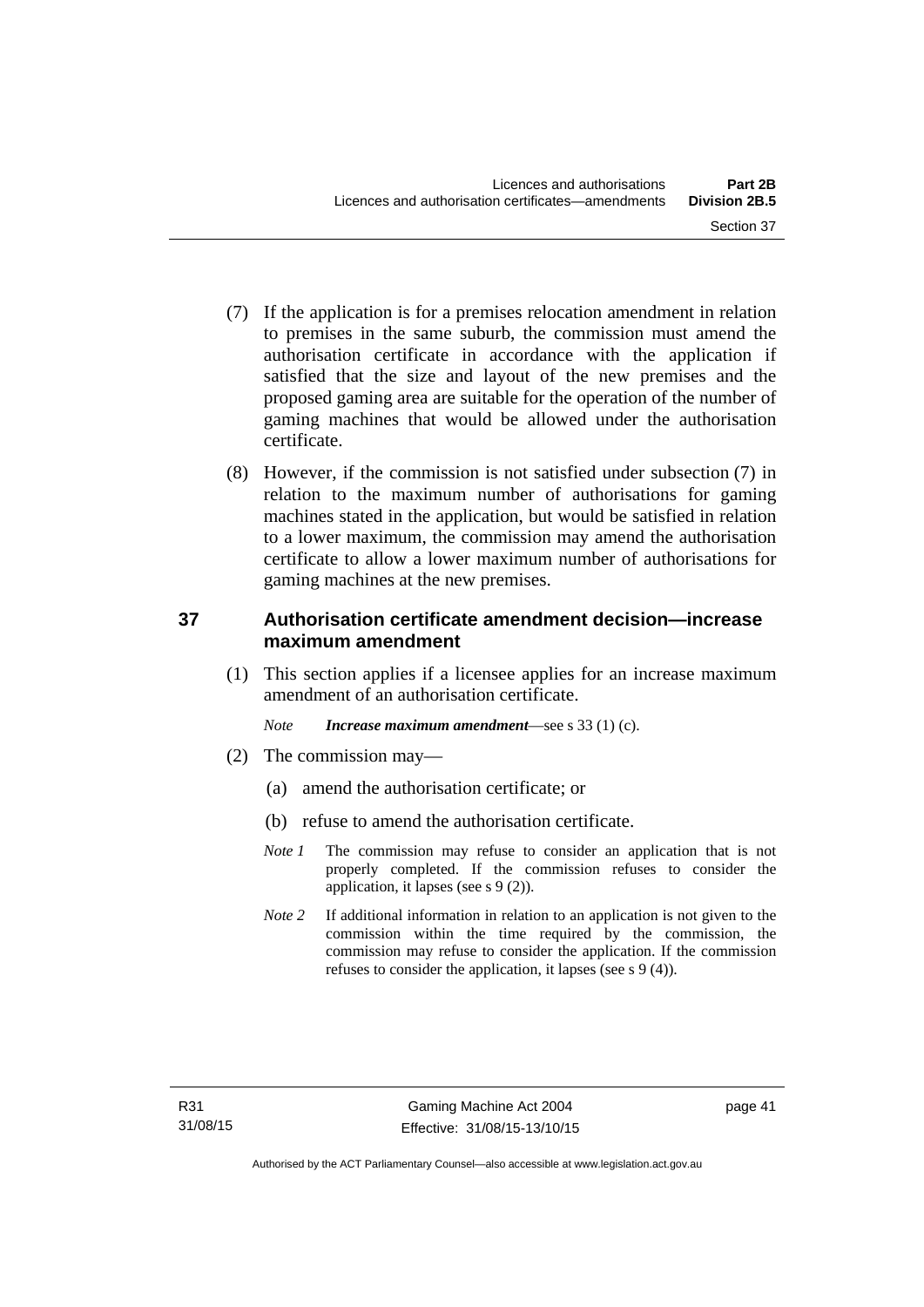- (3) If the commission refuses to amend the authorisation certificate, the commission must tell the applicant, in writing, the reasons for the decision.
	- *Note* For what must be included in a statement of reasons, see the Legislation [Act](http://www.legislation.act.gov.au/a/2001-14), s 179.
- (4) The commission must amend the authorisation in accordance with the application if satisfied that—
	- (a) the application is accompanied by a social impact assessment that supports an increase in the maximum number of authorisations for gaming machines allowed at the authorised premises; and
	- (b) the size and layout of the premises mentioned in the authorisation certificate is suitable for the operation of the number of gaming machines that would be allowed under the authorisation certificate.
- (5) In deciding the maximum number of authorisations for gaming machines under the amended authorisation certificate, the commission must consider the following:
	- (a) the number of club members worked out under a regulation;
	- (b) the ratio of club members to the maximum number of authorisations for gaming machines sought by the licensee;
	- (c) the extent to which the club has contributed to, or is likely to contribute to, the community and supported and benefited the community.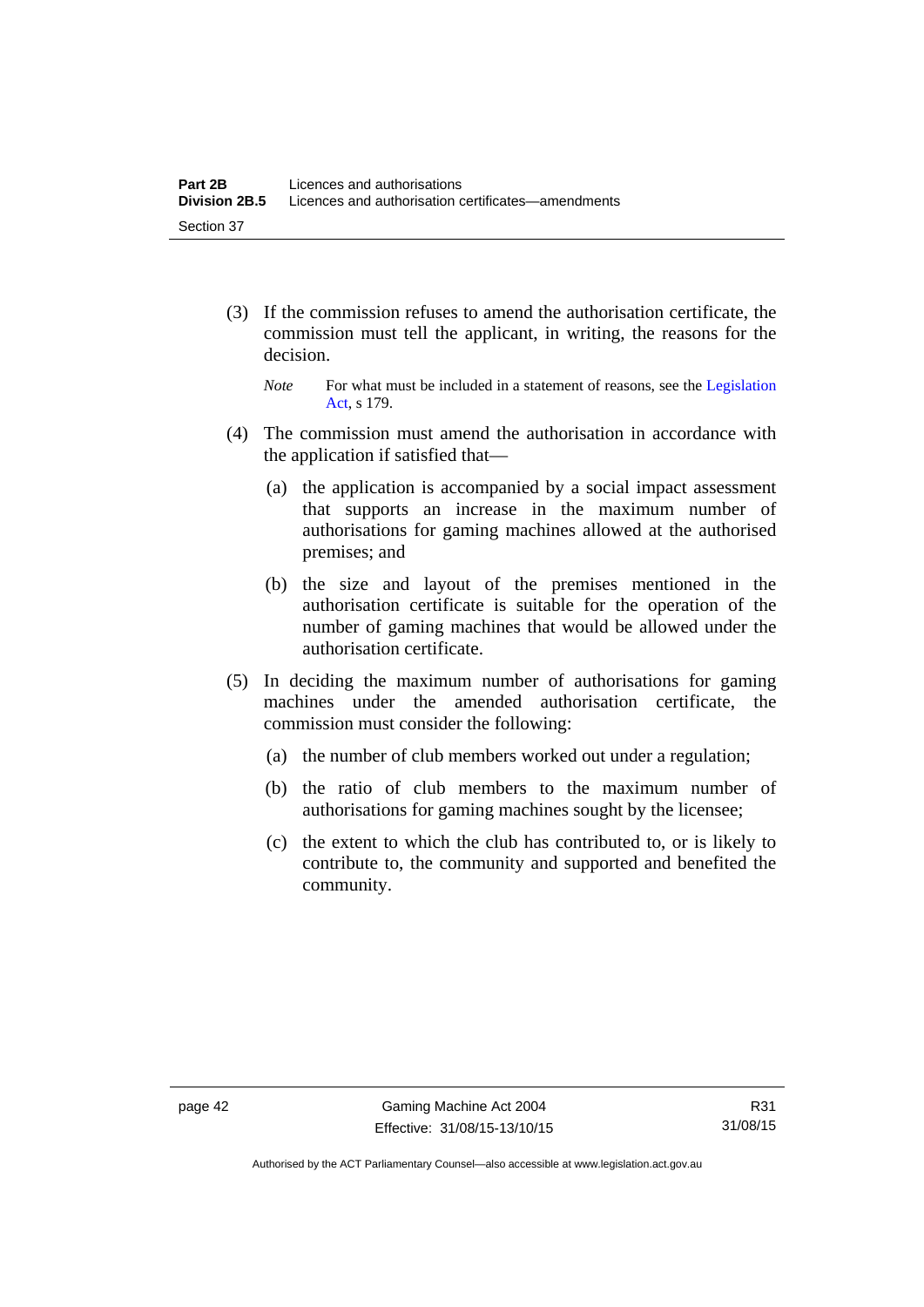## **37A Authorisation certificate amendment—increase maximum to not more than relevant number**

- (1) This section applies if, during the trading period, a licensee wants to increase the maximum number of authorisations for class C gaming machines the licensee may have under an authorisation certificate (a *one-off increase maximum amendment*).
	- *Note Trading period*—see s (4).
- (2) The licensee must notify the commission about the proposed one-off increase maximum amendment.
	- *Note 1* Making a one-off increase maximum amendment of an authorisation certificate during the trading period is a notifiable action (see pt 13A and sch 2).
	- *Note* 2 A notifiable action takes place—
		- (a) the prescribed number of days after the day the commission receives the notification (see s 173E (a)); or
		- (b) if the commission allows the notifiable action to take place on an earlier day—that day (see s 173E (b)); or
		- (c) if the commission asks for additional information under s 173E (c)—when the commission has notified the licensee that it is satisfied in relation to the additional information (see s 173E (c)).
- (3) The commission must amend the authorisation certificate in accordance with the notification if satisfied that—
	- (a) the number of authorisations by which the licensee proposes to increase the maximum number the licensee may have under the authorisation certificate is not more than the relevant number; and

*Note Relevant number*—see s (4).

 (b) the size and layout of the premises mentioned in the authorisation certificate are suitable for the operation of the number of gaming machines the licensee may have under the authorisation certificate, as amended; and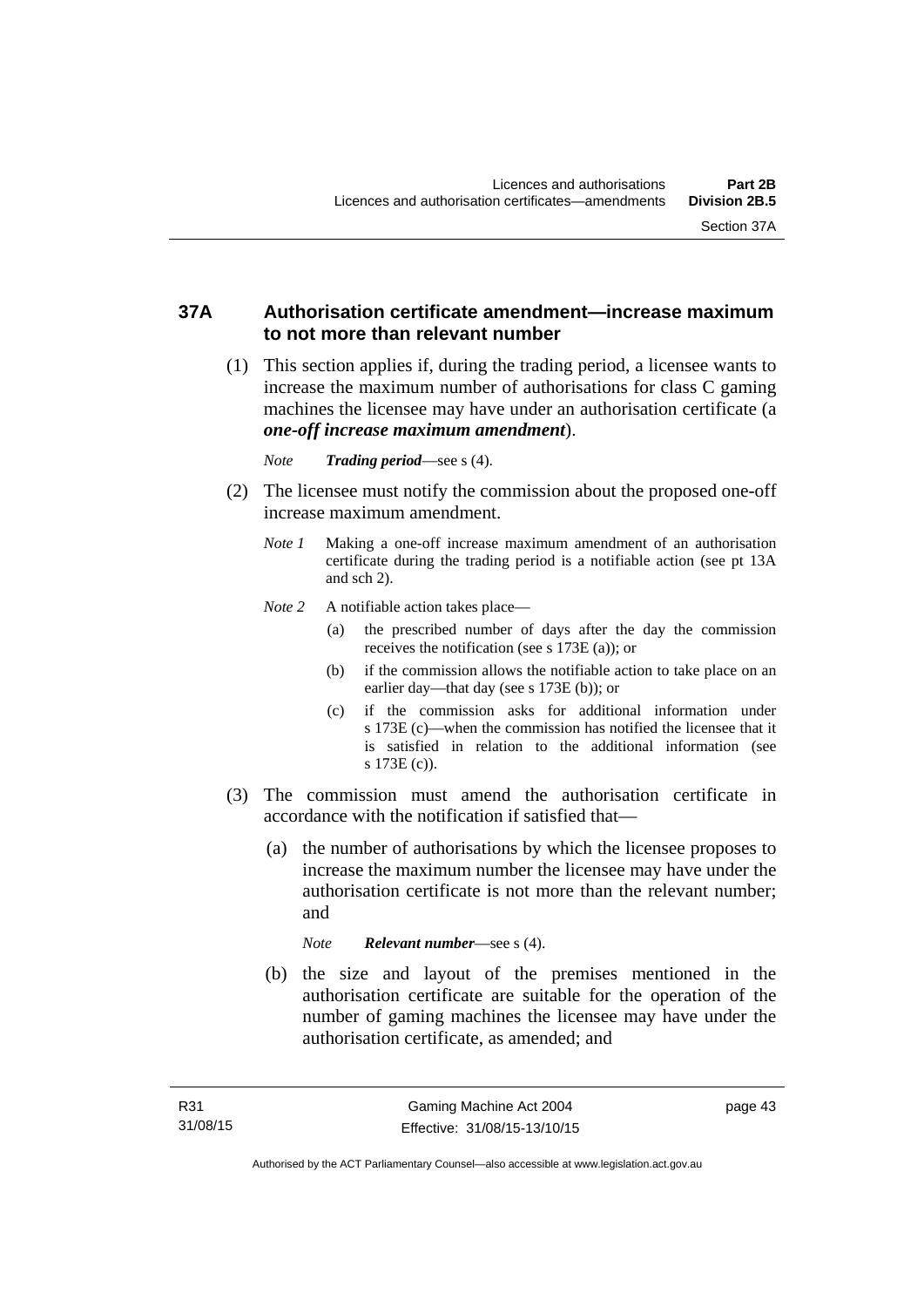(c) the applicant has not previously notified the commission about a one-off increase maximum amendment during the trading period.

*Note Trading period*—see s (4).

(4) In this section:

*relevant number*, for a one-off increase maximum amendment of an authorisation certificate, means—

- (a) if the licensee's authorisation certificate is for less than 120 authorisations when the application is made—12; or
- (b) in any other case—10% of the total number of authorisations allowed under the authorisation certificate, up to a maximum of 20.

*trading period* means the period commencing on the commencement of the *[Gaming Machine \(Reform\) Amendment Act](http://www.legislation.act.gov.au/a/2015-21/default.asp)  [2015](http://www.legislation.act.gov.au/a/2015-21/default.asp)*, section 4 and ending on the commencement of that Act, schedule 1 (Other amendments—compulsory surrender).

 (5) This section expires on the commencement of the *[Gaming Machine](http://www.legislation.act.gov.au/a/2015-21/default.asp)  [\(Reform\) Amendment Act 2015](http://www.legislation.act.gov.au/a/2015-21/default.asp)*, schedule 1 (Other amendments compulsory surrender).

# **37B Authorisation certificate amendment—technical amendment**

- (1) This section applies if a licensee wants to make 1 or more of the following changes to a gaming machine operated under an authorisation certificate (a *technical amendment*):
	- (a) change the percentage payout of the gaming machine;
	- (b) change the basic stake denomination of the gaming machine;
	- (c) change the game installed on the gaming machine;

Authorised by the ACT Parliamentary Counsel—also accessible at www.legislation.act.gov.au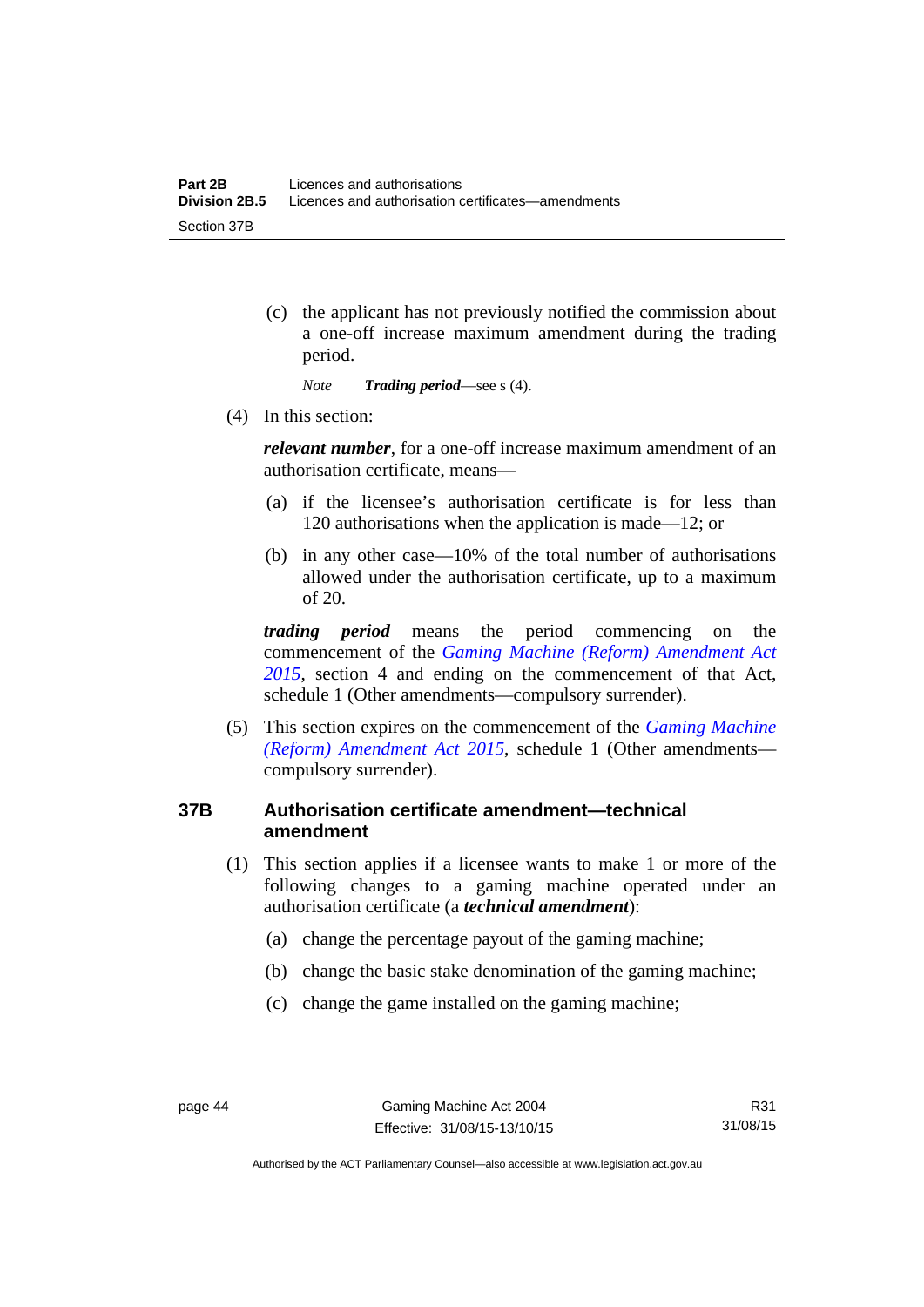- (d) change any other technical detail mentioned in the authorisation schedule.
- (2) The licensee must notify the commission about the proposed technical amendment.
	- *Note 1* Making a technical amendment to a gaming machine is a notifiable action (see pt 13A and sch 2).
	- *Note* 2 A notifiable action takes place—
		- (a) the prescribed number of days after the day the commission receives the notification (see s 173E (a)); or
		- (b) if the commission allows the notifiable action to take place on an earlier day—that day (see s 173E (b)); or
		- (c) if the commission asks for additional information under s 173E (c)—when the commission has notified the licensee that it is satisfied in relation to the additional information (see s 173E (c)).

### **37C Amendment of licence, authorisation certificate etc commission's own initiative**

- (1) The commission may amend a licence, authorisation certificate or authorisation schedule on its own initiative to correct a mistake, error or omission on the licence or authorisation certificate or authorisation schedule.
- (2) If the maximum number of authorisations for gaming machines allowed under an authorisation certificate has changed, the commission may amend the authorisation certificate to record the correct maximum number.
- (3) If a licensee notifies the commission about the acquisition or disposal of an authorisation under division 6A.6 (Trading of authorisations and gaming machines), the commission must amend the licensee's authorisation schedule to—
	- (a) for an acquisition—include the authorisation number of the acquired authorisation; or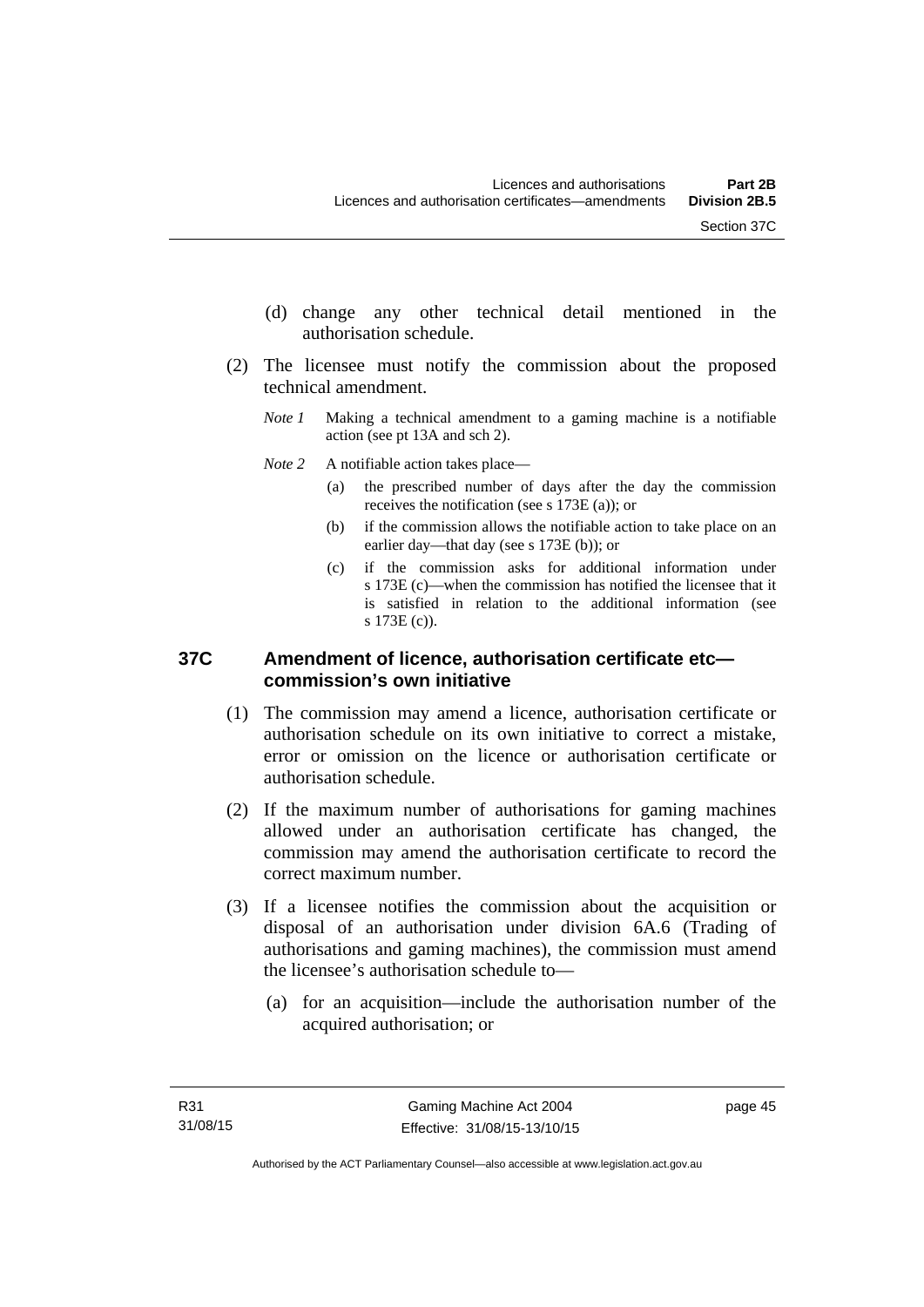(b) for a disposal—remove the authorisation number of the disposed authorisation.

#### **37D Re-issue of amended licence, authorisation certificate etc**

- (1) If the commission amends a licence under this Act, the commission must issue the licensee with a licence that includes the amendment (a *replacement licence*).
- (2) The replacement licence must state—
	- (a) that the licence is a replacement licence; and
	- (b) the date the replacement licence was issued; and
	- (c) the date the amendment commences.

#### **Example—commencement of amendment**

the day a new trading name for the licensee is registered

*Note* An example is part of the Act, is not exhaustive and may extend, but does not limit, the meaning of the provision in which it appears (see [Legislation Act,](http://www.legislation.act.gov.au/a/2001-14) s 126 and s 132).

- (3) If the commission amends an authorisation certificate (other than the schedule to the certificate) under this Act, the commission must issue the licensee with an authorisation certificate that includes the amendment (a *replacement authorisation certificate*).
- (4) The replacement authorisation certificate must state—
	- (a) that the certificate is a replacement authorisation certificate; and
	- (b) the date the replacement authorisation certificate was issued; and
	- (c) the date the amendment commences.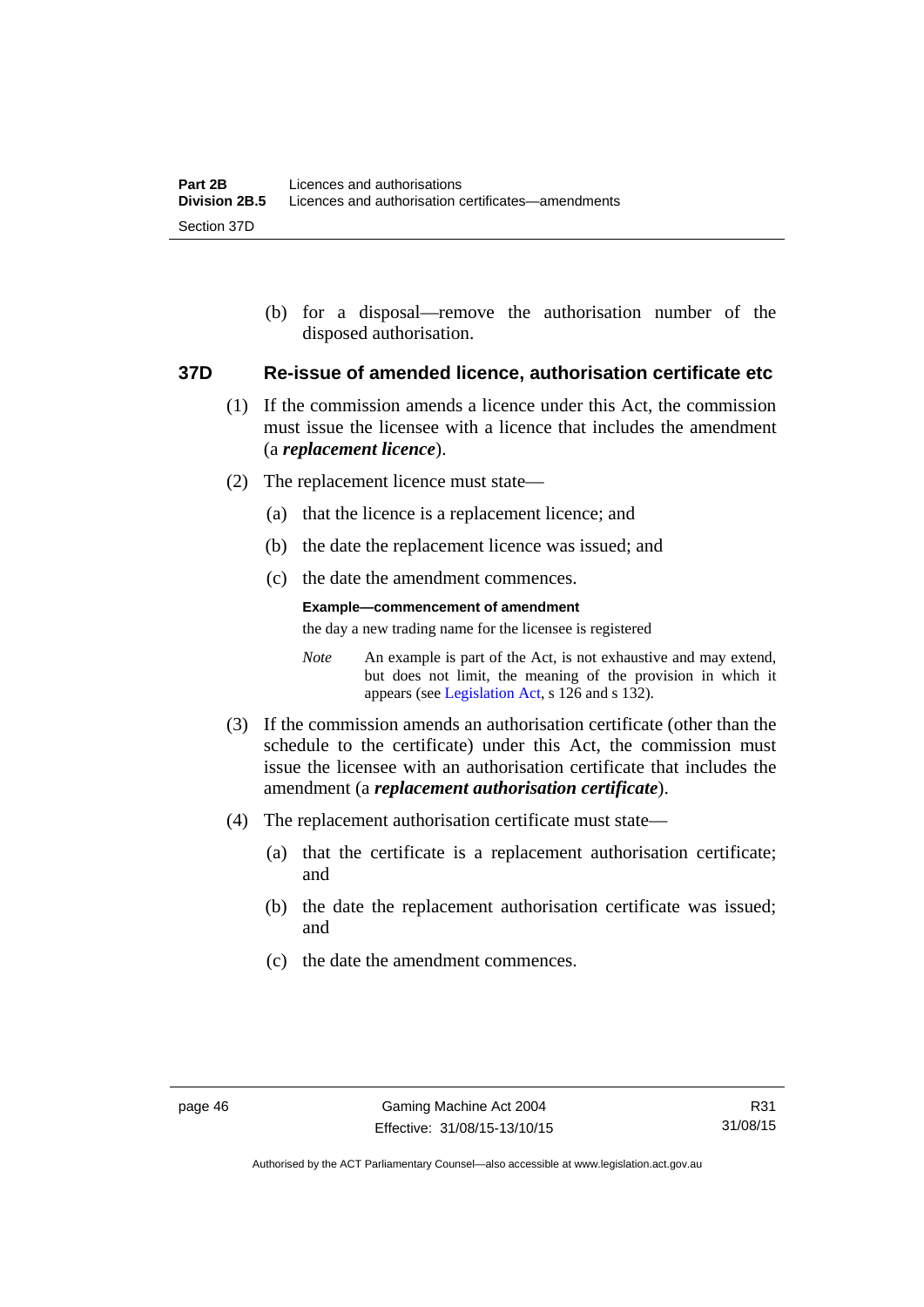- (5) If an authorisation schedule to an authorisation certificate is amended under this Act, the commission must issue the licensee with an authorisation schedule that includes the amendment (a *replacement authorisation schedule*).
- (6) The replacement authorisation schedule must state—
	- (a) that the authorisation schedule is a replacement authorisation schedule; and
	- (b) the date the replacement authorisation schedule was issued; and
	- (c) the date the amendment commences.

**Example—commencement of amendment** 

the day the commission receives an installation certificate for a new gaming machine

# **Division 2B.6 Transfer and surrender of licences and authorisation certificates**

### **37E Transferring an authorisation certificate**

- (1) If a licensee (the *outgoing licensee*) transfers an authorisation certificate to another licensee (the *incoming licensee*), the incoming licensee must tell the commission about the transfer.
	- *Note 1* The transfer of an authorisation certificate is a notifiable action (see pt 13A and sch 2).

*Note* 2 A notifiable action takes place—

- (a) the prescribed number of days after the day the commission receives the notification (see s 173E (a)); or
- (b) if the commission allows the notifiable action to take place on an earlier day—that day (see s 173E (b)); or
- (c) if the commission asks for additional information under s 173E (c)—when the commission has notified the licensee that it is satisfied in relation to the additional information (see s 173E (c)).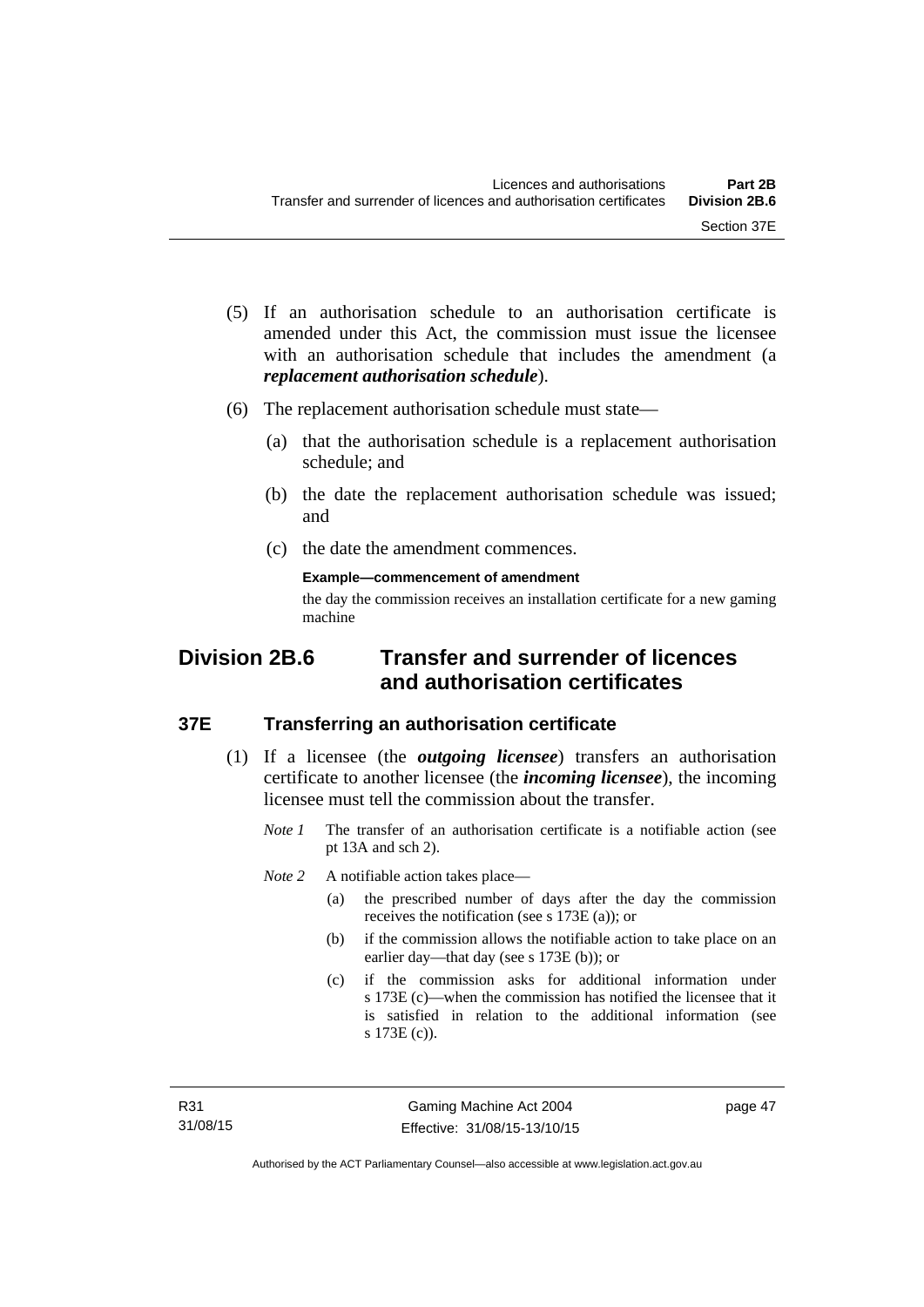- (2) If an authorisation certificate is transferred under subsection (1), the outgoing licensee must give the commission the following:
	- (a) the outgoing licensee's computer cabinet access register;
	- (b) the accounts kept by the outgoing licensee under section 52 (Accounts relating to gaming machines) that relate to amounts taken during the month when the transfer is made;
	- (c) any other accounts kept in connection with the licence under section 52 that the commission requires;
	- (d) any outstanding amount payable by the outgoing licensee under this Act.
	- *Note* Amounts are payable by licensees under provisions including s 143, s 159 and s 172.

## **37F Surrender of licences, authorisation certificates and authorisations**

- (1) A licensee may surrender—
	- (a) the licensee's licence; or
	- (b) 1 or more authorisation certificates under the licence; or
	- (c) an authorisation.
	- *Note* If a licensee surrenders a licence, all authorisation certificates under the licence are cancelled (see s 3 (a)).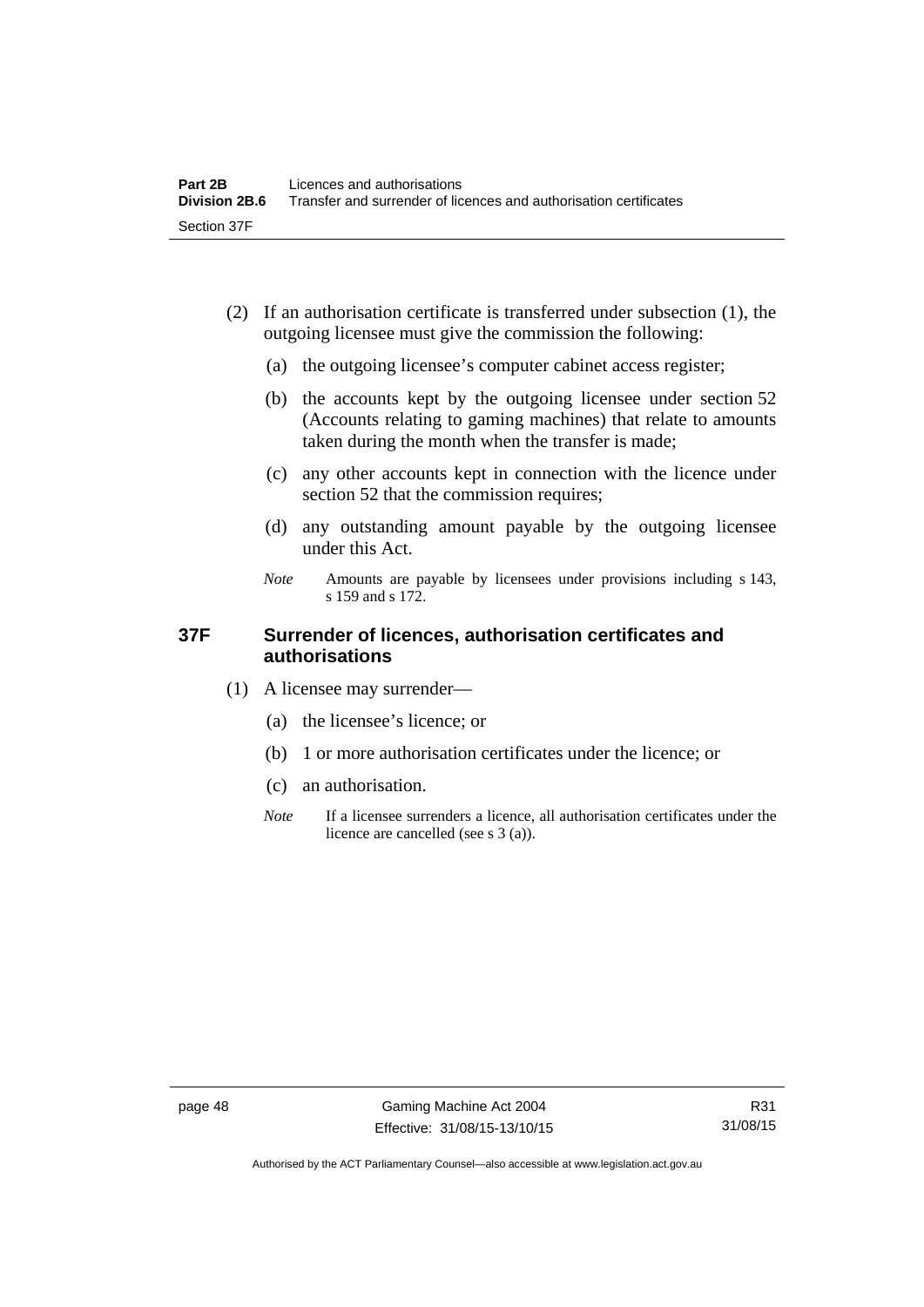- (2) A licensee may surrender a licence, authorisation certificate or authorisation by—
	- (a) notifying the commission that the licensee surrenders the licence, authorisation certificate or authorisation; and
		- *Note 1* The surrender of a licence, authorisation certificate or authorisation is a notifiable action (see pt 13A and sch 2).
		- *Note* 2 A notifiable action takes place—
			- (a) the prescribed number of days after the day the commission receives the notification (see s 173E (a)); or
			- (b) if the commission allows the notifiable action to take place on an earlier day—that day (see s 173E (b)); or
			- (c) if the commission asks for additional information under s 173E (c)—when the commission has notified the licensee that it is satisfied in relation to the additional information (see s 173E (c)).
	- (b) if the licensee surrendering an authorisation certificate or authorisation is a club—giving the commission evidence—
		- (i) that a majority of the voting members of the club who voted in a ballot conducted under a regulation voted for the club surrendering the authorisation certificate or authorisation; or
		- (ii) that a vote under subparagraph (i) would not be practical; and
	- (c) returning the licence, certificate or authorisation to the commission.

#### **Example—par (b) (ii)**

all memberships have expired and the club does not propose to continue operating

*Note* An example is part of the Act, is not exhaustive and may extend, but does not limit, the meaning of the provision in which it appears (see [Legislation Act,](http://www.legislation.act.gov.au/a/2001-14) s 126 and s 132).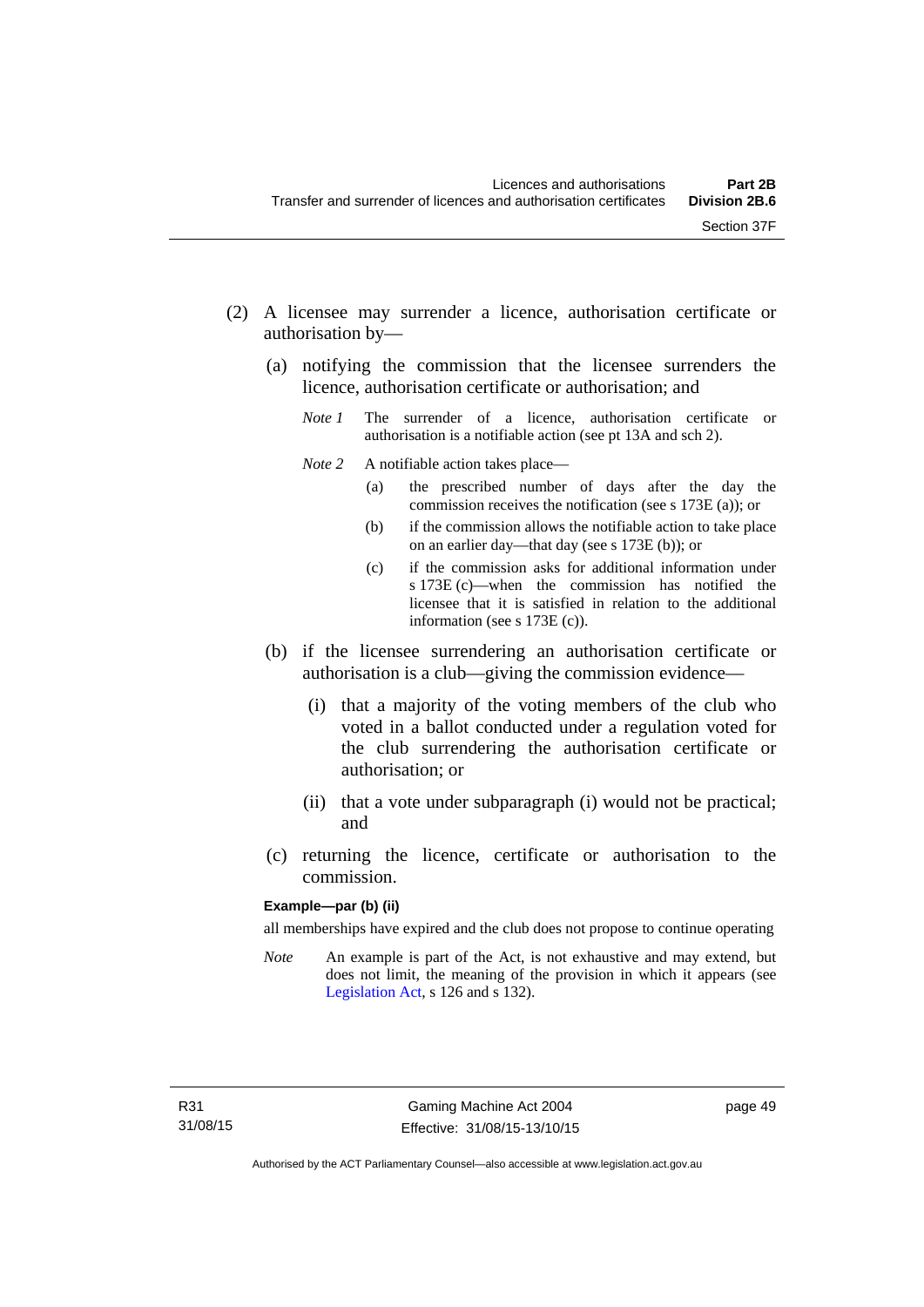- (3) If a licensee notifies the commission about the surrender of the licensee's licence, the commission must—
	- (a) cancel all authorisation certificates held by the licensee; and
	- (b) give the licensee a storage permit for an interim purpose for each gaming machine under the cancelled authorisation certificates.
- (4) If a licensee surrenders an authorisation certificate or an authorisation under this section, the commission must give the licensee a storage permit for an interim purpose for each gaming machine under the surrendered certificate or authorisation.
- (5) If an authorisation certificate or authorisation is surrendered or cancelled under this section, the licensee must—
	- (a) take meter readings from each gaming machine under the certificate or authorisation; and
	- (b) render the gaming machine inoperable; and
	- (c) within the prescribed number of days after the day the certificate or authorisation is surrendered or cancelled, give the commission—
		- (i) details of the meter readings taken under paragraph (a); and
		- (ii) any outstanding amount payable by the licensee in relation to the operation of the gaming machine under the surrendered or cancelled authorisation certificate.
		- *Note Prescribed number of days*—see s 173D (5).

### **37G Offence—failure to dispose of gaming machines**

A person commits an offence if—

 (a) an authorisation held by the person was surrendered or cancelled under section 37F; and

R31 31/08/15

Authorised by the ACT Parliamentary Counsel—also accessible at www.legislation.act.gov.au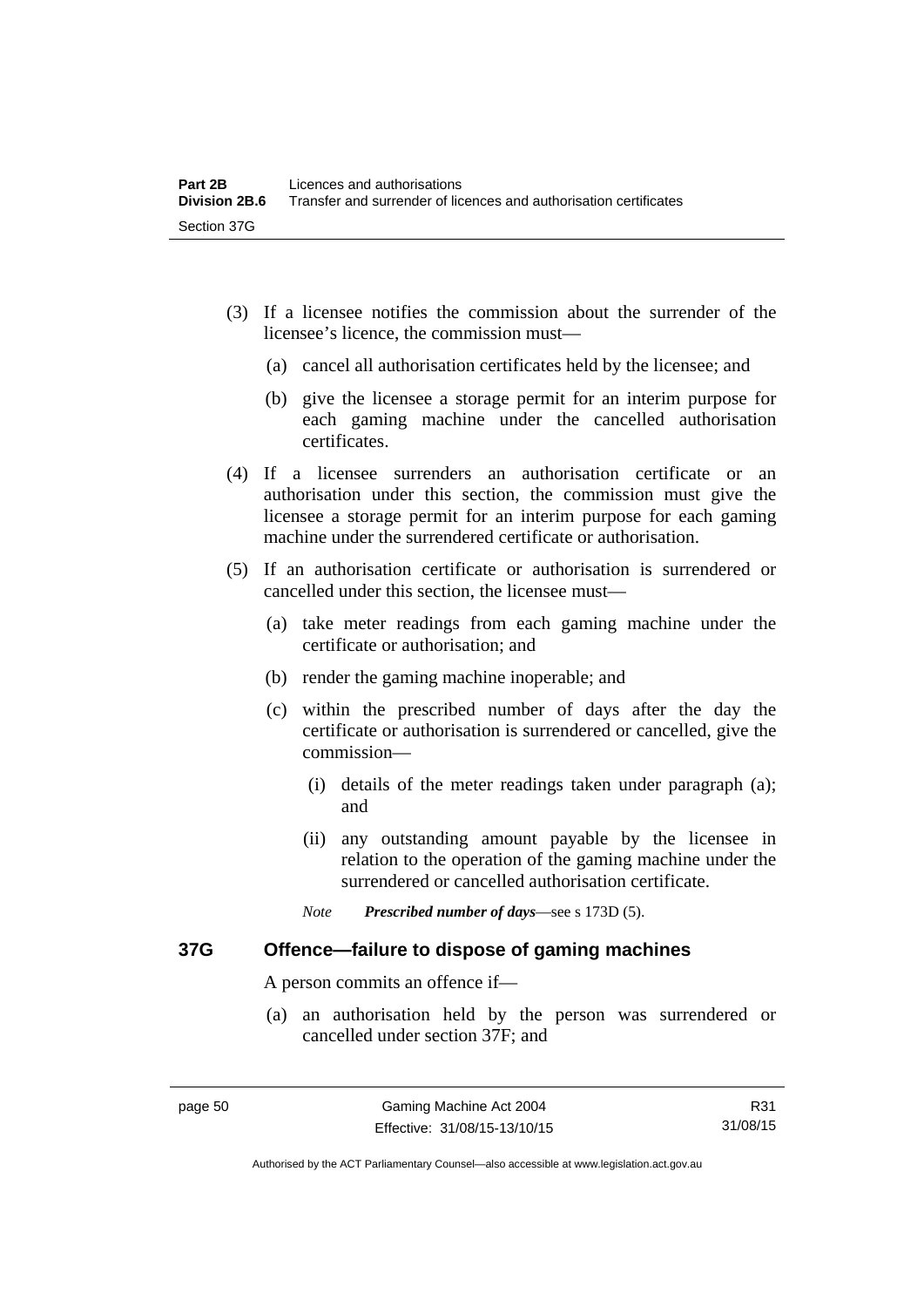- (b) the commission gave the person a storage permit for a gaming machine to which the authorisation related; and
- (c) the person fails to dispose of the gaming machine mentioned in the permit—
	- (i) in the way the commission directs; or
	- (ii) within the period stated in the storage permit.

Maximum penalty: 50 penalty units.

*Note* Div 6A.3 deals with disposal of gaming machines.

# **Division 2B.7 Licences, authorisation certificates and authorisations—register and replacement copies**

### **37H Licences and authorisation certificates—register**

- (1) The commission must keep a register of licences, authorisation certificates and authorisations.
- (2) The register must include the following details:
	- (a) the date of the issue, amendment or transfer of a licence or authorisation certificate;
	- (b) the date of the suspension or cancellation of a licence or authorisation certificate;
	- (c) for each authorisation certificate included in the register—
		- (i) the maximum number of authorisations for gaming machines the licensee may have under the authorisation certificate; and

*Note Maximum number* of authorisations—see the dictionary.

- (ii) the authorisation number for each authorisation; and
- (iii) details of any gaming machine under each authorisation;

page 51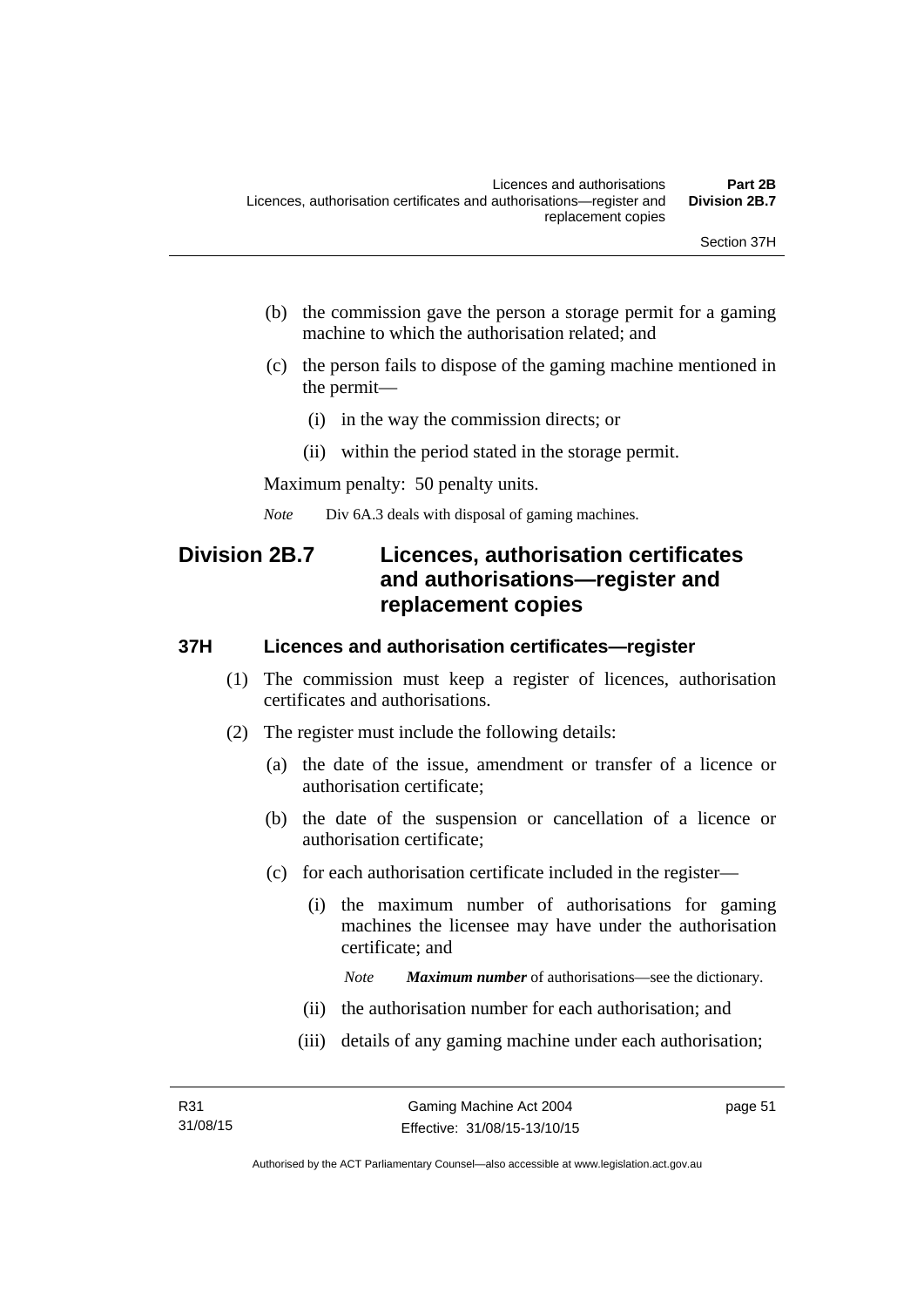### **Part 2B Licences and authorisations**<br>**Division 2B.7** Licences, authorisation certi Licences, authorisation certificates and authorisations—register and replacement copies

- (d) if a licensee has a gaming machine stored under a permit—
	- (i) the kind of permit; and

#### **Examples**

- 1 storage permit for an interim purpose
- 2 quarantine permit
- *Note* An example is part of the Act, is not exhaustive and may extend, but does not limit, the meaning of the provision in which it appears (see [Legislation Act,](http://www.legislation.act.gov.au/a/2001-14) s 126 and s 132).
- (ii) the serial number of the gaming machine; and
- (iii) if the licensee holds the authorisation for the gaming machine—the authorisation number for the gaming machine;
- (e) anything else prescribed by regulation.
- (3) The register may be kept in any form, including electronically, that the commission decides.
- (4) The commission may correct a mistake, error or omission in the register.
- (5) A licensee may ask the commission, in writing, to correct a mistake, error or omission in the register.
- (6) The commission may change a detail included in the register to keep the register up-to-date.

#### **Example**

A detail in the register may be changed as a consequence of receiving notification under s 173D about a notifiable action.

*Note* An example is part of the Act, is not exhaustive and may extend, but does not limit, the meaning of the provision in which it appears (see [Legislation Act,](http://www.legislation.act.gov.au/a/2001-14) s 126 and s 132).

Section 37H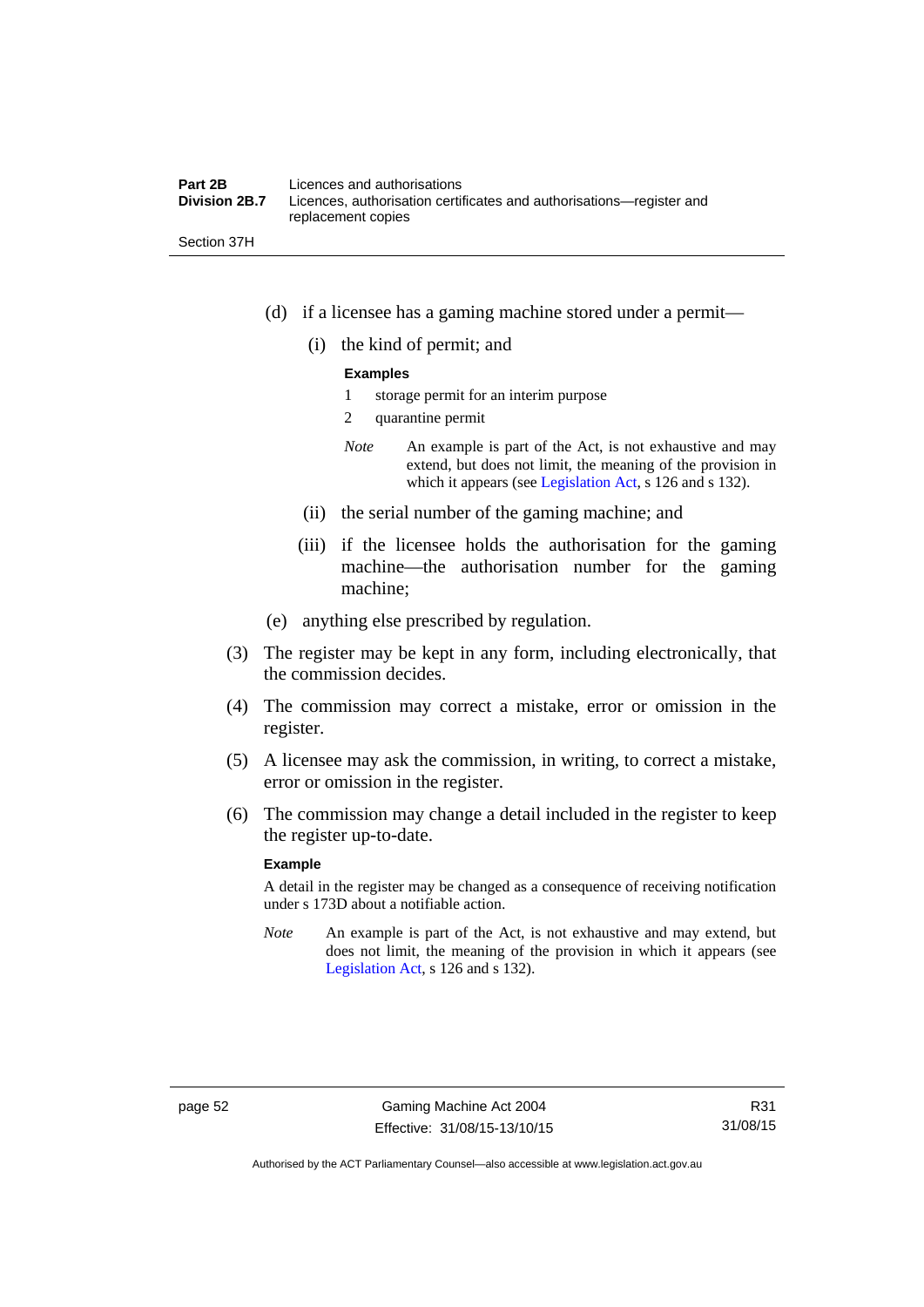## **37I Licences, authorisation certificates and authorisation schedules—replacement copies**

- (1) This section applies if a licensee's licence, authorisation certificate or authorisation schedule is lost, stolen or destroyed.
- (2) The licensee must give the commission a statutory declaration about the loss, theft or destruction of the licence, authorisation certificate or authorisation schedule as soon as practicable after becoming aware of the loss, theft or destruction.
	- *Note 1* The *[Statutory Declarations Act 1959](http://www.comlaw.gov.au/Series/C2004A07365)* (Cwlth) applies to the making of statutory declarations under ACT laws.
	- *Note 2* It is an offence to make a false or misleading statement, give false or misleading information or produce a false or misleading document (see [Criminal Code](http://www.legislation.act.gov.au/a/2002-51), pt 3.4).
- (3) If the commission receives a statutory declaration under subsection (2), the commission must give the licensee a replacement licence, replacement authorisation certificate or replacement authorisation schedule.
	- *Note* A fee may be determined under s 177 for this provision.

# **Part 2C In-principle authorisation certificates**

# **Division 2C.1 Preliminary**

# **38 Object—pt 2C**

The object of this part is to allow a person to obtain in-principle approval to have a maximum number of authorisations for gaming machines under an authorisation certificate at an address at unleased land before—

 (a) the person acquires an interest in the land or premises at the address; or

page 53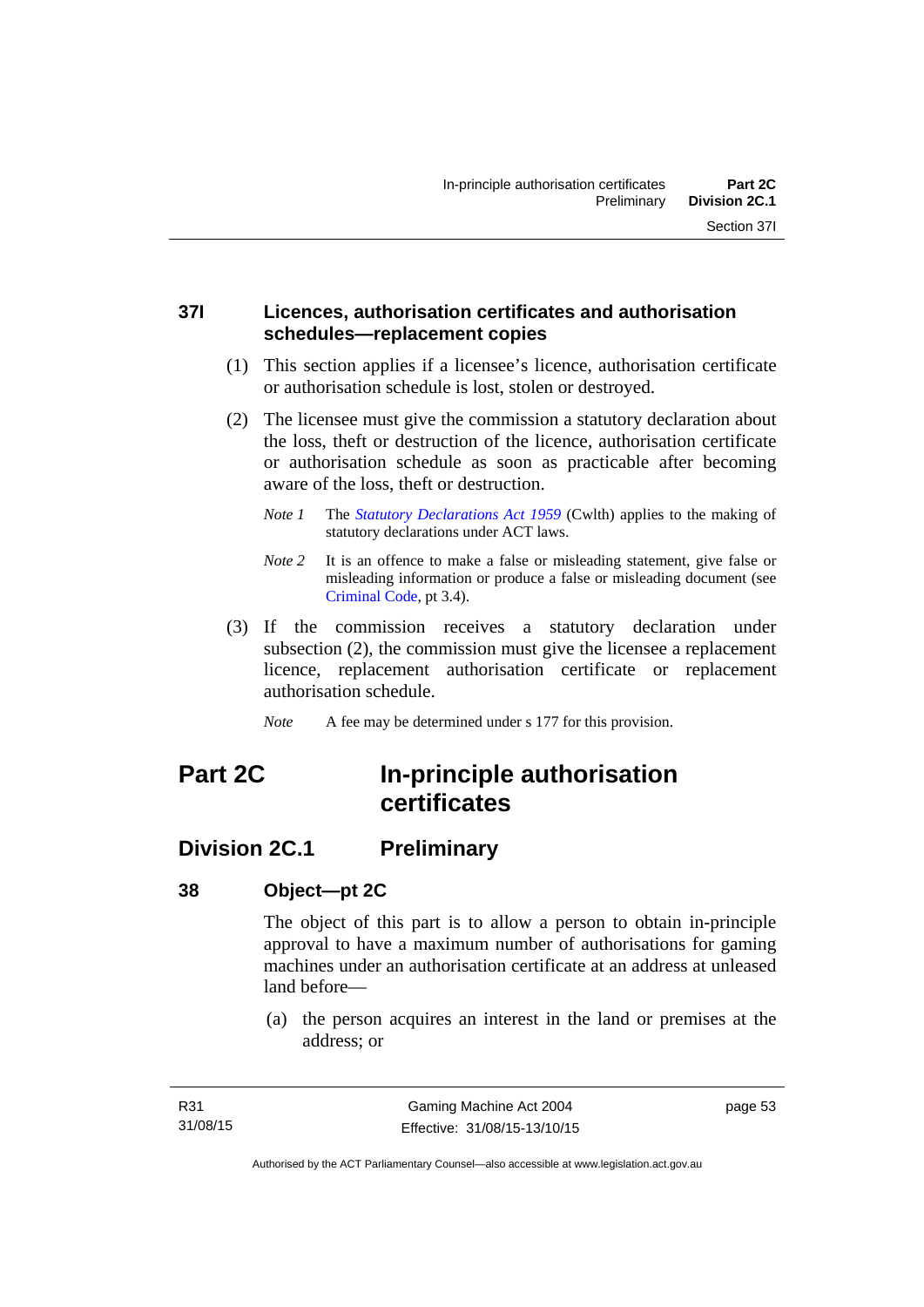- (b) plans are prepared for the premises proposed to be licensed at the address; or
- (c) for a club—the voting members of the club vote in a ballot conducted under the regulation for the club having gaming machines at the address.
- *Note Maximum number*, of authorisations—see the dictionary.

## **38A Definitions for Act**

In this Act:

*approval-holder* means a person who holds an in-principle approval for an authorisation certificate under this part.

*in-principle authorisation certificate* means an in-principle approval for an authorisation certificate.

# **Division 2C.2 In-principle authorisation certificate application**

### **38B In-principle authorisation certificate—application**

- (1) A person may apply for an in-principle approval for an authorisation certificate only if—
	- (a) the person—
		- (i) holds a class C licence; or
		- (ii) has applied for a class C licence; and
	- (b) the land at the address for which the in-principle authorisation certificate is sought is suitable land.
	- *Note 1* If a form is approved under the [Control Act](http://www.legislation.act.gov.au/a/1999-46/default.asp), s 53D for an application, the form must be used.
	- *Note* 2 A fee may be determined under s 177 for an application.

R31 31/08/15

Authorised by the ACT Parliamentary Counsel—also accessible at www.legislation.act.gov.au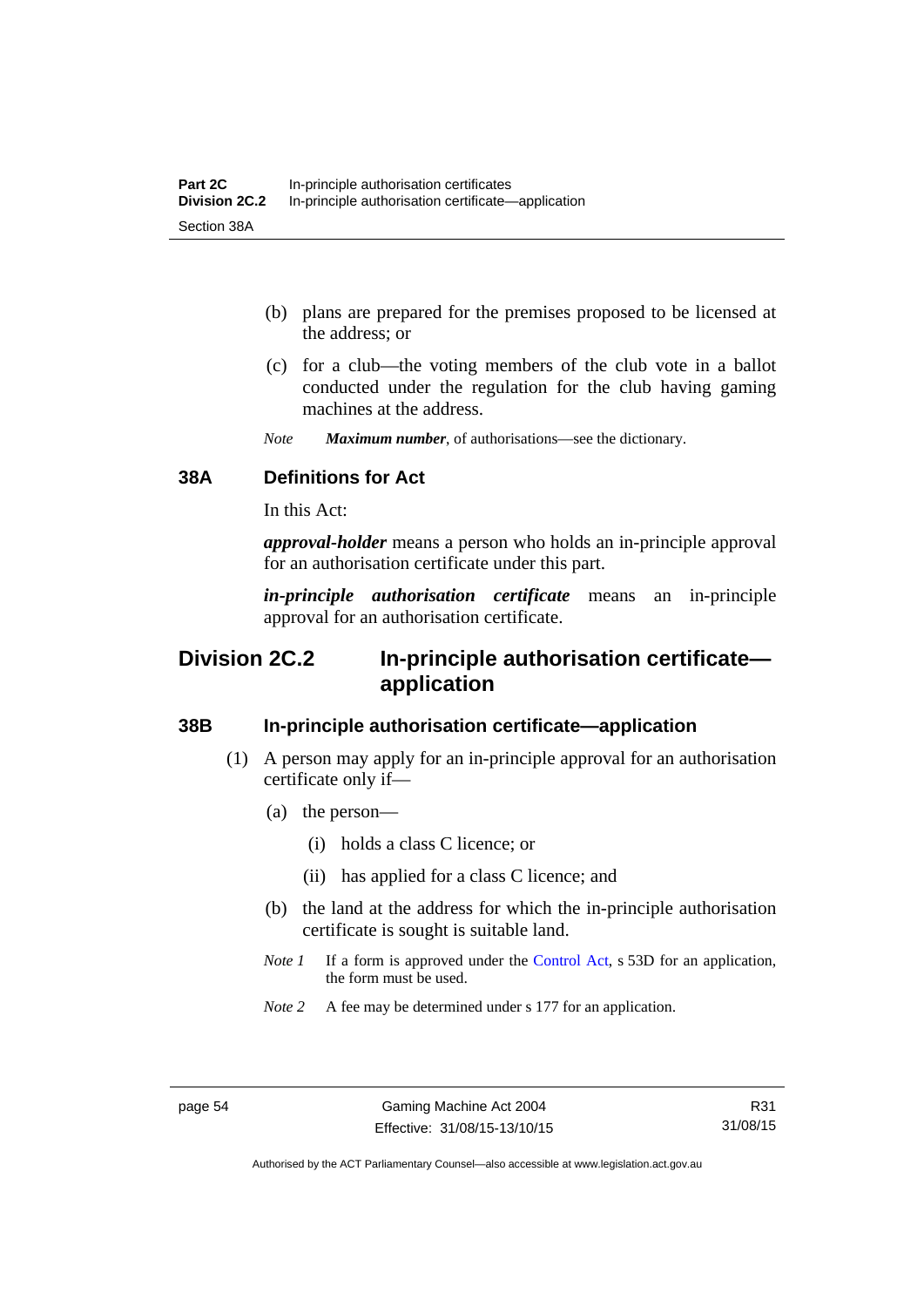(2) In this section:

*suitable land* means land that is—

- (a) unleased land; and
- (b) to be leased with a purpose clause permitting use of the land for a club.

# **38C In-principle authorisation certificate application contents**

An application for in-principle approval for an authorisation certificate—

- (a) must comply with the requirements for an authorisation certificate application under section 22 (1) (Authorisation certificate for class C gaming machines—contents of application); but
- (b) need not comply with section  $22(2)$  (b) to (d).

# **Division 2C.3 In-principle authorisation certificate issue**

# **38D In-principle authorisation certificate—decision on application**

 (1) This section applies if the commission receives an application for an in-principle authorisation certificate under section 38B (1) (In-principle authorisation certificate—application).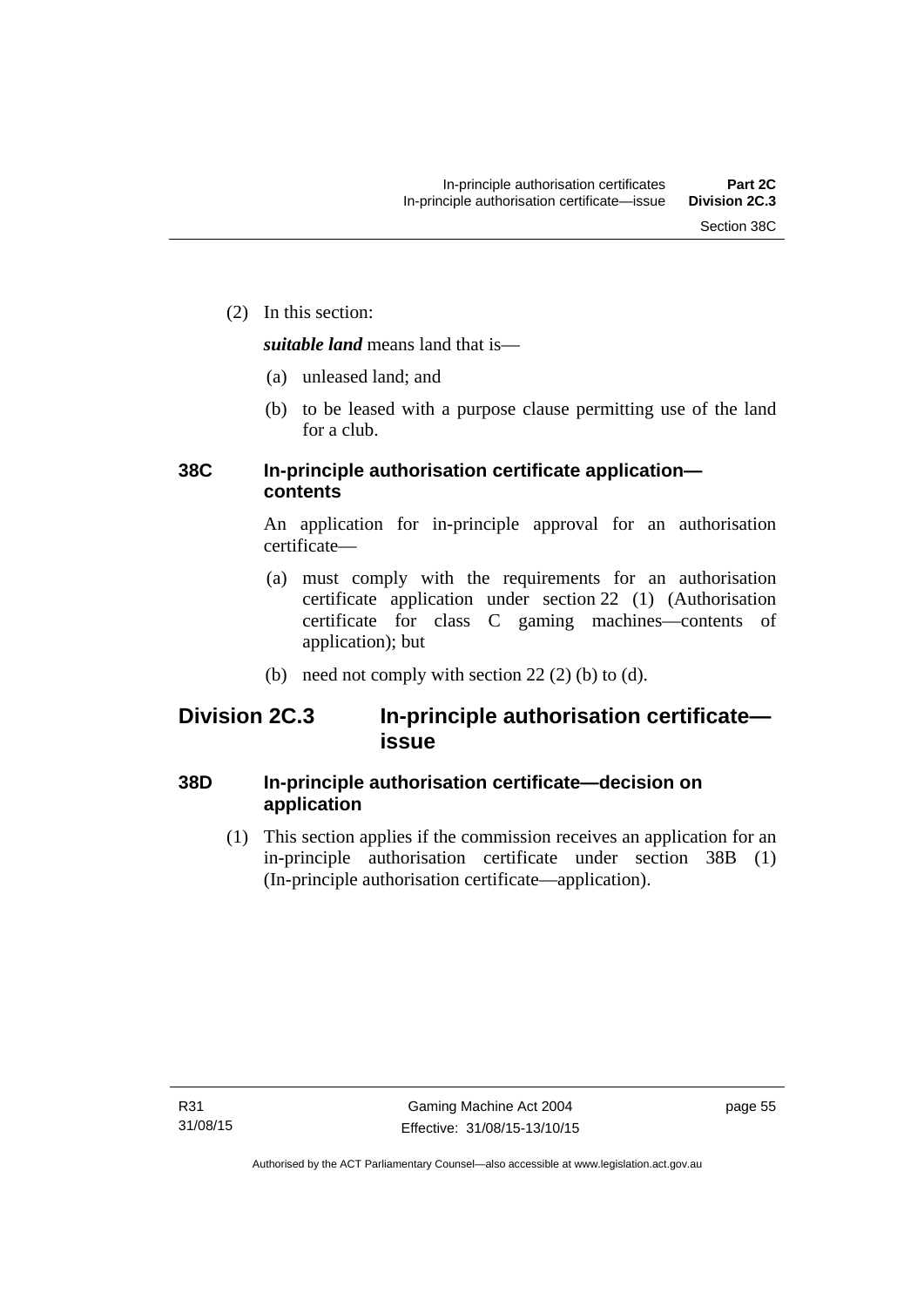- (2) The commission may—
	- (a) issue the in-principle authorisation certificate; or
	- (b) refuse to issue the in-principle authorisation certificate.
	- *Note 1* The commission may refuse to consider an application that is not properly completed. If the commission refuses to consider the application, it lapses (see s 9 (2)).
	- *Note 2* If additional information in relation to an application is not given to the commission within the time required by the commission, the commission may refuse to consider the application. If the commission refuses to consider the application, it lapses (see s 9 (4)).
- (3) If the commission refuses to issue the in-principle authorisation certificate, the commission must tell the applicant, in writing, the reasons for the decision.

*Note* For what must be included in a statement of reasons, see the Legislation [Act](http://www.legislation.act.gov.au/a/2001-14), s 179.

 (4) The commission must issue the in-principle authorisation certificate if satisfied that, taking into consideration the social impact assessment for the application and any submission made on the assessment within the comment period under section 13 (2) (Social impact assessment—publication), issuing the in-principle authorisation certificate is appropriate.

#### **38E In-principle authorisation certificate—form**

- (1) An in-principle authorisation certificate must—
	- (a) be in writing; and
	- (b) state the following:
		- (i) the name of the approval-holder's legal entity (the *approval-holder's name*);
		- (ii) if the approval-holder carries on business under a name other than the approval-holder's name—the name under which the approval-holder carries on business;

R31 31/08/15

Authorised by the ACT Parliamentary Counsel—also accessible at www.legislation.act.gov.au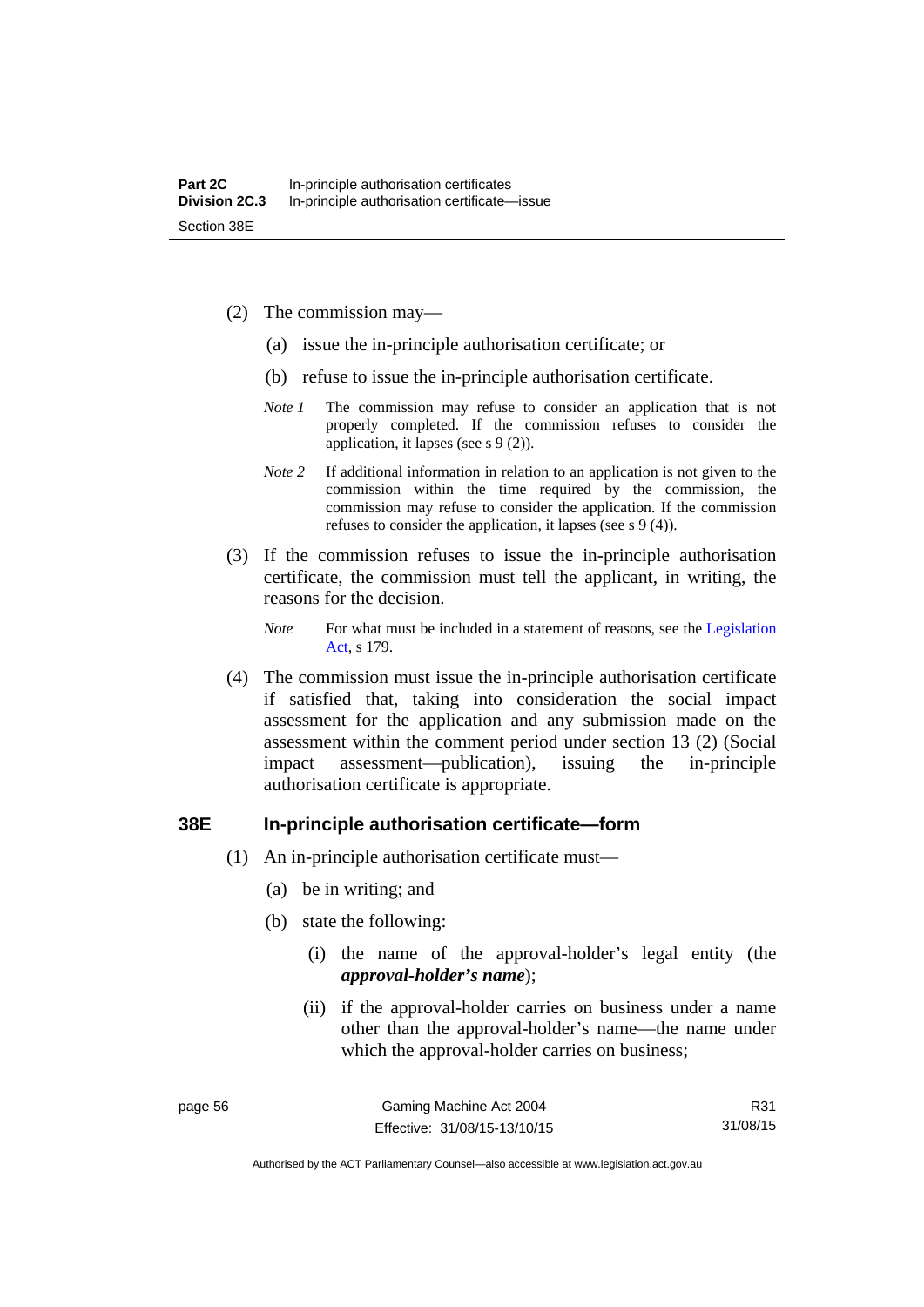- (iii) the approval-holder's ABN;
- (iv) the approval-holder's—
	- (A) ACN; or
	- (B) if the approval-holder is an incorporated association—association number;
		- *Note Association number*—see the dictionary.
- (v) the address, and block and section number, to which the in-principle authorisation certificate applies;
- (vi) the maximum number of authorisations allowed under the in-principle authorisation certificate;
- (vii) the class of gaming machines;
- (viii) the conditions (if any) of the in-principle authorisation certificate.
- (2) A regulation may prescribe other requirements about the form of an in-principle authorisation certificate.

## **38F In-principle authorisation certificate—conditions**

An in-principle authorisation certificate is subject to any condition—

- (a) prescribed by regulation; or
- (b) imposed by the commission when the in-principle authorisation certificate is issued or extended.

## **38G In-principle authorisation certificate—term**

An in-principle authorisation certificate—

(a) commences on the day it is issued; and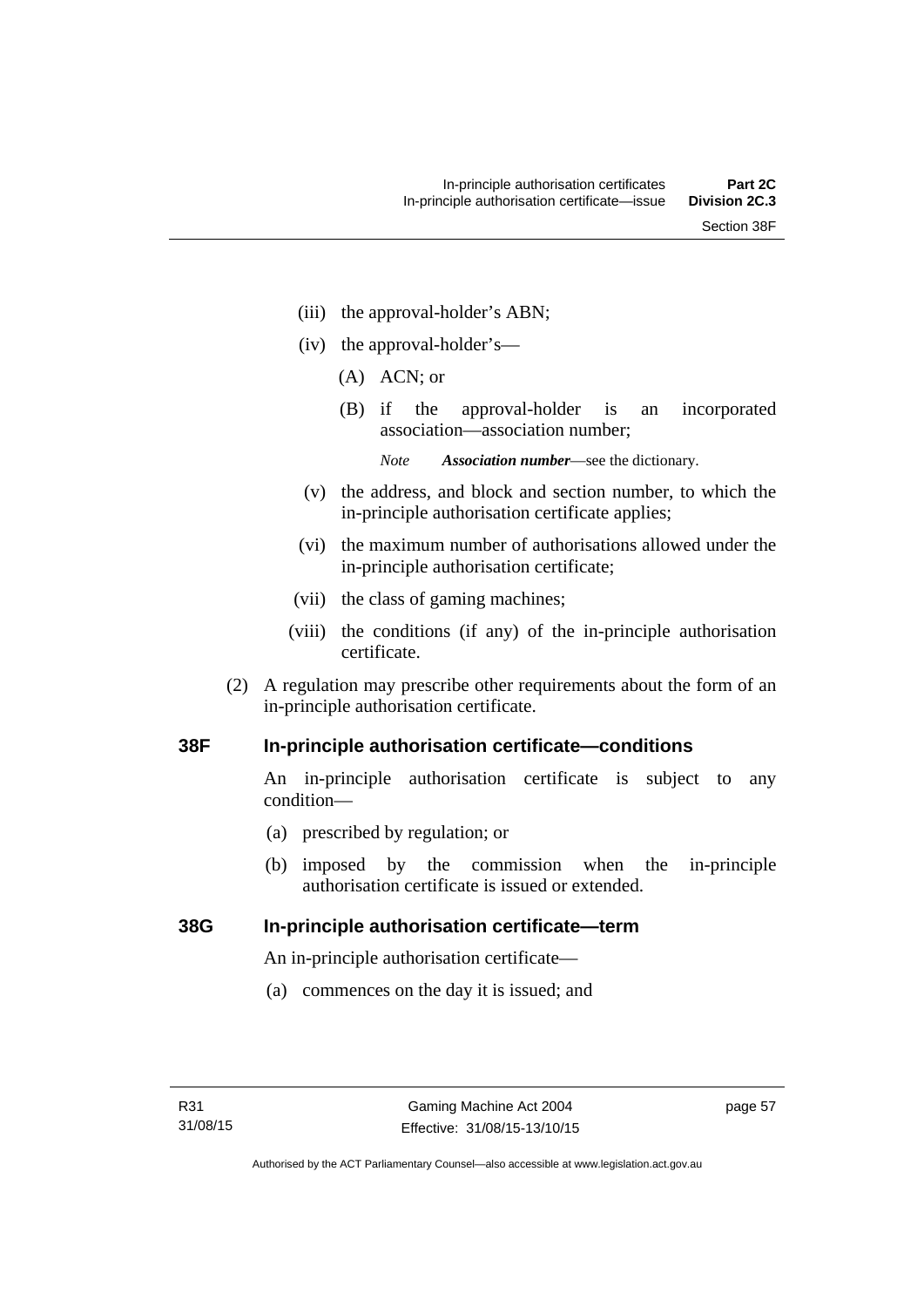- (b) expires—
	- (i) 3 years after the day it is issued; or
	- (ii) if the term of the in-principle authorisation certificate is extended under section 38K (In-principle authorisation certificate—extension decision)—on the date to which the in-principle authorisation certificate is extended.

# **Division 2C.4 In-principle authorisation certificate transfer**

## **38H In-principle authorisation certificate—application to transfer**

- (1) An approval-holder may apply to the commission to transfer the in-principle authorisation certificate to someone else (the *proposed new approval-holder*).
	- *Note* An approval-holder must hold a class C licence or must have applied for a class C licence (see s 38B (1) (a)).
- (2) The application must—
	- (a) be in writing, signed by the approval-holder and the proposed new approval-holder; and
	- (b) state the full name and address of—
		- (i) the proposed new approval-holder; and
		- (ii) each director of the proposed new approval-holder; and
	- (c) state the name of each influential person for the applicant and the person's relationship with the applicant.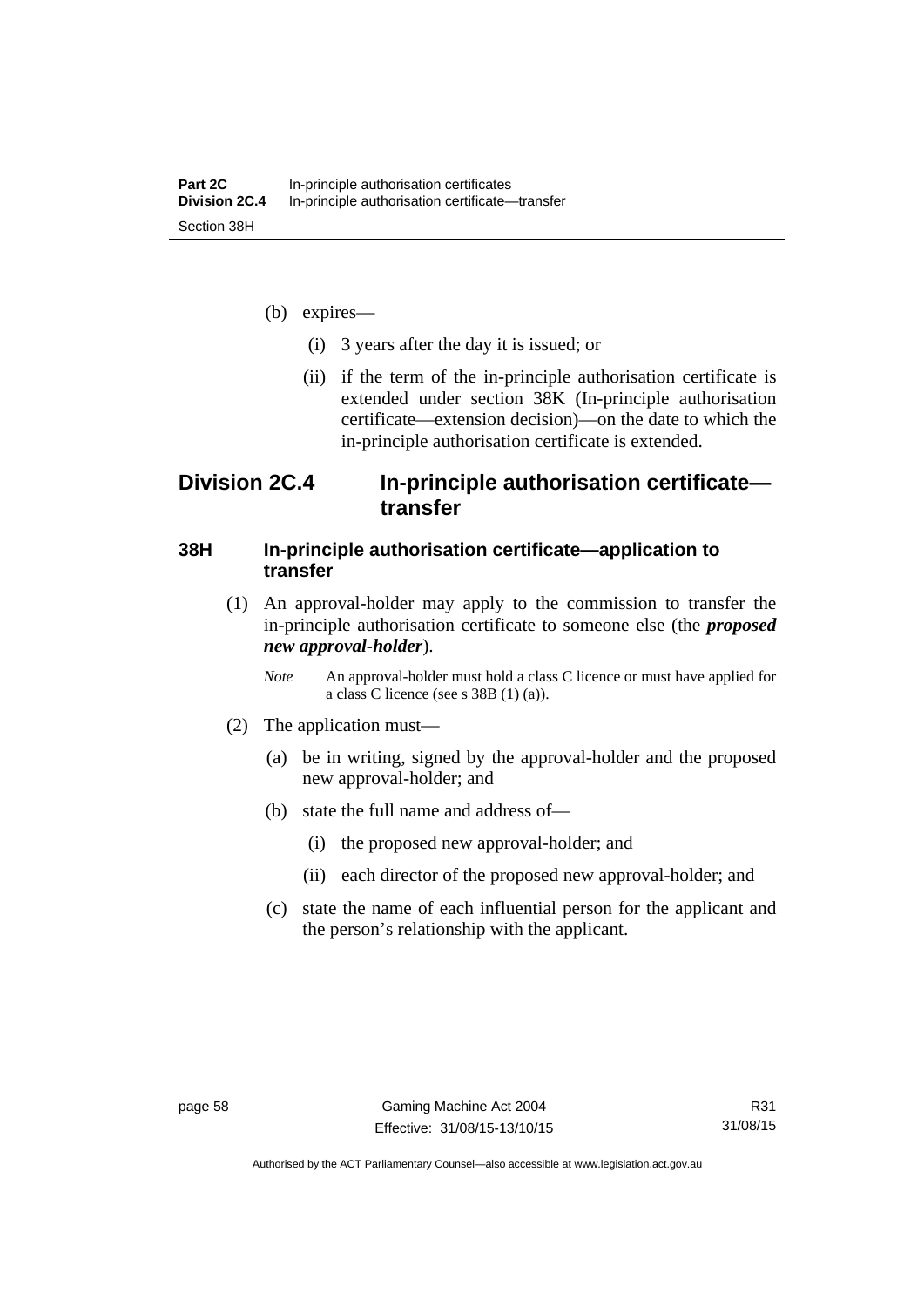- (3) A regulation may require an application to—
	- (a) include stated information; or
	- (b) be accompanied by stated documents.
	- *Note 1* If a form is approved under the [Control Act](http://www.legislation.act.gov.au/a/1999-46/default.asp), s 53D for an application, the form must be used.
	- *Note 2* A fee may be determined under s 177 for an application.

#### **38I In-principle authorisation certificate—transfer decision**

- (1) This section applies if the commission receives an application to transfer an in-principle authorisation certificate under section 38H.
	- *Note* An approval-holder who makes an application under s 38H must hold a class C licence or must have applied for a class C licence (see s 38B (1) (a)).
- (2) The commission may—
	- (a) transfer the in-principle authorisation certificate to the proposed new approval-holder; or
	- (b) refuse to transfer the in-principle authorisation certificate to the proposed new approval-holder.
	- *Note 1* The commission may refuse to consider an application that is not properly completed. If the commission refuses to consider the application, it lapses (see s 9 (2)).
	- *Note* 2 If additional information in relation to an application is not given to the commission within the time required by the commission, the commission may refuse to consider the application. If the commission refuses to consider the application, it lapses (see s 9 (4)).
- (3) If the commission refuses to transfer the in-principle authorisation certificate to the proposed new approval-holder, the commission must tell the applicant, in writing, the reasons for the decision.
	- *Note* For what must be included in a statement of reasons, see the Legislation [Act](http://www.legislation.act.gov.au/a/2001-14), s 179.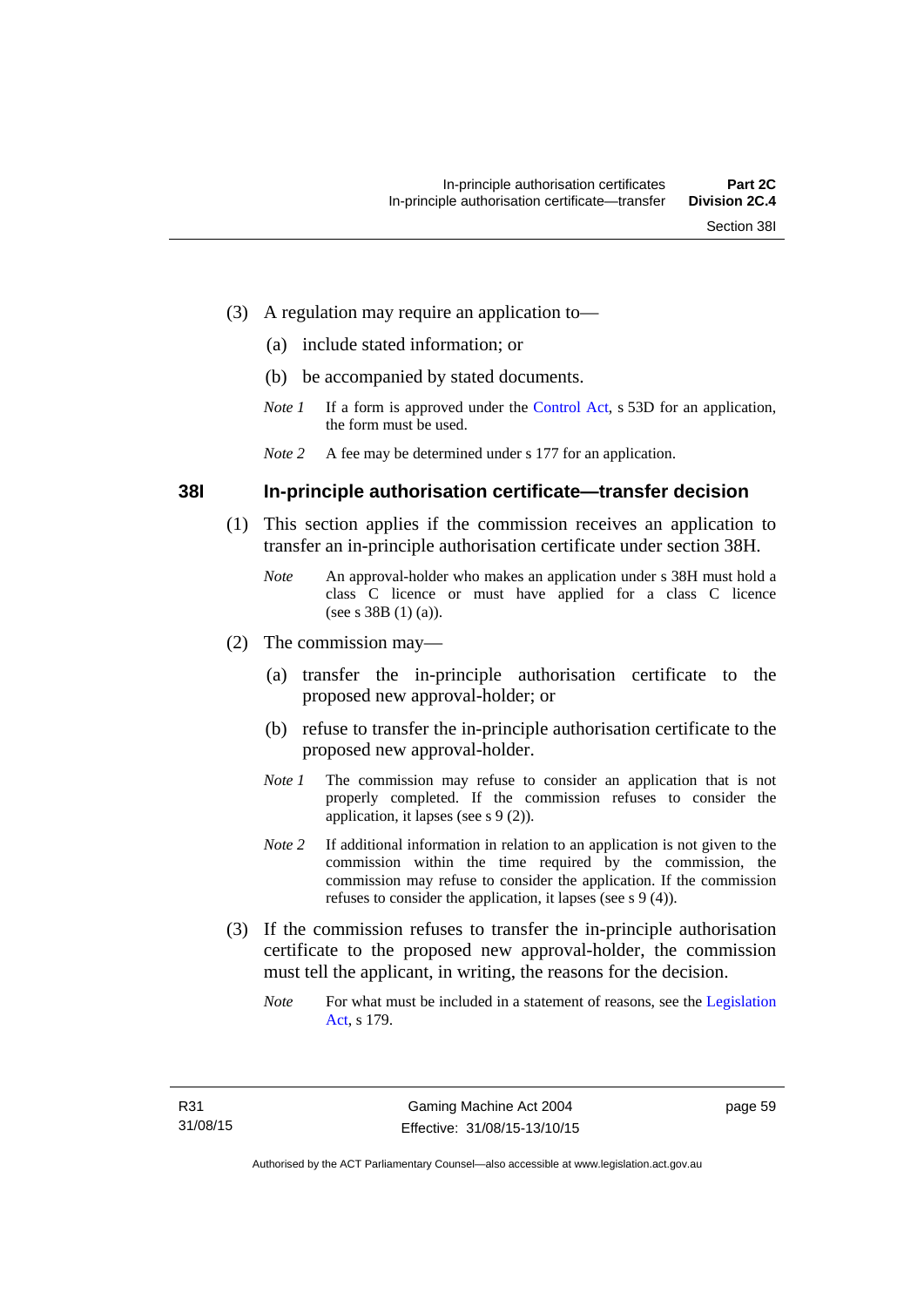- (4) The commission must transfer the in-principle authorisation certificate to the proposed new approval-holder if satisfied that the proposed new approval-holder—
	- (a) holds a licence; or
	- (b) has applied for a licence.

## **38J In-principle authorisation certificate—application for extension**

- (1) An approval-holder may apply to the commission to extend the term of an in-principle authorisation certificate.
	- *Note* Section 38G sets out the term of an in-principle authorisation certificate.
- (2) The application must—
	- (a) be in writing signed by the approval-holder; and
	- (b) state why the approval-holder is seeking the extension.
	- *Note 1* If a form is approved under the [Control Act](http://www.legislation.act.gov.au/a/1999-46/default.asp), s 53D for an application, the form must be used.
	- *Note* 2 A fee may be determined under s 177 for an application.
- (3) If an approval-holder applies to extend the term of an in-principle authorisation certificate, the in-principle authorisation certificate remains in force until the application is decided.

## **38K In-principle authorisation certificate—extension decision**

(1) This section applies if the commission receives an application under section 38J to extend the term of an in-principle authorisation certificate.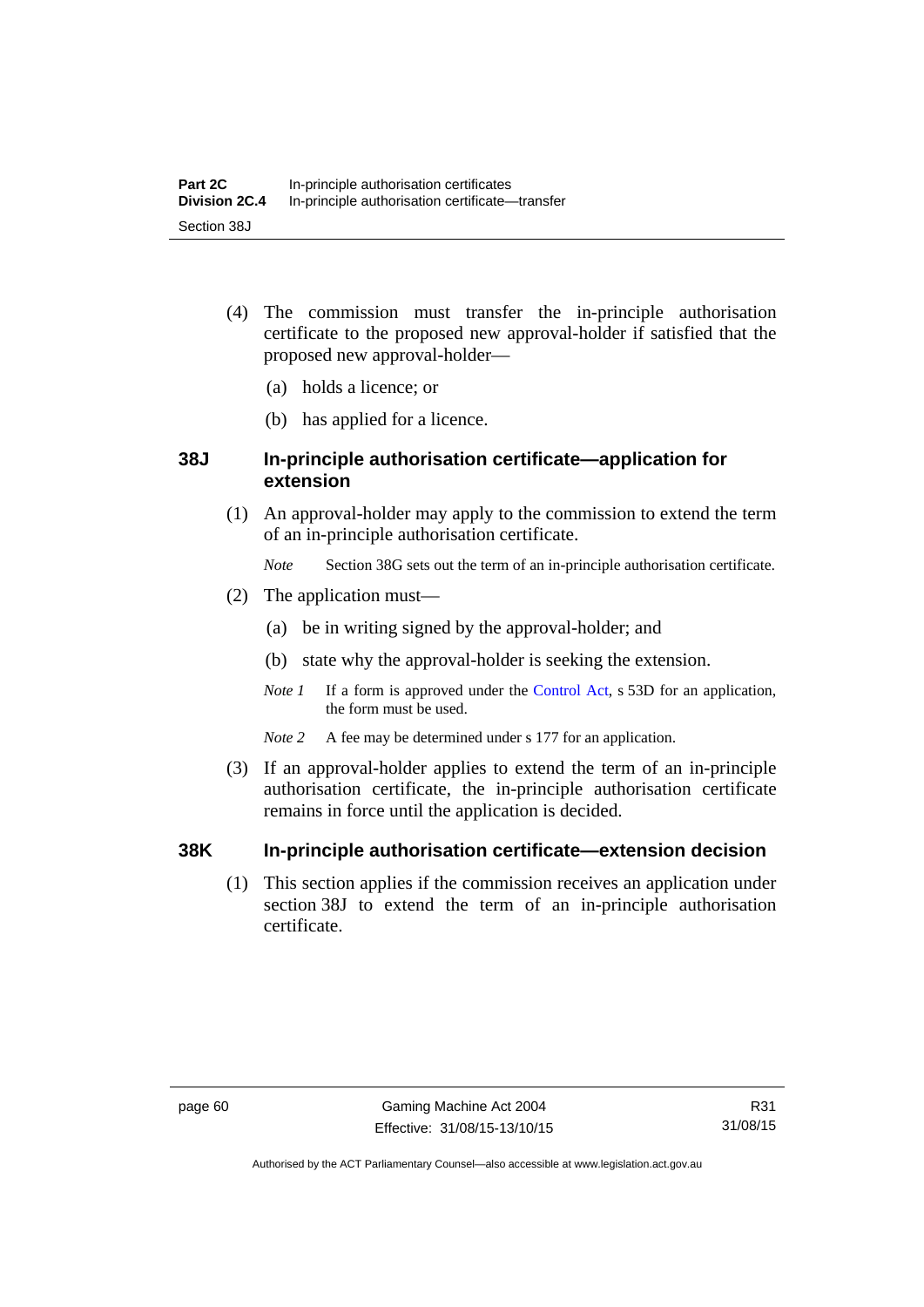- (2) The commission may—
	- (a) extend the term of the in-principle authorisation certificate; or
	- (b) refuse to extend the term of the in-principle authorisation certificate.
	- *Note 1* The commission may refuse to consider an application that is not properly completed. If the commission refuses to consider the application, it lapses (see s 9 (2)).
	- *Note 2* If additional information in relation to an application is not given to the commission within the time required by the commission, the commission may refuse to consider the application. If the commission refuses to consider the application, it lapses (see s 9 (4)).
- (3) If the commission refuses to extend the term of the in-principle authorisation certificate, the commission must tell the applicant, in writing, the reasons for the decision.
	- *Note* For what must be included in a statement of reasons, see the Legislation [Act](http://www.legislation.act.gov.au/a/2001-14), s 179.
- (4) The commission may extend the term of the in-principle authorisation certificate for a period not longer than 12 months.

## **38L In-principle authorisation certificate—surrender**

An approval-holder may surrender an in-principle authorisation certificate by giving the commission—

- (a) written notice of the surrender; and
- (b) the in-principle authorisation certificate.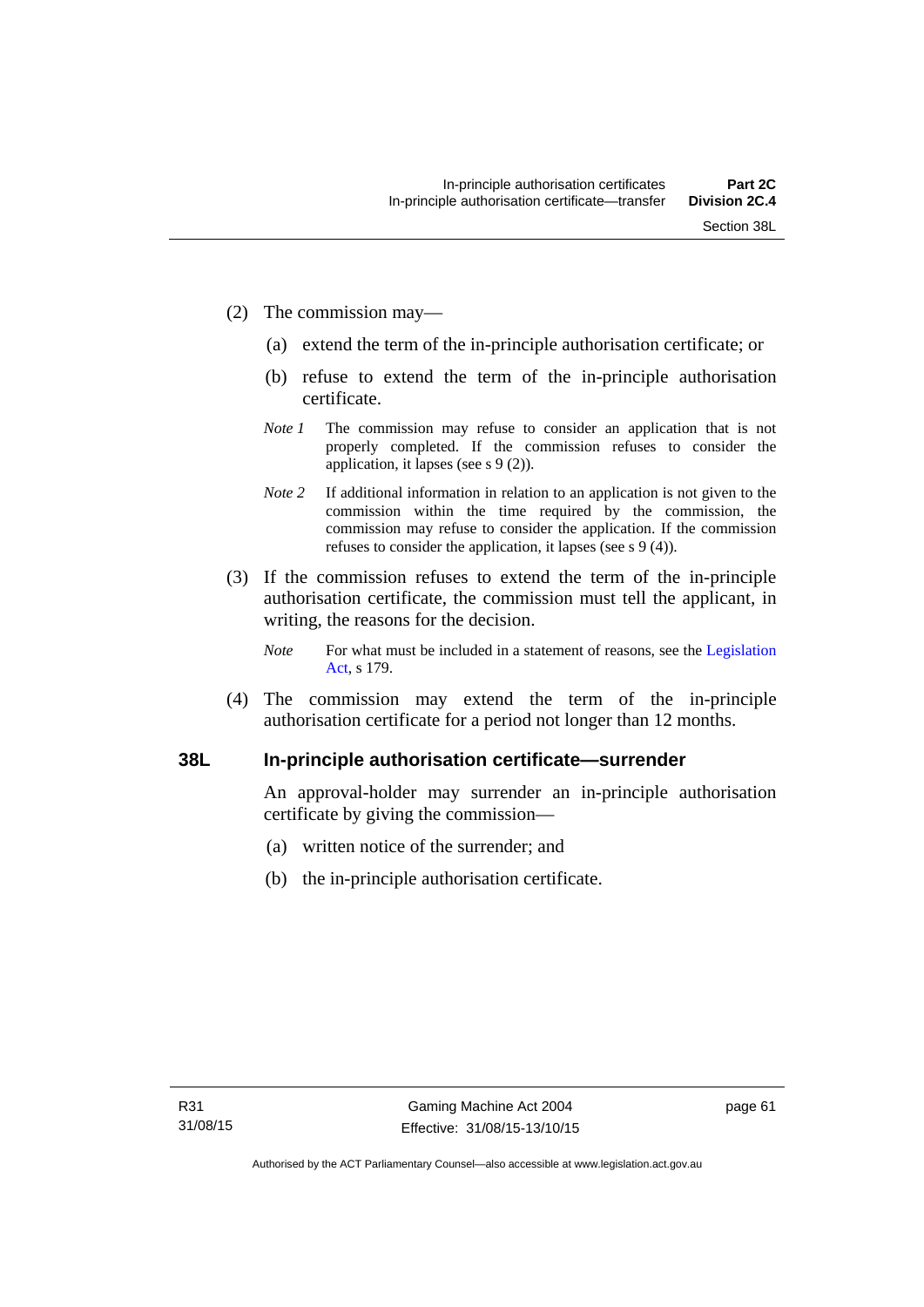# **Division 2C.5 In-principle authorisation certificates—conversion**

## **38M Conversion of in-principle authorisation certificate to authorisation certificate—application**

- (1) An approval-holder may apply to the commission to have an in-principle authorisation certificate converted to an authorisation certificate.
- (2) The application must—
	- (a) be in writing signed by the applicant; and
	- (b) be accompanied by evidence that the approval-holder has acquired an interest in the land, or premises, at the address to which the in-principle authorisation certificate applies; and
	- (c) include the following:
		- (i) the name of the applicant's legal entity (the *applicant's name*);
		- (ii) if the applicant carries on business under a name other than the applicant's name—the name under which the applicant carries on business;
		- (iii) the applicant's ABN;
		- (iv) the applicant's—
			- (A) ACN; or
			- (B) if the applicant is an incorporated association association number; and

*Note Association number*—see the dictionary.

 (d) state the address, and block and section number, of the premises for which the authorisation certificate is sought; and

Authorised by the ACT Parliamentary Counsel—also accessible at www.legislation.act.gov.au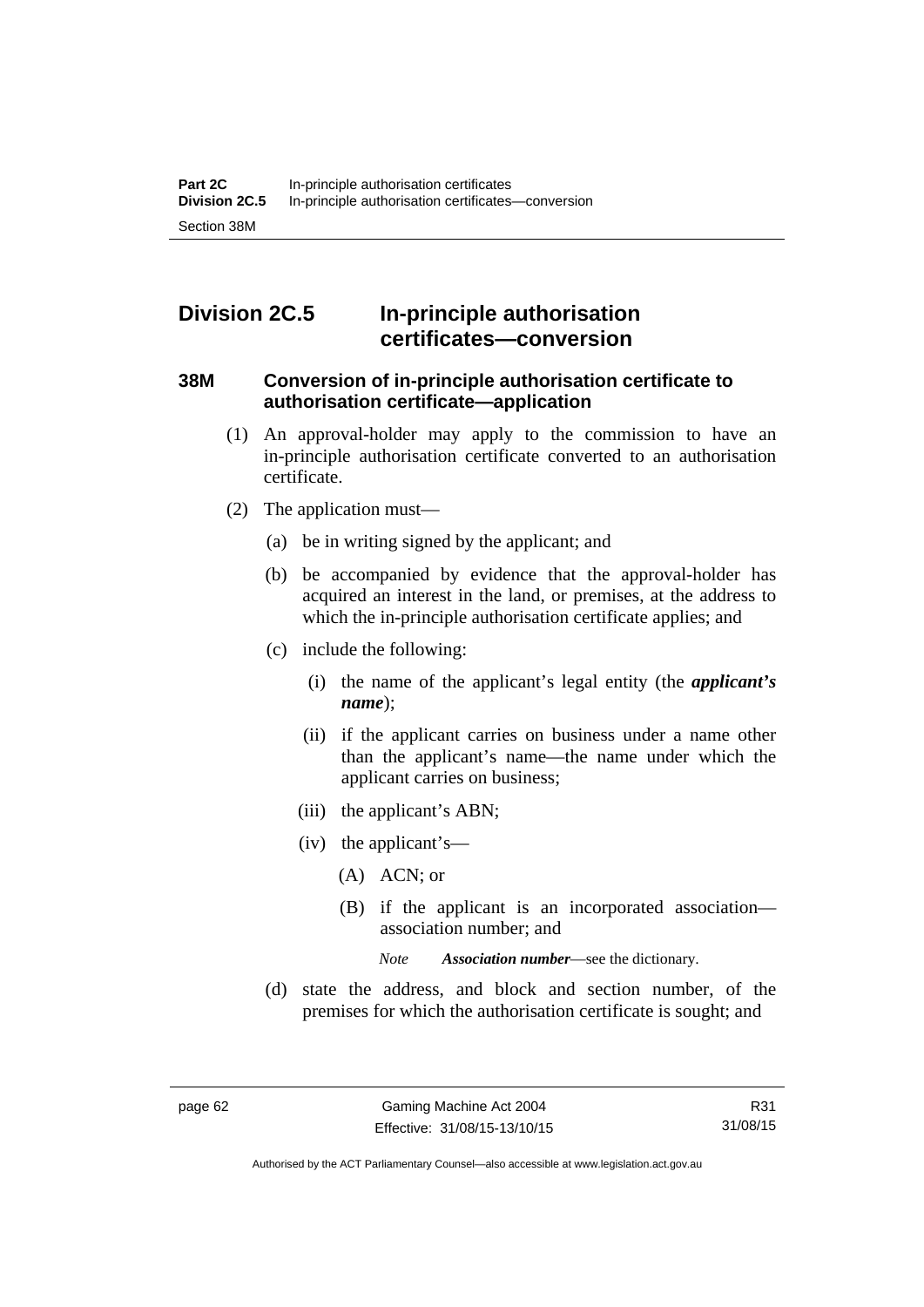- (e) state the maximum number of authorisations for gaming machines for which the authorisation certificate is sought; and
- (f) be accompanied by each of the required documents for the application.
- (3) For subsection (2) (f), the *required documents* are the following:
	- (a) a plan of the premises that—
		- (i) is drawn to scale; and
		- (ii) clearly shows the location, boundaries and dimensions of the area in the premises where gaming machines are to be installed (the *proposed gaming area*);
	- (b) a copy of the current gaming rules the applicant has adopted in relation to the premises for which the authorisation certificate is sought;

#### **Examples—what gaming rules may cover**

- 1 how long a gaming machine may be reserved for
- 2 who may play the gaming machines
- 3 banning of extension of credit to players
- 4 cash payment limits
- *Note* An example is part of the Act, is not exhaustive and may extend, but does not limit, the meaning of the provision in which it appears (see [Legislation Act,](http://www.legislation.act.gov.au/a/2001-14) s 126 and s 132).
- (c) a copy of the current control procedures the applicant has adopted to control the operation of gaming machines on the premises for which the authorisation certificate is sought;
	- *Note* Section 97 sets out the requirements for control procedures.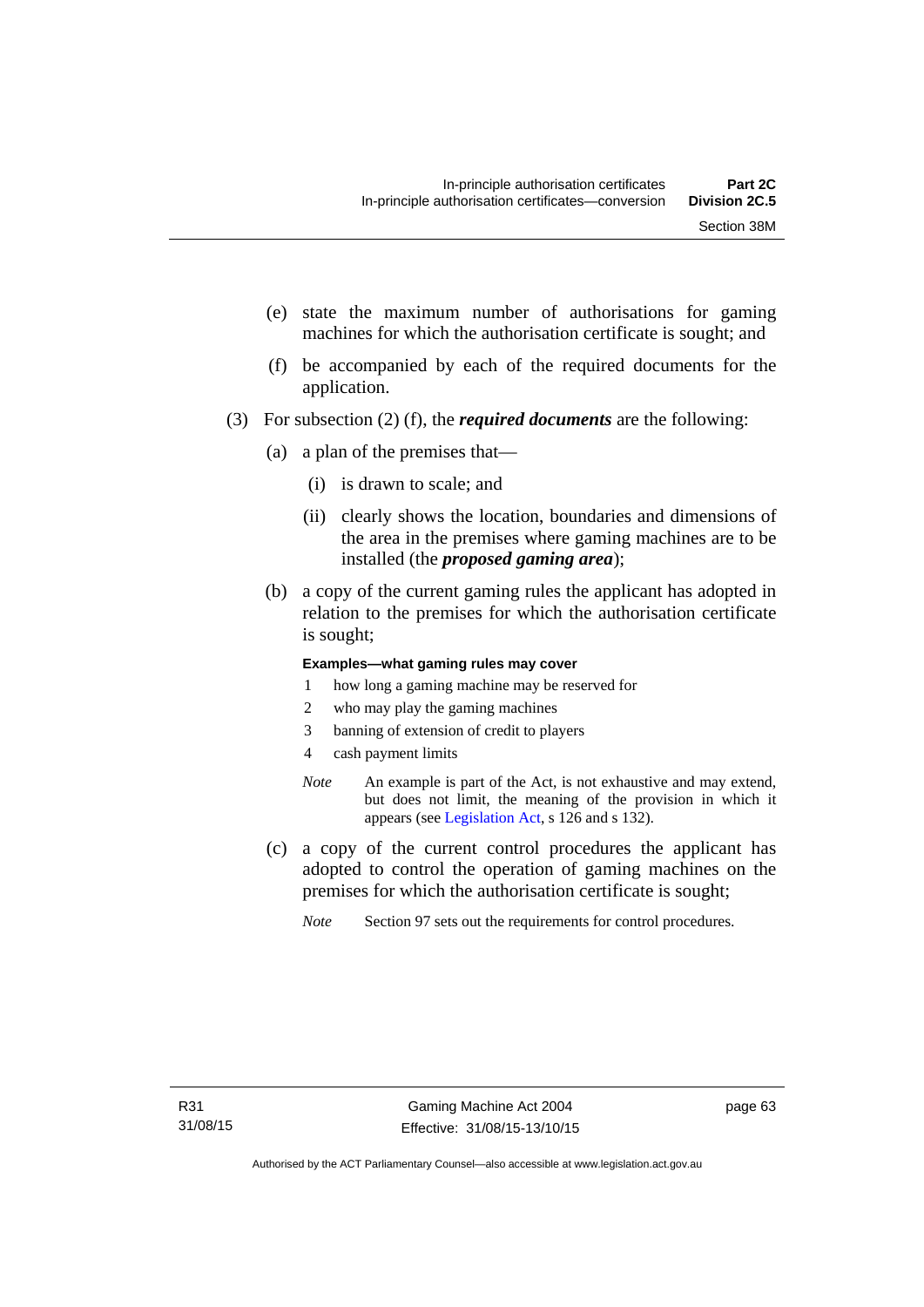- (d) any other documents required by regulation.
- *Note 1* If a form is approved under the [Control Act](http://www.legislation.act.gov.au/a/1999-46/default.asp), s 53D for an application, the form must be used.
- *Note* 2 A fee may be determined under s 177 for an application.
- *Note 3* The commission may refuse to consider an application that is not properly completed. If the commission refuses to consider the application, it lapses (see s 9 (2)).
- *Note 4* If additional information in relation to an application is not given to the commission within the time required by the commission, the commission may refuse to consider the application. If the commission refuses to consider the application, it lapses (see s 9 (4)).

## **38N Conversion of in-principle authorisation certificate to authorisation certificate—decision**

- (1) This section applies if the commission receives an application under section 38M to convert an in-principle authorisation certificate to an authorisation certificate.
- (2) The commission may—
	- (a) convert the in-principle authorisation certificate to an authorisation certificate; or
	- (b) refuse to convert the in-principle authorisation certificate to an authorisation certificate.
	- *Note 1* The commission may refuse to consider an application that is not properly completed. If the commission refuses to consider the application, it lapses (see s 9 (2)).
	- *Note 2* If additional information in relation to an application is not given to the commission within the time required by the commission, the commission may refuse to consider the application. If the commission refuses to consider the application, it lapses (see s 9 (4)).

R31 31/08/15

Authorised by the ACT Parliamentary Counsel—also accessible at www.legislation.act.gov.au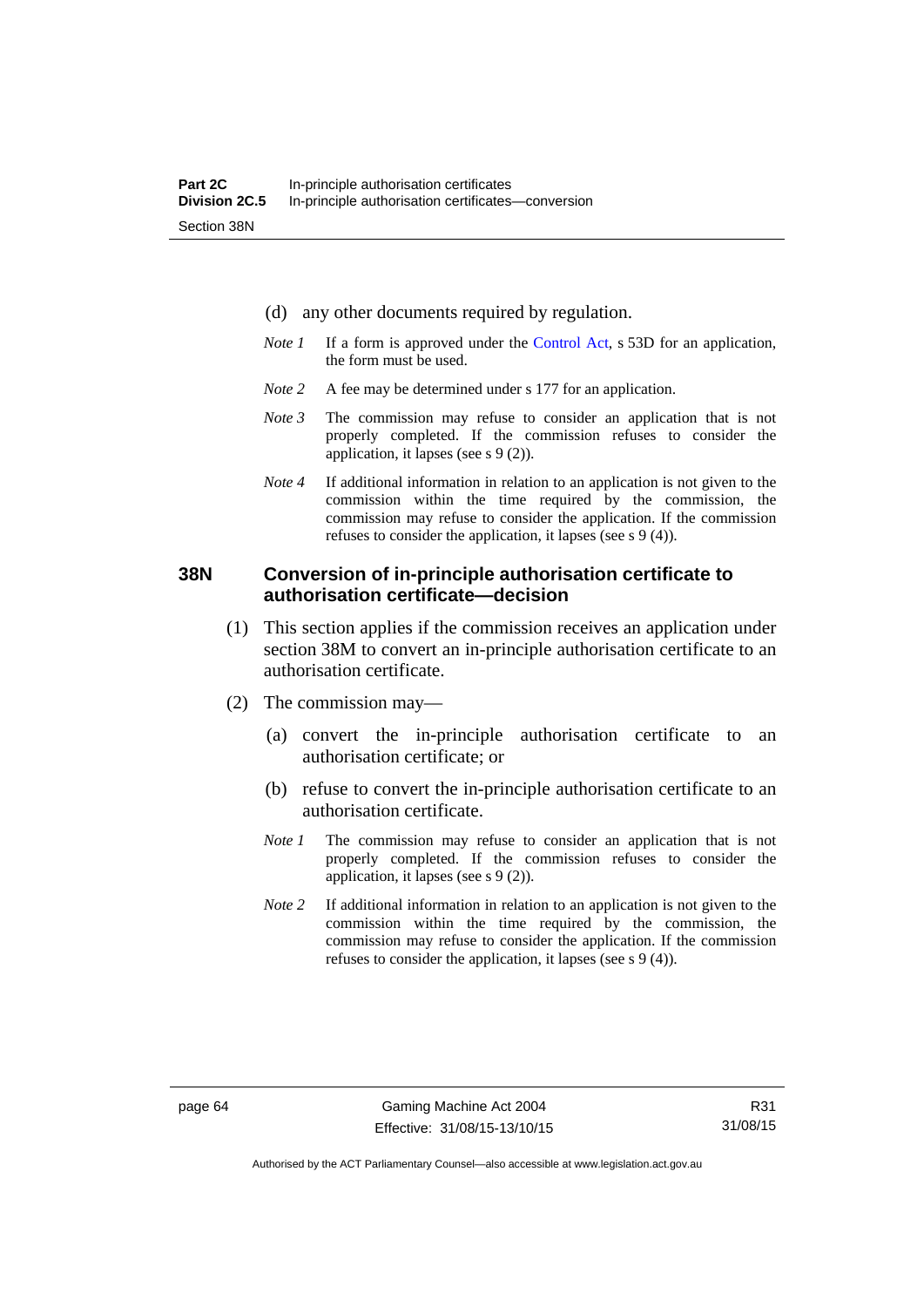(3) If the commission refuses to convert the in-principle authorisation certificate to an authorisation certificate, the commission must tell the applicant, in writing, the reasons for the decision.

- (4) The commission must convert the in-principle authorisation certificate to an authorisation certificate for the number of authorisations stated in the in-principle certificate if satisfied that—
	- (a) the approval-holder has acquired an interest in the land, or premises, at the address to which the in-principle authorisation certificate applies; and
	- (b) were the application an application for an authorisation certificate under section 21 (Authorisation certificate for class C gaming machines—application), the commission would issue the authorisation certificate under section 23 (Authorisation certificate for class C gaming machines decision on application).
- (5) The commission may convert the in-principle authorisation certificate to an authorisation certificate for a lower number of authorisations for gaming machines than the number stated in the in-principle certificate if satisfied that the size and layout of the proposed gaming area are suitable for the installation of the lower number of gaming machines.
	- *Note* The commission may refuse to issue an authorisation certificate to a club if a ground for refusing to issue the certificate exists (see s 24).
- (6) If the commission converts an in-principle authorisation certificate to an authorisation certificate, the commission must issue an authorisation certificate to the applicant in the same terms, and subject to the same conditions, as the in-principle authorisation certificate.

*Note* For what must be included in a statement of reasons, see the Legislation [Act](http://www.legislation.act.gov.au/a/2001-14), s 179.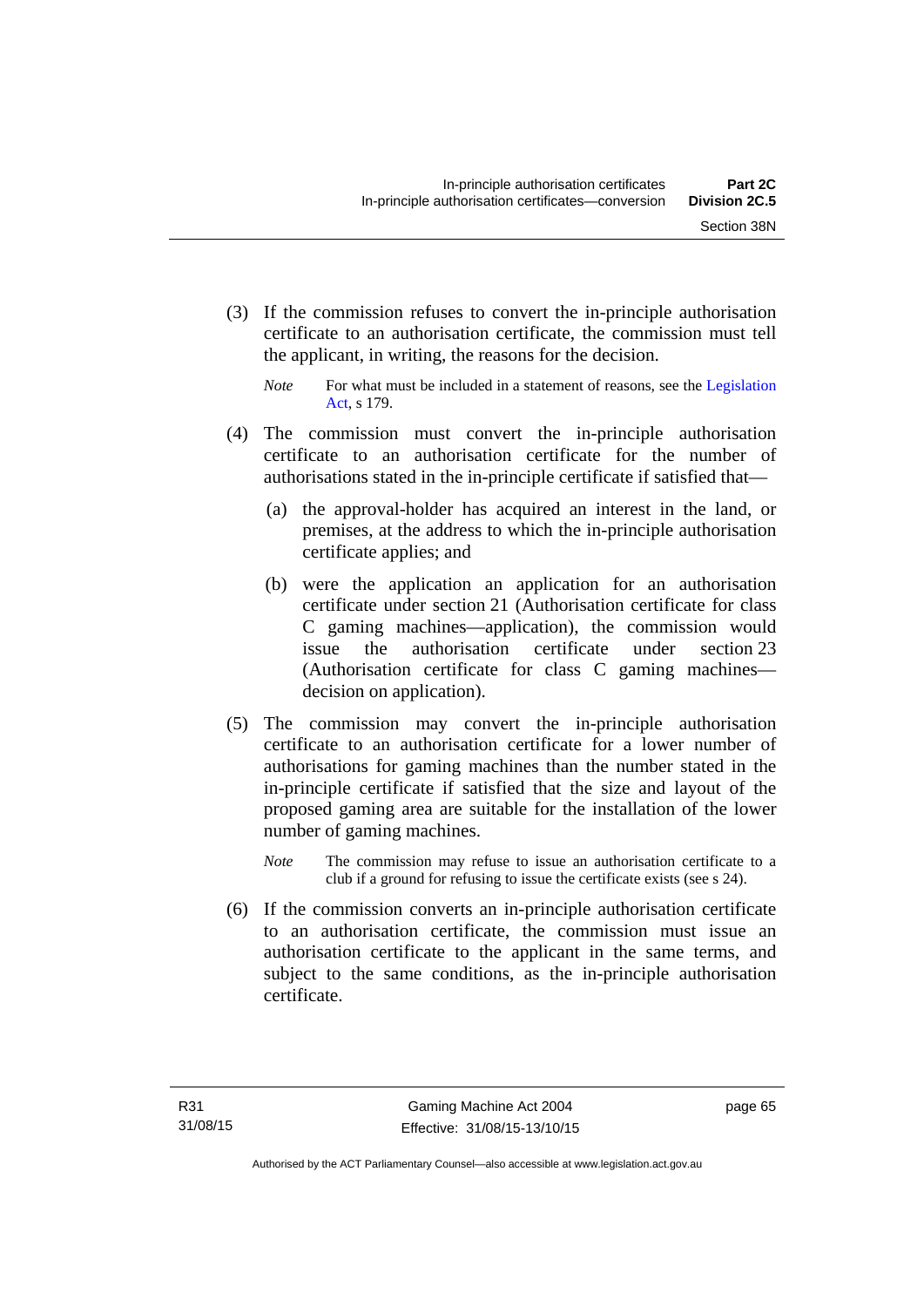## **38O Consequences of conversion—other in-principle authorisation certificates for the land or premises expire**

- (1) This section applies if the commission converts an in-principle authorisation certificate under section 38N.
- (2) All other in-principle authorisation certificates in relation to the land, or premises, to which the in-principle authorisation certificate applied, expire.
- (3) The commission must tell each approval-holder whose in-principle authorisation certificate expires under subsection (2) that the in-principle authorisation certificate has expired.

page 66 Gaming Machine Act 2004 Effective: 31/08/15-13/10/15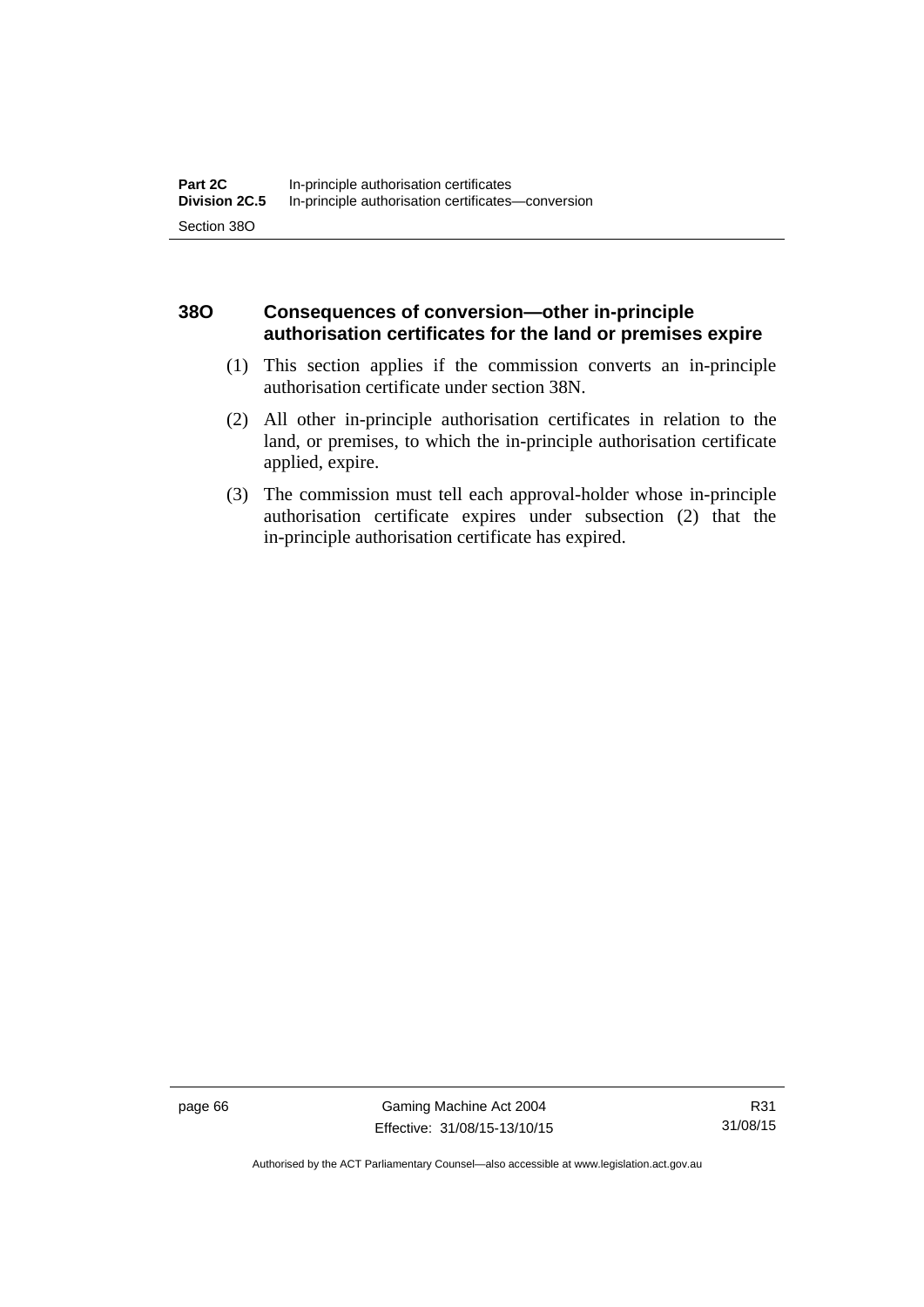# **Part 3 Licences and authorisation certificates—conditions**

## **Division 3.1 Compliance with licence conditions**

## **39 Offence—failure to comply with condition**

- (1) A licensee commits an offence if—
	- (a) the licensee's licence is subject to a condition; and
	- (b) the licensee fails to comply with a requirement of the condition.

Maximum penalty: 100 penalty units.

- (2) A licensee commits an offence if—
	- (a) an authorisation certificate held by the licensee is subject to a condition; and
	- (b) the licensee fails to comply with a requirement of the condition.

Maximum penalty: 100 penalty units.

- (3) An offence against this section is a strict liability offence.
	- *Note* Conditions on licences and authorisation certificates are imposed by the commission and by other parts of the Act, as well as by this part.
- (4) Subsections (1) and (2) do not apply if the licensee took all reasonable steps to comply with a requirement of the condition.
	- *Note* The defendant has an evidential burden in relation to the matters mentioned in s (4) (see Criminal Code, s 58).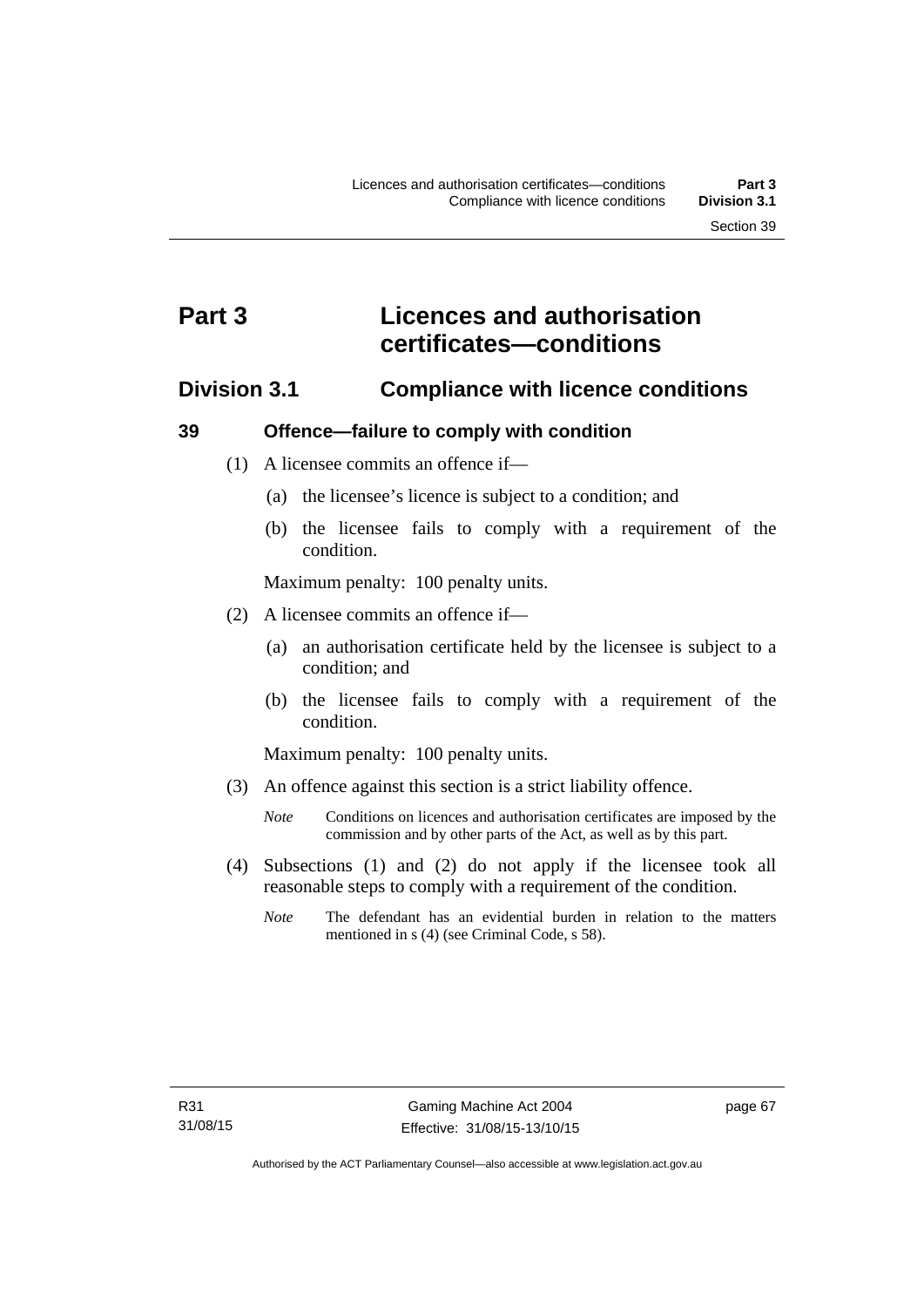# **Division 3.2 General licence and authorisation certificate conditions**

## **39A Compliance with requirements for issue of licence and authorisation certificate**

- (1) It is a condition of a licence that the licensee—
	- (a) continually meets each requirement for the issue of a licence; and
		- *Note* For the requirements for the issue of a licence, see s 17, in relation to class C gaming machines, and s 29 in relation to class B gaming machines.
	- (b) continues not to do anything that would, if the licensee were applying for a licence, cause the licensee to be refused the licence.

*Note* For the grounds for refusing to issue a class C licence, see s 18.

- (2) It is a condition of an authorisation certificate that the licensee—
	- (a) continually meets each requirement for the issue of an authorisation certificate; and
		- *Note* For the requirements for the issue of an authorisation certificate, see s 23, in relation to class C gaming machines, and s 29, in relation to class B gaming machines.
	- (b) continues not to do anything that would, if the licensee were applying for an authorisation certificate, cause the licensee to be refused the authorisation certificate.
		- *Note* For the grounds for refusing to issue an authorisation certificate for a class C licence, see s 24.

## **40 Compliance with directions**

It is a condition of a licence that the licensee complies with a written direction given to the licensee by the commission.

R31 31/08/15

Authorised by the ACT Parliamentary Counsel—also accessible at www.legislation.act.gov.au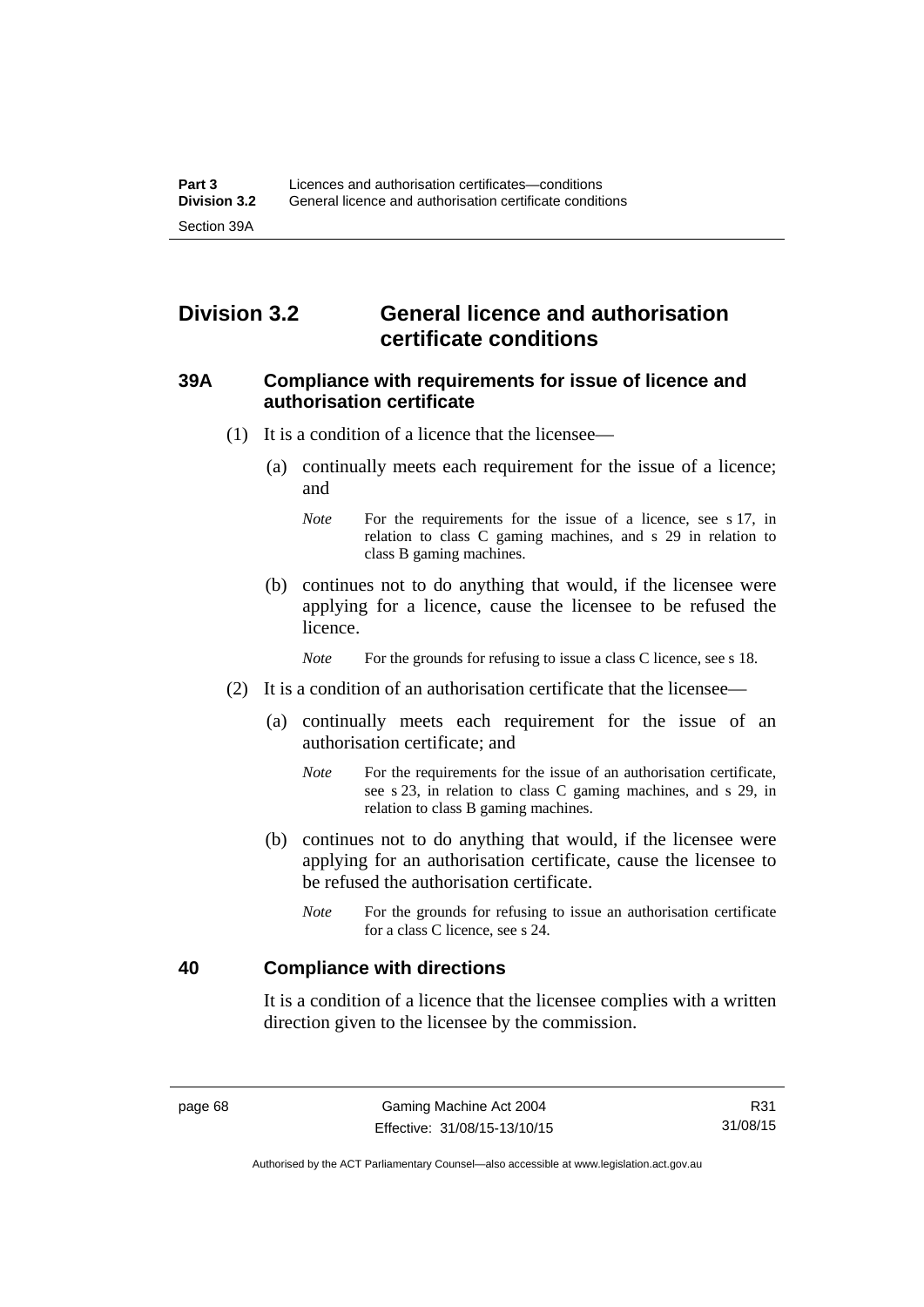## **41 Display of licence and authorisation certificate at authorised premises**

- (1) It is a condition of a licence that the licensee displays the licence, or a copy of the licence, and the authorisation certificate, or a copy of the authorisation certificate, in a prominent position at the main entrance to each gaming area of the authorised premises.
- (2) However, the licensee need not display the schedule to the authorisation certificate.
- (3) Subsection (1) does not apply if—
	- (a) the licence or authorisation certificate has been lost, stolen or destroyed; and
	- (b) the licensee gave the commission a statutory declaration under section 37I (Licences, authorisation certificates and authorisation schedules—replacement copies) about the loss, theft or destruction as soon as practicable after becoming aware of the loss, theft or destruction.

## **42 Authorisation certificate and authorisation schedule to be kept at premises**

It is a condition of a licence that the licensee keeps a copy of the authorisation certificate, including the authorisation schedule, at the authorised premises to which the certificate relates.

## **42A Assistance with reviews**

It is a condition of a licence that the licensee gives reasonable assistance to the commission in the conduct of any review the commission undertakes.

*Note* A failure to comply with this section is a ground for disciplinary action (see s 57 (1) (c)).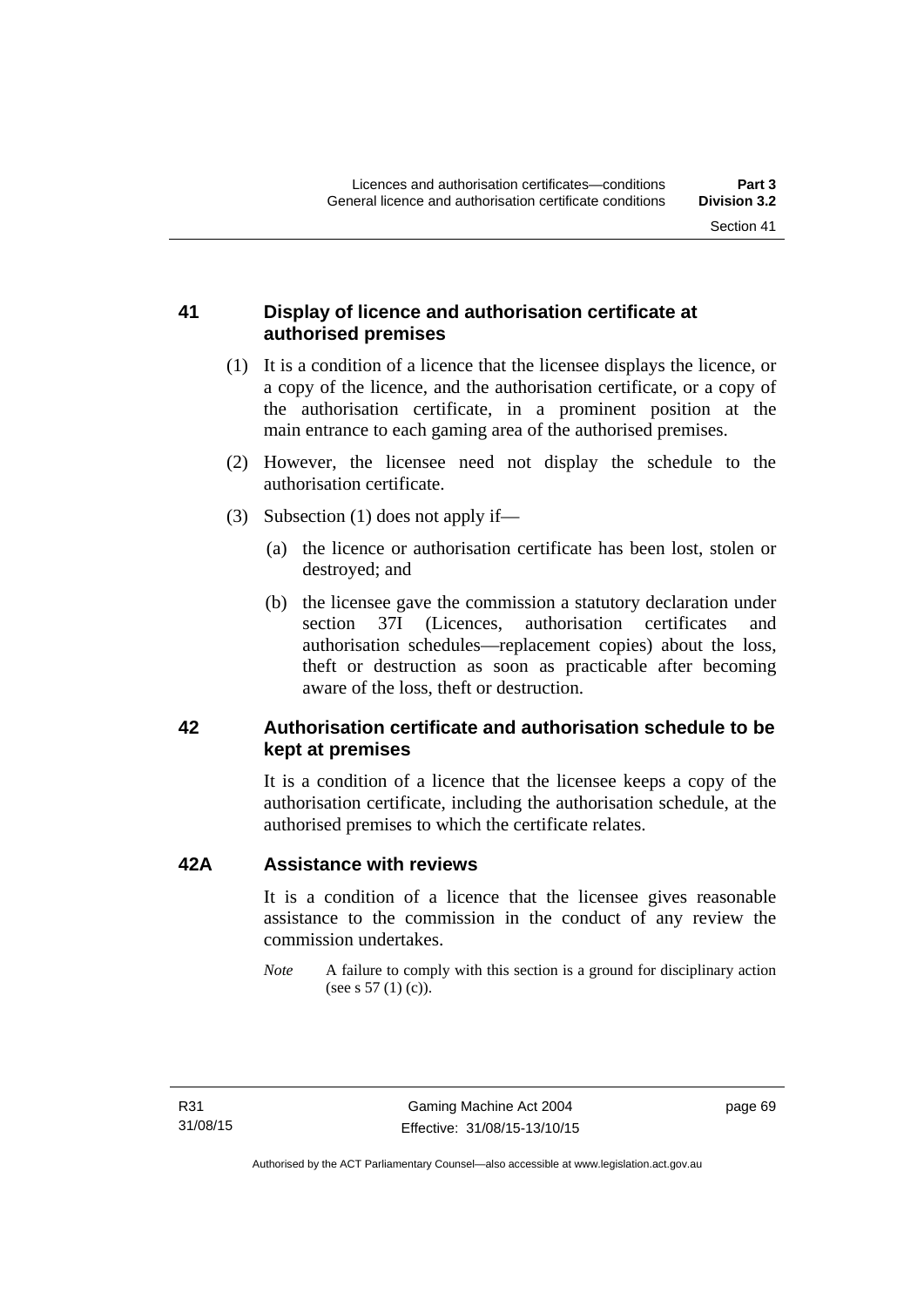## **43 Rules and control procedures for operation of gaming machines and peripheral equipment**

It is a condition of a licence that the licensee must not operate a gaming machine or peripheral equipment on its authorised premises otherwise than in accordance with licensee's rules and control procedures.

## **44 Installation in accordance with Act**

It is a condition of a licence that the licensee must not allow the installation of a gaming machine on the licensee's authorised premises otherwise than in accordance with this Act.

## **45 Installation certificate**

- (1) This section applies if—
	- (a) a gaming machine is installed on authorised premises; and
	- (b) the commission gives the licensee a notice under section 124 for the gaming machine.
- (2) It is a condition of the licence that the licensee gives the commission written notice of the stated details for the gaming machine as soon as practicable, but not later than 3 days after the later of the following:
	- (a) the day the gaming machine is installed;
	- (b) the day the commission gives the notice.

## **46 Operation after installation**

- (1) This section applies if a gaming machine is operated on authorised premises.
- (2) It is a condition of the licence that the licensee not allow the gaming machine to be operated on the authorised premises unless the licensee has given the commission a notice under section 45 (2) for the machine.

R31 31/08/15

Authorised by the ACT Parliamentary Counsel—also accessible at www.legislation.act.gov.au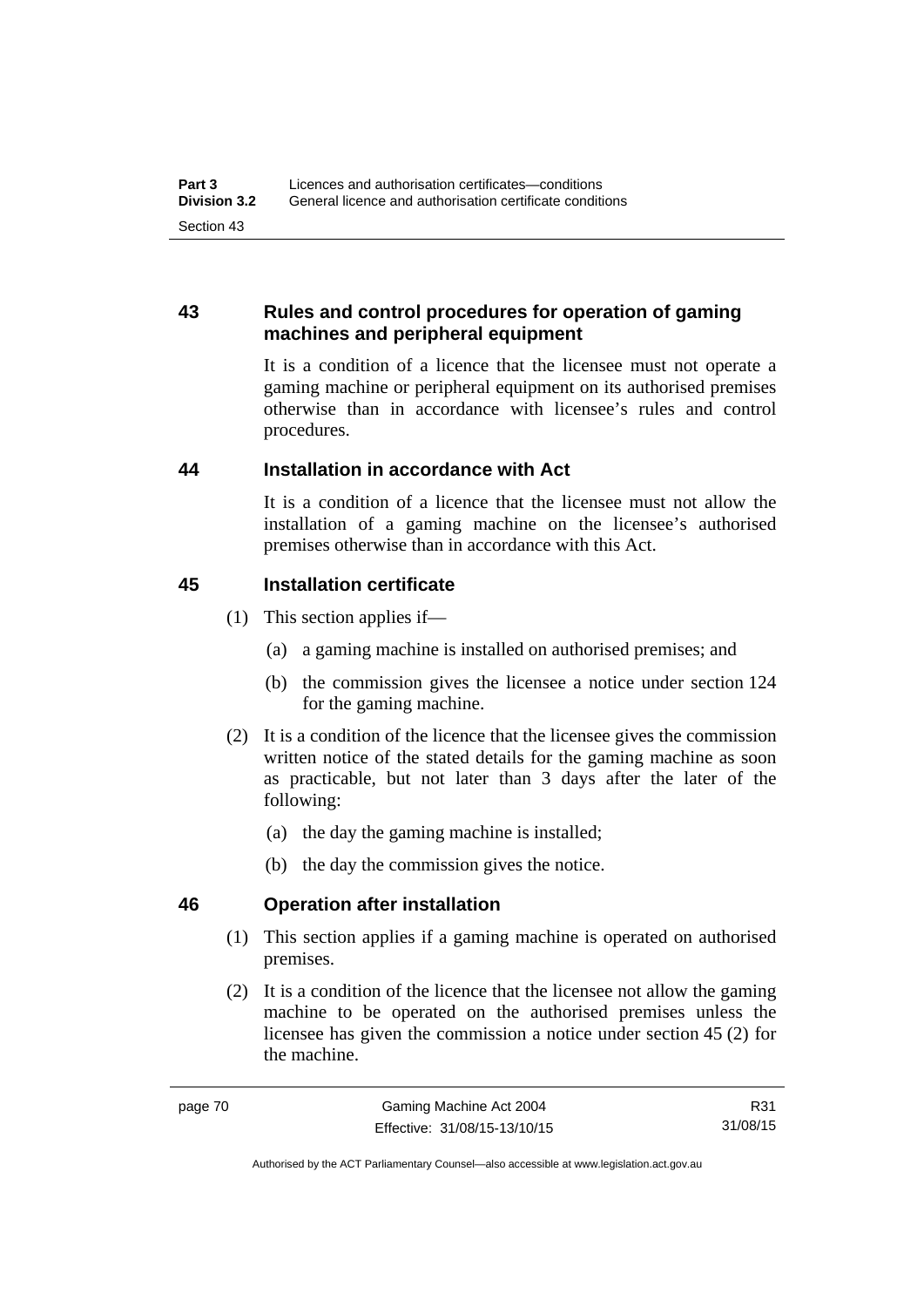(3) However, subsection (2) does not prevent the operation of the gaming machine for maintenance.

## **47 Operation subject to correct percentage payout**

- (1) It is a condition of a licence that the licensee not operate a gaming machine on authorised premises if the percentage payout on the gaming machine is not the percentage payout under the authorisation schedule for the gaming machine.
- (2) Subsection (1) does not prevent the operation of the gaming machine to correct the percentage payout.

# **48 Percentage payout of gaming machines to be displayed**

It is a condition of a licence that each gaming machine at authorised premises has the percentage payout under the authorisation schedule for the gaming machine clearly displayed on the machine in a position approved by the commission under section 126.

## **49 Maximum stake amount**

It is a condition of the licence that the licensee not operate a gaming machine with a stake amount that is more than the amount prescribed by regulation.

# **50 Licensee to comply with relevant codes of practice**

It is a condition of a licence that the licensee comply with the relevant code of practice (if any) prescribed under the [Control Act.](http://www.legislation.act.gov.au/a/1999-46)

## **52 Accounts relating to gaming machines**

It is a condition of a licence that the licensee must—

 (a) keep full and separate accounts of all amounts taken from each gaming machine on the licensee's authorised premises; and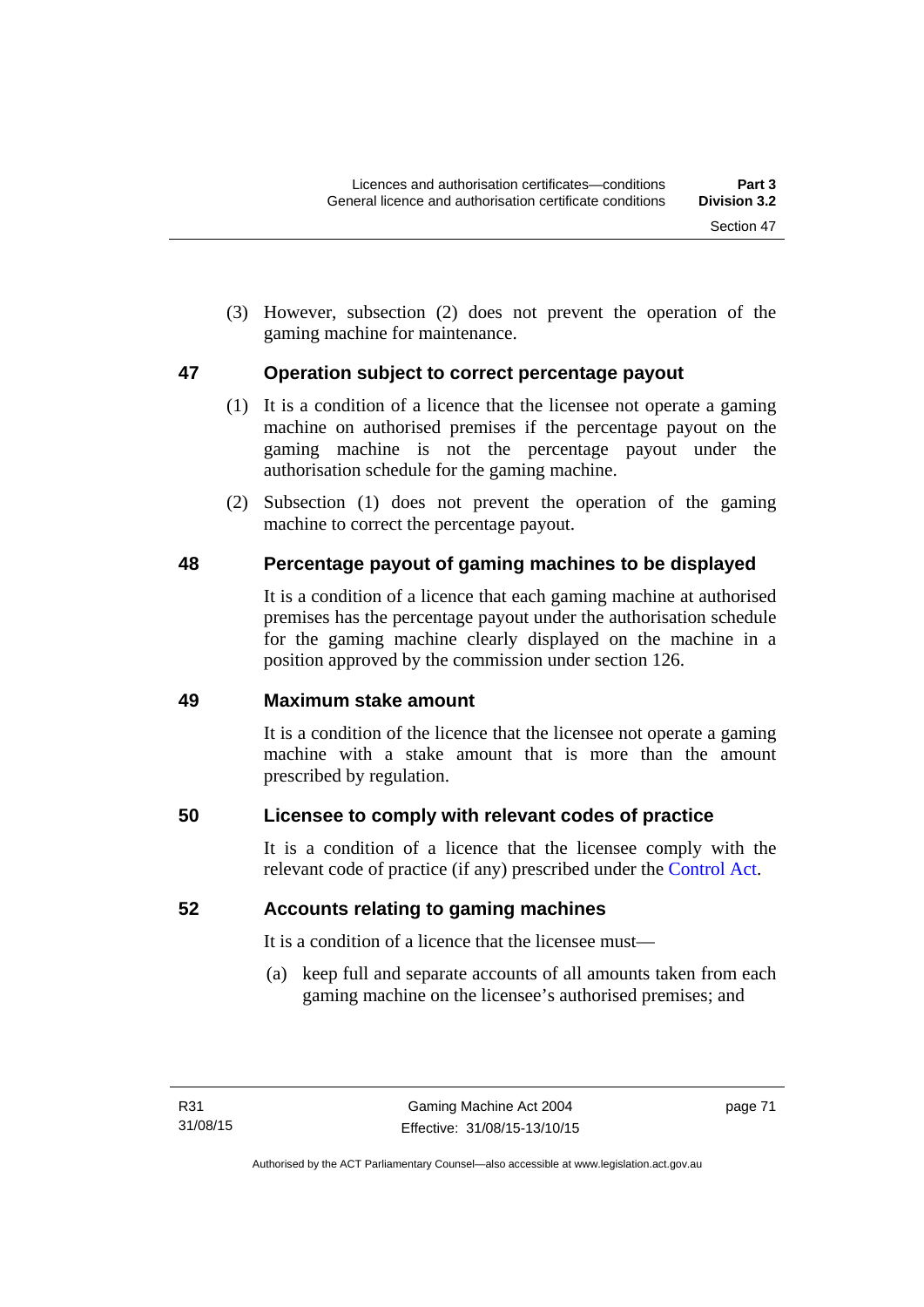- (b) keep the accounts in a way that allows them to be conveniently and properly audited; and
- (c) correctly balance the accounts at the end of each month.

# **Division 3.3 Club licence conditions**

## **53 Conditions about inequitable benefits**

- (1) It is a condition of a licence for a club that nobody, whether or not a member of a club, directly or indirectly derives a benefit from the club other than a benefit that—
	- (a) is available equally to all voting members of the club; or
	- (b) arises under an agreement in which the parties are dealing with each other at arm's length; or
	- (c) is given to a member under a resolution passed at a general meeting of voting members.
- (2) It is a condition of a licence for a club that nobody, whether or not a member of a club, directly or indirectly derives a benefit that is not available equally to all voting members of the club from—
	- (a) the club having applied for a licence; or
	- (b) a licence being issued to the club; or
	- (c) any added value that may accrue to the premises of the club because of a licence being issued to the club.
- (3) For this section, a person is not taken to be not dealing with the club at arm's length only because—
	- (a) the person and the club are corporations that are related under the [Corporations Act,](http://www.comlaw.gov.au/Series/C2004A00818) section 50; or
	- (b) the person, or an individual representing the person in dealings with the club, is an influential person for the club.

R31 31/08/15

Authorised by the ACT Parliamentary Counsel—also accessible at www.legislation.act.gov.au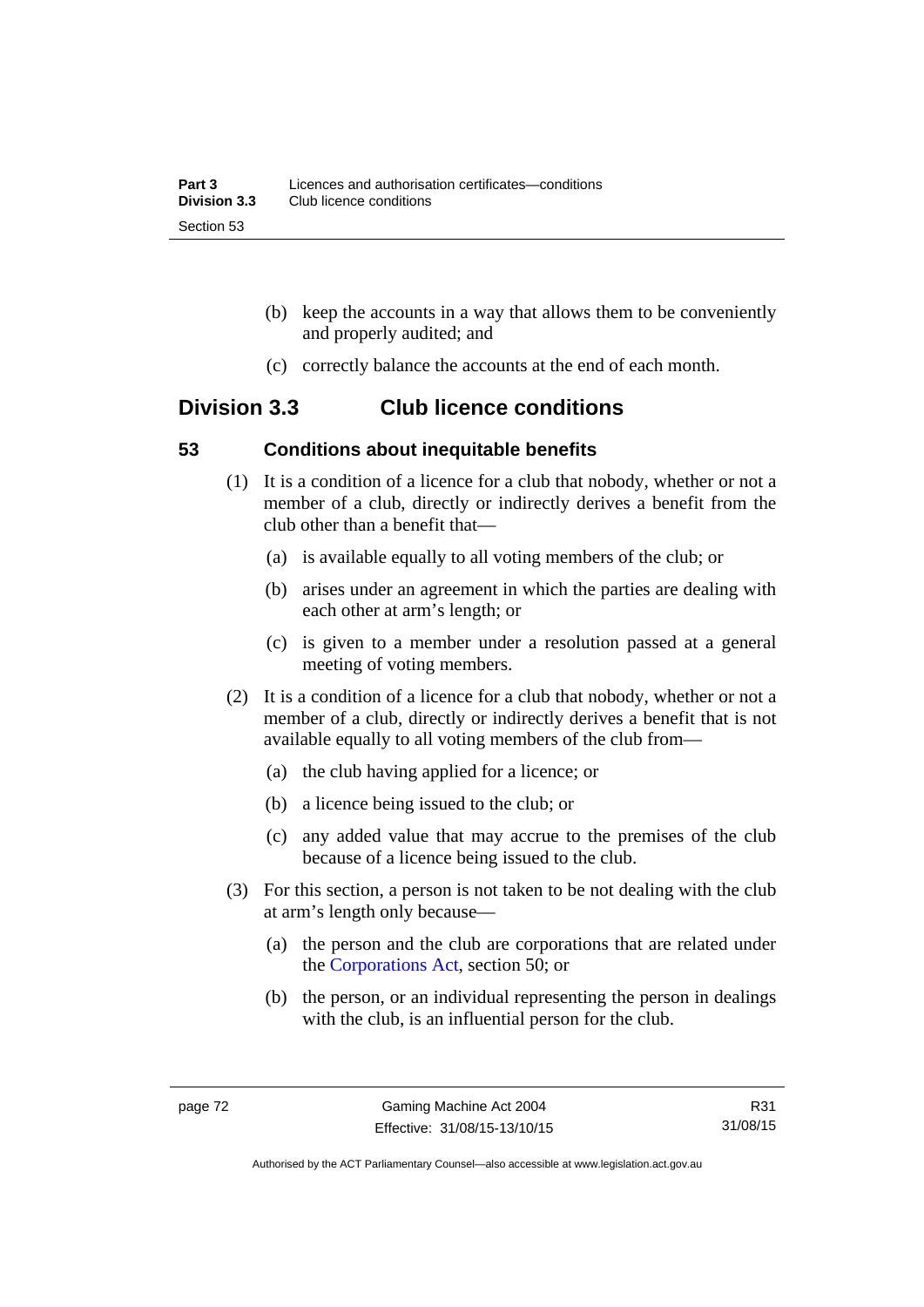- (4) This section does not prevent a person taking a benefit if—
	- (a) the person is offered the benefit (whether or not under the rules of the club) in the course of acting on behalf of the club while performing the person's normal duties as an employee or director of the club; and
	- (b) the benefit consists only of—
		- (i) reasonable food or refreshment; or
		- (ii) out-of-pocket expenses reasonably incurred and authorised by a resolution of the club's management committee or board; or
		- (iii) an expense relating to the person's duties paid by someone else and authorised by a resolution of the club's management committee or board.

## **Example—expense paid by someone else**

conference fees

*Note* An example is part of the Act, is not exhaustive and may extend, but does not limit, the meaning of the provision in which it appears (see [Legislation Act,](http://www.legislation.act.gov.au/a/2001-14) s 126 and s 132).

## **53A Condition about club's constitution—consistency with gaming laws**

It is a condition of a licence for a club that the club's constitution is consistent with the gaming laws.

## **53B Condition about club's constitution—amendment if inconsistent with gaming laws**

 (1) It is a condition of a licence for a club that the club's constitution provides that, if the commission directs the club, under section 148B (Club constitution—consistency with gaming laws), to amend its constitution to remove an inconsistency with a gaming law, the club must amend its constitution, with or without an election of its voting members.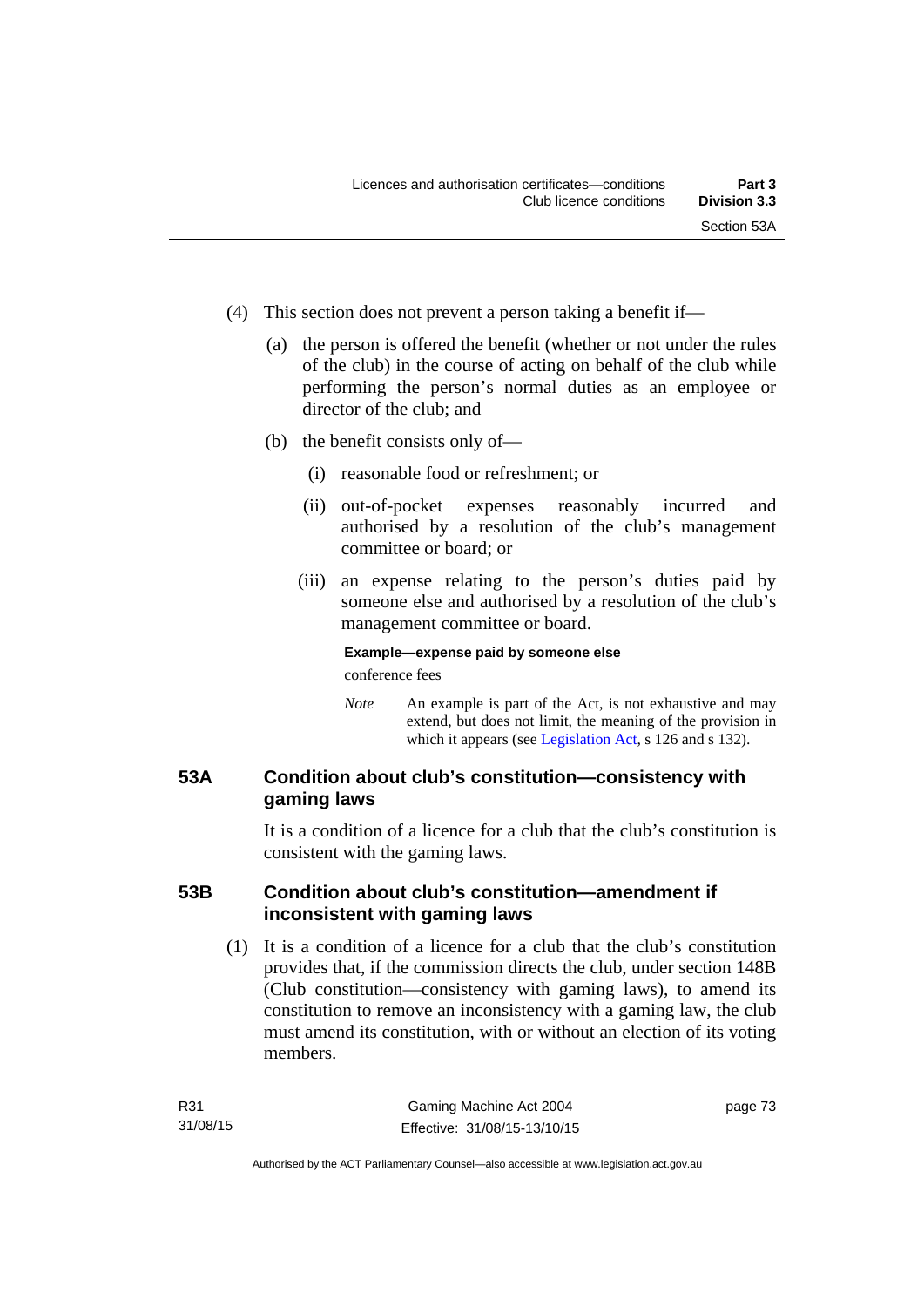- (2) This section is declared to be a corporations legislation displacement provision for the [Corporations Act](http://www.comlaw.gov.au/Series/C2004A00818), section 5G (Avoiding direct inconsistency arising between the Corporations legislation and State and Territory laws).
	- *Note* Subsection (2) ensures that any provision of the [Corporations Act](http://www.comlaw.gov.au/Series/C2004A00818) or the *[Australian Securities and Investment Commission Act 2001](http://www.comlaw.gov.au/Series/C2004A00819)* (Cwlth) with which this section would otherwise be inconsistent does not apply to the extent necessary to avoid the inconsistency.

## **54 Annual report of clubs**

It is a condition of a licence for a club that the club's annual report for a financial year of the club include information about the following for the financial year:

- (a) any contractual arrangement or consultancy entered into with an influential person during the year, including—
	- (i) the position the influential person occupies in the club; and
	- (ii) the purpose of the arrangement or consultancy; and
	- (iii) the total amount of the arrangement or consultancy for the year;
- (b) any contractual arrangement or consultancy entered into during the year for more than the amount prescribed by regulation, including—
	- (i) the purpose of the arrangement or consultancy; and
	- (ii) the total amount of the arrangement or consultancy for the year;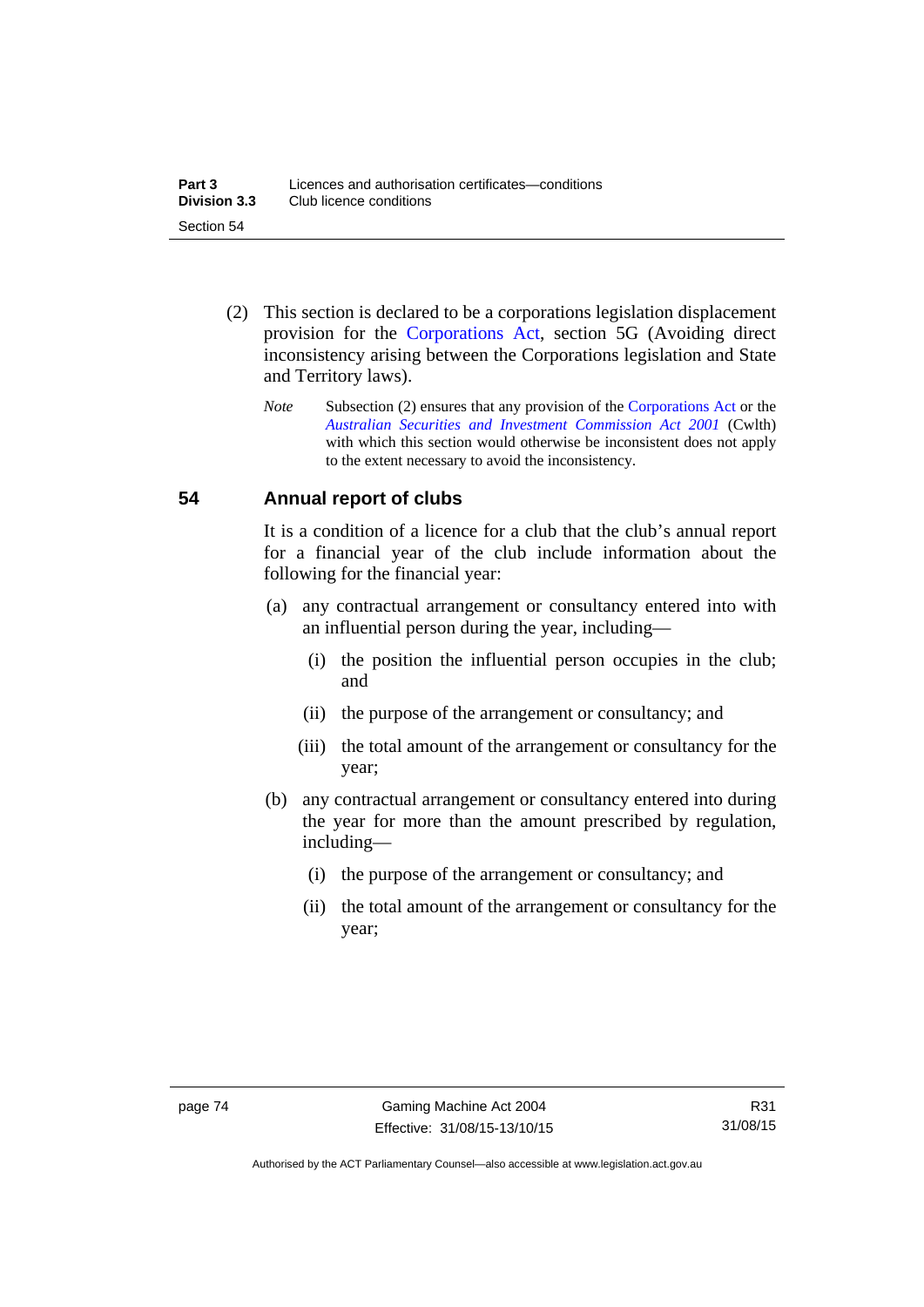(c) any remuneration given to a person the value of which is equal to or more than the amount prescribed by regulation;

#### **Example for par (c)**

A person may be remunerated by salary plus the use of a car.

- *Note* An example is part of the Act, is not exhaustive and may extend, but does not limit, the meaning of the provision in which it appears (see [Legislation Act,](http://www.legislation.act.gov.au/a/2001-14) s 126 and s 132).
- (d) if any benefits have been taken by a person during the financial year—
	- (i) the person's position in the club; and
	- (ii) a description of the benefit taken by the person; and
	- (iii) the purpose for which the benefit was taken; and
	- (iv) the monetary value of the benefit; and
	- (v) the name of the person who offered the benefit.

## **55 Other conditions of club licences**

Each of the following is a condition of a licence for a club:

- (a) the proceeds from the conduct of gaming are used in a way that promotes the objects of the licensee;
- (b) the licensee follows its objects or purposes honestly and seriously;
- (c) payments made under the licensee's objects are in the best interests of the licensee's members;
- (d) salaries, wages, allowances or benefits paid or payable by the licensee to the licensee's executive officers and employees are reasonable;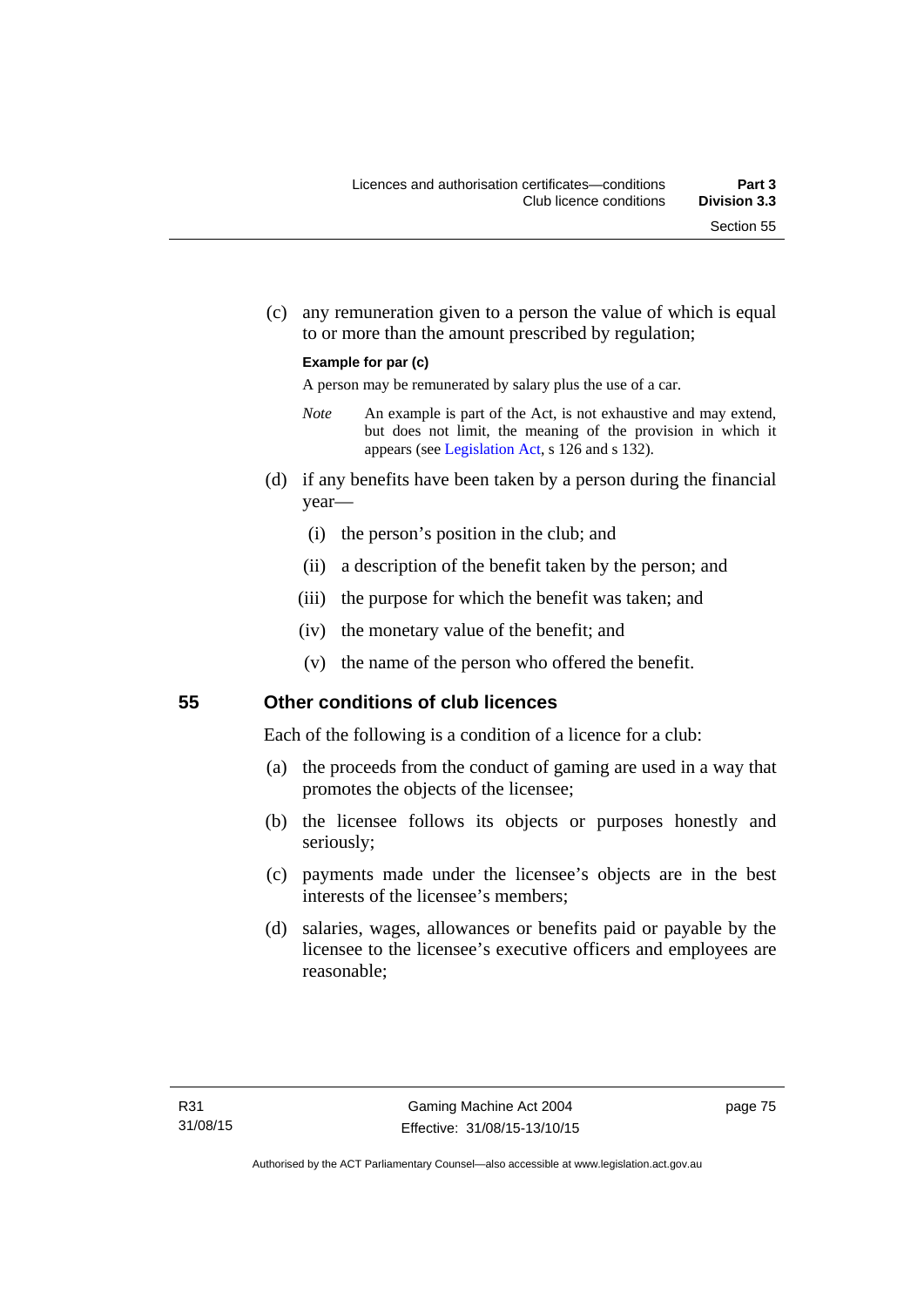(e) payments for services provided to the licensee are reasonable and necessary, particularly in relation to the scale of the licensee's licensed business;

#### **Example**

The licensee has 4 gaming machines and pays \$150 000 a year for gaming machine advice. This payment is not reasonable because the payment is disproportionately large given the revenues from the 4 machines in relation to which the advice is being given.

- *Note* An example is part of the Act, is not exhaustive and may extend, but does not limit, the meaning of the provision in which it appears (see [Legislation Act,](http://www.legislation.act.gov.au/a/2001-14) s 126 and s 132).
- (f) guests must be signed in by a club member and accompanied by the member who signed them in;
- (g) only members and signed-in guests can play gaming machines in the club.

page 76 Gaming Machine Act 2004 Effective: 31/08/15-13/10/15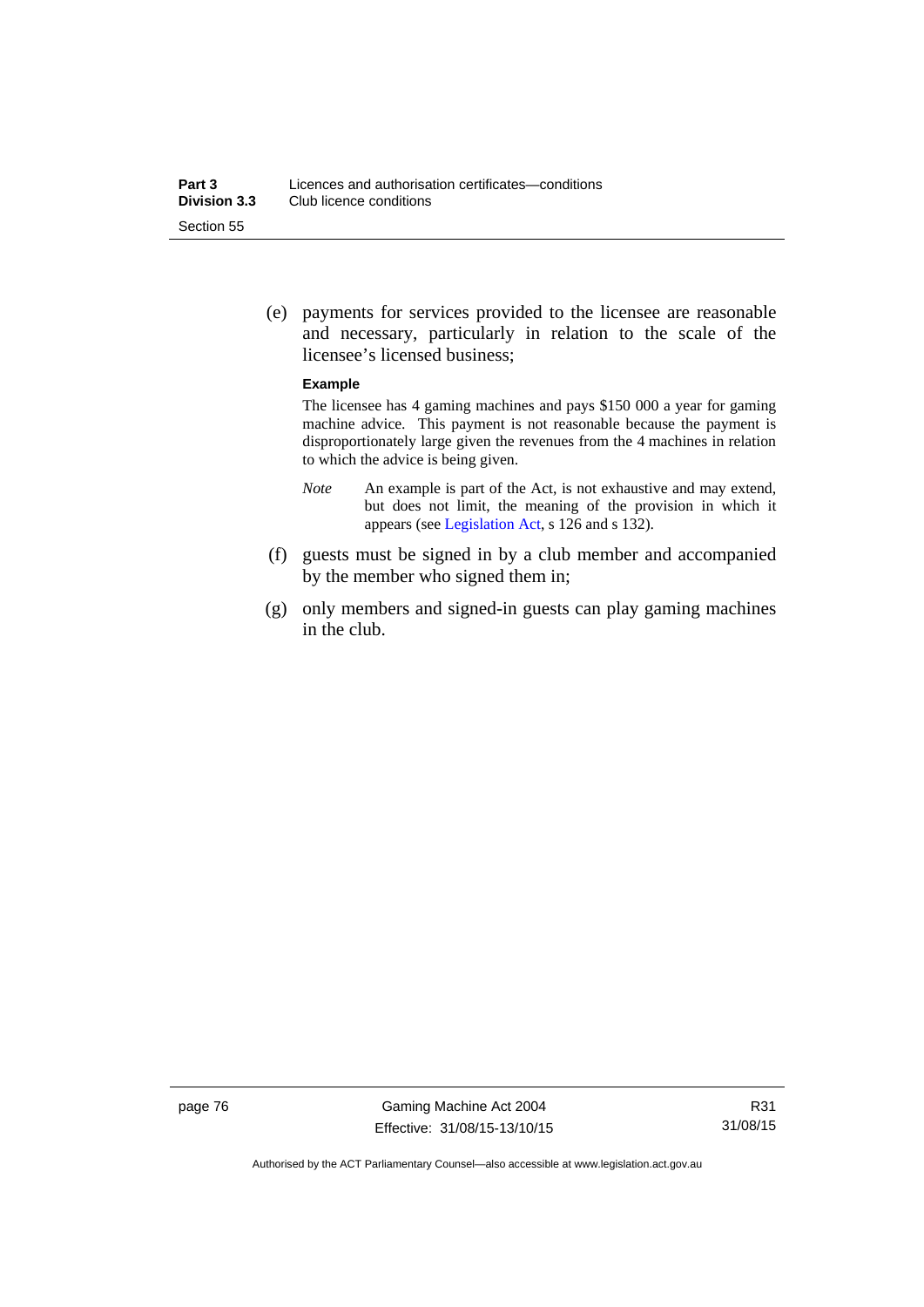# **Part 4 Disciplinary action**

## **56 Definitions—pt 4**

In this part:

*cancelled*—a licence, and each authorisation certificate under the licence, is *cancelled* under this part if—

- (a) the licence, and each certificate, is cancelled under—
	- (i) section 62 (Commission may take disciplinary action against licensee); or
	- (ii) section 64 (Cancellation of authorisation certificate because of cancellation etc of general and on licences); and
- (b) the cancellation has become final.

*disciplinary action*—see section 58.

*disciplinary notice*—see section 61.

*final*—a cancellation of a licence becomes *final* when—

- (a) the time for any appeal or review in relation to the decision has ended; or
- (b) any appeal or review in relation to the decision has been decided or withdrawn.

*ground for disciplinary action* against a licensee—see section 57.

*licence* includes an in-principle authorisation certificate.

- *Note 1 In-principle authorisation certificate*—see s 38A.
- *Note 2 Licence*—see the dictionary.
- *Note 3 Licensee* has a meaning corresponding to the meaning of *licence* (see [Legislation Act,](http://www.legislation.act.gov.au/a/2001-14) s 157).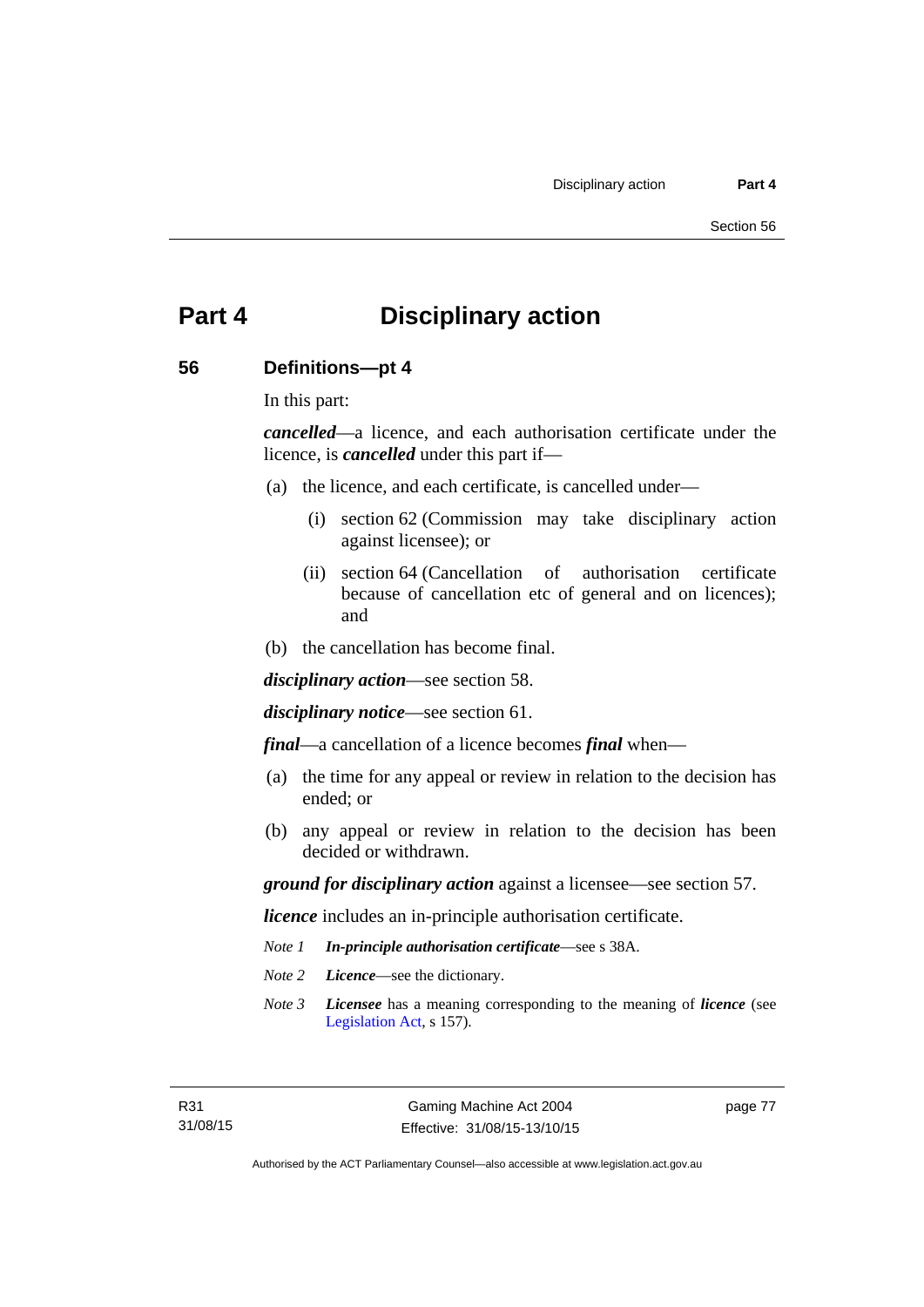#### **Part 4 Disciplinary action**

Section 57

## **57 Grounds for disciplinary action**

- (1) Each of the following is a *ground for disciplinary action* against a licensee:
	- (a) the licensee has given information to the commission that was false or misleading;
	- (b) the licensee has failed to give information required to be given under this Act or the [Control Act;](http://www.legislation.act.gov.au/a/1999-46)
	- (c) the licensee, or an agent or employee of the licensee, has contravened this Act;
	- (d) the licensee is not, or is no longer, an eligible person;
	- (e) for a corporation—an influential person is not an eligible person;
	- (f) for a licence issued to a club—
		- (i) the club has been or is about to be wound up; or
		- (ii) the club has not operated for 3 months or, if the commission approves a longer period, that longer period; or
		- (iii) the club has ceased to be an eligible club;
	- (g) for a licence issued in relation to premises to which an on licence applies—the premises are not being used by people mainly for drinking alcohol;
	- (h) the licensee has been given a reprimand that included a direction and has not complied with the direction;
	- (i) the licensee has failed to pay to the Territory a financial penalty imposed under section 62.

R31 31/08/15

Authorised by the ACT Parliamentary Counsel—also accessible at www.legislation.act.gov.au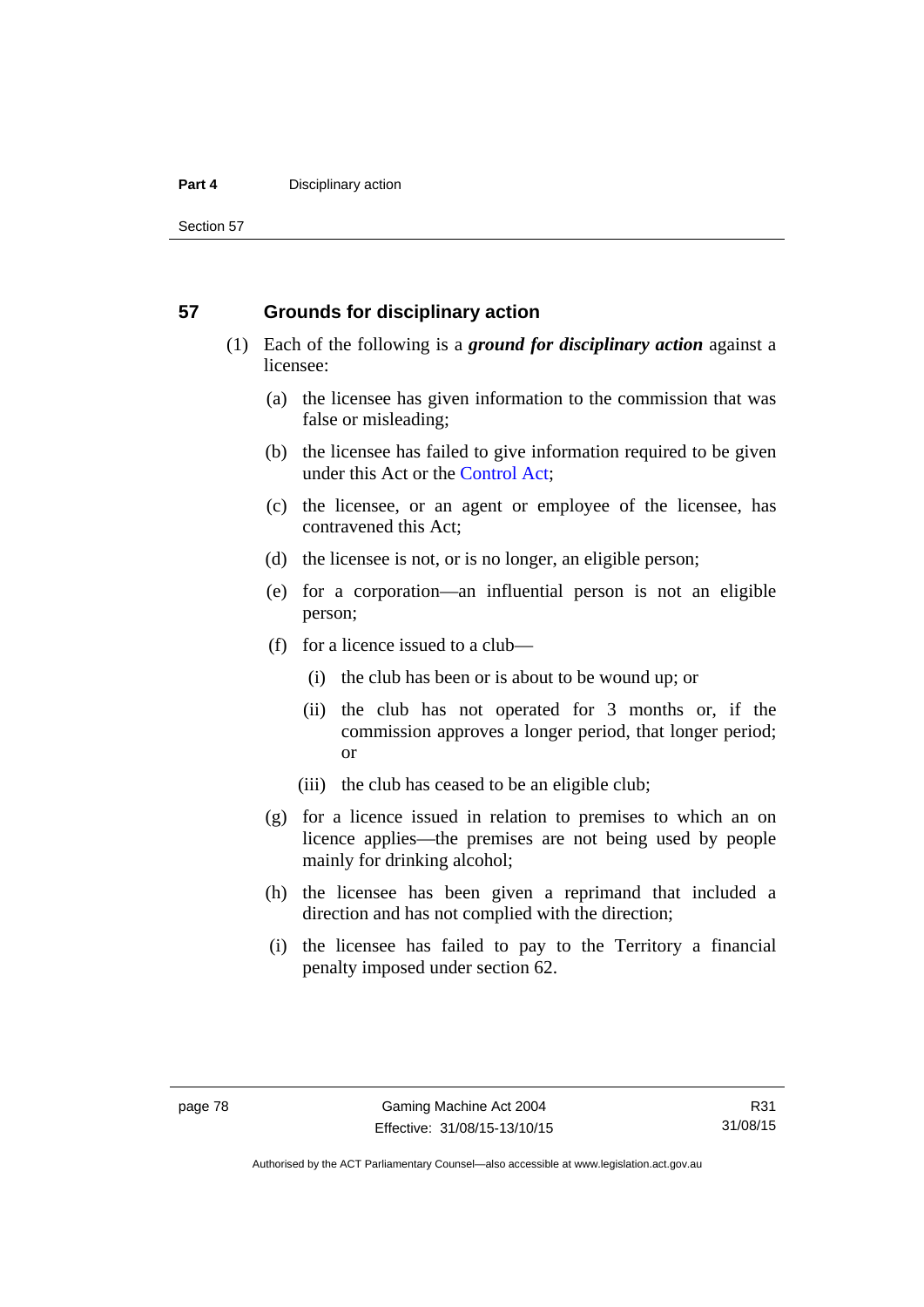- (2) In subsection (1) (c), a reference to a *contravention* of this Act includes a reference to the following:
	- (a) a contravention of the [Criminal Code](http://www.legislation.act.gov.au/a/2002-51), part 2.4 (Extensions of criminal responsibility) in relation to an offence against this Act or otherwise in relation to this Act;
	- (b) a contravention of the [Criminal Code](http://www.legislation.act.gov.au/a/2002-51) in relation to a document completed, kept or given, or required to be completed, kept or given, under or in relation to this Act;
	- (c) a contravention of the [Criminal Code](http://www.legislation.act.gov.au/a/2002-51) in relation to anything done, or not done, under or in relation to this Act.
- (3) Subsection (1) (f) (ii) does not apply to an approval-holder.
- (4) The commission may, in writing, approve a period longer than 3 months for subsection (1) (f) (ii) if satisfied that—
	- (a) there is a good reason why the club is not operating; and
	- (b) the club will operate again after the end of the longer period.

## **58 Disciplinary action**

- (1) Each of the following is a *disciplinary action* when taken against a person:
	- (a) reprimanding the person;
	- (b) imposing conditions on, or amending the conditions of, the person's licence or authorisation certificate;
	- (c) ordering the person to pay to the Territory a financial penalty of not more than \$100 000;
	- (d) suspending the person's licence or authorisation certificate for a stated period or until a stated thing happens;
	- (e) cancelling the person's licence;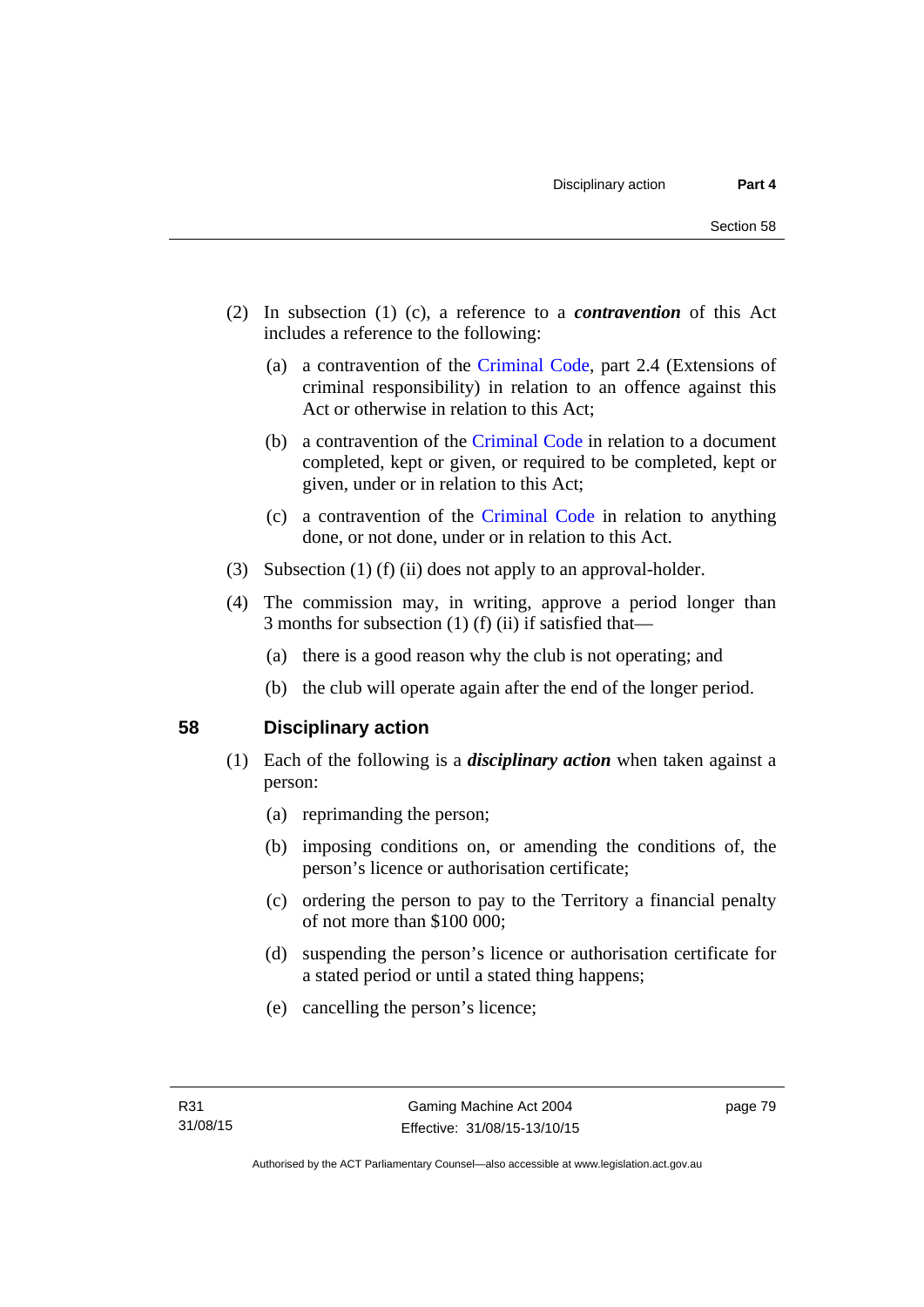#### **Part 4 Disciplinary action**

Section 58

- (f) suspending the person's authorisation certificate in relation to stated premises;
- (g) if the person is operating more gaming machines at authorised premises than is allowed under the person's authorisation certificate for the premises—
	- (i) ordering the person to forfeit to the Territory 100% of the gross revenue from the operation of each gaming machine that exceeds the number allowed under the authorisation certificate; and
	- (ii) directing the person about how to dispose of the excess gaming machines.
- (2) For subsection (1) (d) and (e), if a licence is suspended or cancelled, all authorisation certificates under the licence are suspended or cancelled.
- (3) A reprimand may include a direction by the commission that the licensee, within a stated time—
	- (a) cease contravening this Act; or
	- (b) rectify something that contributes to the ground for disciplinary action.
	- *Note 1* A reference to an Act includes a reference to the statutory instruments made or in force under the Act, including any regulation (see [Legislation Act,](http://www.legislation.act.gov.au/a/2001-14) s 104).
	- *Note 2* The power to make an instrument includes the power to amend or repeal the instrument. The power to amend or repeal the instrument is exercisable in the same way, and subject to the same conditions, as the power to make the instrument (see [Legislation Act,](http://www.legislation.act.gov.au/a/2001-14) s 46).
- (4) A financial penalty imposed under this section may be recovered as a debt payable to the Territory.

R31 31/08/15

Authorised by the ACT Parliamentary Counsel—also accessible at www.legislation.act.gov.au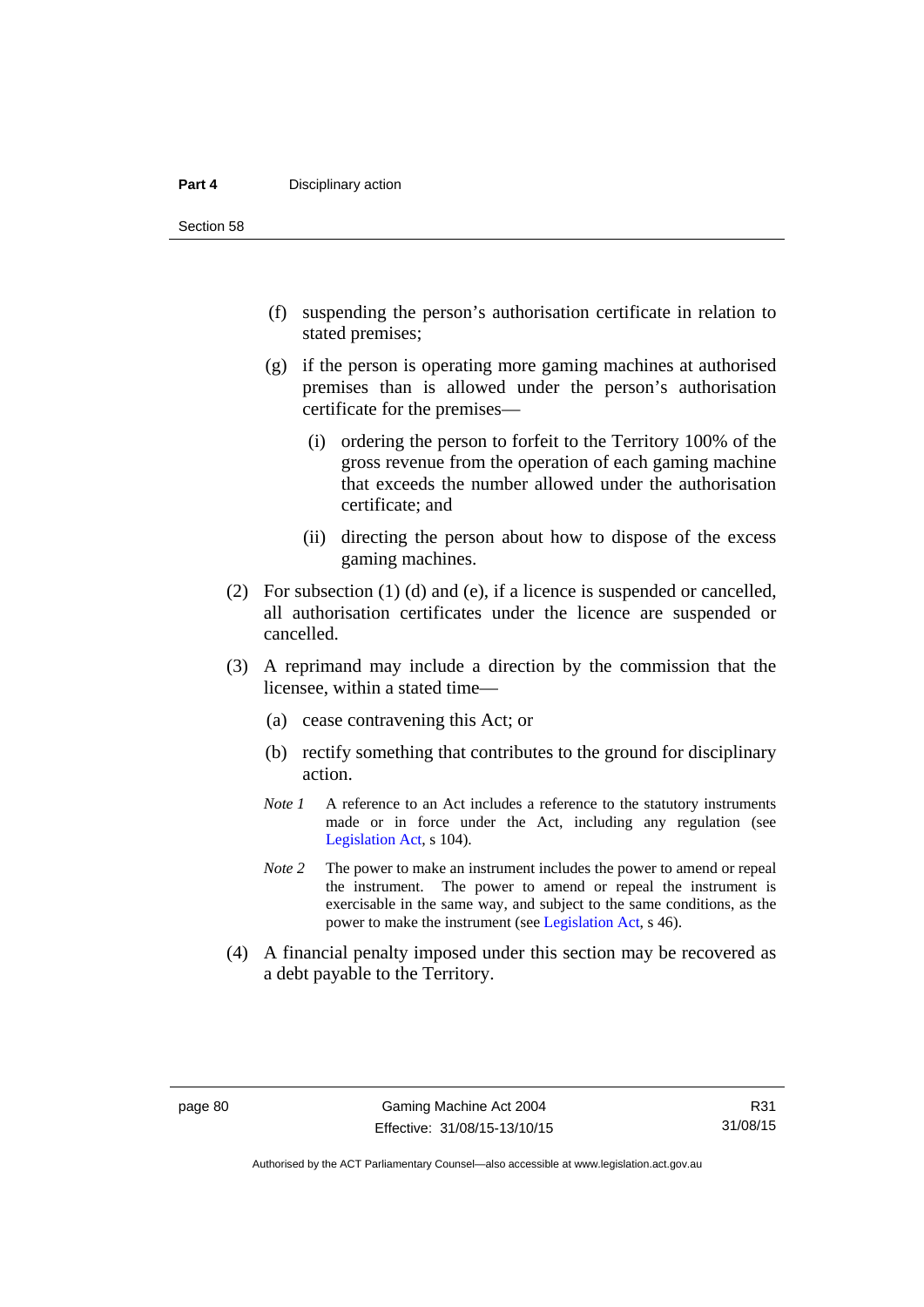## **59 Criteria for disciplinary action**

- (1) In deciding what disciplinary action to take under section 58, the commission must consider the following:
	- (a) whether disciplinary action has been taken against the licensee before;
	- (b) whether the disciplinary ground on which the disciplinary action is to be taken endangered the public or the public interest;
	- (c) the seriousness of the disciplinary ground;
	- (d) the likelihood of further disciplinary action needing to be taken.
- (2) The commission may also consider any other relevant matter.

## **60 When disciplinary notice may be given**

If the commission is satisfied that a ground for disciplinary action exists, or may exist, in relation to a licensee, the commission may give the licensee a disciplinary notice.

*Note* The commission need not give a disciplinary notice if the grounds for disciplinary action are the contravention of a direction in a reprimand (see s 62).

## **61 Disciplinary notices**

A notice (a *disciplinary notice*) given to the licensee must—

- (a) state the ground for disciplinary action that caused the notice to be given; and
- (b) tell the licensee that the licensee may, within 3 weeks after the day the licensee is given the notice, give a written response to the commission about the notice.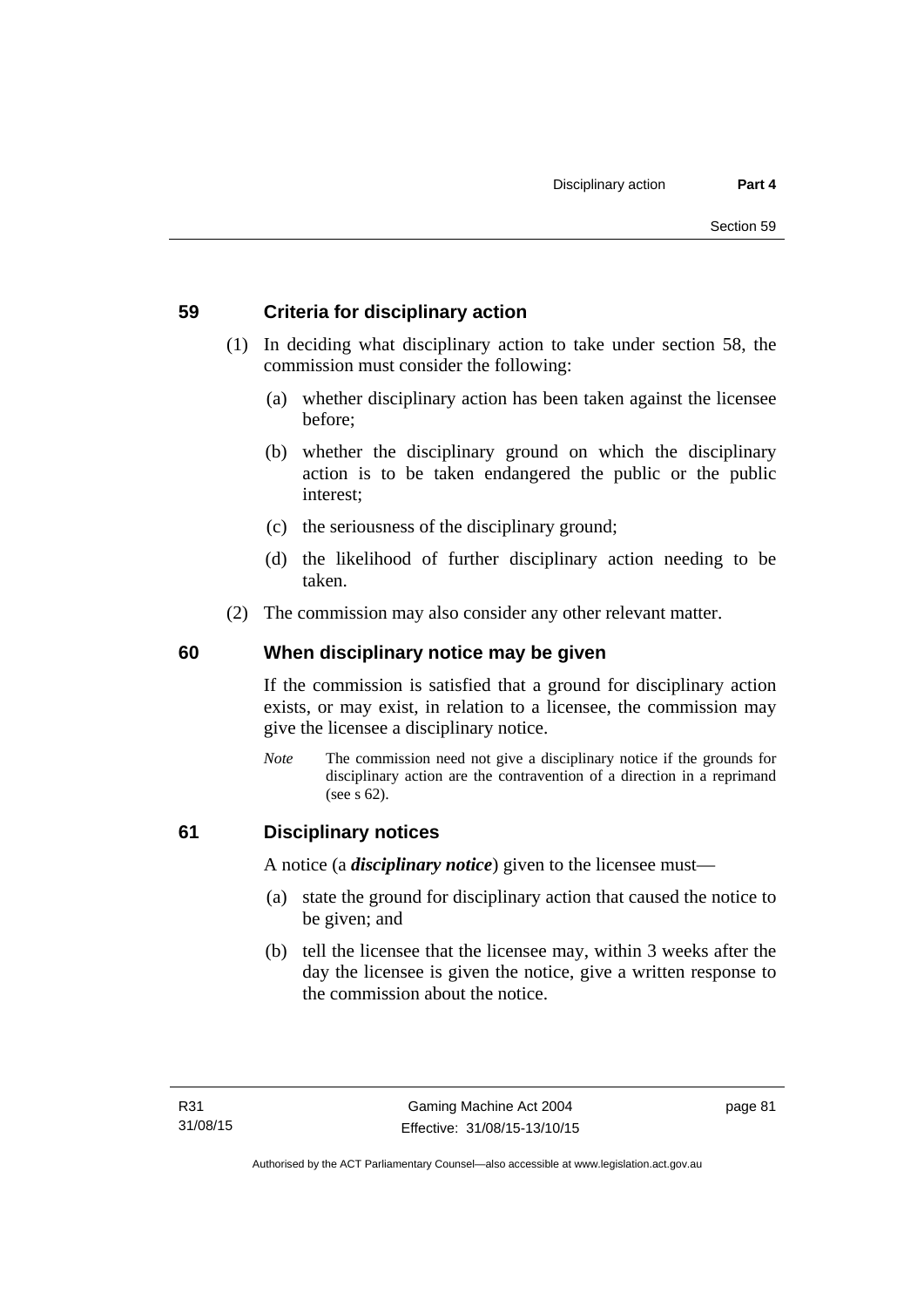#### **Part 4 Disciplinary action**

Section 62

## **62 Commission may take disciplinary action against licensee**

- (1) This section applies if the commission is satisfied that a licensee has contravened a direction in a reprimand.
- (2) This section also applies if—
	- (a) a licensee has been given a disciplinary notice; and
	- (b) after considering any responses given within the 3-week period in relation to the notice under section 61, the commission is satisfied that a ground for disciplinary action exists in relation to a licensee.
- (3) The commission may take disciplinary action against the licensee.
- (4) To remove any doubt, the disciplinary action may consist of 2 or more of the actions mentioned in section 58.
- (5) If the disciplinary action consists of an action mentioned in section 58 (1) (g) (i), the commission must include in the written notice of the action the amount to be forfeited under that section.
- (6) Disciplinary action takes effect when the licensee receives written notice of the action, or on a later stated date.

## **62A Disciplinary action in relation to trading authorisations and gaming machines—directions**

(1) This section applies if the commission takes disciplinary action against a licensee in relation to acquiring or disposing of an authorisation or gaming machine under division 6A.6 (Trading of authorisations and gaming machines).

R31 31/08/15

Authorised by the ACT Parliamentary Counsel—also accessible at www.legislation.act.gov.au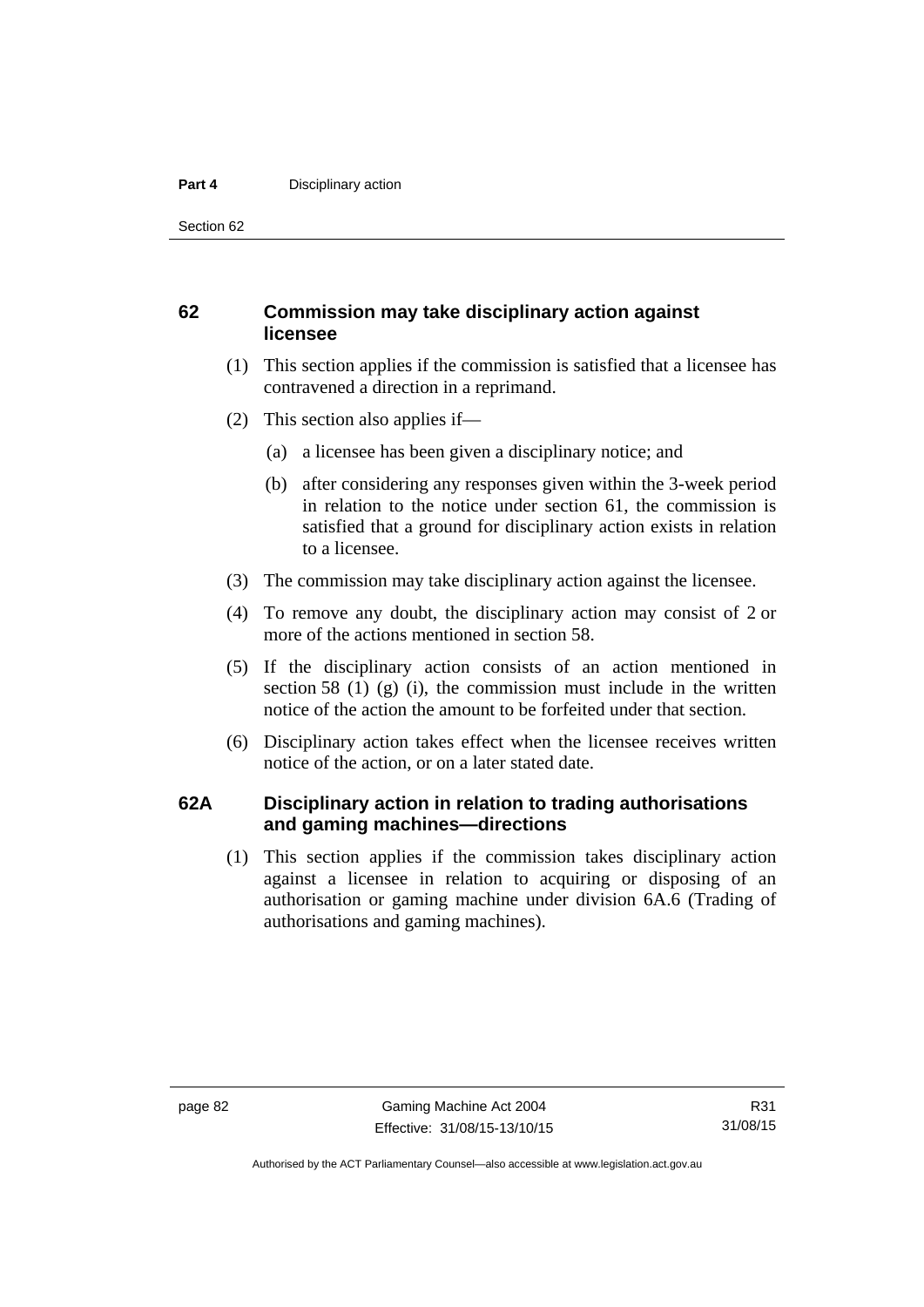- (2) The commission may give the licensee written directions about how the licensee is to conduct the acquisition or disposal.
	- *Note 1* The power to make an instrument includes the power to amend or repeal the instrument. The power to amend or repeal the instrument is exercisable in the same way, and subject to the same conditions, as the power to make the instrument (see [Legislation Act,](http://www.legislation.act.gov.au/a/2001-14) s 46).
	- *Note 2* See div 6A.3 about the disposal of gaming machines.
- (3) The directions must not be inconsistent with—
	- (a) this Act or any other territory law; or
	- (b) a condition of the licensee's licence.
	- *Note* A reference to an Act includes a reference to the statutory instruments made or in force under the Act, including any regulation (see [Legislation Act,](http://www.legislation.act.gov.au/a/2001-14) s 104).
- (4) The licensee must comply with the directions.

## **63 Suspension of licence and authorisation certificate because of suspension of general and on licences**

- (1) This section applies if—
	- (a) a gaming machine licence is in force for premises; and
	- (b) a general licence or on licence is also in force for the premises.
- (2) If the general licence or on licence is suspended, the licence, and each authorisation certificate under the licence, is also suspended for the period of suspension of the general licence or on licence.
	- *Note* A general licence or on licence may be suspended under the *[Liquor](http://www.legislation.act.gov.au/a/2010-35)  [Act 2010](http://www.legislation.act.gov.au/a/2010-35)* or the *[ACT Civil and Administrative Tribunal Act 2008.](http://www.legislation.act.gov.au/a/2008-35)*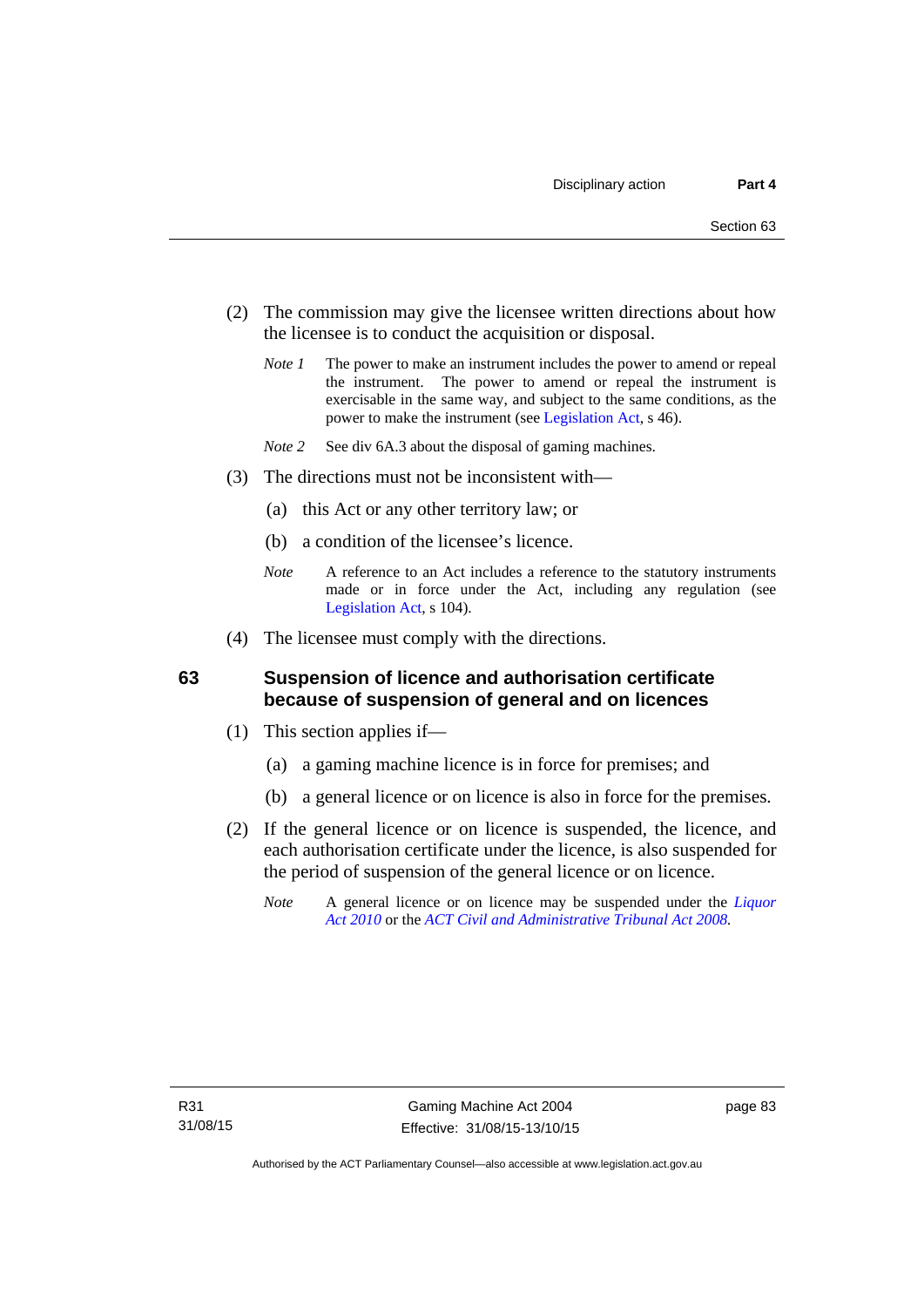#### **Part 4 Disciplinary action**

Section 64

## **64 Cancellation of authorisation certificate because of cancellation etc of general and on licences**

- (1) This section applies if—
	- (a) an authorisation certificate is in force for premises; and
	- (b) a general licence or on licence is also in force for the premises.
- (2) If the general licence or on licence is not renewed under the *[Liquor Act 2010](http://www.legislation.act.gov.au/a/2010-35)*, the authorisation certificate is cancelled.
- (3) If the general licence or on licence is cancelled, the authorisation certificate is also cancelled.

 (4) However, an authorisation certificate cancelled under this section is taken to be in force again if the decision to cancel the general licence or on licence is reversed on appeal.

## **65 Return of licence and authorisation certificate on cancellation**

- (1) This section applies if—
	- (a) the commission cancels a person's licence or authorisation certificate under this part; and
	- (b) the person is given notice of the cancellation.
- (2) This section also applies if—
	- (a) a person's authorisation certificate is cancelled under section  $64$  (2); or
	- (b) a person's authorisation certificate is cancelled under section 64 (3) and the person has notice of the cancellation of the person's general or on licence.

*Note* A general licence or on licence may be cancelled under the *[ACT Civil](http://www.legislation.act.gov.au/a/2008-35)  [and Administrative Tribunal Act 2008](http://www.legislation.act.gov.au/a/2008-35).*

Authorised by the ACT Parliamentary Counsel—also accessible at www.legislation.act.gov.au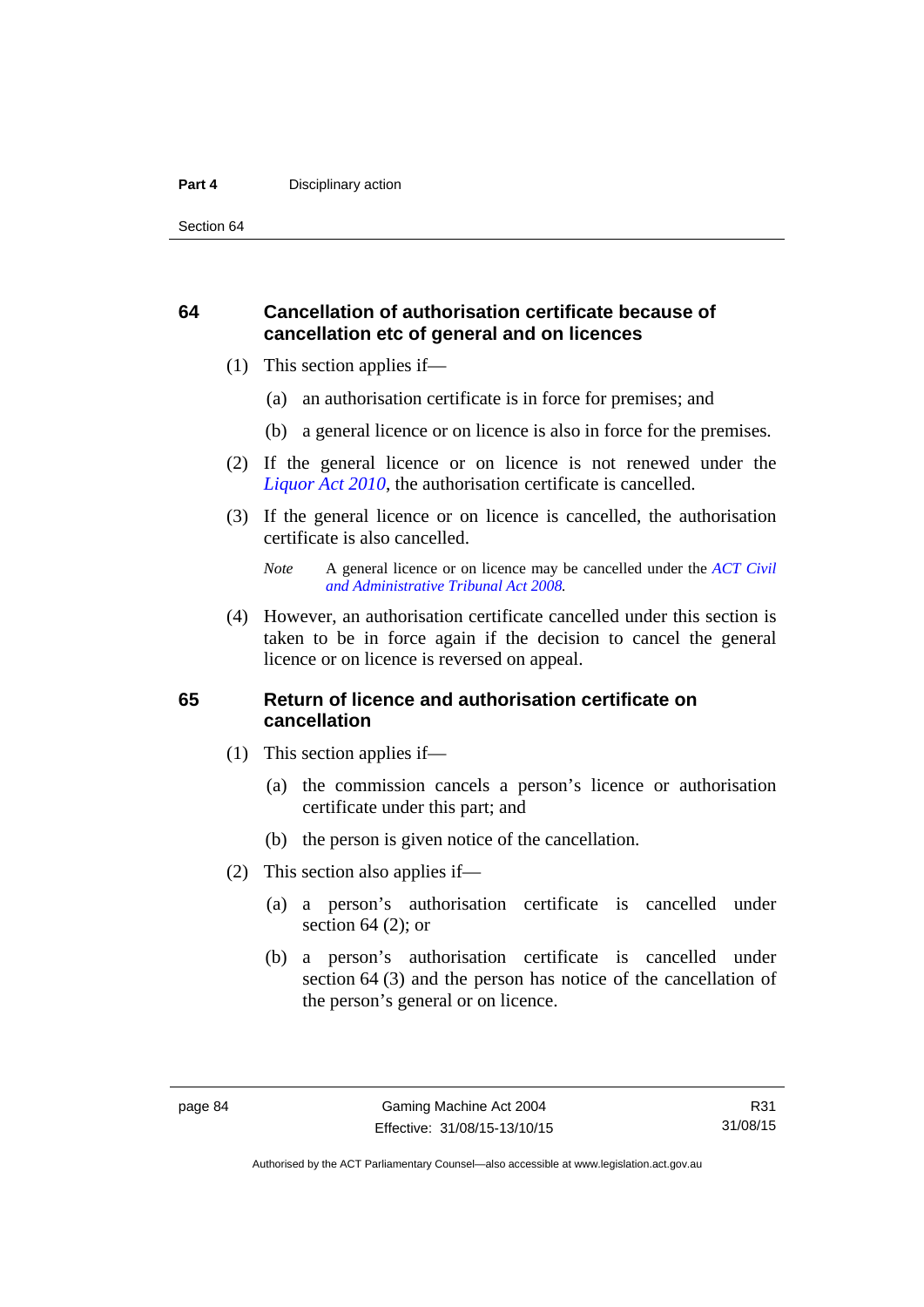(3) The person must return the licence or authorisation certificate (including the authorisation schedule) to the commission as soon as practicable, but in any case not later than 1 week after the day the cancellation under this part takes effect.

Maximum penalty: 50 penalty units.

(4) An offence against this section is a strict liability offence.

## **65A Cancellation of licences and authorisation certificates disposal of gaming machines**

- (1) This section applies if a person's licence, and each authorisation certificate under the licence, is cancelled under this part.
- (2) The number of authorisations for gaming machines under the cancelled authorisation certificate is forfeited to the Territory.
- (3) The person must dispose of a gaming machine operated under the cancelled authorisation certificate as the commission directs.

Maximum penalty: 50 penalty units.

*Note* The [Control Act](http://www.legislation.act.gov.au/a/1999-46/default.asp), s 23 provides that an authorised officer may enter and inspect any premises at any reasonable time to do the things mentioned in that section, including inspecting and removing any gaming equipment the officer believes on reasonable grounds to be connected with an offence against a gaming law.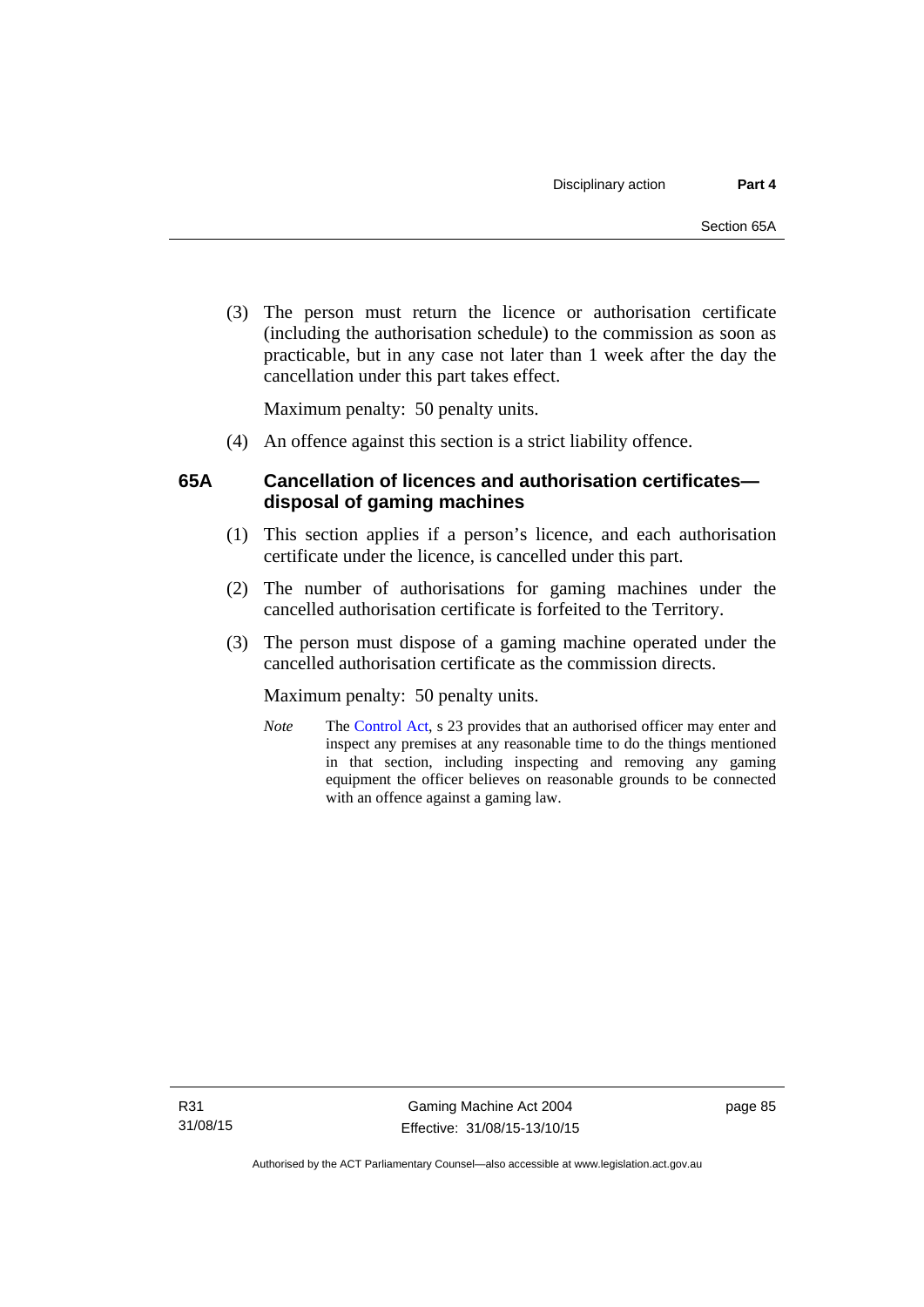#### **Part 5 Centralised monitoring system**

Section 66

# **Part 5 Centralised monitoring system**

## **66 Meaning of** *centralised monitoring system*

(1) In this Act:

*centralised monitoring system* (or *CMS*) means a system approved by the commission that—

- (a) monitors the operation and performance of gaming machines approved under section 69; and
- (b) facilitates the working out and checking for accuracy of tax liability, and the collection of tax, under this Act; and
- (c) can perform other related functions.
- (2) An approval is a notifiable instrument.

*Note* A notifiable instrument must be notified under the [Legislation Act](http://www.legislation.act.gov.au/a/2001-14).

## **67 Regulations about CMS**

- (1) A regulation may provide for the approval and operation of a CMS.
- (2) In particular, a regulation may fix a date, or allow the commission to fix a date, by which stated gaming machines must be connected to the CMS.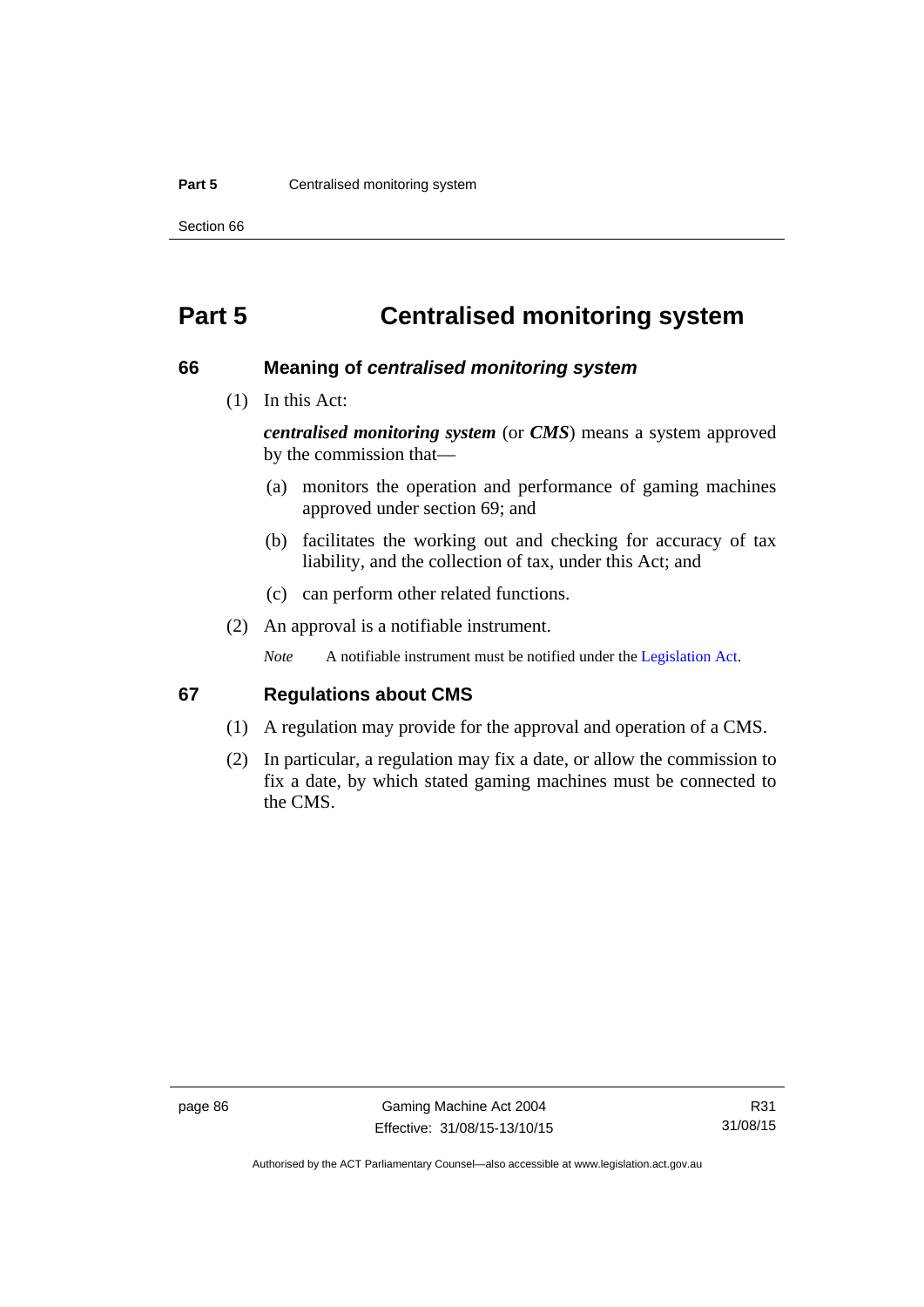# Part 6 **Approval of gaming machines, peripherals, suppliers and technicians**

# **Division 6.1 Approval of gaming machines and peripheral equipment**

## **68 Meaning of** *peripheral equipment*

In this Act:

*peripheral equipment*, for a gaming machine, means equipment, or a device, that is incidental to the basic operation of the gaming machine.

#### **Examples**

- 1 note acceptors
- 2 links
- 3 card readers
- 4 ticket readers
- *Note* An example is part of the Act, is not exhaustive and may extend, but does not limit, the meaning of the provision in which it appears (see [Legislation Act,](http://www.legislation.act.gov.au/a/2001-14) s 126 and s 132).

## **69 Approval of gaming machines and peripheral equipment**

- (1) The commission may approve—
	- (a) a gaming machine; and
	- (b) any peripheral equipment for the gaming machine.
- (2) However, the commission must not approve something under subsection (1) unless the commission has considered—
	- (a) the results of a technical evaluation of the gaming machine and any peripheral equipment by an approved entity; and

page 87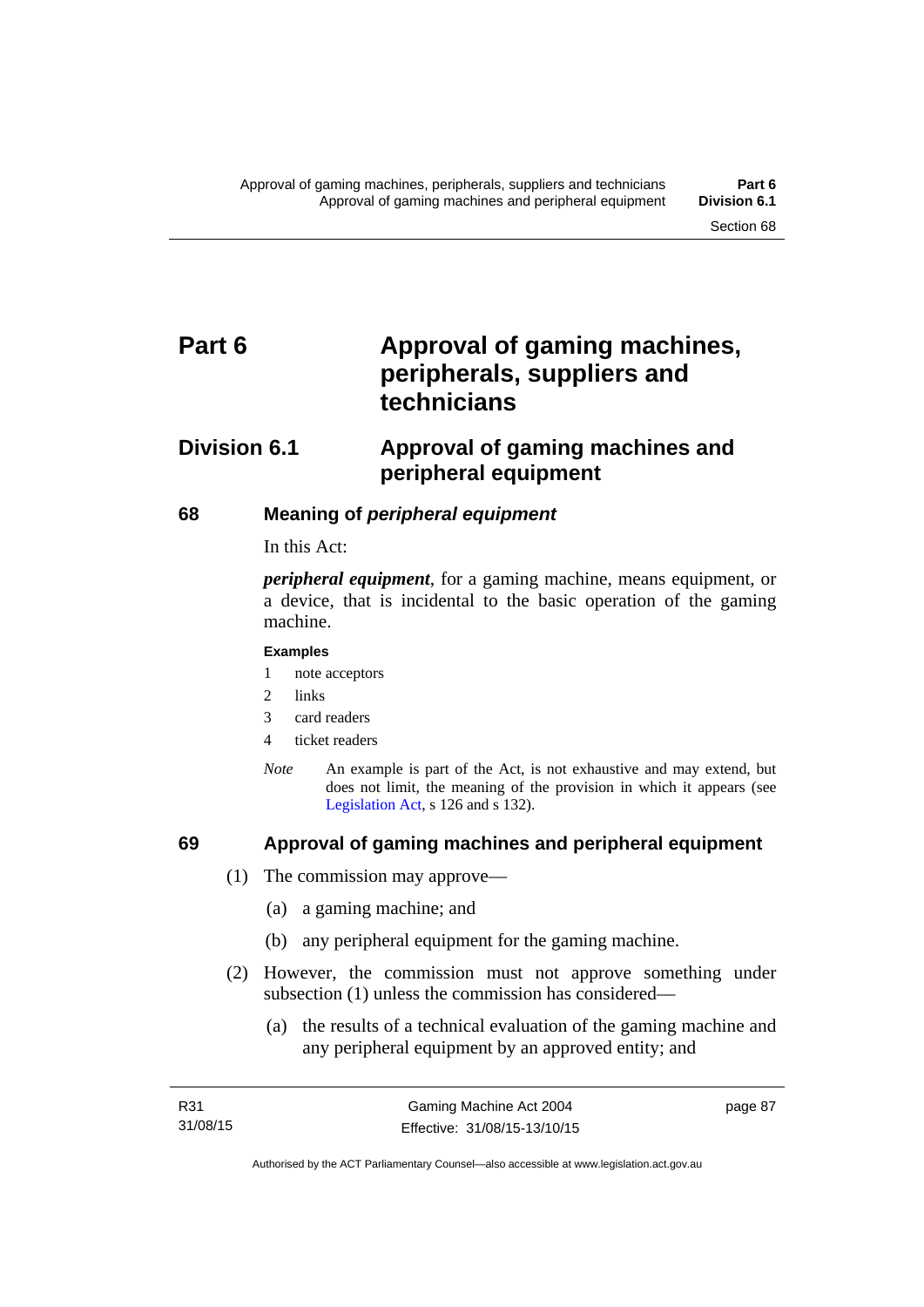- (b) any available research on the consumer protection and harm minimisation implications of the gaming machine or peripheral equipment proposed to be approved.
- (3) Also, the commission must not approve a gaming machine or peripheral equipment for a gaming machine under subsection (1) that allows the use of an audio device if the use of the device is not designed or intended primarily to assist a person with a hearing impairment.
- (4) The approval of a gaming machine or any peripheral equipment for a gaming machine is a notifiable instrument.

*Note* A notifiable instrument must be notified under the [Legislation Act](http://www.legislation.act.gov.au/a/2001-14).

(5) In this section:

*approved entity* means an entity approved (however described) under a law of a local jurisdiction about gaming machines to undertake technical evaluations for the law.

*audio device* means an earphone, earpiece, headphone, headset or any other device to convert signals from a gaming machine to audible sound delivered to the ear of a person playing the machine to the exclusion of everyone else.

# **70 Cancellation or suspension of gaming machine and peripheral equipment approval**

- (1) The commission may cancel or suspend the approval of a gaming machine or peripheral equipment if—
	- (a) the gaming machine no longer operates as designed; or
	- (b) the gaming machine no longer operates as intended.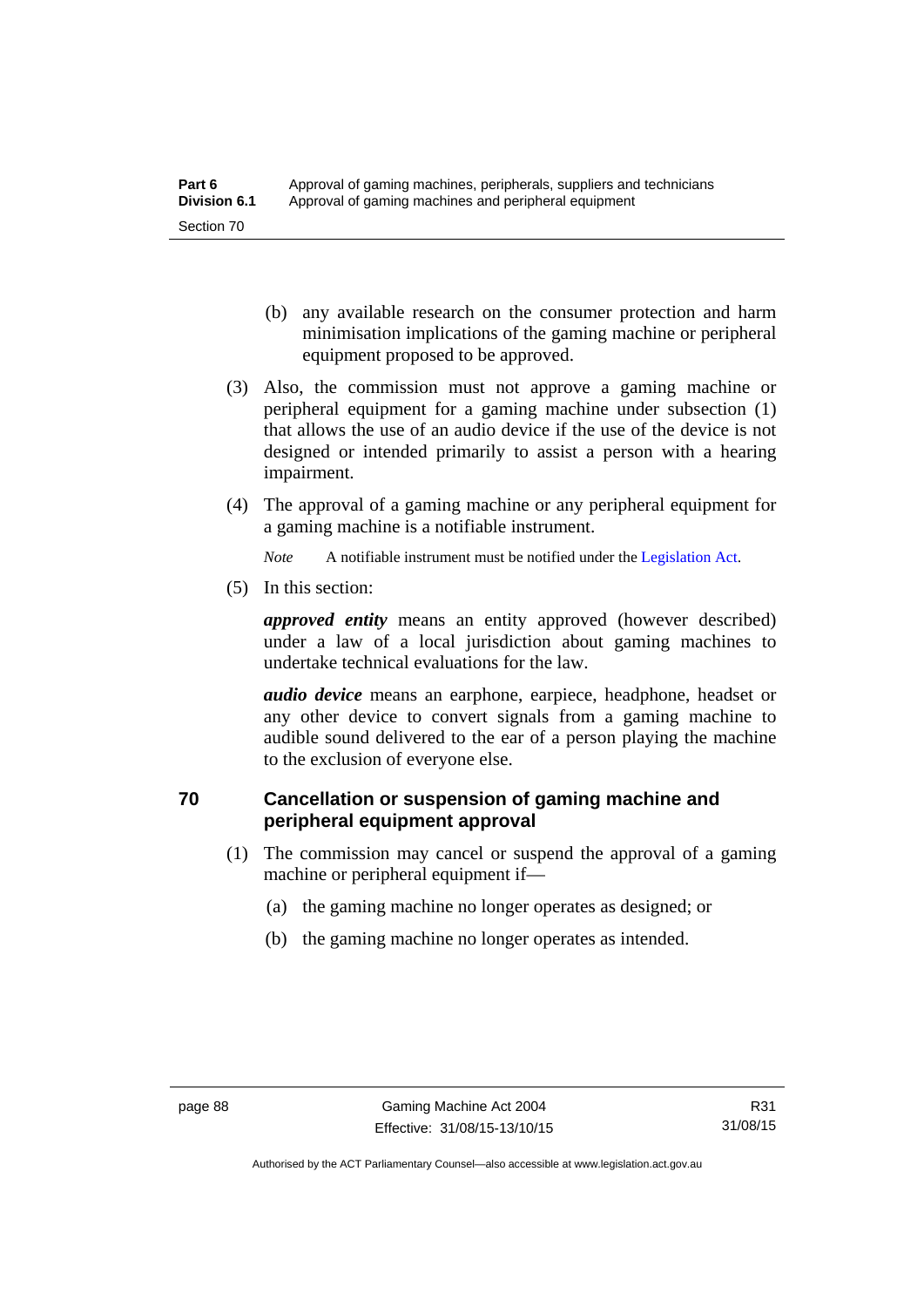(2) To remove any doubt, if the approval of a gaming machine is cancelled or suspended under this section, it applies to all gaming machines of that kind, whether or not a particular gaming machine is operating as designed or intended.

#### **Example**

A King of the Thames gaming machine stops operating in accordance with its design. The commission suspends the approval of King of the Thames gaming machines, even though not all King of the Thames gaming machines have stopped operating in accordance with their design.

- *Note* An example is part of the Act, is not exhaustive and may extend, but does not limit, the meaning of the provision in which it appears (see [Legislation Act,](http://www.legislation.act.gov.au/a/2001-14) s 126 and s 132).
- (3) A cancellation or suspension under subsection (1) is a notifiable instrument.

*Note* A notifiable instrument must be notified under the [Legislation Act](http://www.legislation.act.gov.au/a/2001-14).

## **71 Computer cabinet access register**

- (1) A licensee must keep a register for gaming machines on authorised premises (the *computer cabinet access register*).
	- *Note* If a form is approved under the [Control Act,](http://www.legislation.act.gov.au/a/1999-46/) s 53D for a register, the form must be used.
- (2) If an approved supplier, approved technician or authorised officer opens or replaces the computer cabinet in a gaming machine on the licensed premises, the person must enter the following details in the computer cabinet access register:
	- (a) information that clearly identifies the gaming machine, including the machine's serial number;
	- (b) the date when the computer cabinet was opened or replaced;
	- (c) a description of why the computer cabinet was opened or replaced;
	- (d) the new computer cabinet seal number that was applied;

page 89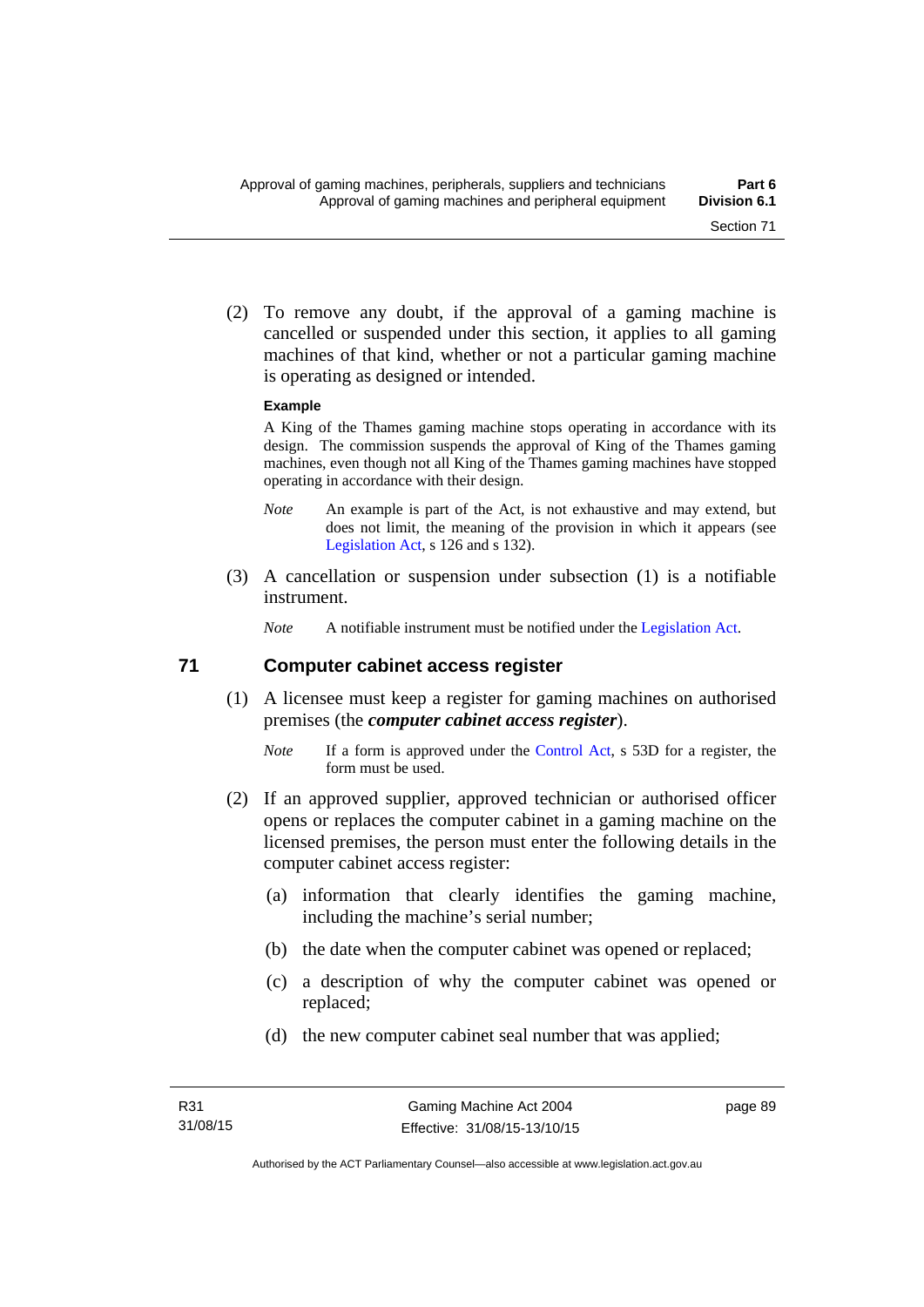| Part 6       | Approval of gaming machines, peripherals, suppliers and technicians |
|--------------|---------------------------------------------------------------------|
| Division 6.2 | Approved suppliers                                                  |
| Section 72   |                                                                     |

- (e) if the person who opens the computer cabinet is an approved supplier or approved technician—the person's name and signature;
- (f) if the person who opens the computer cabinet is an authorised officer—the person's name and signature;
- (g) the licensee's name and signature;
- (h) any other information prescribed by regulation.

# **Division 6.2 Approved suppliers**

## **72 Application and approval as supplier**

- (1) A person may apply in writing for approval as a supplier.
	- *Note 1* If a form is approved under the [Control Act,](http://www.legislation.act.gov.au/a/1999-46) s 53D for an application, the form must be used.
	- *Note* 2 A fee may be determined under s 177 for this provision.
- (2) The commission may approve the person as a supplier if satisfied that—
	- (a) the person sells, installs or maintains gaming machines, peripheral equipment for gaming machines or systems (including a CMS) designed for use with gaming machines; and
	- (b) for an individual—the individual is an eligible person; and
	- (c) for a corporation—each influential person for the corporation is an eligible person; and
	- (d) the person has not, in the last 12 months, provided false or misleading information in an application under subsection (1); and
	- (e) the person satisfies any other requirement prescribed by regulation.

R31 31/08/15

Authorised by the ACT Parliamentary Counsel—also accessible at www.legislation.act.gov.au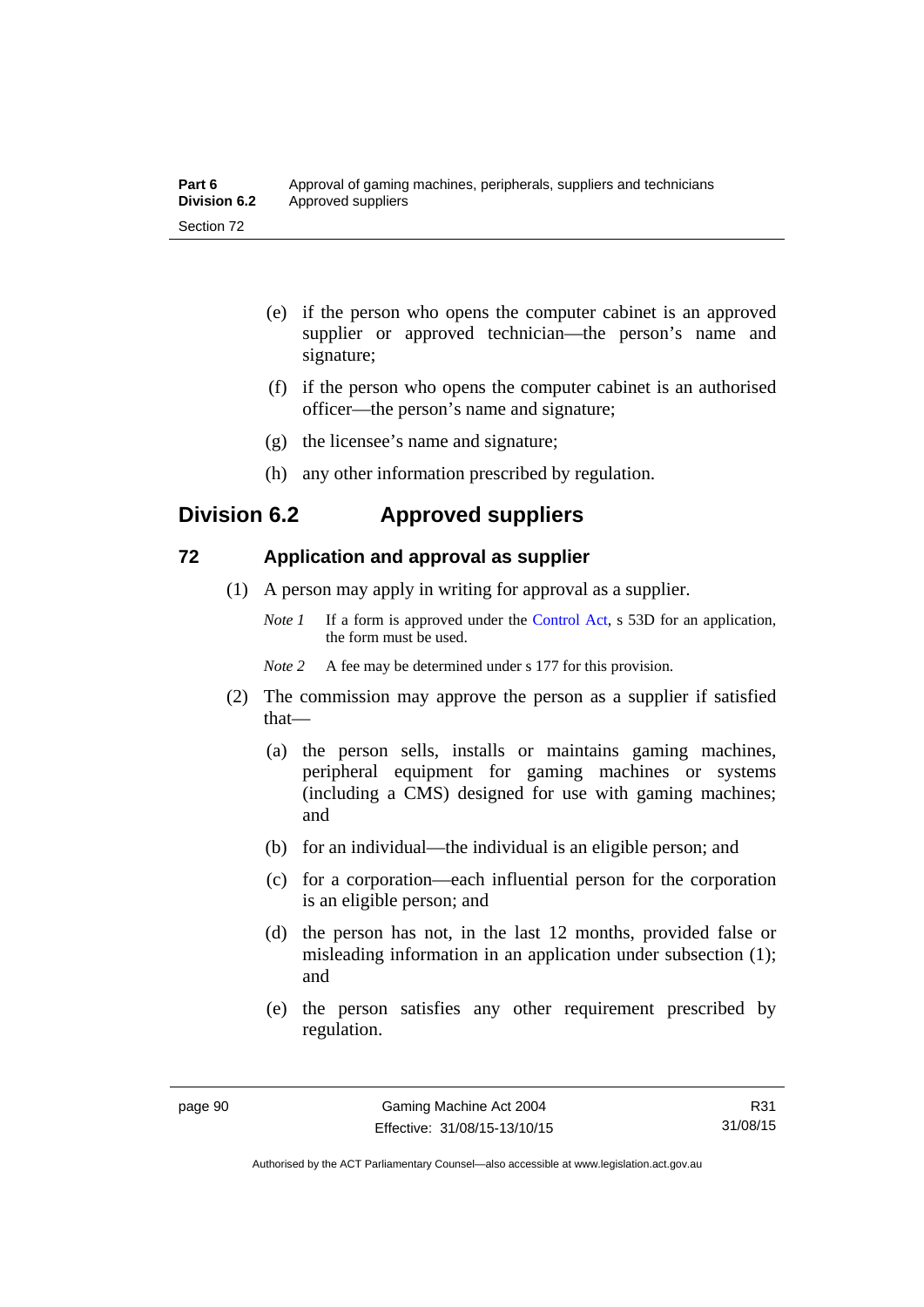(3) If the commission approves a person as a supplier, the commission must give the person a certificate stating that the person is an approved supplier.

## **73 Giving copy of certificate about approved supplier**

- (1) This section applies if an approved supplier tells the commission, in writing, about the loss, theft or destruction of a certificate given to the person under section 72 (3).
- (2) The commission may, by written notice given to the supplier, require the supplier to give the commission, within a stated period and in a stated form, a statement confirming, and explaining the circumstances of, the loss, theft or destruction.
- (3) If the commission is satisfied that the certificate has been lost, stolen or destroyed, the commission may give a replacement to supplier.

*Note* A fee may be determined under s 177 for this provision.

## **73A Cancellation etc of supplier's approval**

- (1) This section applies if—
	- (a) the commission stops being satisfied that the supplier meets the conditions for approval stated in section 72 (2); or
	- (b) the commission is satisfied that the supplier has contravened this Act.
- (2) In subsection (1) (b), a reference to a *contravention* of this Act includes a reference to the following:
	- (a) a contravention of the [Criminal Code](http://www.legislation.act.gov.au/a/2002-51), part 2.4 (Extensions of criminal responsibility) in relation to an offence against this Act or otherwise in relation to this Act;
	- (b) a contravention of the [Criminal Code](http://www.legislation.act.gov.au/a/2002-51) in relation to a document completed, kept or given, or required to be completed, kept or given, under or in relation to this Act;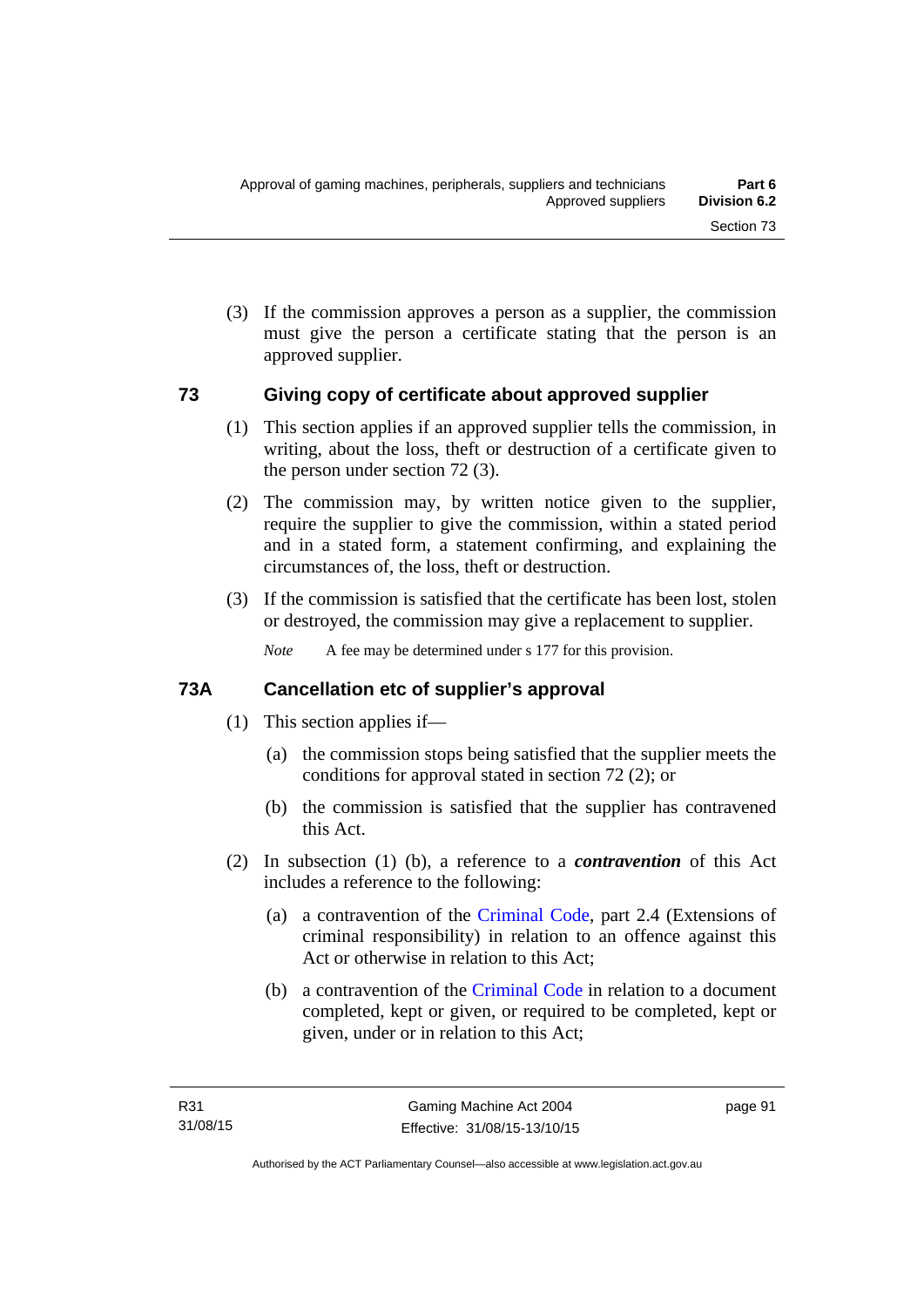- (c) a contravention of the [Criminal Code](http://www.legislation.act.gov.au/a/2002-51) in relation to anything done, or not done, under or in relation to this Act.
- (3) The commission may, by written notice given to the approved supplier—
	- (a) cancel the supplier's approval; or
	- (b) suspend the supplier's approval; or
	- (c) reprimand the supplier.
- (4) In considering whether to take action under this section, the commission must consider the following:
	- (a) whether action has been taken against the approved supplier under this section before;
	- (b) the seriousness of any contravention of this Act;
	- (c) the likelihood of further action needing to be taken against the supplier;
	- (d) the public benefit of suppliers being regulated under this Act.
- (5) The commission may also consider any other relevant matter.

# **Division 6.3 Approved technicians**

## **74 Application for approval as technician**

- (1) An individual may apply in writing for approval as a technician for 1 or more suppliers.
	- *Note 1* If a form is approved under the [Control Act,](http://www.legislation.act.gov.au/a/1999-46) s 53D for an application, the form must be used.
	- *Note* 2 A fee may be determined under s 177 for this provision.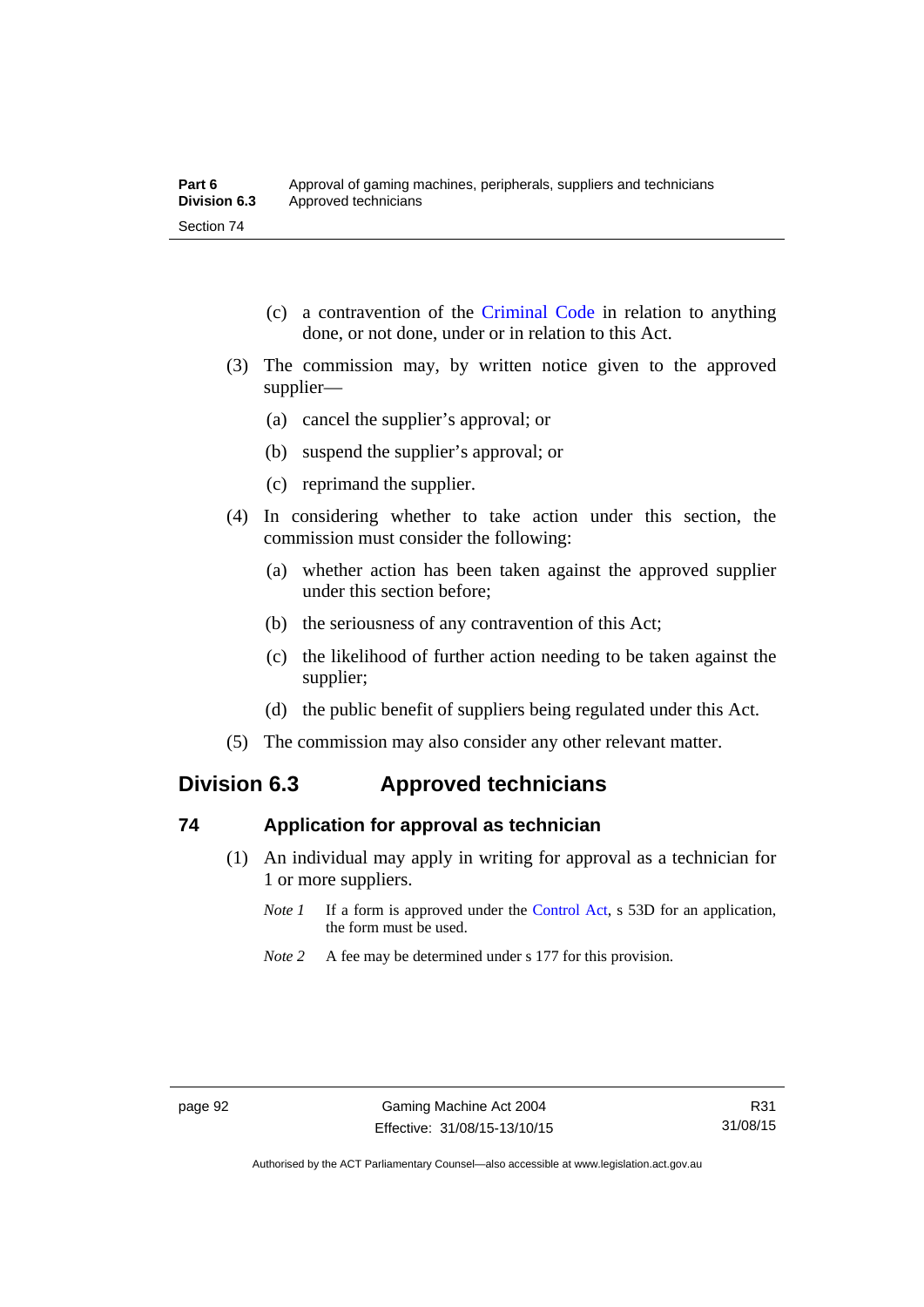- (2) The application must be accompanied by—
	- (a) a statement by each approved supplier for which the applicant is applying for approval that—
		- (i) the supplier is satisfied that the applicant is competent to exercise the functions of an approved technician; and
		- (ii) the supplier employs, or has offered to employ, the applicant as a technician; and
	- (b) if the applicant is an approved supplier and is applying for approval to be a technician for his or her own business—a statement to that effect; and
	- (c) an undertaking by the applicant to—
		- (i) ask the police to check the applicant's criminal record using the applicant's fingerprints; and
		- (ii) authorise the police to report the results of the check to the commission; and
	- (d) 4 recent passport-size photographs of the applicant.

# **75 Approval of technicians**

- (1) The commission may, on application under section 74, approve the applicant as a technician for 1 or more suppliers if satisfied that—
	- (a) the applicant is qualified to exercise the functions of an approved technician; and
	- (b) the applicant has not, in the last 12 months, provided false or misleading information in an application under section 74; and
	- (c) either—
		- (i) the applicant is employed, or will be employed, by each supplier; or
		- (ii) the applicant is an approved supplier; or

page 93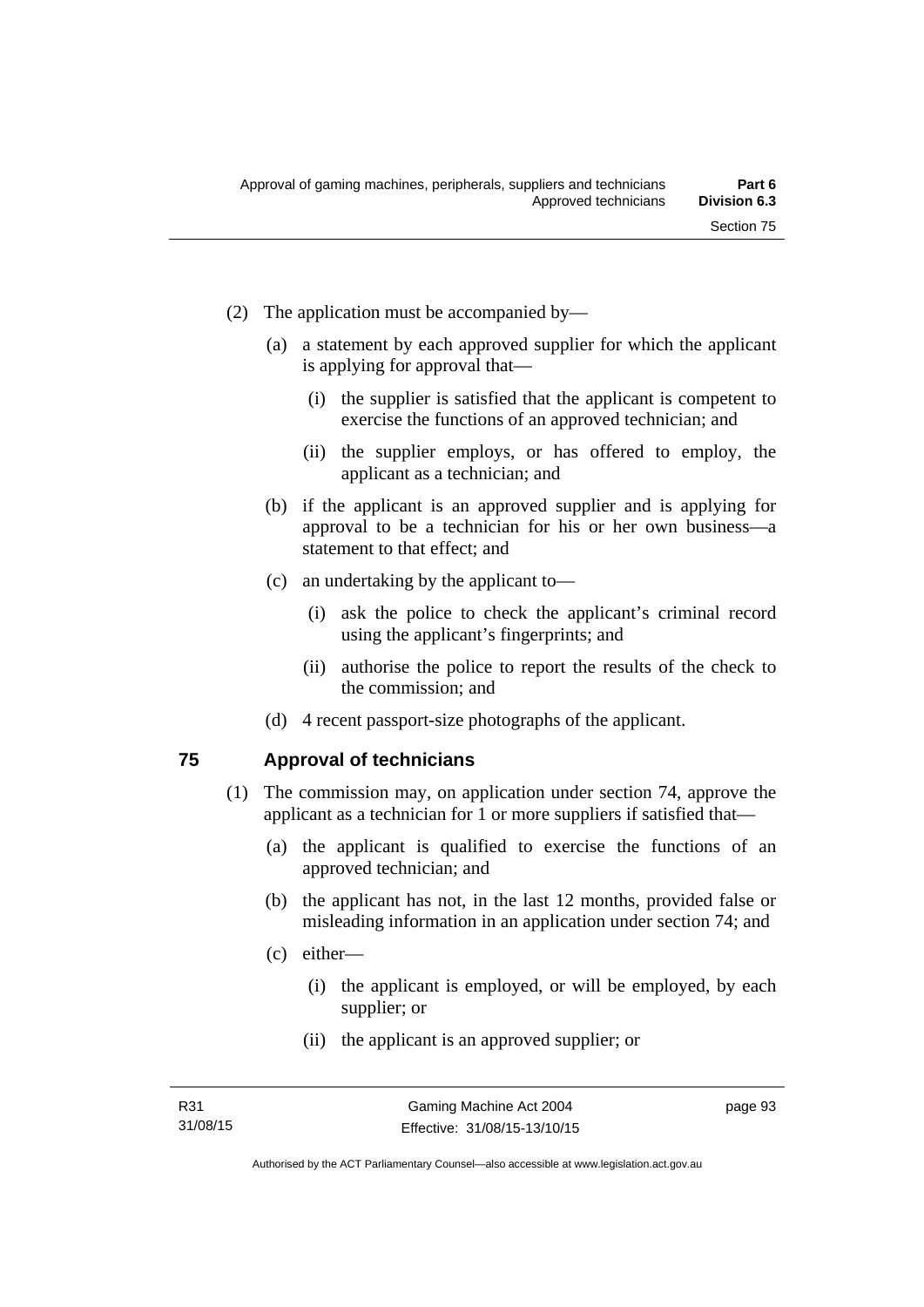- (iii) the applicant is employed, or will be employed, by each supplier and is an approved supplier.
- (2) An approval is for 3 years.
- (3) If a short-term approval is in force in relation to the applicant, the approval under this section starts when the short-term approval under section 76 began.

#### **Example**

Jo was given a short-term approval as a technician on 1 January 2005 before the results of her police check came through. Her results were satisfactory and she was approved as a technician on 25 February 2005. Her approval ends on 1 January 2007.

- (4) A person is *qualified* to exercise the functions of an approved technician for a supplier if the person—
	- (a) is an individual; and
	- (b) is competent to maintain gaming machines supplied by the supplier; and
	- (c) is an eligible person; and
	- (d) satisfies any requirement prescribed by regulation.
- (5) To remove any doubt, an approved supplier may be approved as a technician under this section for themselves as supplier, another supplier or both.

### **76 Short-term approval of technicians**

- (1) This section applies to a person who has applied for approval as a technician if—
	- (a) the commission has not received the results of the police check of the person's criminal record; but
	- (b) the commission would approve the person if the results of the police check did not show that the person was not an eligible person.

R31 31/08/15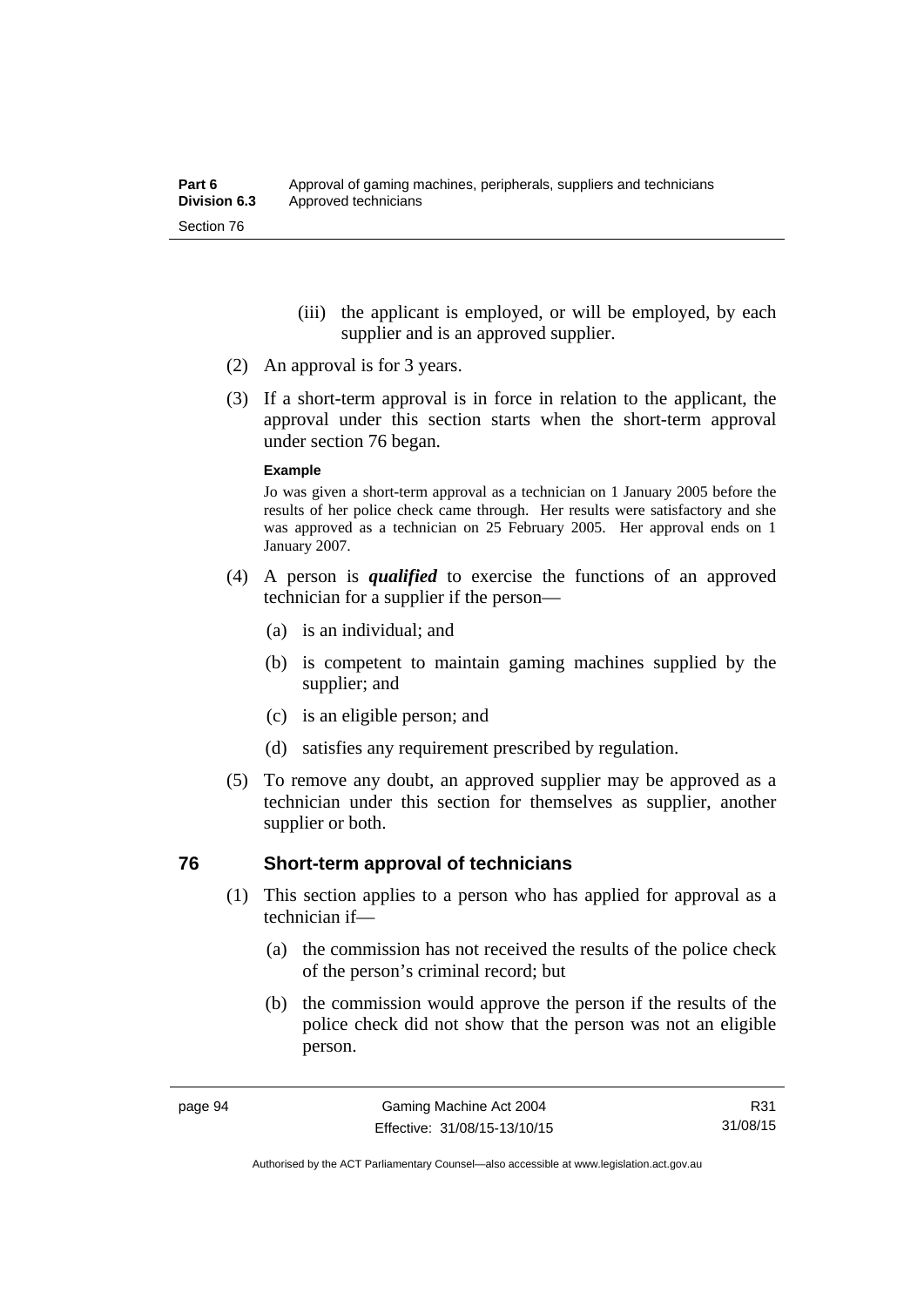- (2) The commission may approve the applicant as a technician.
- (3) An approval under this section (a *short-term approval*) is for 6 months, and cannot be renewed.

#### **77 Ending short-term approvals**

- (1) This section applies to a person if—
	- (a) the person has a short-term approval as a technician; and
	- (b) the commission receives the results of the police check of the person's criminal record; and
	- (c) after considering the results of the police check, the commission is satisfied that the person is not an eligible person.
- (2) The commission must, by written notice given to the technician—
	- (a) refuse the person's application for approval as a technician; and
	- (b) cancel the person's short-term approval as a technician.

# **78 Transfer etc of technician's approval**

- (1) On written application by an approved technician, the commission may—
	- (a) approve the technician for another supplier (the *new supplier*); or
	- (b) transfer the approval of the technician from 1 supplier to another (the *new supplier*).
	- *Note 1* If a form is approved under the [Control Act,](http://www.legislation.act.gov.au/a/1999-46) s 53D for an application, the form must be used.
	- *Note 2* A fee may be determined under s 177 for this provision.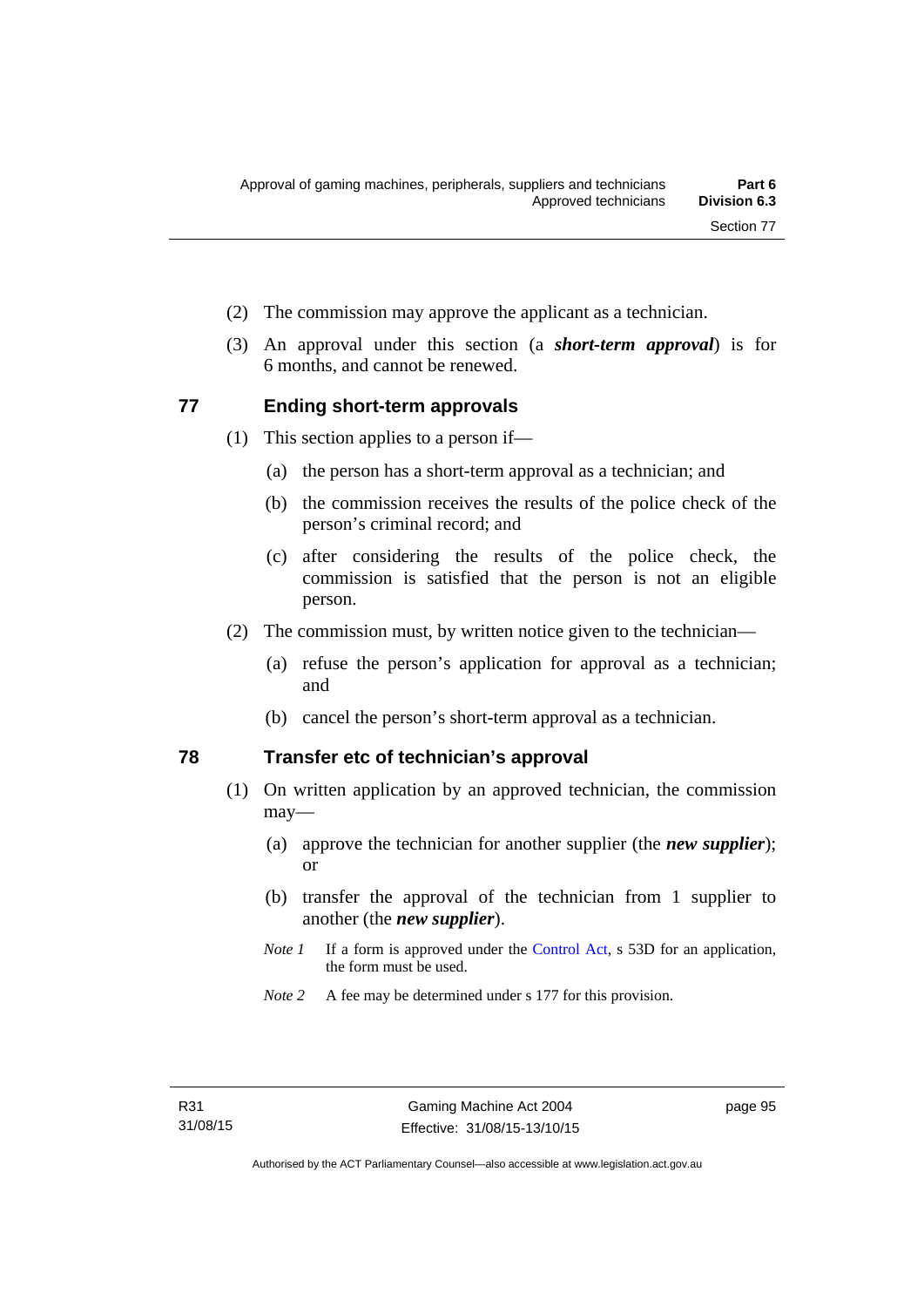(2) The application must be accompanied by a written statement by the new supplier stating that the supplier employs, or has offered to employ, the applicant as a technician.

### **79 Cancellation etc of technician's approval**

- (1) This section applies if—
	- (a) the commission stops being satisfied that an approved technician is qualified to exercise the functions of an approved technician for each supplier for whom the technician is approved; or
	- (b) the approved technician is not an approved supplier and is not employed by an approved supplier; or
	- (c) the commission is satisfied that the technician has contravened this Act.
- (2) In subsection (1) (c), a reference to a *contravention* of this Act includes a reference to the following:
	- (a) a contravention of the [Criminal Code](http://www.legislation.act.gov.au/a/2002-51), part 2.4 (Extensions of criminal responsibility) in relation to an offence against this Act or otherwise in relation to this Act:
	- (b) a contravention of the [Criminal Code](http://www.legislation.act.gov.au/a/2002-51) in relation to a document completed, kept or given, or required to be completed, kept or given, under or in relation to this Act;
	- (c) a contravention of the [Criminal Code](http://www.legislation.act.gov.au/a/2002-51) in relation to anything done, or not done, under or in relation to this Act.
- (3) The commission may, by written notice given to the approved technician—
	- (a) cancel the technician's approval; or
	- (b) suspend the technician's approval; or
	- (c) reprimand the technician.

Authorised by the ACT Parliamentary Counsel—also accessible at www.legislation.act.gov.au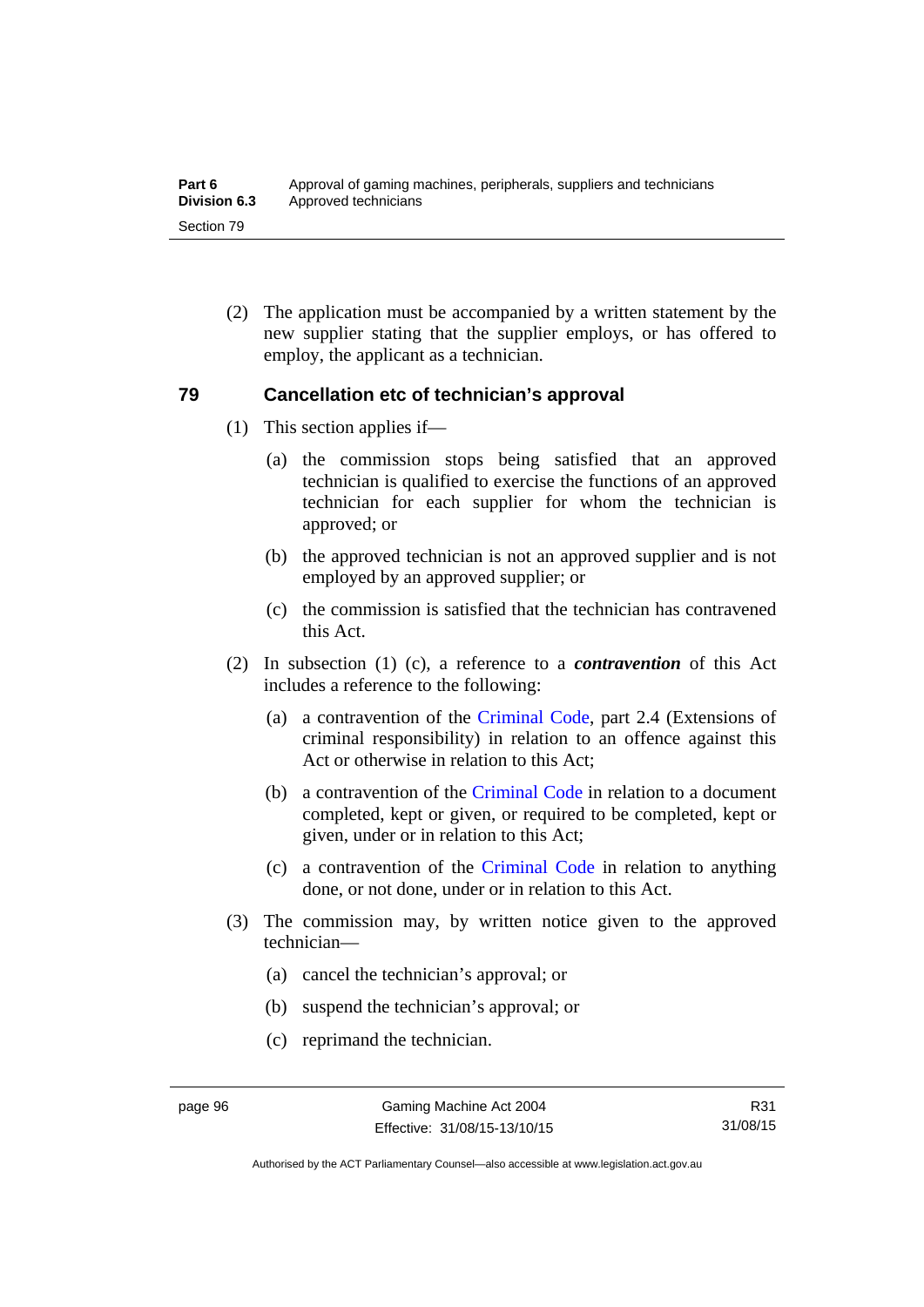- (4) In considering whether to take action under this section, the commission must consider the following:
	- (a) whether action has been taken against the approved technician under this section before;
	- (b) the seriousness of any contravention of this Act;
	- (c) the likelihood of further action needing to be taken against the technician;
	- (d) the public benefit of technicians being regulated under this Act.
- (5) The commission may also consider any other relevant matter.
- (6) In this section:

*approved supplier*—a person is not an *approved supplier* if the person's approval as a supplier is suspended.

*qualified*, to exercise the functions of an approved technician—see section 75 (4).

# **80 Certificates and identity cards for approved technicians**

- (1) This section applies if the commission approves a technician under section 75 (Approval of technicians) or section 76 (Short-term approval of technicians).
- (2) The commission must give—
	- (a) a certificate (the technician's *approval certificate*) to each approved supplier for the technician containing details of the approval; and
	- (b) an identity card to the approved technician containing details of the approval.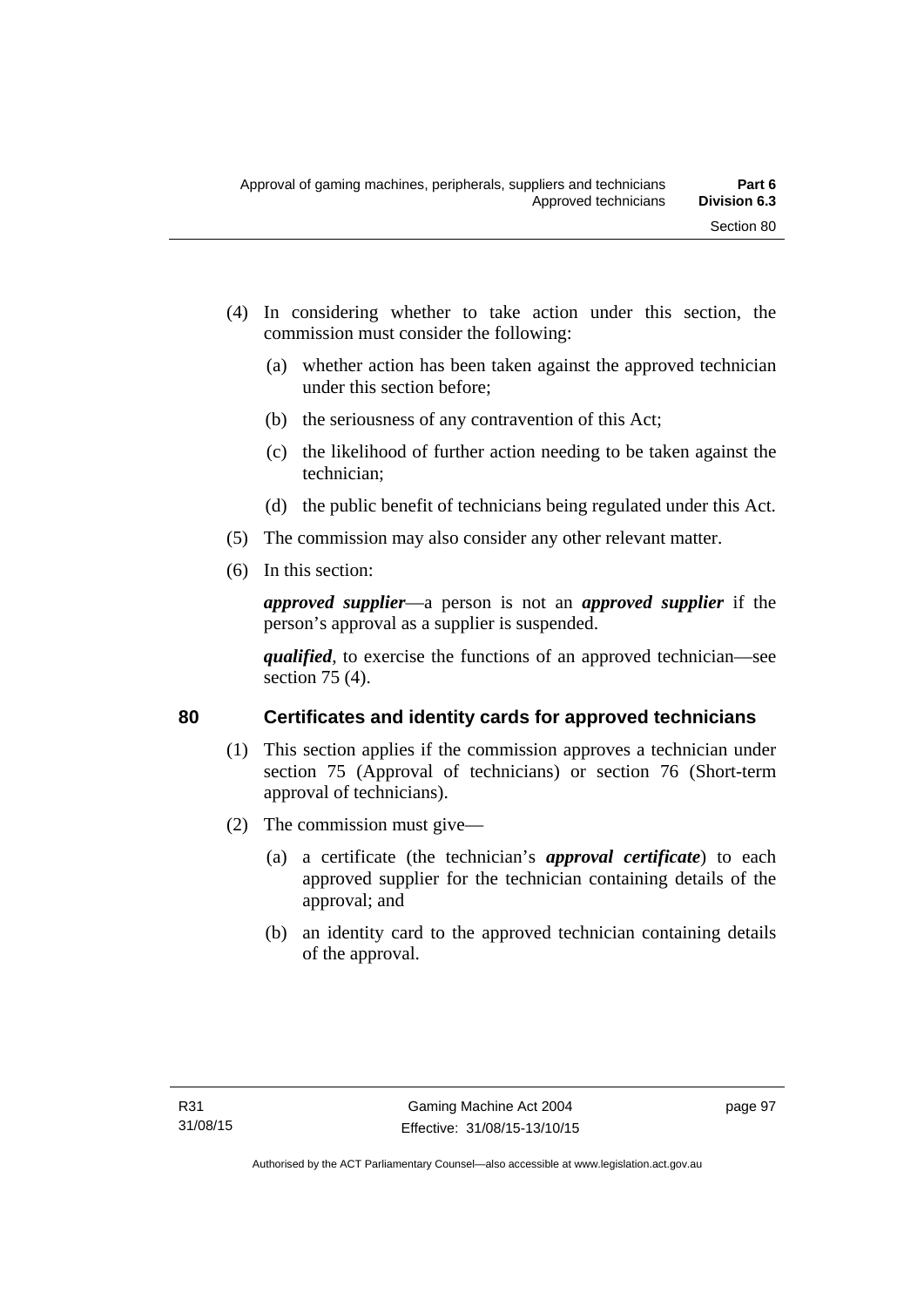# **81 Giving copy of certificate about approved technician or identity card**

- (1) This section applies if an approved supplier or approved technician tells the commission, in writing, about the loss, theft or destruction of a certificate or identity card given to the person under section 80.
- (2) The commission may, by written notice given to the person, require the person to give the commission, within a stated period and in a stated form, a statement confirming, and explaining the circumstances of, the loss, theft or destruction.
- (3) If the commission is satisfied that the certificate or identity card has been lost, stolen or destroyed, the commission may give a replacement to the person.

*Note* A fee may be determined under s 177 for this provision.

# **82 Notice by supplier if technician no longer employed**

- (1) This section applies if—
	- (a) a supplier is the supplier for an approved technician; and
	- (b) the supplier stops employing the technician.
- (2) The supplier must tell the commission in writing that the supplier no longer employs the technician within 1 week after the day the supplier stops employing the technician.

Maximum penalty: 5 penalty units.

(3) An offence against this section is a strict liability offence.

# **83 Return of approval certificates and identity cards for approved technicians**

- (1) This section applies if—
	- (a) a technician's approval expires or is cancelled or suspended; or
	- (b) a technician stops working for an approved supplier.

Authorised by the ACT Parliamentary Counsel—also accessible at www.legislation.act.gov.au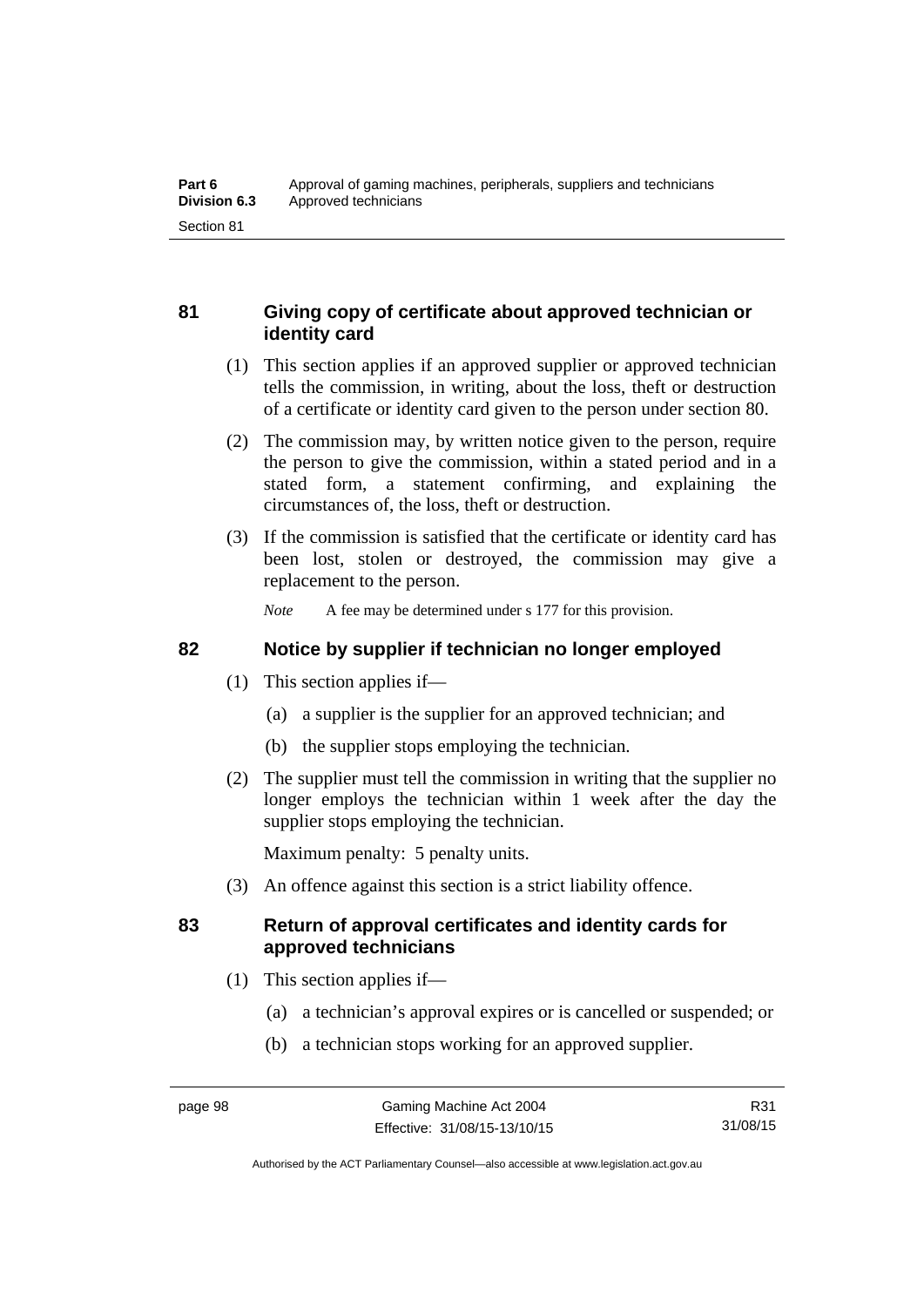- (2) The supplier must return the technician's approval certificate to the commission within 1 week after—
	- (a) the day the technician's approval expires; or
	- (b) the day the technician is given notice of the cancellation or suspension; or
	- (c) the day the approved technician stops working for the supplier.

Maximum penalty: 5 penalty units.

- (3) The technician must return the technician's identity card to the commission within 1 week after—
	- (a) the day the technician's approval expires; or
	- (b) the day the technician is given notice of the cancellation or suspension; or
	- (c) the day the technician no longer works for at least 1 supplier.

Maximum penalty: 5 penalty units.

(4) Strict liability applies to an offence against this section.

# **84 Renewal of technician's approval**

- (1) An approved technician may apply to the commission for renewal of his or her approval no later than 1 month, and no earlier than 3 months, before the approval expires.
	- *Note* If a form is approved under the [Control Act,](http://www.legislation.act.gov.au/a/1999-46) s 53D for an application, the form must be used.
- (2) The application must be accompanied by an undertaking by the applicant to—
	- (a) ask the police to check the applicant's criminal record using the applicant's fingerprints; and
	- (b) authorise the police to report the results of the check to the commission.

page 99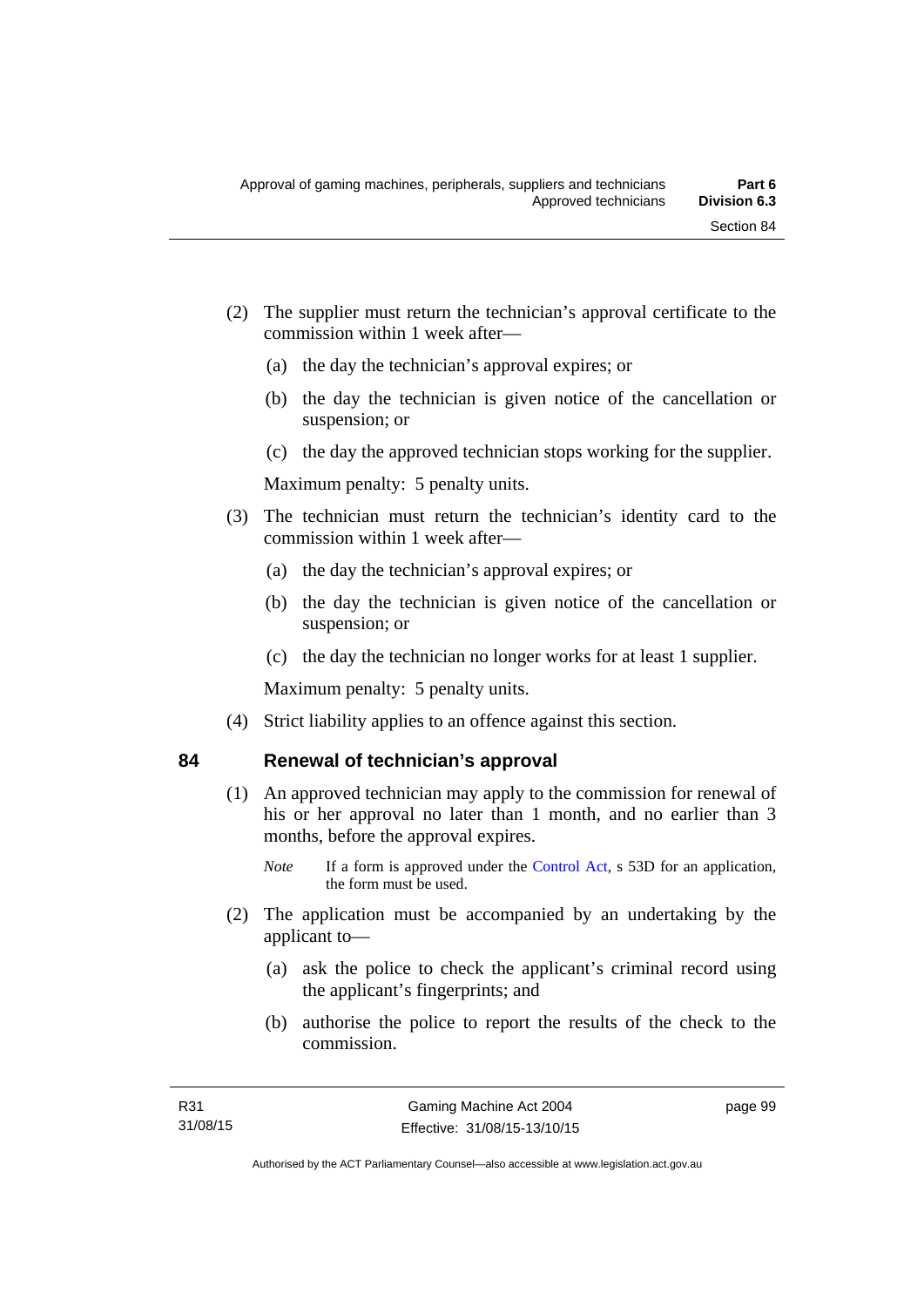- (3) On application under this section, the commission must renew the approval if satisfied that it would approve the applicant if the application were an application for initial approval.
- (4) The renewal of the approval begins on the day after the approval being renewed expires.
- (5) An approval that is suspended may be renewed, but the renewed approval is suspended until the end of the suspension.

page 100 Gaming Machine Act 2004 Effective: 31/08/15-13/10/15

Authorised by the ACT Parliamentary Counsel—also accessible at www.legislation.act.gov.au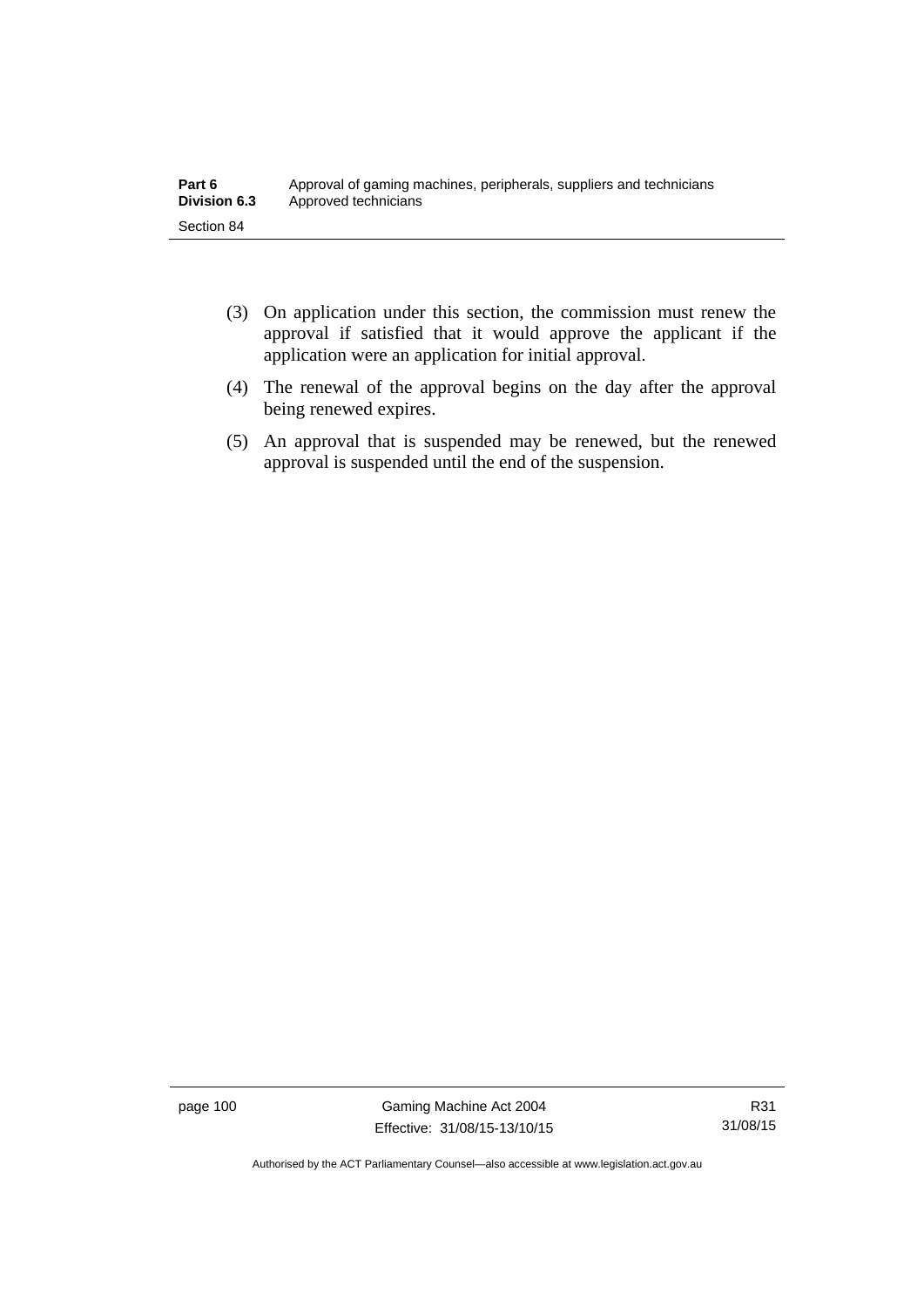# **Part 6A Gaming machine dealings**

# **Division 6A.1 Gaming machine dealings**

# **97 Control procedures**

- (1) A person's control procedures for gaming machines and peripheral equipment must include operational details (including who is responsible) for each of the following:
	- (a) accounting and record keeping in relation to the gaming machines and peripheral equipment;
	- (b) access to and handling of cash in relation to the gaming machines;
	- (c) payment of winnings;
	- (d) access control to the gaming machines and peripheral equipment;
	- (e) security of the gaming machines and peripheral equipment;
	- (f) security of cash, records and keys in relation to the gaming machines;
	- (g) job descriptions (including responsibilities) of people operating and doing accounting and record keeping in relation to the gaming machines and peripheral equipment;
	- (h) any marketing and promotion of the gaming machines.
- (2) A person may change the person's control procedures by written notice given to the commission.
- (3) A regulation may make provision in relation to control procedures.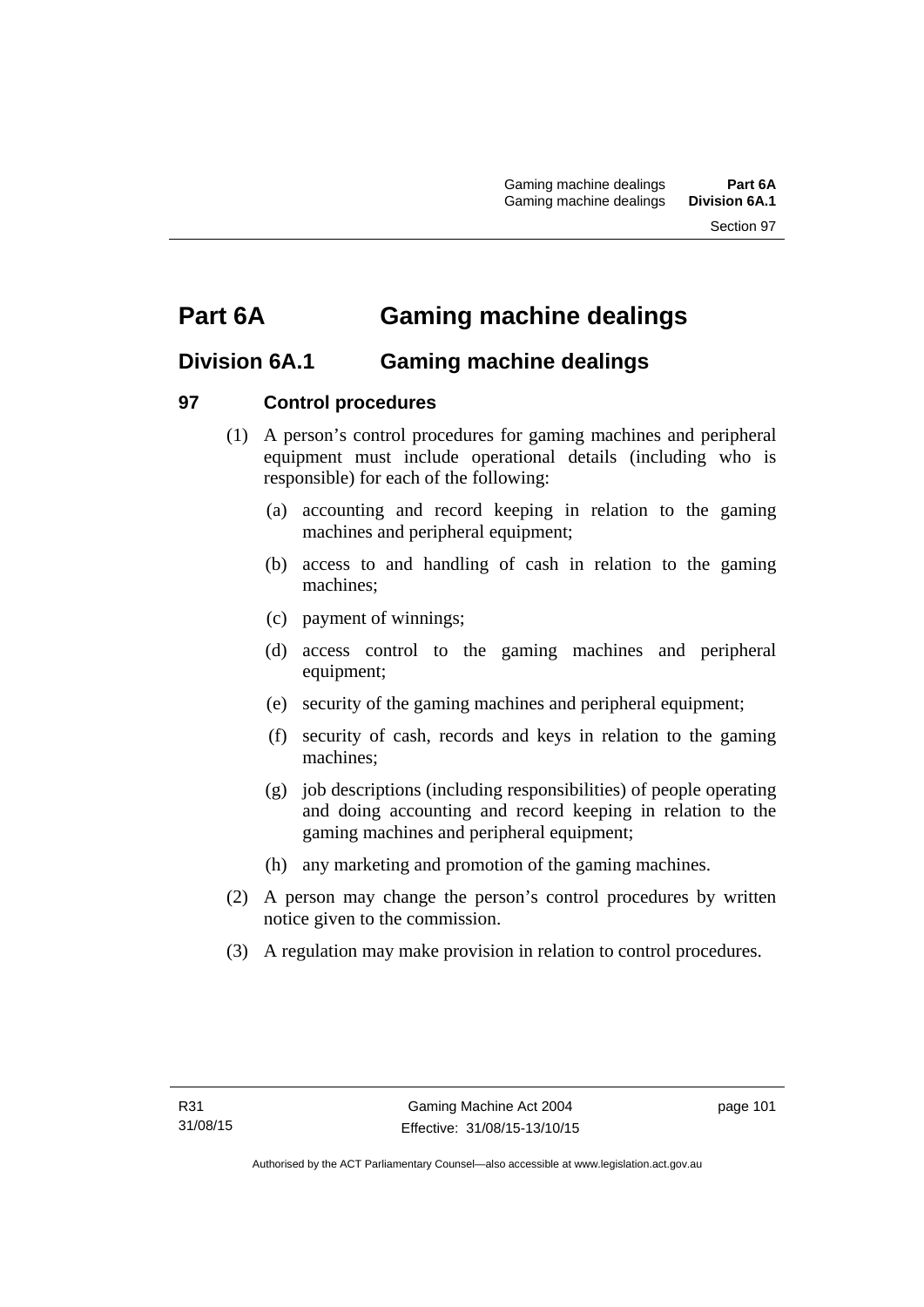# **98 Acquisition of gaming machines and peripheral equipment—general**

- (1) A person commits an offence if—
	- (a) the person intentionally acquires a gaming machine; and

*Note Acquire*—see the dictionary.

 (b) the person does not have a licence and an authorisation certificate allowing the operation of the gaming machine at the person's premises.

Maximum penalty: 100 penalty units, imprisonment for 1 year or both.

- (2) However, a person does not commit an offence against subsection (1) if—
	- (a) the person has been appointed as an external administrator for a licensee; and
	- (b) the commission has received written notice of the person's appointment, and any additional information requested by the commission, under section 110A (Appointment of external administrator).
- (3) A licensee commits an offence if—
	- (a) the licensee intentionally acquires a gaming machine or peripheral equipment for a gaming machine; and
	- (b) the gaming machine or peripheral equipment is not approved under section 69 (Approval of gaming machines and peripheral equipment).

Maximum penalty: 100 penalty units, imprisonment for 1 year or both.

R31 31/08/15

Authorised by the ACT Parliamentary Counsel—also accessible at www.legislation.act.gov.au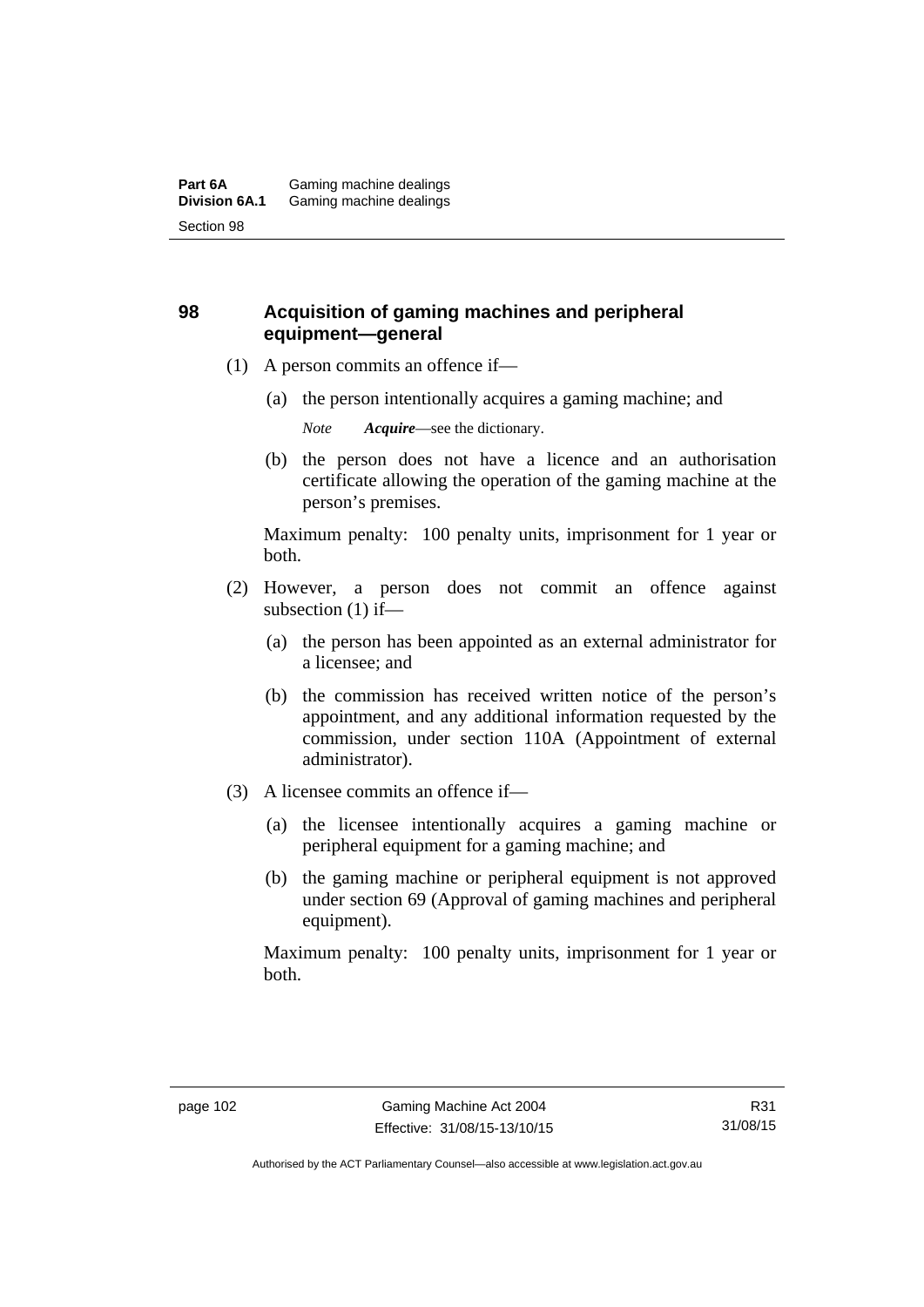- (4) A licensee commits an offence if the licensee—
	- (a) intentionally acquires a gaming machine for authorised premises; and
	- (b) does not hold an authorisation for the gaming machine.

Maximum penalty: 100 penalty units, imprisonment for 1 year or both.

(5) In this section:

*external administrator*—see section 105A.

# **99 Acquisition of authorisations and gaming machines notification**

- (1) This section applies if a licensee intends to acquire—
	- (a) an authorisation for a gaming machine for authorised premises; or
	- (b) a gaming machine for authorised premises.
- (2) The licensee must notify the commission about the proposed acquisition.
	- *Note 1* The acquisition of an authorisation or gaming machine is a notifiable action (see pt 13A and sch 2).
	- *Note* 2 It is a condition of a licence that the licensee give the commission written notice of the details of a gaming machine installed on authorised premises within 3 days after the day the gaming machine is installed or the commission gives the licensee a notice under s 124 (see s 45). It is also a condition of a licence that the licensee not allow the gaming machine to be operated on the authorised premises until the notice under s 45 has been given to the commission (see s 46).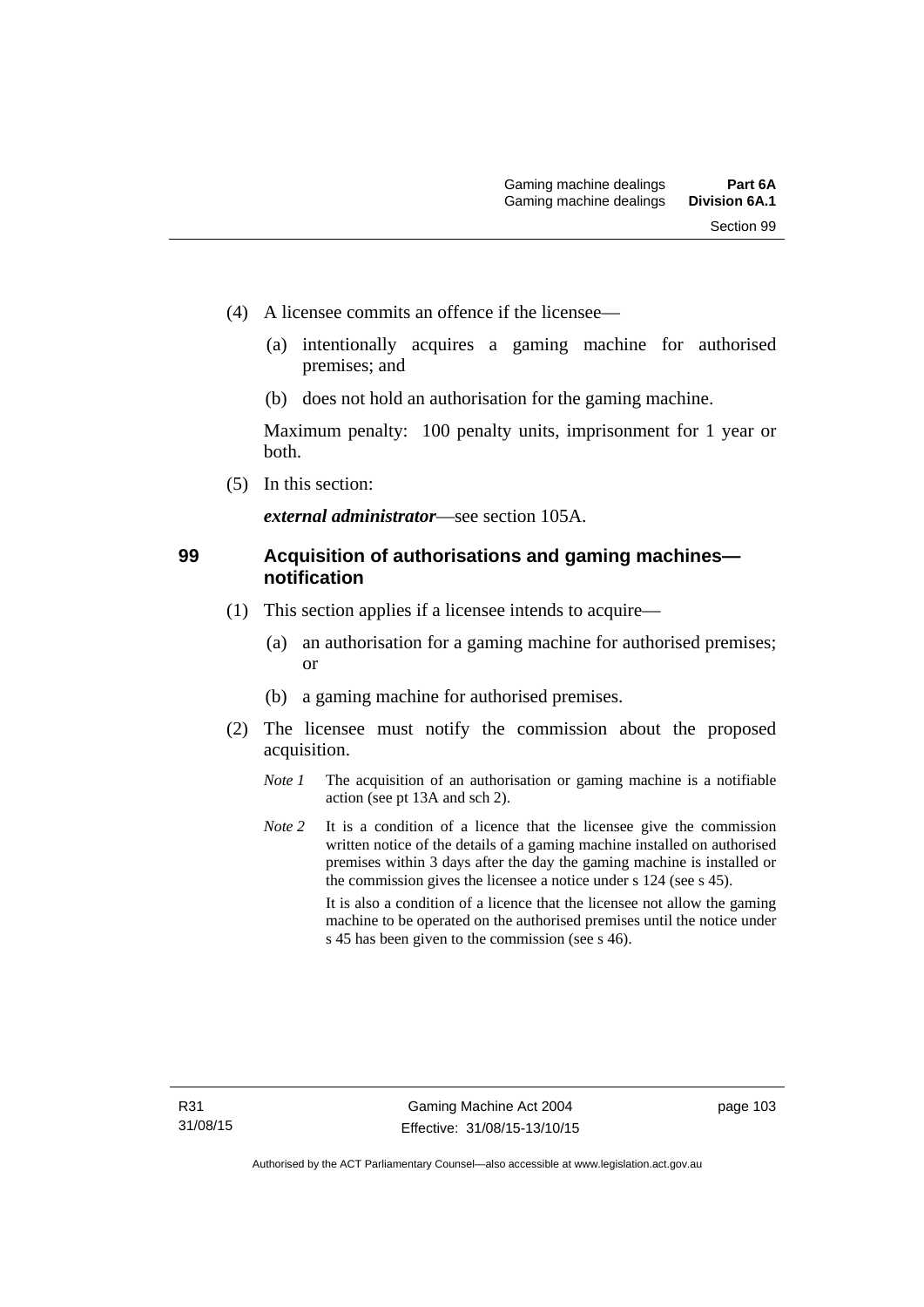# **100 Acquisition of gaming machines—amendment of authorisation schedule etc**

- (1) This section applies if a licensee notifies the commission under section 99 about the proposed acquisition of a gaming machine for authorised premises.
- (2) The commission must amend the licensee's authorisation schedule for the authorised premises to record the gaming machine's serial number and anything else required by this Act to be included.
	- *Note 1* A reference to an Act includes a reference to the statutory instruments made or in force under the Act, including any regulation (see [Legislation Act,](http://www.legislation.act.gov.au/a/2001-14) s 104).
	- *Note* 2 The licensee must not acquire a gaming machine for premises authorised under an authorisation certificate if the licensee does not hold an authorisation for the gaming machine (see s 98 (4)).
- (3) However, if the licensee acquires the gaming machine under division 6A.6 (Trading of authorisations and gaming machines), the commission must amend the licensee's authorisation schedule to remove 1 authorisation for a gaming machine for every 4 authorisations for gaming machines the licensee acquires.
	- *Note 1* On receiving a notice under this section, the commission must also amend the register of licences and authorisations to include details about the maximum number of authorisations for gaming machines to be held by the licensee after acquiring the gaming machines mentioned in the notice (see s 37H (2)).
	- *Note 2 Maximum number* of authorisations—see the dictionary.
- (4) The commission may amend any other record the commission holds to include the information contained in the notice.
- (5) Subsection (3) and this subsection expire on the commencement of the *[Gaming Machine \(Reform\) Amendment Act 2015](http://www.legislation.act.gov.au/a/2015-21/default.asp)*, schedule 1 (Other amendments—compulsory surrender).

R31 31/08/15

Authorised by the ACT Parliamentary Counsel—also accessible at www.legislation.act.gov.au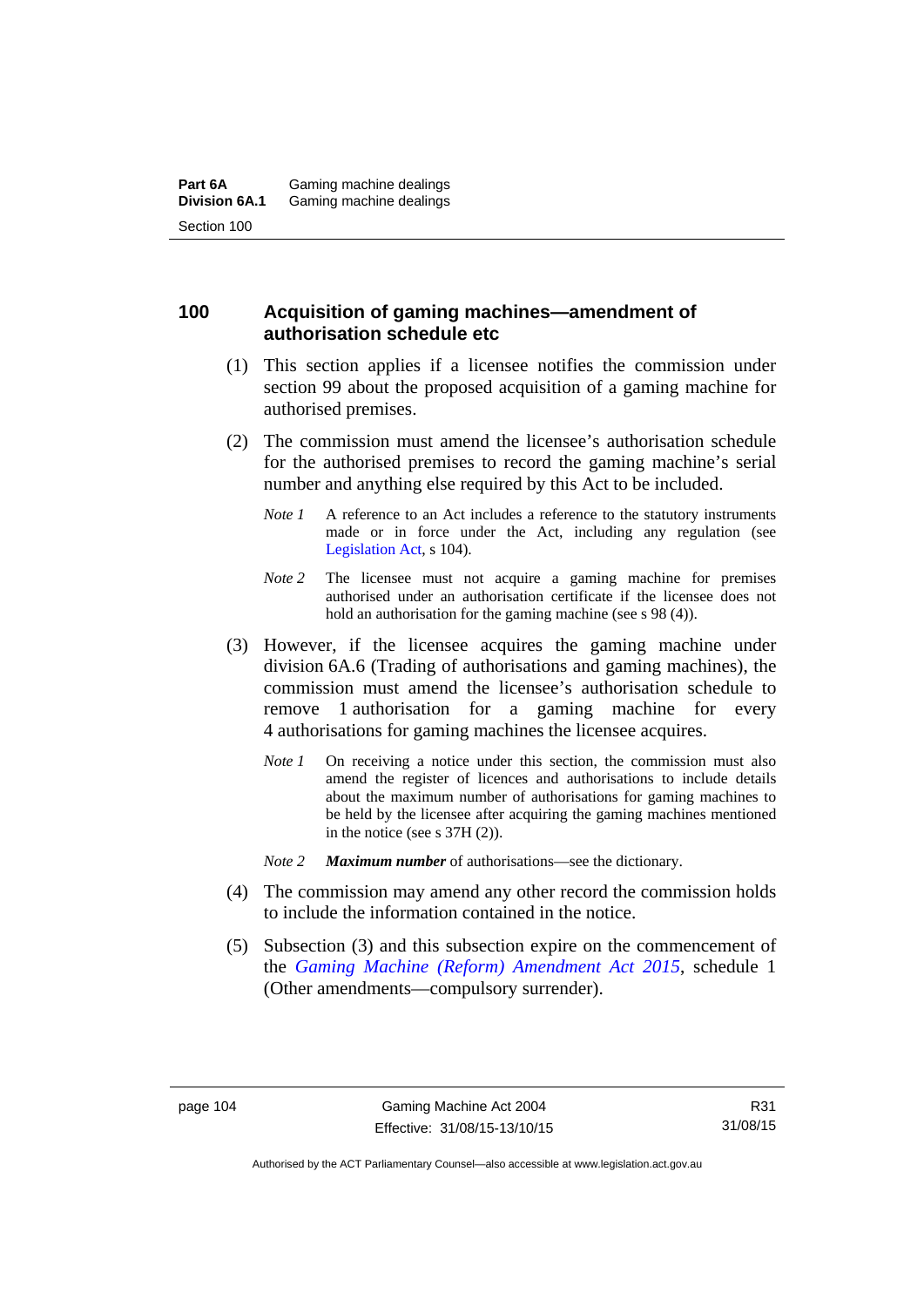# **103 Possession and operation of gaming machines**

- (1) A person commits an offence if—
	- (a) the person possesses or operates a gaming machine; and
	- (b) the person is not authorised to possess or operate the gaming machine under this Act; and
	- (c) the person is reckless about whether the person is authorised to possess or operate the gaming machine under this Act.

Maximum penalty: 100 penalty units, imprisonment for 1 year or both.

- *Note* Under this Act, a person may be authorised to possess or operate a gaming machine by a licence, an approval to repossess the machine or under  $\overline{s}$  (2).
- (2) The commission may, in writing, authorise a person to possess or operate a gaming machine on stated conditions if—
	- (a) the person is a licensee's external administrator and the licensee is authorised under this Act to possess or operate the gaming machine; or
	- (b) the gaming machine is used only for training purposes; or
	- (c) the gaming machine is being stored; or
	- (d) the gaming machine is being displayed for sale or as a promotion; or
	- (e) the gaming machine is being repaired, tested or evaluated.
- (3) In this section:

*external administrator*, for a licensee—see section 105A.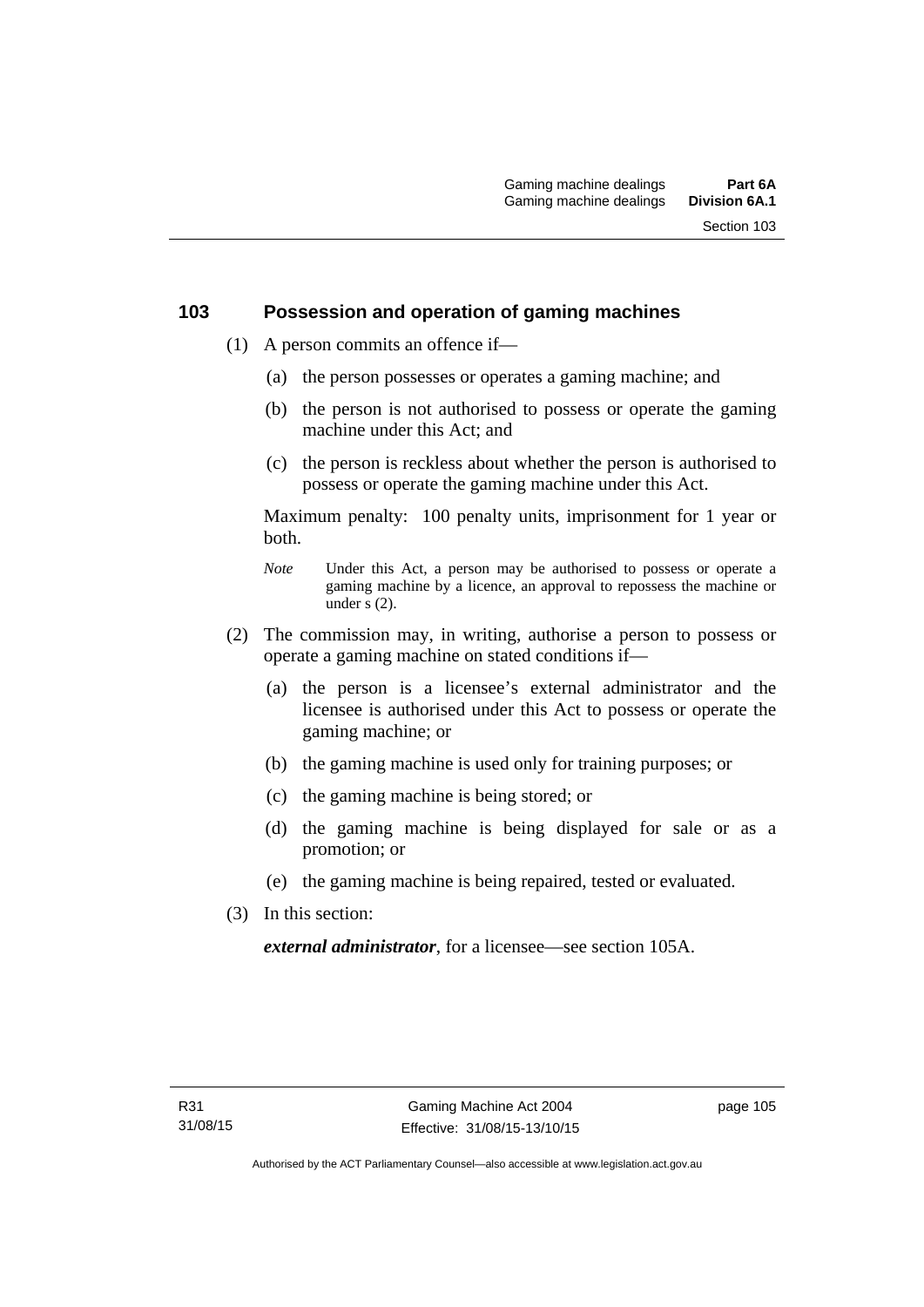#### **Part 6A** Gaming machine dealings<br>**Division 6A.1** Gaming machine dealings Gaming machine dealings Section 104

# **104 Offence—operating unauthorised or stored gaming machines**

- (1) A person commits an offence if—
	- (a) the person operates a gaming machine; and
	- (b) operation of the gaming machine is not allowed under an authorisation certificate; and
	- (c) the person is reckless about whether the operation of the gaming machine is allowed under an authorisation certificate.

Maximum penalty: 100 penalty units.

- (2) A person commits an offence if—
	- (a) the person operates a gaming machine; and
	- (b) a storage permit applies to the gaming machine; and
	- (c) the person is reckless about whether a storage permit applies to the gaming machine.

Maximum penalty: 100 penalty units.

# **105 Operation of gaming machines other than in accordance with authorisations**

- (1) A person commits an offence if—
	- (a) the person owns, occupies or manages authorised premises; and
	- (b) the person fails to take all reasonable steps to stop a gaming machine on the premises being used otherwise than in accordance with the authorisation certificate; and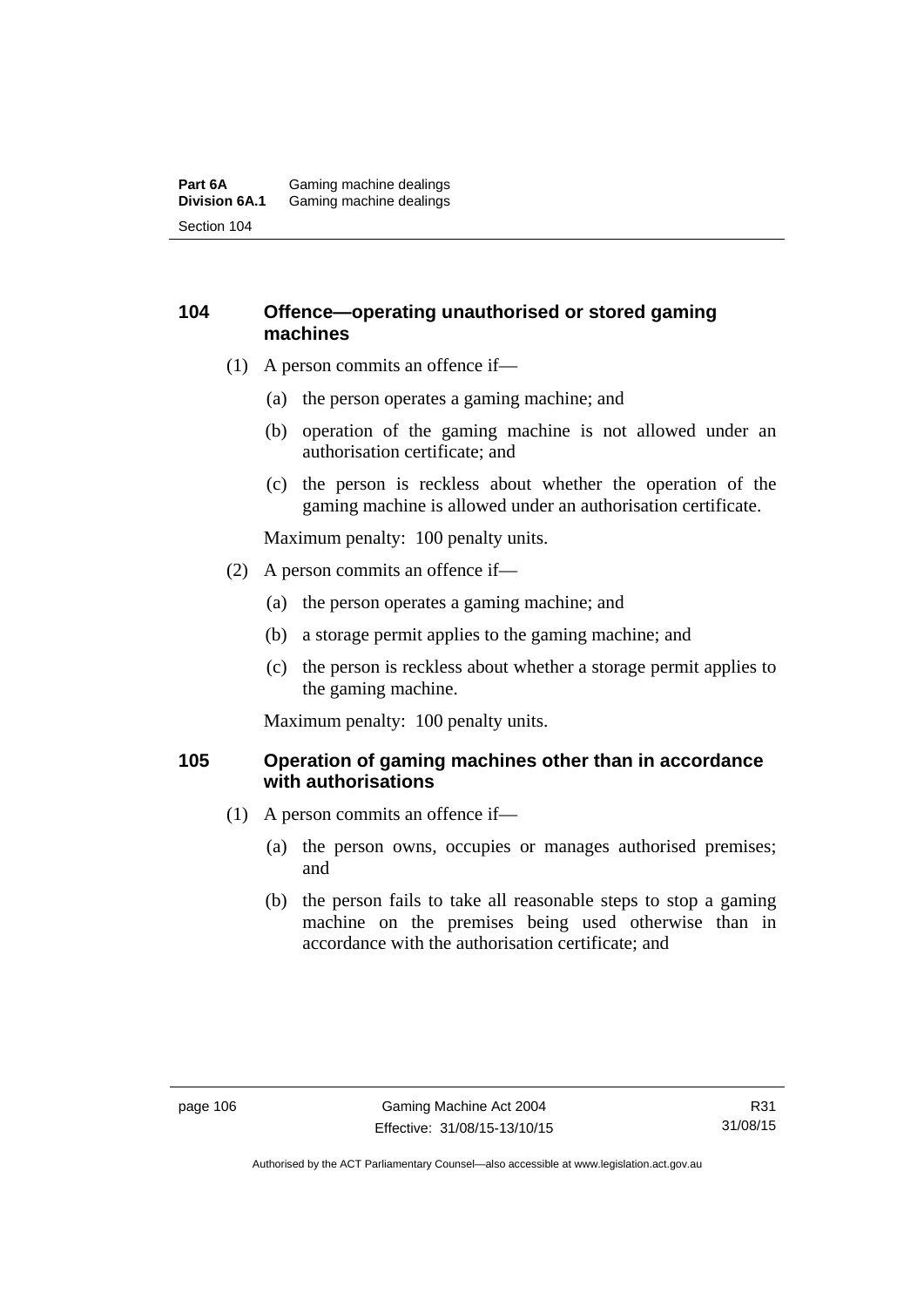(c) someone uses the gaming machine otherwise than in accordance with the authorisation certificate.

Maximum penalty: 100 penalty units.

- (2) A person commits an offence if—
	- (a) the person owns, occupies or manages premises other than authorised premises; and
	- (b) the person fails to take all reasonable steps to stop a gaming machine on the premises being used; and
	- (c) someone uses the gaming machine.

Maximum penalty: 100 penalty units.

(3) An offence against this section is a strict liability offence.

# **Division 6A.2 Repossession of gaming machines**

# **105A Definitions—div 6A.2**

In this division:

*approval* means an approval under section 108 to repossess a gaming machine.

*external administrator*, for a licensee, means any of the following appointed to manage the licensee's affairs:

- (a) an administrator of the licensee;
- (b) a liquidator of the licensee;
- (c) a receiver of the licensee;
- (d) a receiver and manager of the licensee.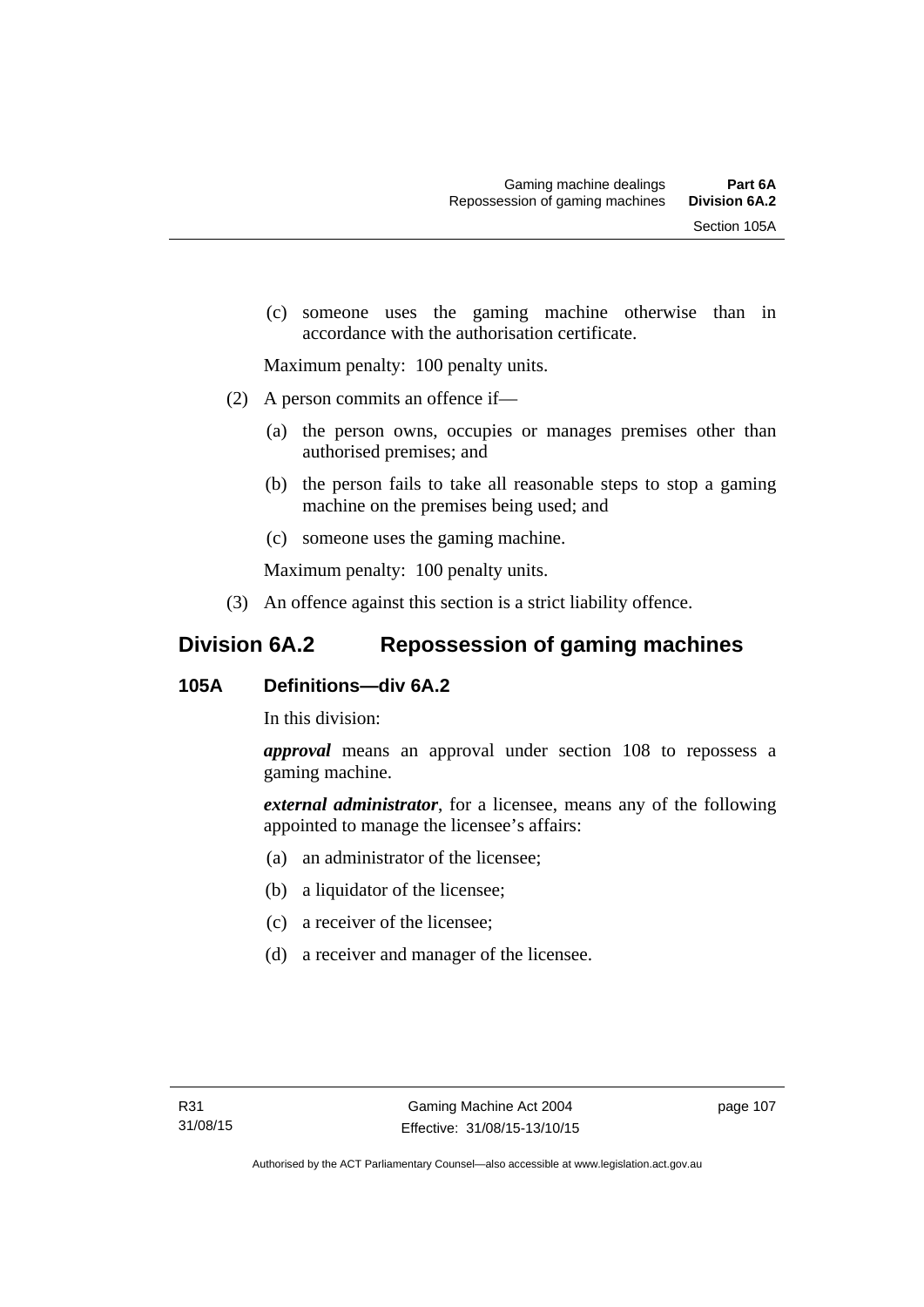### **106 Offences by people repossessing gaming machines**

 (1) A person commits an offence if the person repossesses a gaming machine otherwise than in accordance with an approval under section 108.

Maximum penalty: 100 penalty units.

- (2) A person commits an offence if—
	- (a) the person repossesses a gaming machine; and
	- (b) the person fails to take all reasonable steps to stop the gaming machine being used; and
	- (c) after repossession of the gaming machine but before its disposal, someone else uses the machine.

Maximum penalty: 100 penalty units

(3) An offence against this section is a strict liability offence.

#### **107 Approval for repossession—application**

- (1) A person enforcing a financial agreement or a supplier may apply to the commission for approval to repossess a gaming machine.
	- *Note 1* If a form is approved under the [Control Act](http://www.legislation.act.gov.au/a/1999-46/default.asp), s 53D for an application, the form must be used.

*Note* 2 A fee may be determined under s 177 for an application.

- (2) The application must be accompanied by information identifying—
	- (a) the person from whom the gaming machine is to be repossessed; and
	- (b) the premises where the gaming machine is currently held; and
	- (c) the details of the gaming machine.

Authorised by the ACT Parliamentary Counsel—also accessible at www.legislation.act.gov.au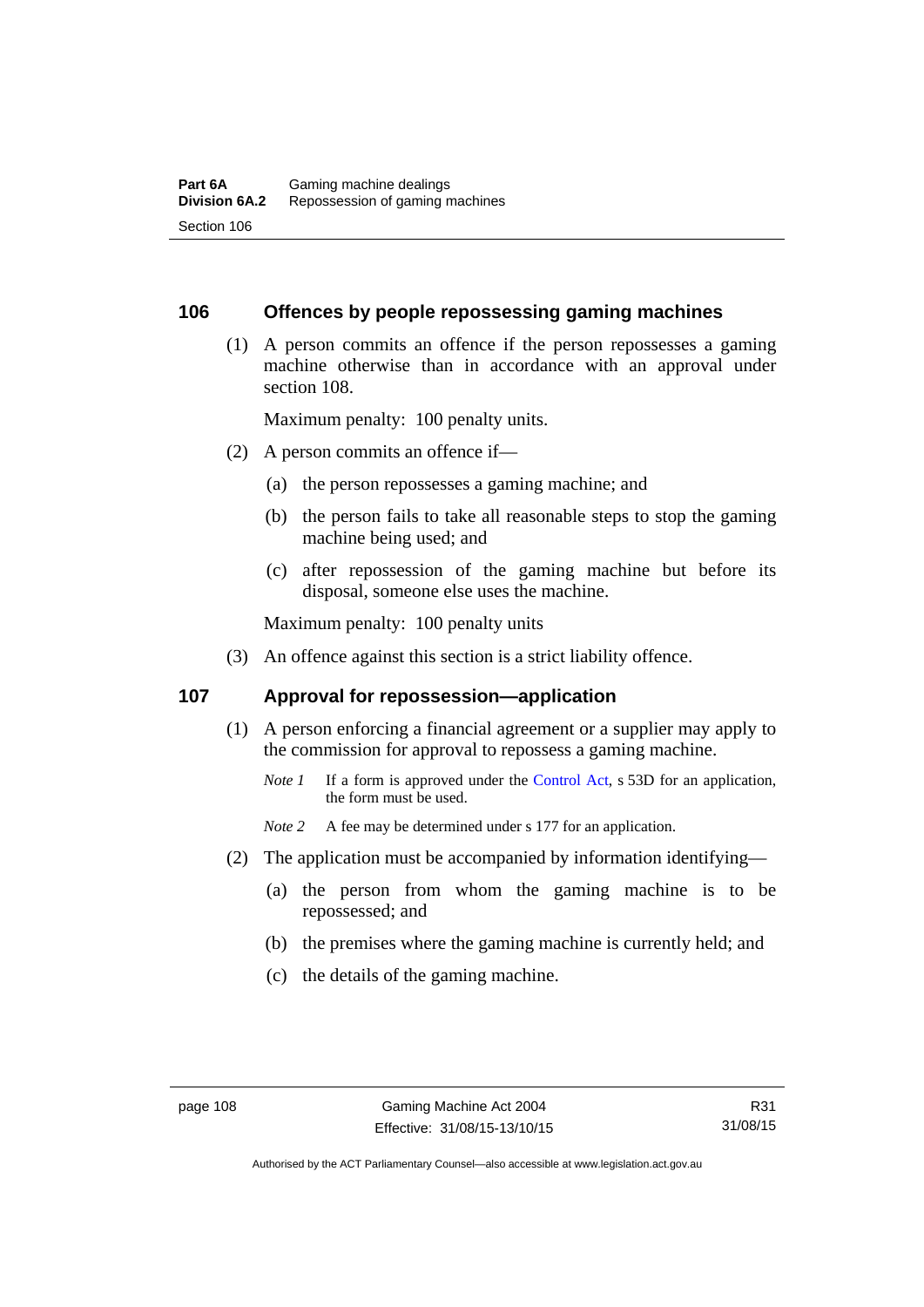# **108 Approval of repossession of gaming machines**

- (1) On application under section 107, the commission must approve, or refuse to approve, the repossession of a gaming machine.
- (2) The commission must approve the repossession unless the commission believes on reasonable grounds that the applicant would be likely to contravene a requirement of a condition on the approval.

*Note* For conditions, see s 109.

- (3) If an approval is given to repossess a gaming machine, after the machine is repossessed but before it is disposed of, an authorised officer must—
	- (a) take meter readings from the gaming machine; and
	- (b) seal the computer cabinet on the gaming machine; and
	- (c) render the gaming machine inoperable.
- (4) This section does not entitle a person to repossess a gaming machine if the person is not otherwise entitled to repossess it.

### **109 Conditions on approval to repossess gaming machine**

- (1) An approval to repossess a gaming machine under section 108 is subject to the following conditions:
	- (a) that the person given the approval take all reasonable steps necessary to prevent the repossessed gaming machine being played before its disposal;
	- (b) that the person given the approval allow an authorised officer to exercise the commission's functions under section 108 (3).
- (2) The commission may impose any other condition on the approval in relation to the storage of the gaming machine before its disposal that the commission considers appropriate.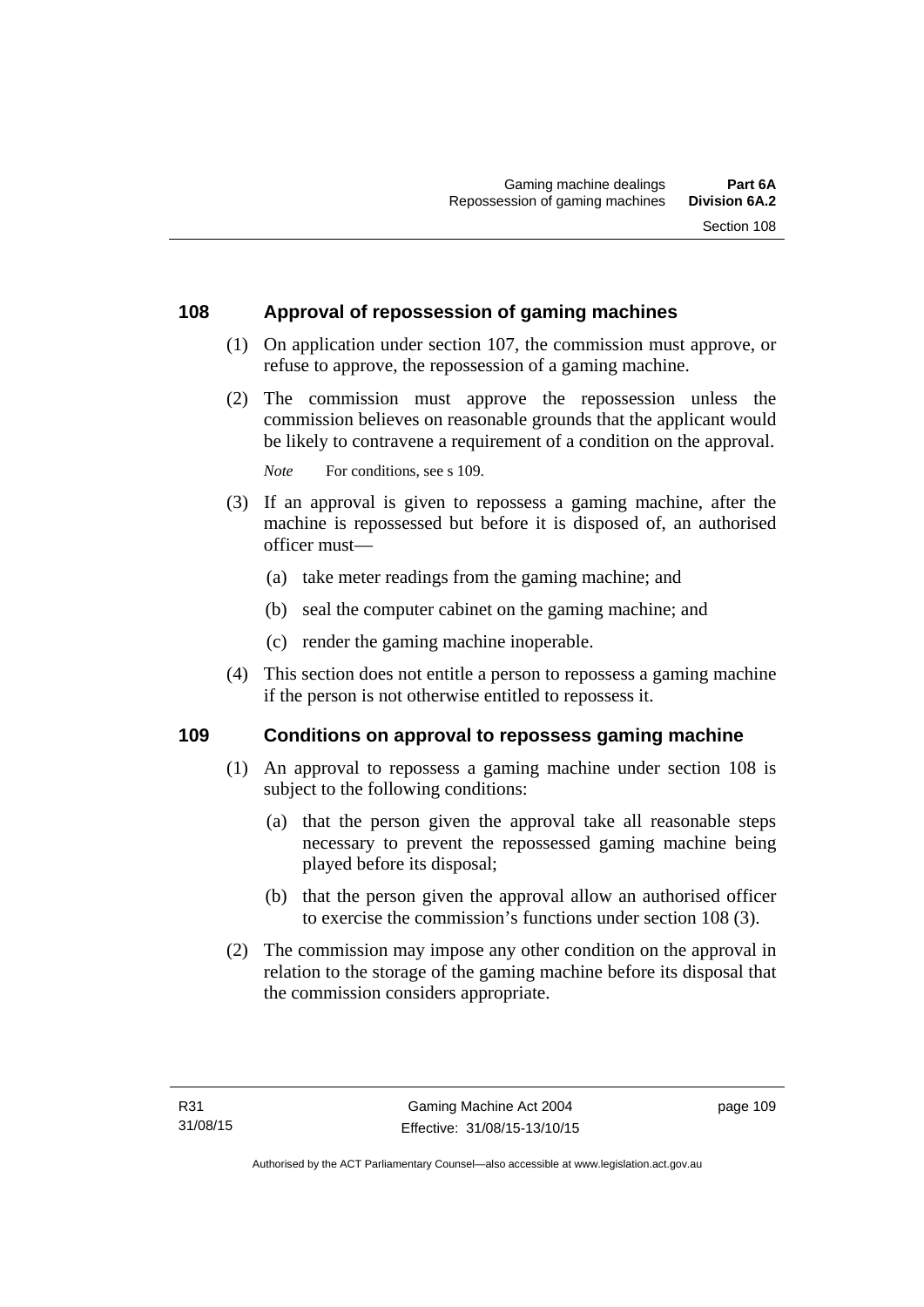# **109A Repossessed gaming machines—amendment of authorisation schedule**

- (1) This section applies if a person enforcing a financial agreement or a supplier repossesses a gaming machine from a licensee under this division.
- (2) The person who repossesses the gaming machine must give the commission written notice that the gaming machine has been repossessed.
- (3) On receiving a notice under subsection (2), the commission must—
	- (a) amend the authorisation schedule for the gaming machine to remove the gaming machine's details; and
	- (b) give the licensee a replacement authorisation schedule that includes the amendment.

# **110 Contravention of repossession approval conditions**

- (1) A person commits an offence if the person—
	- (a) is approved under section 108 to repossess a gaming machine; and
	- (b) contravenes a requirement of a condition on the approval.

Maximum penalty: 50 penalty units.

- (2) Subsection (1) does not apply if the person took all reasonable steps to avoid a contravention of the requirements of the approval conditions.
- (3) An offence against this section is a strict liability offence.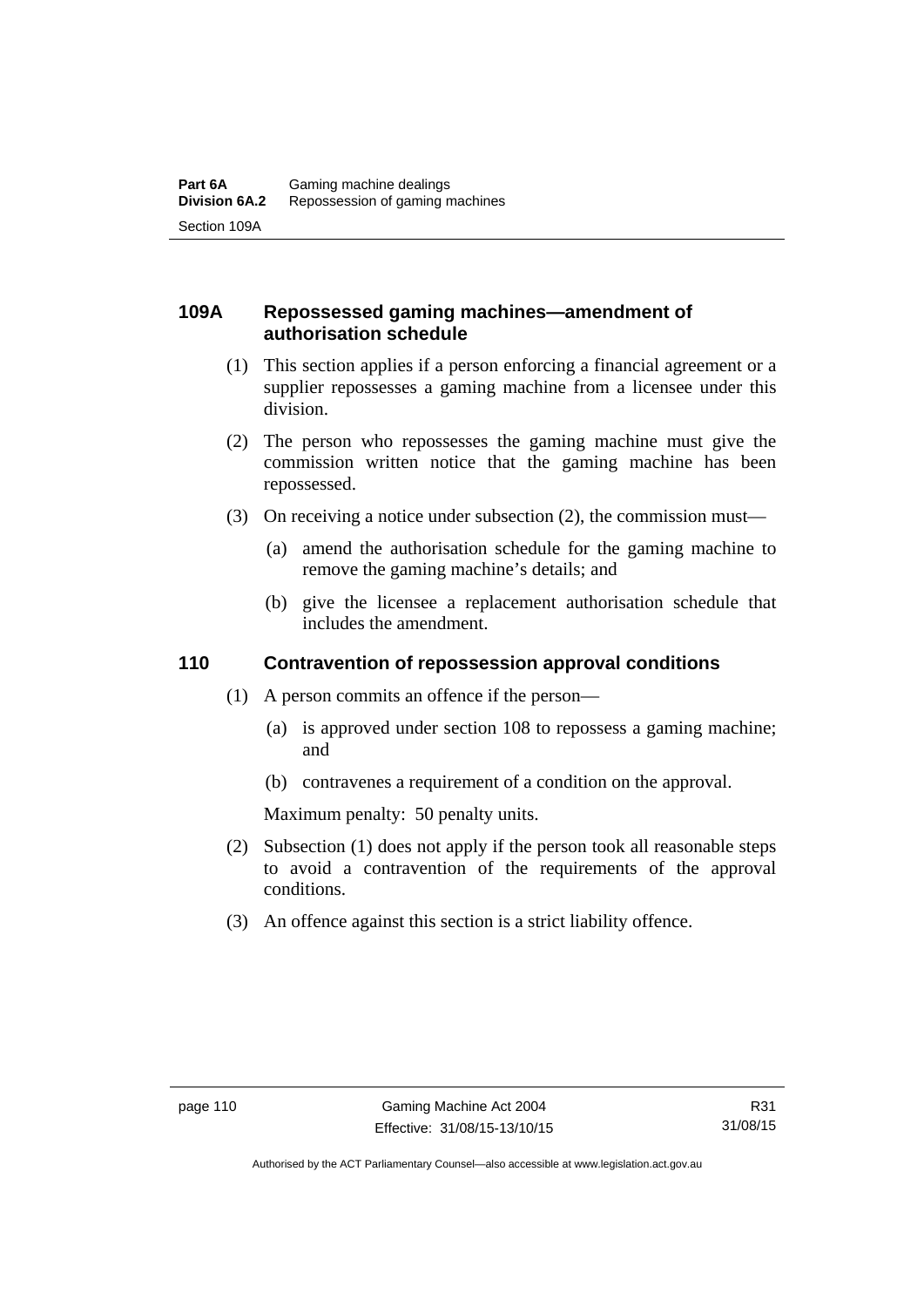# **110A Appointment of external administrator**

 (1) If an external administrator is appointed to manage a licensee's affairs, the external administrator must give the commission written notice of the appointment.

*Note External administrator*—see s 105A.

 (2) The commission may, in writing, ask the external administrator for additional information about the appointment.

# **Division 6A.3 Disposal of gaming machines**

### **111 Unapproved disposal of gaming machines**

- (1) A person commits an offence if—
	- (a) the person disposes of a gaming machine; and
	- (b) the disposal is not in accordance with an approval under section 113 (Approval of disposal of gaming machines).

Maximum penalty: 100 penalty units.

- (2) Subsection (1) does not apply if the person disposes of the gaming machine under a notification under section 113A (Disposal of gaming machines—notifiable action).
	- *Note* The defendant has an evidential burden in relation to the matters mentioned in s (2) (see [Criminal Code](http://www.legislation.act.gov.au/a/2002-51), s 58).
- (3) An offence against this section is a strict liability offence.

# **112 Application for approval for disposal of gaming machines**

- (1) A person may apply in writing to the commission for approval to dispose of a gaming machine.
	- *Note 1* If a form is approved under the [Control Act,](http://www.legislation.act.gov.au/a/1999-46) s 53D for an application, the form must be used.
	- *Note 2* A fee may be determined under s 177 for this provision.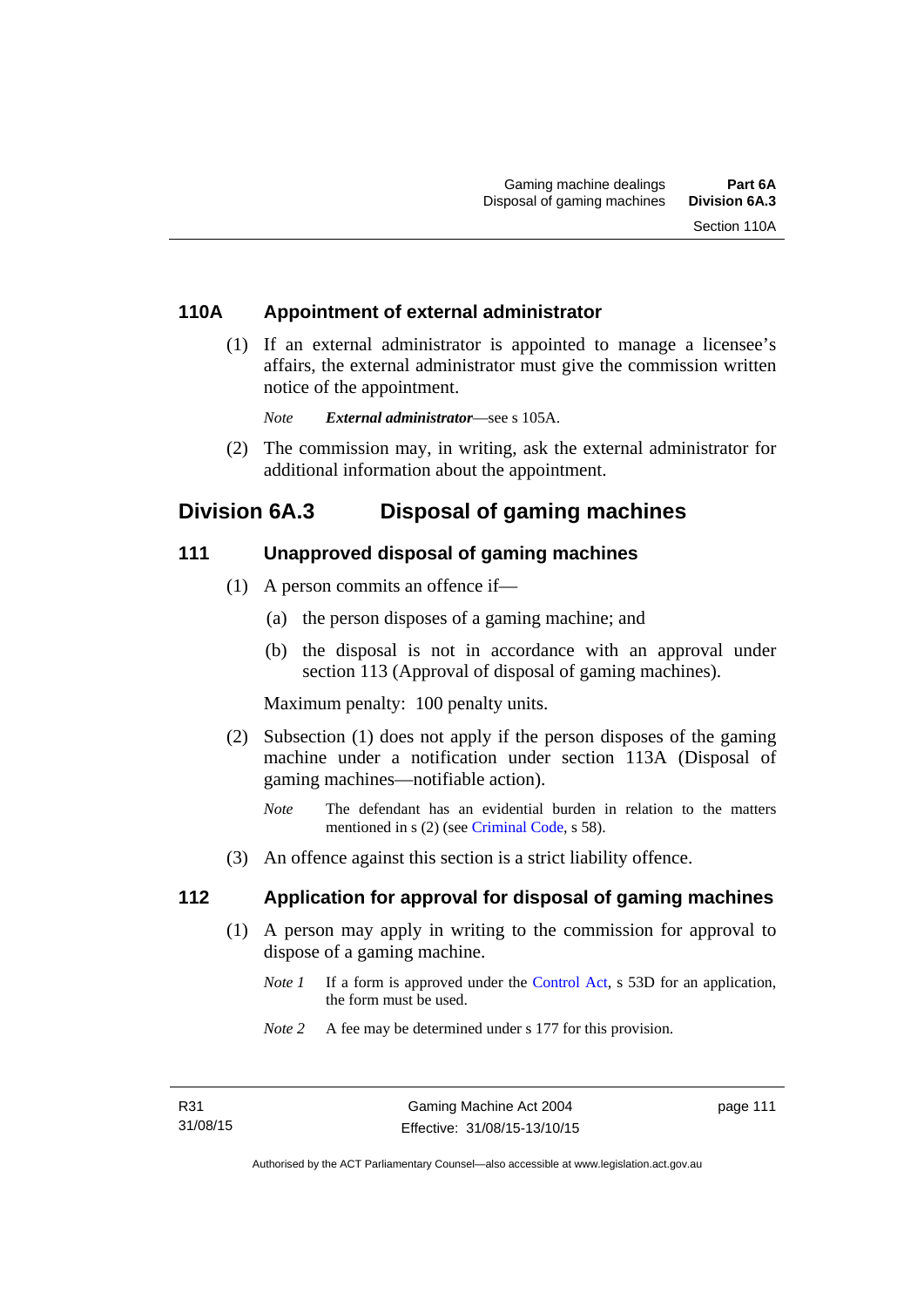- (2) The application must be accompanied by information identifying—
	- (a) the person (if any) who is to acquire the gaming machine; and
	- (b) the premises where the gaming machine is currently held; and
	- (c) the details of the gaming machine.
- (3) However, this section does not apply to a person who disposes of a gaming machine under a notification under section 113A (Disposal of gaming machines—notifiable action).

# **113 Approval of disposal of gaming machines**

- (1) On application under section 112, the commission must approve, or refuse to approve, the disposal of a gaming machine.
- (2) The commission must approve the disposal if—
	- (a) the person (if any) who is to acquire the gaming machine is authorised—
		- (i) to operate the gaming machine under an authorisation certificate; or
		- (ii) if the gaming machine is to be sold or operated in a local jurisdiction—under a law of the local jurisdiction; or
		- (iii) to destroy the gaming machine; and
	- (b) for an applicant who has repossessed the gaming machine—the repossession is approved under section 108 (Approval of repossession of gaming machines) and the commission has no reason to believe that the approval has been contravened.
- (3) However, the commission must not approve the lease or hire of a gaming machine by 1 licensee to another.
- (4) This section does not entitle a person to dispose of a gaming machine if the person is not otherwise entitled to dispose of the machine.

R31 31/08/15

Authorised by the ACT Parliamentary Counsel—also accessible at www.legislation.act.gov.au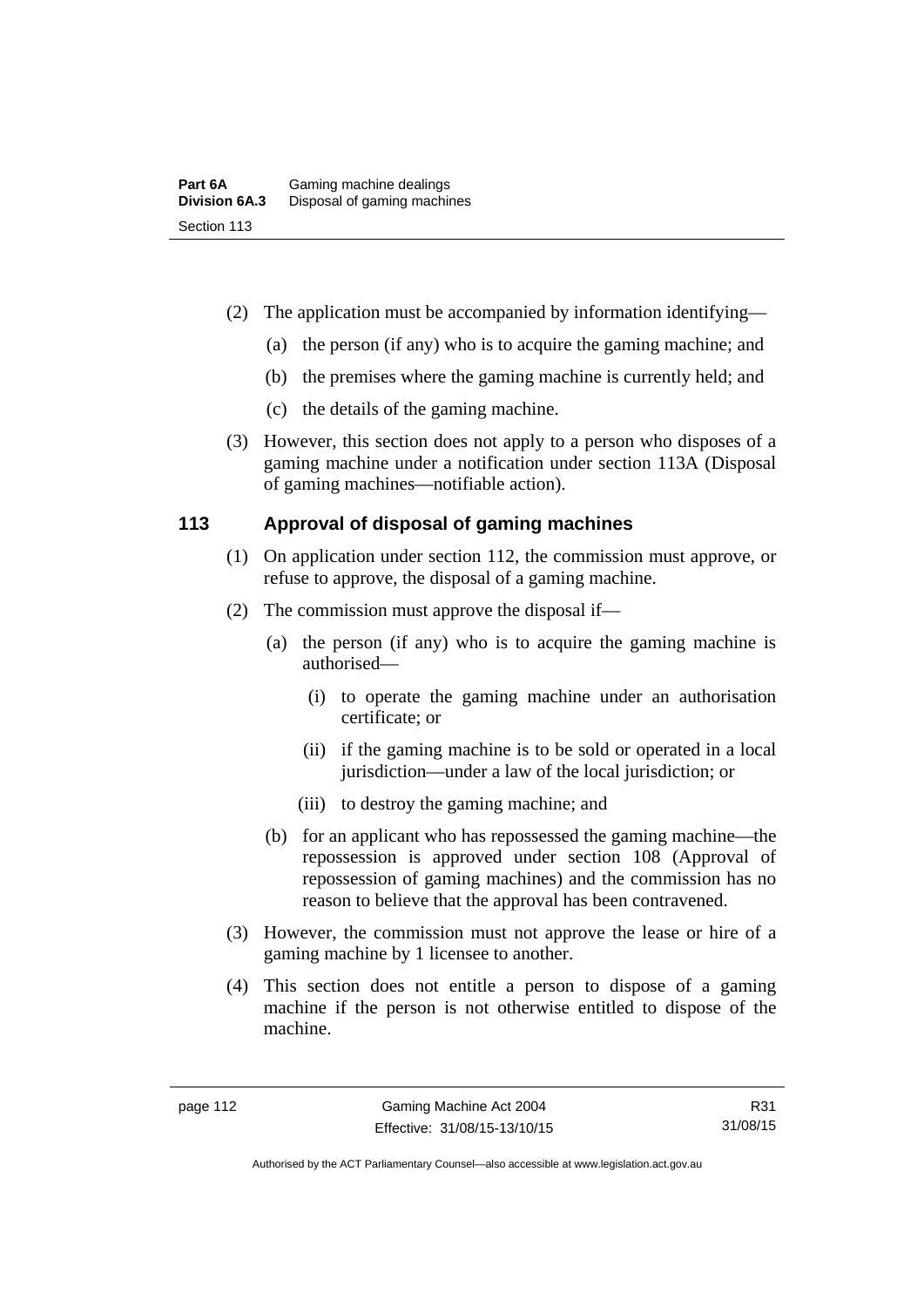# **113A Disposal of gaming machines—notifiable action**

- (1) This section applies if a licensee authorised to operate a gaming machine proposes to dispose of the gaming machine for any of the following reasons:
	- (a) the authorisation for the gaming machine under division 6A.6 (Trading of authorisations and gaming machines) is to be traded without the gaming machine;
		- *Note* The licensee must apply for a storage permit for the gaming machines that are not being traded with the authorisation (see div 6A.7).
	- (b) the gaming machine is to be sold to another licensee in the ACT or a local jurisdiction;
	- (c) the gaming machine is to be replaced with a new gaming machine;
	- (d) the gaming machine is to be returned to the approved supplier who sold the gaming machine;
	- (e) the gaming machine is to be sold to an approved supplier;
	- (f) the authorisation for the gaming machine is to be surrendered under section 37F (Surrender of licences, authorisation certificates and authorisations);
	- (g) the licensee's licence is to be cancelled under section 58 (Disciplinary action).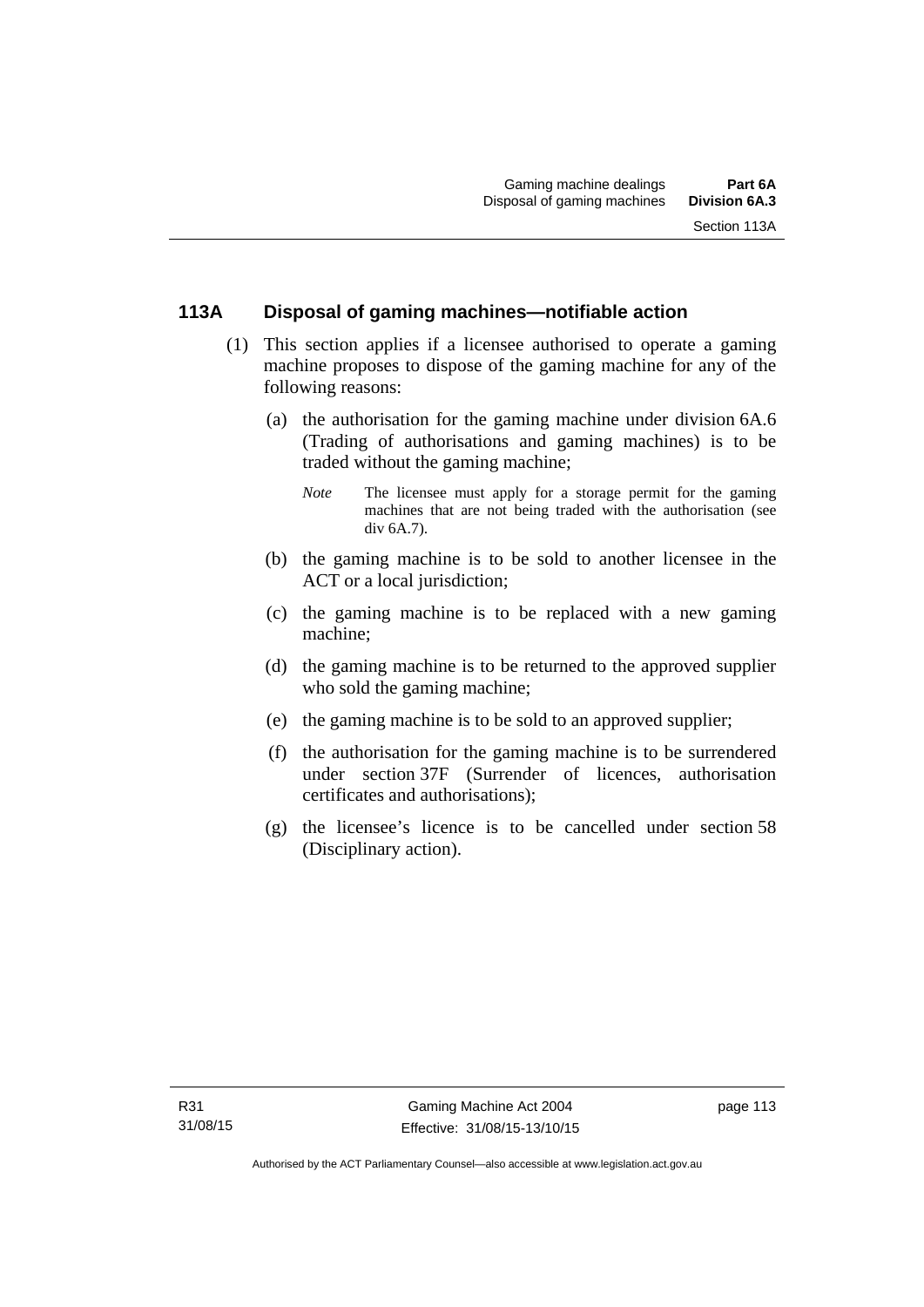- (2) The licensee must notify the commission about the proposed disposal of the gaming machine.
	- *Note 1* The disposal of a gaming machine is a notifiable action (see pt 13A and sch 2).
	- *Note* 2 A notifiable action takes place—
		- (a) the prescribed number of days after the day the commission receives the notification (see s 173E (a)); or
		- (b) if the commission allows the notifiable action to take place on an earlier day—that day (see s 173E (b)); or
		- (c) if the commission asks for additional information under s 173E (c)—when the commission has notified the licensee that it is satisfied in relation to the additional information (see s 173E (c)).
- (3) The commission may approve a means of disposing of a gaming machine under this section.
- (4) An approval is a notifiable instrument.

*Note* A notifiable instrument must be notified under the [Legislation Act](http://www.legislation.act.gov.au/a/2001-14).

### **113B Destruction of gaming machines—commission's attendance**

 (1) If a licensee proposed to dispose of a gaming machine under section 113A by destroying it, the commission may, but need not, attend the gaming machine's destruction.

*Note* A fee may be determined under s 177 for this provision.

- (2) If the commission decides to attend the gaming machine's destruction, the commission must give the licensee written notice to that effect.
- (3) The notice must be given to the licensee within a reasonable time before the gaming machine is destroyed.

*Note* For how documents may be served, see the [Legislation Act,](http://www.legislation.act.gov.au/a/2001-14) pt 19.5.

R31 31/08/15

Authorised by the ACT Parliamentary Counsel—also accessible at www.legislation.act.gov.au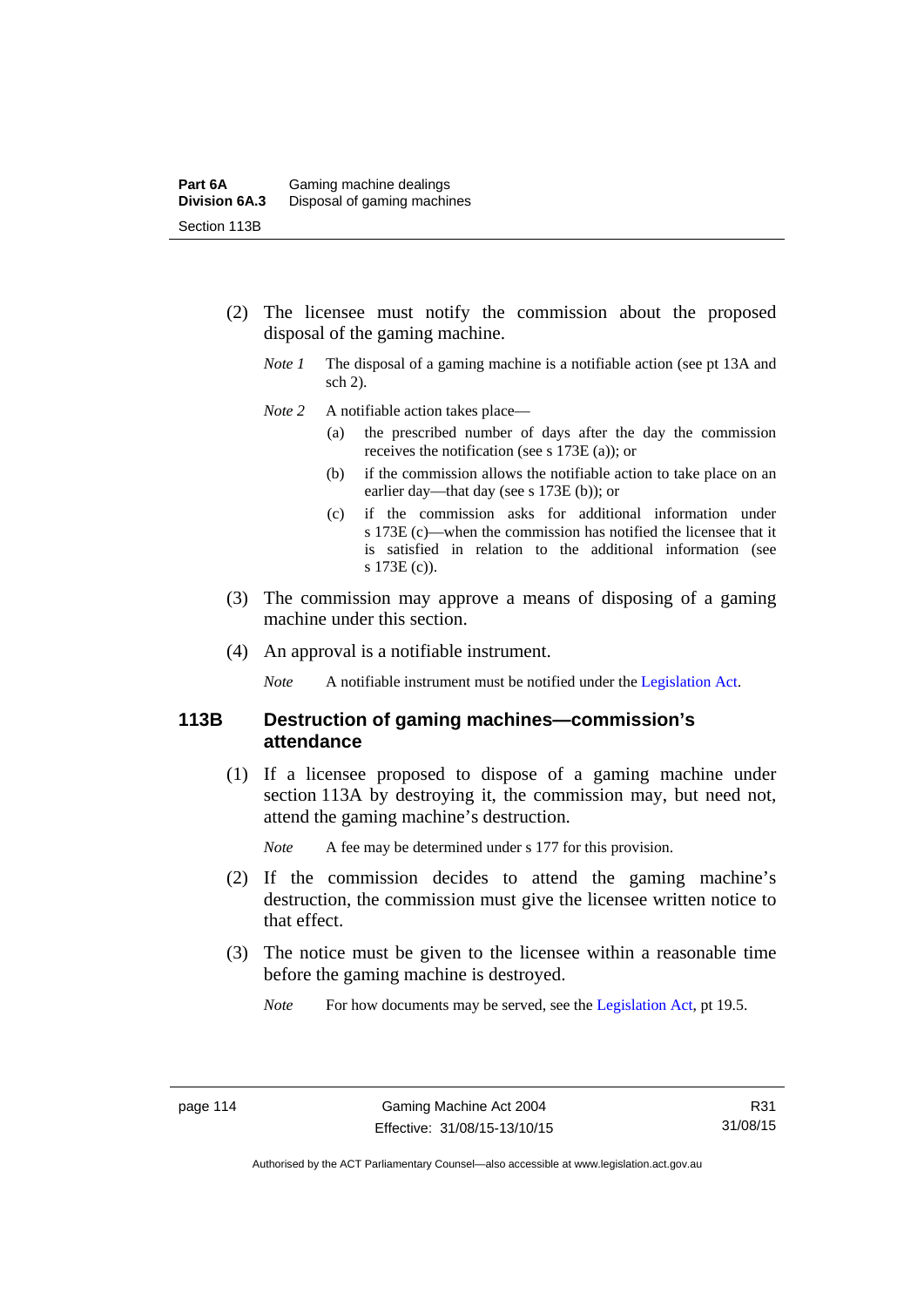# **113C Disposal of gaming machines—direction about manner of disposal**

- (1) The commission may, in writing, direct a licensee to dispose of a gaming machine under this Act in the manner stated in the direction.
- (2) The licensee must comply with the direction within the reasonable time stated in the direction.

# **113D Offence—failure to dispose of gaming machine within required time**

- (1) This section applies if—
	- (a) the commission issues a storage permit for an interim purpose to a licensee; and
	- (b) the licensee fails to dispose of a gaming machine to which the permit applies within the time stated in the permit.
- (2) The commission must, in writing, direct the licensee to destroy the gaming machine in the way, and within the time, stated in the direction.
- (3) A licensee commits an offence if the licensee fails to comply with a direction under subsection (2).

Maximum penalty: 100 penalty units.

 (4) Subsection (3) does not apply if the licensee has a reasonable excuse.

# **Division 6A.4 Seizure of gaming machines**

# **114 Seizure of unlawful gaming machines**

- (1) This section applies if an authorised officer believes on reasonable grounds that—
	- (a) a person possesses or operates a gaming machine; and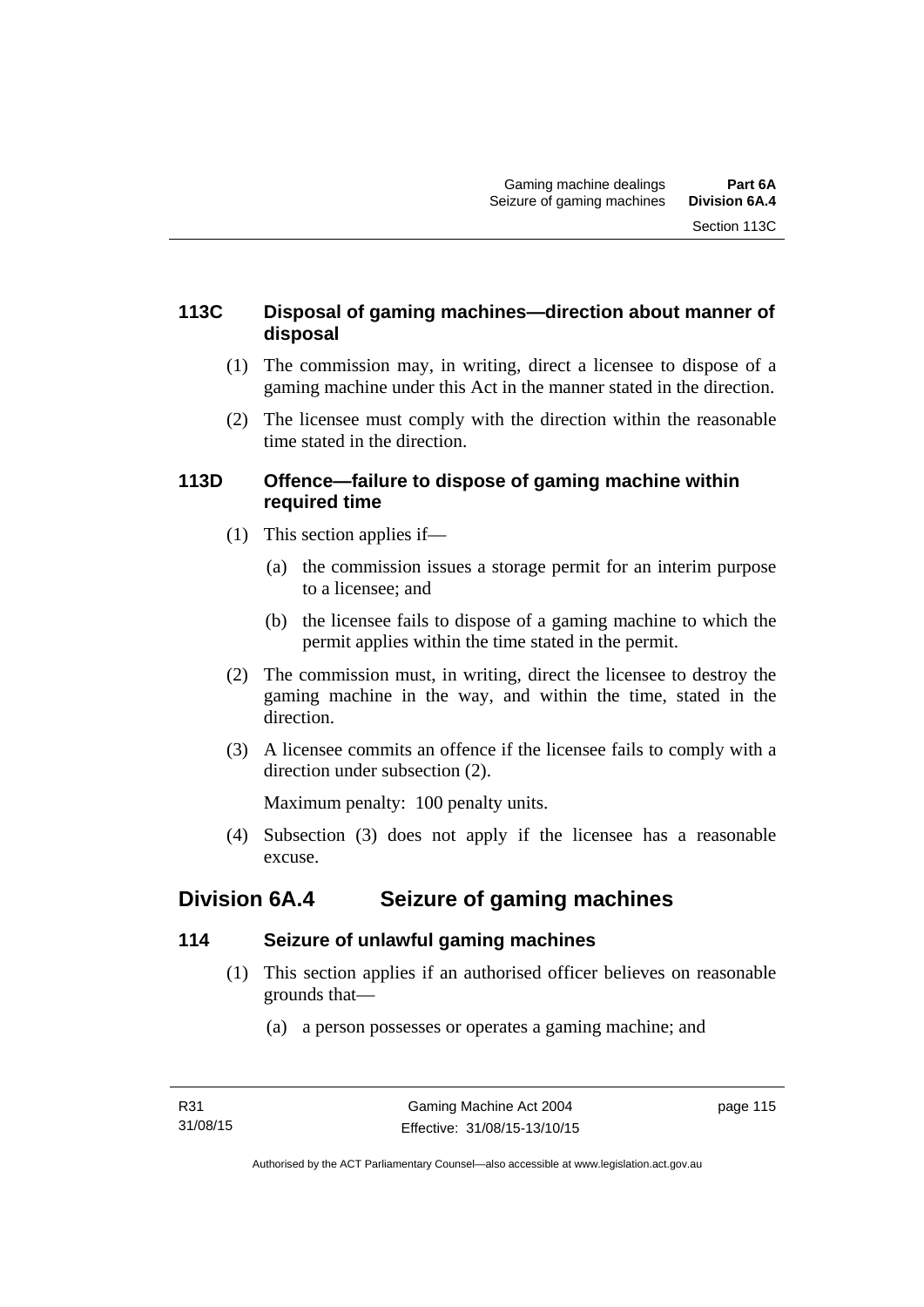- (b) the person is not authorised to possess or operate the gaming machine under this Act.
- (2) The authorised officer may seize the gaming machine.

# **115 Receipt for gaming machines seized**

- (1) As soon as practical after the gaming machine is seized, the authorised officer must give a receipt for it to the person from whom it was seized.
- (2) If, for any reason, it is not practicable to comply with subsection (1), the authorised officer must leave the receipt, secured conspicuously, at the place where the gaming machine was seized.
- (3) A receipt under this section must include the following:
	- (a) a description of the gaming machine;
	- (b) an explanation of why the gaming machine was seized;
	- (c) an explanation of the person's right to apply to a court under section 116 for an order disallowing the seizure;
	- (d) where the gaming machine is to be taken;
	- (e) the authorised officer's name, and how to contact the officer.

# **116 Application for order disallowing seizure**

- (1) A person claiming to be entitled to a gaming machine seized under this division may apply to the Magistrates Court within 10 days after the day of the seizure for an order disallowing the seizure.
- (2) The application may be heard only if the applicant has served a copy of the application on the commission.
- (3) The commission is entitled to appear as respondent at the hearing of the application.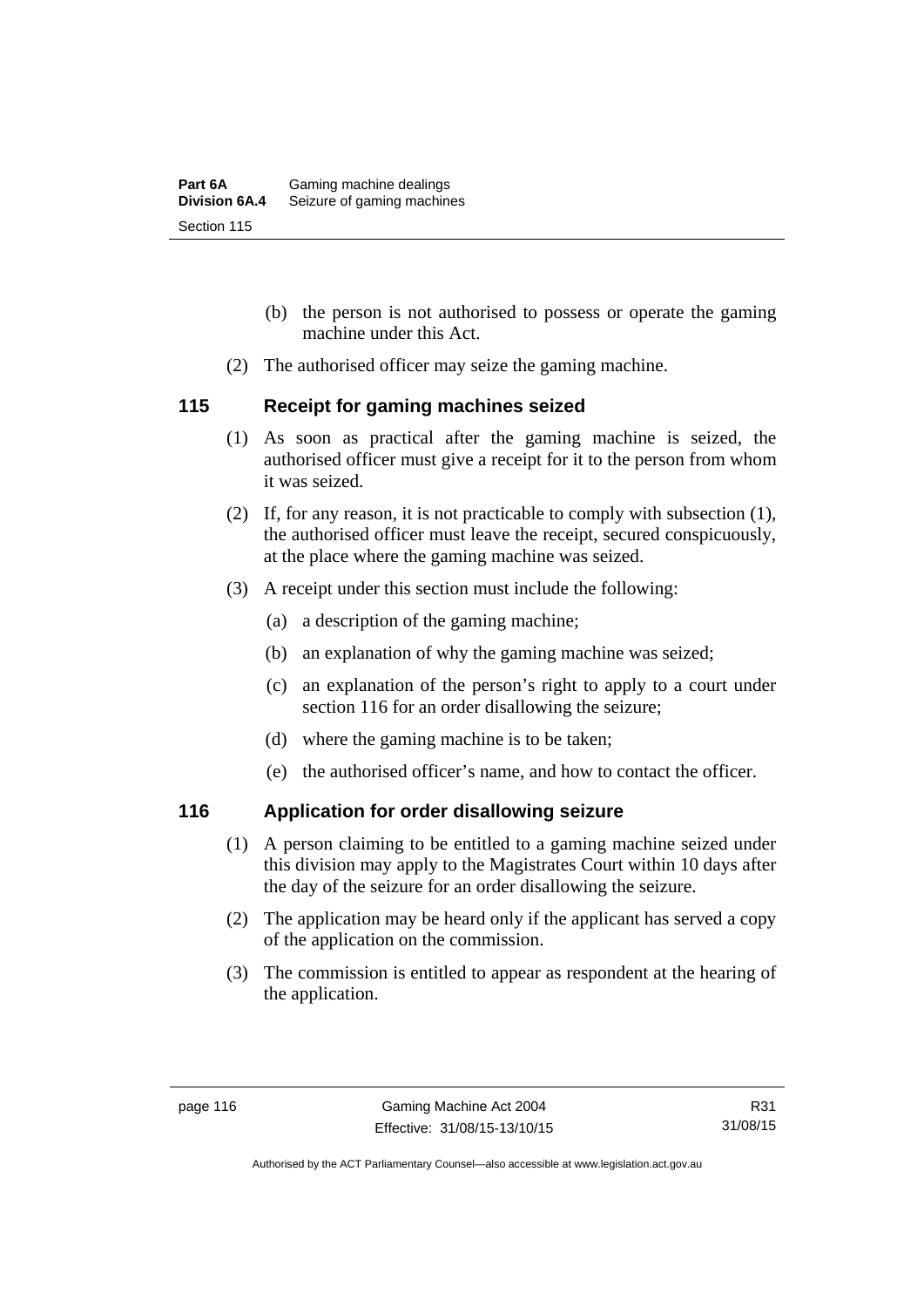# **117 Order for return of seized gaming machine**

- (1) This section applies if a person claiming to be entitled to a gaming machine seized under this division applies to the Magistrates Court under section 116 for an order disallowing the seizure.
- (2) The Magistrates Court must make an order disallowing the seizure if satisfied that—
	- (a) the applicant would, apart from the seizure, be entitled to the return of the seized gaming machine; and
	- (b) the gaming machine is not connected with an offence against this Act; and
	- (c) possession of the gaming machine by the person would not be an offence.
- (3) The Magistrates Court may also make an order disallowing the seizure if satisfied there are exceptional circumstances justifying the making of the order.
- (4) If the Magistrates Court makes an order disallowing the seizure, the court may make 1 or more of the following ancillary orders:
	- (a) an order directing the commission to return the gaming machine to the applicant or to someone else that appears to be entitled to it;
	- (b) if the gaming machine cannot be returned or has depreciated in value because of the seizure—an order directing the Territory to pay reasonable compensation;
	- (c) an order about the payment of costs in relation to the application.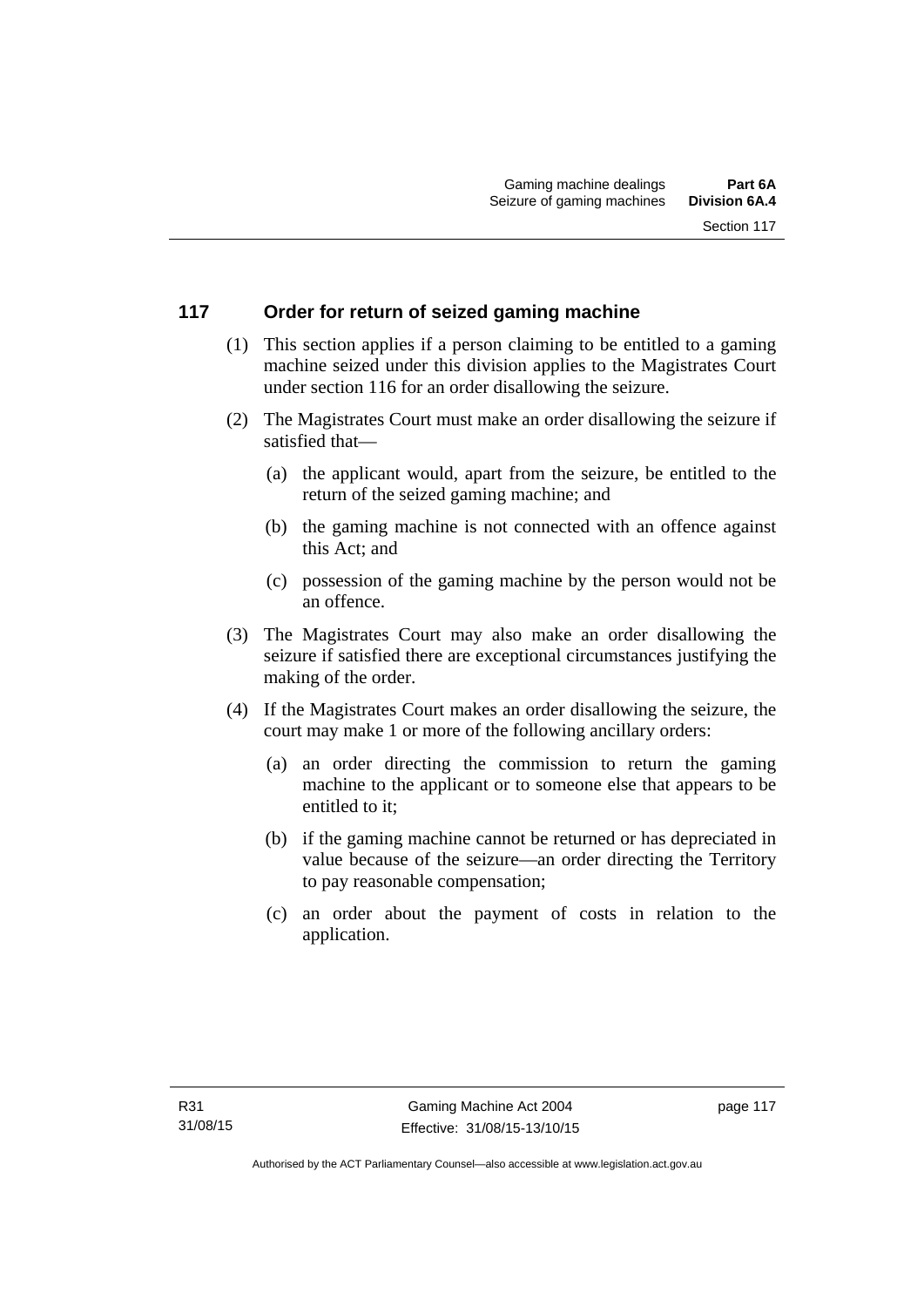# **118 Adjournment pending hearing of other proceedings**

- (1) This section applies to the hearing of an application under section 116 (Application for order disallowing seizure).
- (2) If it appears to the Magistrates Court that the seized gaming machine is required to be produced in evidence in a pending proceeding in relation to an offence against a Territory law, the court may, on the application of the commission or its own initiative, adjourn the hearing until the end of that proceeding.

# **119 Forfeiture of seized gaming machines**

- (1) This section applies if an application under section 116 for an order disallowing the seizure of a gaming machine—
	- (a) has not been made within 10 days after the day of the seizure; or
	- (b) has been made within that period, but the application has been refused or has been withdrawn before a decision on the application had been made.
- (2) The seized gaming machine—
	- (a) is forfeited to the Territory; and
	- (b) may be sold, destroyed or otherwise disposed of as the commission directs.

# **Division 6A.5 Installation and operation of gaming machines**

# **120 Installation to be in accordance with approval of commission**

- (1) A licensee commits an offence if—
	- (a) the licensee allows the installation of a gaming machine on the authorised premises; and

Authorised by the ACT Parliamentary Counsel—also accessible at www.legislation.act.gov.au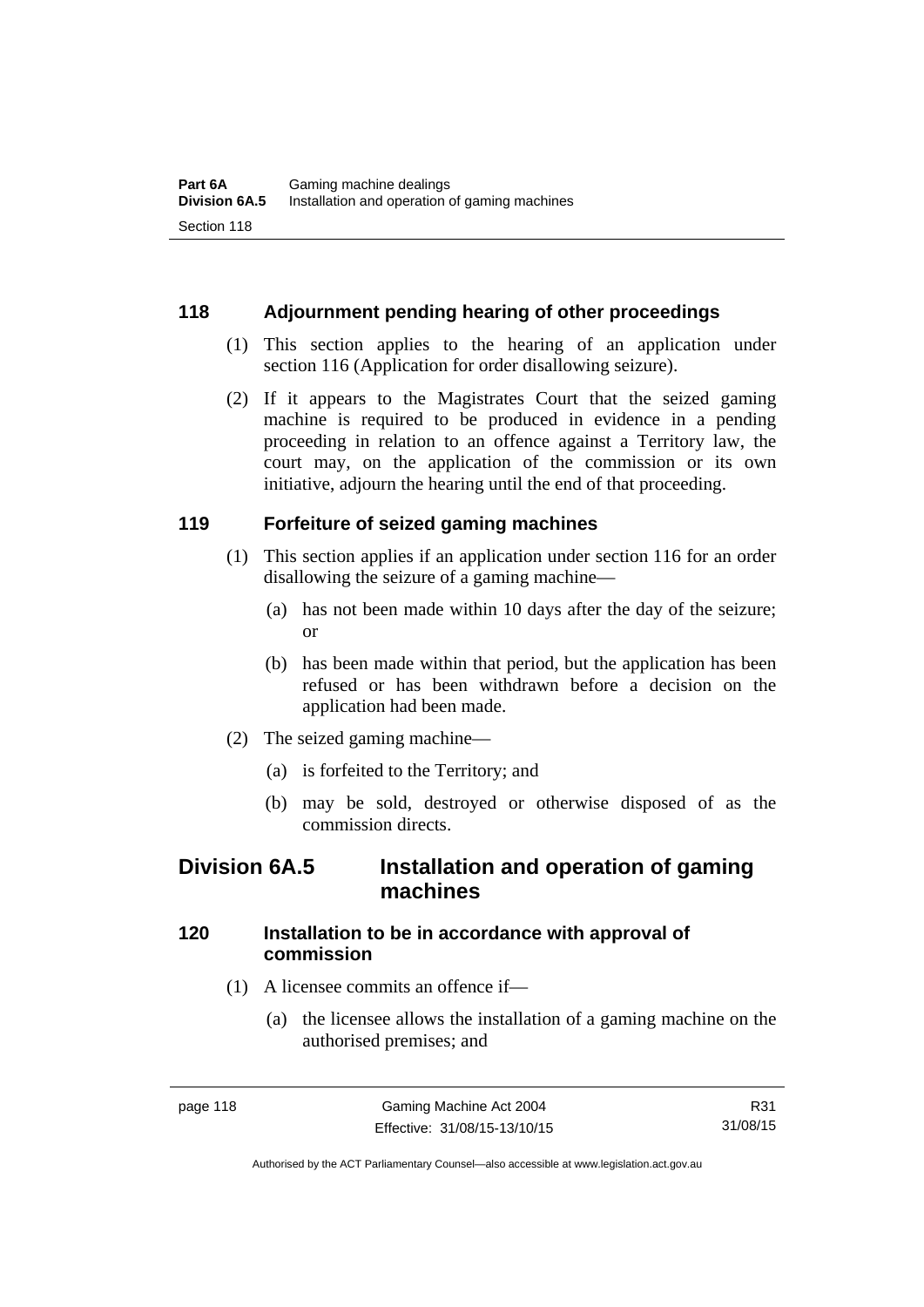(b) the gaming machine is installed otherwise than in a gaming area.

Maximum penalty: 50 penalty units.

(2) An offence against this section is a strict liability offence.

# **121 Offence to install gaming machines**

- (1) A person commits an offence if—
	- (a) the person installs a gaming machine on authorised premises; and
	- (b) the person is not an approved supplier or approved technician.

Maximum penalty: 50 penalty units

(2) An offence against this section is a strict liability offence.

# **122 Certificate about meter readings**

- (1) A person commits an offence if the person—
	- (a) installs a gaming machine on authorised premises; and
	- (b) as soon as practicable, but no later than 3 days, after installing the machine, does not give the licensee a certificate signed by the person stating the meter readings on the machine immediately after installation.

Maximum penalty: 20 penalty units.

(2) An offence against this section is a strict liability offence.

# **123 Sealing computer cabinet**

- (1) A licensee commits an offence if—
	- (a) the licensee allows the installation or operation of a gaming machine on the authorised premises; and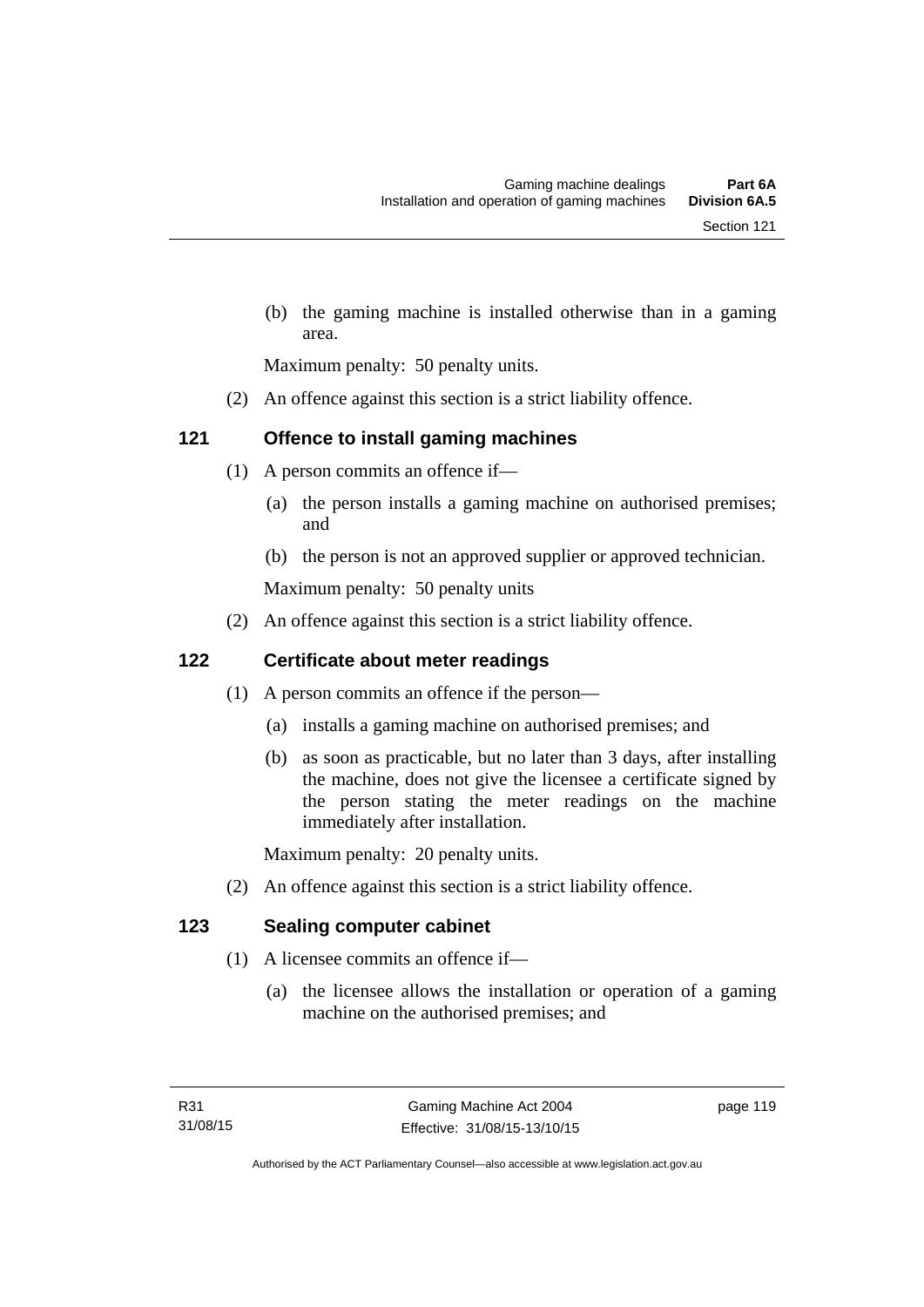(b) the computer cabinet is not sealed in a way that prevents unauthorised access.

Maximum penalty: 50 penalty units.

(2) An offence against this section is a strict liability offence.

#### **124 Commission may require information**

- (1) This section applies if a gaming machine is installed on authorised premises.
- (2) The commission may give the licensee a written notice stating the details the commission needs to be told about the gaming machine.

# **125 Operation to be subject to correct percentage payout**

- (1) A person commits an offence if—
	- (a) the person is an approved supplier or approved technician; and
	- (b) the person opens a gaming machine on authorised premises and makes an adjustment that will, or is likely to, affect the percentage payout of the machine; and
	- (c) the percentage payout on the gaming machine is not the percentage payout authorised by the licence for the machine.

Maximum penalty: 50 penalty units.

(2) An offence against this section is a strict liability offence.

### **126 Position for percentage payout of gaming machines display**

- (1) The commission may approve a position on a kind of gaming machine for display of the percentage payout for the machine.
- (2) An approval is a notifiable instrument.
	- *Note* A notifiable instrument must be notified under the [Legislation Act](http://www.legislation.act.gov.au/a/2001-14).

Authorised by the ACT Parliamentary Counsel—also accessible at www.legislation.act.gov.au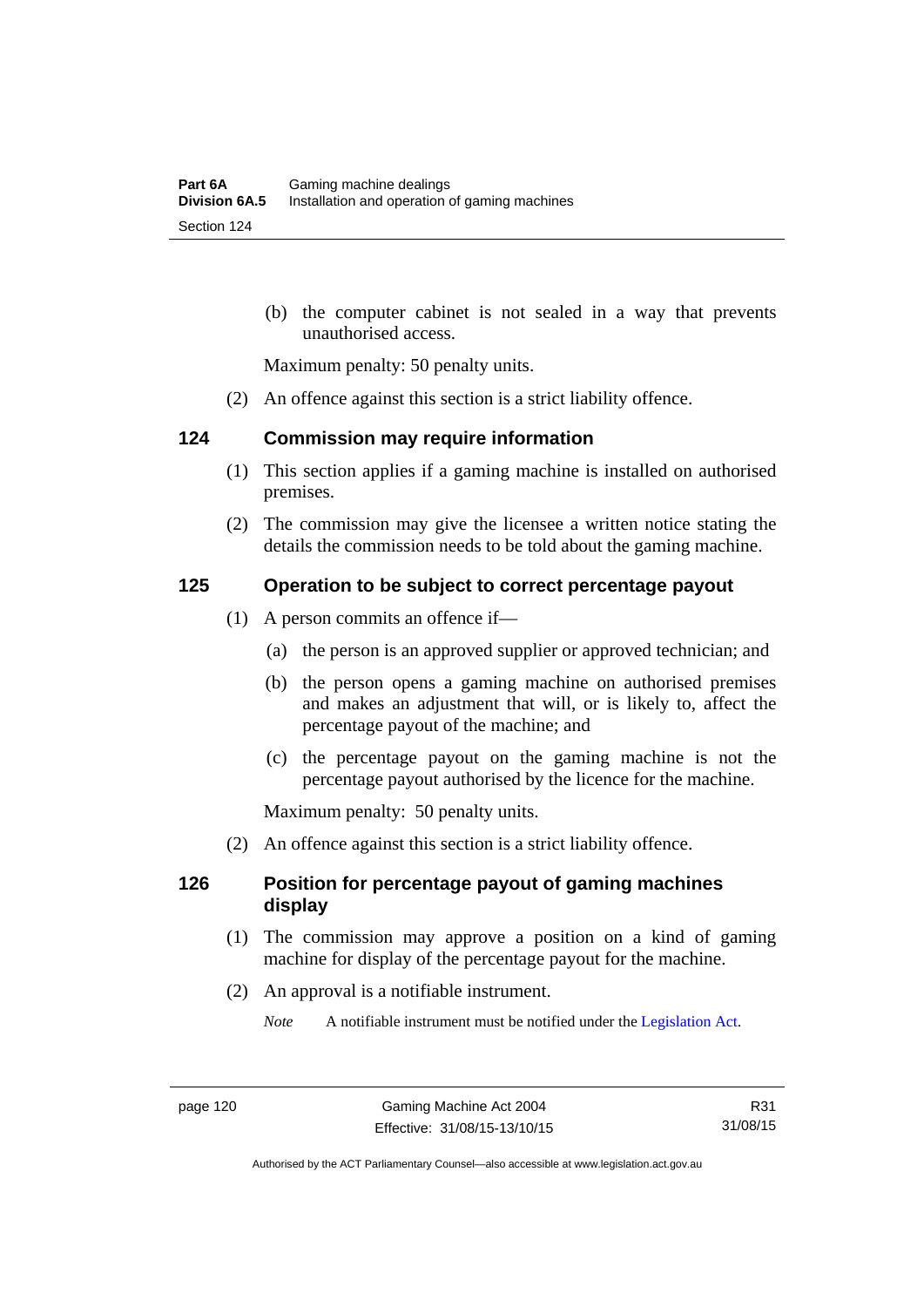#### **127 Maximum stake amount**

A person commits an offence if—

- (a) the person is an approved supplier or approved technician; and
- (b) the person supplies or installs a gaming machine; and
- (c) the person intentionally sets the stake amount for the gaming machine higher than the amount prescribed by regulation.

Maximum penalty: 50 penalty units.

# **Division 6A.6 Trading of authorisations and gaming machines**

# **Subdivision 6A.6.1 Preliminary**

#### **127A Objects—div 6A.6**

The objects of this division are to facilitate—

- (a) the trading of class C authorisations, with or without the related gaming machines, between class C licensees; and
- (b) the reduction of the number of class B authorisations in the Territory by—
	- (i) allowing the trading of class B authorisations, without the related gaming machines, to class C licensees; and
	- (ii) the conversion of traded class B authorisations to class C authorisations.
- *Note 1* The acquisition of an authorisation or gaming machine under this division is a notifiable action (see s 99).
- *Note* 2 If a class C licensee acquires a class B authorisation, on receiving notification of the trade, the commission will amend the class C licensee's authorisation schedule to record the authorisation as a class C authorisation.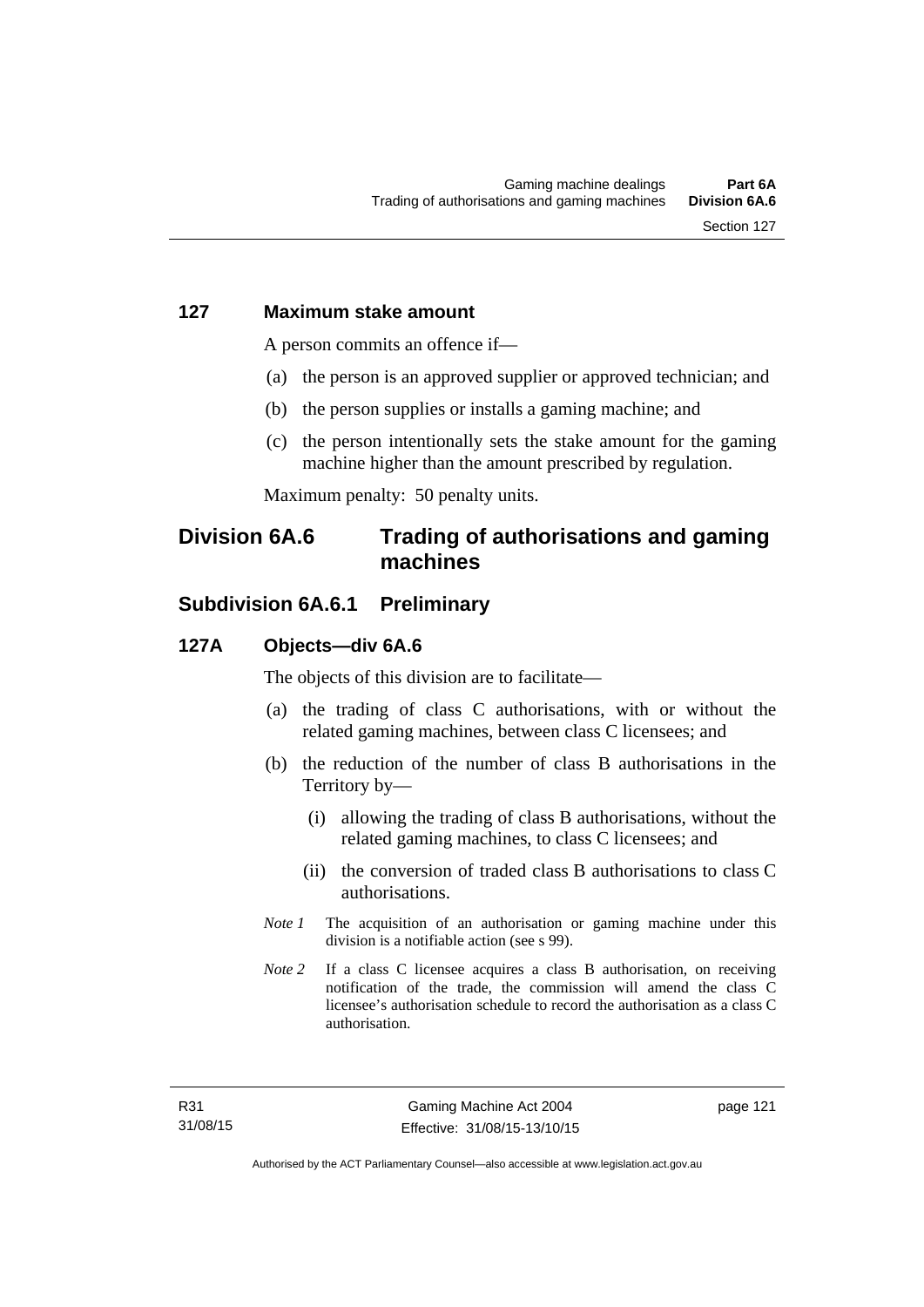#### **127B Definitions—div 6A.6**

In this division:

*class B licensee* means a licensee who is licensed to operate class B gaming machines in the ACT.

*class C licensee* means a licensee who is licensed to operate class C gaming machines in the ACT.

### **Subdivision 6A.6.2 Trading class B authorisations**

# **127C Selling class B authorisations**

- (1) A class B licensee (the *disposing licensee*) may dispose of 1 or more authorisations for class B gaming machines (a *class B authorisation*) to—
	- (a) a class C licensee; or
	- (b) a class B licensee, or an applicant for a class B licence, who is purchasing the disposing licensee's business.
- (2) The disposing licensee must notify the commission about the disposal of a class B authorisation to a class C licensee.
	- *Note 1* The disposal of a class B authorisation is a notifiable action (see pt 13A) and sch 2).
	- *Note* 2 A notifiable action takes place—
		- (a) the prescribed number of days after the day the commission receives the notification (see s 173E (a)); or
		- (b) if the commission allows the notifiable action to take place on an earlier day—that day (see s 173E (b)); or
		- (c) if the commission asks for additional information under s 173E (c)—when the commission has notified the licensee that it is satisfied in relation to the additional information (see s 173E (c)).

Authorised by the ACT Parliamentary Counsel—also accessible at www.legislation.act.gov.au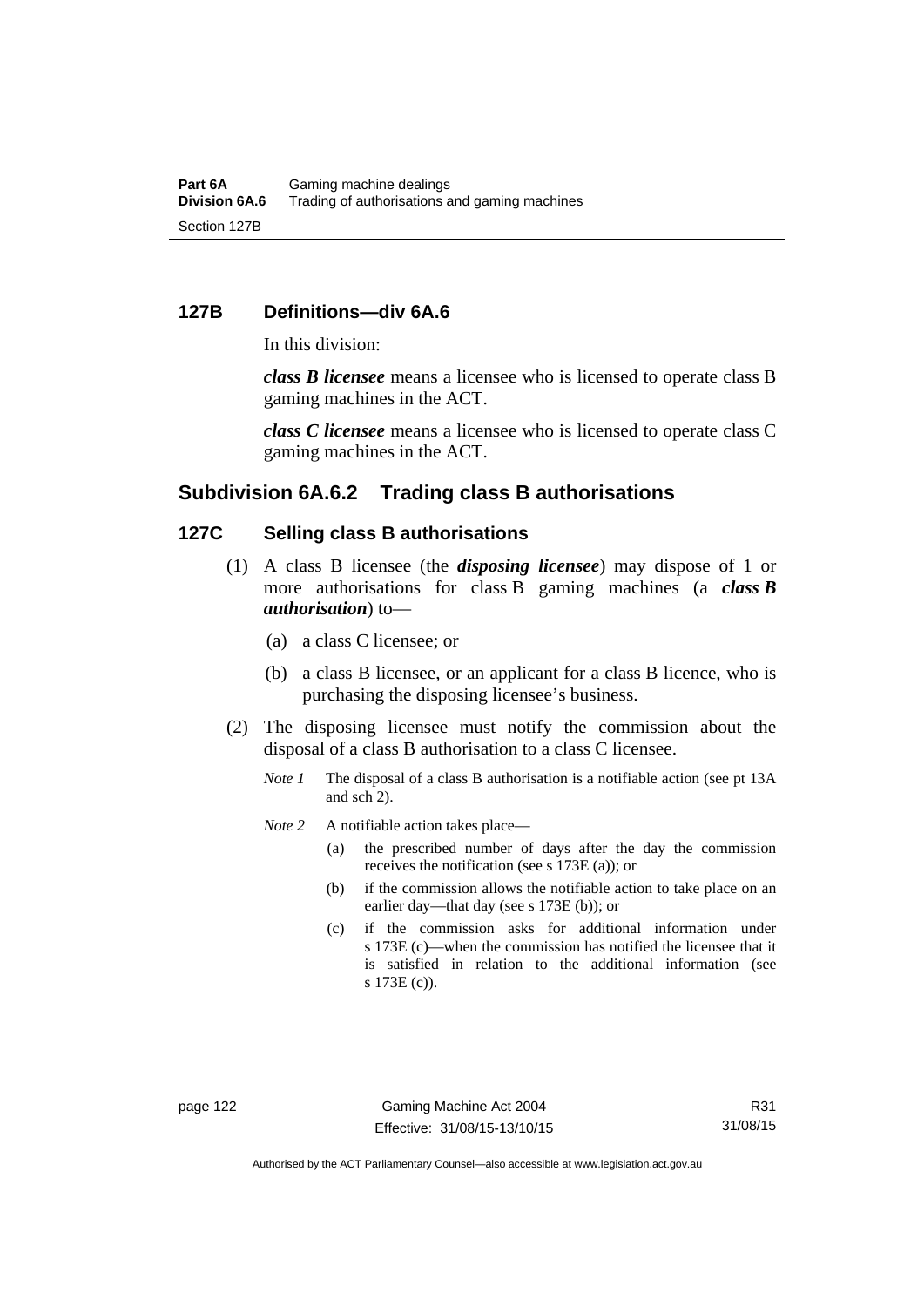- (3) The disposing licensee commits an offence if—
	- (a) the disposing licensee sells a business to another person (the *purchaser*); and
	- (b) the purchaser is not—
		- (i) a class B licensee; or
		- (ii) an applicant for a class B licence and authorisation certificate under section 28 (Licence and authorisation certificate for class B gaming machines—restricted application).

Maximum penalty: 100 penalty units.

- (4) An offence against subsection (3) is a strict liability offence.
- (5) Subsection (3) does not apply if the class B licensee took all reasonable steps to ascertain whether the purchaser was a person mentioned in subsection (3) (b).
	- *Note 1* The defendant has an evidential burden in relation to the matters mentioned in s (5) (see [Criminal Code](http://www.legislation.act.gov.au/a/2002-51), s 58).
	- *Note* 2 A licensee who intends to acquire an authorisation from a class B licensee under this subdivision must tell the commission about the acquisition (see s 99).
- (6) In this section:

*disposing licensee's business* means a business operated by the disposing licensee at authorised premises under a general or on licence.

- (7) This section is subject to section 127F (Trading authorisations forfeiture requirements).
- (8) Subsection (7) and this subsection expire on the commencement of the *[Gaming Machine \(Reform\) Amendment Act 2015](http://www.legislation.act.gov.au/a/2015-21/default.asp)*, schedule 1 (Other amendments—compulsory surrender).

page 123

Authorised by the ACT Parliamentary Counsel—also accessible at www.legislation.act.gov.au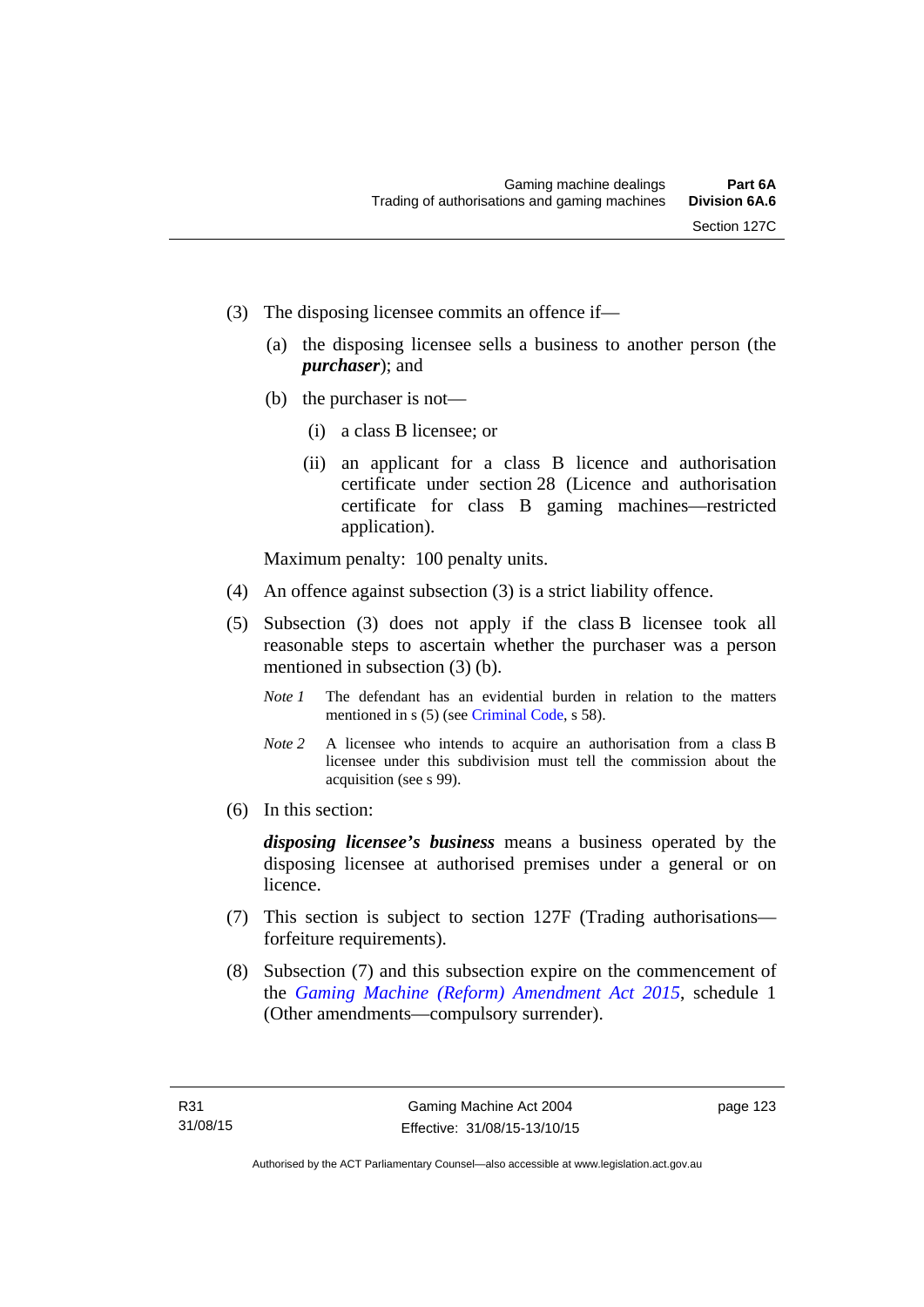### **127D Offence—selling class B gaming machines**

- (1) A class B licensee commits an offence if—
	- (a) the class B licensee sells a class B gaming machine to another person; and
	- (b) the sale of the class B gaming machine is not—
		- (i) part of the sale of a business operated by the class B licensee at authorised premises under a general or on licence; or
		- (ii) approved by the commission under section 113 (Approval of disposal of gaming machines); or
		- (iii) part of a method of disposal approved by the commission under section 113A (Disposal of gaming machines notifiable action).

Maximum penalty: 100 penalty units.

(2) An offence against this section is a strict liability offence.

# **Subdivision 6A.6.3 Trading class C authorisations and gaming machines**

# **127E Trading class C authorisations and gaming machines**

- (1) This section applies if a class C licensee (an *acquiring licensee*)—
	- (a) is allowed to operate class C gaming machines at authorised premises under an authorisation certificate; and
	- (b) has less than the maximum number of authorisations for class C gaming machines allowed under the authorisation certificate.
		- *Note Maximum number*, of authorisations—see the dictionary.

Authorised by the ACT Parliamentary Counsel—also accessible at www.legislation.act.gov.au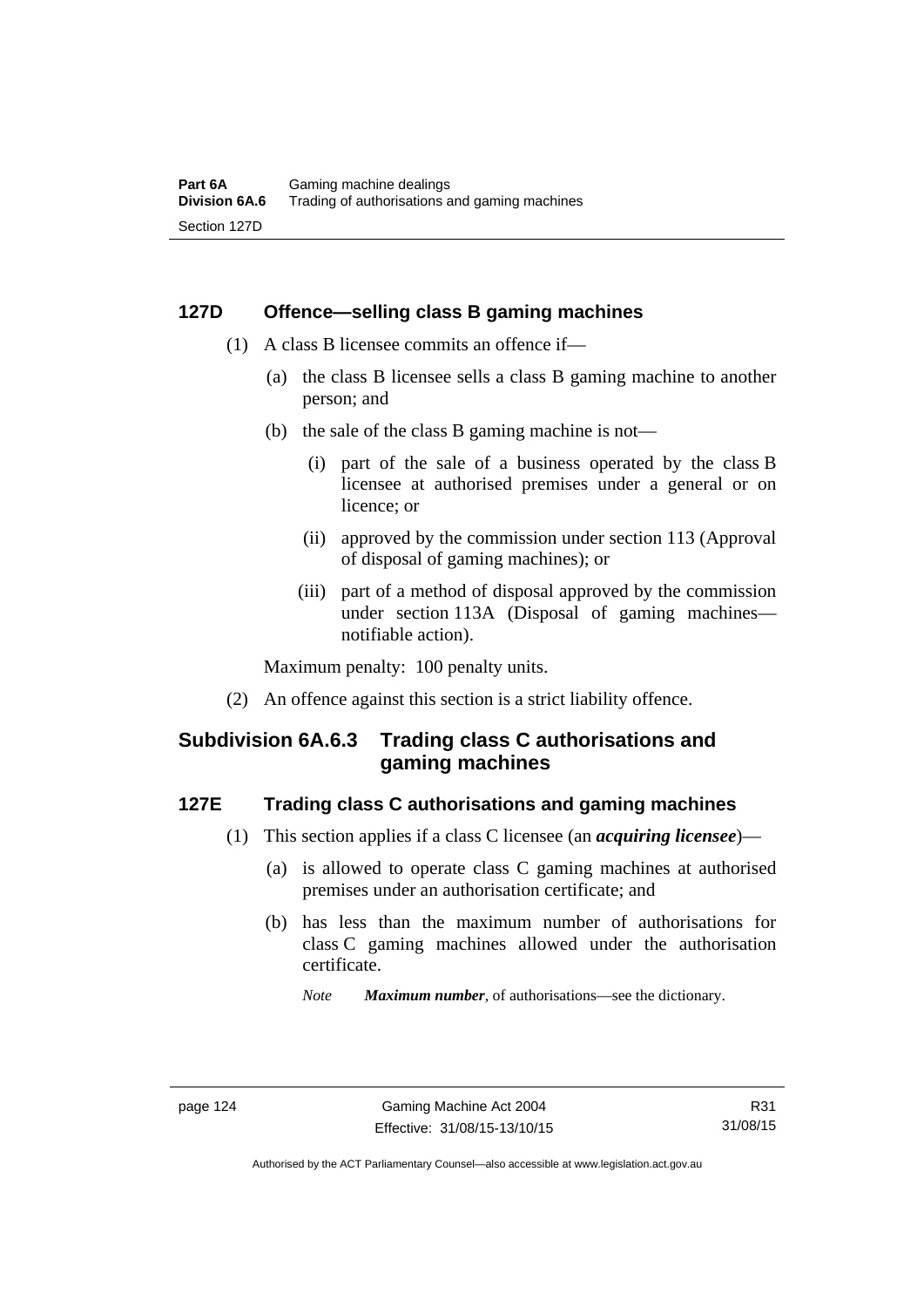- (2) The acquiring licensee may acquire authorisations for the authorised premises (with or without the related gaming machines) from 1 or more class B or class C licensees (a *disposing licensee*).
	- *Note 1* A class C licensee who intends to acquire an authorisation under this subdivision must tell the commission about the acquisition (see s 99). The acquisition is a notifiable action (see s 99, s 173D and sch 2).
	- *Note 2* If the class C licensee notifies the commission about the acquisition of a gaming machine for authorised premises, the class C licensee's authorisation schedule for the authorised premises will be amended to record the gaming machine's serial number (see s 100 (2)).
- (3) The disposing licensee may dispose of 1 or more authorisations to the acquiring licensee.
- (4) This section is subject to section 127F.
- (5) Subsection (4) and this subsection expire on the commencement of the *[Gaming Machine \(Reform\) Amendment Act 2015](http://www.legislation.act.gov.au/a/2015-21/default.asp)*, schedule 1 (Other amendments—compulsory surrender).

### **127F Trading authorisations——forfeiture requirement**

- (1) This section applies to the acquisition, by a licensee (the *acquiring licensee*), of an authorisation from another licensee (the *disposing licensee*), with or without the related gaming machine.
- (2) The acquiring licensee—
	- (a) must acquire the authorisations in groups of 4 authorisations; and
	- (b) may acquire the 4 authorisations from more than 1 class B or class C licensee.

#### **Example—par (b)**

Lili (an acquiring licensee) wants to acquire authorisations. Lili must acquire the authorisations in groups of 4. Brigitta (a class C licensee) has 2 class C authorisations to sell. Antoni (also a class C licensee) also has 2 class C authorisations to sell. Lili may acquire the 4 authorisations from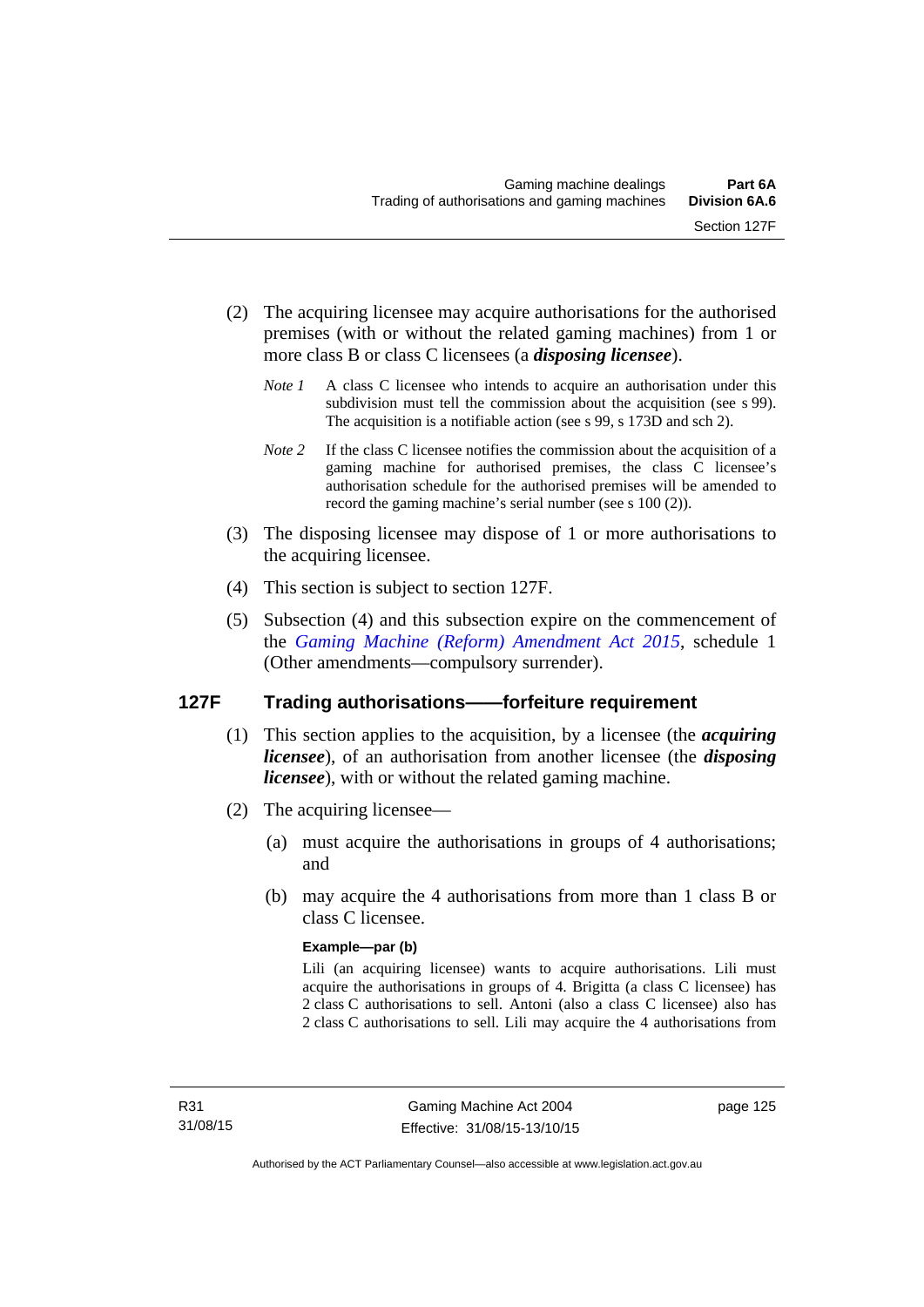Brigitta and Antoni. Under s (4), Lili must forfeit 1 of the acquired authorisations to the Territory.

- *Note 1* A failure to comply with s (2) (a) is a ground for disciplinary action (see s  $57(1)(c)$ ).
- *Note 2* An example is part of the Act, is not exhaustive and may extend, but does not limit, the meaning of the provision in which it appears (see [Legislation Act,](http://www.legislation.act.gov.au/a/2001-14) s 126 and s 132).
- (3) However, the acquiring licensee may acquire less than 4 authorisations if the acquiring licensee acquires the authorisations from a disposing licensee who—
	- (a) intends to surrender an authorisation certificate under section 37F (Surrender of licences, authorisation certificates and authorisations); and
	- (b) has less than 4 authorisations to dispose of under the authorisation certificate.
- (4) The acquiring licensee must forfeit 1 authorisation to the Territory for every 4 authorisations the licensee acquires under this section.
- (5) The acquiring licensee is not entitled to claim compensation from the Territory for an authorisation forfeited to the Territory under subsection  $(4)$ .
- (6) This section expires on the commencement of the *[Gaming Machine](http://www.legislation.act.gov.au/a/2015-21/default.asp)  [\(Reform\) Amendment Act 2015](http://www.legislation.act.gov.au/a/2015-21/default.asp)*, schedule 1 (Other amendments compulsory surrender).

### **127G Offence—acquiring authorisations and gaming machines**

- (1) A licensee commits an offence if—
	- (a) the licensee acquires an authorisation or gaming machine for authorised premises; and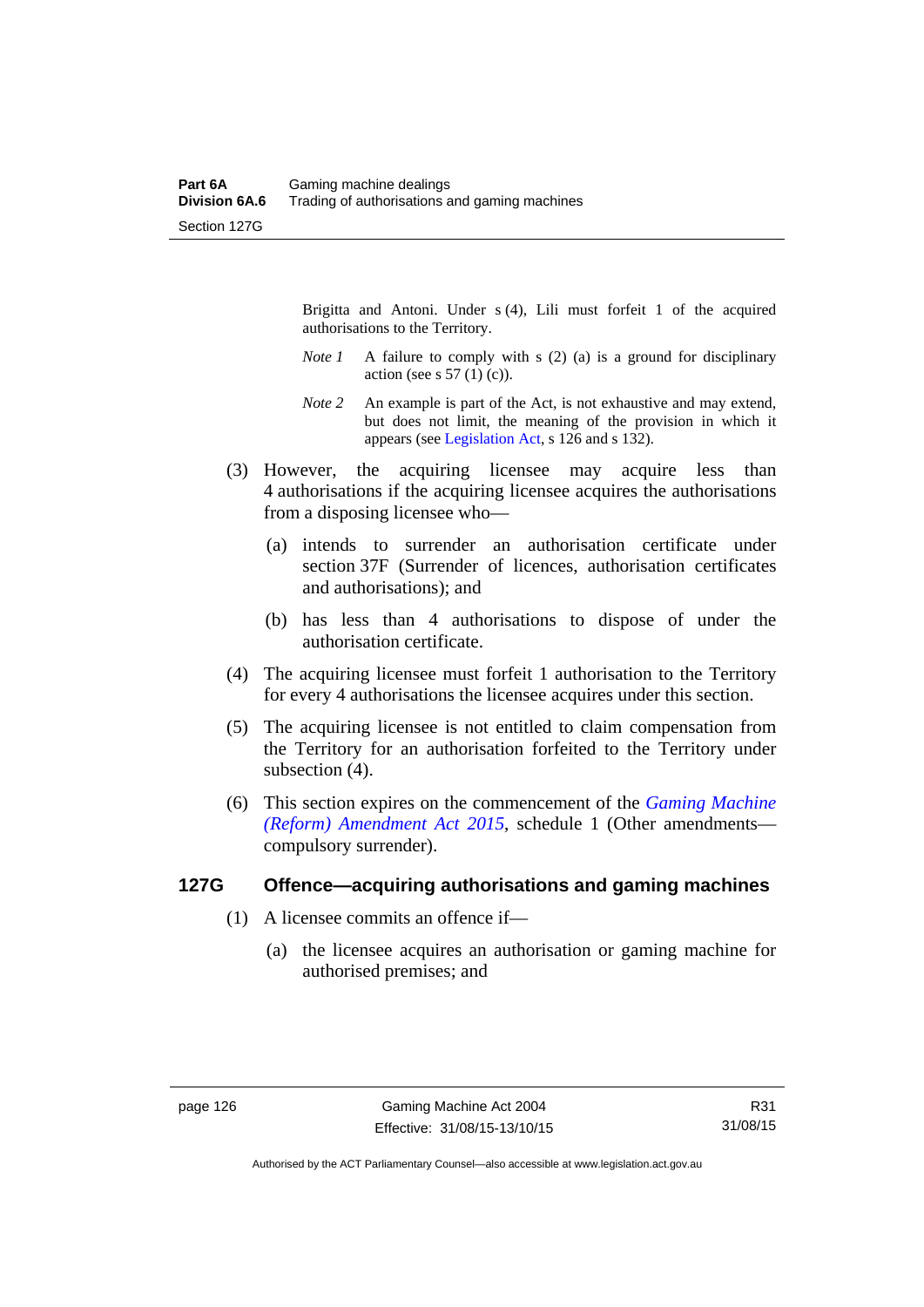(b) the acquisition is not in accordance with this Act.

Maximum penalty: 100 penalty units.

- *Note* A reference to an Act includes a reference to the statutory instruments made or in force under the Act, including any regulation (see [Legislation Act,](http://www.legislation.act.gov.au/a/2001-14) s 104).
- (2) An offence against this section is a strict liability offence.

# **127H Selling class C gaming machines**

- (1) A class C licensee commits an offence if—
	- (a) the class C licensee sells a class C gaming machine to another person (the *purchaser*); and
	- (b) the sale of the class C gaming machine is not—
		- (i) to another class C licensee; or
		- (ii) approved by the commission under section 113 (Approval of disposal of gaming machines); or
		- (iii) part of a method of disposal approved by the commission under section 113A (Disposal of gaming machines notifiable action).

Maximum penalty: 100 penalty units.

- (2) An offence against this section is a strict liability offence.
- (3) Subsection (1) does not apply if the class C licensee took all reasonable steps to ascertain whether the purchaser was a class C licensee.

### **127I Selling class C authorisations**

- (1) A class C licensee commits an offence if—
	- (a) the class C licensee sells an authorisation for a class C gaming machine to another person (the *purchaser*); and

page 127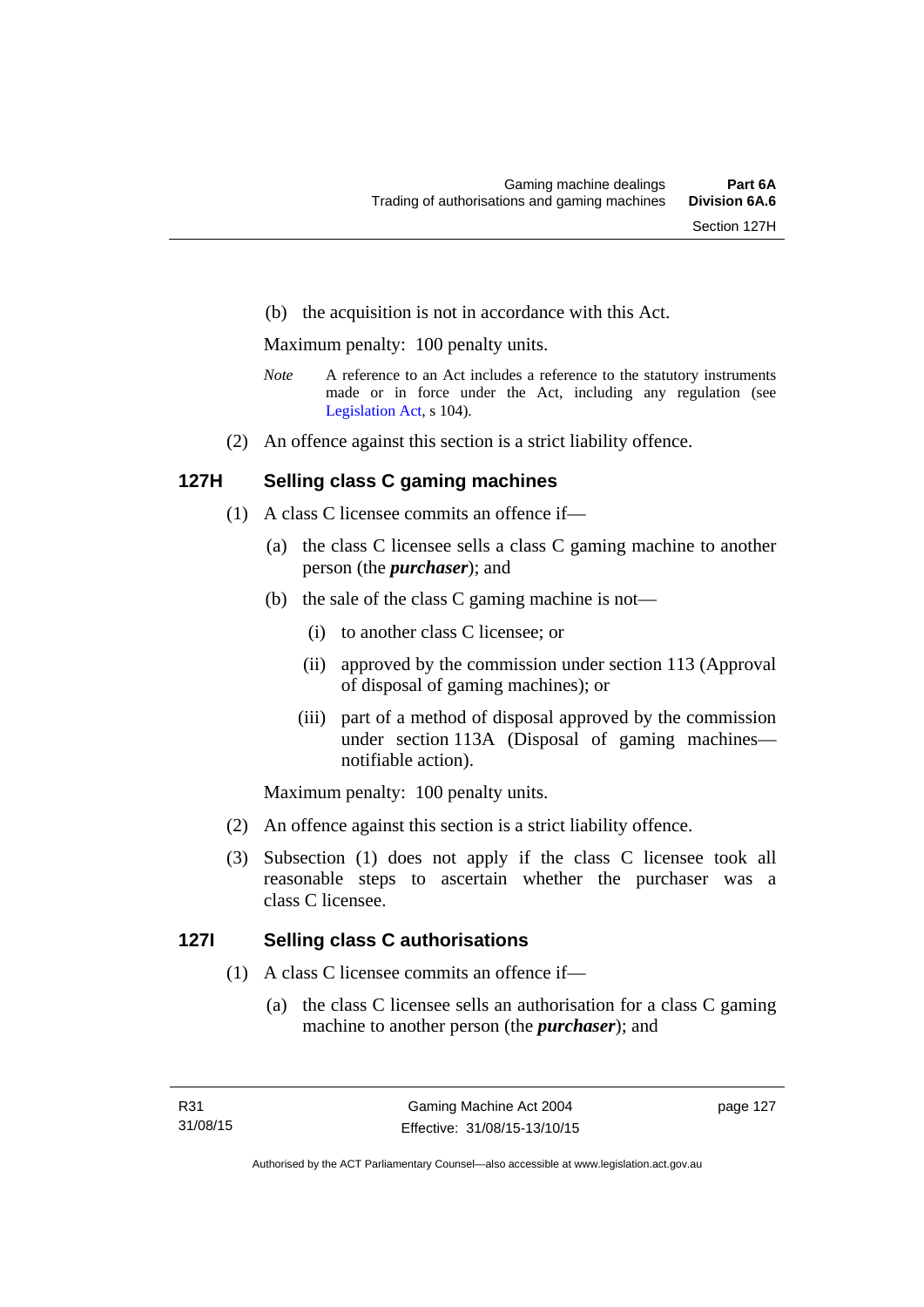(b) the purchaser is not a class C licensee.

Maximum penalty: 100 penalty units.

- (2) An offence against this section is a strict liability offence.
- (3) Subsection (1) does not apply if the class C licensee took all reasonable steps to ascertain that the purchaser was a class C licensee.

# **Subdivision 6A.6.4 Trading authorisations and gaming machines—miscellaneous**

# **127J Trading authorisations—disposal of gaming machines**

- (1) This section applies if a licensee (a *disposing licensee*)—
	- (a) disposes of an authorisation under this division; but
	- (b) does not dispose of the related gaming machine.
- (2) The disposing licensee must—
	- (a) apply for a storage permit for an interim purpose under section 127O (Storage permit—application) for the gaming machine; and
	- (b) dispose of the gaming machine in accordance with section 113A (Disposal of gaming machines—notifiable action).

# **127K Trading authorisations and gaming machines regulations**

- (1) A regulation may prescribe—
	- (a) conditions relating to the trading of authorisations and gaming machines under this division, including restricting or suspending the trading of authorisations or gaming machines—
		- (i) in a stated location; or

Authorised by the ACT Parliamentary Counsel—also accessible at www.legislation.act.gov.au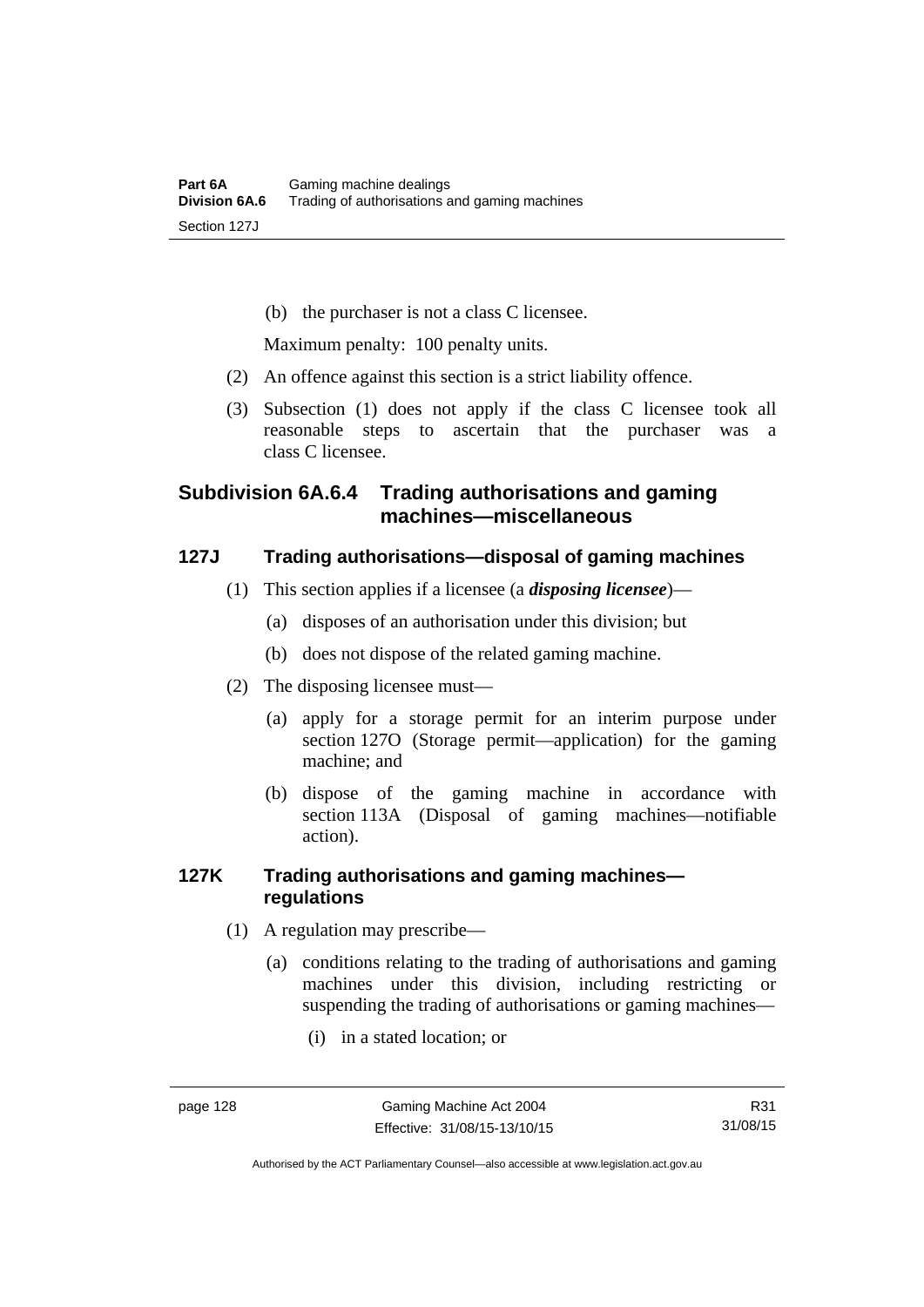- (ii) for a stated period, or until a stated event occurs; and
- (b) any other requirements in relation to the trading of authorisations (with or without gaming machines) under this division, including in relation to arrangements for acquiring or disposing of gaming machines.
- (2) The commission may make recommendations to the Minister for appropriate regulations under subsection (1), including in relation to the following:
	- (a) whether the increase of trading in authorisations (with or without gaming machines) in a particular location will have an adverse effect on problem gamblers;
	- (b) whether it is in the public interest to restrict or suspend the trading of authorisations (with or without gaming machines) under this division, either generally or in relation to a stated location.
- (3) If the commission makes recommendations to the Minister under subsection (2), the Minister must consider the recommendations.

# **Division 6A.7 Storage of authorisations and gaming machines**

## **Subdivision 6A.7.1 Interpretation**

## **127L Meaning of** *storage permit***—Act**

In this Act:

*storage permit* means a permit that authorises a licensee to store 1 or more gaming machines, with or without the authorisations for the gaming machines—

(a) for the purpose stated in the permit; and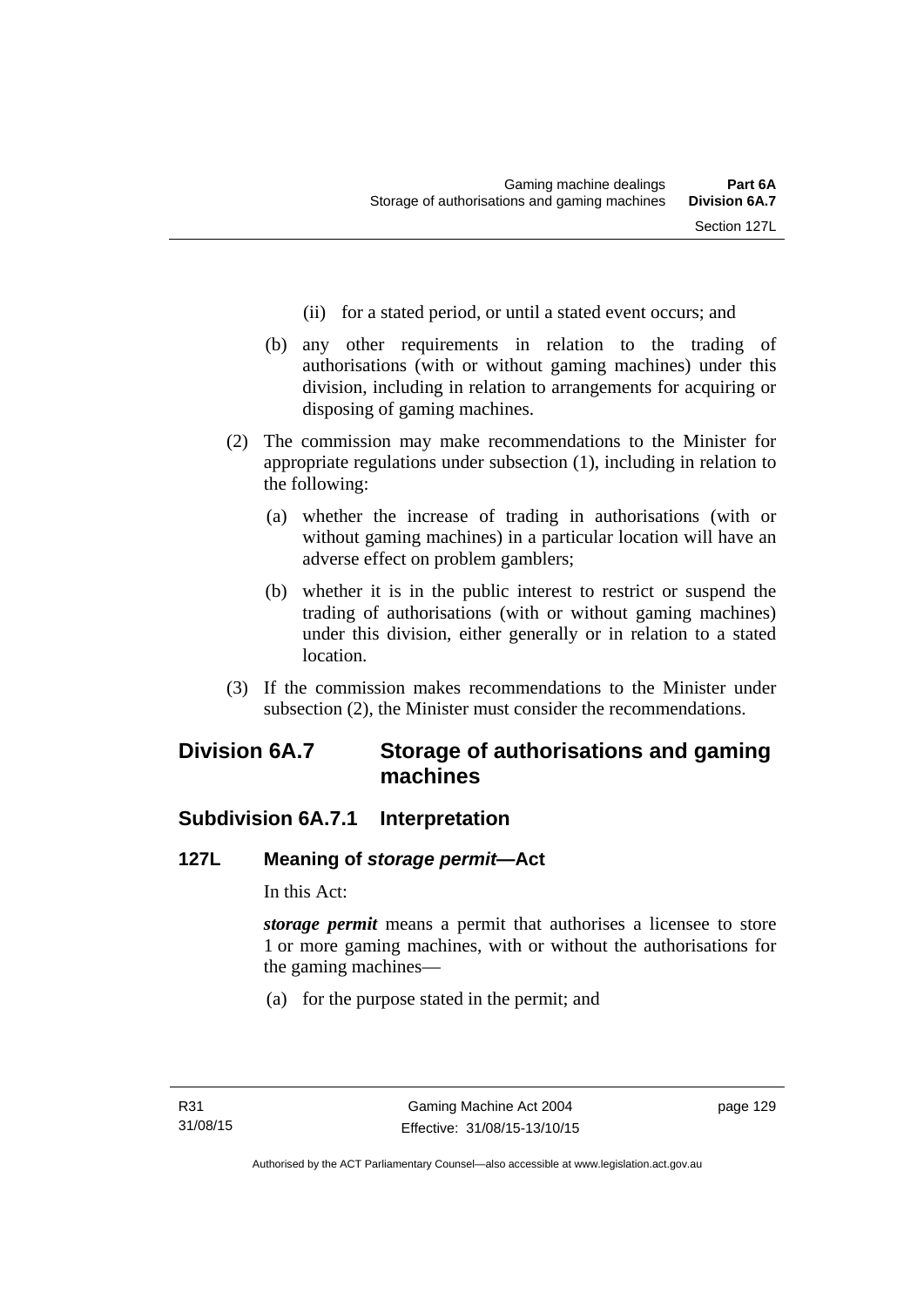- (b) at the place stated in the permit; and
- (c) for the period stated in the permit.

#### **127M Definitions—div 6A.7**

In this division:

*general purpose*, for a storage permit—see section 127N (a).

*inspection notice*—see section 127ZE (1).

*interim purpose*, for a storage permit—see section 127N (b).

*permit* means a quarantine permit or a storage permit.

*quarantined authorisation* means an authorisation stored under a quarantine permit.

*quarantined gaming machine* means a gaming machine stored under a quarantine permit.

*quarantine period*, for a gaming machine and authorisation to which a quarantine permit applies, means the period for which the gaming machine and authorisation are to be stored under the permit.

*quarantine permit*—see section 127Q.

*storage period*, for a gaming machine or authorisation to which a storage permit applies, means the period for which the gaming machine or authorisation is to be stored under the permit.

*storage rules* means the rules determined by the commission under section 127ZF.

*stored authorisation* means an authorisation stored under a storage permit.

*stored gaming machine* means a gaming machine stored under a storage permit.

Authorised by the ACT Parliamentary Counsel—also accessible at www.legislation.act.gov.au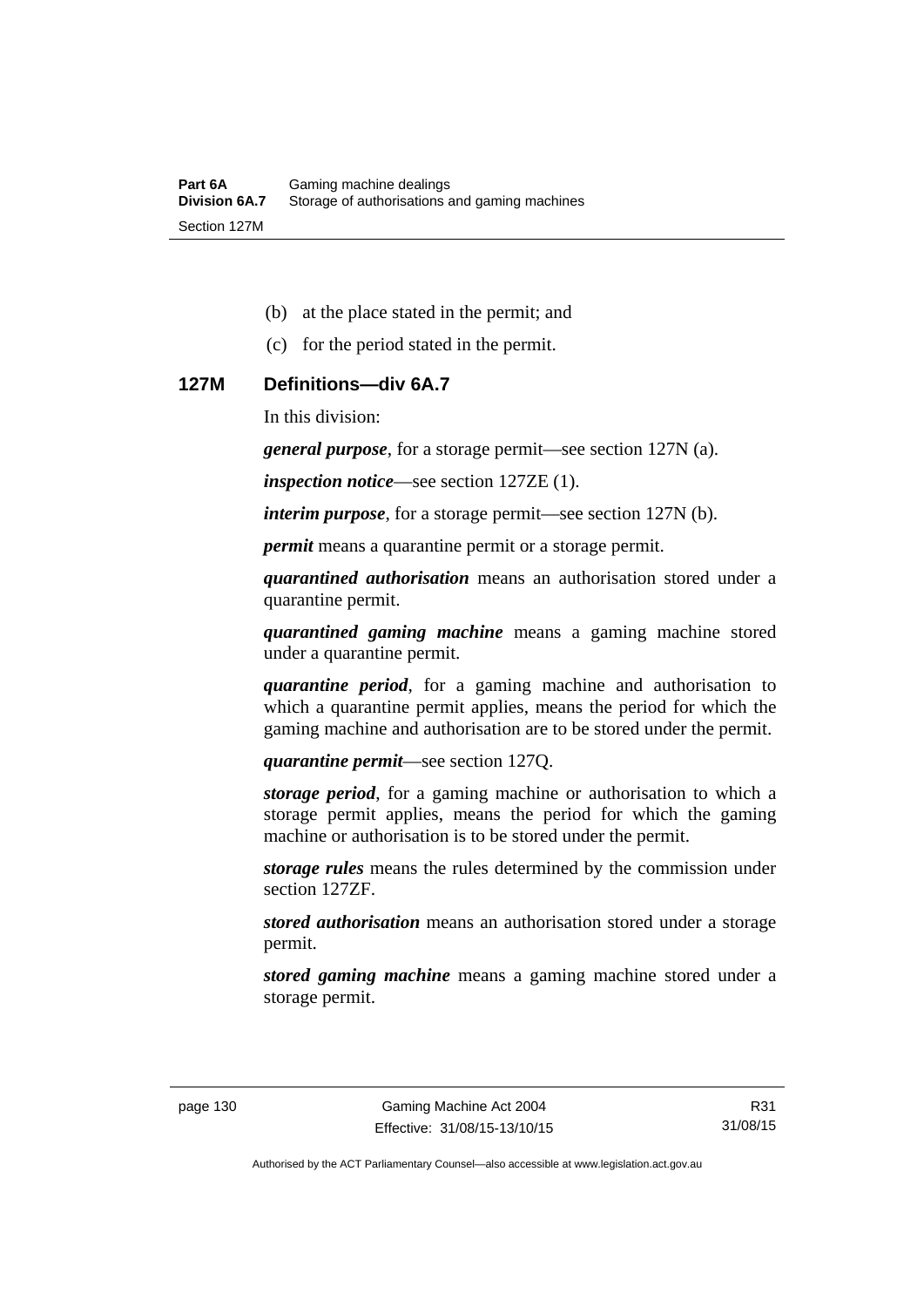# **Subdivision 6A.7.2 Storage permits—application and decision**

#### **127N Storage permits—purpose**

The commission may issue a licensee with a storage permit for 1 of the following purposes:

- (a) to store 1 or more gaming machines, and the authorisations for the gaming machines, for a stated period of not longer than 12 months (a *general purpose*);
- (b) to store 1 or more gaming machines to be disposed of or destroyed for a period of not longer than 3 months (an *interim purpose*).
- *Note* The commission can, on application, extend the term of a storage permit for a general purpose (see s 127W).

#### **127O Storage permit—application**

- (1) A licensee may apply to the commission for a storage permit to store 1 or more gaming machines and the authorisations for the gaming machines (if any).
- (2) The application must—
	- (a) be in writing; and
	- (b) state the purpose and the period for which the storage permit is required; and
	- (c) if the application is by a class B licensee for a storage permit for a general purpose—state why the storage permit is needed; and
		- *Note* A class B licensee will not be issued with a storage permit for a general purpose unless the commission is satisfied that the storage permit is needed for a good reason (see s 127P (2) (c)).
	- (d) state the class of gaming machine to be stored under the storage permit; and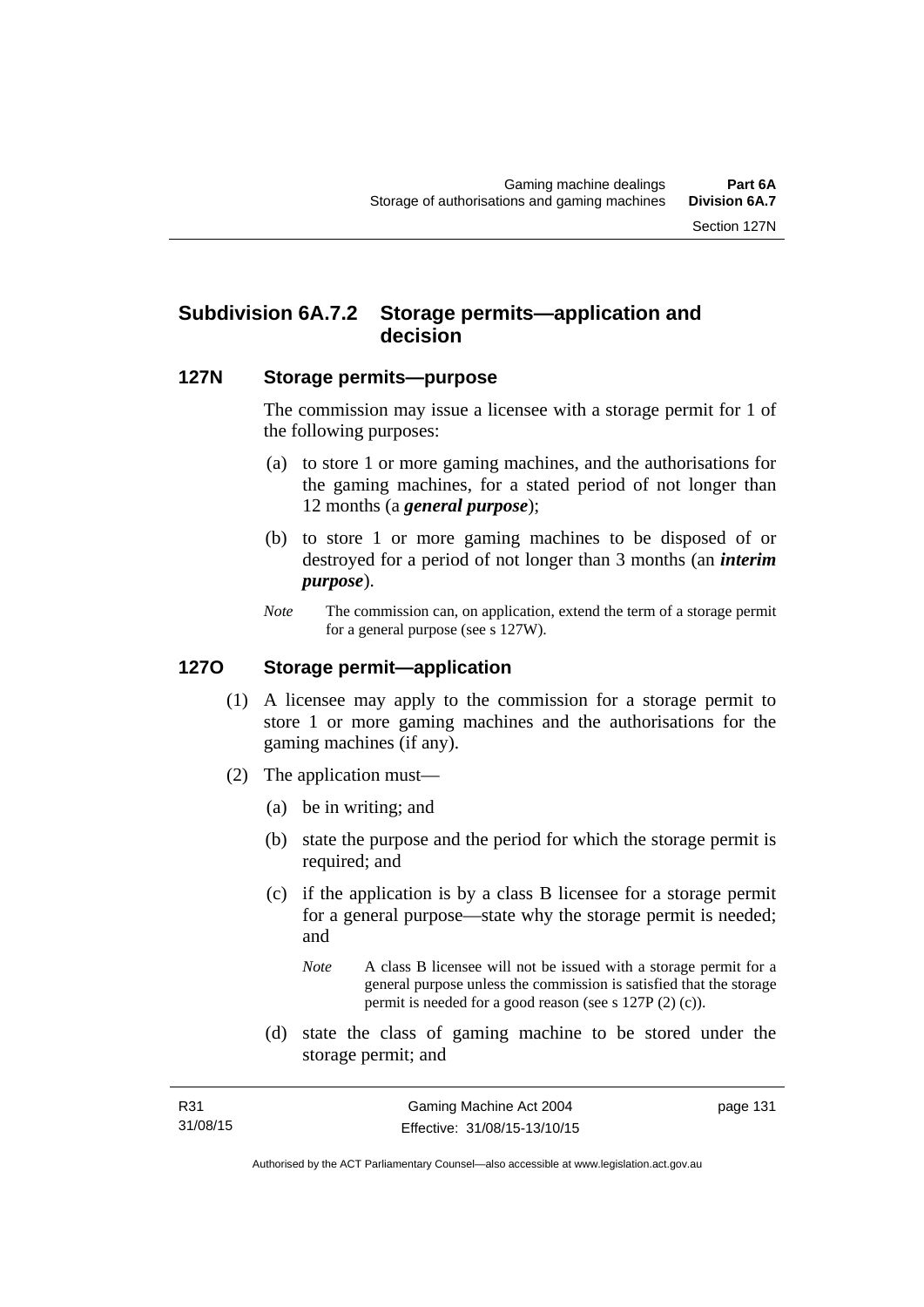- (e) state the place where each gaming machine to be stored is located; and
- (f) state the type of premises where each gaming machine is to be stored; and
- (g) state whether the premises will be used to store gaming machines for 2 or more licensees; and
- (h) state the serial number for each gaming machine to be stored under the storage permit;
- (i) state the authorisation number for each authorisation to be stored under the storage permit.
- *Note 1* It is an offence to make a false or misleading statement, give false or misleading information or produce a false or misleading document (see [Criminal Code](http://www.legislation.act.gov.au/a/2002-51), pt 3.4).
- *Note* 2 If a form is approved under the [Control Act,](http://www.legislation.act.gov.au/a/1999-46/default.asp) s 53D for an application, the form must be used.
- *Note 3* A fee may be determined under s 177 for an application.

## **127P Storage permit—decision on application**

- (1) This section applies if the commission receives an application for a storage permit under section 127O.
- (2) The commission must issue the storage permit to the licensee if satisfied—
	- (a) that the gaming machine and authorisation (if any) to be stored under the permit are from the same authorised premises; and
	- (b) that the type of premises where the gaming machines are to be stored are suitable for the storage of gaming machines; and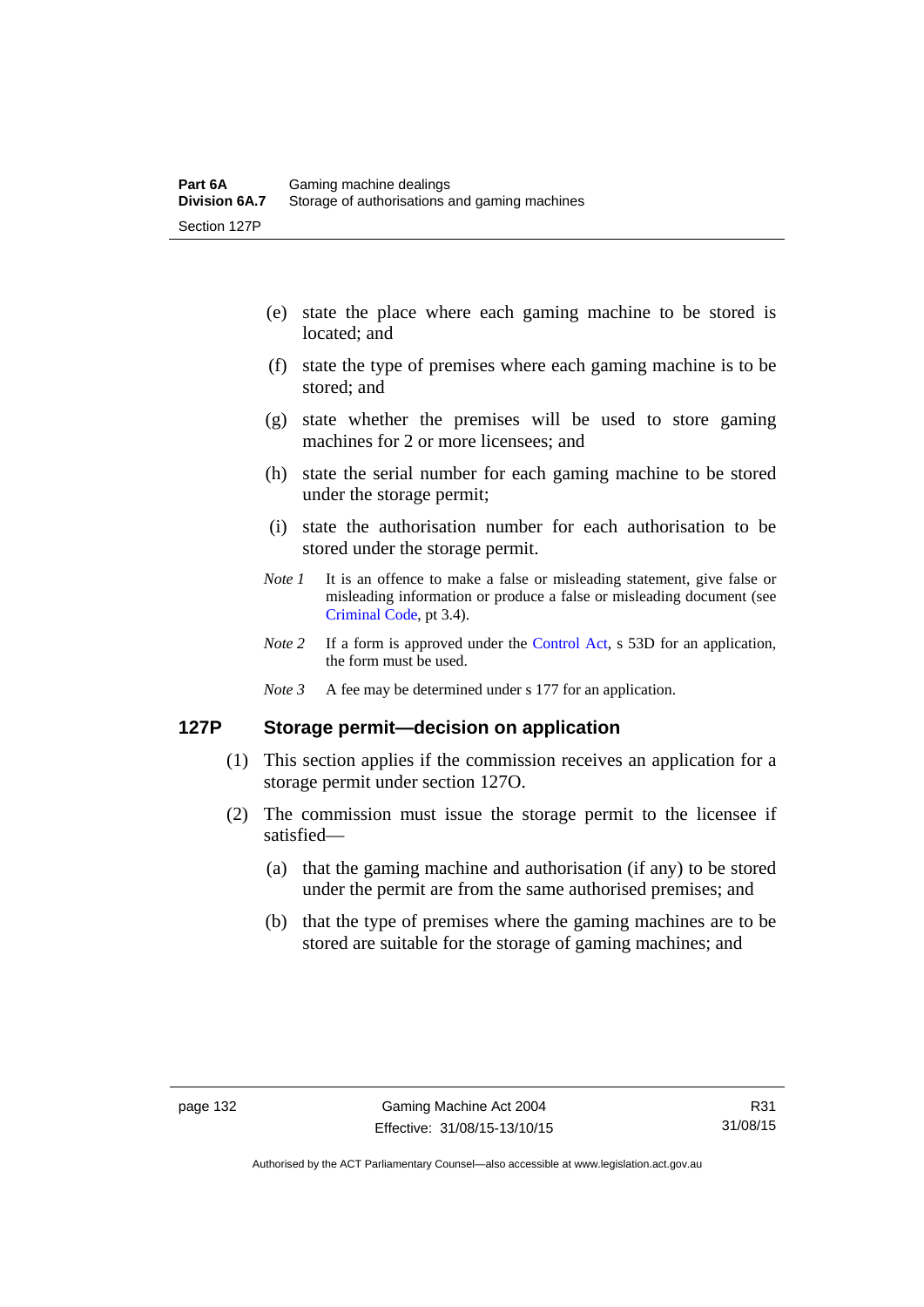(c) if the application is by a class B licensee for a storage permit for a general purpose—that the storage permit is needed for a good reason; and

#### **Examples**

- 1 renovations are being carried out at the authorised premises where the gaming machines to be stored under the permit are located
- 2 the authorised premises where the gaming machines to be stored under the permit are located have been damaged
- *Note* An example is part of the Act, is not exhaustive and may extend, but does not limit, the meaning of the provision in which it appears (see [Legislation Act,](http://www.legislation.act.gov.au/a/2001-14/default.asp) s 126 and s 132).
- (d) if 2 or more licensees are to store gaming machines at the premises—
	- (i) that the premises where the gaming machines are to be stored are suitable for the storage of gaming machines by that number of licensees; and
	- (ii) that each licensee has applied for a storage permit under section 127O.
- *Note 1* The commission must include in the register the serial number of, and authorisation number for, a gaming machine stored under a storage permit for a general purpose (see s 37H (2) (d)).
- *Note 2* The commission may refuse to consider an application that is not properly completed. If the commission refuses to consider the application, it lapses (see s 9 (2)).
- *Note 3* If additional information in relation to an application is not given to the commission within the time required by the commission, the commission may refuse to consider the application. If the commission refuses to consider the application, it lapses (see s 9 (4)).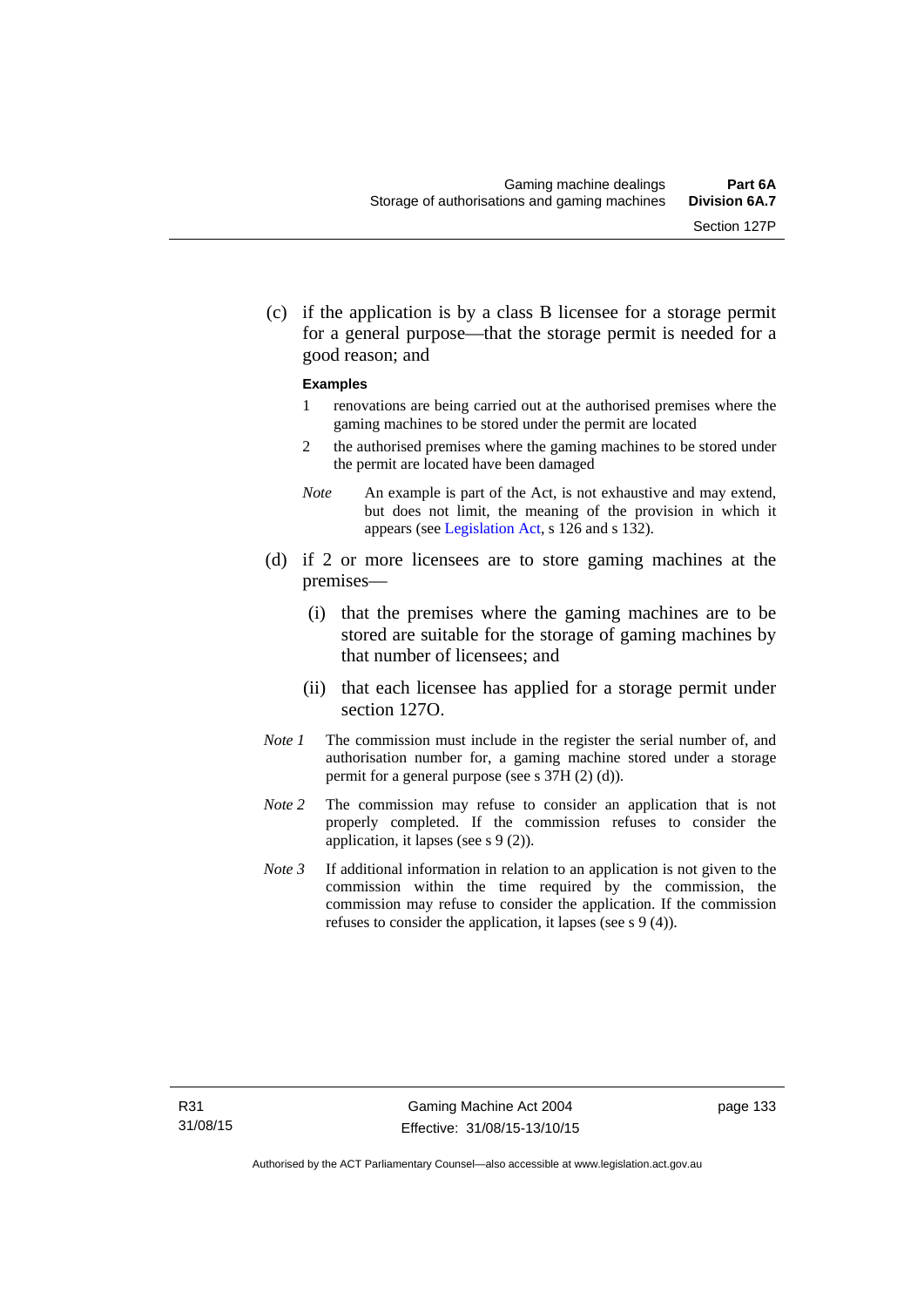## **Subdivision 6A.7.3 Quarantine permits**

#### **127Q Quarantine permits—notification and issue**

- (1) This section applies if a licensee wants to—
	- (a) remove 1 or more gaming machines, and the authorisations for the gaming machines, from the authorised premises where the gaming machines are operated; and
	- (b) store the gaming machines and authorisations for a period to be agreed with the commission.
- (2) The licensee must notify the commission that the licensee needs a permit (a *quarantine permit*) for storing the gaming machines and authorisations.
	- *Note 1* It is an offence to make a false or misleading statement, give false or misleading information or produce a false or misleading document (see [Criminal Code](http://www.legislation.act.gov.au/a/2002-51), pt 3.4).
	- *Note 2* If a form is approved under the [Control Act,](http://www.legislation.act.gov.au/a/1999-46/default.asp) s 53D for this provision, the form must be used.
	- *Note 3* A fee may be determined under s 177 for this provision.
- (3) On receiving a notification under subsection (2), the commission must issue a quarantine permit to the licensee for the period agreed between the commission and the licensee.
	- *Note* The commission must include in the register the serial number of, and authorisation number for, a gaming machine stored under a quarantine permit (see s 37H (2) (d)).
- (4) The period of the quarantine permit that is agreed between the commission and the licensee must be at least 1 year and not more than 3 years.

Authorised by the ACT Parliamentary Counsel—also accessible at www.legislation.act.gov.au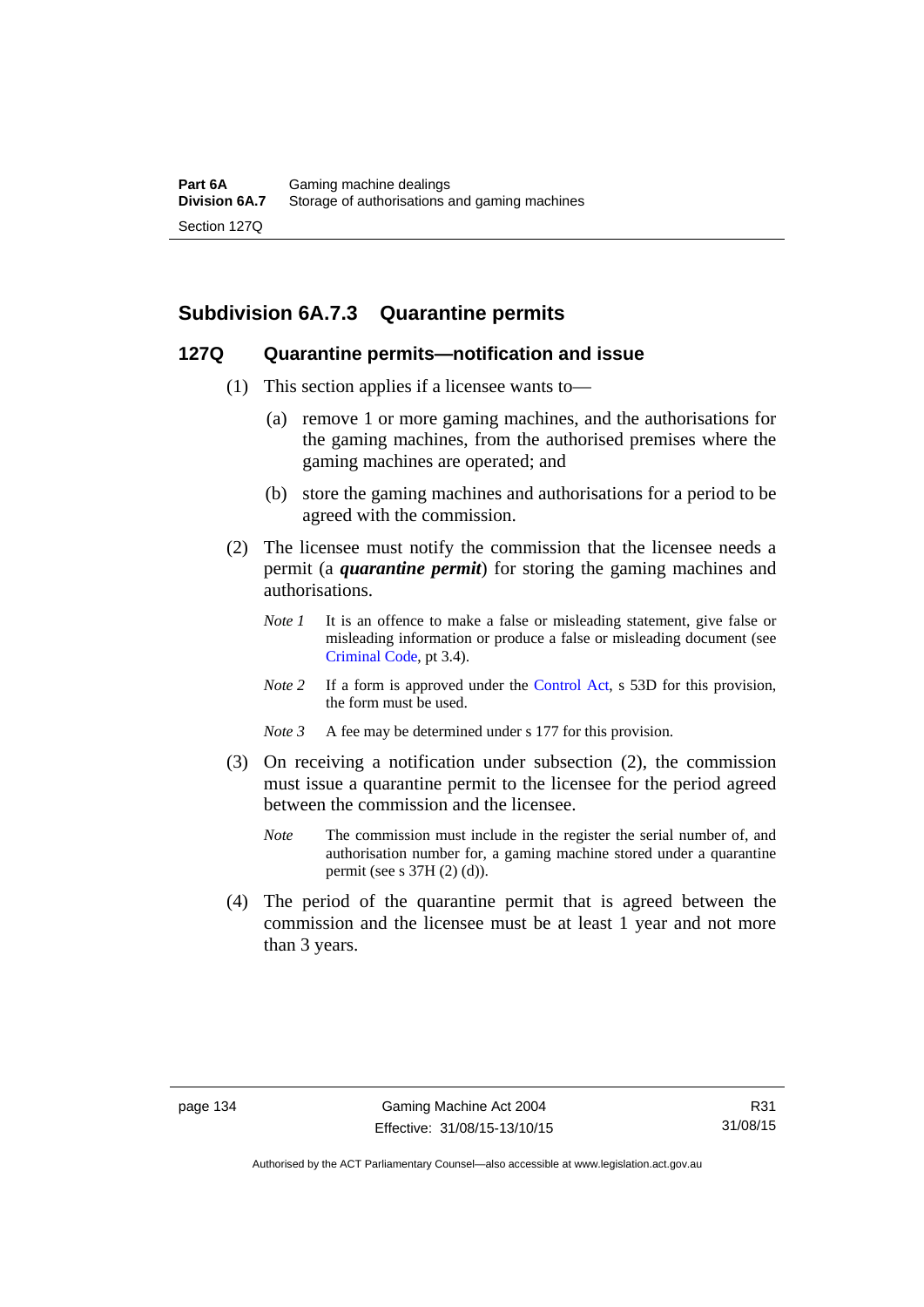#### **127R Quarantine permits—extension**

- (1) A licensee who wants to extend the period of a quarantine permit issued to the licensee under section 127Q must notify the commission, stating the period of the extension sought (the *extended period*).
- (2) On receiving a notification under subsection (1), the commission must issue a new quarantine permit to the licensee for the extended period.
- (3) However, the commission must not issue a new quarantine permit under subsection (2) if, when the notification is made, the quarantine permit has been in force for 3 years.

## **Subdivision 6A.7.4 Permits—form**

#### **127S Permit—form**

- (1) A permit must be—
	- (a) in writing; and
	- (b) include the following information:
		- (i) the name of the licensee;
		- (ii) the kind of permit;

#### **Examples**

- quarantine permit
- storage permit for an interim purpose
- *Note* An example is part of the Act, is not exhaustive and may extend, but does not limit, the meaning of the provision in which it appears (see [Legislation Act,](http://www.legislation.act.gov.au/a/2001-14) s 126 and s 132).
- (iii) the day the permit comes into force and the day it expires;
- (iv) the authorised premises where each gaming machine and authorisation (if any) to be stored under the permit was operated;

page 135

Authorised by the ACT Parliamentary Counsel—also accessible at www.legislation.act.gov.au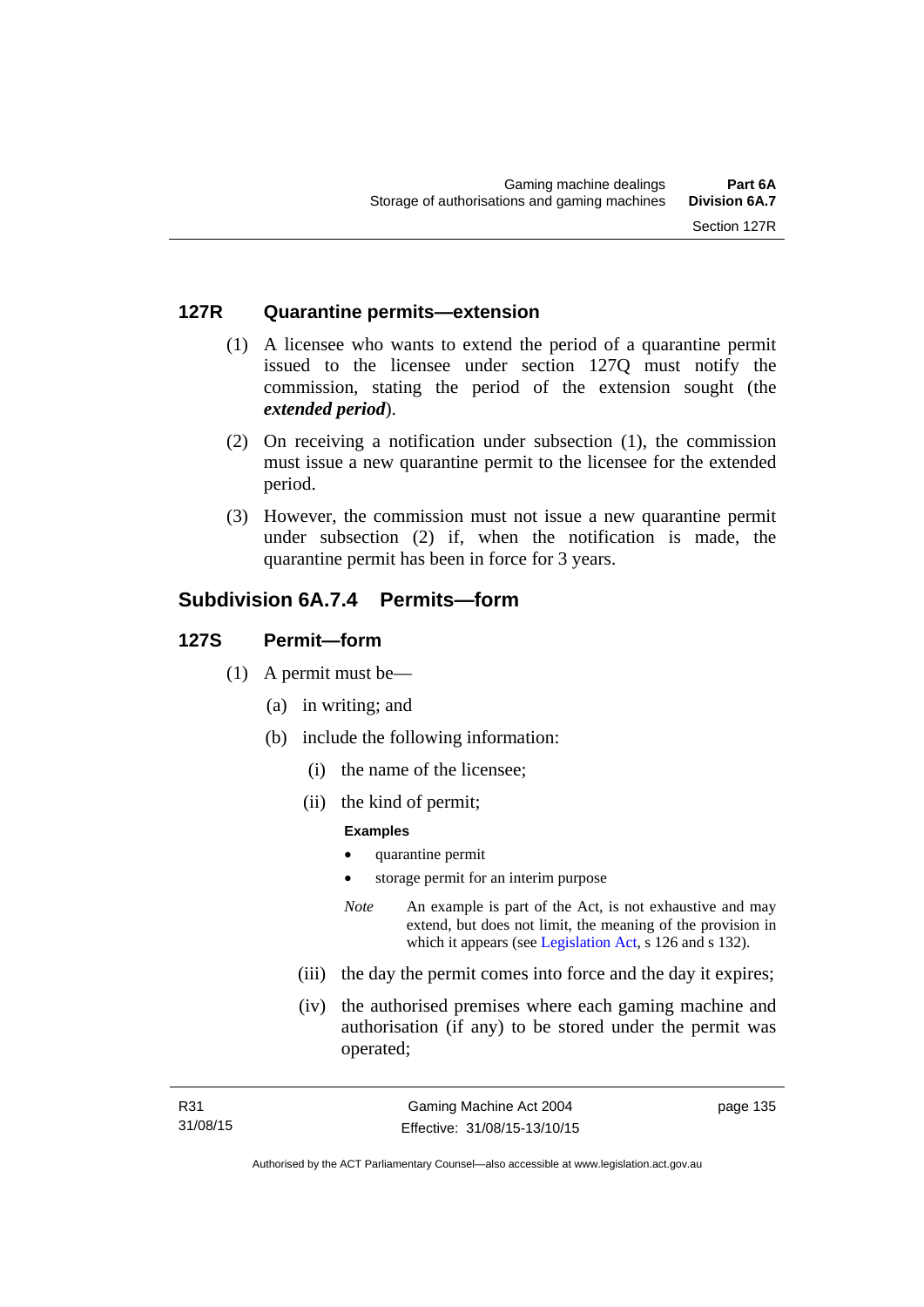- (v) the number of gaming machines and authorisations (if any) to be stored under the permit;
- (vi) the conditions on the permit;
- (vii) a statement that a breach of a condition of the permit may be a ground for disciplinary action;
- (viii) a statement that it is an offence under section 104 (Operating unauthorised or stored gaming machines) to operate a stored or quarantined gaming machine during the period of the permit;
	- (ix) a schedule containing the information mentioned in subsection (2);
	- (x) anything else prescribed by regulation.
- (2) For subsection (1) (b) (ix), the schedule must state the serial number of, and authorisation number for, each gaming machine to be stored under the permit.

# **Subdivision 6A.7.5 Permits—conditions**

#### **127T Permit—conditions**

- (1) A permit is subject to the following conditions:
	- (a) the licensee must comply with this Act;
	- (b) the licensee must not exchange a stored or quarantined gaming machine with another gaming machine that the licensee may operate under an authorisation certificate;

*Note* The licensee must apply for—

- (a) an amendment of the permit to remove the details of the stored or quarantined gaming machine; and
- (b) if a new gaming machine is to be stored in place of the stored or quarantined gaming machine—a new permit for the new gaming machine.

page 136 Gaming Machine Act 2004 Effective: 31/08/15-13/10/15

R31 31/08/15

Authorised by the ACT Parliamentary Counsel—also accessible at www.legislation.act.gov.au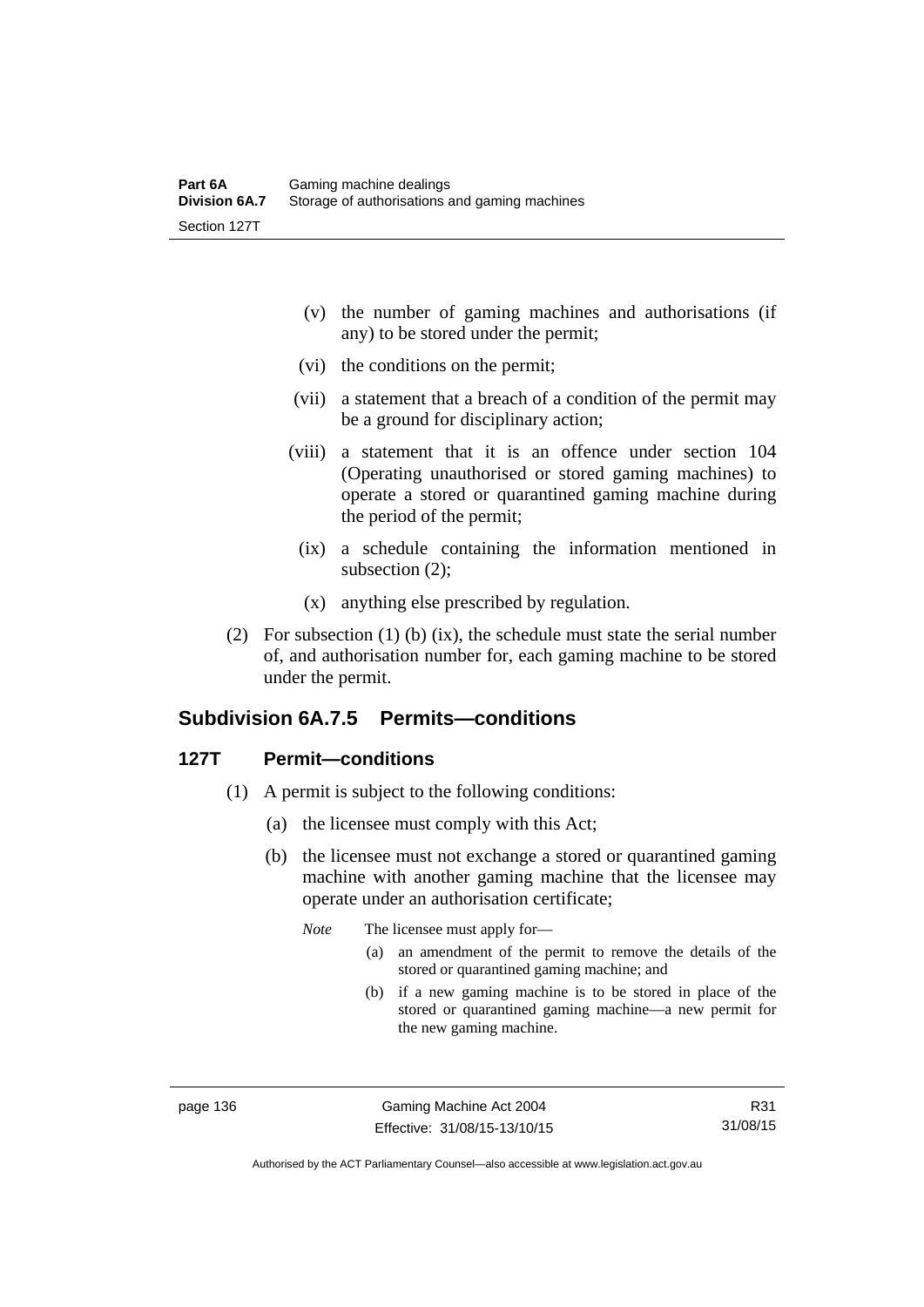- (c) the licensee must—
	- (i) take meter readings from each gaming machine to be stored or quarantined under the permit; and
	- (ii) immediately after taking the meter readings, render the gaming machine inoperable; and
	- (iii) give the commission details of the meter readings taken under subparagraph (i);
- (d) the licensee may dispose of a stored or quarantined gaming machine if—
	- (i) the disposal is in accordance with division 6A.6 (Trading of authorisations and gaming machines), an approval under section 113 (Approval of disposal of gaming machines) or section 113A (Disposal of gaming machines—notifiable action); and
	- (ii) the licensee gives the commission a notification under section 127X (Permit amendment—notification) to amend the permit;
- (e) a stored or quarantined gaming machine must not be operated during the period of the permit;
- (f) the licensee must not operate another gaming machine under the authorisation for a stored or quarantined gaming machine;
- (g) the licensee may trade a stored or quarantined authorisation with another licensee if-
	- (i) the trade is in accordance with division 6A.6 (Trading of authorisations and gaming machines); and
	- (ii) the licensee applies for an amendment of the permit under section 127ZB (Trading authorisations under permits procedure);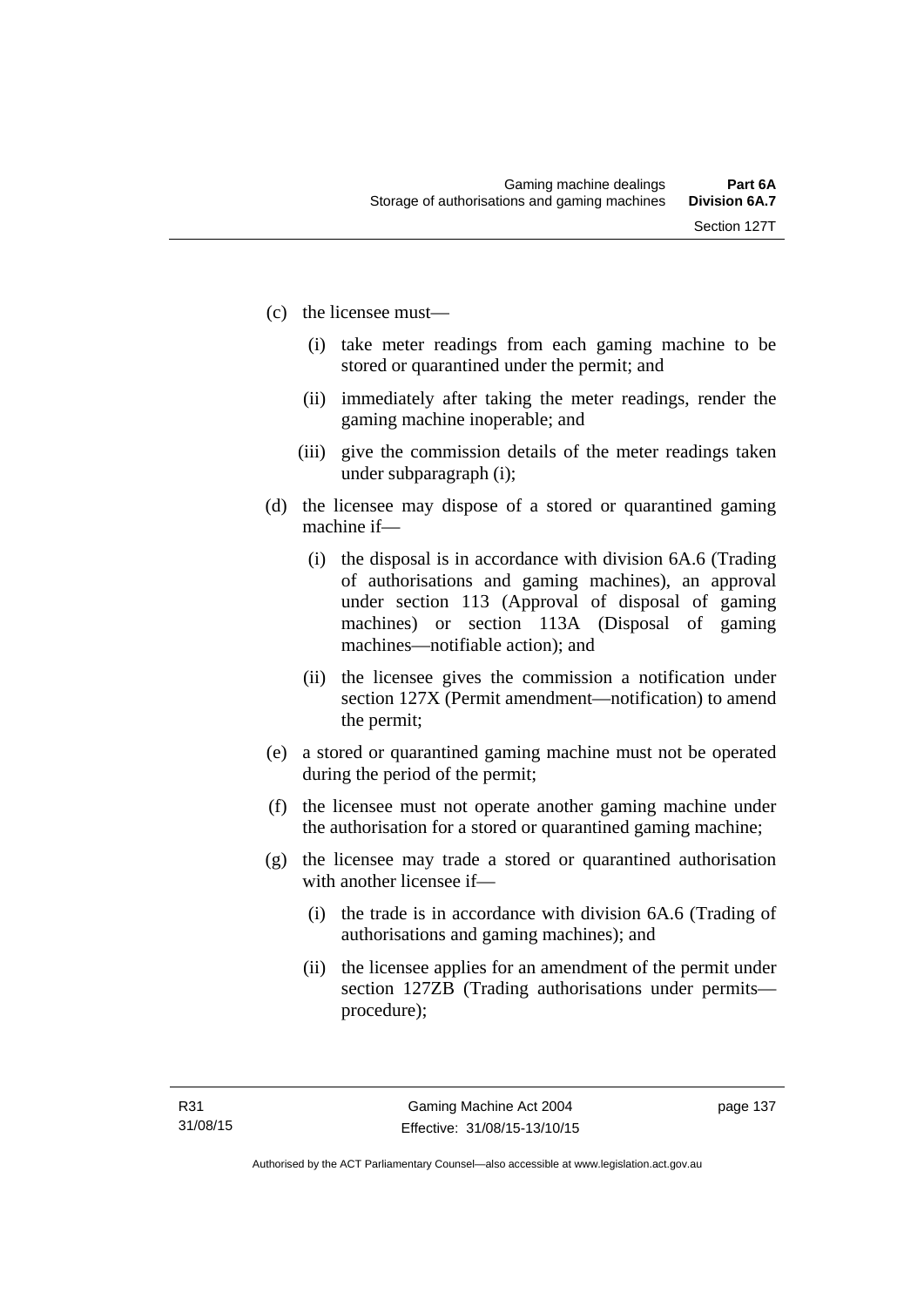- (h) if the licensee receives an inspection notice, the licensee must allow an authorised officer to inspect the stored or quarantined gaming machines and the premises where the gaming machines are stored;
- (i) for a storage permit issued for an interim purpose—the licensee must dispose of the gaming machine stored under the storage permit before the storage permit ends.
- (2) A permit is subject to any other condition—
	- (a) determined by the commission under the storage rules; or
	- (b) imposed by the commission when the permit is issued, renewed or amended, if it is necessary to ensure the safeguarding of gaming machines generally; or
	- (c) prescribed by regulation.
	- *Note 1* A reference to an Act includes a reference to the statutory instruments made or in force under the Act, including any regulation (see [Legislation Act,](http://www.legislation.act.gov.au/a/2001-14) s 104).
	- *Note 2* A permit may be amended under s 127Y or s 127Z.

#### **127U Permit—term**

- (1) A permit comes into force on the day stated in the permit.
- (2) The commission must not issue—
	- (a) a storage permit for a general purpose for longer than 1 year; or
	- (b) a storage permit for an interim purpose for longer than 3 months.
	- *Note 1* See s 127Q for the period for which a quarantine permit may be issued.
	- *Note* 2 The commission may extend the period of a quarantine permit (see s 127R).
	- *Note 3* The commission may extend the period of a storage permit for a general purpose (see s 127W).

R31 31/08/15

Authorised by the ACT Parliamentary Counsel—also accessible at www.legislation.act.gov.au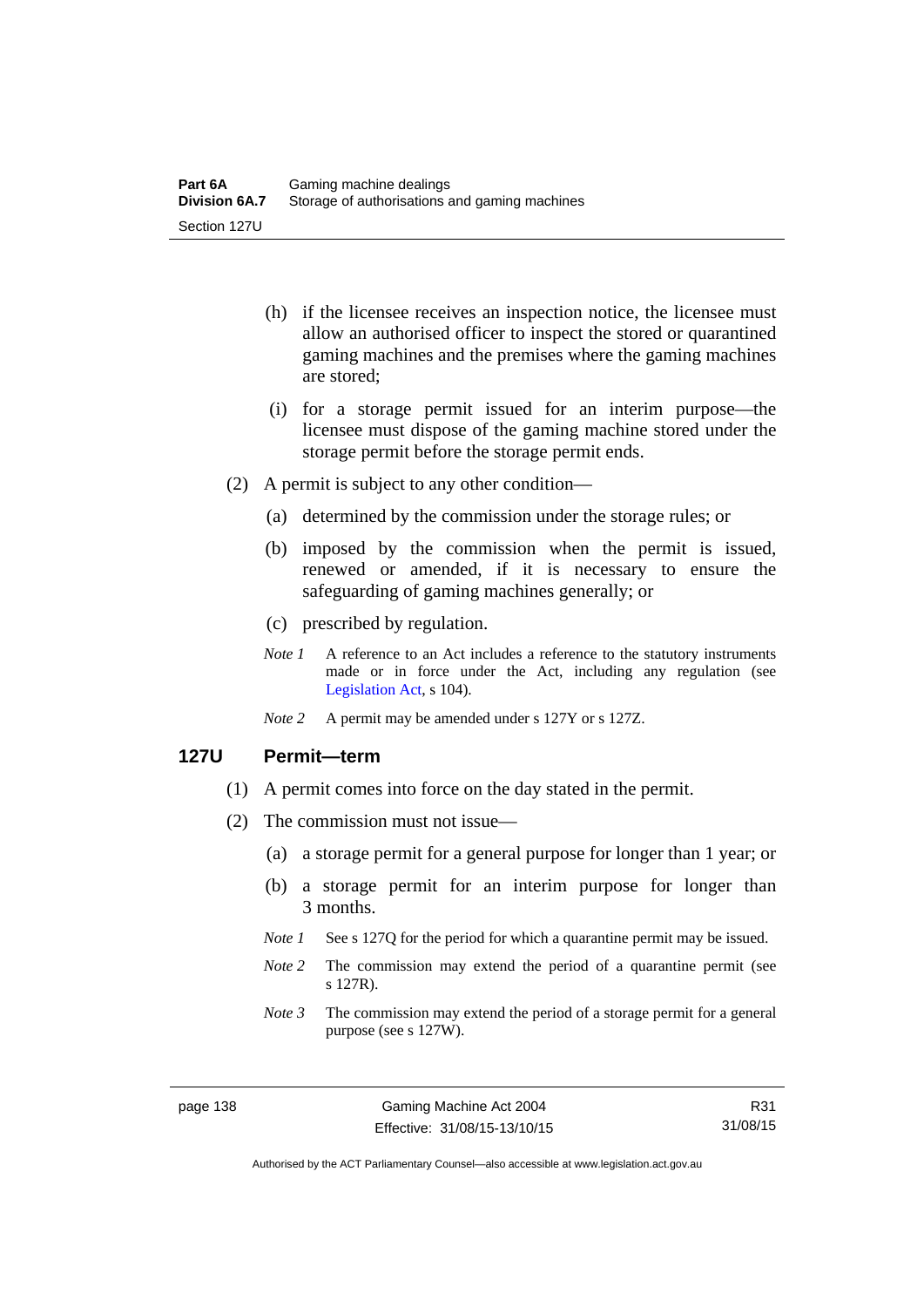(3) A permit expires on the day stated in the permit.

## **127V Storage permit—application for extension**

- (1) A licensee who holds a storage permit for a general purpose may apply to the commission to extend the term of the storage permit.
- (2) The application must—
	- (a) be in writing signed by the licensee; and
	- (b) state why the licensee is seeking the extension.
	- *Note 1* If a form is approved under the [Control Act,](http://www.legislation.act.gov.au/a/1999-46/default.asp) s 53D for an application, the form must be used.

*Note* 2 A fee may be determined under s 177 for an application.

 (3) If a licensee applies to extend the term of a storage permit, the storage permit remains in force until the application is decided.

#### **127W Storage permit—extension decision**

- (1) This section applies if the commission receives an application under section 127V to extend the term of a storage permit for a general purpose.
- (2) The commission may—
	- (a) extend the term of the storage permit; or
	- (b) refuse to extend the term of the storage permit.
- (3) The commission must refuse to extend the term of the storage permit if, when the application is made, the storage permit has been in force for 3 years.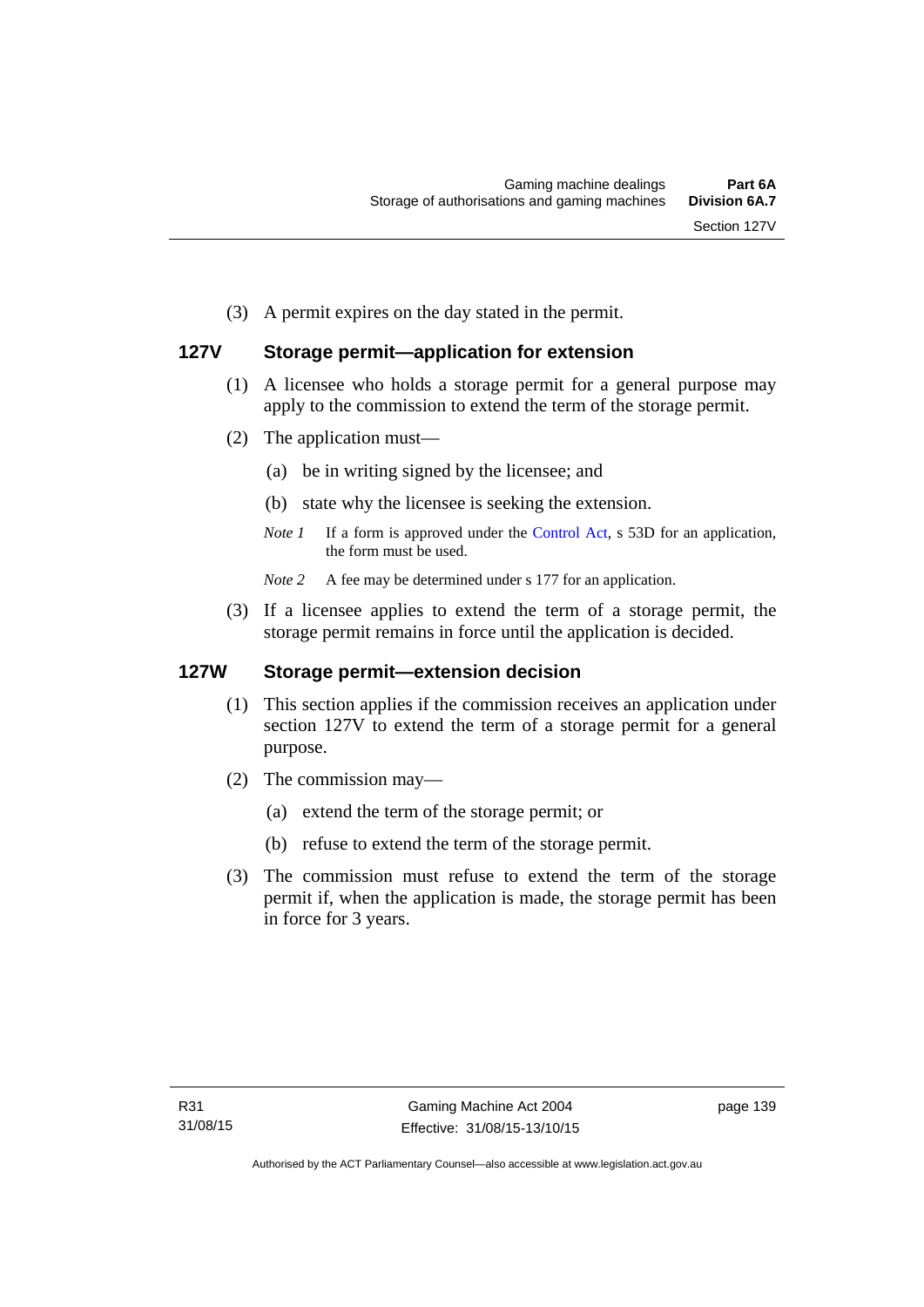- (4) If the commission refuses to extend the term of the permit, the commission must tell the applicant, in writing, the reasons for the decision.
	- *Note* For what must be included in a statement of reasons, see the [Legislation Act,](http://www.legislation.act.gov.au/a/2001-14) s 179.
- (5) The commission may extend the term of the storage permit for a period not longer than 12 months.

## **Subdivision 6A.7.6 Permits—amendment**

#### **127X Permit amendment—notification**

- (1) This section applies if a licensee who holds a permit proposes to—
	- (a) dispose of a stored or quarantined gaming machine under division 6A.6 (Trading of authorisations and gaming machines) or an approval under section 113 (Approval of disposal of gaming machines) (a *proposed disposal*); or
	- (b) remove a stored gaming machine from storage under the permit (a *proposed removal*) so that it may be operated at the authorised premises.
- (2) The licensee must notify the commission about the proposed disposal or proposed removal.
	- *Note 1* A proposed disposal or proposed removal is a notifiable action (see pt 13A and sch 2).
	- *Note* 2 The licensee is not required to provide a social impact assessment for the proposed removal.
	- *Note 3* A failure to comply with s (2) is a ground for disciplinary action (see  $s 57(1)(c)$ .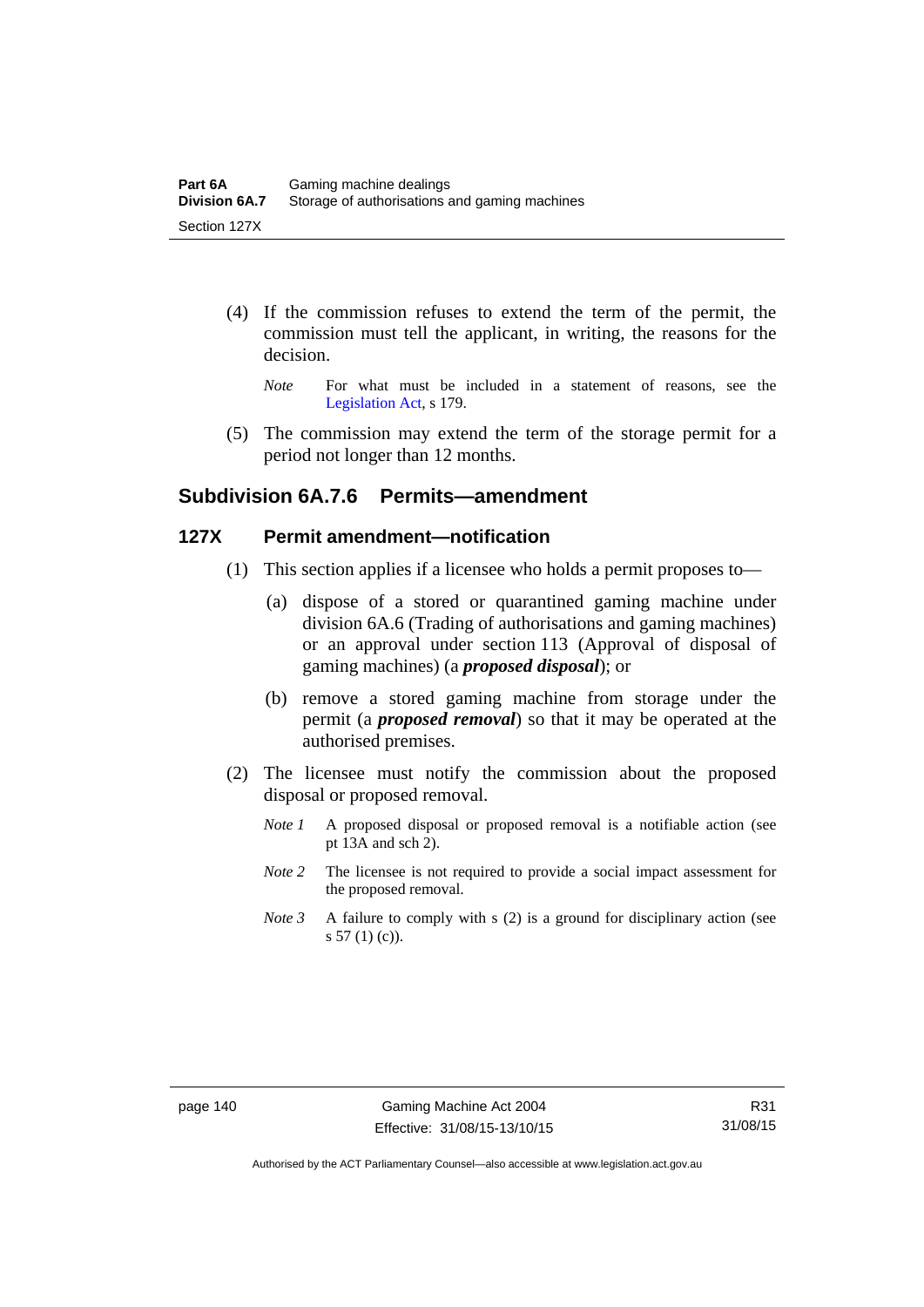## **127Y Permit amendment—decision**

The commission may amend a permit if the commission receives notification about a proposed disposal or proposed removal under section 127X, and any further information requested under section 173D (Notifiable actions), within the time required under section 173D.

## **127Z Permit amendment—commission's own initiative**

The commission may amend a permit on its own initiative to correct a mistake, error or omission on the permit.

#### **127ZA Permit amendment—reissue of permit**

If the commission amends a permit under this division, the commission must give the licensee a new permit.

## **Subdivision 6A.7.7 Permits—trading authorisations under permits**

## **127ZB Trading authorisations under permits—procedure**

- (1) This section applies if a disposing licensee who holds a permit trades a stored or quarantined authorisation to an acquiring licensee under division 6A.6 (Trading of authorisations and gaming machines).
- (2) The disposing licensee must give the commission—
	- (a) details of the acquiring licensee; and
	- (b) written notice to—
		- (i) amend the disposing licensee's permit to remove references to the stored or quarantined authorisation and the gaming machine allowed under the authorisation; and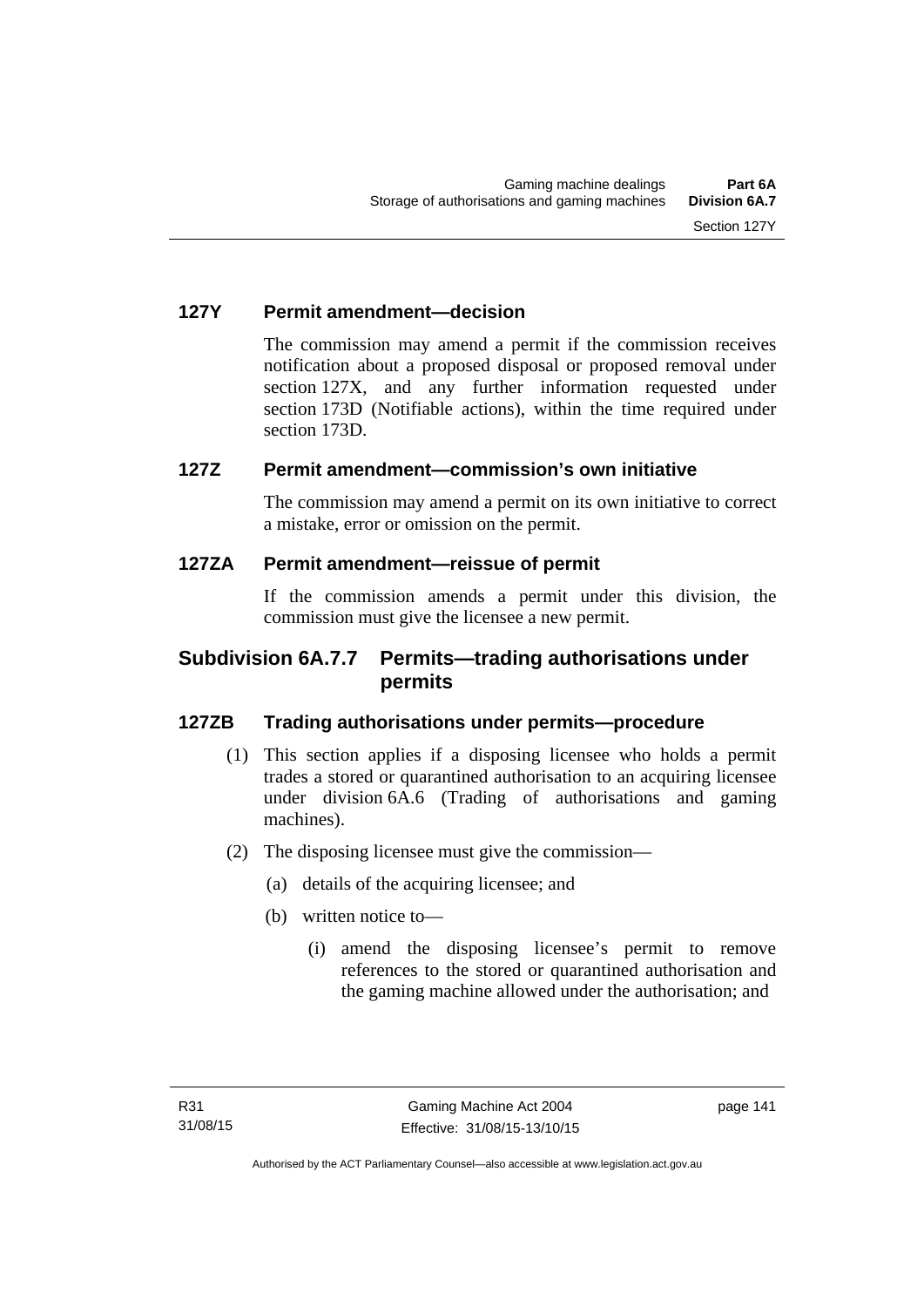- (ii) if the gaming machine is not being sold to the acquiring licensee—give the disposing licensee a storage permit for an interim purpose for the gaming machine.
- *Note 1* The trading of a stored or quarantined authorisation is a notifiable action (see pt 13A and sch 2).
- *Note 2* If a form is approved under the [Control Act,](http://www.legislation.act.gov.au/a/1999-46/default.asp) s 53D for this provision, the form must be used.
- *Note 3* A fee may be determined under s 177 for this provision.
- *Note 4* A failure to comply with this section is a ground for disciplinary action (see s 57 (1) (c)).

### **127ZC Trading authorisations under permits—decision on application by disposing licensee**

- (1) This section applies if the commission receives written notice from a disposing licensee under section 127ZB (2) for a storage permit for an interim purpose for a gaming machine to be disposed of under the trade mentioned in that section.
- (2) The commission must issue the storage permit to the disposing licensee.
- (3) The storage permit must be—
	- (a) in the form mentioned in section 127S (Permit—form); and
	- (b) subject to the conditions mentioned in section 127T (Permit conditions); and
	- (c) for a period not longer than 3 months.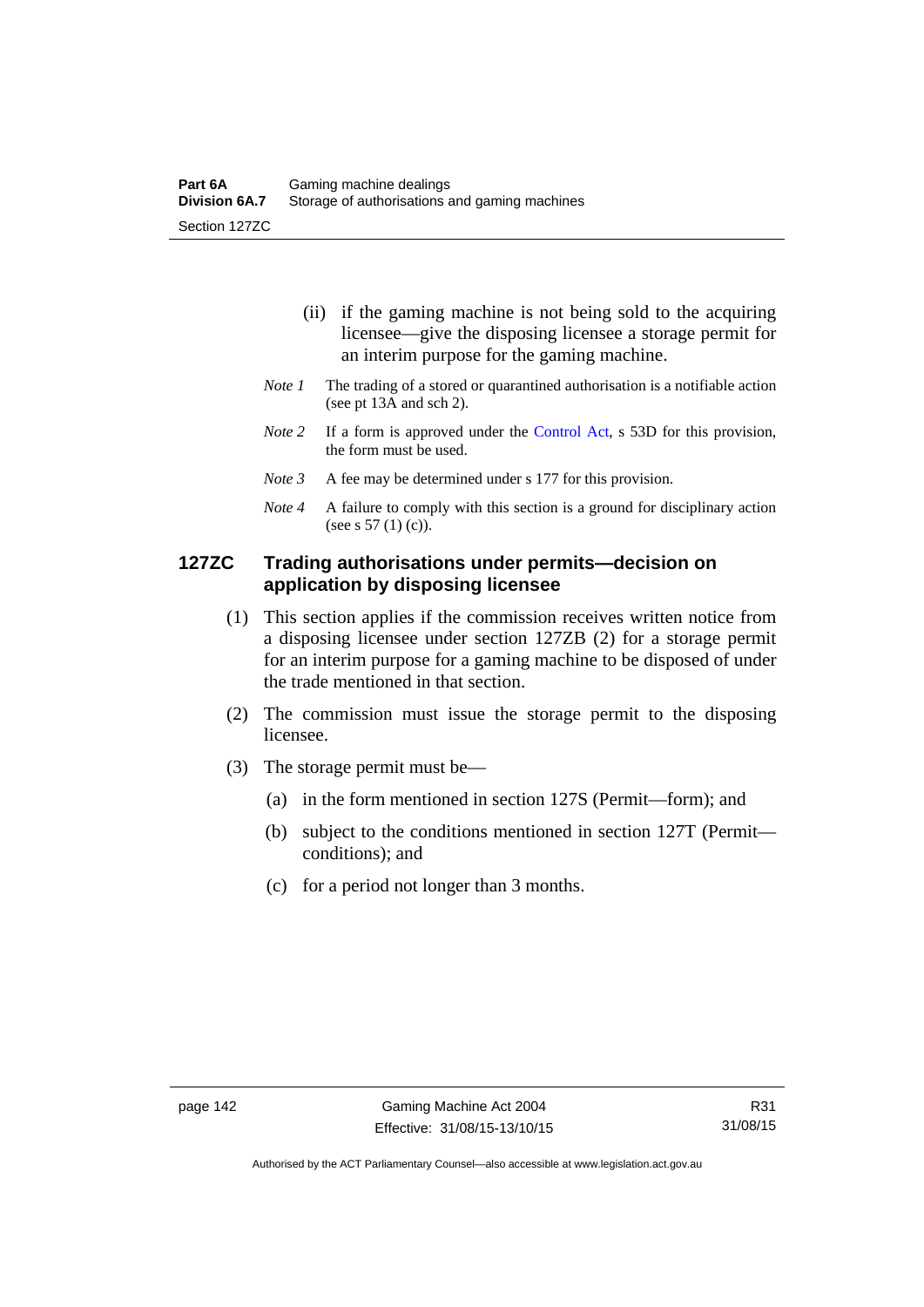## **127ZD Trading authorisations under permits—issue of permit to acquiring licensee**

- (1) This section applies if—
	- (a) the commission receives written notice from a disposing licensee under section 127ZB (2) (Trading authorisations under permits—procedure) in relation to the trade of an authorisation to an acquiring licensee; and
	- (b) the disposing licensee also trades the gaming machine allowed under the authorisation to the acquiring licensee.
- (2) If the disposing licensee holds a quarantine permit in relation to the gaming machine and authorisation, the commission must issue a quarantine permit to the acquiring licensee.
- (3) The term of the quarantine permit issued to the acquiring licensee must be equal to the time remaining on the quarantine permit under which the authorisation was previously stored.

# **Subdivision 6A.7.8 Permits—miscellaneous**

# **127ZE Gaming machines and authorisations under permits inspection**

 (1) The commission may, by written notice given to a licensee who holds a permit (an *inspection notice*), require the licensee to allow an authorised officer to inspect the gaming machines and authorisations (if any) under the permit, and the premises where the gaming machines and authorisations are stored, within a stated reasonable time.

*Note* A fee may be determined under s 177 for this provision.

- (2) The inspection notice must include a statement that—
	- (a) a failure to comply with the notice may be a ground for disciplinary action; and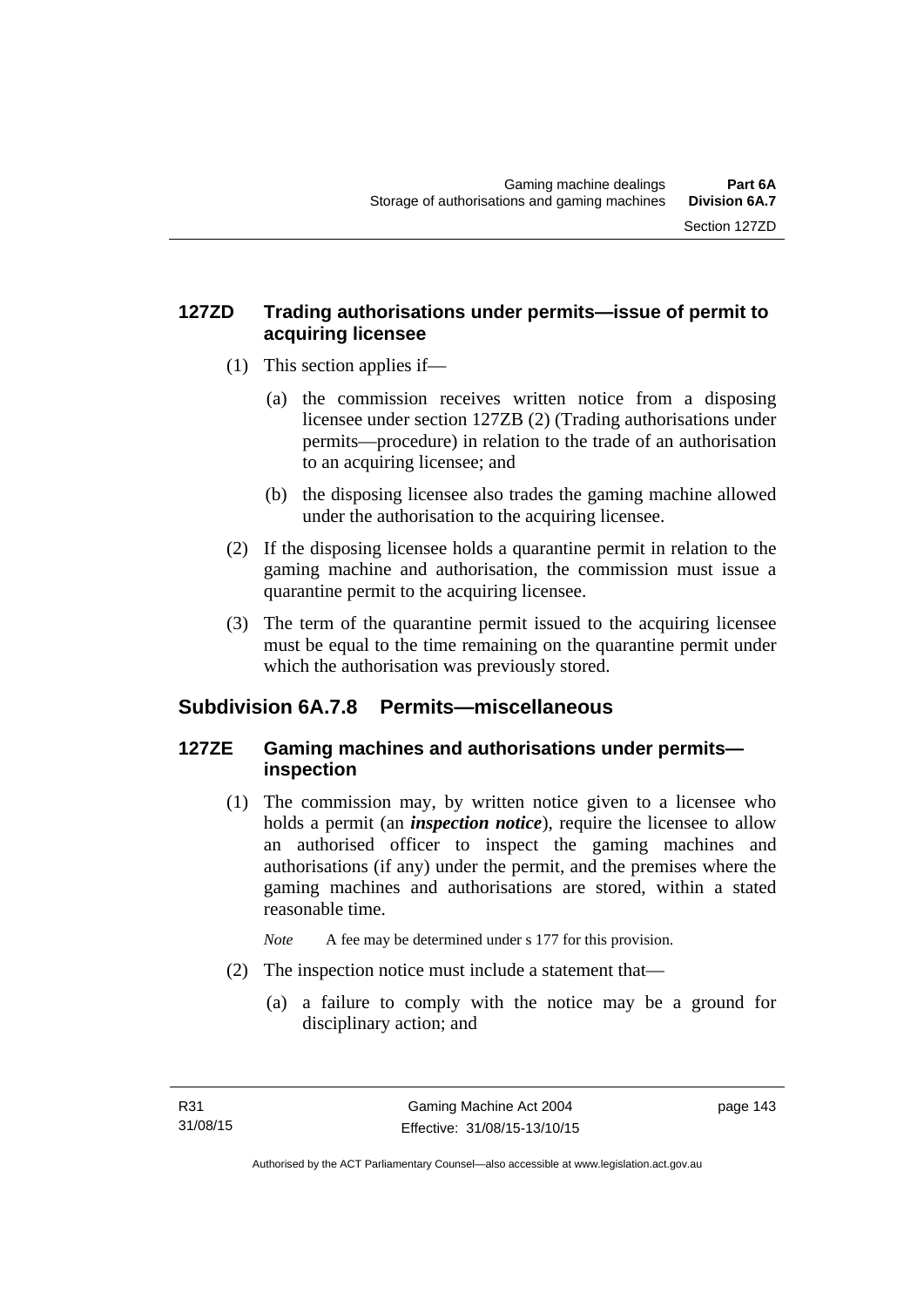- (b) the commission may exercise its powers under the [Control Act](http://www.legislation.act.gov.au/a/1999-46/default.asp) to undertake an inspection.
- *Note* The commission's powers of inspection under this section are in addition to the commission's powers of inspection under the [Control](http://www.legislation.act.gov.au/a/1999-46/default.asp)  [Act](http://www.legislation.act.gov.au/a/1999-46/default.asp) (see [Control Act](http://www.legislation.act.gov.au/a/1999-46/default.asp), pt 4).

#### **127ZF Storage of gaming machines and authorisations—rules**

- (1) The commission may determine rules about the following in relation to the storage of gaming machines and authorisations under a permit:
	- (a) the class of gaming machine to which the rules apply;
	- (b) the type of premises where gaming machines must be stored;
	- (c) the circumstances in which premises may be used for storing gaming machines for 2 or more licensees;
	- (d) the minimum standard for security arrangements and safeguards for storing gaming machines under a permit;
	- (e) who may have access to a gaming machine stored under a permit;
	- (f) who is to be responsible for the storage of gaming machines under a permit;
	- (g) the records that must be kept for gaming machines and authorisations under a permit;
	- (h) the procedures for enabling the commission to inspect premises where gaming machines are stored.
- (2) A determination is a disallowable instrument.
	- *Note* A disallowable instrument must be notified, and presented to the Legislative Assembly, under the [Legislation Act.](http://www.legislation.act.gov.au/a/2001-14)

Authorised by the ACT Parliamentary Counsel—also accessible at www.legislation.act.gov.au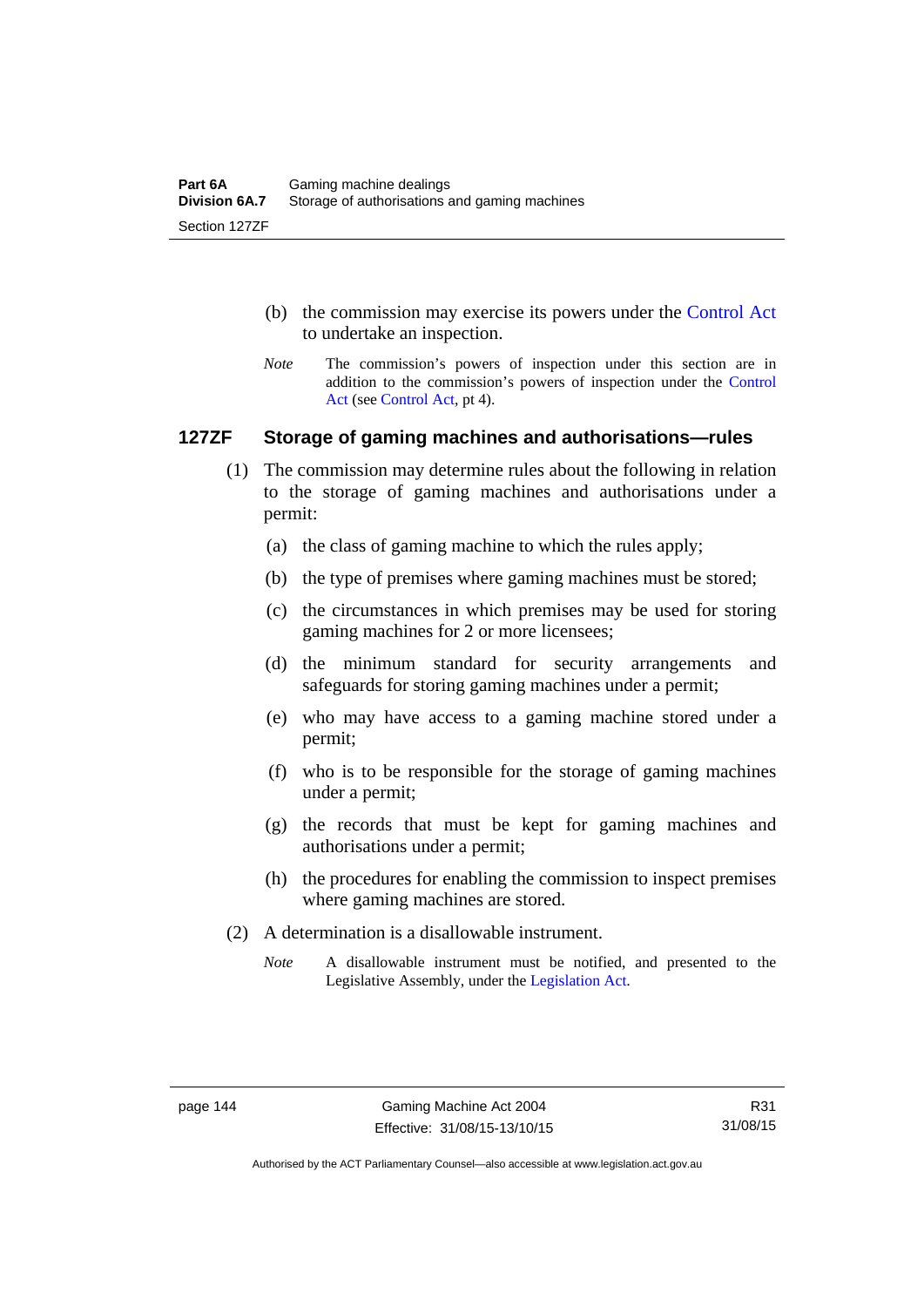# **Part 7 Regulation of gaming machines generally**

## **128 Machine access generally**

- (1) A person commits an offence if—
	- (a) the person maintains an authorised gaming machine on authorised premises; and
	- (b) the person is not an approved supplier or approved technician.

Maximum penalty: 50 penalty units.

(2) An offence against this section is a strict liability offence.

#### **129 Interference with gaming machines**

(1) A person commits an offence if the person recklessly interferes with the operation of a gaming machine.

Maximum penalty: 100 penalty units, imprisonment for 1 year or both.

 (2) A person commits an offence if the person inserts into a gaming machine anything other than a coin, note or token of the kind stated on the gaming machine.

Maximum penalty: 100 penalty units, imprisonment for 1 year or both.

 (3) A person commits an offence if the person does anything intended to interfere with a gaming machine in a way that causes the machine to yield a reward less than or greater than the percentage payout under the licence in relation to that machine.

Maximum penalty: 100 penalty units, imprisonment for 1 year or both.

page 145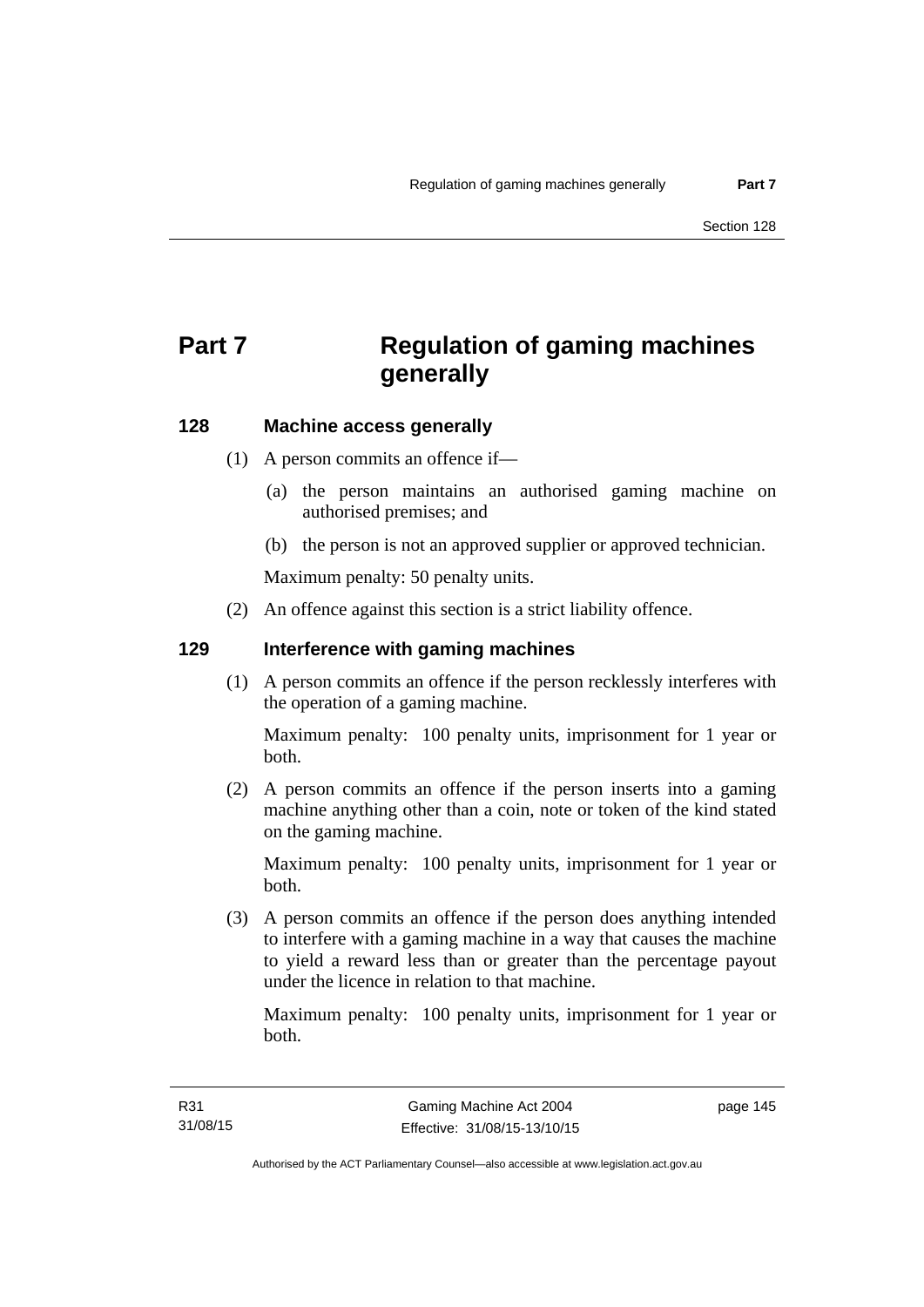(4) A person commits an offence if the person does anything intended to render a gaming machine, either temporarily or otherwise, incapable of forming a winning combination.

Maximum penalty: 100 penalty units, imprisonment for 1 year or both.

 (5) Subsection (1) does not apply in relation to anything done honestly for the maintenance of a gaming machine by an approved supplier, approved technician or authorised officer.

#### **130 Opening computer cabinets**

- (1) A person commits an offence if the person—
	- (a) opens the computer cabinet in a gaming machine; and
	- (b) is not an approved supplier, approved technician or authorised officer.

Maximum penalty: 50 penalty units.

(2) An offence against this section is a strict liability offence.

### **131 Rendering gaming machines inoperable on authorisation ceasing to be in force**

If an authorisation certificate for authorised premises ceases to be in force, the commission must ensure that each gaming machine on the authorised premises is inoperable—

- (a) if the authorisation certificate ceased to be in force under section 64 (2) (Cancellation of authorisation certificate because of cancellation etc of general and on licences) or because the certificate expired—until the gaming machines are removed from the authorised premises; or
	- *Note* Section 64 (2) provides that a person's authorisation certificate for premises is cancelled if the person's general or on licence for the premises is not renewed.

R31 31/08/15

Authorised by the ACT Parliamentary Counsel—also accessible at www.legislation.act.gov.au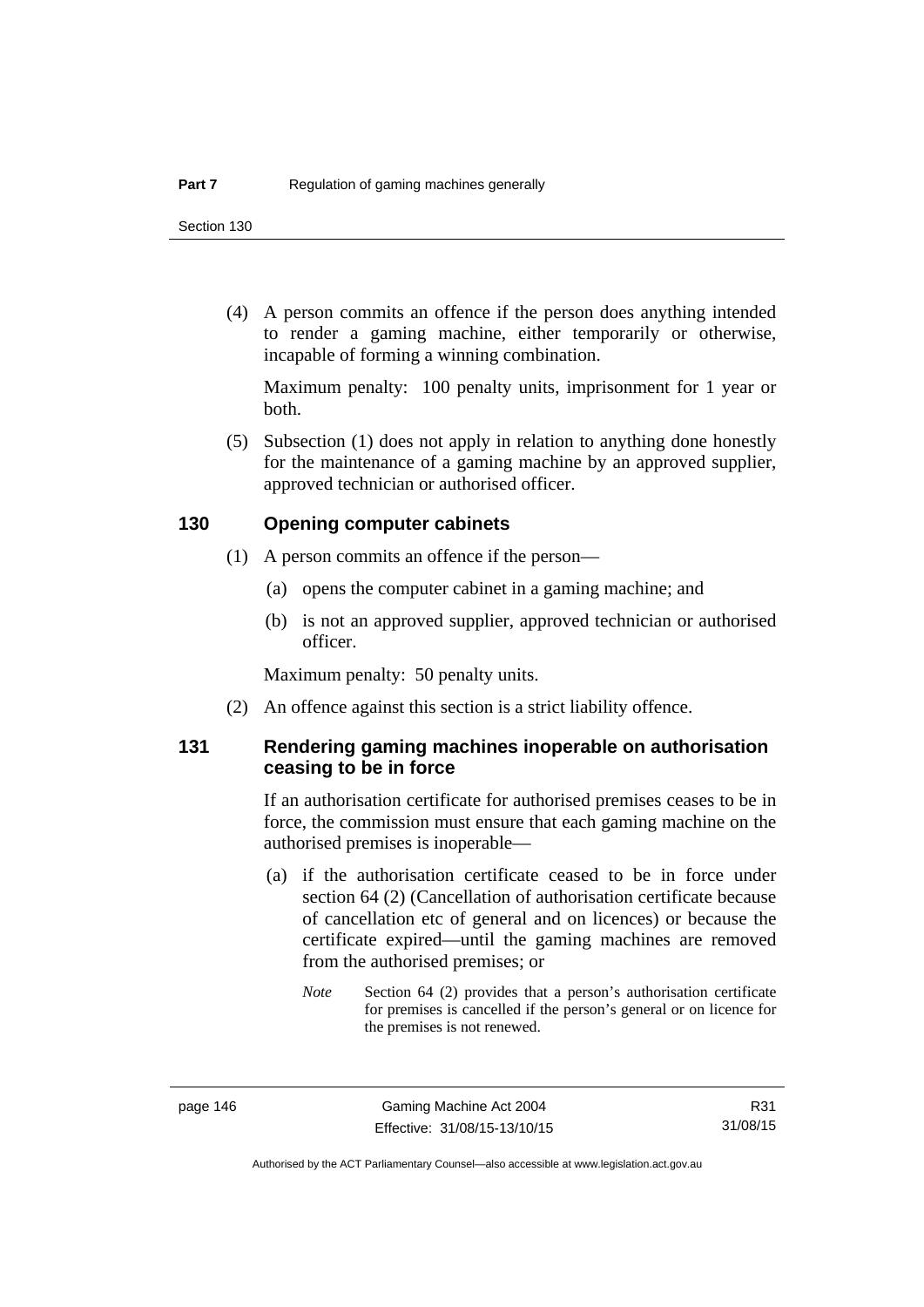- (b) if the authorisation certificate for the premises is suspended during the suspension; or
- (c) if the authorisation certificate for the premises has been cancelled—until the first of the following happens:
	- (i) the gaming machines are removed from the authorised premises;
	- (ii) the decision of the commission to cancel the authorisation certificate is set aside on an application for review of the decision; or
- (d) if the authorisation certificate for the premises ceased to be in force under section 64 (3)—until the first of the following happens:
	- (i) the gaming machines are removed from the premises;
	- (ii) the authorisation certificate is taken to be in force again under section 64 (4).
	- *Note* Section 64 (3) provides that a person's authorisation certificate for premises is cancelled if the person's general or on licence for the premises is cancelled.

#### **132 Removal of gaming machines from premises**

- (1) This section applies to a person who held a licence or authorisation certificate that has ceased to be in force, other than a person whose licence or authorisation certificate is suspended.
- (2) The person commits an offence if, at the end of the required period, a gaming machine that was allowed to be operated under the authorisation certificate is on the premises for which the certificate was issued.

Maximum penalty: 50 penalty units.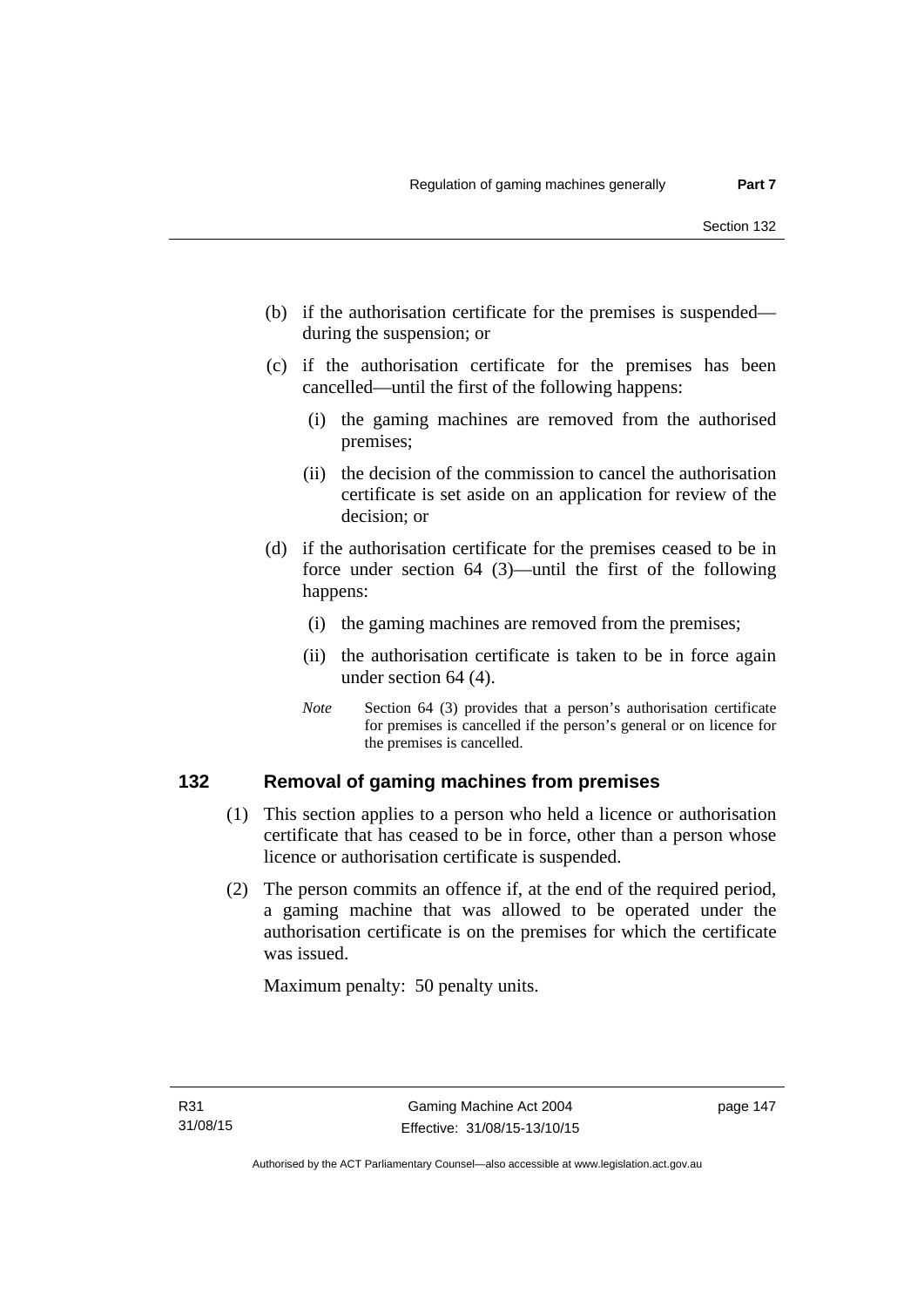Section 132

(3) In this section:

*relevant decision* means the decision of the commission (if any) because of which the licence or authorisation certificate ceased to be in force.

#### *required period* means—

- (a) 2 weeks after the day—
	- (i) the licence or authorisation certificate ceases to be in force; or
	- (ii) if an application for review of the relevant decision may be made but is not made—the time for applying for review of the decision ends; or
	- (iii) if an application is made to review the relevant decision the application is withdrawn, dismissed or decided; or
- (b) any further period the commission, whether before or after the end of the period, in writing, approves.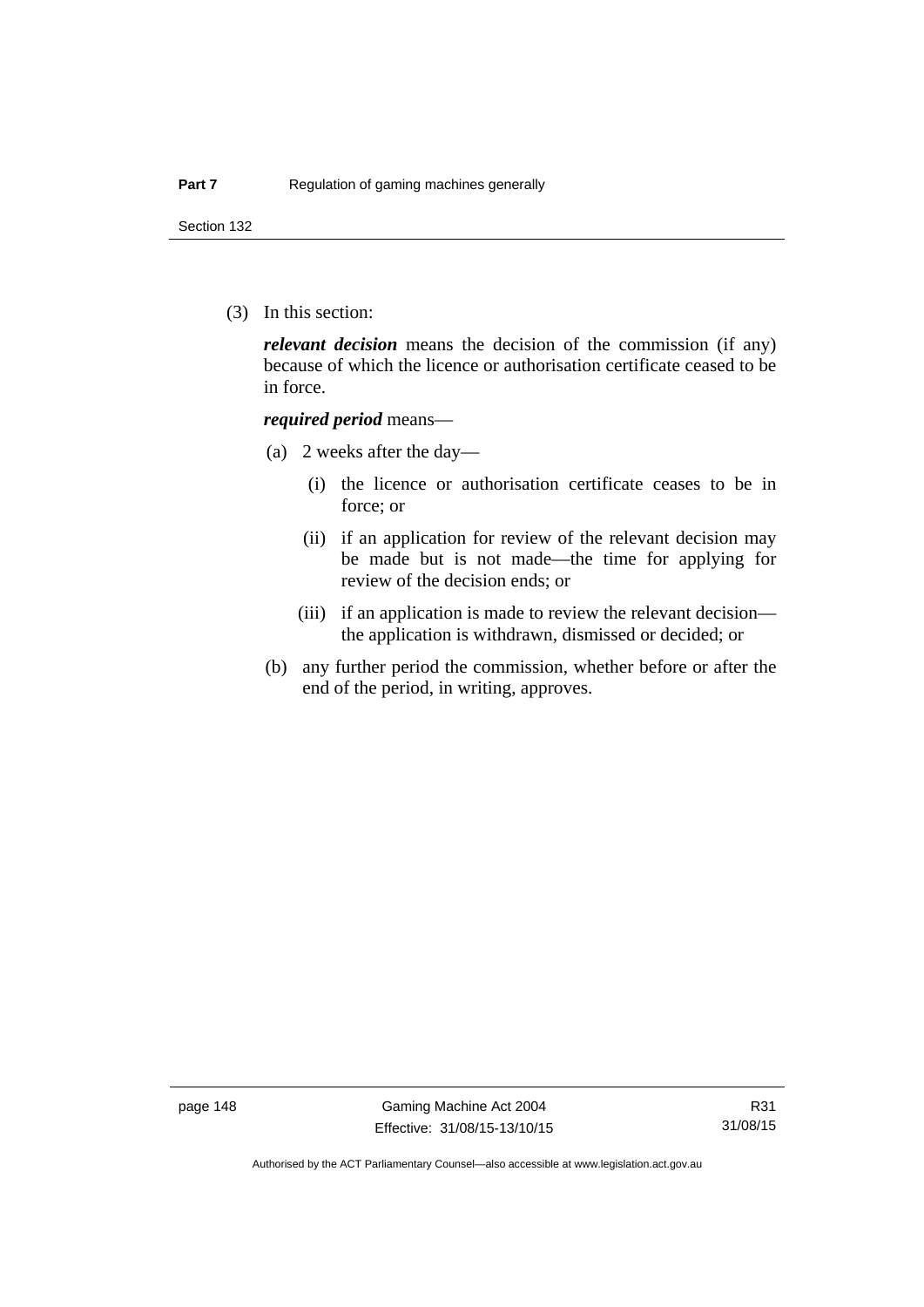# **Part 8 Linked-jackpot arrangements**

#### **133 Operation of linked-jackpot arrangements**

A person commits an offence if—

- (a) the person operates a linked-jackpot arrangement between gaming machines; and
- (b) the arrangement is not approved under section 134 or by a multi-user permit.

Maximum penalty: 50 penalty units, imprisonment for 6 months or both.

#### **134 Single-user approval for linked-jackpot arrangements**

- (1) A licensee may apply in writing to the commission for approval to operate a linked-jackpot arrangement between gaming machines operated under an authorisation certificate held by the licensee.
	- *Note 1* If a form is approved under the [Control Act,](http://www.legislation.act.gov.au/a/1999-46) s 53D for an application, the form must be used.
	- *Note 2* A fee may be determined under s 177 for this provision.
- (2) The application must include details of each event by reference to which linked jackpots are to be payable under the proposed arrangement.
- (3) The commission must approve the linked-jackpot arrangement if—
	- (a) each gaming machine proposed to be linked under the proposed arrangement—
		- (i) is operated under a single authorisation certificate held by the applicant; and
		- (ii) is the same class; and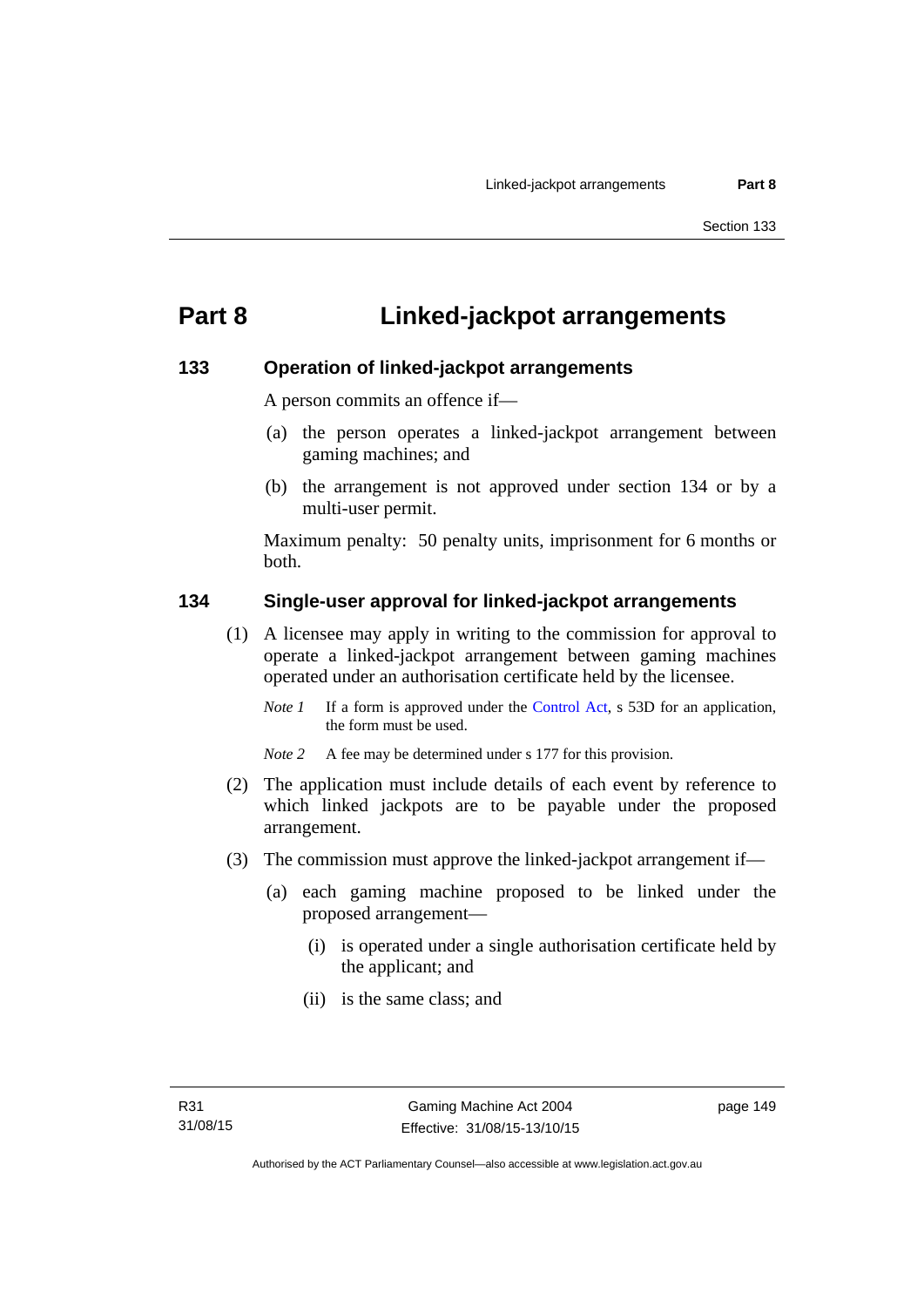Section 135

- (iii) offers the same chance of winning linked jackpots as each other gaming machine in the arrangement, if played with the same stakes; and
- (b) the financial and operational aspects of the proposed arrangement are in accordance with the regulation; and
- (c) the commission is satisfied, on reasonable grounds, that the proposed arrangement is satisfactory, having regard to the interests of the people playing the machines in the proposed linked-jackpot arrangement.
- (4) It is a condition of an approval under this section that—
	- (a) each gaming machine in the linked-jackpot arrangement displays at all times a sign stating clearly—
		- (i) that the gaming machine is part of a linked-jackpot arrangement with other gaming machines on the authorised premises; and
		- (ii) the percentage of the turnover of the gaming machine set aside for the payment of linked jackpots; and
	- (b) linked jackpots be payable for the approved arrangement by reference to the event or events set out in the application for approval for the arrangement.

## **135 Issue of multi-user permits**

- (1) A person (including a person other than a licensee) may apply in writing to the commission for a permit (a *multi-user permit*) to operate a linked-jackpot arrangement between gaming machines operated under 2 or more authorisation certificates.
	- *Note 1* If a form is approved under the [Control Act,](http://www.legislation.act.gov.au/a/1999-46) s 53D for an application, the form must be used.
	- *Note* 2 A fee may be determined under s 177 for this provision.

R31 31/08/15

Authorised by the ACT Parliamentary Counsel—also accessible at www.legislation.act.gov.au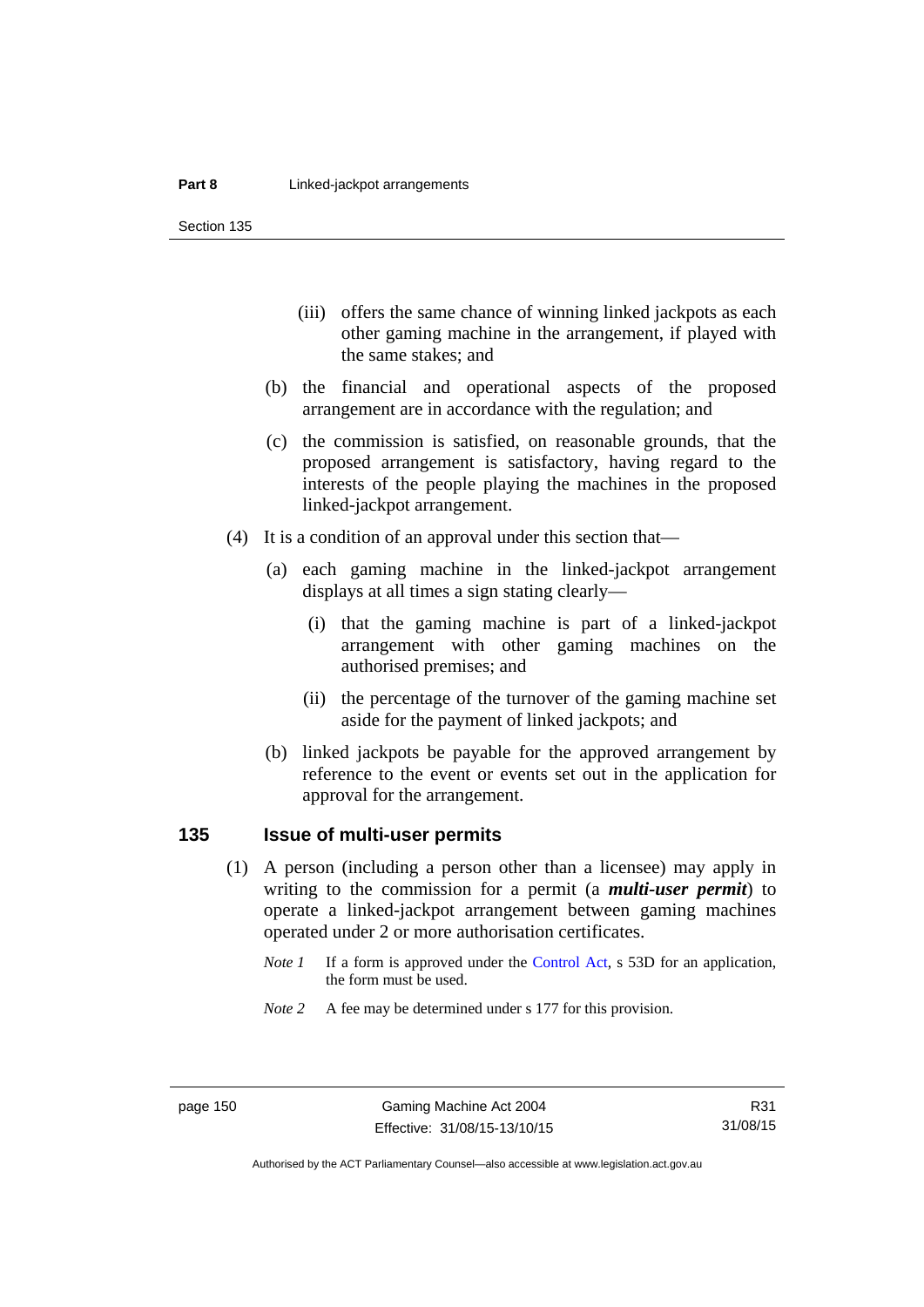- (2) The application must include details of the event or events by reference to which linked jackpots are to be payable under the proposed arrangement.
- (3) The commission must issue the multi-user permit if—
	- (a) the commission is satisfied, on reasonable grounds, that the applicant is an eligible person; and
	- (b) each licensee consents to the arrangement; and
	- (c) each gaming machine proposed to be linked under the proposed arrangement—
		- (i) is the same class; and
		- (ii) offers the same chance of winning linked jackpots as each other gaming machine in the arrangement, if played with the same stakes; and
	- (d) the financial and operational aspects of the proposed arrangement is in accordance with the regulation; and
	- (e) the commission is satisfied, on reasonable grounds, that the proposed arrangement is satisfactory, having regard to the interests of the people playing the gaming machines in the proposed arrangement.
- (4) A multi-user permit must state—
	- (a) the full name and address of the permit-holder; and
	- (b) the gaming machines in the linked-jackpot arrangement for which the permit is issued, and the authorised premises where they are situated; and
	- (c) the conditions to which the permit is subject.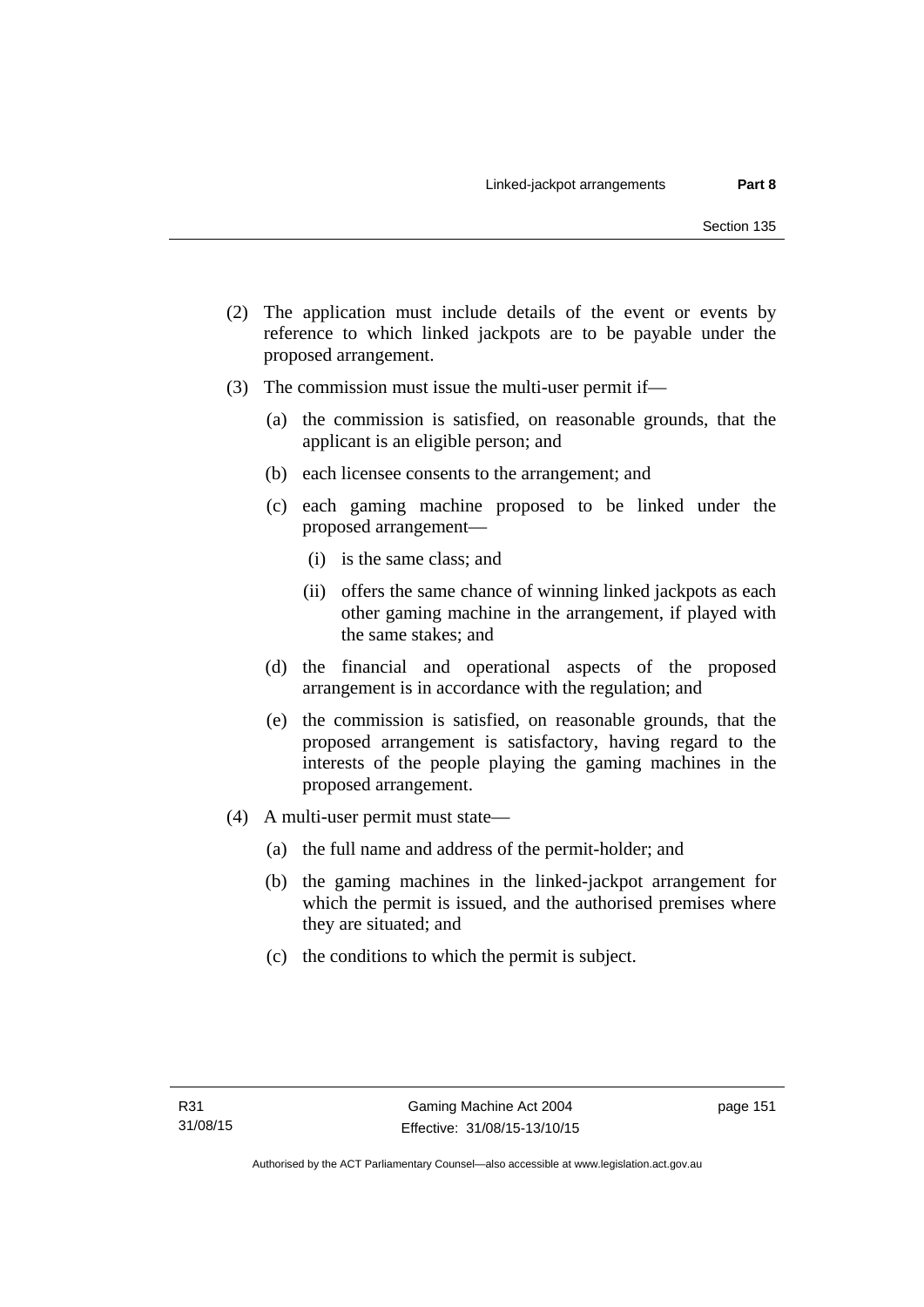#### **Part 8 Linked-jackpot arrangements**

Section 136

#### **136 Conditions on multi-user permits**

- (1) A multi-user permit is subject to the following conditions:
	- (a) each gaming machine in a linked-jackpot arrangement under the permit displays at all times a sign stating clearly—
		- (i) that the gaming machine is part of a linked-jackpot arrangement with gaming machines on different authorised premises; and
		- (ii) the percentage of the turnover of the gaming machine set aside for the payment of linked jackpots;
	- (b) linked jackpots are payable under the arrangement by reference to the event or events set out in the application for the permit for the arrangement;
	- (c) the financial and operational aspects of the arrangement must not be amended without the commission's approval under section 138;
	- (d) if the permit-holder is a corporation—the permit-holder must give written notice to the commission stating any of the following changes in relation to the corporation within 1 week after the day of the change:
		- (i) a person becoming an influential person for the corporation;
		- (ii) a substantial change in the relationship of an influential person to the corporation;
		- (iii) a person ceasing to be an influential person for the corporation.
- (2) The commission may put any other reasonable condition on a multiuser permit that the commission considers appropriate, having regard to the interests of the people playing the gaming machines in each linked-jackpot arrangement under the permit.

R31 31/08/15

Authorised by the ACT Parliamentary Counsel—also accessible at www.legislation.act.gov.au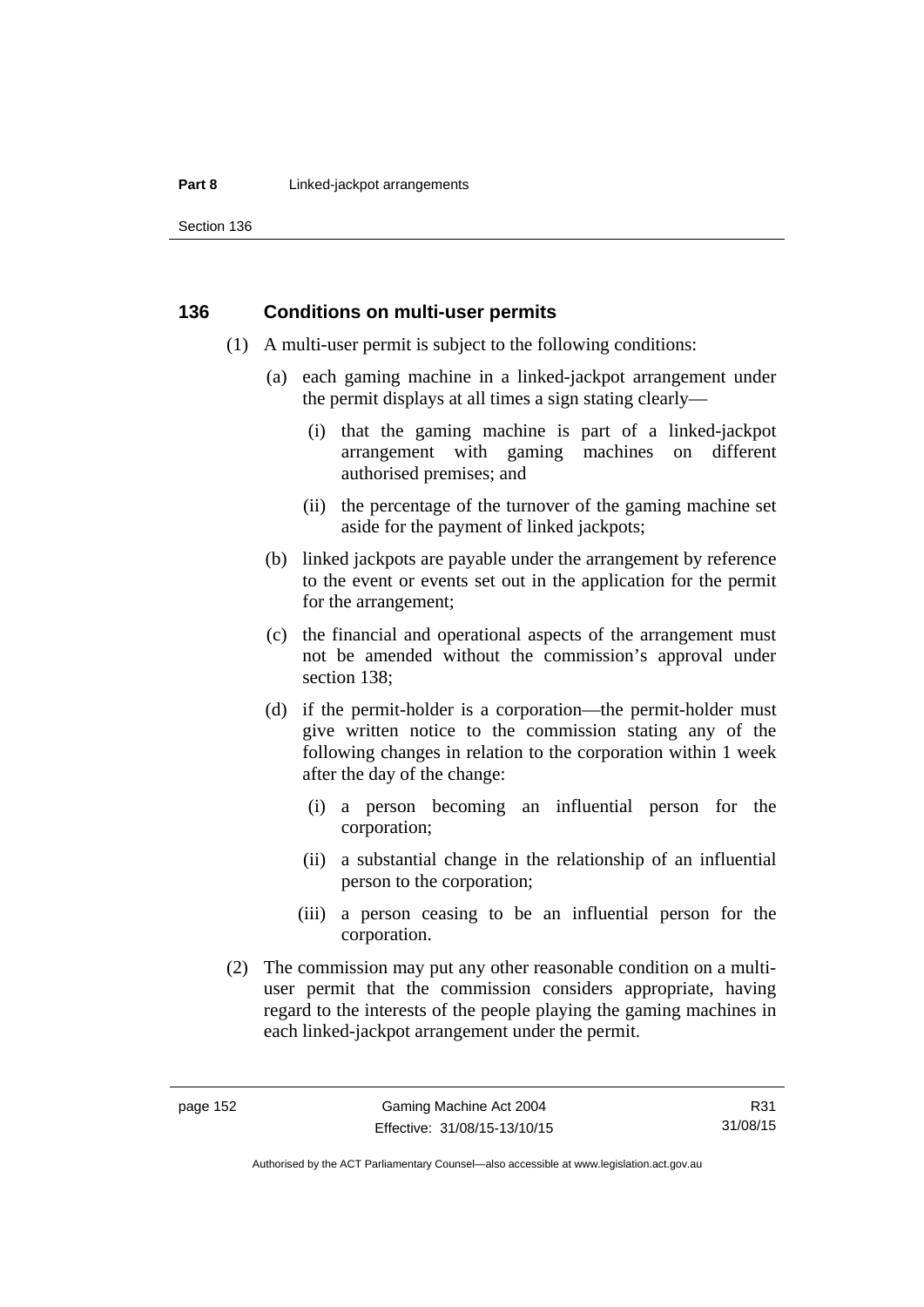## **137 Term of multi-user permits**

A multi-user permit is for the period (of up to 3 years) stated in the permit.

## **138 Amendment of multi-user permits in interest of users**

- (1) The commission may amend a condition of a multi-user permit on its own initiative if satisfied that it is appropriate to amend the condition, having regard to the interests of the people playing the gaming machines in the linked-jackpot arrangement under the permit.
- (2) The amendment takes effect on the date stated in the notice of the decision on the amendment given to the permit-holder by the commission.

## **139 Amendment of multi-user permit on request**

- (1) This section applies if a multi-user permit-holder applies in writing to the commission for an amendment of the permit to—
	- (a) reduce the number of gaming machines in a linked-jackpot arrangement, or terminate a linked-jackpot arrangement; or
	- (b) increase the number of gaming machines in a linked-jackpot arrangement under the permit; or
	- (c) include a new linked-jackpot arrangement under the permit; or
	- (d) include gaming machines on other authorised premises in a linked-jackpot arrangement; or
	- (e) amend a condition on the permit.
	- *Note* A fee may be determined under s 177 for this provision.
- (2) The commission must amend the multi-user permit, or refuse to amend the permit.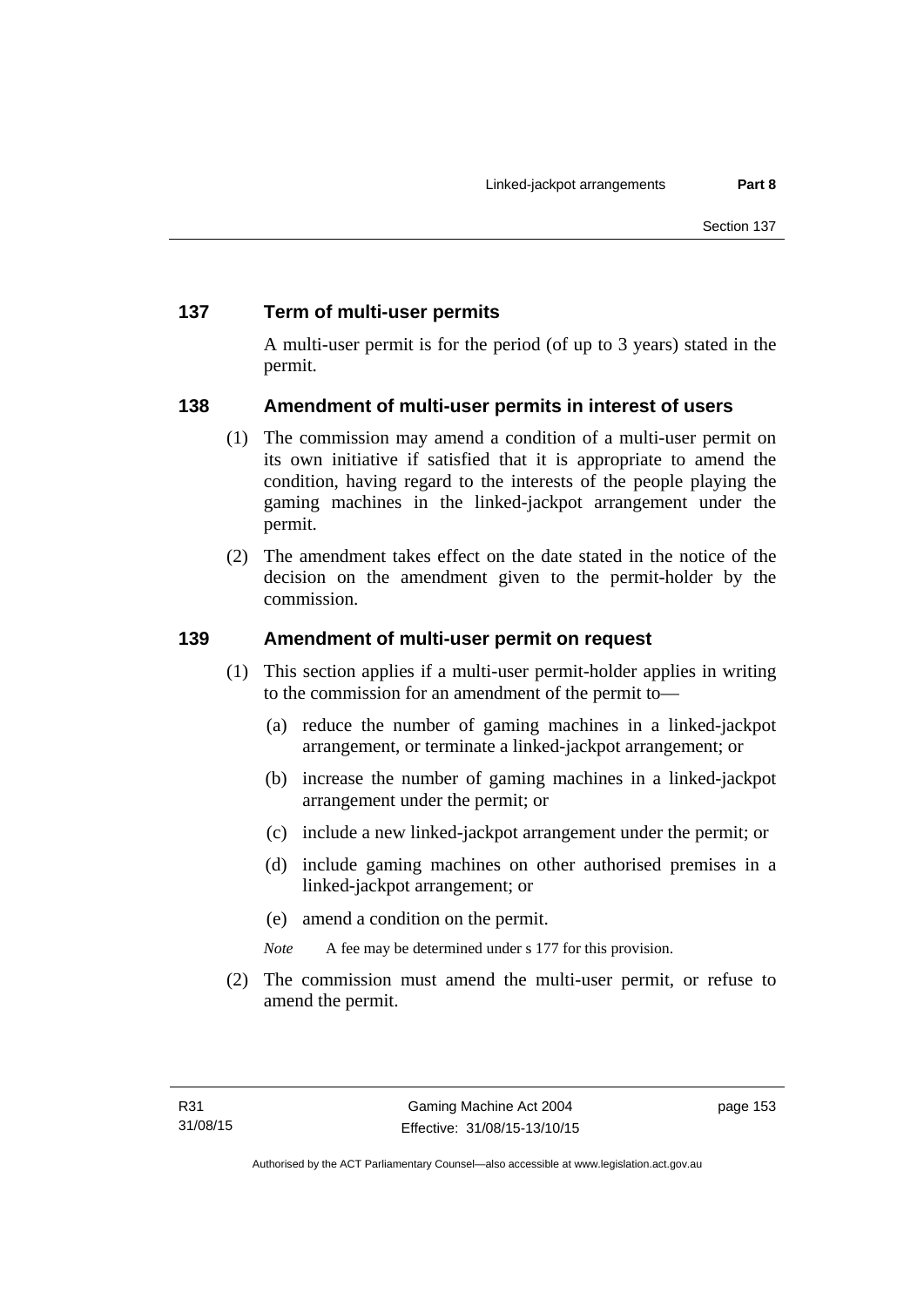Section 139

- (3) The commission must not amend the multi-user permit unless satisfied—
	- (a) if an additional gaming machine is proposed to be included in a linked-jackpot arrangement—that the additional machine—
		- (i) is the same class as the other gaming machines in the arrangement; and
		- (ii) offers the same chance of winning linked jackpots as each other gaming machine in the arrangement, if played with the same stakes; and
	- (b) if a new linked-jackpot arrangement is proposed to be included under a permit—that each gaming machine to be linked—
		- (i) is the same class; and
		- (ii) offers the same chance of winning linked jackpots as each other gaming machine in the arrangement, if played with the same stakes; and
	- (c) if gaming machines on other authorised premises are proposed to be included in a linked-jackpot arrangement (whether or not the arrangement is an existing arrangement)—that the financial and operational aspects of the arrangement are in accordance with the regulation; and
	- (d) that the proposed amendment is satisfactory, having regard to the interests of the people playing the gaming machines in each proposed linked-jackpot arrangement.
- (4) The amendment takes effect on the date stated in the notice of the decision on the amendment given to the permit-holder by the commission.

Authorised by the ACT Parliamentary Counsel—also accessible at www.legislation.act.gov.au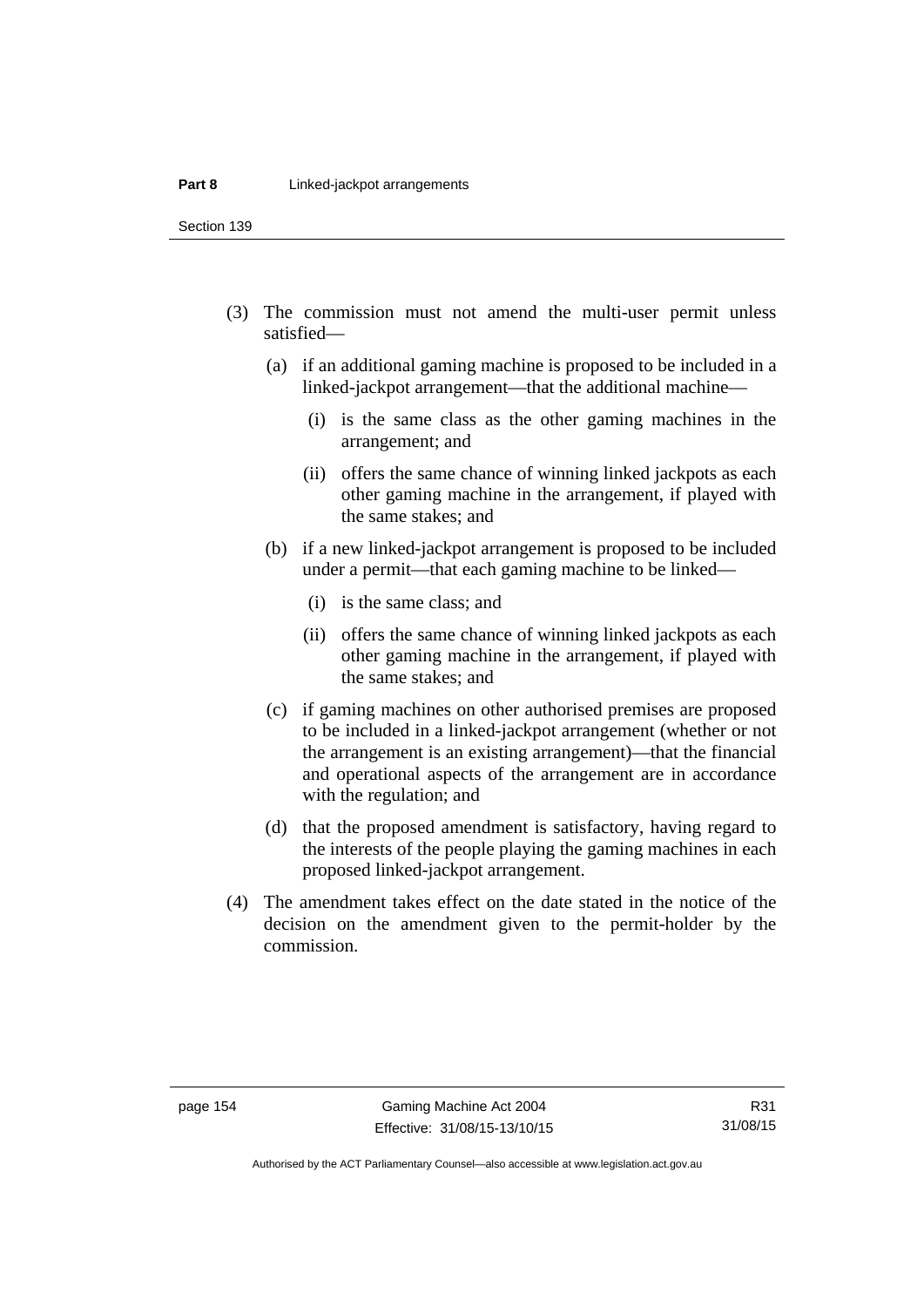## **140 Amendment of financial and operational aspects of multiuser permits**

- (1) This section applies if a multi-user permit-holder applies in writing to the commission for an amendment of a financial or operational aspect of a linked-jackpot arrangement under a multi-user permit.
- (2) The commission must amend the multi-user permit, or refuse to amend the permit.
- (3) The commission must amend the multi-user permit in accordance with the application if—
	- (a) the financial and operational aspects of the arrangement, as proposed to be amended, are in accordance with the regulation; and
	- (b) the commission is satisfied that the proposed amendment is satisfactory, having regard to the interests of the people playing the gaming machines in the arrangement.

## **141 Transfer of multi-user permits**

- (1) The holder of a multi-user permit and a person (the *proposed permit-holder*) to whom the permit is proposed to be transferred may apply jointly in writing to the commission for transfer of the permit.
- (2) The commission must transfer the permit to the proposed permitholder if satisfied on reasonable grounds that the proposed permitholder is an eligible person.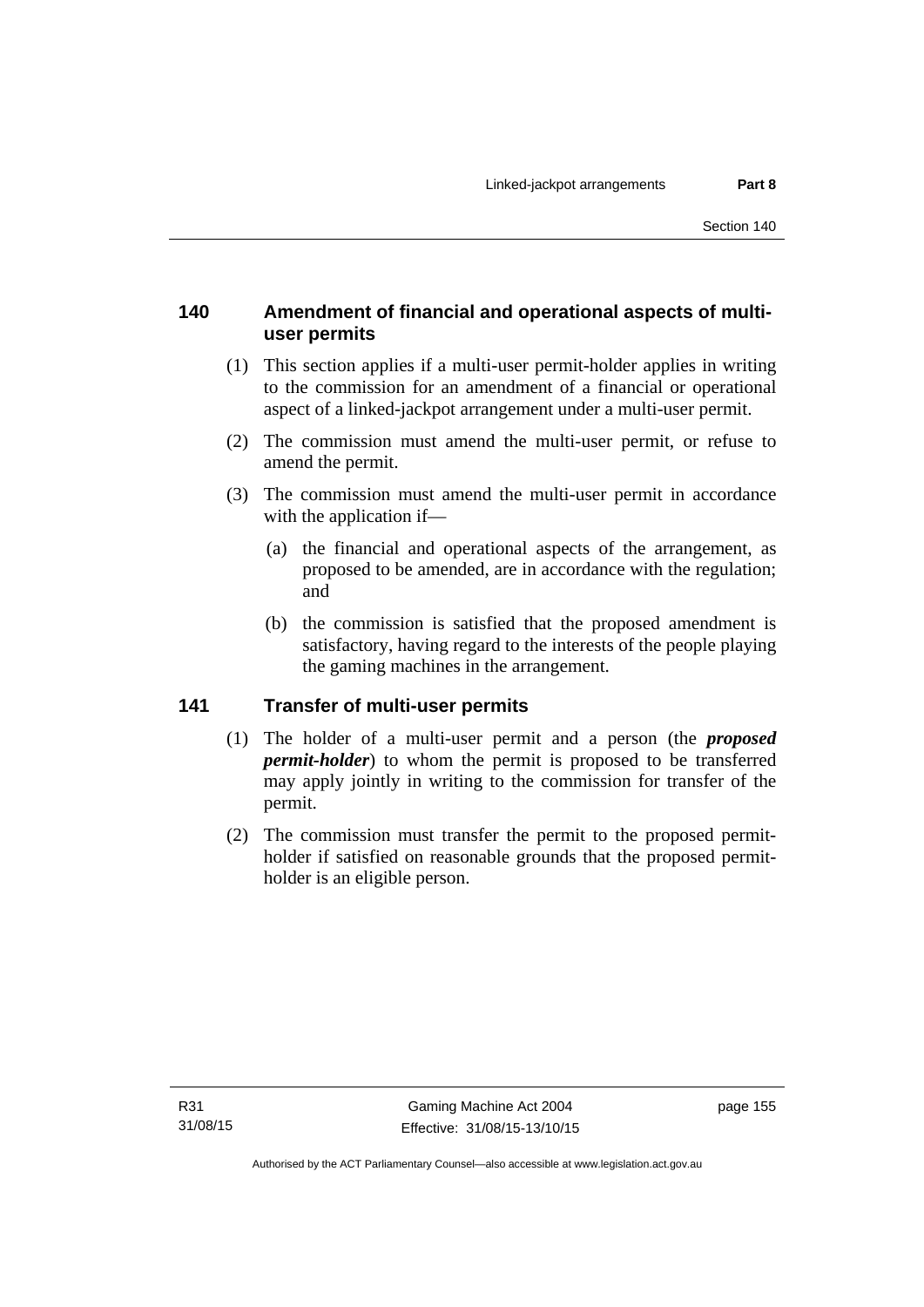Section 142

#### **142 Surrender of multi-user permits**

- (1) This section applies to a multi-user permit-holder if the permitholder does not owe the Territory an amount under this Act.
- (2) The multi-user permit-holder may surrender the permit by—
	- (a) giving the commission a written notice stating that the permitholder surrenders the permit; and
	- (b) returning the permit to the commission.
- (3) The surrender of the multi-user permit takes effect 4 weeks after the day the notice under subsection (2) (a) is given to the commission or, if the notice states a later date of effect, that date.

#### **143 Unclaimed jackpots**

- (1) This section applies if an amount won under a linked-jackpot arrangement approved under section 134 for a licensee or permitted under section 135 is not claimed within 1 year after the day it is won.
- (2) The amount is forfeited to the Territory.
- (3) After the amount is forfeited, the winner of the amount—
	- (a) is not entitled to recover the amount from the licensee or permit-holder; and
	- (b) is entitled to recover the amount from the Territory within 6 years after the day the person wins the amount; and
	- (c) is not entitled to recover interest on the amount from the Territory.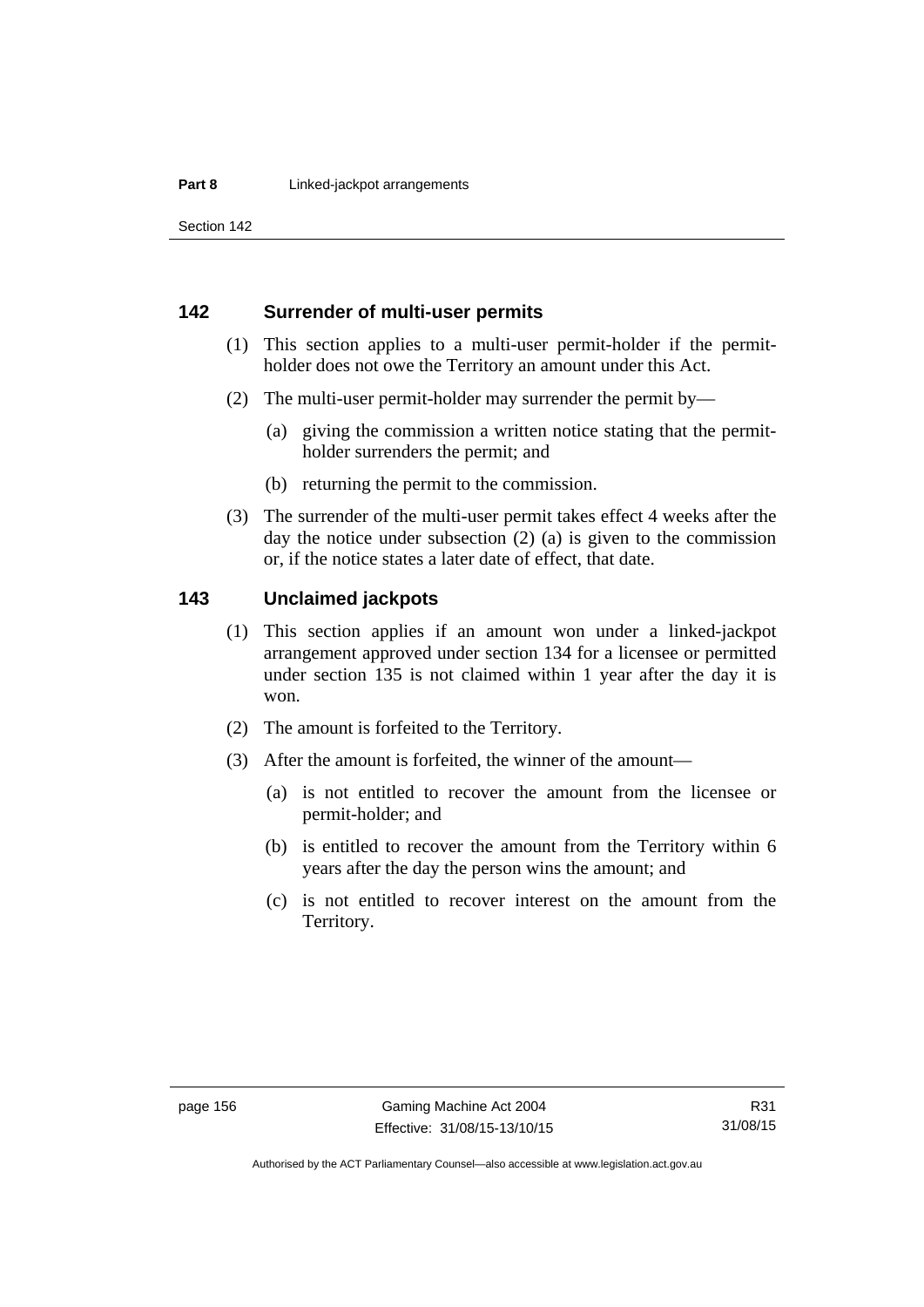## **144 Undisbursed jackpots**

 (1) This section applies if an amount available for allocation as a prize in a linked-jackpot arrangement approved under section 134 or a multi-user permit has not been won, and cannot be won because the approval or permit for the arrangement has been cancelled or surrendered.

*Note* A permit may be cancelled under pt 4 (see s 62).

- (2) The commission may approve an arrangement for the redistribution of the amount as a prize, or an addition to another jackpot, if satisfied that the arrangement is fair.
- (3) However, the amount is a debt owing to the Territory if—
	- (a) the person who held the approval or permit has stopped operating gaming machines; or
	- (b) an approval under subsection (2) has not been given for an arrangement 4 weeks after the day the approval under section 134 or permit is cancelled or surrendered.
- (4) The commission must extend the 4-week period mentioned in subsection (3) (b) if satisfied that the extension is needed for a good reason.
	- *Note* The commission may extend the period even if it has ended (see [Legislation Act,](http://www.legislation.act.gov.au/a/2001-14) s 151C).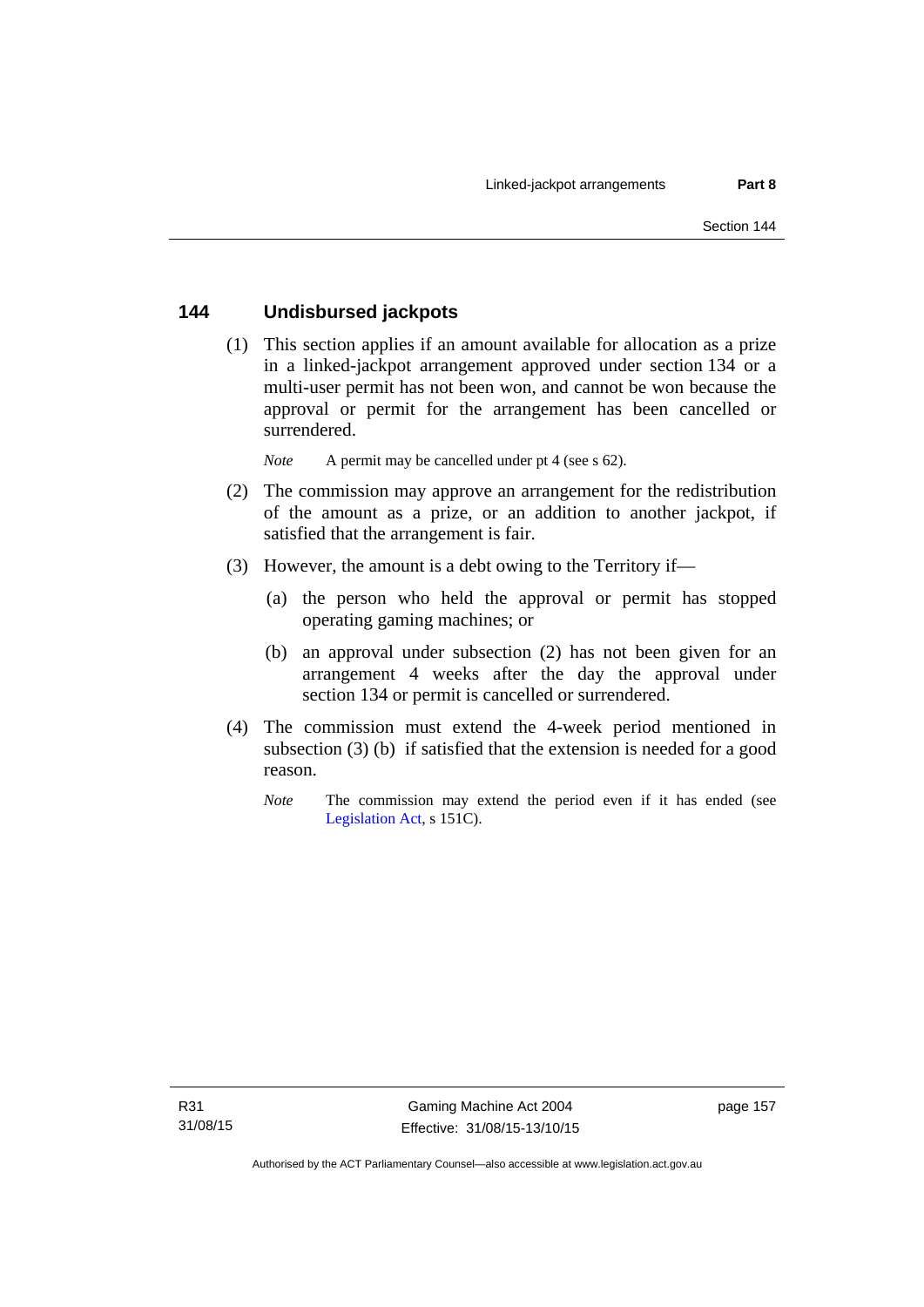#### **Part 9** Club administration

Section 144A

# **Part 9 Club administration**

#### **144A Definitions—pt 9**

In this part:

*associated organisation declaration* means a declaration under section 147 (Associated organisations—declaration) that an entity is an associated organisation for a club.

*warning notice*, for an associated organisation—see section 147B (1).

## **145 Eligible objects**

- (1) An object of a club is an *eligible object* if—
	- (a) it furthers or promotes—
		- (i) recreation; or
		- (ii) social, religious, political, literary, scientific, artistic, sporting or athletic purposes; or
		- (iii) cultural or educational purposes; or
	- (b) it is approved by the commission; or
	- (c) it is substantially the same as an object mentioned in paragraph (a) or (b).
- (2) An approval under subsection (1) (b) is a disallowable instrument.
	- *Note* A disallowable instrument must be notified, and presented to the Legislative Assembly, under the [Legislation Act.](http://www.legislation.act.gov.au/a/2001-14)

#### **146 Eligible clubs**

A club is an *eligible club* if—

(a) the club is incorporated in the ACT; and

Authorised by the ACT Parliamentary Counsel—also accessible at www.legislation.act.gov.au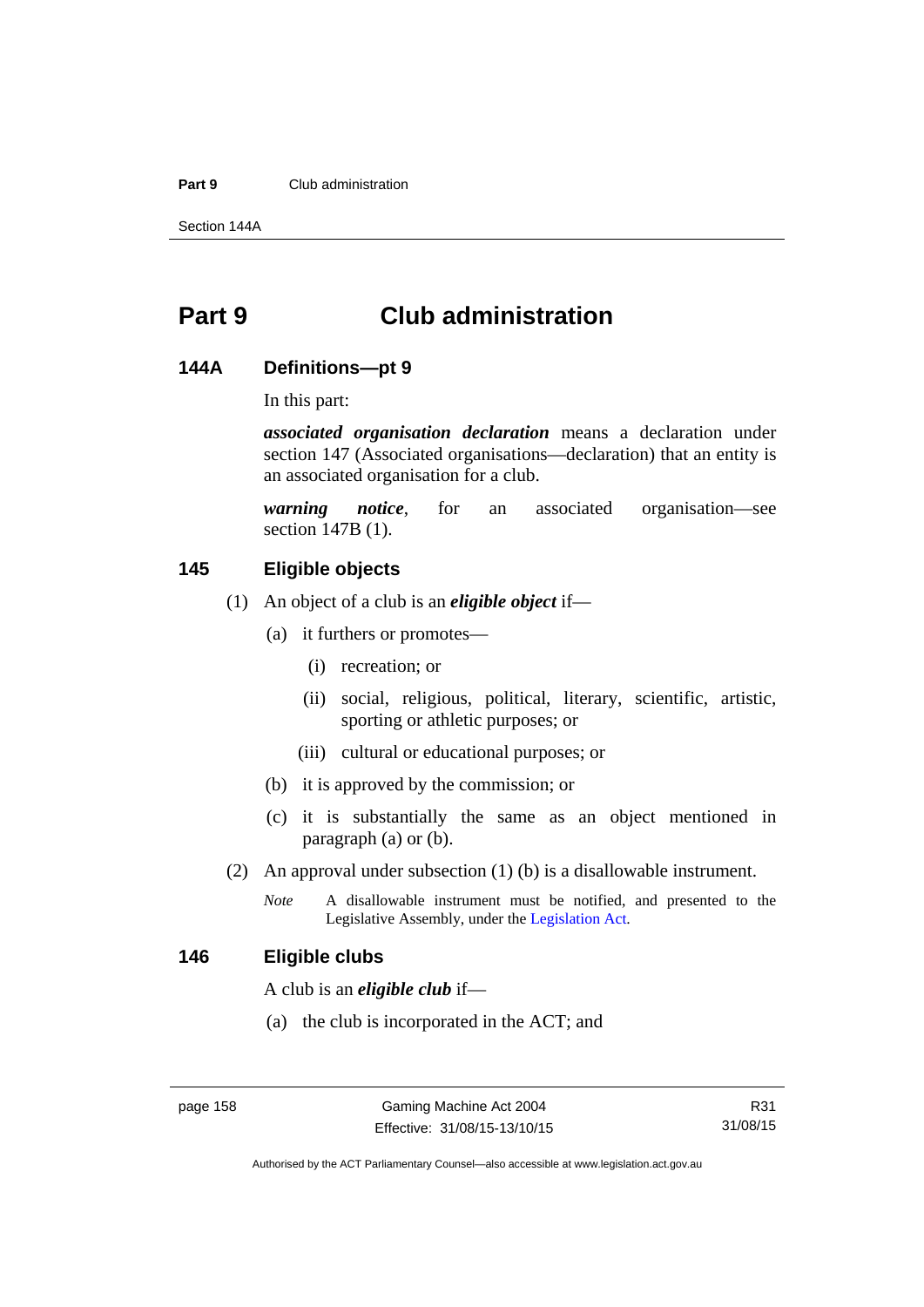- (b) the club's statement of objects—
	- (i) includes eligible objects; and
	- (ii) indicates that the eligible objects together make up the main part of its objects; and
- (c) the club is conducted mainly to achieve eligible objects; and
- (d) the rules of the club—
	- (i) are in accordance with the regulation; and
	- (ii) are consistent with the licence and authorisation certificate conditions under part 3; and
	- (iii) do not prohibit the playing of games of chance for money on the club premises; and
- (e) the club has at least 300 voting members; and
- (f) the number of life members of the club is not more than 5% of the number of voting members of the club; and
- (g) the premises occupied by the club, and the facilities and property of the club, are kept and maintained for the benefit of members generally.

#### **147 Associated organisations—declaration**

- (1) The commission may, in writing, declare that an entity is an associated organisation for a club.
- (2) However, the commission may make a declaration (an *associated organisation declaration*) for an entity only if satisfied that—
	- (a) it is associated with the club; and
	- (b) it is not carried on for profit or gain to its members or anyone else; and
	- (c) it does not have the power to remove a director from the club's board; and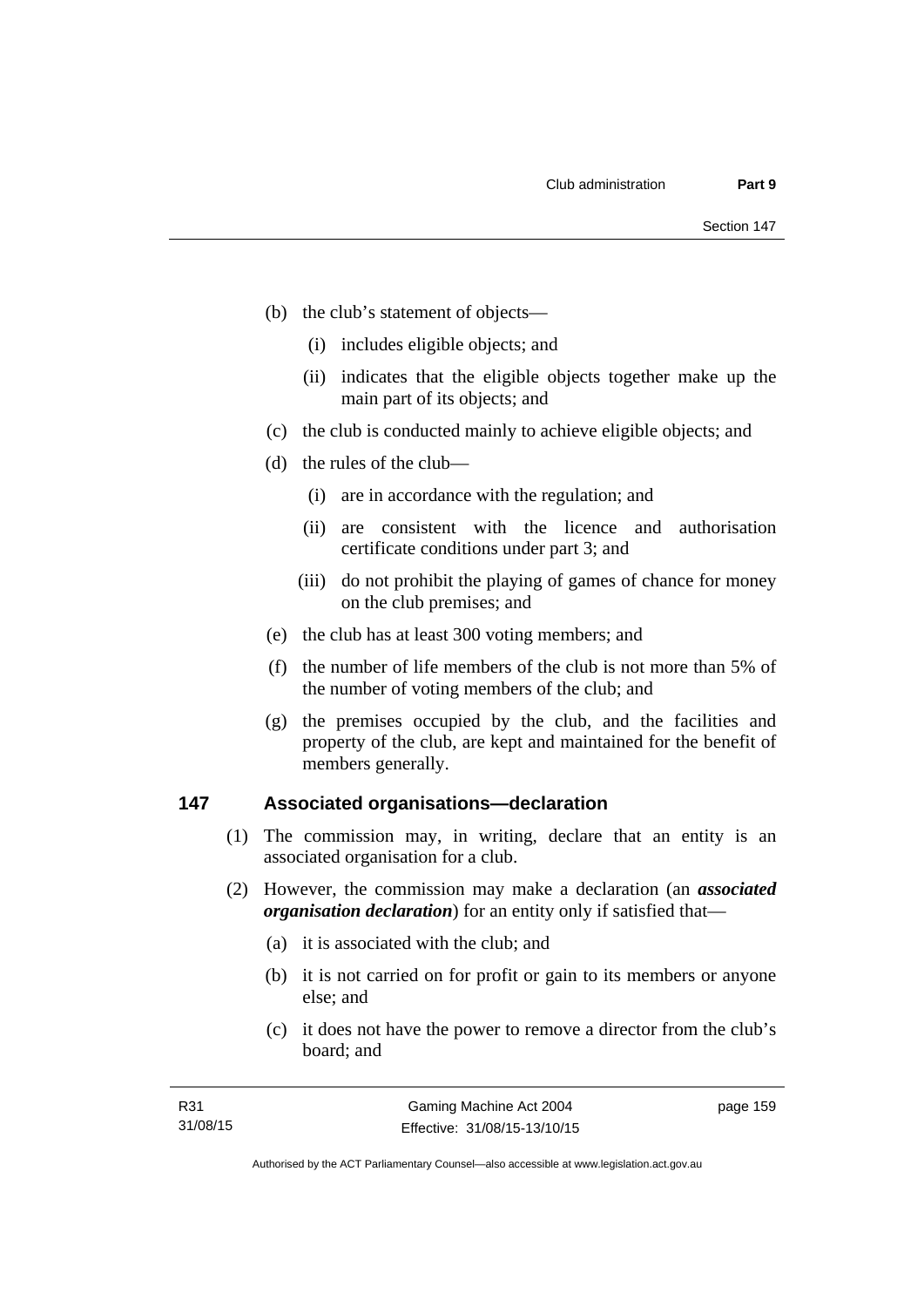#### **Part 9** Club administration

Section 147A

- (d) it is incorporated or a registered party; and
- (e) its statement of objects—
	- (i) includes eligible objects; and
	- (ii) indicates that the eligible objects together make up the main part of its objects; and
- (f) it is conducted mainly to achieve eligible objects; and
- (g) declaration of the entity as an associated organisation—
	- (i) would not cause the club to stop being conducted mainly to achieve eligible objects; and
	- (ii) would help the club to achieve its eligible objects.
- (3) In this section—
	- (a) a reference to the *statement of objects* of an entity incorporated under the [Corporations Act](http://www.comlaw.gov.au/Series/C2004A00818) is a reference to its memorandum; and
	- (b) a reference to an *eligible object* of an entity that is not a club is a reference to an object that would be an eligible object if the entity were a club.

#### **147A Associated organisation declaration—condition**

It is a condition of an associated organisation declaration that the entity declared to be an associated organisation for a club—

- (a) continually meets each requirement for the declaration; and
	- *Note* For the requirements for the declaration of an entity as an associated organisation for a club—see s 147 (2).
- (b) continues not to do anything that would, if the commission were considering whether to declare the entity as an associated organisation for a club, cause the commission to refuse to make the declaration; and

R31 31/08/15

Authorised by the ACT Parliamentary Counsel—also accessible at www.legislation.act.gov.au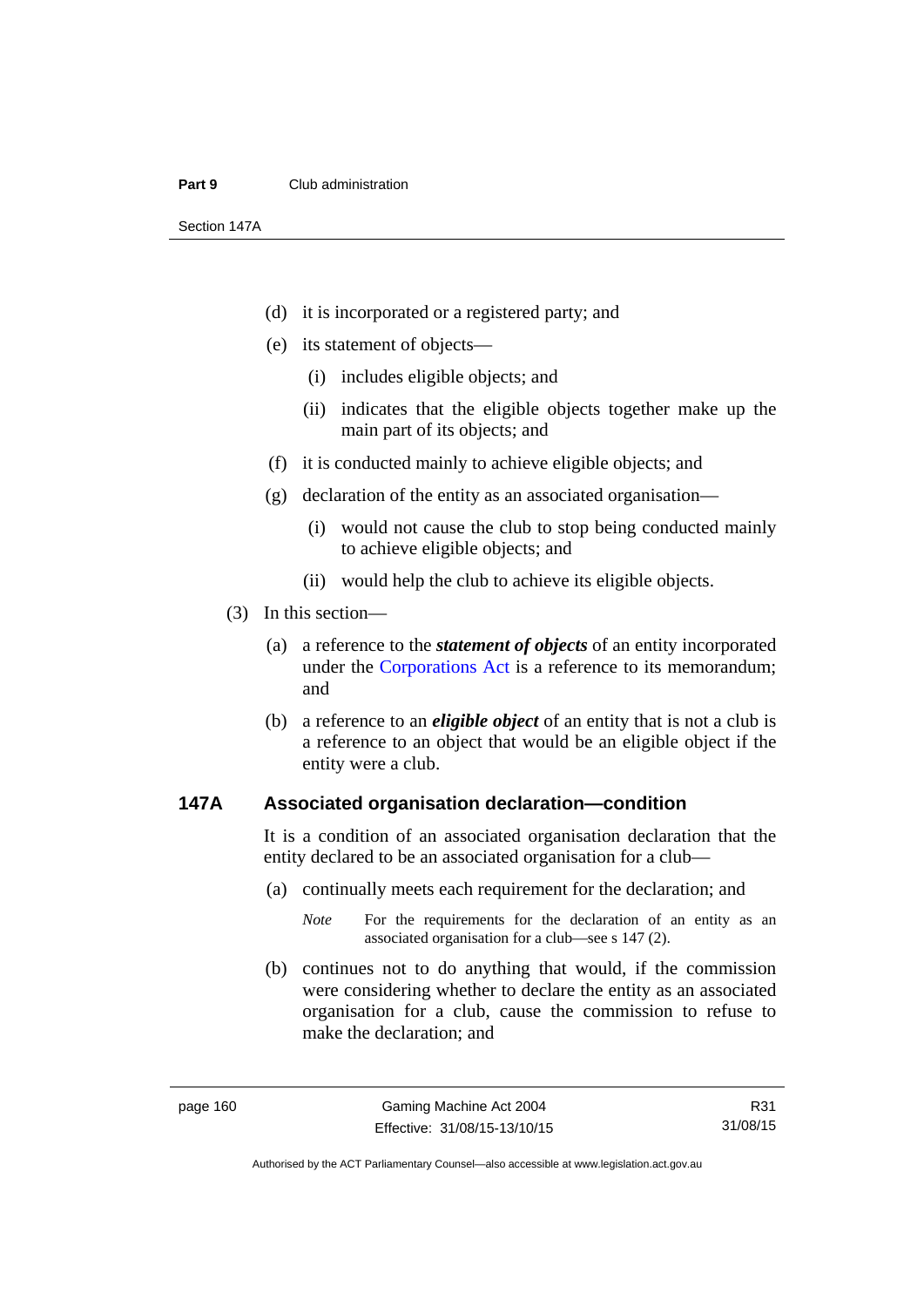- (c) does not attempt to remove a director (including do anything a purpose of which is to remove a director) from the club's board.
- *Note 1* The [Control Act,](http://www.legislation.act.gov.au/a/1999-46) s 22 provides that the commission may, for a purpose related to the administration or enforcement of a gaming law, require a person to give or produce to the commission the things mentioned in that section.
- *Note 2* The [Control Act](http://www.legislation.act.gov.au/a/1999-46), s 23 provides that an authorised officer may enter and inspect the premises of an associated organisation at any reasonable time to do the things mentioned in that section.

#### **147B Associated organisation—warning notice**

- (1) If the commission is satisfied on reasonable grounds that an entity declared to be an associated organisation for a club has stopped meeting a requirement for the associated organisation declaration, the commission may give the entity a notice (a *warning notice*).
- (2) A warning notice given to the entity must—
	- (a) state that the commission is not satisfied that the entity is meeting a requirement for the associated organisation declaration; and
	- (b) tell the entity that the entity may, within 3 weeks after the day the entity is given the notice (or a longer period stated in the notice), give a written response to the commission about the notice.

## **147C Associated organisation declaration—suspension or repeal**

- (1) This section applies if—
	- (a) an associated organisation has been given a warning notice; and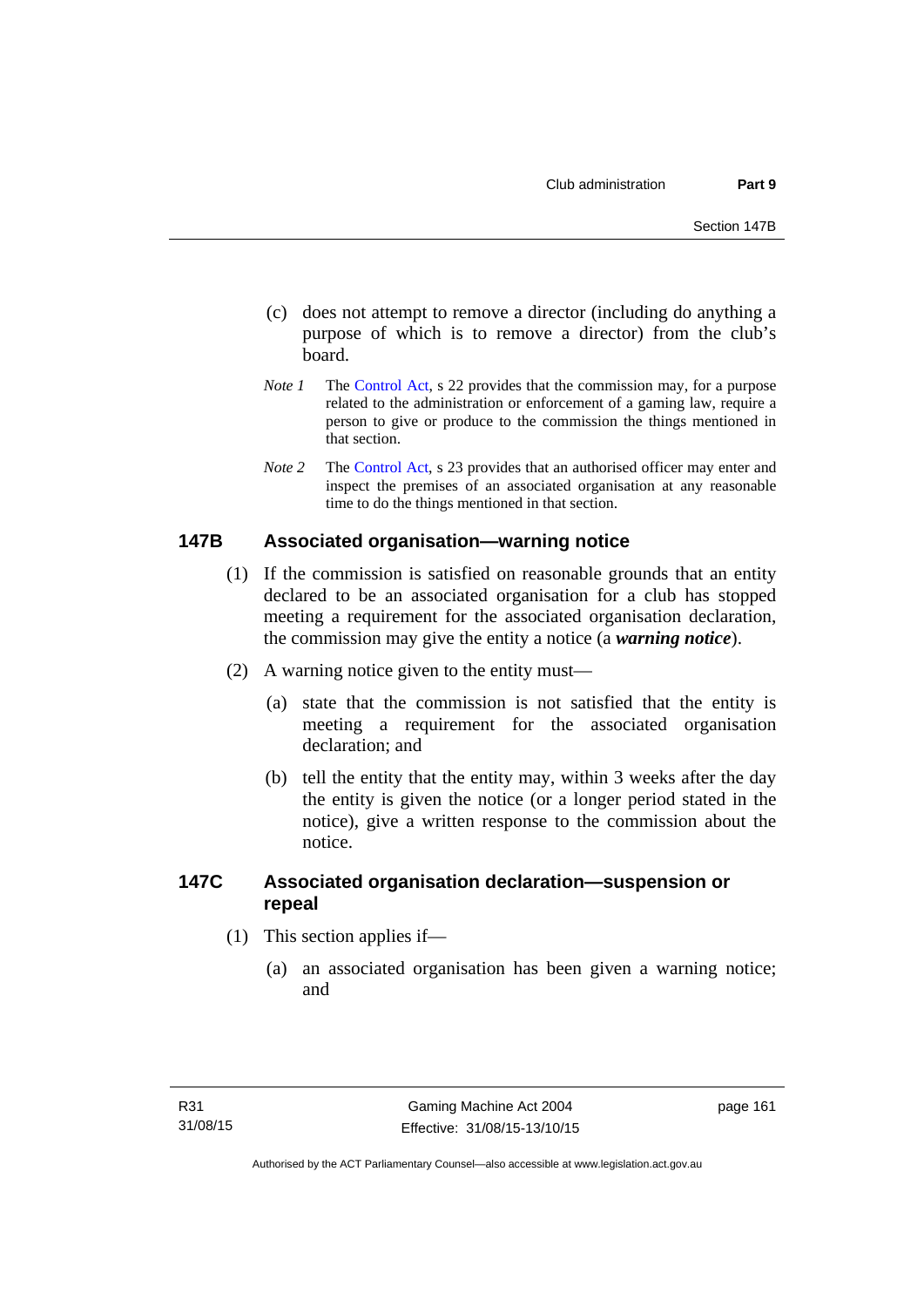#### **Part 9** Club administration

Section 147D

- (b) after considering any responses given within the period stated in the warning notice, the commission is satisfied on reasonable grounds that the associated organisation has stopped meeting a requirement for the associated organisation declaration applying to the organisation.
- (2) The commission may—
	- (a) suspend the declaration; or
	- (b) repeal the declaration.
- (3) If the commission suspends or repeals the declaration, the suspension or repeal takes effect—
	- (a) when the entity receives written notice of the suspension or repeal; or
	- (b) on a later stated date.
- (4) If the commission suspends the declaration, the suspension ends—
	- (a) on a date stated in the written notice of the suspension; or
	- (b) when an event stated in the written notice happens.

#### **147D Club elections—election of board directors**

- (1) This section applies if a club holds an election of directors to the club's board.
- (2) The club must ensure that at least 25% of the directors are elected by the voting members of the club.

#### **148 Club elections—record-keeping**

(1) This section applies if a club has an election of members to the club's management committee or board, or another position in the club.

Authorised by the ACT Parliamentary Counsel—also accessible at www.legislation.act.gov.au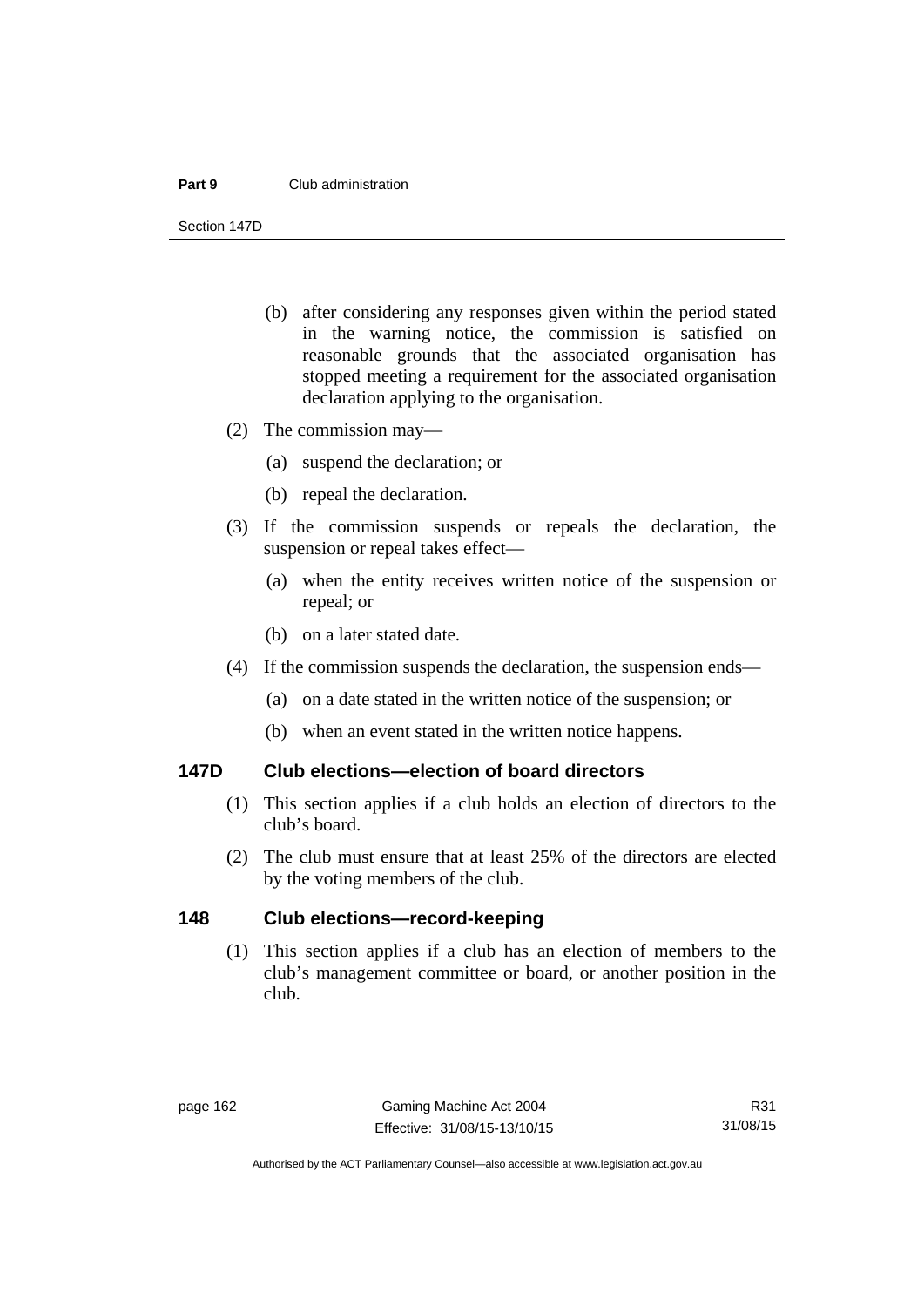(2) The club commits an offence if the club does not, for the relevant period, keep records in relation to the election.

Maximum penalty: 20 penalty units.

(3) In this section:

*club* means a club for which a licence is in force.

*election* of someone to a position includes re-election of the person.

*relevant period* means 2 years after the day of the election.

#### **148A Club directors—acting in good faith**

A director of a club must exercise the director's powers and discharge the director's duties—

- (a) in good faith in the best interests of the club; and
- (b) for a proper purpose.

## **148B Club constitution—consistency with gaming laws**

- (1) This section applies if the commission believes on reasonable grounds that—
	- (a) a provision of a club's constitution is inconsistent with a gaming law; or
	- (b) a function under a provision of a club's constitution would, if exercised, be inconsistent with a provision of a gaming law.
- (2) The commission must, in writing, direct the club to amend the constitution to remove the inconsistency.
- (3) A club must comply with a direction under subsection (2) within the reasonable time stated in the direction.
- (4) In this section:

*club* means a club for which a licence is in force.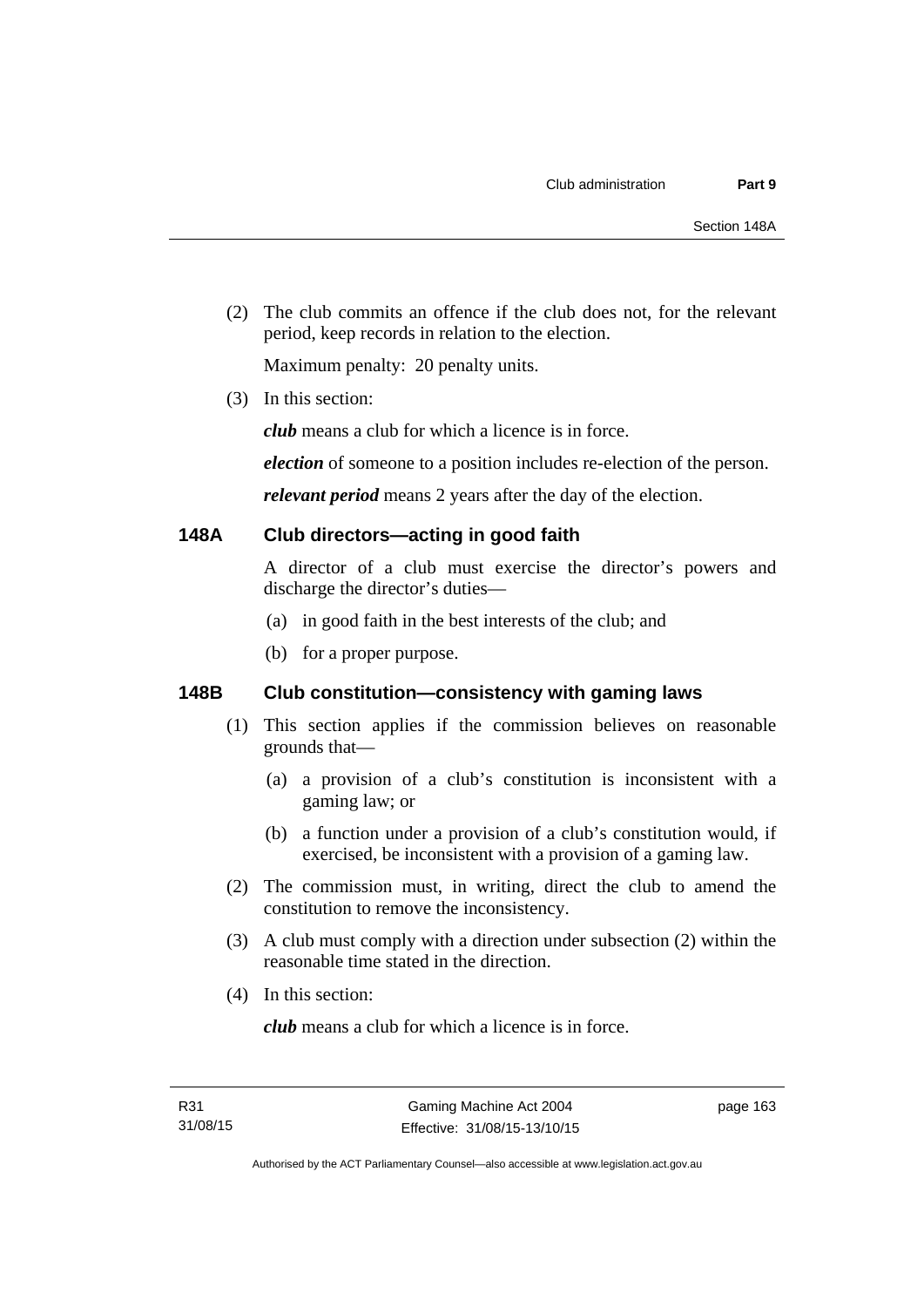#### **Part 9** Club administration

Section 149

## **149 Power to require information about status of eligible clubs**

- (1) This section applies if the commission believes, on reasonable grounds, that a club—
	- (a) is no longer an eligible club; or
	- (b) may no longer be an eligible club.
- (2) The commission may, in writing, require the club to give the commission, within a stated period, information or documents relating to the club or an associated organisation for the club.
- (3) A club must comply with a requirement under subsection (2).
- (4) In this section:

*club* means a club for which a licence is in force.

#### **150 Disclosure of gifts by executive officer**

A person commits an offence if—

- (a) the person is an executive officer of a club; and
- (b) the person receives a gift while exercising a function as executive officer; and
- (c) the person does not tell the management committee or the board about the gift.

Maximum penalty: 20 penalty units.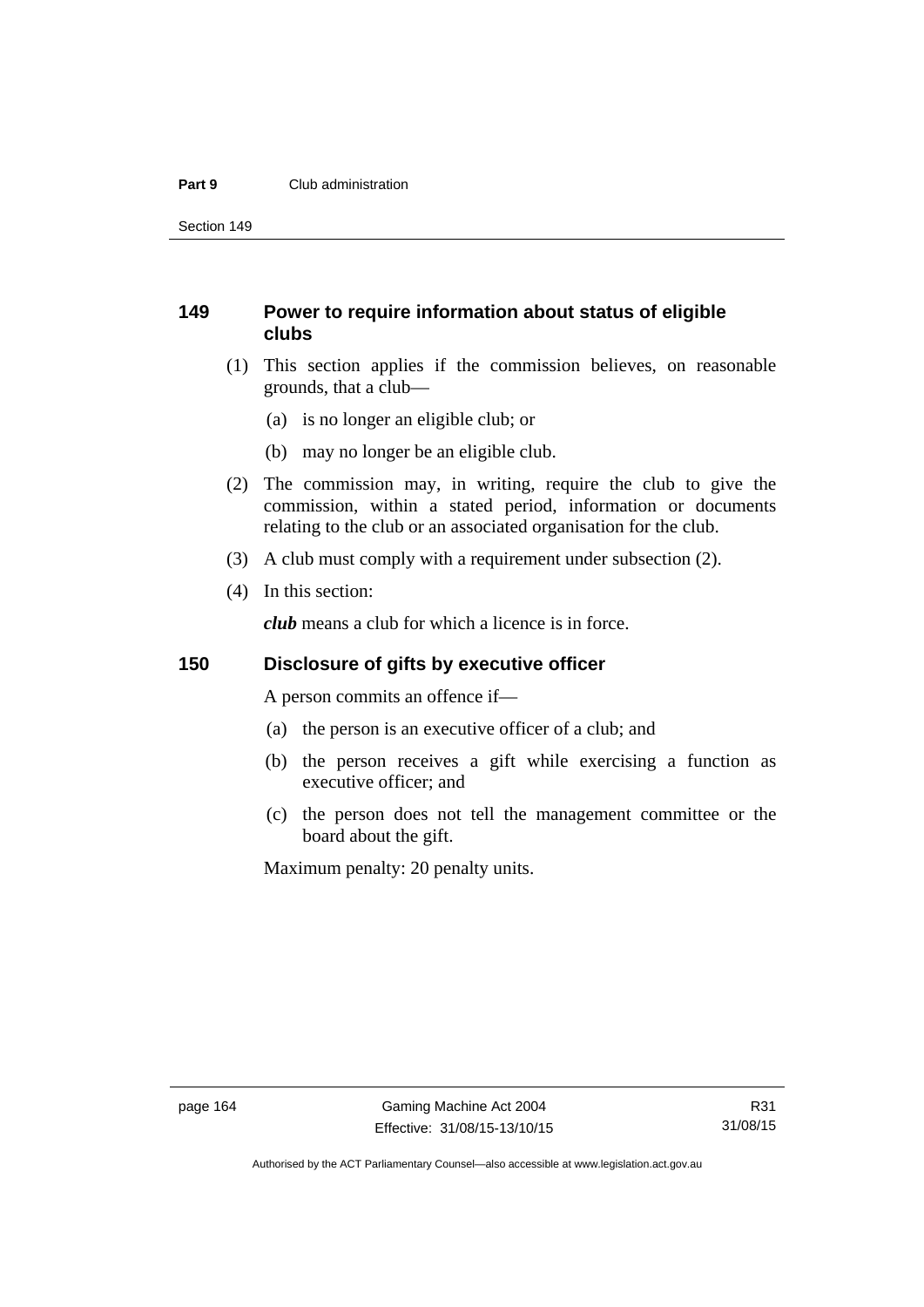# **Part 10 Promoting responsible practices at authorised premises**

#### **151 Warning notices**

(1) The commission may determine—

- (a) the form and minimum dimensions of a notice (a *warning notice*); and
- (b) the text of a warning notice.

#### **Examples of what may be included in warning notice**

- 1 risks associated with gambling
- 2 counselling or other support services available for addictive or excessive gambling
- 3 the provisions of this part about children
- *Note* An example is part of the Act, is not exhaustive and may extend, but does not limit, the meaning of the provision in which it appears (see [Legislation Act,](http://www.legislation.act.gov.au/a/2001-14) s 126 and s 132).
- (2) If the commission makes a determination under subsection (1), a licensee must ensure that a warning notice complying with the determination is displayed in a prominent position—
	- (a) on each gaming machine installed on the authorised premises; and
	- (b) at or near each entrance to each gaming area within the authorised premises.
- (3) A licensee commits an offence if the licensee contravenes a requirement of subsection (2).

Maximum penalty: 5 penalty units.

(4) An offence against subsection (3) is a strict liability offence.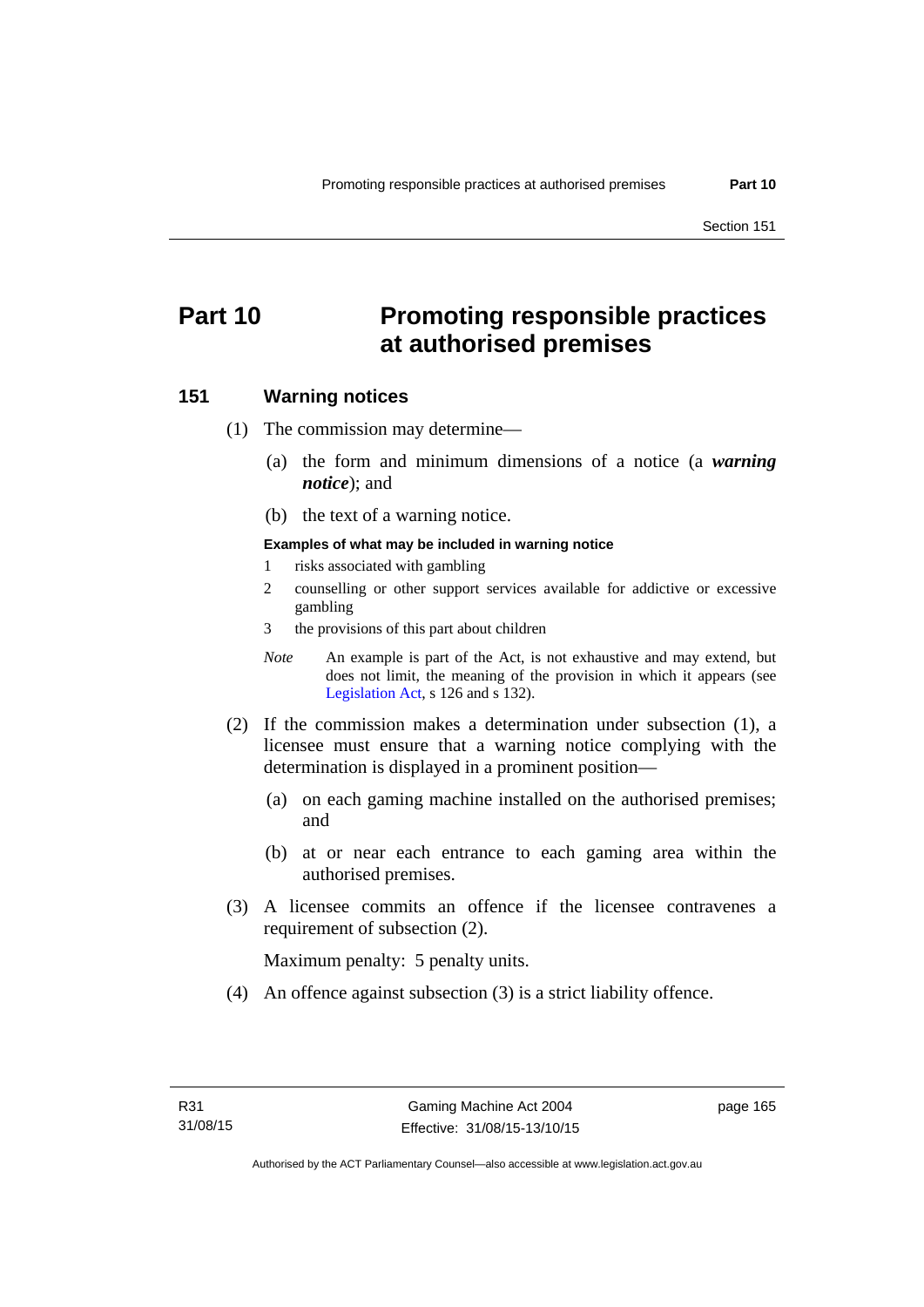Section 152

(5) A determination under subsection (1) is a disallowable instrument.

- (6) Unless the determination is disallowed by the Legislative Assembly, the determination commences—
	- (a) 2 weeks after the last day when it could have been disallowed; or
	- (b) if the determination provides for a later commencement—on that later commencement.

#### **152 External signs**

(1) A licensee commits an offence if the licensee displays an external sign advertising gaming machines or promoting a gambling activity on the licensee's authorised premises.

Maximum penalty: 50 penalty units.

- (2) An offence against subsection (1) is a strict liability offence.
- (3) In this section:

*external sign*, for authorised premises, means a sign that can be seen from outside the authorised premises, but does not include—

- (a) an advertisement on television (other than closed-circuit television) or on the internet; or
- (b) a sign consisting mainly of a registered business name; or
- (c) a sign consisting mainly of a business logo that does not advertise gaming machines or promote a gambling activity.

#### **Example**

a written, electronic or physical display, picture or symbol

*Note* An example is part of the Act, is not exhaustive and may extend, but does not limit, the meaning of the provision in which it appears (see [Legislation Act,](http://www.legislation.act.gov.au/a/2001-14) s 126 and s 132).

page 166 Gaming Machine Act 2004 Effective: 31/08/15-13/10/15

R31 31/08/15

Authorised by the ACT Parliamentary Counsel—also accessible at www.legislation.act.gov.au

*Note* A disallowable instrument must be notified, and presented to the Legislative Assembly, under the [Legislation Act.](http://www.legislation.act.gov.au/a/2001-14)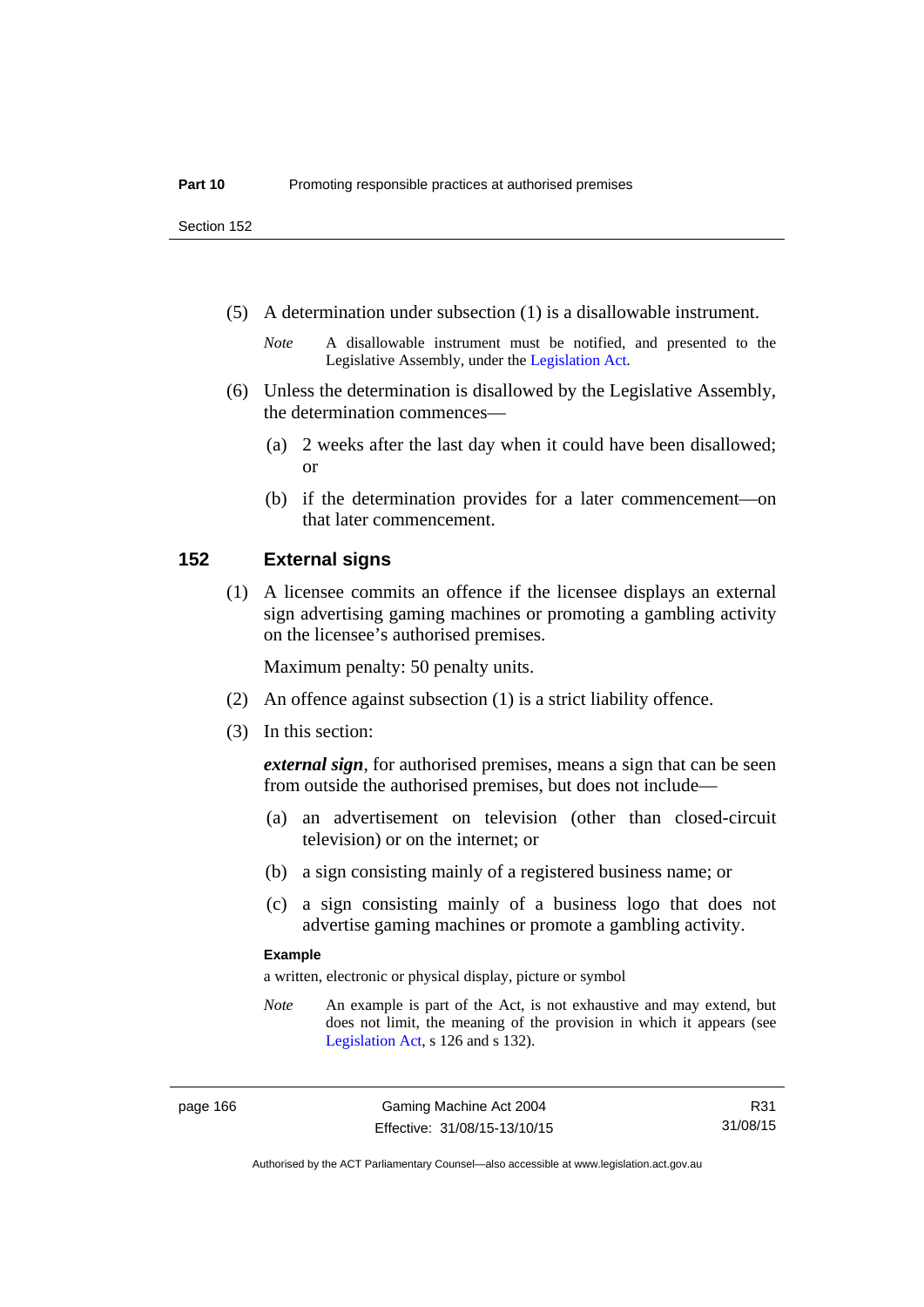*gambling activity* means an activity that requires approval under a gaming law.

*registered business name* means a business name registered under the *[Business Names Registration Act 2011](http://www.comlaw.gov.au/Series/C2011A00126)* (Cwlth)*.*

#### **152A External visibility of gaming machines**

(1) A licensee commits an offence if a gaming machine, or any peripheral equipment for a gaming machine, can be seen from outside the licensee's authorised premises.

Maximum penalty: 50 penalty units.

(2) An offence against subsection (1) is a strict liability offence.

#### **153 Cash facilities**

(1) A licensee commits an offence if the licensee provides, or allows the provision of, a cash facility in a gaming area within the licensee's authorised premises.

Maximum penalty: 50 penalty units, imprisonment for 6 months or both.

 (2) If the commission is satisfied that there is not adequate physical separation between a gaming area of authorised premises and a cash facility on the premises, the commission may give the licensee a written direction to separate the parts of the premises.

#### **Example**

by installing barriers

- *Note* An example is part of the Act, is not exhaustive and may extend, but does not limit, the meaning of the provision in which it appears (see [Legislation Act,](http://www.legislation.act.gov.au/a/2001-14) s 126 and s 132).
- (3) A licensee must comply with a direction under subsection (2).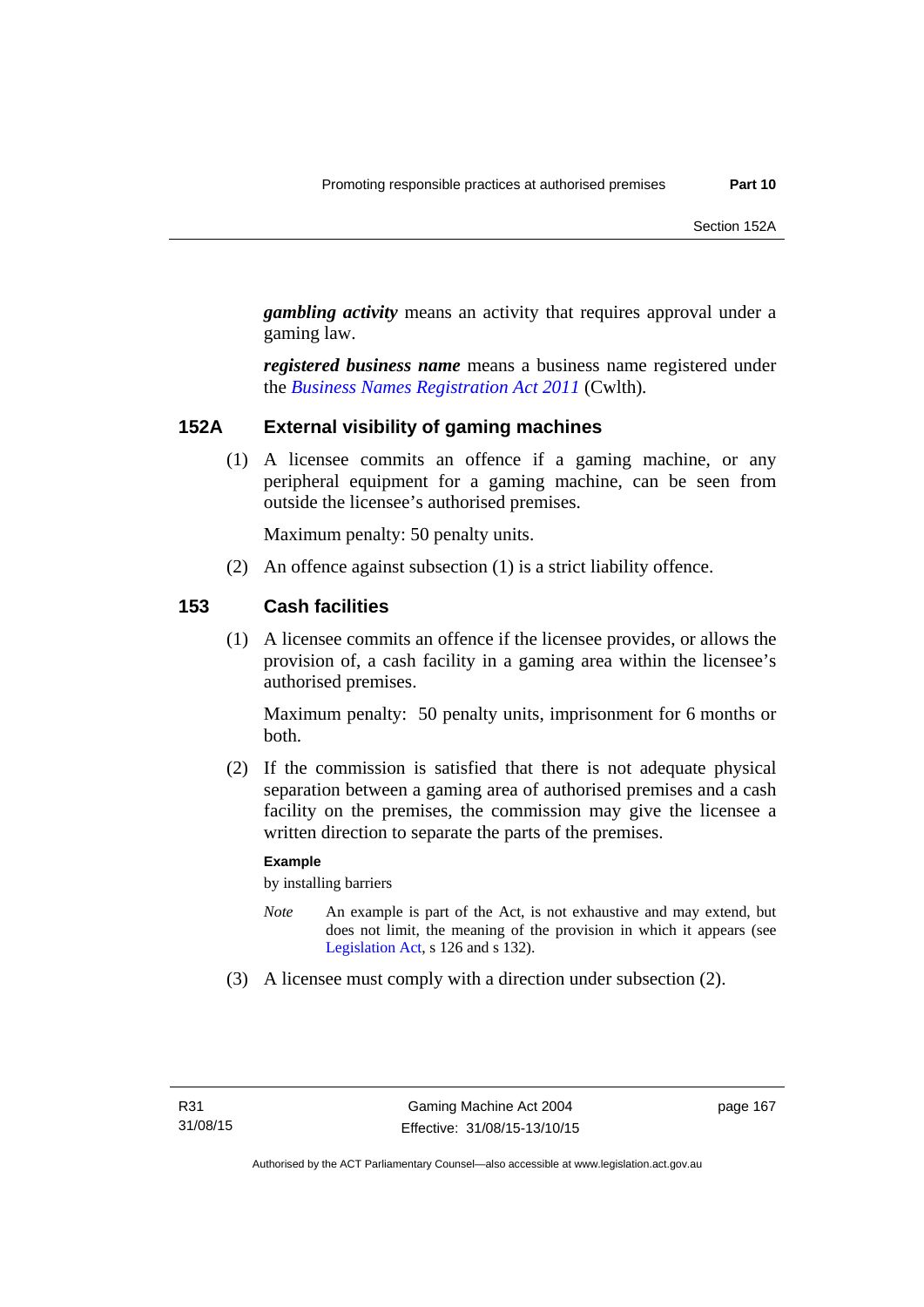(4) In this section:

#### *cash facility*—

- (a) means—
	- (i) an automatic teller machine; or
	- (ii) an EFTPOS facility; or
	- (iii) any other facility for gaining access to cash or credit; but
- (b) does not include a facility where cash is exchanged for other denominations of cash, tokens, tickets or cards for the purpose of playing machines.

### **153A Offence—ATM allowing withdrawals exceeding \$250**

- (1) A licensee commits an offence if—
	- (a) there is an automatic teller machine at the licensee's authorised premises; and
	- (b) the automatic teller machine allows a person to withdraw more than a total of \$250 from all automatic teller machines at the authorised premises, using a single debit card or credit card, on a gaming day.

Maximum penalty: 50 penalty units.

- (2) This section does not apply to—
	- (a) a portable ATM that is located temporarily at the Canberra Racing Club on a day on which a race is to be conducted; or
	- (b) authorised premises if the licence authorises the operation of 20 or less gaming machines on the premises; or
	- (c) authorised premises if the licence authorises the operation of only class B gaming machines.
- (3) An offence against this section is a strict liability offence.

R31 31/08/15

Authorised by the ACT Parliamentary Counsel—also accessible at www.legislation.act.gov.au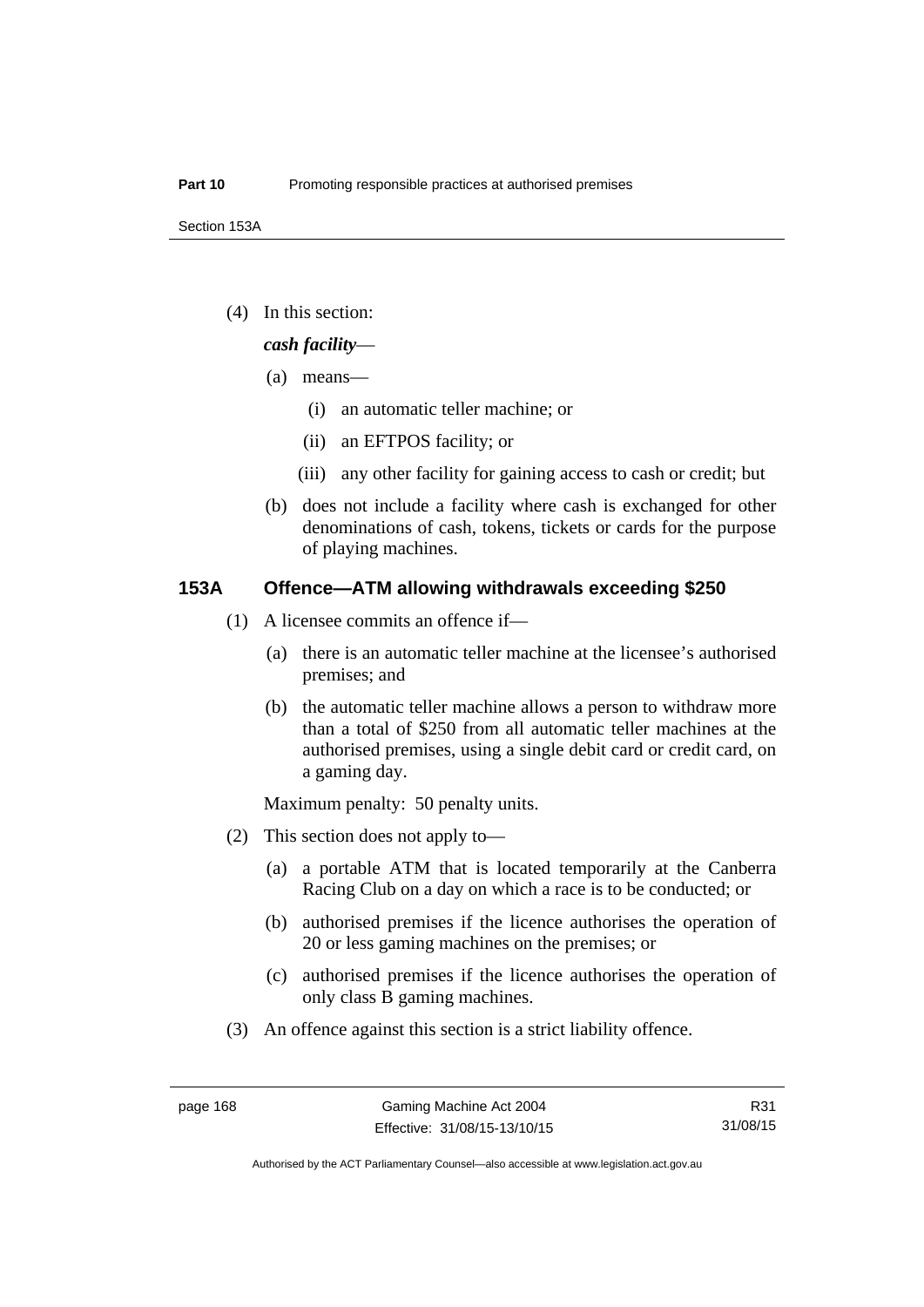(4) In this section:

*at the licensee's authorised premises* includes in or on an exterior wall of the authorised premises.

*gaming day* means—

- (a) the period from when the authorised premises opens to the public on a day until it next closes; but
- (b) if the authorised premises are open to the public for longer than 24 hours continuously—
	- (i) each 24-hour period for which it is open to the public; and
	- (ii) if the last period before it closes is less than 24 hours that period.

## **154 Lending or extending credit**

- (1) A person commits an offence if—
	- (a) the person is a licensee or licensee's employee; and
	- (b) the person—
		- (i) lends or offers to lend money to a person who is in, or appears to be about to enter, the licensee's authorised premises or part of them; or
		- (ii) extends or offers to extend credit to a person to allow the person to play a gaming machine on the authorised premises.

Maximum penalty: 50 penalty units, imprisonment for 6 months or both.

(2) In this section:

*credit* includes accepting postdated cheques, blank cheques and credit and debit cards.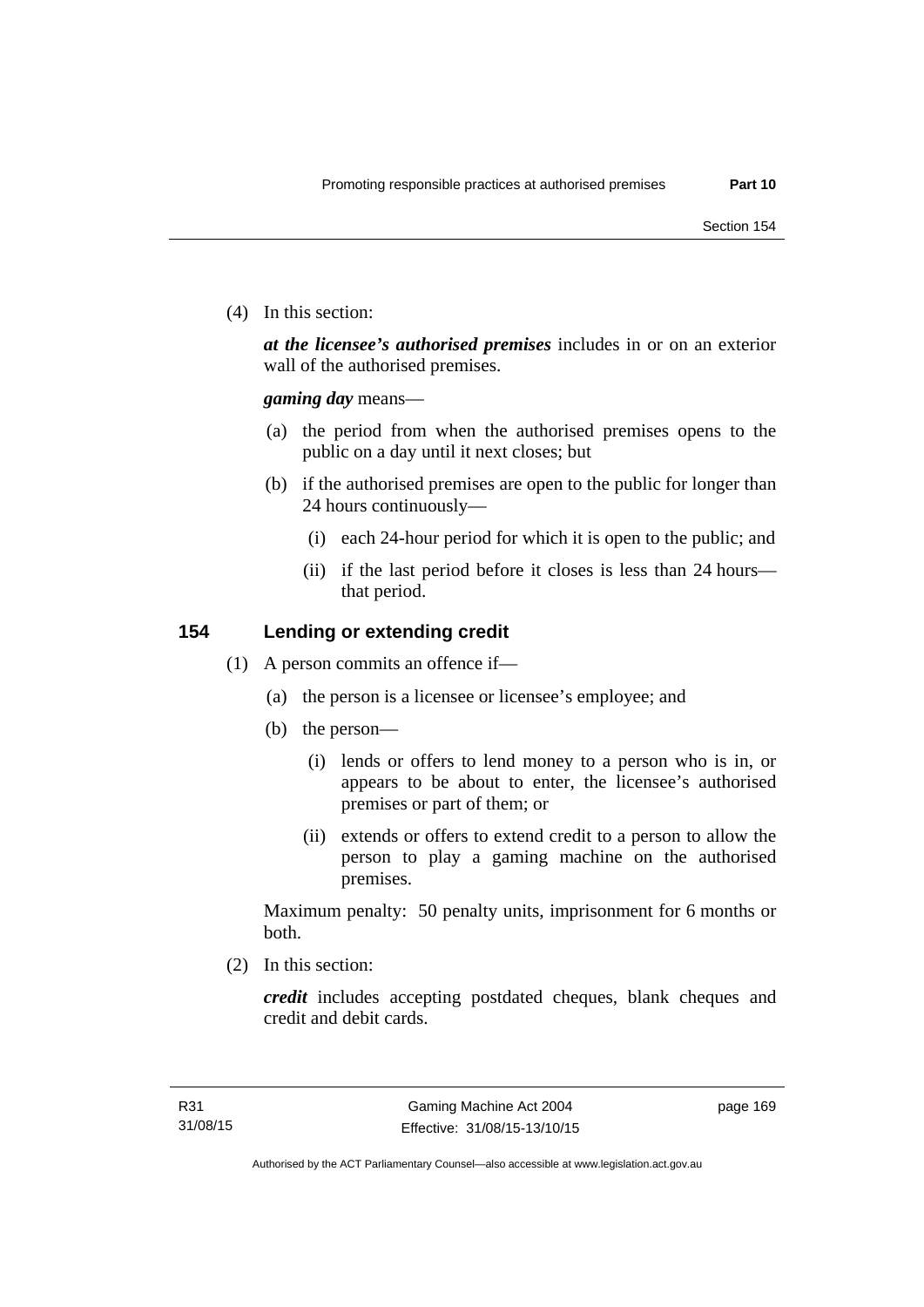Section 155

#### **155 Children must not enter gaming area**

 (1) A licensee commits an offence if the licensee allows a child to enter or remain in a gaming area.

Maximum penalty: 50 penalty units.

 (2) An employee of a licensee commits an offence if the employee allows a child to enter or remain in a gaming area.

Maximum penalty: 50 penalty units.

(3) An offence against this section is a strict liability offence.

#### **156 Children must not play gaming machines**

(1) A licensee commits an offence if the licensee allows a child to play a gaming machine.

Maximum penalty: 50 penalty units.

(2) An offence against this section is a strict liability offence.

#### **157 Using false identification**

- (1) A person commits an offence if the person uses someone else's identification or a form of identification that is forged—
	- (a) to obtain entry to or remain in a gaming area on authorised premises; or
	- (b) to play a gaming machine.

Maximum penalty: 10 penalty units.

(2) An offence against this section is a strict liability offence.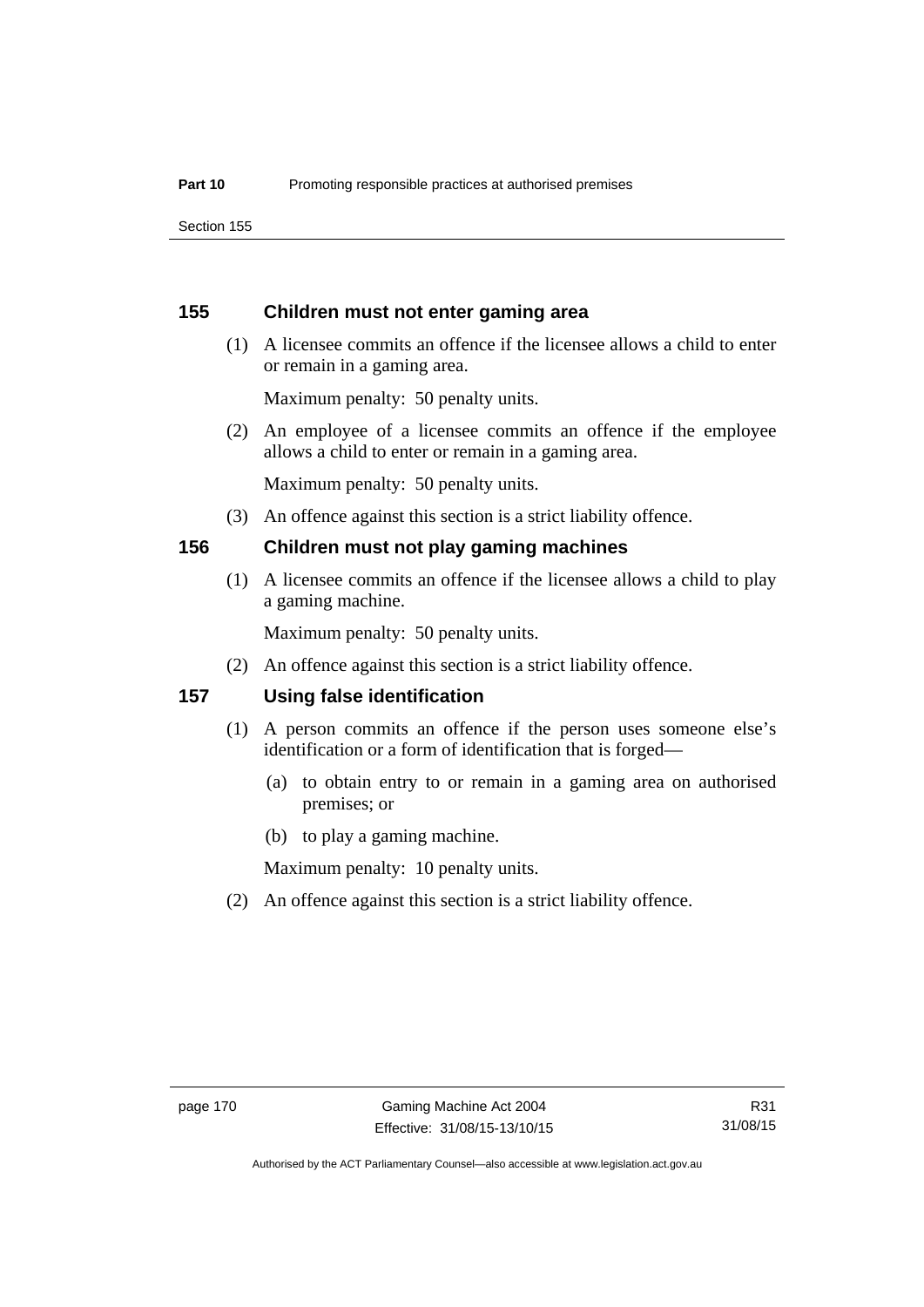| Finance | Part 11       |  |
|---------|---------------|--|
| General | Division 11.1 |  |
|         | Section 158   |  |

# **Part 11 Finance**

# **Division 11.1 General**

## **158 Audit of financial statements etc**

- (1) A licensee must, as soon as practicable (but not later than 6 months) after the end of each financial year—
	- (a) if the licensee's gross revenue for the year is at least \$200 000—
		- (i) ensure that the licensee's financial statements for the year are audited by a qualified accountant; and
		- (ii) ensure that the audited financial statements identify the licensee's gross revenue during the year; and
	- (b) if the licensee's gross revenue for the year is less than \$200 000—
		- (i) prepare an income and expenditure statement for the year that identifies the licensee's gross revenue during the year; and
		- (ii) certify that the statement is true; and
	- (c) give the commission a copy of the audited financial statements or certified income and expenditure statement.
	- *Note Gross revenue*—see the dictionary.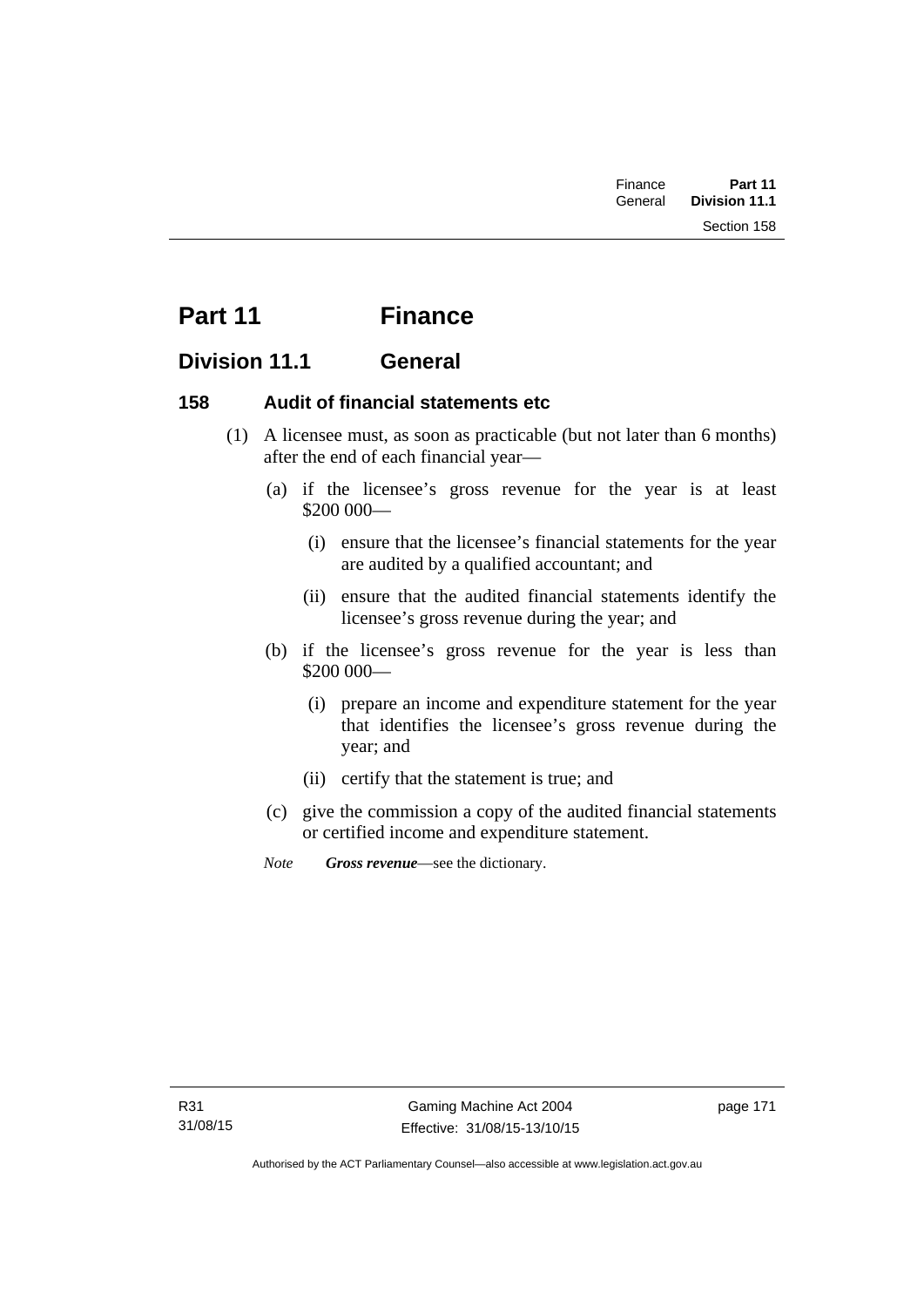- (2) The audited financial statements or certified income and expenditure statement must be accompanied by—
	- (a) if the licensee is a club—a report stating the number of club members at the end of the relevant financial year and, if different classes of members exist, the number of members in each class; and

#### **Examples—classes of member**

life member, social member, voting member

- *Note* An example is part of the Act, is not exhaustive and may extend, but does not limit, the meaning of the provision in which it appears (see [Legislation Act,](http://www.legislation.act.gov.au/a/2001-14) s 126 and s 132).
- (b) any other details the commission requires in writing.
- (3) In this section:

#### *qualified accountant* means—

- (a) a member of the Institute of Chartered Accountants in Australia, the Institute of Public Accountants or the Australian Society of Certified Practising Accountants; or
- (b) a person registered as a registered company auditor under the [Corporations Act.](http://www.comlaw.gov.au/Series/C2004A00818)

#### **159 Gaming machine tax**

- (1) Gaming machine tax is payable on the gross revenue in relation to the operation of gaming machines each month, whether or not the operation is lawful.
- (2) The rate at which gaming machine tax is payable in relation to a month is the prescribed percentage for the month.
- (3) In this section:

*prescribed percentage*, for a month, means—

(a) in relation to a licensee that is a club—

R31 31/08/15

Authorised by the ACT Parliamentary Counsel—also accessible at www.legislation.act.gov.au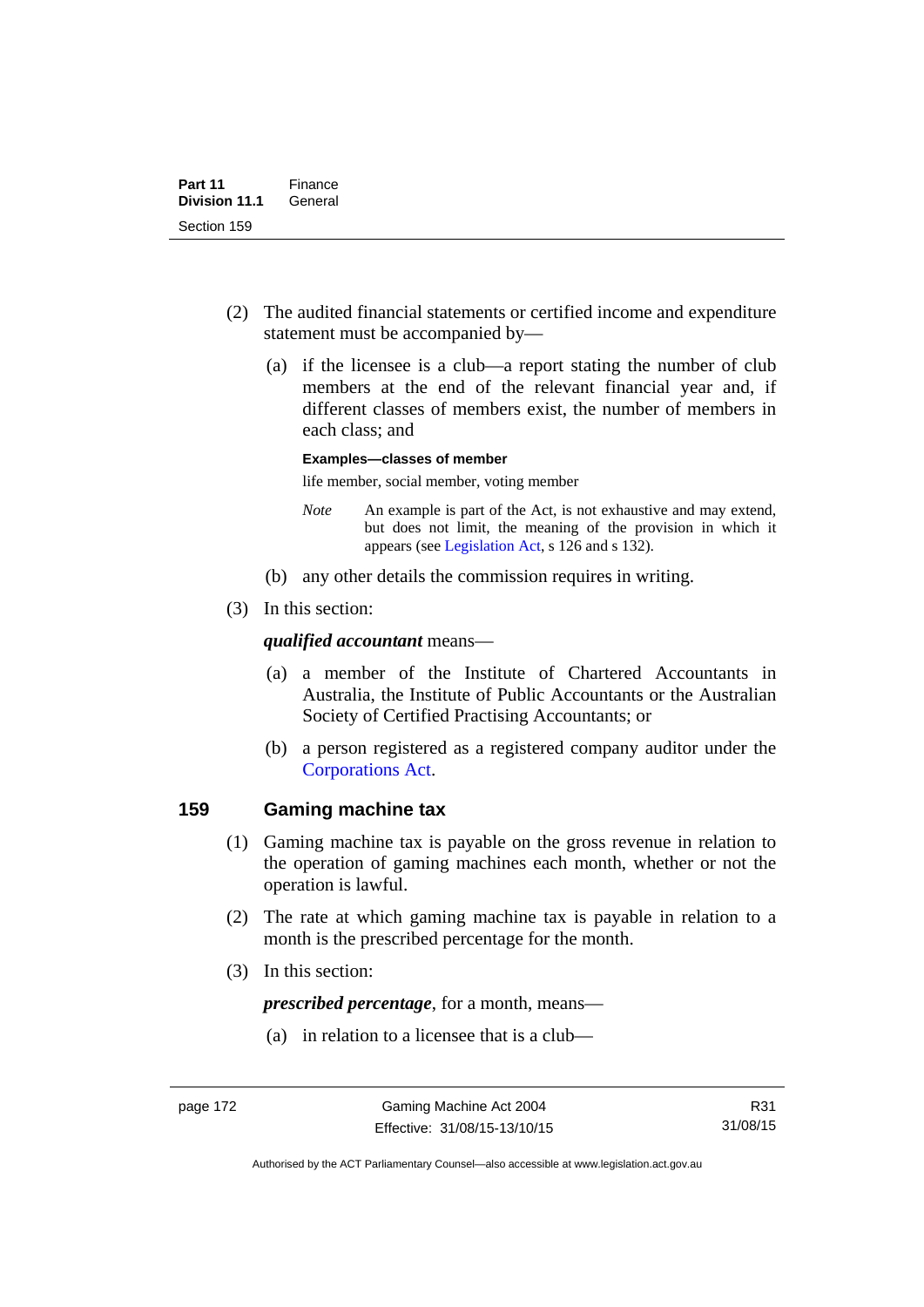| Finance | Part 11<br>General Division 11.1 |
|---------|----------------------------------|
|         | Section 161                      |

- (i) for the part of the gross revenue of the club for the month that is \$25 000 or less—nil; and
- (ii) for the part of the gross revenue of the club for the month that is more than \$25,000 but less than \$50,000  $-17\%$ ; and
- (iii) for the part of the gross revenue of the club for the month that is more than \$50,000 but less than \$625,000 — 21%; and
- (iv) for the part of the gross revenue of the club for the month that is \$625 000 or more—23%; or
- (b) in relation to a licensee that is a not a club—25.9%; or
- (c) in any other case—100%.

# **161 Payment of gaming machine tax**

- (1) Gaming machine tax in relation to the operation of a gaming machine must be paid by—
	- (a) in relation to a gaming machine operated lawfully—the licensee; or
	- (b) in relation to a gaming machine operated unlawfully—
		- (i) the person receiving the gross revenue; or
		- (ii) the occupier of the premises where the gaming machine is operated.
- (2) If subsection (1) (b) applies, the person receiving the gross revenue from the operation of the relevant gaming machine and the occupier of the premises where the machine is operated are jointly and severally liable to pay tax under subsection (1).
- (3) Gaming machine tax in relation to the operation of a gaming machine during a month is payable on the 7th day after the end of the month.

page 173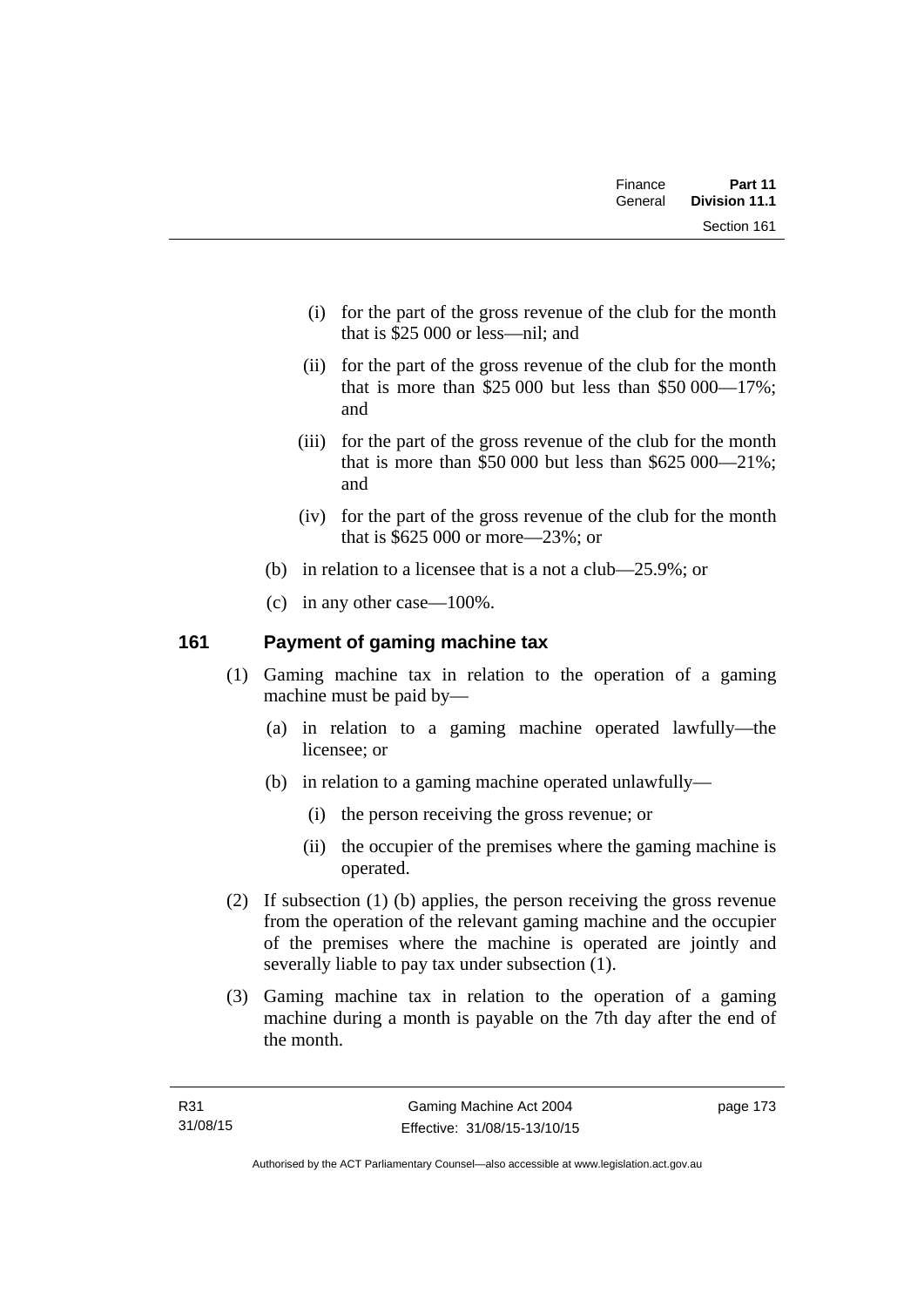#### **162 Gaming machine tax returns**

- (1) Within 1 week after the end of a month, a licensee must give the commission a return relating to the gross revenue in relation to the operation of gaming machines during that month under all authorisation certificates held by the licensee.
- (2) A return must be in writing.
	- *Note* If a form is approved under the [Control Act,](http://www.legislation.act.gov.au/a/1999-46) s 53D for a return, the form must be used.

#### **163 Payment of gaming machine tax following transfer**

- (1) If a licence is transferred, the person (the *transferor*) from whom the licence is transferred must pay the commission the prescribed amount within 1 week after the date of transfer.
- (2) In this section:

*licensed period* means the period beginning on the 1st day of the month when the transfer happens and ending on the date of transfer.

*prescribed amount* means the amount of gaming machine tax that would be payable in relation to the licensed period if the transferor did not transfer the licence.

# **Division 11.2 Problem gambling assistance fund**

#### **163A Required payment to problem gambling assistance fund**

- (1) A licensee is liable to pay the required percentage of the licensee's gross revenue for each month to the problem gambling assistance fund.
- (2) The *required percentage* is—
	- (a) 0.6%; or
	- (b) if the Minister determines a different percentage under subsection (3)—that percentage.

R31 31/08/15

Authorised by the ACT Parliamentary Counsel—also accessible at www.legislation.act.gov.au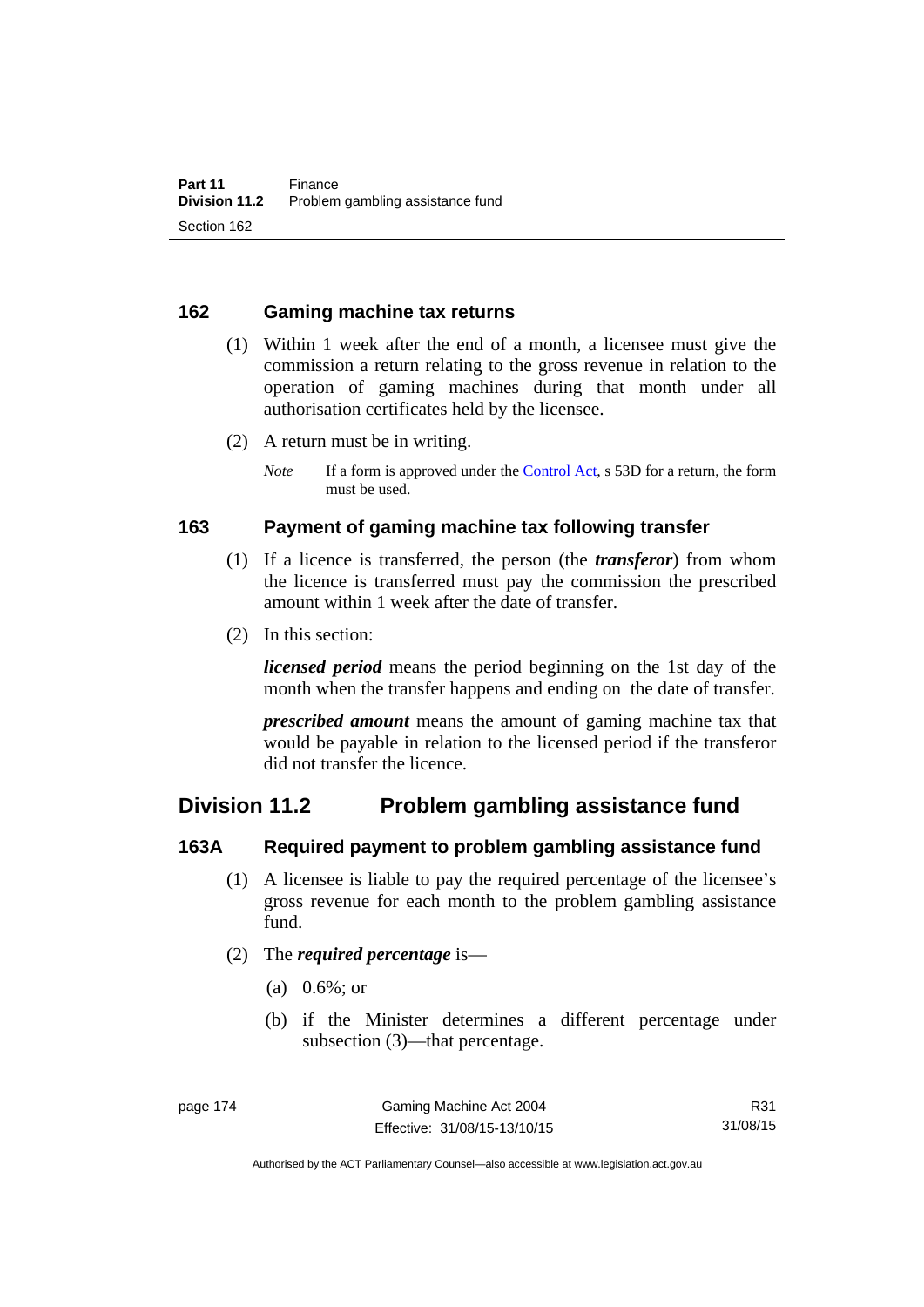- (3) The Minister may determine a percentage for subsection (2) (b).
- (4) A determination is a disallowable instrument.
	- *Note* A disallowable instrument must be notified, and presented to the Legislative Assembly, under the [Legislation Act.](http://www.legislation.act.gov.au/a/2001-14)
- (5) The amount required to be paid for a month is payable on the 7th day after the end of the month.
	- *Note* A licensee must give the commission a monthly return relating to the licensee's gross revenue (see s 162).
- (6) Subsection (5) is subject to section 163AA.

# **163AA Problem gambling assistance fund—annual payment option**

- (1) Before 1 May each year, the commission must assess each licensee's liability to pay the required percentage under section 163A (the *licensee's liability*) for the period beginning on 1 July in the previous year and ending on 31 March in the year the assessment is made (the *assessment period*).
- (2) If the commission assesses that a licensee's liability is an average of less than \$300 for each month of the assessment period, the commission may give the licensee written notice that the licensee is eligible to pay the licensee's liability in the following financial year (the *next financial year*) as an annual payment payable at the end of the next financial year.
- (3) A licensee (a *participating licensee*) may elect, as an alternative to making monthly payments under section 163A (5), to make an annual payment to the problem gambling assistance fund for the next financial year.
- (4) The election must be made by giving the commission written notice before the commencement of the next financial year.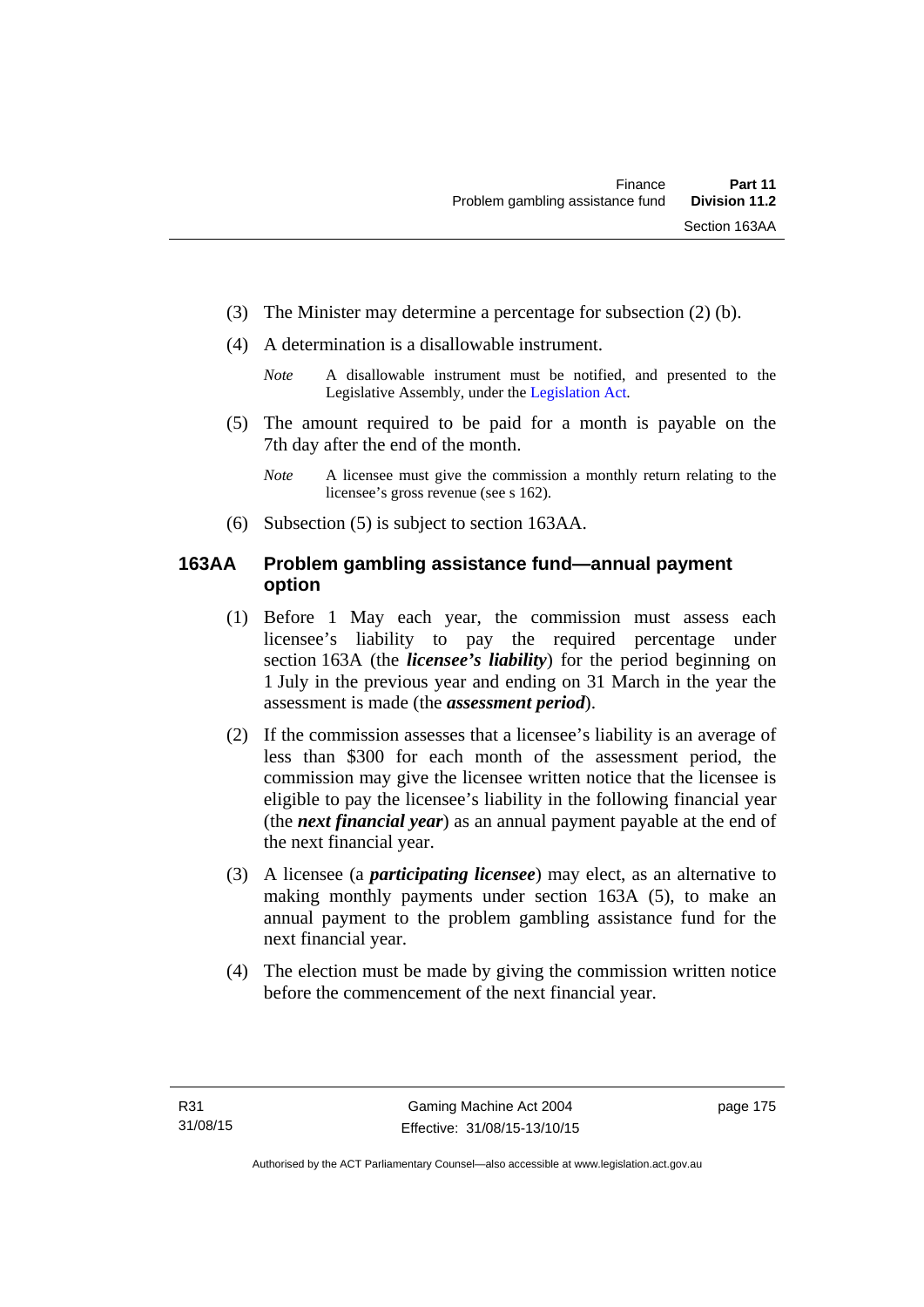- (5) If a participating licensee makes an election under subsection (3) for a financial year, the licensee may not make a payment under section 163A (5) for any month during that financial year.
- (6) At the end of each financial year, the commission must give each participating licensee written notice of a reconciliation of the licensee's liability for the financial year.
- (7) The participating licensee must pay the licensee's liability for the financial year within 7 days after receiving notice of the reconciliation.

#### **163B Problem gambling assistance fund**

- (1) The commission must open and maintain a banking account (the *problem gambling assistance fund*).
- (2) A payment out of the fund may be made only for a purpose the commission is satisfied will assist in—
	- (a) alleviating problem gambling; or
	- (b) alleviating the disadvantages that arise from problem gambling; or
	- (c) providing or ascertaining information about problem gambling.

#### **Examples**

- 1 counselling for problem gamblers
- 2 education and awareness about harms caused by excessive gambling
- 3 assisting problem gamblers to exclude themselves from gambling venues
- 4 self-help information about problem gambling
- 5 research about problem gambling
- *Note* An example is part of the Act, is not exhaustive and may extend, but does not limit, the meaning of the provision in which it appears (see [Legislation Act,](http://www.legislation.act.gov.au/a/2001-14) s 126 and s 132).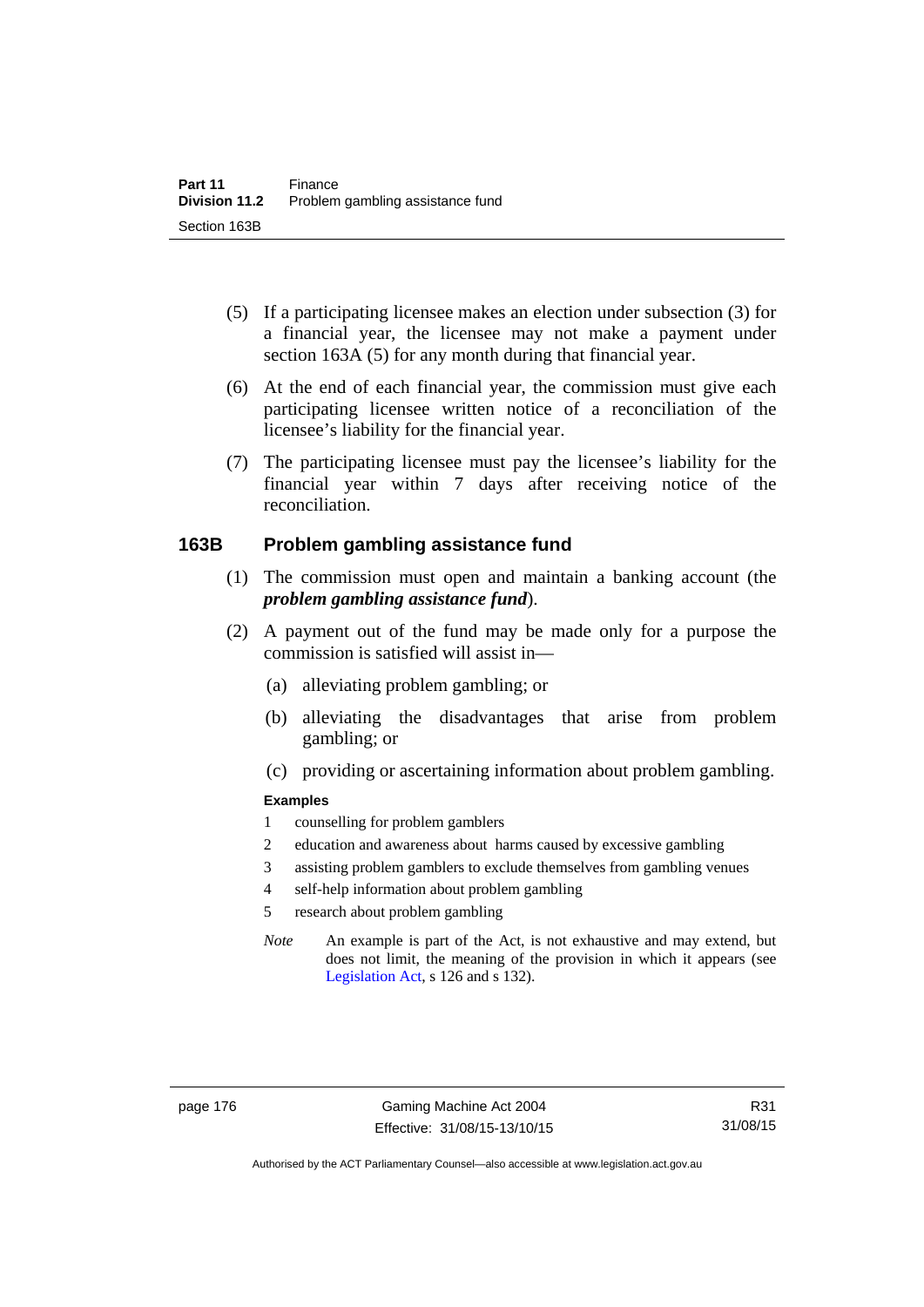(3) In this section:

*banking account* means an account with an authorised deposit-taking institution that is, or is substantially the same as, a bank account.

Authorised by the ACT Parliamentary Counsel—also accessible at www.legislation.act.gov.au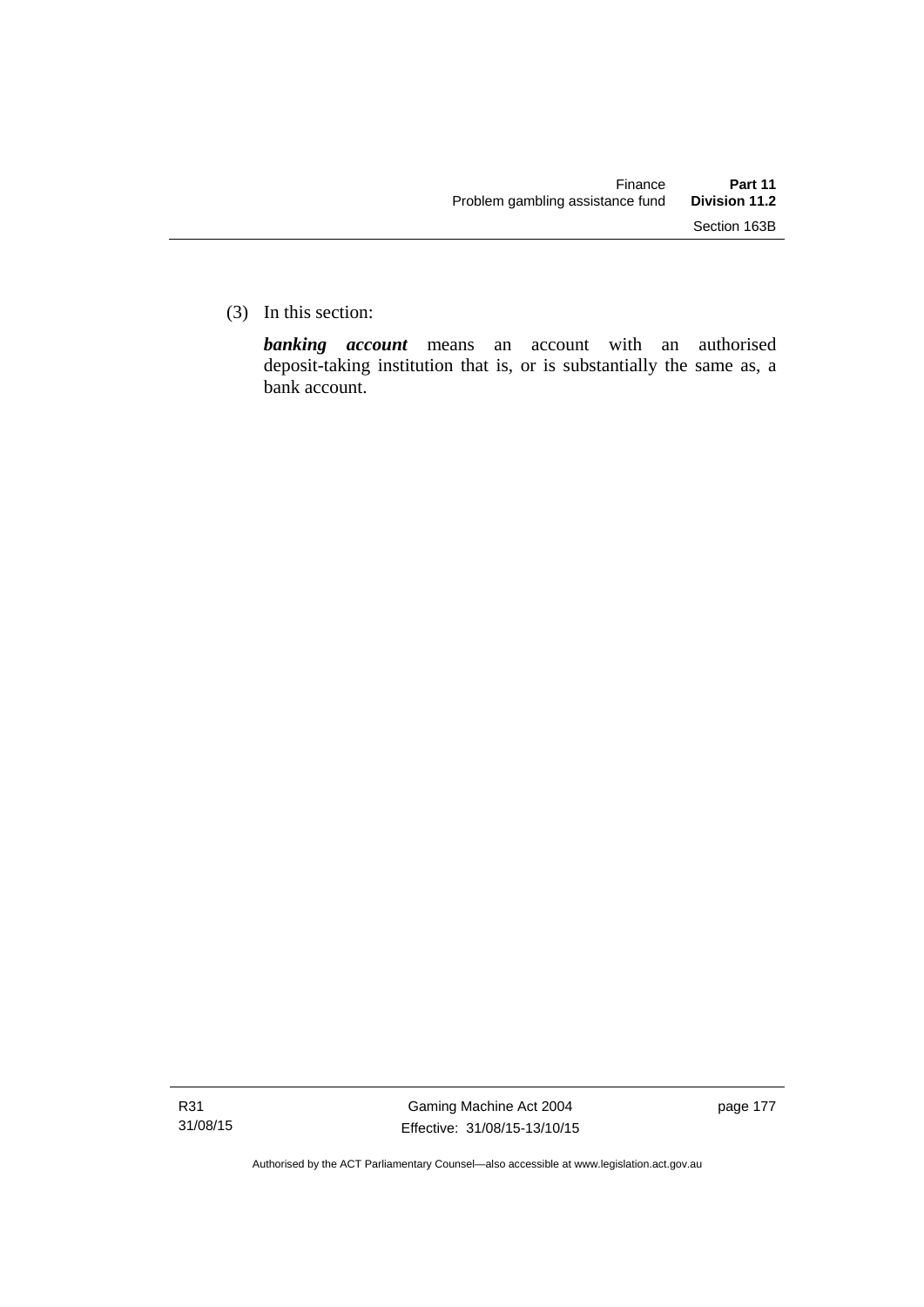#### **Part 12 Community contributions**

Section 164

# **Part 12 Community contributions**

#### **164 Approval of community contributions**

- (1) The commission may approve contributions made by a licensee to a stated entity for a stated purpose as community contributions if satisfied the contributions will have the effect of—
	- (a) contributing to or supporting the development of the community; or
	- (b) raising the standard of living of the community or part of the community.

#### **Examples of areas of contributions**

- 1 charitable and social welfare
- 2 sport and recreation
- 3 non-profit activities
- 4 community infrastructure
- *Note* An example is part of the Act, is not exhaustive and may extend, but does not limit, the meaning of the provision in which it appears (see [Legislation Act,](http://www.legislation.act.gov.au/a/2001-14) s 126 and s 132).
- (2) A regulation may make provision in relation to contributions, including—
	- (a) guidelines for approving contributions as community contributions; and
	- (b) how contributions may be claimed.

#### **Example**

A capital payment may be claimed proportionately over a number of years.

(3) In this section:

*associated entity*—see the *[Electoral Act 1992](http://www.legislation.act.gov.au/a/1992-71)*, section 198.

*community* includes a community outside the ACT.

Authorised by the ACT Parliamentary Counsel—also accessible at www.legislation.act.gov.au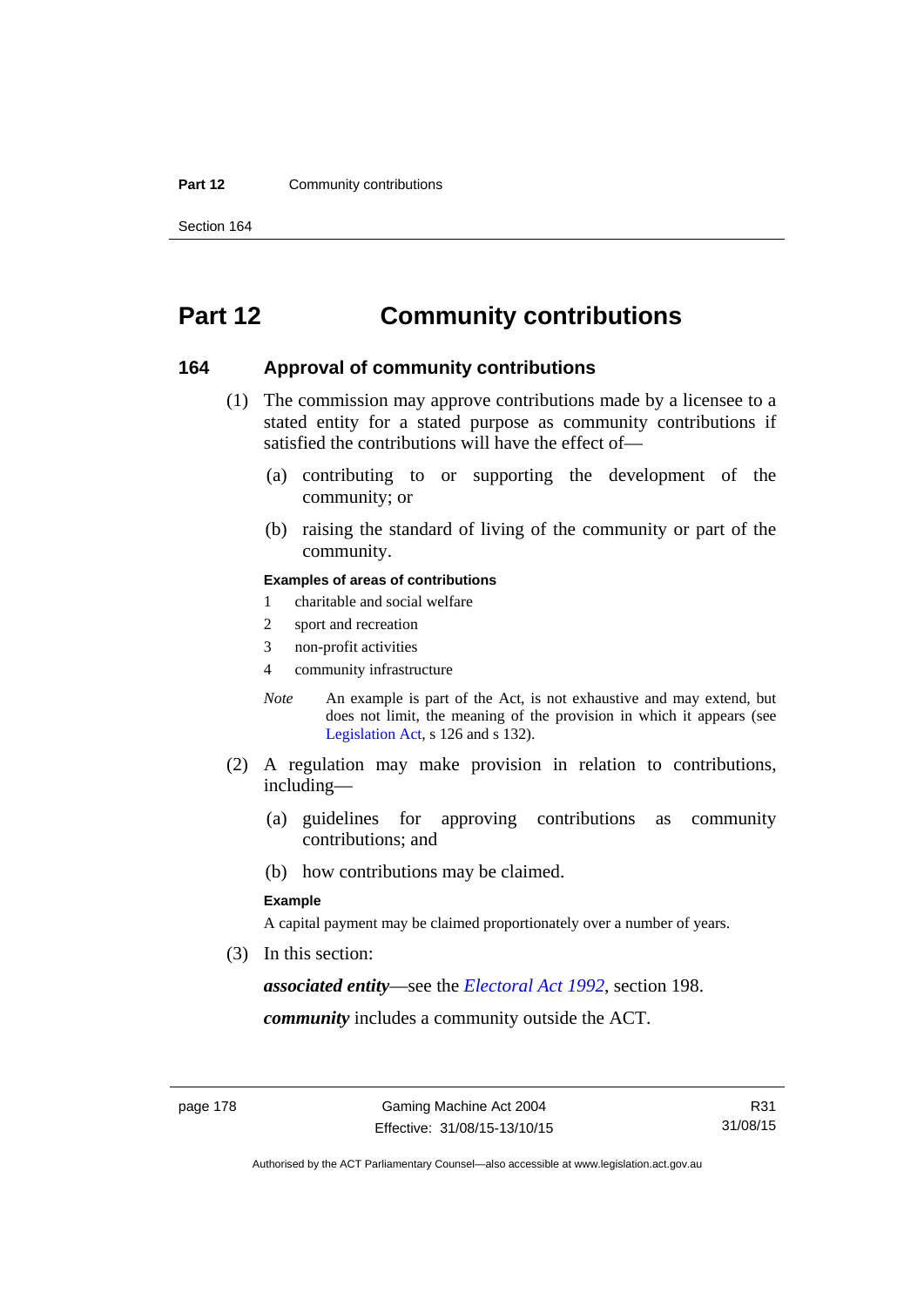*contribution*, by a licensee—

- (a) includes the value of a contribution made in kind by the licensee; but
- (b) does not include the following:
	- (i) expenditure on commercial activities, or, if the licensee is a club, on the social or entertainment activities of the club for its members;
	- (ii) expenditure intended to promote the licensee's activities;
	- (iii) expenditure in relation to gambling (for example, the purchase of gaming machines);
	- (iv) capital payments for assets owned, controlled or being acquired by the licensee or an associated organisation that are not available to be used by the public;
	- (v) capital payments or other expenditure on assets owned, controlled or being acquired by the licensee, if the assets are not in the ACT;
	- (vi) notional provisions (for example, long service and annual leave), other than depreciation;
	- (vii) depreciation in relation to a capital payment mentioned in paragraph (iv) or (v);
	- (viii) depreciation in relation to a capital payment that is an approved contribution;
		- (ix) a capital payment if depreciation in relation to the payment is an approved contribution;
		- (x) a contribution made out of donations collected by the licensee, or out of the proceeds of any special fundraising activity conducted by the licensee;
		- (xi) a contribution to a business association, registered party, associated entity or trade union;

page 179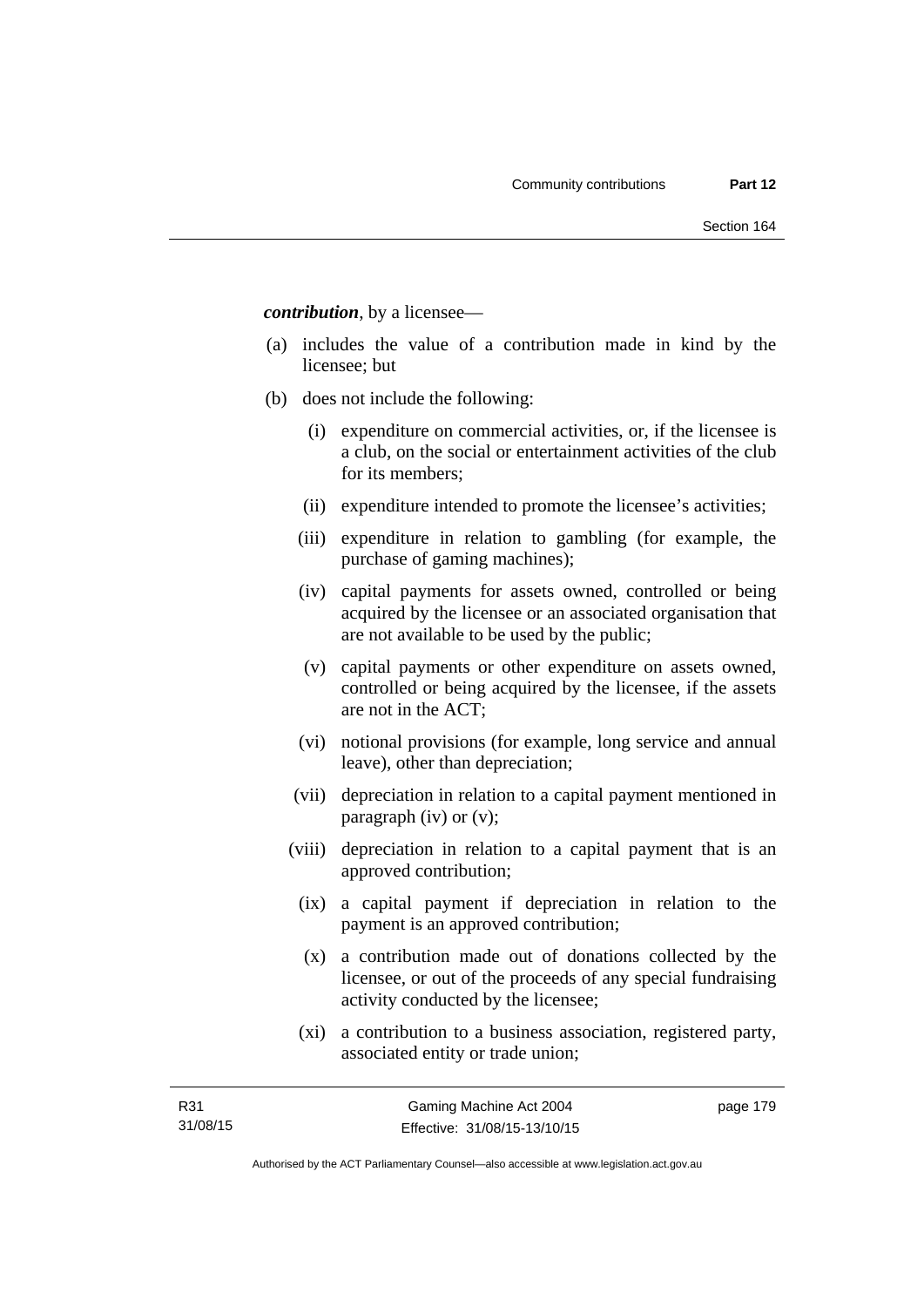#### **Part 12 Community contributions**

Section 165

- (xii) if a contribution is made on a condition—the value to the licensee of that condition being fulfilled;
- (xiii) if an asset is otherwise a contribution—the value of any income earned from the asset (for example, entry or hiring fees);
- (xiv) a contribution made to another licensee under a reciprocal arrangement or agreement;
- (xv) the cost of borrowing funds to acquire an asset;
- (xvi) the payment of a tax, fee or levy, other than a payment required under section 163A (1) (Required payment to problem gambling assistance fund).

#### **165 Records of contributions**

- (1) A licensee must record each community contribution made by the licensee, stating—
	- (a) the entity to which, and the purpose for which, each contribution was made; and
	- (b) the amount or value of the contribution and the date when, or period over which, it was made.

Maximum penalty: 20 penalty units.

- (2) To remove any doubt, a record must relate to single authorised premises.
- (3) An offence against this section is a strict liability offence.

Authorised by the ACT Parliamentary Counsel—also accessible at www.legislation.act.gov.au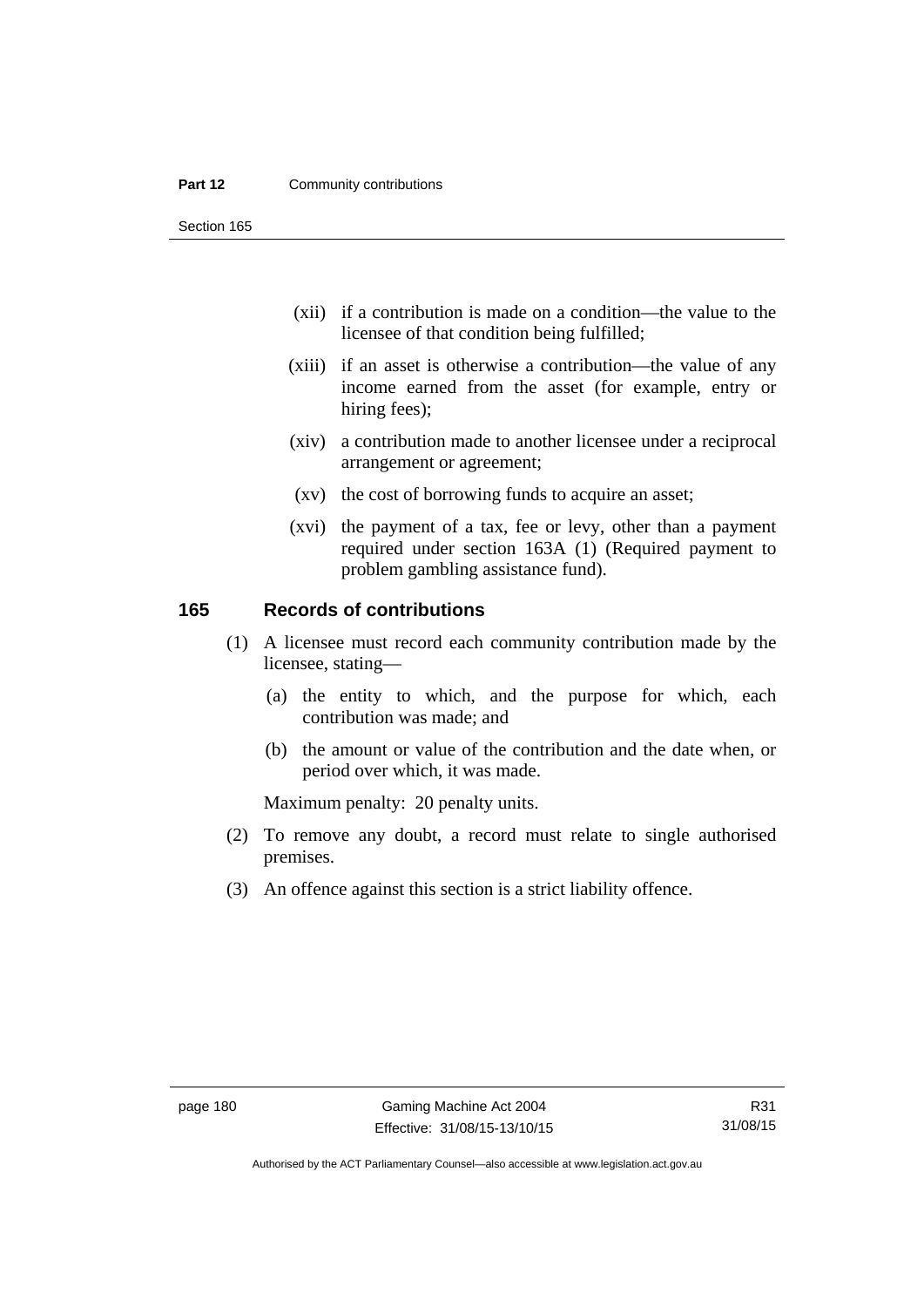#### **166 Report about records and finances**

 (1) Within 1 month after the end of a financial year, a licensee must give the commission a copy of the records kept under section 165 that relate to the financial year, together with a financial report for the financial year.

Maximum penalty: 20 penalty units.

(2) In this section:

*financial report* means a report about the following:

- (a) the gross revenue of the licensee;
- (b) if the licensee is a club—the net revenue of the licensee;
- (c) the total value of community contributions;
- (d) the total value of contributions to registered parties and associated entities.
- *Note* If a form is approved under the [Control Act](http://www.legislation.act.gov.au/a/1999-46), s 53D for a financial report, the form must be used.

#### **167 Commission must report to Minister**

Within 4 months after the end of the financial year, the commission must give the Minister a report—

- (a) summarising the extent of compliance by licensees with section 165 and section 166 for the financial year; and
- (b) analysing the extent to which revenue received by licensees was being used to make community contributions during the financial year.

#### **168 Minister must present commission's report**

The Minister must present a report given to the Minister under section 167 to the Legislative Assembly within 6 sitting days after the day the Minister receives the report.

page 181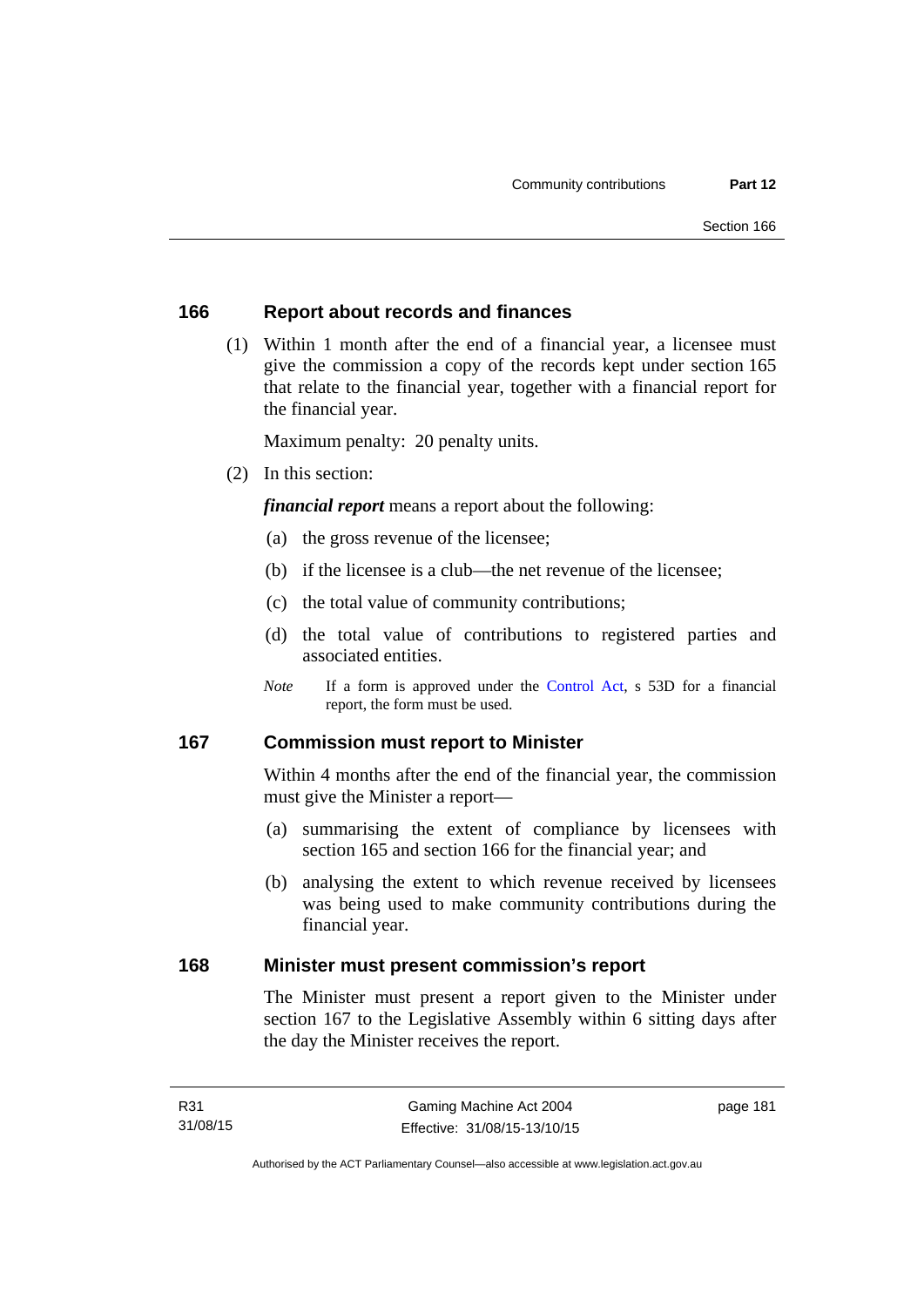#### **Part 12 Community contributions**

Section 169

#### **169 Required community contributions**

- (1) For a licensee that is a club, the *required community contribution* for a financial year is the required percentage of the club's net revenue for the financial year.
- (2) In subsection (1):

*required percentage*, for a club, means—

- (a) 8%; or
- (b) if the Minister determines a different percentage under subsection (3) for the club—that percentage.
- (3) The Minister may determine a lower required percentage for a club if satisfied, on application by the club, that—
	- (a) the gross revenue of the club for a financial year is, or is likely to be, less than \$200 000; and
	- (b) if the required percentage for the club were 8%, the application of subsection (1) to the club would so seriously affect the club's viability that it would not be just and equitable in the circumstances for that subsection to apply to the club.
- (4) A determination under subsection (3) is a disallowable instrument.
	- *Note* A disallowable instrument must be notified, and presented to the Legislative Assembly, under the [Legislation Act.](http://www.legislation.act.gov.au/a/2001-14)

# **170 Corporations with several licences**

- (1) This section applies to a club that is a licensee if a corporation owns the club and at least 1 other club that is a licensee.
- (2) In working out the community contributions for the club, common expenditure on behalf of the different clubs must be allocated between the clubs in proportion to the number of gaming machines operated by each club.

R31 31/08/15

Authorised by the ACT Parliamentary Counsel—also accessible at www.legislation.act.gov.au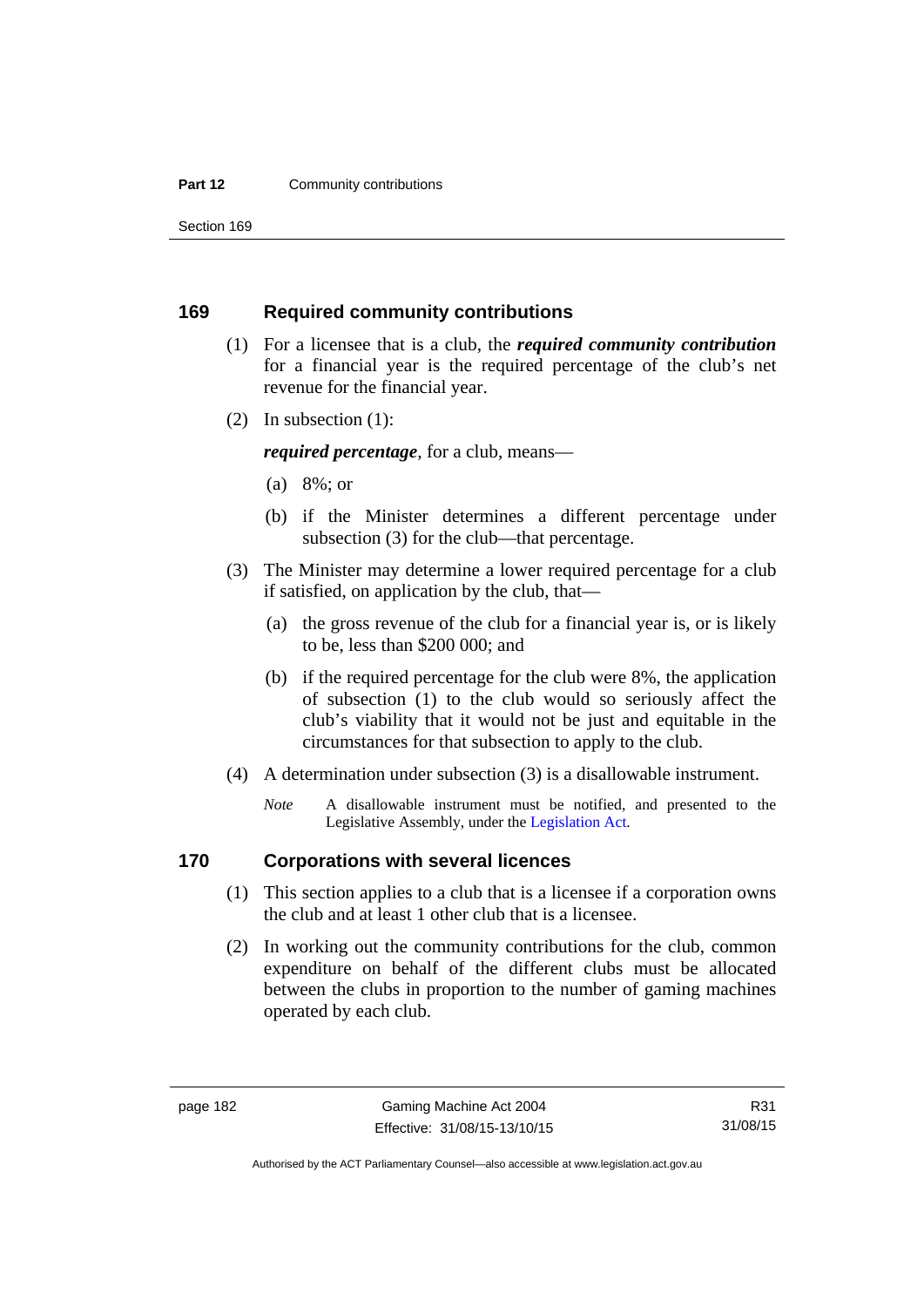# **171 Women's sport community contributions**

- (1) For every \$3 of women's sport community contributions that a licensee contributes to an entity under section 164 (1), the licensee's required community contributions must be worked out as if the licensee had contributed \$4.
- (2) In this section:

*women's sport community contributions* means community contributions that the commission is satisfied will benefit or enhance women's sport conducted in the ACT, or with participants mainly based in the ACT.

# **171A Problem gambling community contributions**

- (1) For every \$3 of problem gambling community contributions that a licensee contributes to an entity under section 164 (1), the licensee's required community contributions must be worked out as if the licensee had contributed \$4.
- (2) This section does not apply to a payment required under section 163A (1) (Required payment to problem gambling assistance fund).
- (3) In this section:

*problem gambling community contributions* means community contributions that the commission is satisfied will assist in—

- (a) alleviating problem gambling; or
- (b) alleviating the disadvantages that arise from problem gambling; or
- (c) providing information about problem gambling.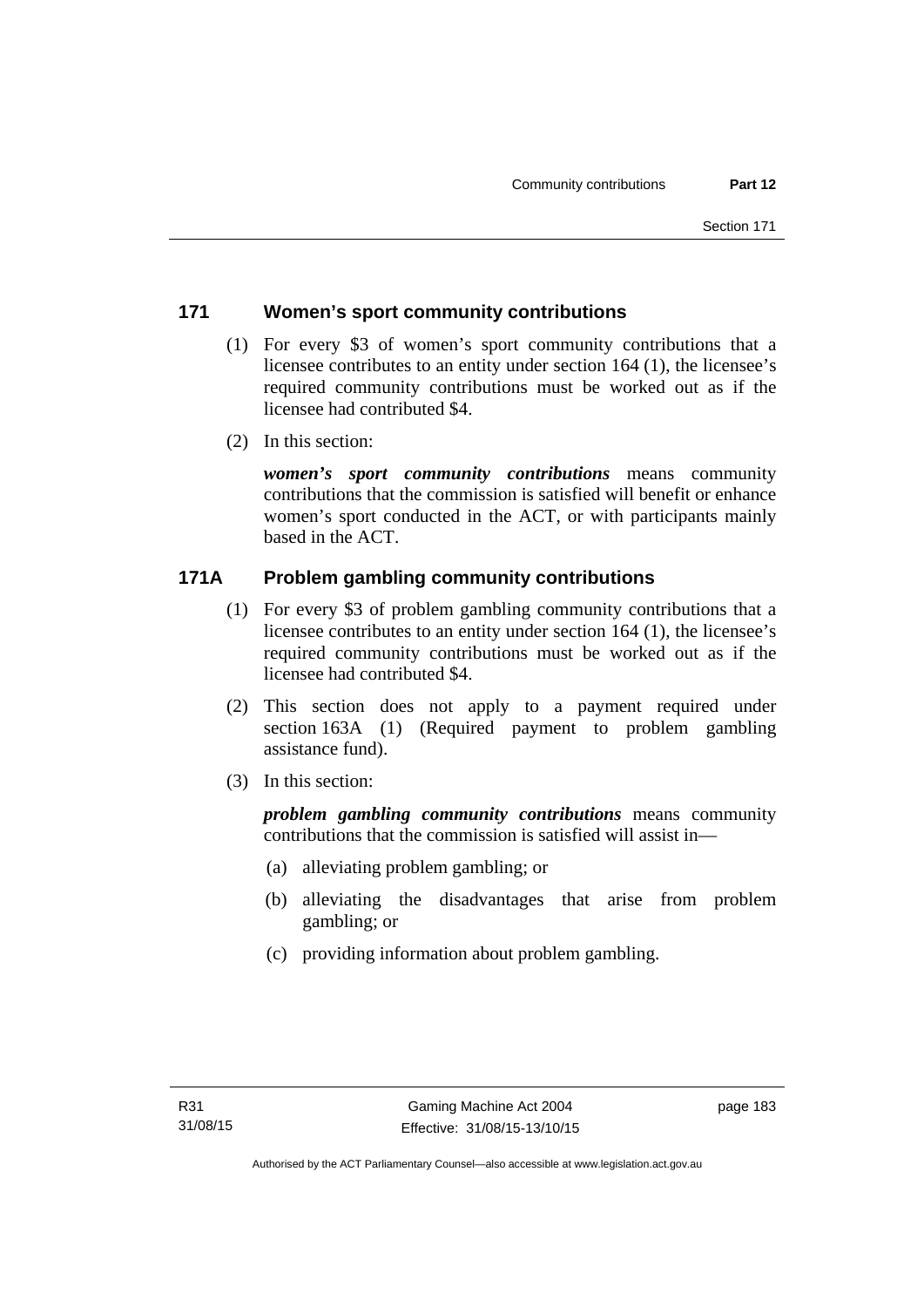#### **Part 12 Community contributions**

Section 172

#### **172 Community contribution shortfall tax**

- (1) Tax (the *community contribution shortfall tax*) is imposed on a community contribution shortfall of a licensee that is a club at the rate of 100%.
- (2) The licensee must pay the community contribution shortfall tax.
- (3) Community contribution shortfall tax is payable 30 days after the day the licensee receives an assessment under the [Control Act](http://www.legislation.act.gov.au/a/1999-46), part 6.
- (4) If an amount of community contribution shortfall tax is paid, the commission must transfer the amount to the grants program fund or, if another fund is prescribed by regulation, that fund.
- (5) In this section:

*community contribution shortfall*, for a licensee that is a club in relation to a financial year, means the amount (if any) by which the club's community contributions fall short of its required community contribution.

page 184 Gaming Machine Act 2004 Effective: 31/08/15-13/10/15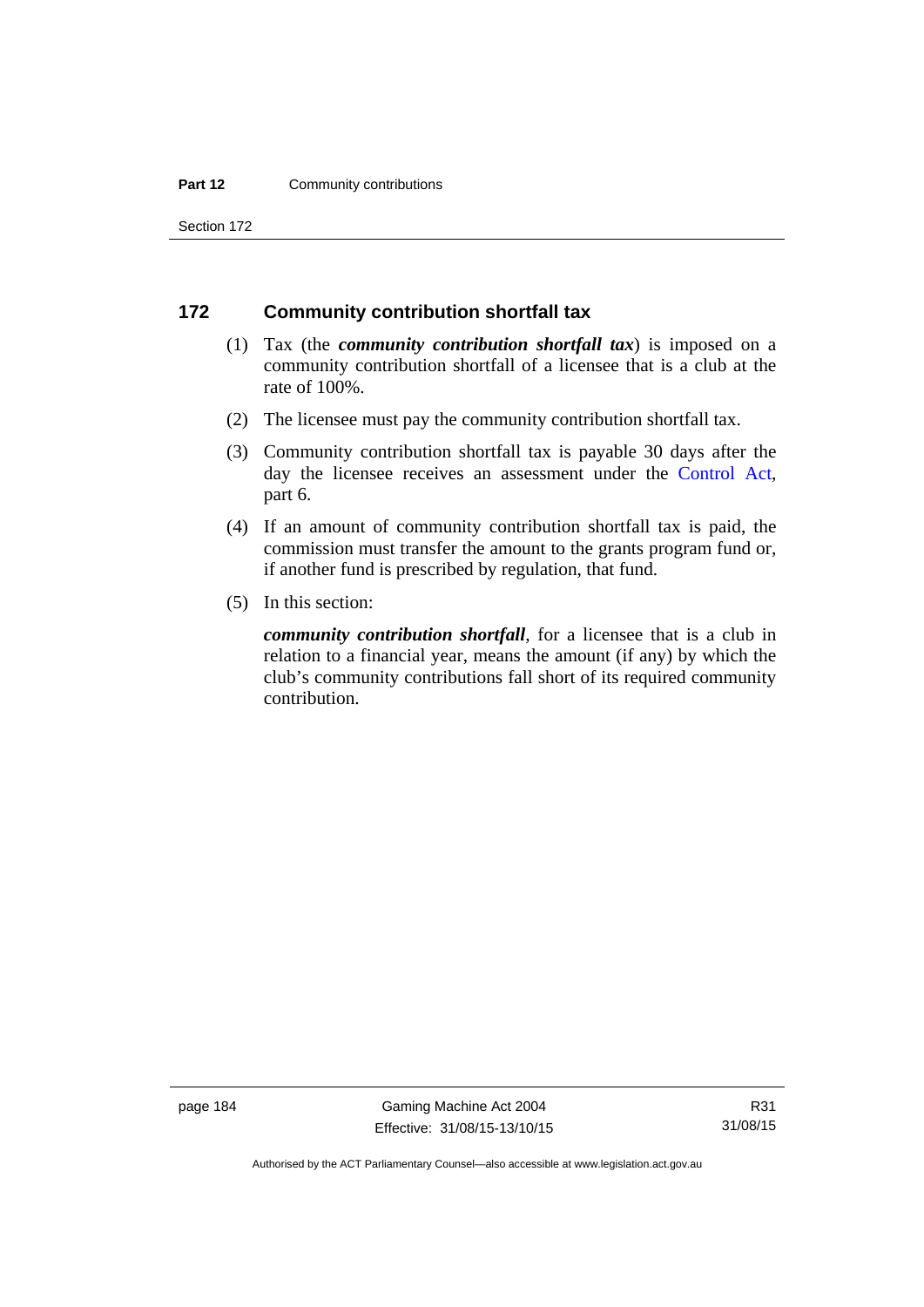# **Part 13 Notification and review of decisions**

# **173 Meaning of** *reviewable decision***—pt 13**

In this part:

*reviewable decision* means a decision mentioned in schedule 1, column 3 under a provision of this Act mentioned in column 2 in relation to the decision.

# **173A Reviewable decision notices**

If the commission makes a reviewable decision, the commission must give a reviewable decision notice to each entity mentioned in schedule 1, column 4 in relation to the decision.

- *Note 1* The commission must also take reasonable steps to give a reviewable decision notice to any other person whose interests are affected by the decision (see *[ACT Civil and Administrative Tribunal Act 2008](http://www.legislation.act.gov.au/a/2008-35)*, s 67A).
- *Note 2* The requirements for reviewable decision notices are prescribed under the *[ACT Civil and Administrative Tribunal Act 2008](http://www.legislation.act.gov.au/a/2008-35)*.

#### **173B Applications for review**

The following may apply to the ACAT for review of a reviewable decision:

- (a) an entity mentioned in schedule 1, column 4 in relation to the decision;
- (b) any other person whose interests are affected by the decision.
- *Note* If a form is approved under the *[ACT Civil and Administrative Tribunal](http://www.legislation.act.gov.au/a/2008-35)  [Act 2008](http://www.legislation.act.gov.au/a/2008-35)* for the application, the form must be used.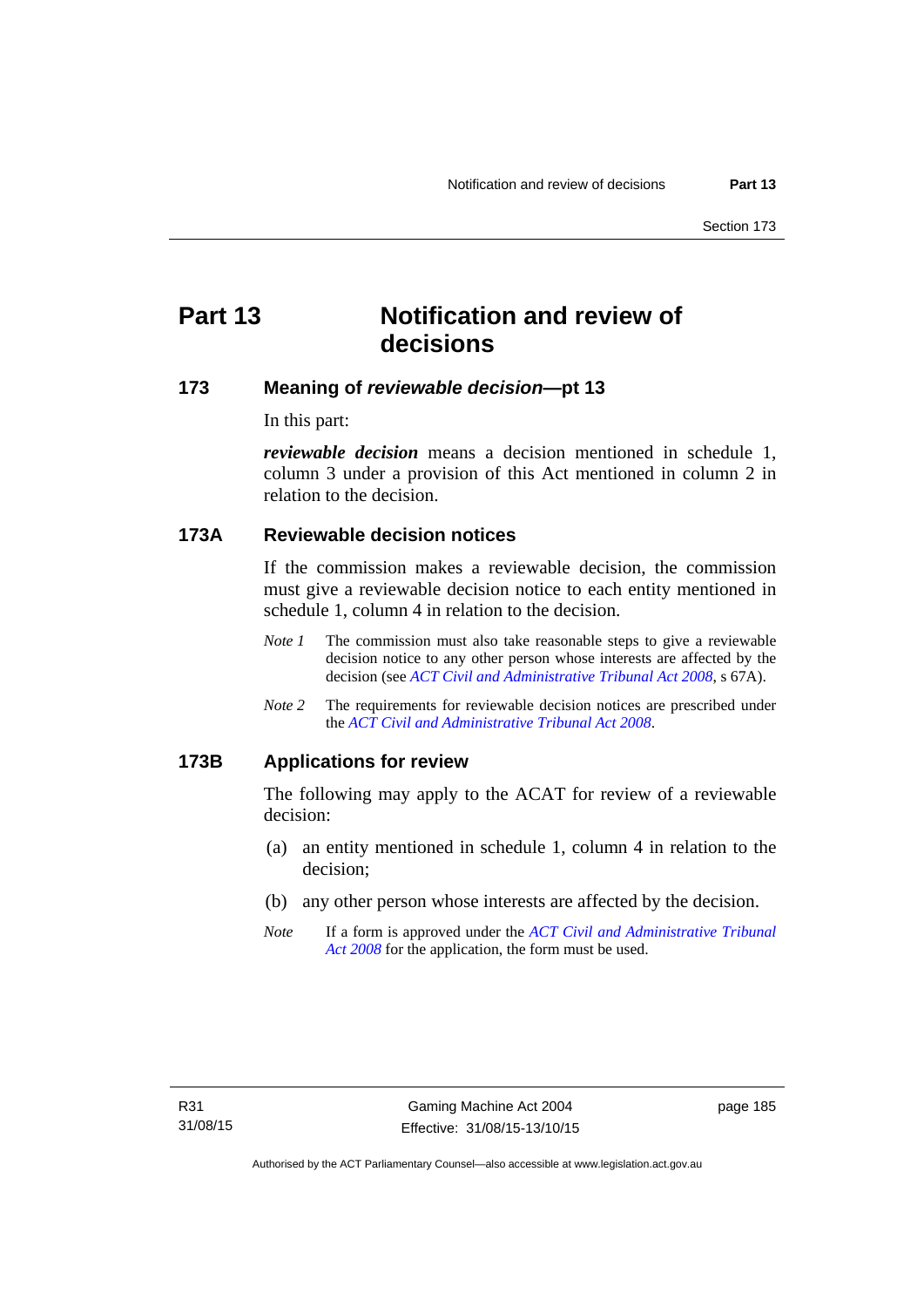**Part 13A** Notifiable actions

Section 173C

# **Part 13A Notifiable actions**

#### **173C Meaning of** *notifiable action*

In this Act:

*notifiable action* means an action mentioned in schedule 2, column 3 under a provision of this Act mentioned in column 2 in relation to the action.

#### **173D Notifiable actions**

- (1) This section applies if a licensee notifies the commission about a notifiable action.
- (2) The notification must—
	- (a) be in writing; and
	- (b) be given to the commission at least the prescribed number of days before the day the licensee undertakes the notifiable action; and
		- *Note* For how documents may be given, see the [Legislation Act,](http://www.legislation.act.gov.au/a/2001-14) pt 19.5.
	- (c) include anything else required by regulation.
	- *Note 1* It is an offence to make a false or misleading statement, give false or misleading information or produce a false or misleading document (see [Criminal Code](http://www.legislation.act.gov.au/a/2002-51), pt 3.4).
	- *Note 2* If a form is approved under the [Control Act,](http://www.legislation.act.gov.au/a/1999-46/default.asp) s 53D for this provision, the form must be used.
	- *Note 3* A fee may be determined under s 177 for this provision.

Authorised by the ACT Parliamentary Counsel—also accessible at www.legislation.act.gov.au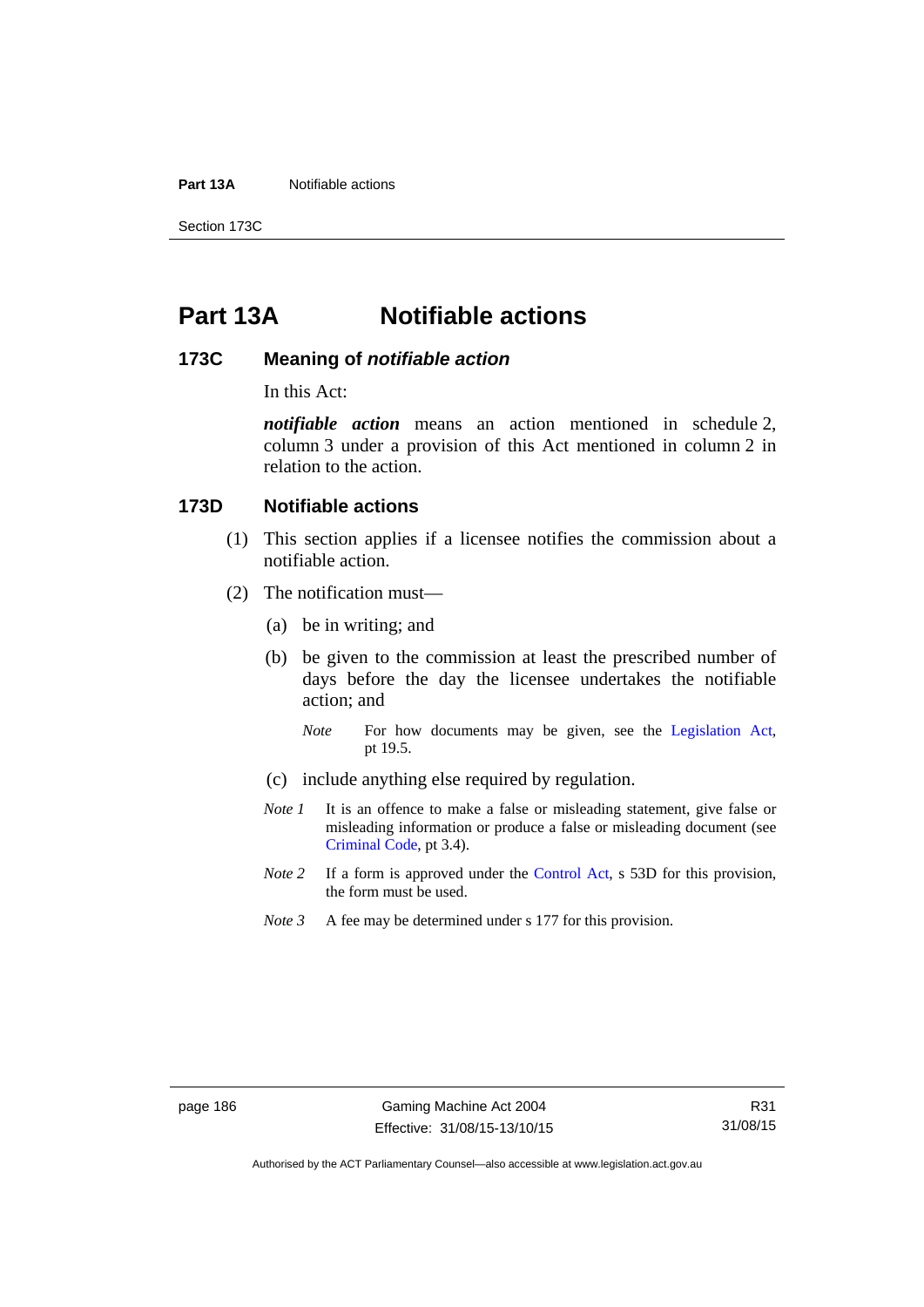- *Note* 4 It is a condition of a licence that the licensee give the commission written notice of the details of a gaming machine installed on authorised premises within 3 days after the day the gaming machine is installed or the commission gives the licensee a notice under s 124 (see s 45). It is also a condition of a licence that the licensee not allow the gaming machine to be operated on the authorised premises until the notice under s 45 has been given to the commission (see s 46).
- (3) On receiving a notification, the commission may, by notice, ask the following people for additional information about the notifiable action:
	- (a) the person giving the notification;
	- (b) if the notifiable action relates to the trading of a gaming machine under division 6A.6 (Trading of authorisations and gaming machines)—
		- (i) the disposing licensee; and
		- (ii) the acquiring licensee.

*Note* For how documents may be given, see the [Legislation Act,](http://www.legislation.act.gov.au/a/2001-14) pt 19.5.

- (4) If the commission gives a notice under subsection (3), the notice must state a reasonable time within which the information must be given.
	- *Note* A failure to comply with this section is a ground for disciplinary action (see s 57 (1) (c)).
- (5) In this Act:

#### *prescribed number of days* means—

- (a) 10 business days; or
- (b) if a regulation prescribes a different number of days—that number of days.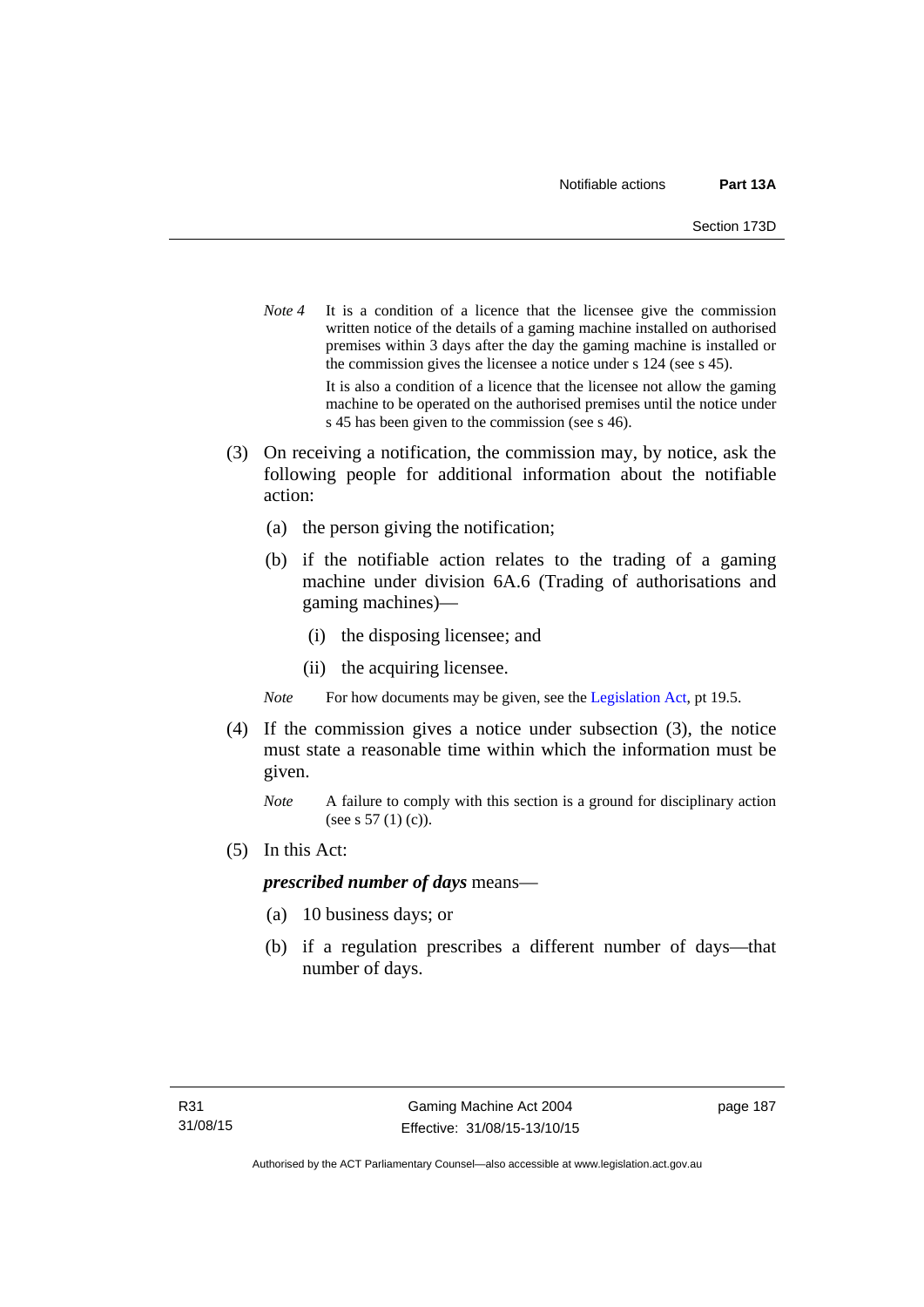#### **Part 13A** Notifiable actions

Section 173E

#### **173E Notifiable actions—date of effect**

A notifiable action takes effect—

 (a) the prescribed number of days after the day the commission receives a notification about the notifiable action; or

*Note Prescribed number of days*—see s 173D (5).

- (b) if the commission allows the notifiable action to take place on an earlier day—that day; or
- (c) if the commission gives a notice under section 173D (3) requesting additional information in relation to the notification—when the commission has notified the licensee that it is satisfied in relation to the additional information.
- *Note* For working out periods of time generally, see the [Legislation Act,](http://www.legislation.act.gov.au/a/2001-14) s 151.

#### **173F Notifiable actions—amendment or cancellation**

- (1) This section applies if a licensee—
	- (a) gives the commission a notification about a notifiable action; and
	- (b) wants to amend or cancel the notification.
- (2) The licensee must give the commission written notice of the amendment or cancellation before the notifiable action takes effect.
	- *Note 1* It is an offence to make a false or misleading statement, give false or misleading information or produce a false or misleading document (see [Criminal Code](http://www.legislation.act.gov.au/a/2002-51), pt 3.4).
	- *Note 2* For how documents may be given, see the [Legislation Act,](http://www.legislation.act.gov.au/a/2001-14) pt 19.5.
	- *Note 3* If a form is approved under the [Control Act,](http://www.legislation.act.gov.au/a/1999-46/default.asp) s 53D for this provision, the form must be used.
	- *Note 4* A fee may be determined under s 177 for this provision.

R31 31/08/15

Authorised by the ACT Parliamentary Counsel—also accessible at www.legislation.act.gov.au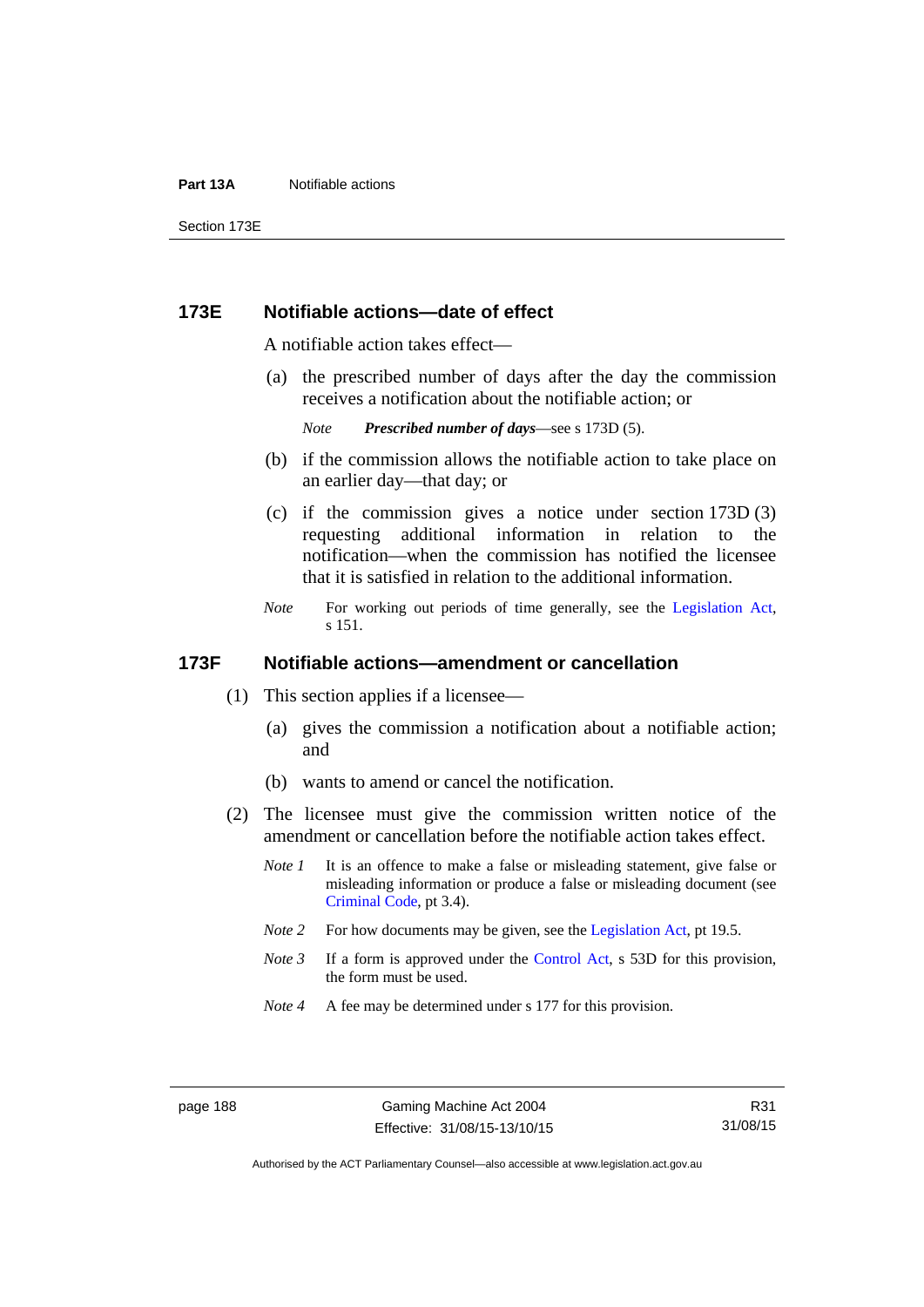- (3) An amendment takes effect 10 business days after the day the commission receives written notice of the amendment.
- (4) A cancellation takes effect when the commission receives written notice of the cancellation.

## **173G Notifiable actions under s 37F**

- (1) This section applies to a notifiable action under section 37F (Surrender of licences, authorisation certificates and authorisations).
- (2) The notification for the notifiable action must also include the following information in relation to a gaming machine to be stored under a storage permit:
	- (a) the place where the gaming machine is to be stored;
	- (b) the gaming machine's serial number.
	- *Note* For the issue of a storage permit, see s 127P.
- (3) On the date the notifiable action takes effect under section 173E (Notifiable actions—date of effect), the licensee must—
	- (a) take meter readings from the gaming machine; and
	- (b) render the gaming machine inoperable; and
	- (c) give the commission the details of the meter readings.

## **173H Notifiable actions under div 6A.6—disposal of gaming machines**

- (1) This section applies to a notifiable action that includes the disposal of a gaming machine under division 6A.6 (Trading of authorisations and gaming machines).
- (2) The notification for the notifiable action must also include the following information:
	- (a) the name of the licensee disposing of the gaming machine (the *disposing licensee*);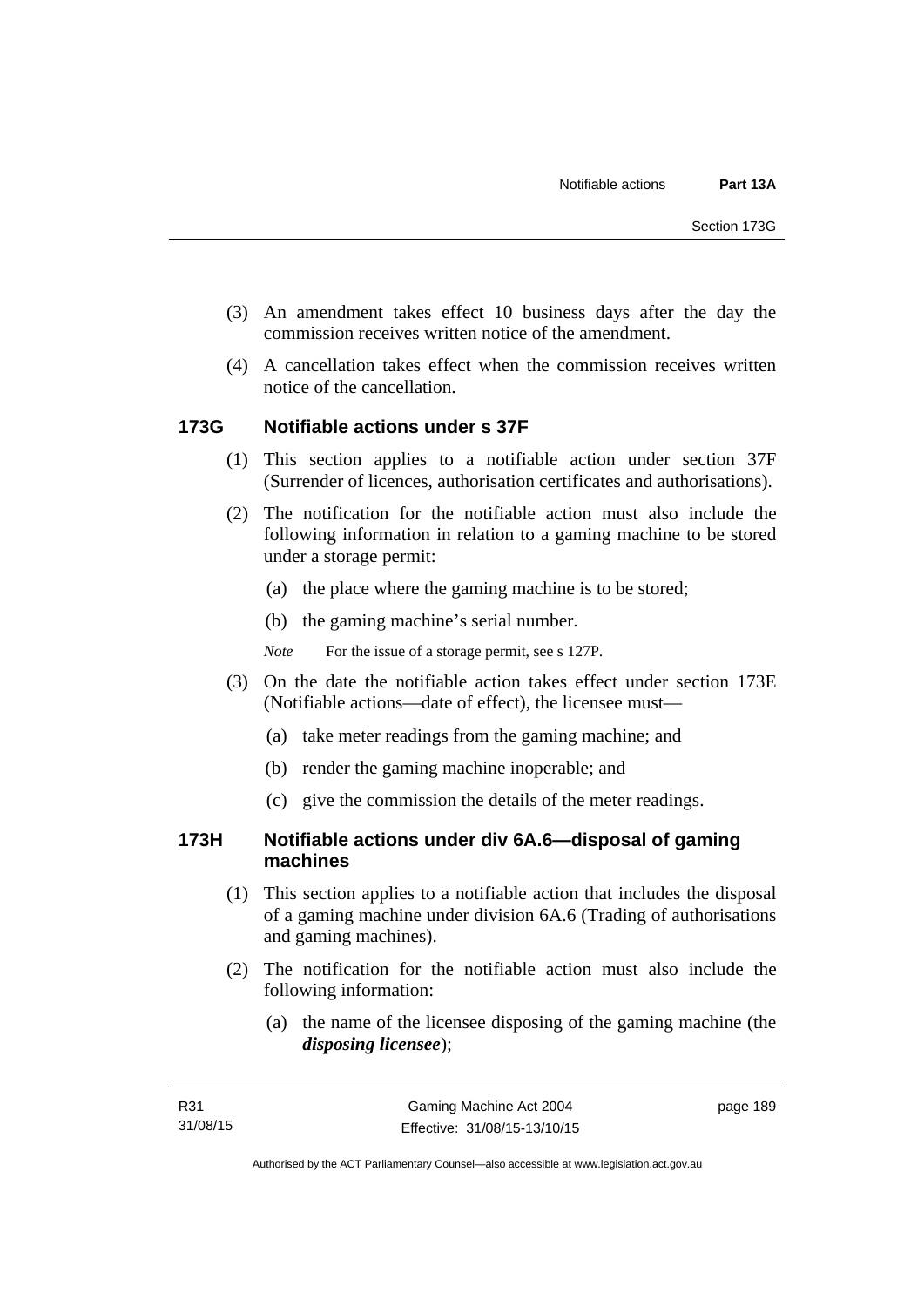#### **Part 13A** Notifiable actions

Section 173H

- (b) the date and licence number of the disposing licensee's licence;
- (c) the authorisation number of the disposing licensee's authorisation for the gaming machine;
- (d) the date the disposal is intended to happen;
- (e) the following details of the gaming machine:
	- (i) the class of gaming machine;
	- (ii) the serial number;
	- (iii) the game installed on the gaming machine;
- (f) if a class B gaming machine is to be disposed of by sale to another person—
	- (i) information identifying the person who is to acquire the gaming machine; and
	- (ii) if the gaming machine is to be sold or operated in a local jurisdiction—evidence that the person who is to acquire the gaming machine is authorised to have the gaming machine under a law of the local jurisdiction;
- (g) if a class B gaming machine is to be disposed of by returning it to an approved supplier—information identifying the supplier;
- (h) if a gaming machine is to be disposed of by destroying it—
	- (i) information about how the gaming machine is to be destroyed; and
	- (ii) information identifying who is to destroy the gaming machine; and
	- (iii) the date and time the gaming machine is proposed to be destroyed; and
	- (iv) information identifying who will represent the disposing licensee at the gaming machine's destruction.

R31 31/08/15

Authorised by the ACT Parliamentary Counsel—also accessible at www.legislation.act.gov.au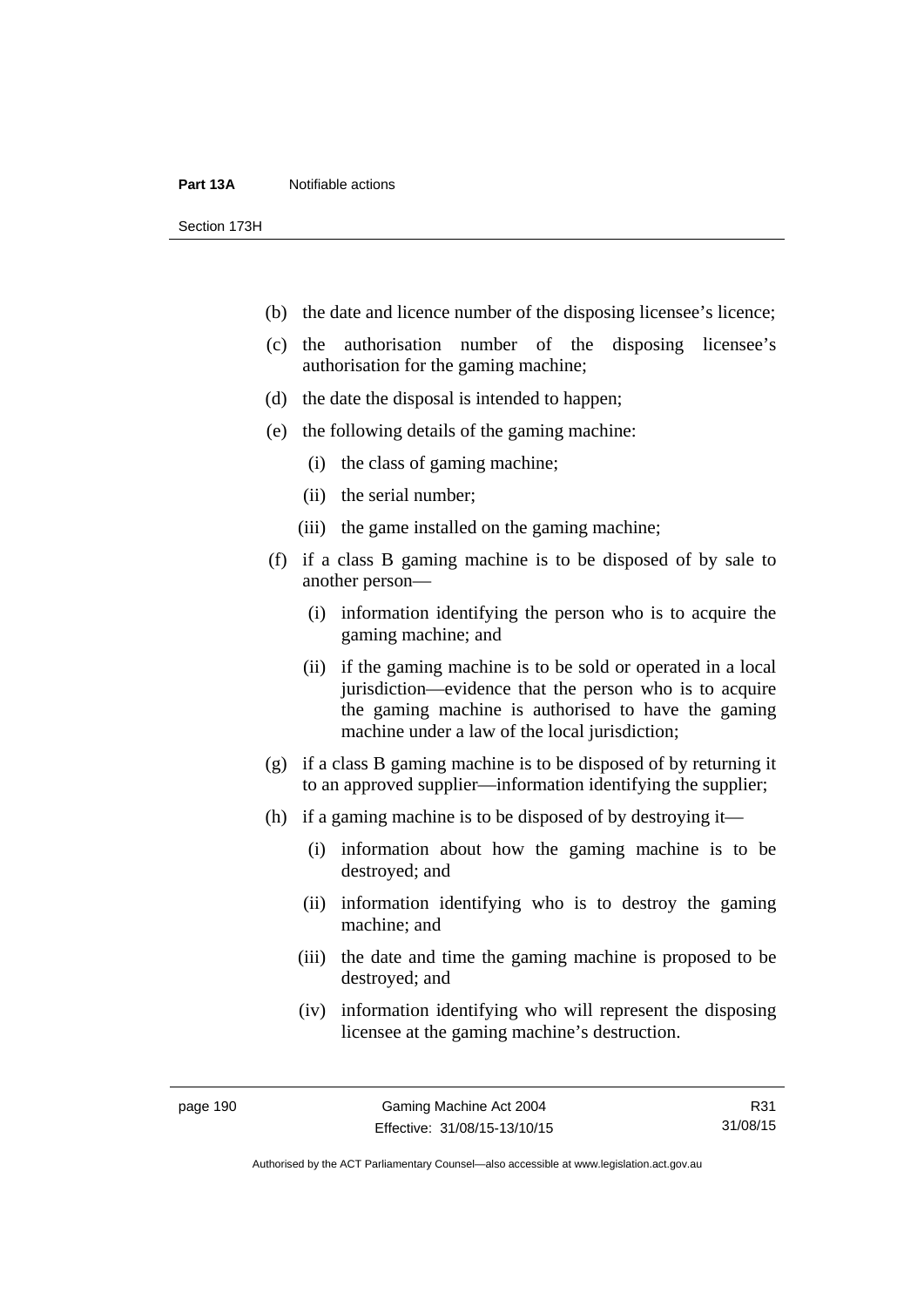- (3) If the disposal of the gaming machine does not happen on the date mentioned in subsection (2) (d), the notifiable action is taken to have occurred on a date agreed between the commission and the disposing licensee.
- (4) On the date the notifiable action takes effect under section 173E (Notifiable actions—date of effect), the disposing licensee must—
	- (a) take meter readings from the gaming machine; and
	- (b) render the gaming machine inoperable; and
	- (c) give the commission the details of the meter readings.

## **173I Notifiable actions under div 6A.6—trading of class B authorisations**

- (1) This section applies if a class B licensee gives the commission notice of a notifiable action that includes the disposal of a class B authorisation to a class C licensee under division 6A.6 (Trading of authorisations and gaming machines).
- (2) On receiving notice of the notifiable action, the commission must—
	- (a) if the class B authorisations are acquired by a class C licensee—amend the class C licensee's authorisation schedule to include the details of the acquired authorisations; and
	- (b) either—
		- (i) if all class B authorisations under the class B licensee's authorisation certificate are disposed of—cancel the licence and authorisation certificate; or
		- (ii) in any other case—amend the authorisation schedule to remove the authorisations.
	- *Note* For the acquisition of class B authorisations as part of the purchase of a disposing licensee's business, see div 2B.4.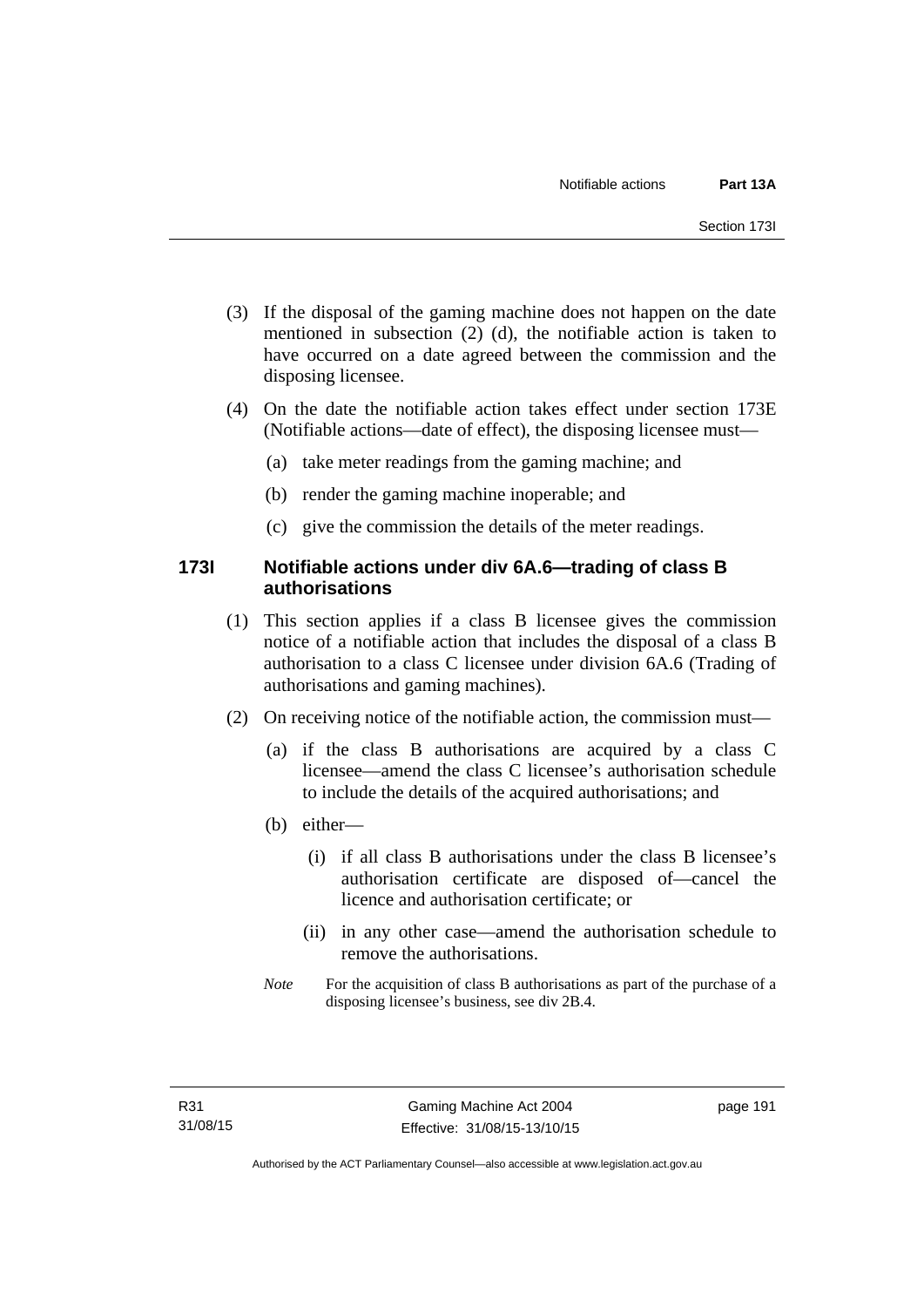#### **Part 14** Miscellaneous

Section 174

# **Part 14 Miscellaneous**

#### **174 Acts and omissions of representatives**

(1) In this section:

*person* means an individual.

*Note* See the [Criminal Code,](http://www.legislation.act.gov.au/a/2002-51) pt 2.5 for provisions about corporate criminal responsibility.

*representative*, of a person, means an employee or agent of the person.

*state of mind*, of a person, includes—

- (a) the person's knowledge, intention, opinion, belief or purpose; and
- (b) the person's reasons for the intention, opinion, belief or purpose.
- (2) This section applies to a prosecution for any offence against this Act.
- (3) If it is relevant to prove a person's state of mind about an act or omission, it is enough to show—
	- (a) the act was done or omission made by a representative of the person within the scope of the representative's actual or apparent authority; and
	- (b) the representative had the state of mind.
- (4) An act done or omitted to be done on behalf of a person by a representative of the person within the scope of the representative's actual or apparent authority is also taken to have been done or omitted to be done by the person.
- (5) However, subsection (4) does not apply if the person establishes that reasonable precautions were taken and appropriate diligence was exercised to avoid the act or omission.

R31 31/08/15

Authorised by the ACT Parliamentary Counsel—also accessible at www.legislation.act.gov.au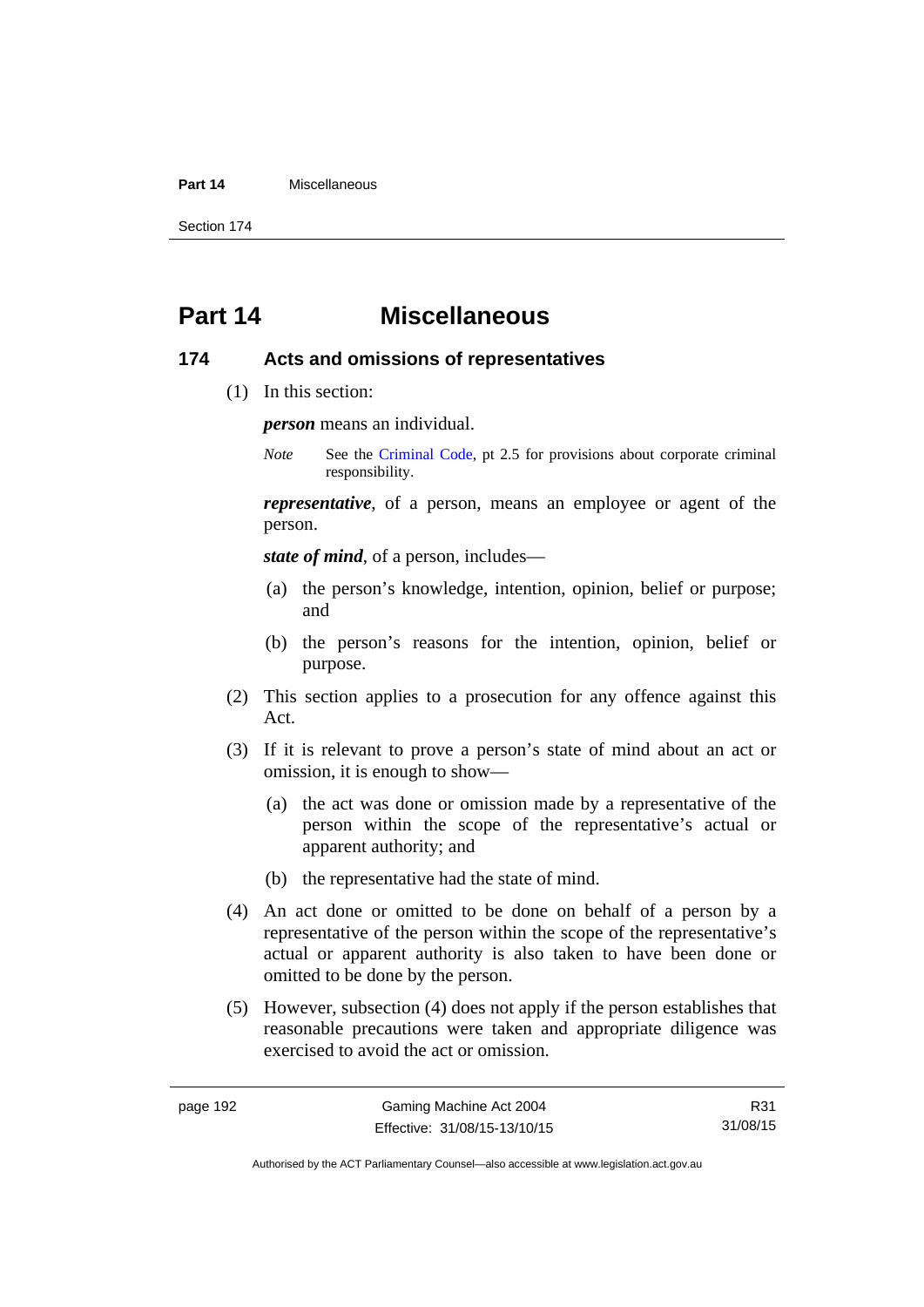(6) A person who is convicted of an offence cannot be punished by imprisonment for the offence if the person would not have been convicted of the offence without subsection (3) or (4).

# **174A Licences and authorisations not personal property—PPS Act**

- (1) For the [PPS Act,](http://www.comlaw.gov.au/Series/C2009A00130) section 10, definition of *personal property*, paragraph (b), a licence or authorisation certificate is not personal property.
- (2) In this section:

*PPS Act* means the *[Personal Property Securities Act 2009](http://www.comlaw.gov.au/Series/C2009A00130)* (Cwlth).

# **175 Canberra Airport**

- (1) A licence must not be issued in relation to premises at Canberra Airport.
- (2) An authorisation certificate must not be given for the operation of a gaming machine at the Canberra Airport.
- (3) In this section:

*Canberra Airport* means block 3, sections 17 and 28, division of Pialligo in the district of Majura, and blocks 587, 594, 595, 614 and 660 in that district.

# **176 Evidentiary certificates**

In a prosecution for an offence against this Act, a certificate issued by the commission stating that the person named in the certificate was or was not the holder of a licence or authorisation certificate on the date, or during the period, stated in the certificate is evidence of the matters so stated.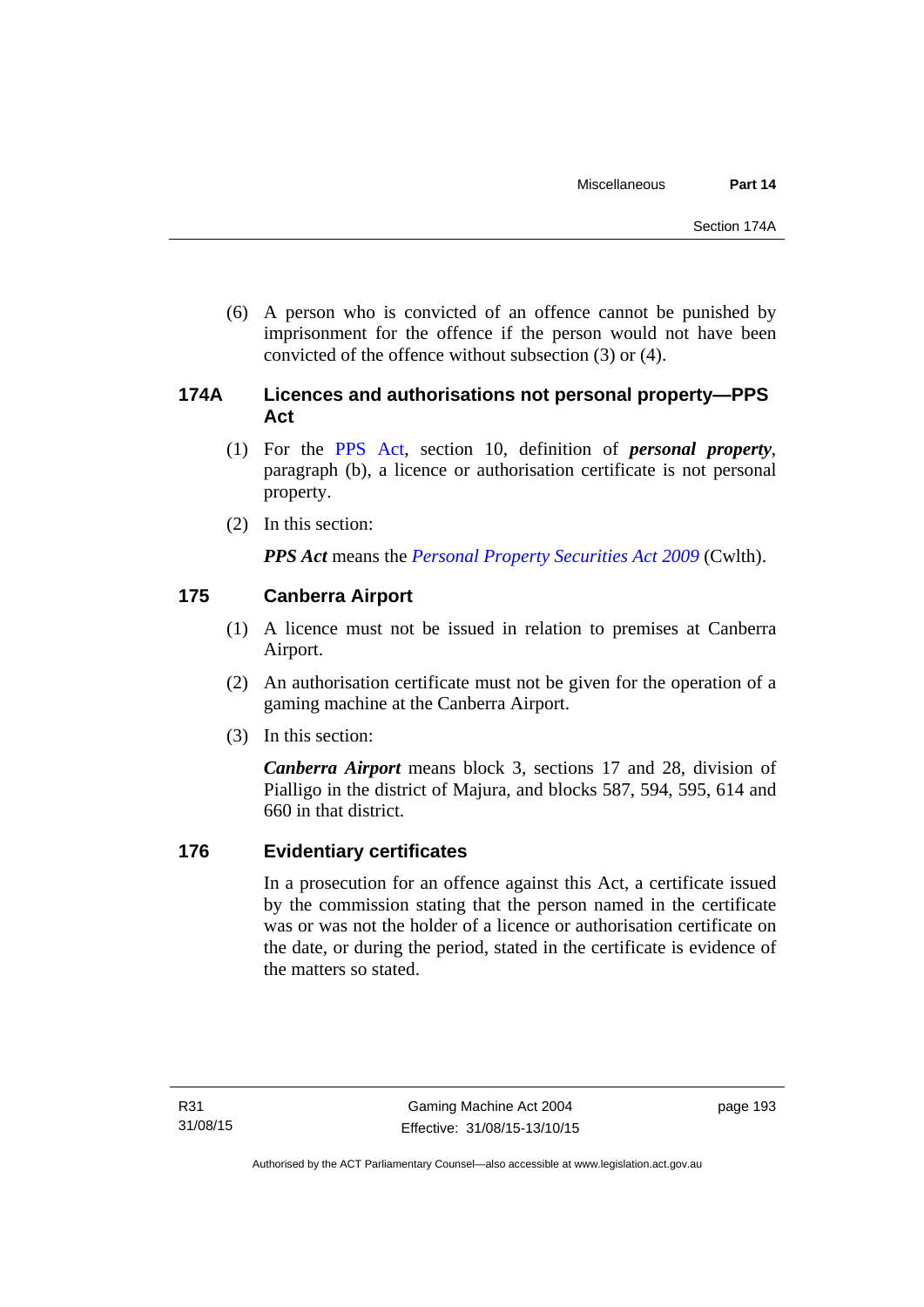#### **Part 14** Miscellaneous

Section 177

#### **177 Determination of fees**

- (1) The Minister may determine fees for this Act.
	- *Note* The [Legislation Act](http://www.legislation.act.gov.au/a/2001-14) contains provisions about the making of determinations and regulations relating to fees (see pt 6.3).
- (2) A determination is a disallowable instrument.
	- *Note* A disallowable instrument must be notified, and presented to the Legislative Assembly, under the [Legislation Act.](http://www.legislation.act.gov.au/a/2001-14)

#### **178 Regulation-making power**

- (1) The Executive may make regulations for this Act.
	- *Note* **Regulations** must be notified, and presented to the Legislative Assembly, under the [Legislation Act](http://www.legislation.act.gov.au/a/2001-14).
- (2) A regulation may make provision in relation to the following:
	- (a) the operation (including the restriction of the operation) of peripheral equipment for gaming machines;
	- (b) the minimum payout for gaming machines.
- (3) A regulation may create offences for contraventions of the regulations and fix maximum penalties of not more than 10 penalty units for the offences.

Authorised by the ACT Parliamentary Counsel—also accessible at www.legislation.act.gov.au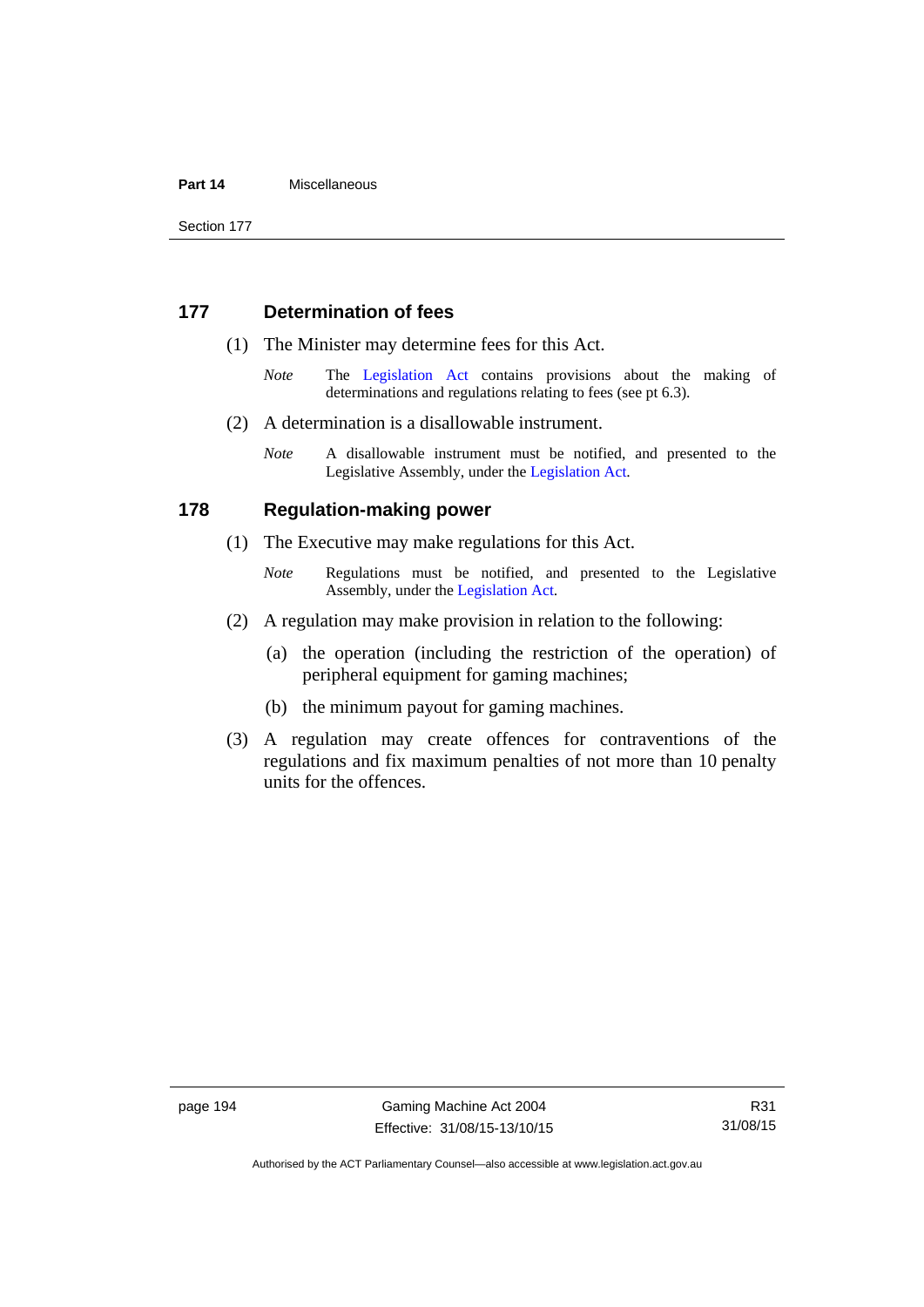# **179 Review of amendments made by Gaming Machine (Reform) Amendment Act 2015**

- (1) The Minister must, before the commencement of the *[Gaming](http://www.legislation.act.gov.au/a/2015-21/default.asp)  [Machine \(Reform\) Amendment Act 2015](http://www.legislation.act.gov.au/a/2015-21/default.asp)*, schedule 1 (Other amendments—compulsory surrender)—
	- (a) review the operation of section 127F (Trading authorisations forfeiture requirement) and subdivision 6A.7.3 (Quarantine permits); and
	- (b) present a report of the review to the Legislative Assembly.
- (2) This section expires 5 years after the day it commences.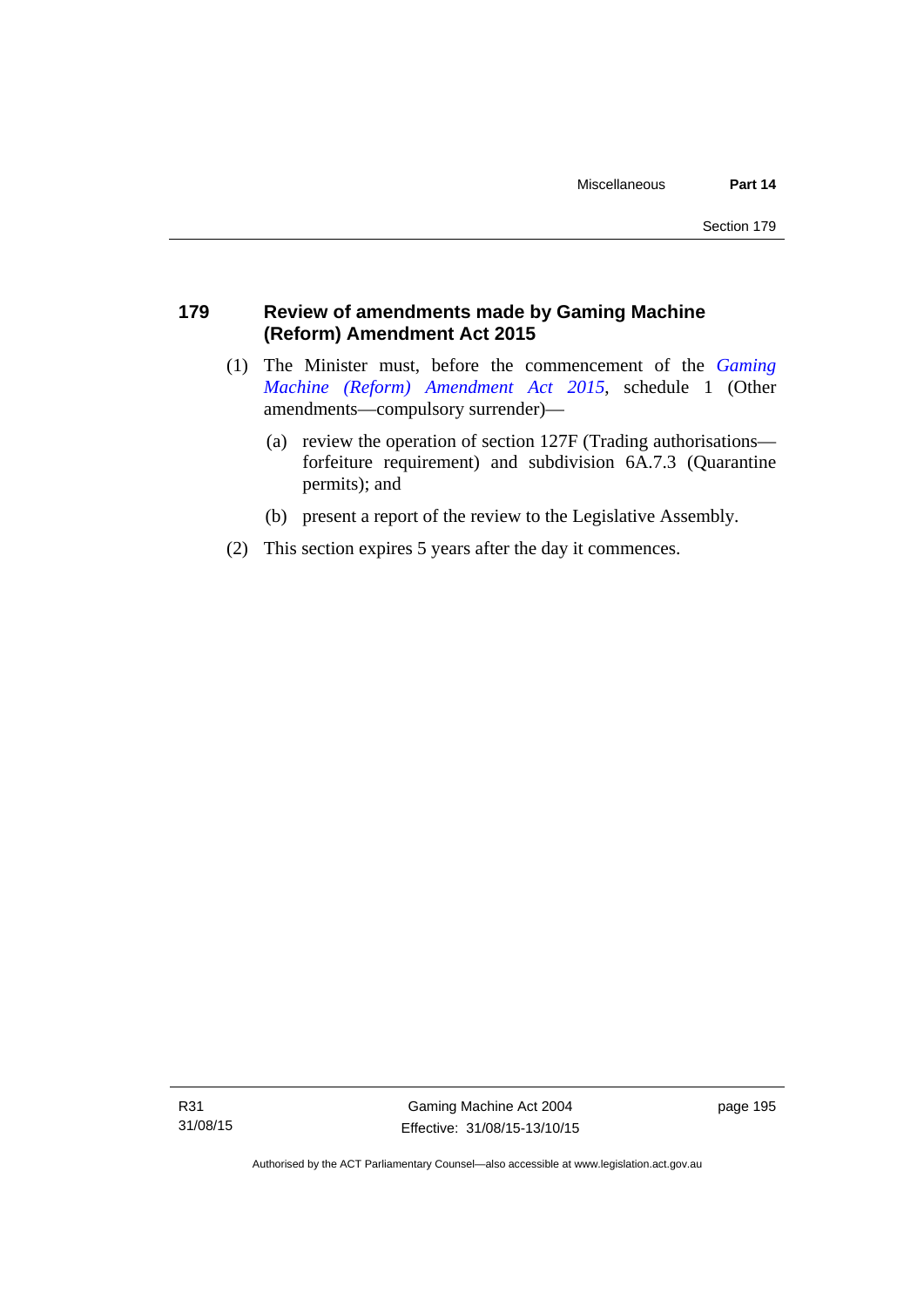Section 300

# **Part 20 Transitional—Gaming Machine (Reform) Amendment Act 2015**

#### **300 Definitions—pt 20**

In this part:

*commencement day* means the day the *[Gaming Machine \(Reform\)](http://www.legislation.act.gov.au/a/2015-21/default.asp)  [Amendment Act 2015](http://www.legislation.act.gov.au/a/2015-21/default.asp)*, section 4 commences.

*old licence* means a licence—

- (a) issued under section 12 (Issue of licences) as in force before the commencement day; and
- (b) in force immediately before the commencement day.

*old licence application* means an application for a licence made under section 10A (Initial licence applications—eligibility) as in force before the commencement day.

#### **301 Old licences—class B gaming machines**

- (1) This section applies to an old licence that allows the operation of a class B gaming machine.
- (2) The old licence is, on the commencement day, taken to be a licence issued under section 29 (Class B licence and authorisation certificate—decision on application)—
	- (a) in the same terms as the old licence; and
	- (b) subject to the same conditions as the old licence.
- (3) As soon as practicable after the commencement day—
	- (a) the licensee for the old licence must return it to the commission; and

R31 31/08/15

Authorised by the ACT Parliamentary Counsel—also accessible at www.legislation.act.gov.au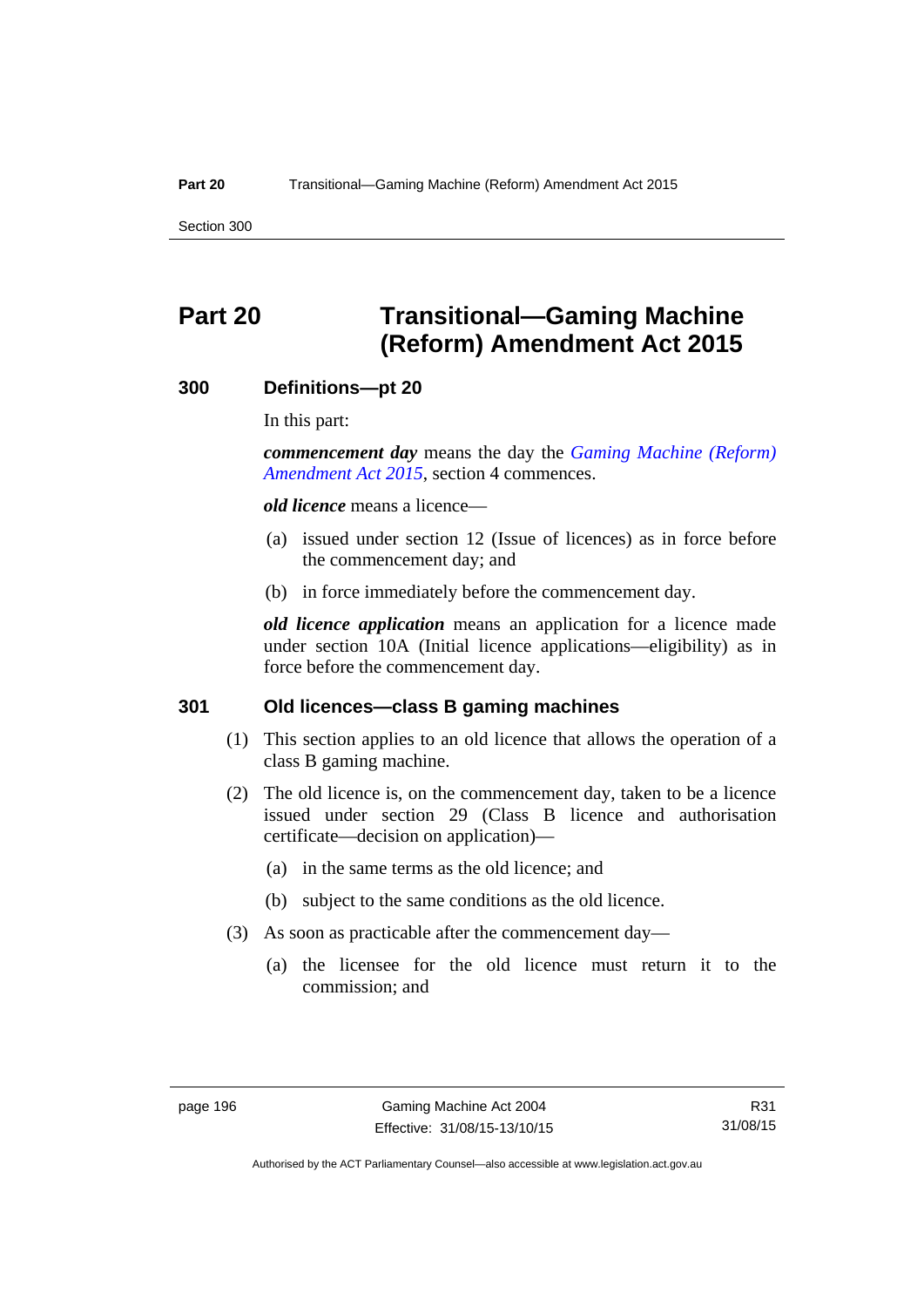- (b) the commission must issue the licensee with—
	- (i) a licence for class B gaming machines; and
	- (ii) an authorisation certificate for each premises for which the licensee held the old licence; and
	- (iii) an authorisation schedule including details of gaming machines held under the old licence.
- (4) The number of authorisations for gaming machines stated in the authorisation certificate issued for premises under subsection  $(3)$  (b) (ii) must be the number of gaming machines allowed under the old licence for the premises.

#### **302 Old licences—class C gaming machines**

- (1) This section applies to an old licence that allows the operation of a class C gaming machine.
- (2) The old licence is, on the commencement day, taken to be a licence issued under section 17 (Class C licence—decision on application)—
	- (a) in the same terms as the old licence; and
	- (b) subject to the same conditions as the old licence.
- (3) As soon as practicable after the commencement day—
	- (a) the licensee for the old licence must return it to the commission; and
	- (b) the commission must issue the licensee with—
		- (i) a licence for class C gaming machines; and
		- (ii) an authorisation certificate for each premises for which the licensee held the old licence; and
		- (iii) an authorisation schedule including details of gaming machines held under the old licence.

page 197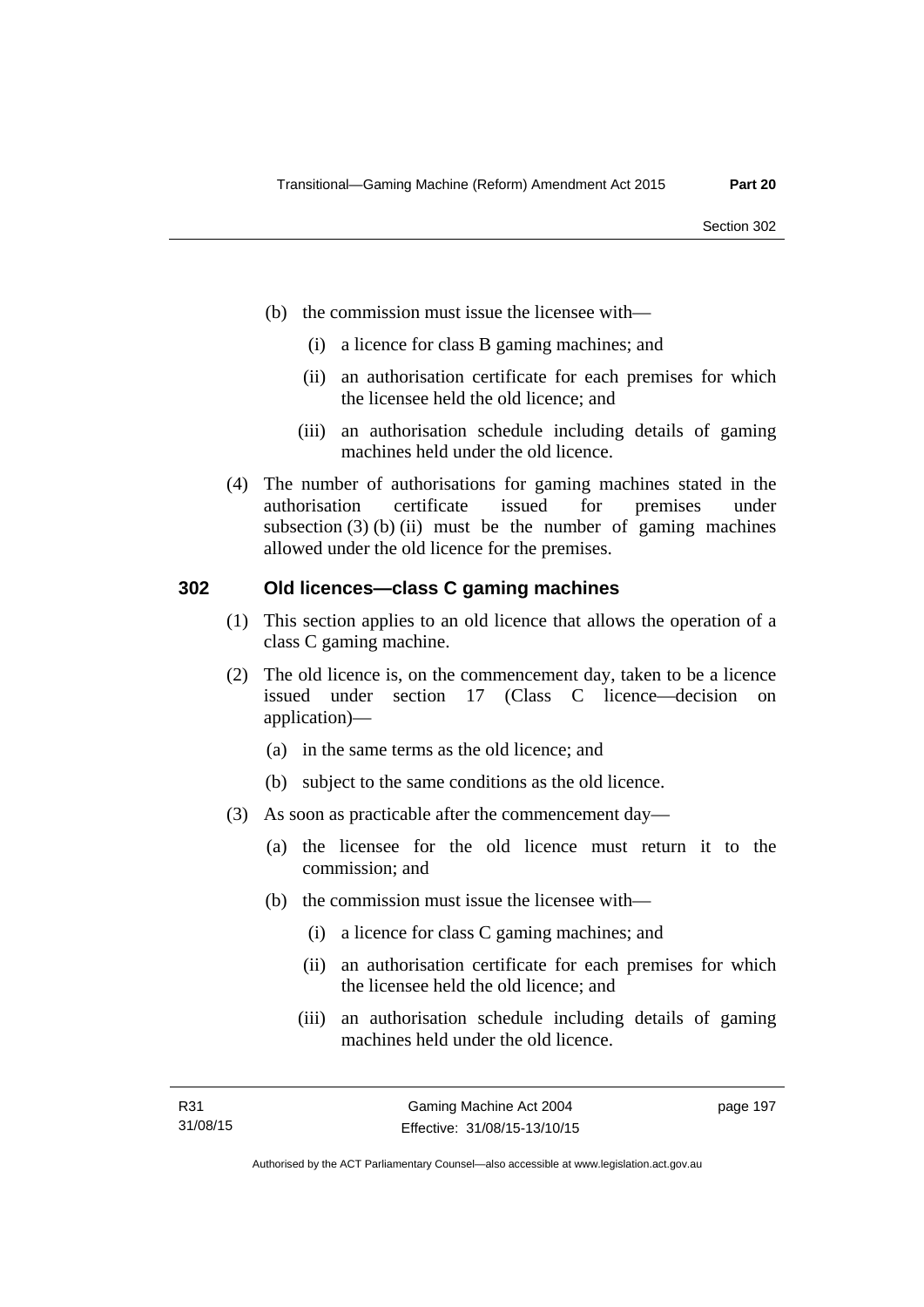Section 303

 (4) The maximum number of authorisations for gaming machines stated in the authorisation certificate issued for premises under subsection  $(3)$  (b) (ii) must be the number of gaming machines allowed under the old licence for the premises.

#### **303 Class B gaming machines—application**

- (1) This section applies if—
	- (a) before the commencement day—
		- (i) a person applied for a licence for class B gaming machines under section 10A (Initial licence applications—eligibility) as in force before the commencement day; and
		- (ii) the application related to a business being purchased from the holder of a class B licence; and
		- (iii) the business was operated under a general licence or on licence; and
	- (b) immediately before the commencement day, the commission had not finally decided the application.
- (2) The application is, on the commencement day, taken to be a class B licence and authorisation certificate application under section 28 (Licences and authorisation certificate for class B gaming machines—restricted application).

#### **304 Class C gaming machines—application**

- (1) This section applies if—
	- (a) before the commencement day a person applied for a licence for class C gaming machines under section 10A (Initial licence applications—eligibility) as in force before the commencement day; and

R31 31/08/15

Authorised by the ACT Parliamentary Counsel—also accessible at www.legislation.act.gov.au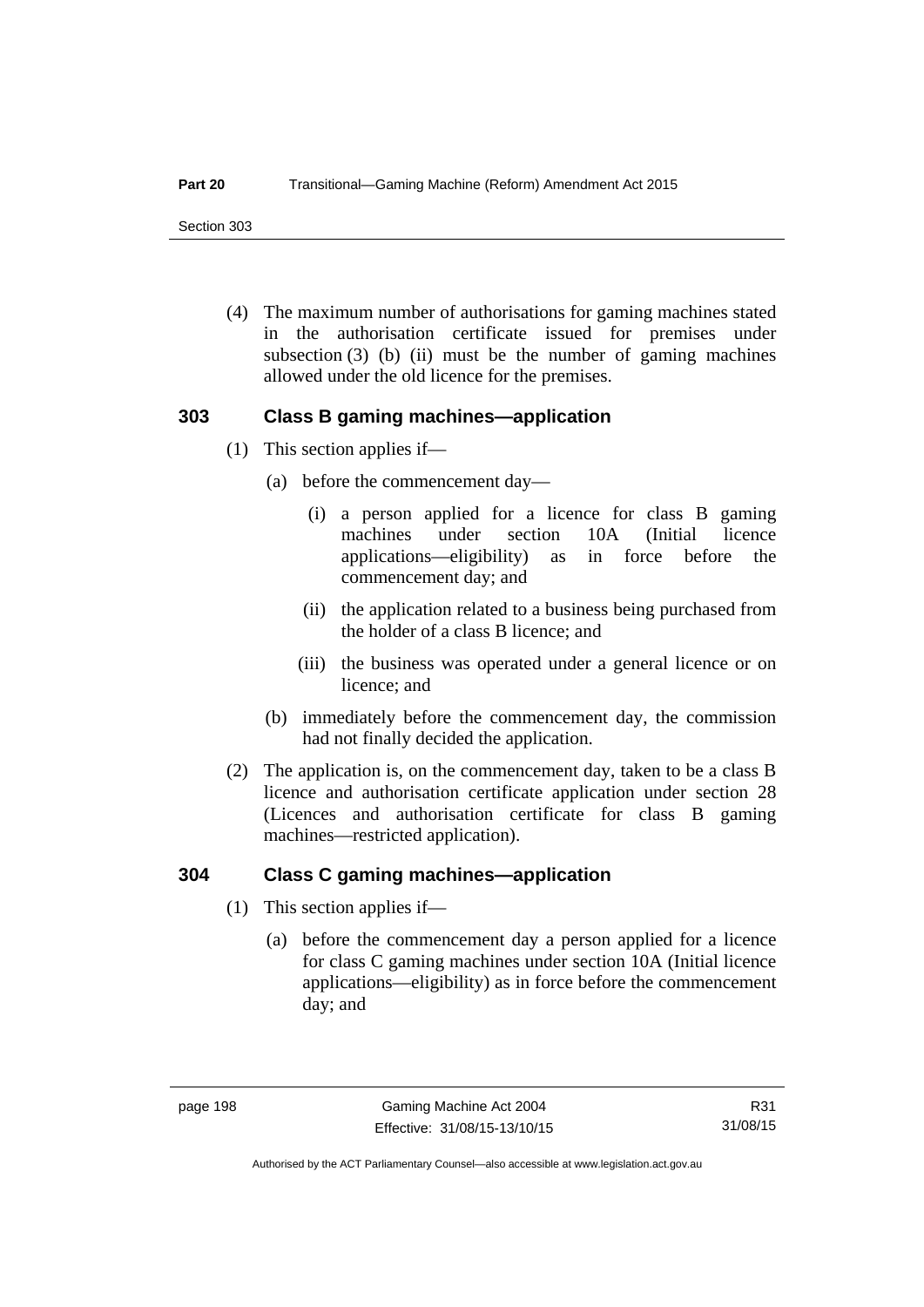- (b) immediately before the commencement day, the commission had not finally decided the application.
- (2) The application is, on the commencement day, taken to be a class C licence application under section 15 (Licence for class C gaming machines—application) and an authorisation certificate application under section 21 (Authorisation certificate for class C gaming machines—application).

#### **305 Large-scale machine relocation amendment application**

- (1) This section applies if—
	- (a) before the commencement day, a licensee applied for a large-scale machine relocation amendment of an old licence under section 22 (1) (f) (Licence amendment—applications); and
	- (b) immediately before the commencement day, the commission had not finally decided the application.
- (2) The application is, on the commencement day, taken to be an application under section 33 (1) (c) (Authorisation certificate amendment—application).

#### **306 In-principle approval application**

- (1) This section applies if—
	- (a) before the commencement day, a licensee applied for an in-principle approval for a licence under section 38D (1) (In-principle approval—applications); and
	- (b) immediately before the commencement day, the commission had not finally decided the application.
- (2) The application is, on the commencement day, taken to be an application under section 38B (1) (In-principle authorisation certificate—application) for an in-principle authorisation certificate.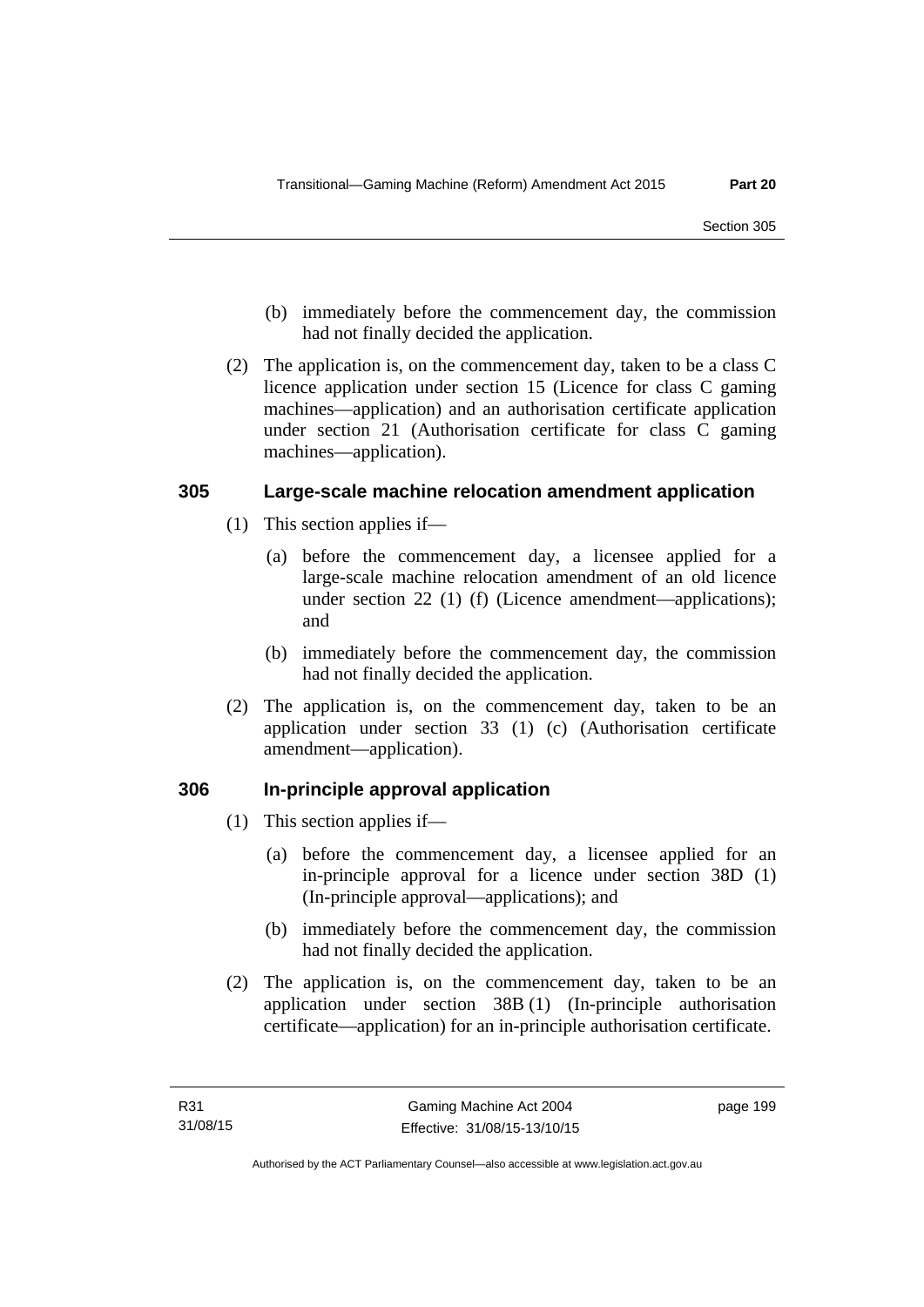#### **307 Application to transfer in-principle approval**

- (1) This section applies if—
	- (a) before the commencement day, a licensee applied to transfer an in-principle approval for a licence to someone else under section 38O (1) (In-principle approval—application to transfer); and
	- (b) immediately before the commencement day, the commission had not finally decided the application.
- (2) The application is, on the commencement day, taken to be an application under section 38H (1) (In-principle authorisation certificate—application to transfer).

#### **308 Application for extension of in-principle approval**

- (1) This section applies if—
	- (a) before the commencement day, a licensee applied to extend an in-principle approval under section 38Q (1) (In-principle approval—application for extension); and
	- (b) immediately before the commencement day, the commission had not finally decided the application.
- (2) The application is, on the commencement day, taken to be an application under section 38J (1) (In-principle authorisation certificate—application for extension).

#### **309 Application to convert in-principle approval to licence**

- (1) This section applies if—
	- (a) before the commencement day, a licensee applied to have an in-principle approval for a licence converted into a licence under section 38T (1) (Conversion of in-principle approval to licence or amendment—application for extension); and

Authorised by the ACT Parliamentary Counsel—also accessible at www.legislation.act.gov.au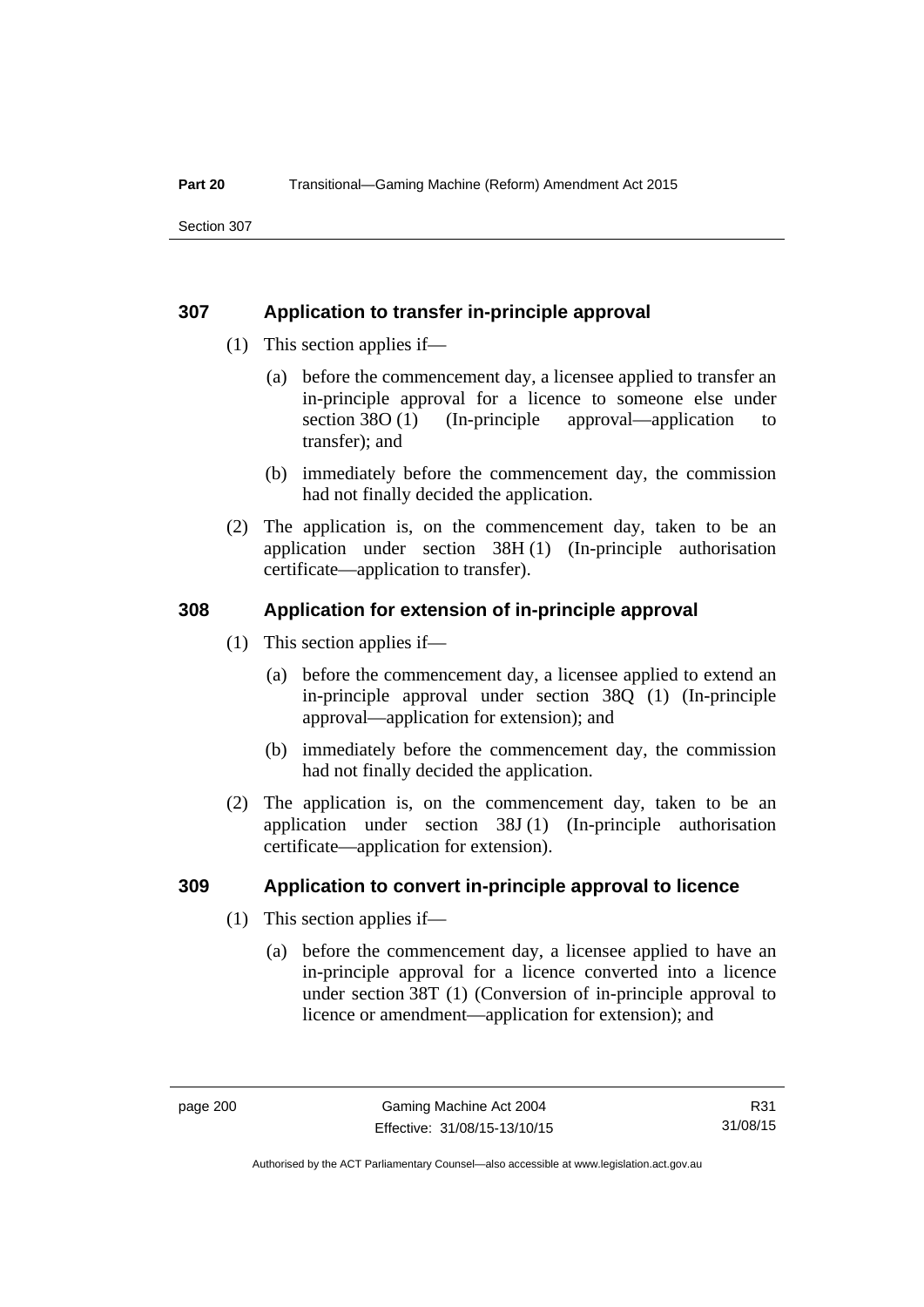- (b) immediately before the commencement day, the commission had not finally decided the application.
- (2) The application is, on the commencement day, taken to be an application under section 38M (1) (Conversion of in-principle authorisation certificate to authorisation certificate—application) to have an in-principle authorisation certificate converted to an authorisation certificate.

# **809A** Application to convert in-principle approval to new venue **amendment**

# **M 309B Temporary storage amendment application**

# **310 Transitional regulations**

- (1) A regulation may prescribe transitional matters necessary or convenient to be prescribed because of the enactment of the *[Gaming](http://www.legislation.act.gov.au/a/2015-21/default.asp)  [Machine \(Reform\) Amendment Act 2015](http://www.legislation.act.gov.au/a/2015-21/default.asp)*.
- (2) A regulation may modify this part (including in relation to another territory law) to make provision in relation to anything that, in the Executive's opinion, is not, or is not adequately or appropriately, dealt with in this part.
- (3) A regulation under subsection (2) has effect despite anything elsewhere in this Act or another territory law.

# **311 Expiry—pt 20**

This part expires 4 years after the commencement day.

*Note* Transitional provisions are kept in the Act for a limited time. A transitional provision is repealed on its expiry but continues to have effect after its repeal (see [Legislation Act,](http://www.legislation.act.gov.au/a/2001-14) s 88).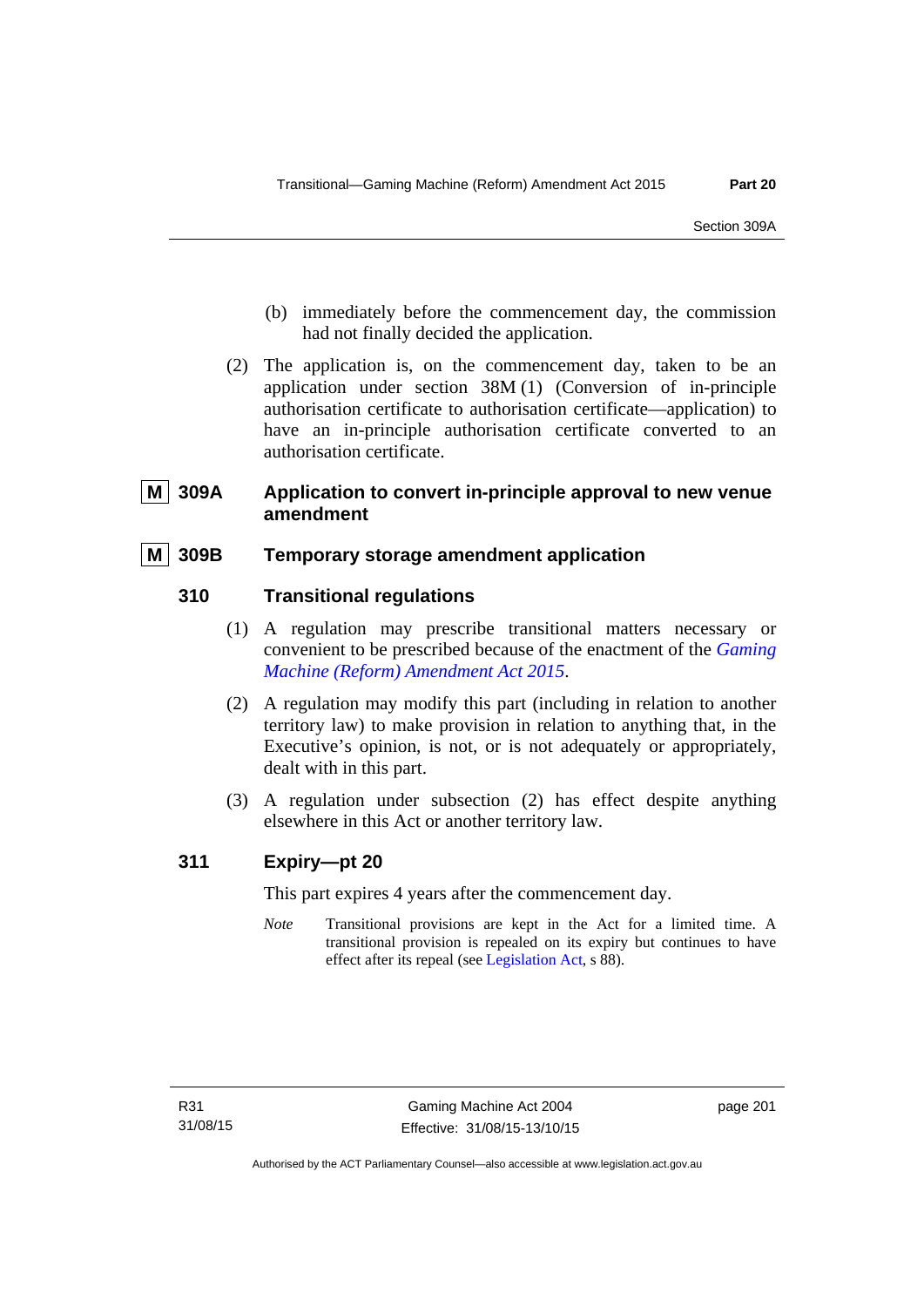# **Schedule 1 Reviewable decisions**

(see pt 13)

| column 1       | column <sub>2</sub> | column 3                                                                                                                             | column 4                                   |
|----------------|---------------------|--------------------------------------------------------------------------------------------------------------------------------------|--------------------------------------------|
| item           | section             | decision                                                                                                                             | entity                                     |
| 1              | 9(2)                | refuse to consider application not<br>properly completed                                                                             | applicant                                  |
| $\overline{2}$ | 9(4)                | refuse to consider application if<br>additional information not given<br>within stated time                                          | applicant                                  |
| 3              | 18                  | refuse to issue licence                                                                                                              | applicant for licence                      |
| 4              | 23(4)               | issue authorisation certificate for<br>maximum number of<br>authorisations for gaming<br>machines different from that<br>applied for | applicant for authorisation<br>certificate |
| 5              | 24                  | refuse to issue authorisation<br>certificate                                                                                         | applicant for authorisation<br>certificate |
| 6              | 29(3)               | refuse to issue class B licence                                                                                                      | applicant for licence                      |
| 7              | 29(3)               | refuse to issue authorisation<br>certificate for class B licensee                                                                    | applicant for authorisation<br>certificate |
| 8              | 32(2)(b)            | refuse to amend licence to allow<br>minor licence amendment                                                                          | licensee                                   |
| 9              | 35(2)(b)            | refuse to amend authorisation<br>certificate to allow licensee to<br>change part of a gaming area                                    | licensee                                   |
| 10             | 36(2)(b)            | refuse to amend authorisation<br>certificate to allow relocation of<br>gaming machine operations to<br>new premises                  | licensee                                   |

page 202 Gaming Machine Act 2004 Effective: 31/08/15-13/10/15

R31 31/08/15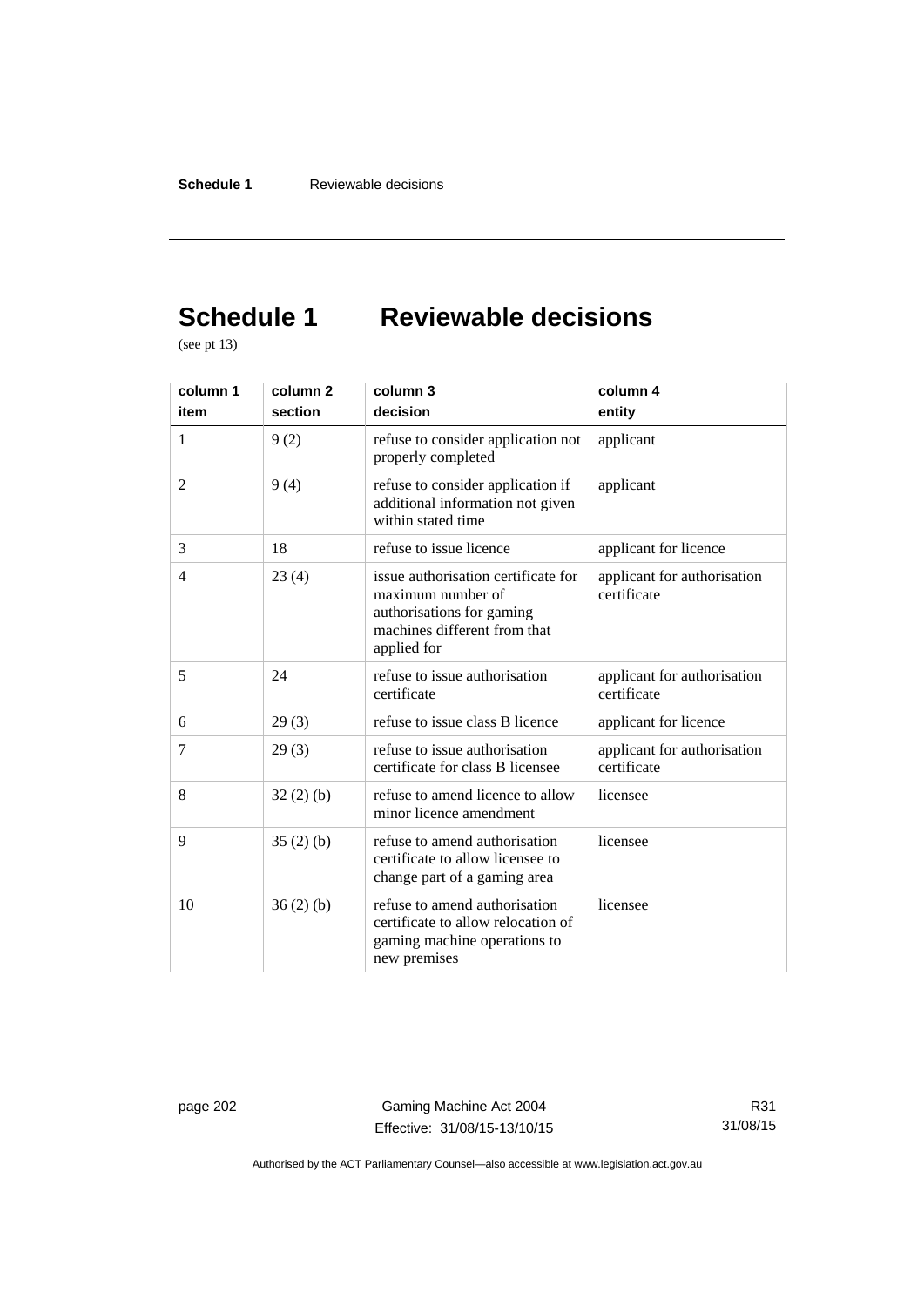| column 1 | column <sub>2</sub> | column 3                                                                                                                                                                  | column 4                                                |
|----------|---------------------|---------------------------------------------------------------------------------------------------------------------------------------------------------------------------|---------------------------------------------------------|
| item     | section             | decision                                                                                                                                                                  | entity                                                  |
| 11       | 36(6)               | amend authorisation certificate<br>to allow lower maximum number<br>of authorisations for gaming<br>machines than the number<br>applied for-premises in another<br>suburb | licensee                                                |
| 12       | 36(8)               | amend authorisation certificate<br>to allow lower maximum number<br>of authorisations for gaming<br>machines than the number<br>applied for-premises in same<br>suburb    | licensee                                                |
| 13       | 37(2)(b)            | refuse to amend authorisation<br>certificate to increase maximum<br>number of authorisations for<br>class C gaming machines under<br>the certificate                      | licensee                                                |
| 14       | 38D(2)(b)           | refuse to issue in-principle<br>authorisation certificate                                                                                                                 | applicant for in-principle<br>authorisation certificate |
| 15       | $38I(2)$ (b)        | refuse to transfer in-principle<br>authorisation certificate                                                                                                              | approval-holder                                         |
| 16       | $38K(2)$ (b)        | refuse to extend in-principle<br>authorisation certificate                                                                                                                | approval-holder                                         |
| 17       | 38N(2)(b)           | refuse to convert in-principle<br>authorisation certificate to<br>authorisation certificate                                                                               | approval-holder                                         |
| 18       | 40                  | give licensee direction                                                                                                                                                   | licensee directed                                       |
| 19       | 62                  | take disciplinary action                                                                                                                                                  | licensee                                                |
| 20       | 62A(2)              | give licensee direction                                                                                                                                                   | licensee directed                                       |
| 21       | 72                  | refuse to approve supplier                                                                                                                                                | applicant for approval                                  |
| 22       | 73A(3)(a)           | cancel supplier's approval                                                                                                                                                | supplier                                                |
| 23       | 73A(3)(b)           | suspend supplier's approval                                                                                                                                               | supplier                                                |

R31 31/08/15

Gaming Machine Act 2004 Effective: 31/08/15-13/10/15 page 203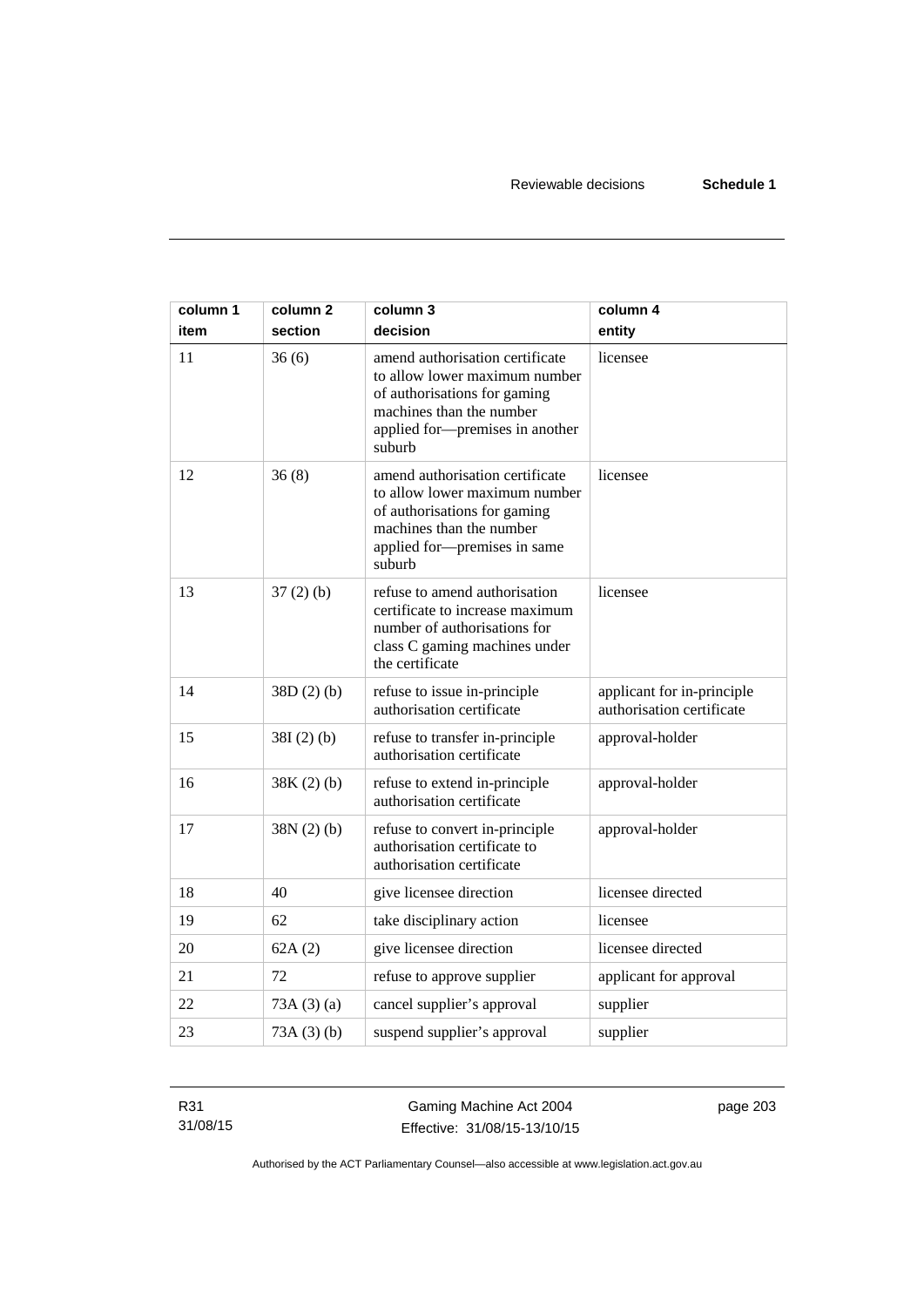# **Schedule 1** Reviewable decisions

| column 1<br>item | column 2<br>section | column 3<br>decision                                                                                        | column 4<br>entity                |
|------------------|---------------------|-------------------------------------------------------------------------------------------------------------|-----------------------------------|
| 24               | 73A(3)(c)           | reprimand supplier                                                                                          | supplier                          |
| 25               | 75                  | refuse to approve technician                                                                                | applicant for approval            |
| 26               | 78                  | refuse to approve transfer of<br>technician's approval                                                      | applicant for transfer            |
| 27               | 79 $(3)(a)$         | cancel technician's approval                                                                                | technician                        |
| 28               | 79(3)(b)            | suspend technician's approval                                                                               | technician                        |
| 29               | 79 $(3)(c)$         | reprimand technician                                                                                        | technician                        |
| 30               | 84                  | refuse to renew approved<br>technician's approval                                                           | applicant for renewal             |
| 31               | 108                 | refuse to approve repossession of<br>gaming machine                                                         | applicant for approval            |
| 32               | 109(2)              | approve repossession of gaming<br>machine subject to condition                                              | applicant for approval            |
| 33               | 113C(1)             | give licensee direction about<br>manner of disposal of gaming<br>machine                                    | licensee directed                 |
| 34               | 127P(2)             | refuse to issue storage permit                                                                              | licensee                          |
| 35               | $127W(2)$ (b)       | refuse to extend storage permit                                                                             | licensee                          |
| 36               | 127ZE(1)            | require licensee to allow<br>authorised officer to inspect<br>stored gaming machine and<br>storage premises | licensee                          |
| 37               | 134                 | refuse to approve linked-jackpot<br>arrangement                                                             | applicant for approval            |
| 38               | 135                 | refuse to issue multi-user permit                                                                           | applicant for permit              |
| 39               | 135                 | issue multi-user permit subject to<br>condition, other than condition<br>imposed by Act                     | applicant for permit              |
| 40               | 138                 | amend multi-user permit                                                                                     | entity that has permit<br>amended |

page 204 Gaming Machine Act 2004 Effective: 31/08/15-13/10/15

R31 31/08/15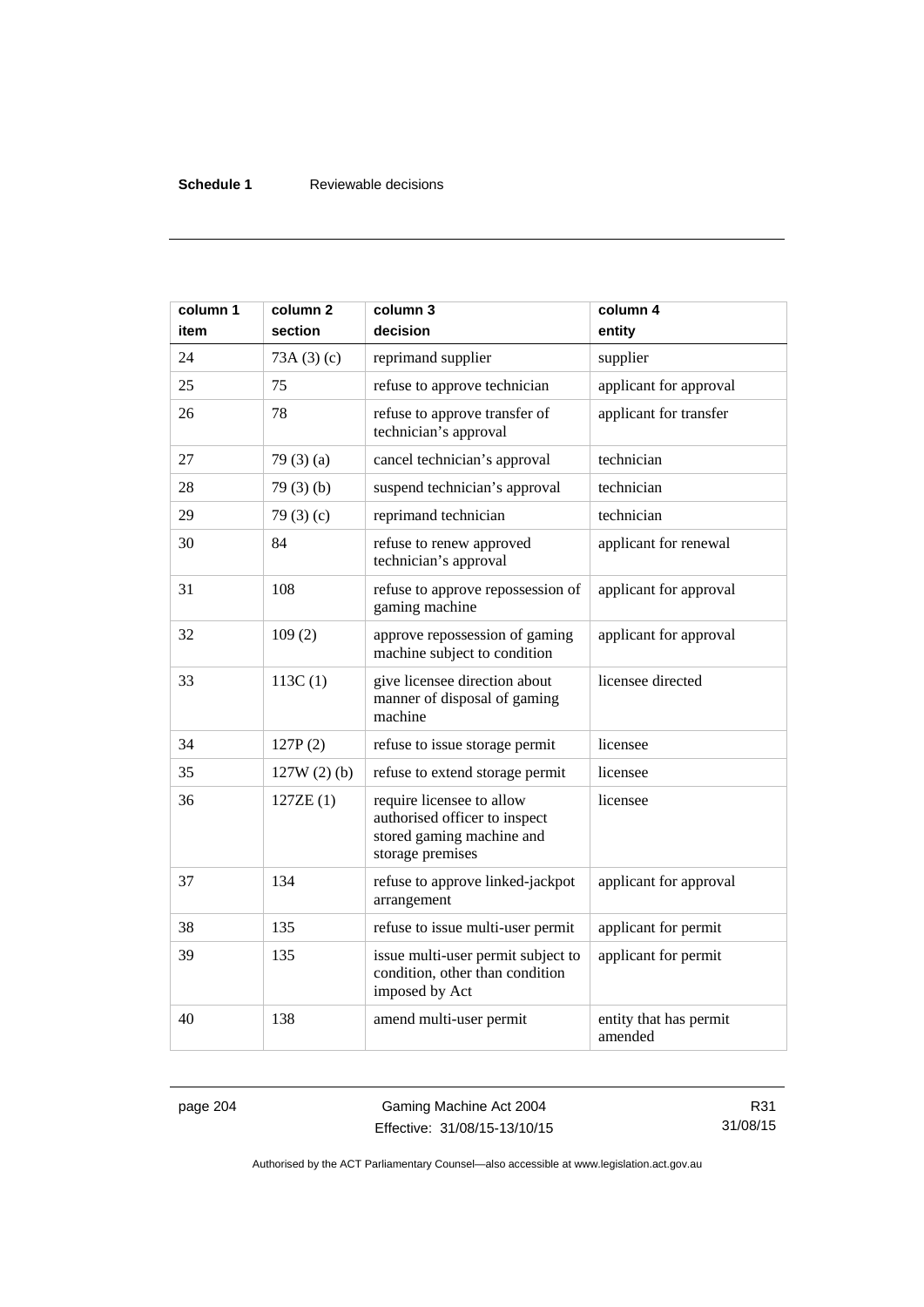| column 1<br>item | column <sub>2</sub><br>section | column 3<br>decision                                                                                 | column 4<br>entity          |
|------------------|--------------------------------|------------------------------------------------------------------------------------------------------|-----------------------------|
| 41               | 139                            | refuse to amend multi-user<br>permit                                                                 | applicant for amendment     |
| 42               | 140                            | refuse to approve amendment of<br>financial and operational aspects<br>of linked-jackpot arrangement | applicant for amendment     |
| 43               | 141                            | refuse to transfer multi-user<br>permit                                                              | applicant for transfer      |
| 44               | 147                            | refuse to approve entity                                                                             | applicant for approval      |
| 45               | 147C $(2)$ $(a)$               | suspend declaration of associated<br>organisation                                                    | entity given warning notice |
| 46               | 147C $(2)$ $(b)$               | repeal declaration of associated<br>organisation                                                     | entity given warning notice |
| 47               | 148B(2)                        | give direction to amend club's<br>constitution                                                       | club given direction        |
| 48               | 153(2)                         | give direction about separate<br>parts of authorised premises                                        | licensee given direction    |
| 49               | 164                            | refuse to approve contributions<br>as community contributions                                        | applicant for approval      |

R31 31/08/15 page 205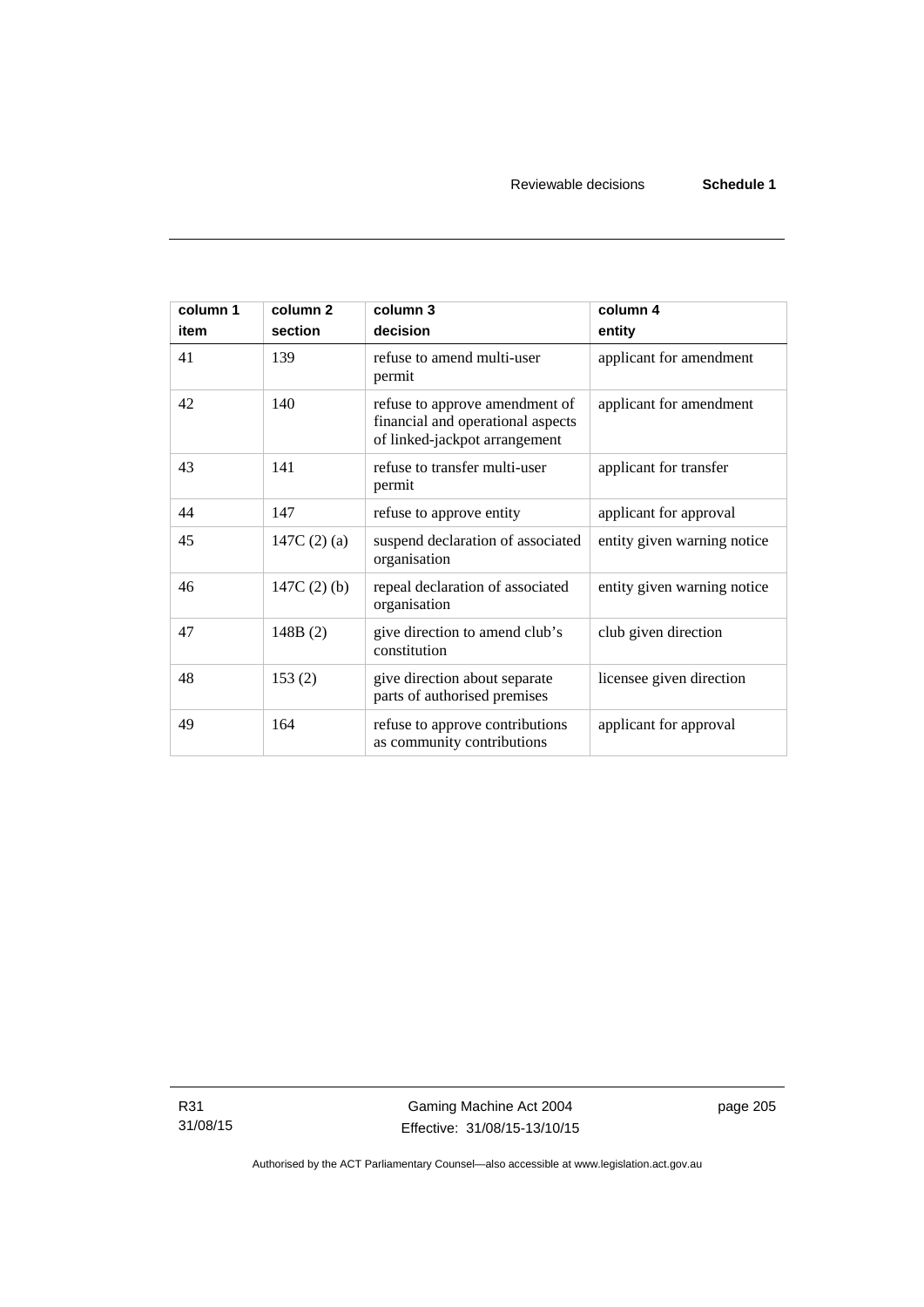# **Schedule 2 Notifiable actions**

(see s 173C)

| column 1       | column <sub>2</sub> | column 3                                                                                                                                                         |
|----------------|---------------------|------------------------------------------------------------------------------------------------------------------------------------------------------------------|
| item           | section             | notifiable action                                                                                                                                                |
| 1              | 37 A                | amendment of authorisation certificate to increase<br>the maximum number of authorisations for gaming<br>machines under the certificate during trading<br>period |
| $\overline{2}$ | 37B                 | amendment of authorisation certificate to include<br>reference to a technical change to a gaming<br>machine                                                      |
| 3              | 37E                 | transfer of authorisation certificate to another<br>licensee                                                                                                     |
| $\overline{4}$ | 37F                 | surrender of licence, authorisation certificate or<br>authorisation                                                                                              |
| 5              | 99                  | acquisition of authorisation or gaming machine                                                                                                                   |
| 6              | 113A                | disposal of gaming machine                                                                                                                                       |
| 7              | 127C(2)             | disposal of class B authorisation to class C<br>licensee                                                                                                         |
| 8              | 127X                | proposed disposal or proposed removal of gaming<br>machine in storage.                                                                                           |
| 9              | 127ZB (2)           | trading of authorisation in storage                                                                                                                              |

page 206 Gaming Machine Act 2004 Effective: 31/08/15-13/10/15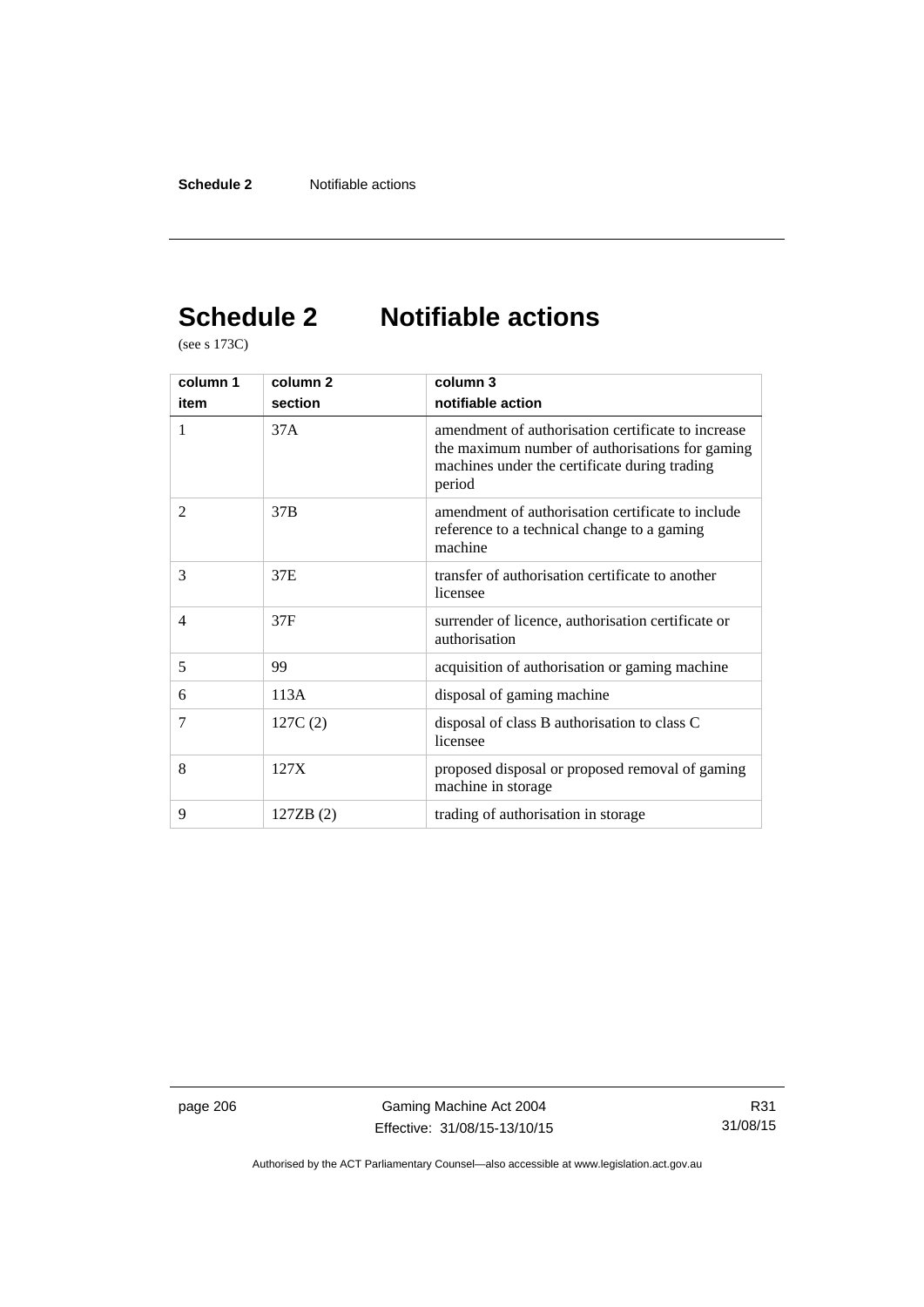# **Dictionary**

(see s 3)

*Note 1* The [Legislation Act](http://www.legislation.act.gov.au/a/2001-14) contains definitions and other provisions relevant to this Act.

*Note 2* In particular, the [Legislation Act,](http://www.legislation.act.gov.au/a/2001-14) dict, pt 1, defines the following terms:

- ACAT
- ACT
- adult
- appoint
- business day
- child
- contravene
- Corporations Act
- Criminal Code
- daily newspaper
- disallowable instrument (see s 9)
- Executive
- fail
- found guilty
- gambling and racing commission
- individual
- law, of the Territory
- Legislation Act
- may (see s 146)
- must (see s 146)
- penalty unit (see s 133)
- prescribed
- regulation
- reviewable decision notice
- State
- the Territory
- under.

Gaming Machine Act 2004 Effective: 31/08/15-13/10/15 page 207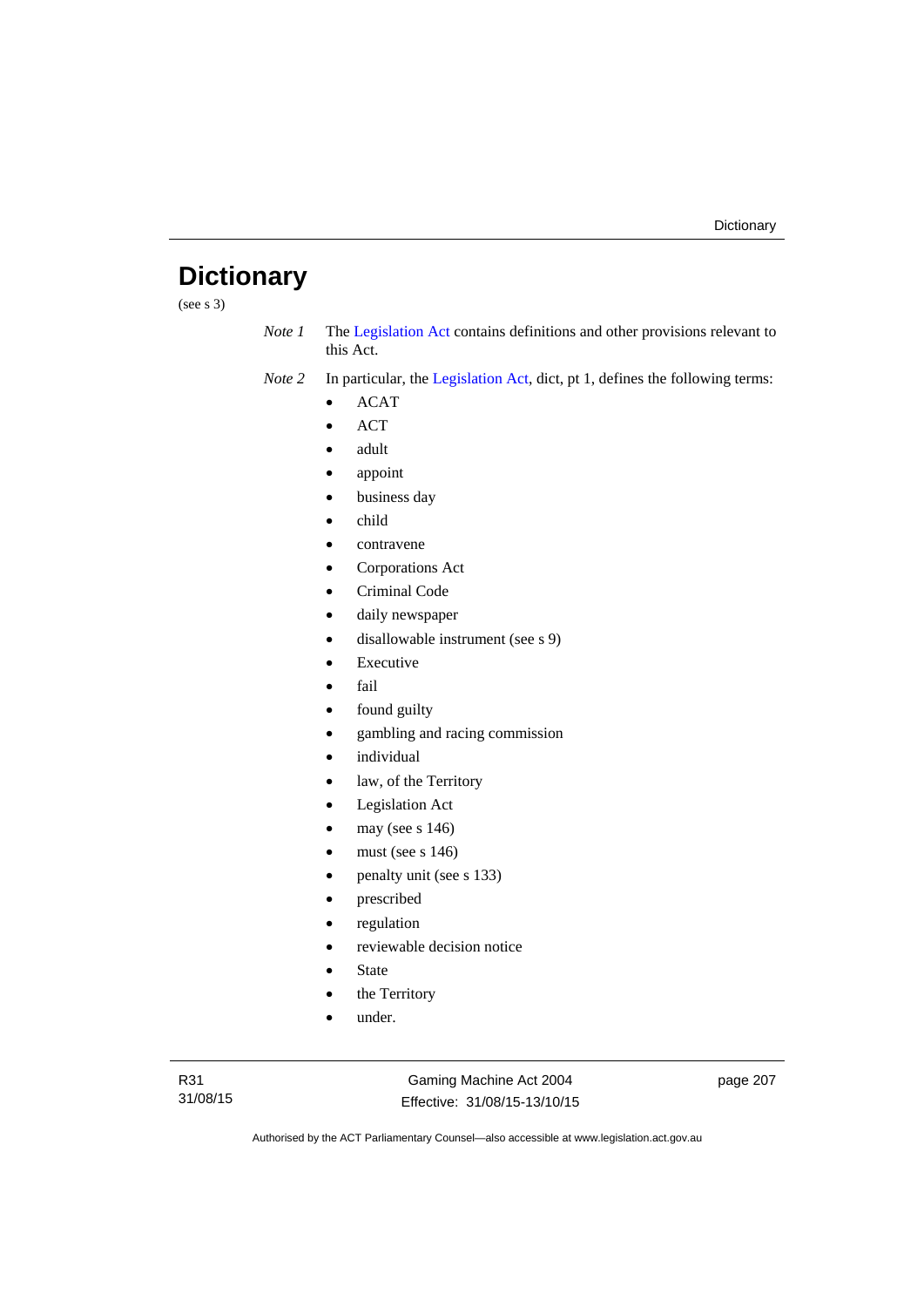*acquire* a gaming machine, means take possession of the gaming machine for the purpose of using it for gaming.

*approval*, for division 6A.2 (Repossession of gaming machines) see section 105A.

*approval certificate*, for an approved technician—see section 80 (2) (a).

*approval-holder*—see section 38A.

*approved supplier* means a person approved under section 72 as a supplier.

*approved technician* means an individual approved under section 75 or section 76 as a technician.

*associated organisation*, for a club, means an entity declared to be an associated organisation under section 147 (1).

*associated organisation declaration*, for part 9 (Club administration)—see section 144A.

*association number*, for a licensee that is an associated incorporation, means the association number on the licensee's certificate of incorporation under the *[Associations Incorporation](http://www.legislation.act.gov.au/a/1991-46)  [Act 1991](http://www.legislation.act.gov.au/a/1991-46)*.

*authorisation* means an authorisation under an authorisation certificate to operate a gaming machine at the premises stated in the authorisation certificate.

*authorisation certificate amendment application*, for part 2B (Licences and authorisations)—see section 33 (1).

*authorisation certificate application*, for class C gaming machines, for part 2B (Licences and authorisations)—see section 21 (1).

R31 31/08/15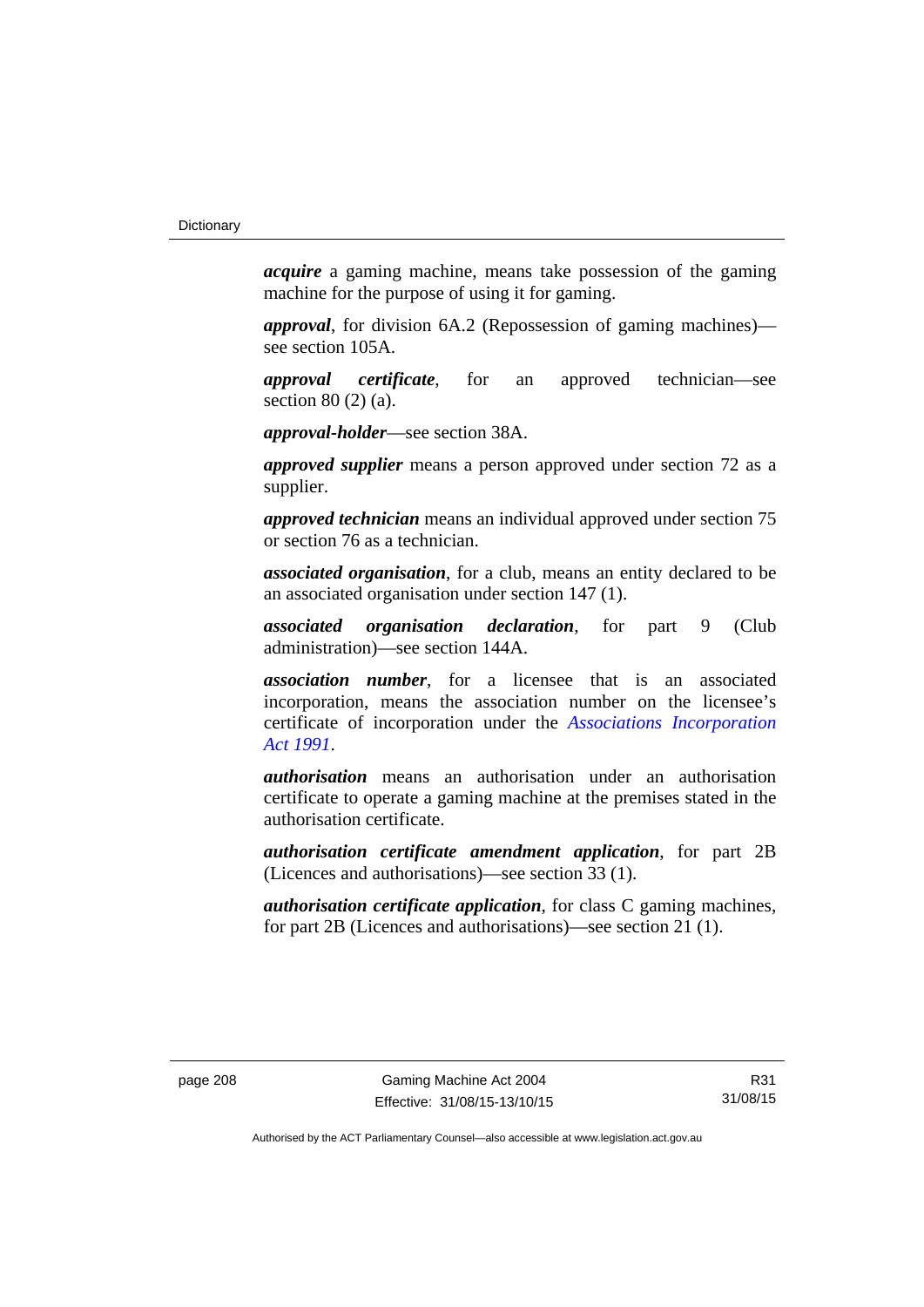# *authorisation certificate number*—

- (a) for an authorisation certificate under a class B licence—see section 30 (3) (e); and
- (b) for an authorisation certificate under a class C licence—see section 27 (1) (c).

## *authorisation number*—

- (a) for an authorisation under a class B licence—see section 30 (3) (j) (ii); and
- (b) for an authorisation under a class C licence—see section 27 (1) (h) (ii).

# *authorisation schedule*—

- (a) for an authorisation certificate under a class B licence—see section 30 $(3)$  $(i)$ ; and
- (b) for an authorisation certificate under a class C licence—see section 27 (1) (h).

*authorised officer* means an authorised officer under the Control Act, section 20.

*authorised premises* means premises for which an authorisation certificate is in force.

*cancelled*, for part 4 (Disciplinary action)—see section 56.

*centralised monitoring system* (or *CMS*)—see section 66.

# *class B gaming machine—*

- (a) means a gaming machine consisting of the game of draw poker, or a game derived from draw poker, that requires player interaction or intervention as part of the fundamental game operation; but
- (b) does not include a gaming machine prescribed by regulation.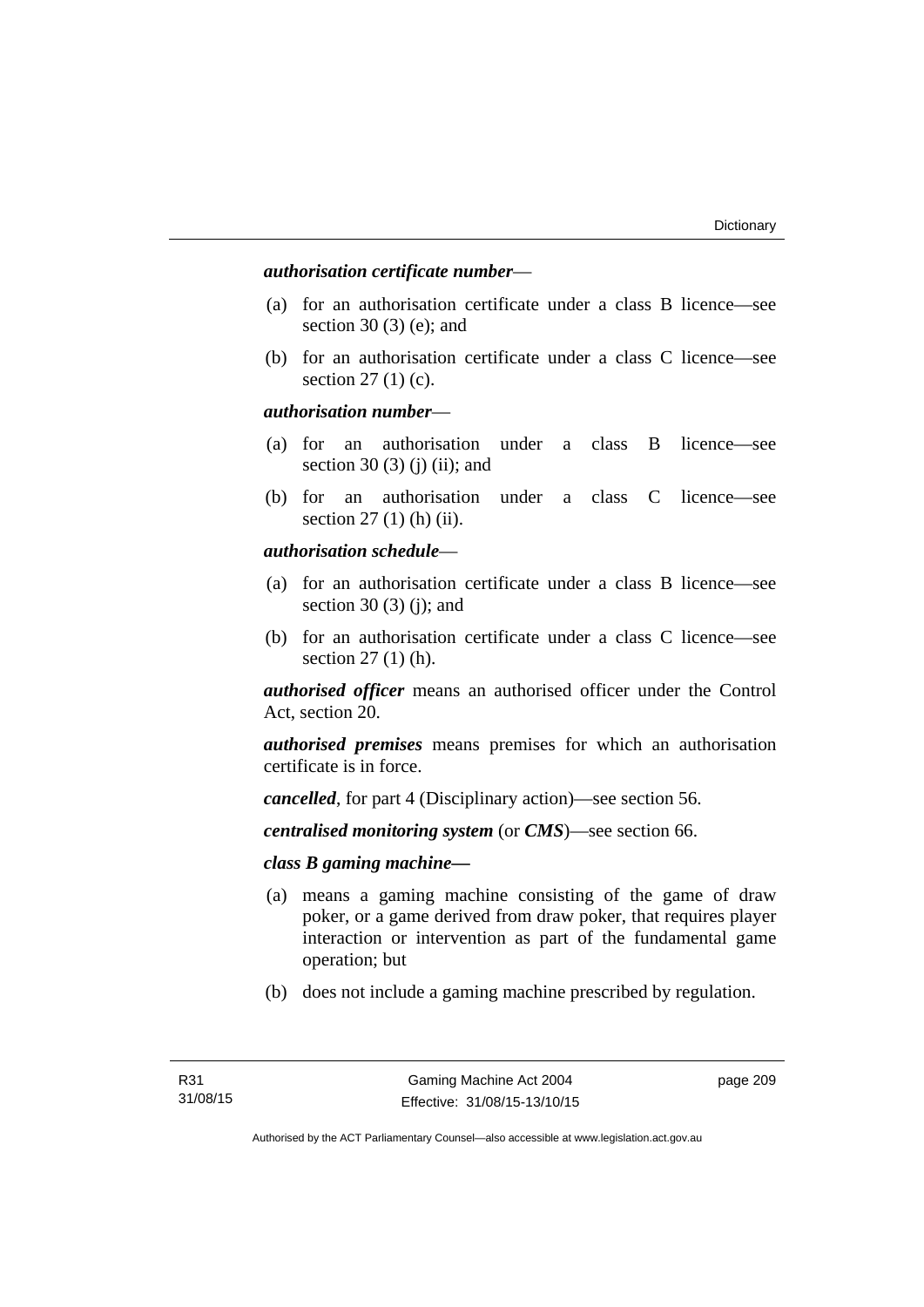*class B licence*, for part 2B (Licences and authorisations)—see section 11.

*class B licence and authorisation certificate application*, for part 2B (Licences and authorisations)—see section 28 (1).

*class B licensee*, for division 6A.6 (Trading of authorisations and gaming machines)—see section 127B.

# *class C gaming machine—*

- (a) means a gaming machine that consists of a game other than the following games or games derived from them:
	- (i) roulette;
	- (ii) blackjack;
	- (iii) sic bo;
	- (iv) craps;
	- (v) pai gow;
	- (vi) baccarat;
	- (vii) two-up;
	- (viii) money wheel;
		- (ix) draw poker; but
- (b) does not include a gaming machine prescribed by regulation.

*class C licence*, for part 2B (Licences and authorisations)—see section 11.

*class C licence application*, for part 2B (Licences and authorisations)—see section 15.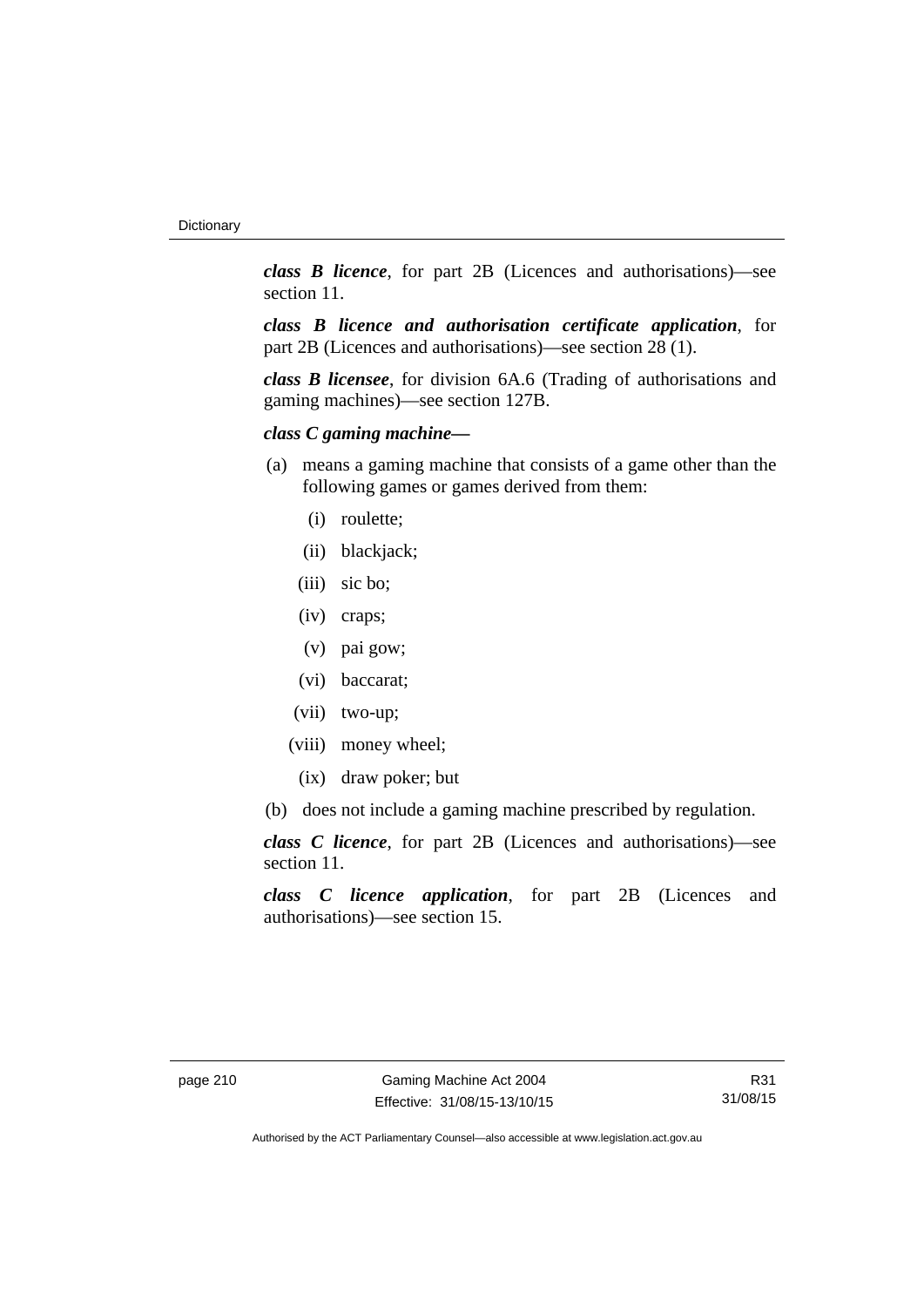*class C licensee*, for division 6A.6 (Trading of authorisations and gaming machines)—see section 127B.

*club* means a corporation or associated incorporation established for the benefit of members to achieve eligible objects.

*CMS*—see *centralised monitoring system*.

*commission* means the gambling and racing commission.

*community contribution* means a contribution made by a licensee that is approved as a community contribution under section 164.

*community contribution shortfall tax*—see section 172 (1).

*computer cabinet* means the sealable part of a gaming machine that contains the game storage medium and the random access memory.

*computer cabinet access register*—see section 71 (1).

*constitution* means—

- (a) for a club that is a company—the memorandum, and any articles of association, of the company; or
- (b) for a club that is an incorporated association—the statement of objects and the rules of the association.

*contribution* means any money, benefit, valuable consideration or security.

*Control Act* means the *[Gambling and Racing Control Act 1999](http://www.legislation.act.gov.au/a/1999-46)*.

*control procedures*, for an entity, means the procedures under section 97.

*corporation* includes a club.

*Note Corporation*—see the [Legislation Act,](http://www.legislation.act.gov.au/a/2001-14) dictionary, pt 1.

*disciplinary action*, for part 4 (Disciplinary action)—see section 58.

*disciplinary notice*, for part 4 (Disciplinary action)—see section 61.

page 211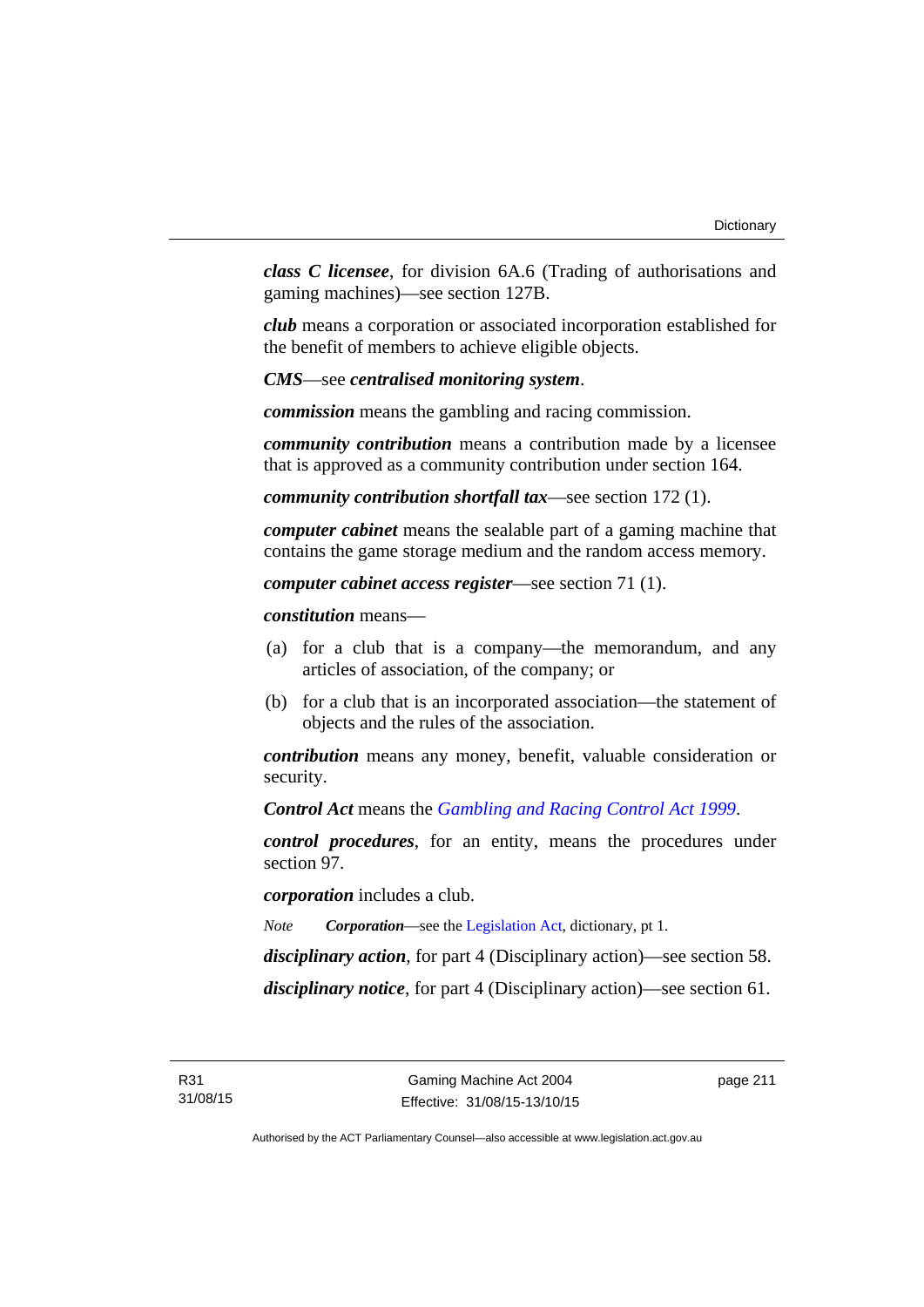*dispose of* a gaming machine includes the following:

- (a) lease or hire the gaming machine to a person;
- (b) destroy the gaming machine;
- (c) make the gaming machine inoperable.

*eligible club*—see section 146.

*eligible object*—see section 145.

## *eligible person*—

- (a) for an individual—see section 6; and
- (b) for a corporation—see section 7.

*employ* includes engage.

*executive officer*, of a corporation, means a person, however described and whether or not the person is a director of the corporation, who is concerned with, or takes part in, the corporation's management.

*external administrator*, for a licensee, for division 6A.2 (Repossession of gaming machines)—see section 105A.

*final*, for part 4 (Disciplinary action)—see section 56.

*game*, in relation to a gaming machine, means a play, or a series of plays, initiated by the application of a single stake registered on the gaming machine.

# *gaming area*—

- (a) for an authorisation certificate under a class B licence—see section  $30(3)$  (h); and
- (b) for an authorisation certificate under a class C licence—see section 27 (1) (f).

*gaming area amendment*, for part 2B (Licences and authorisations)—see section 33 (1) (a).

R31 31/08/15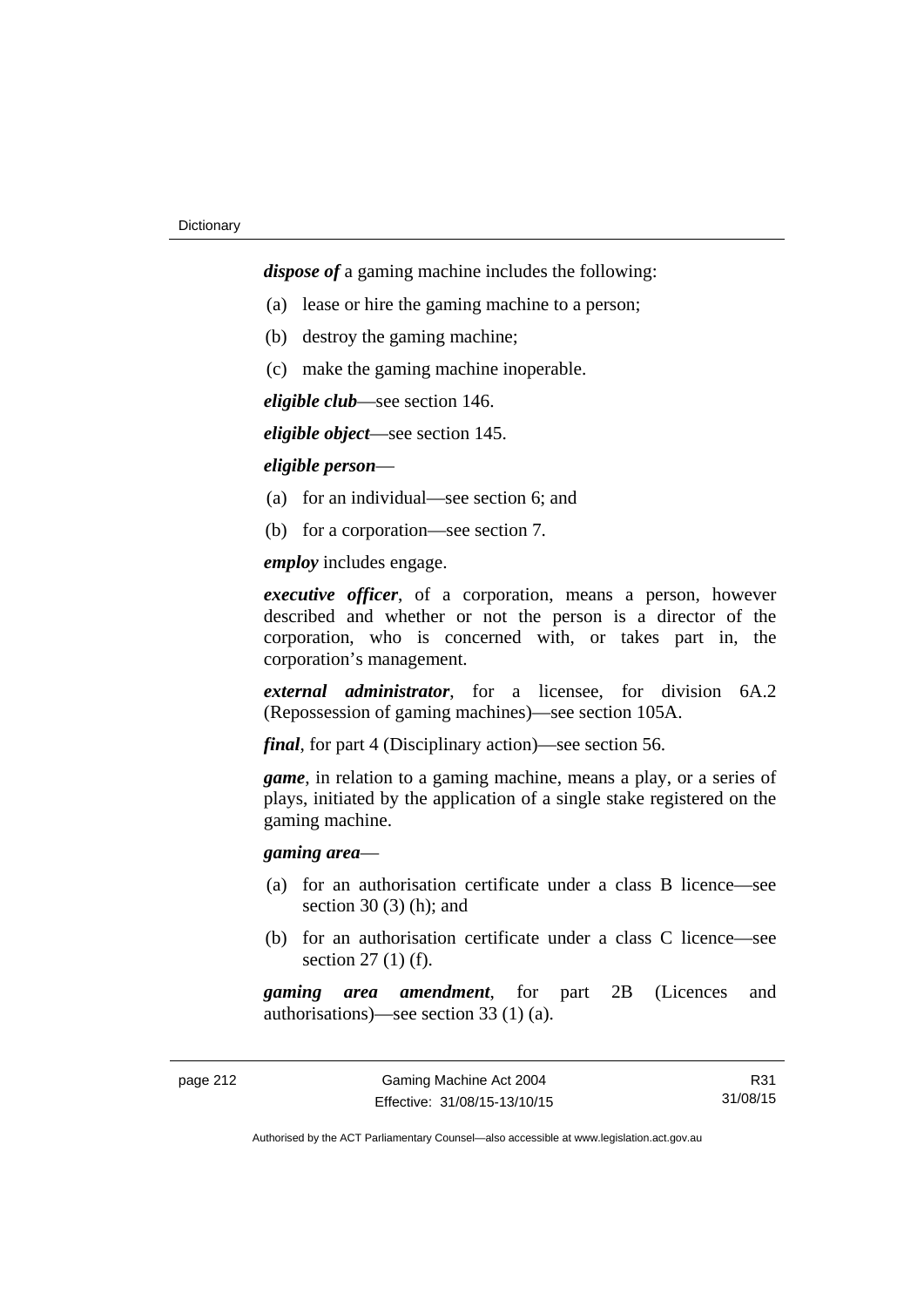*gaming law—*see the [Control Act](http://www.legislation.act.gov.au/a/1999-46/default.asp), dictionary.

# *gaming machine*—

- (a) means a machine—
	- (i) designed for playing a game of chance, or of mixed chance and skill; and
	- (ii) designed to be played completely or partly by—
		- (A) the insertion of 1 or more coins, notes or tokens; or
		- (B) the application of a monetary credit registered on the machine or elsewhere; and
	- (iii) that offers, or that appears to offer, people a chance to win monetary or other valuable consideration by playing the machine; but
- (b) does not include a device prescribed by regulation.

*gaming machine tax* means the tax imposed by section 159.

*gaming rules*, for an entity, means the rules mentioned in section 22 (2) (c).

*general licence*—see the *[Liquor Act 2010](http://www.legislation.act.gov.au/a/2010-35)*, section 17.

*general purpose*, for a storage permit, for division 6A.7 (Storage of authorisations and gaming machines)—see section 127N (a).

*gross revenue*, of a licensee or person, means all revenue derived by the licensee or person from the operation of gaming machines, other than—

- (a) the amount of winnings for playing the gaming machines paid or payable under the gaming machines' indicated prize scales (excluding linked jackpots); and
- (b) any amount set aside under a linked-jackpot arrangement for the payment of linked jackpots.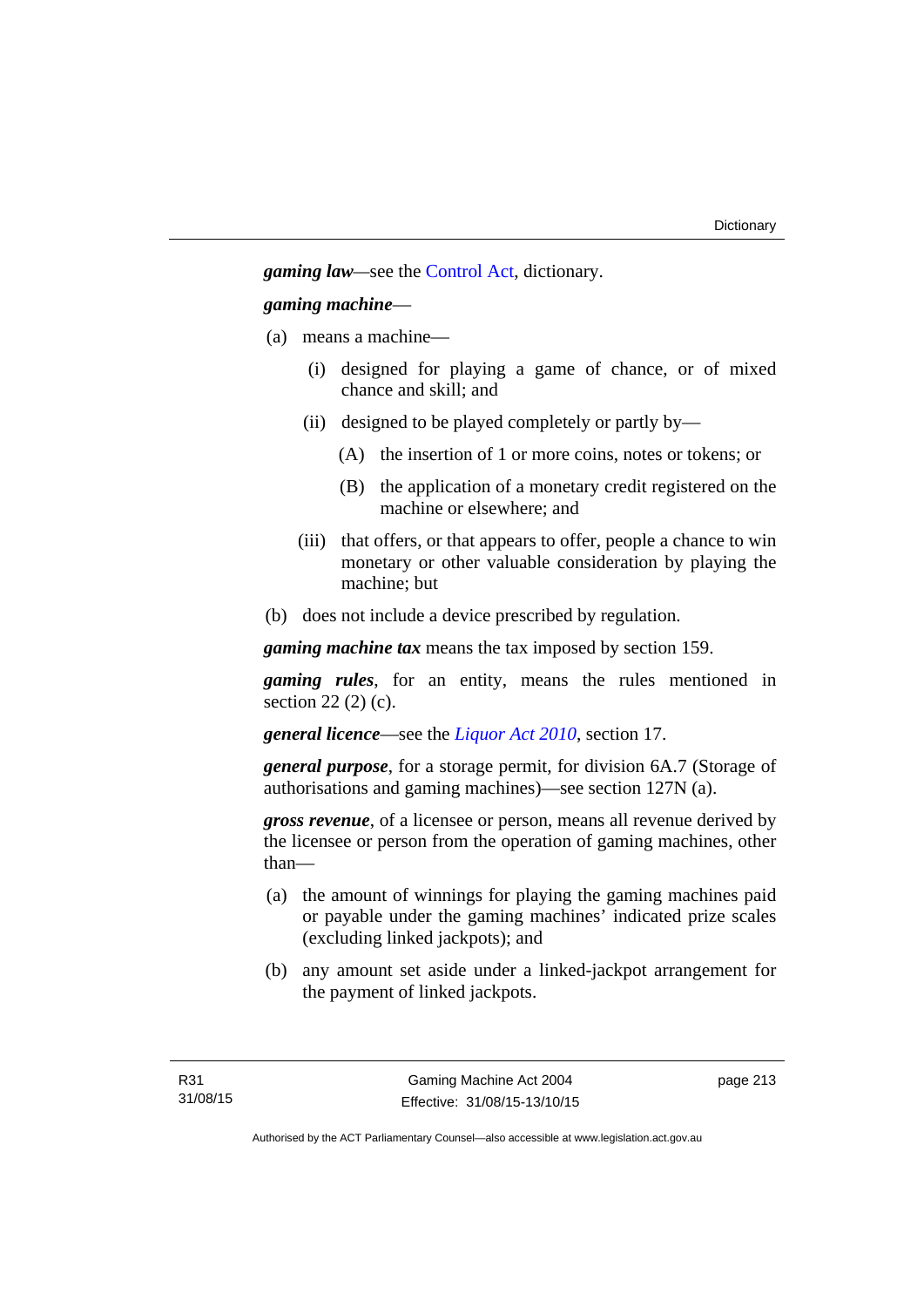*ground for disciplinary action* against a licensee, for part 4 (Disciplinary action)—see section 57.

*incoming licensee*, for division 2B.6 (Transfer and surrender of licences and authorisation certificates)—see section 37E (1).

*incorporated association* means an association incorporated under the *[Associations Incorporation Act 1991](http://www.legislation.act.gov.au/a/1991-46)*.

*increase maximum amendment*, for part 2B (Licences and authorisations)**—**see section 33 (1) (c).

*influential person*, for a corporation—see section 8.

*in-principle authorisation certificate*—see section 38A.

*inspection notice*, for division 6A.7 (Storage of authorisations and gaming machines)—see section 127ZE (1).

*interim purpose*, for a storage permit, for division 6A.7 (Storage of authorisations and gaming machines)—see section 127N (b).

*jackpot*, in relation to a gaming machine, means the combination of letters, numbers, symbols or representations as part of a game on the gaming machine that pays the maximum winnings payable on the gaming machine for any 1 combination.

# *licence*—

- (a) means a licence issued under—
	- (i) section 29 for class B gaming machines; or
	- (ii) section 17 for class C gaming machines; and
- (b) for part 4 (Disciplinary action)—see section 56; and
- (c) in relation to a person approved to operate a linked-jackpot arrangement under section 134—means the approval; and

R31 31/08/15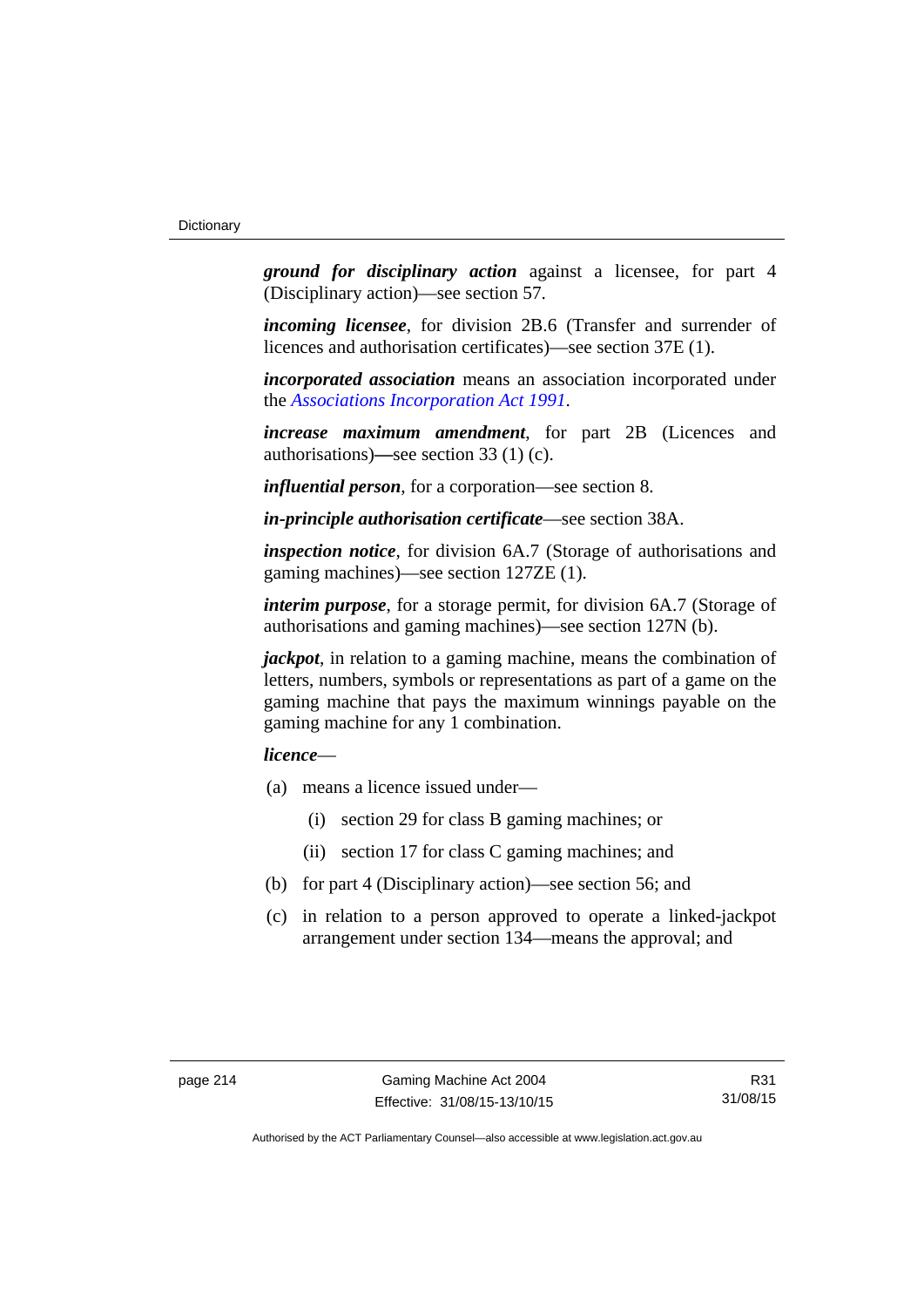- (d) in relation to a permit-holder under part 8 (Linked-jackpot arrangements)—means a multi-user permit.
- *Note Licensee* has a meaning corresponding to the meaning of *licence* (see [Legislation Act,](http://www.legislation.act.gov.au/a/2001-14) s 157).

# *licence number*—

- (a) of a class B licence—see section 30 (2) (b) (vii); and
- (b) of a class C licence—see section  $20(1)$  (b) (vi).

*licensee's name*, in relation to a class C licensee, means the name of the licensee's legal entity.

*life member*, of a club, means a person who is elected to membership of the club for life under the rules of the club.

*linked jackpot* means winnings under a linked-jackpot arrangement operated under an approval or permit under part 8.

*linked-jackpot arrangement* means an arrangement under which 2 or more gaming machines are linked to a device that—

- (a) from time to time, records the amount payable as winnings under the arrangement; and
- (b) for the purpose of recording the amount mentioned in paragraph (a), receives messages from each gaming machine to which it is linked; and
- (c) cannot affect the percentage payout of, or transmit a message to, a gaming machine to which it is linked.

*local jurisdiction* means a State or New Zealand.

*maintain* a gaming machine includes repair, adjust or alter the gaming machine.

*maximum number*, of authorisations, means the maximum number of authorisations for gaming machines that a licensee may have under an authorisation certificate.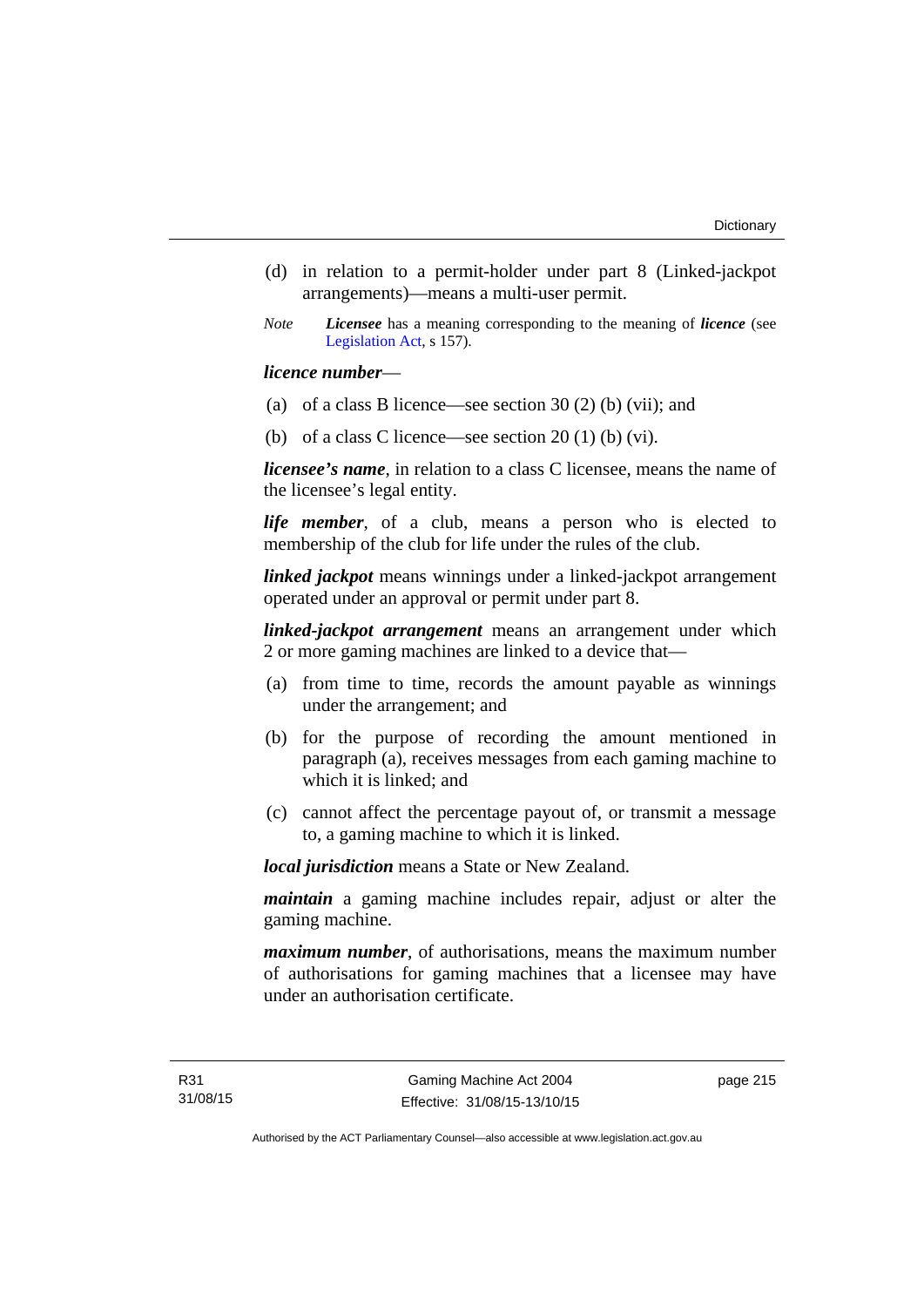*member*, of a club, means—

- (a) a member who, under the rules of the club, is required to pay fees; or
- (b) a life member.

*minor licence amendment application*, for part 2B (Licences and authorisations)—see section 31 (1).

*multi-user permit*—see section 135.

*net revenue*, of a licensee that is a club, means gross revenue derived by the licensee, less—

- (a) any amount of gaming machine tax payable on that revenue; and
- (b) 24% of the gross revenue.

*notifiable action*—see section 173C.

*officer* of a club—

- (a) means—
	- (i) any office-holder of the club (however described), including the secretary, treasurer, executive officer or public officer; or
	- (ii) anyone else concerned in or who takes part in the management of the club's affairs; but
- (b) does not include a patron or the holder of another honorary office of the club if the office does not give its holder a right to take part in the management of the club's affairs.

*on licence*—see the *[Liquor Act 2010](http://www.legislation.act.gov.au/a/2010-35)*, section 18.

*Note* The *[Liquor Act 2010](http://www.legislation.act.gov.au/a/2010-35)*, div 2.2 deals with subclasses of on licences.

*outgoing licensee*, for division 2B.6 (Transfer and surrender of licences and authorisation certificates)—see section 37E (1).

R31 31/08/15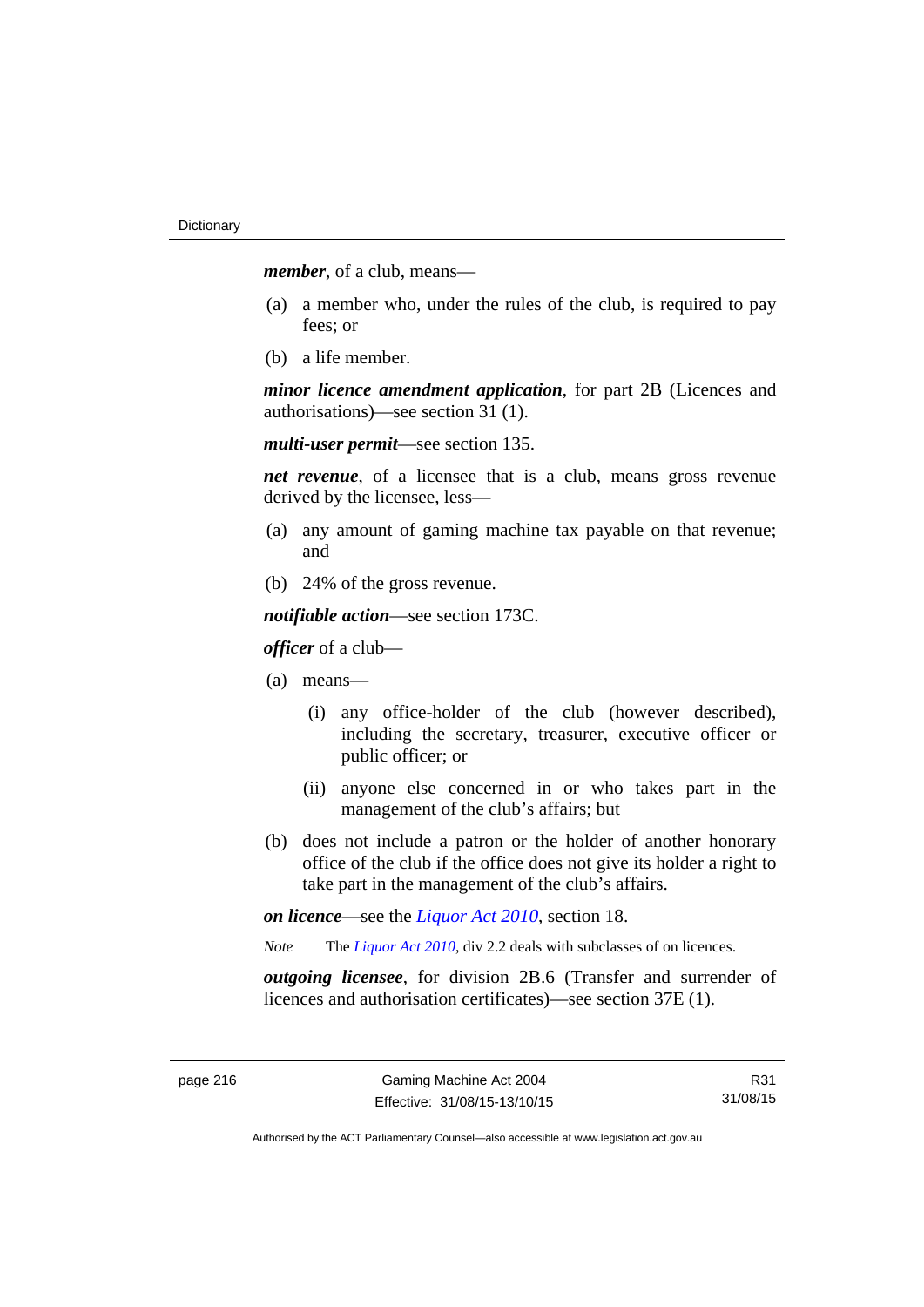*percentage payout*, for a gaming machine, means the percentage payout allowed for the gaming machine under the authorisation.

*peripheral equipment*, for a gaming machine—see section 68.

*permit*, for division 6A.7 (Storage of authorisations and gaming machines)—see section 127M.

*permit-holder* means the holder of a multi-user permit.

*premises relocation amendment*, for part 2B (Licences and authorisations)—see section 33 (1) (b).

*prescribed number of days*, in relation to a notifiable action—see section 173D (5).

*problem gambling assistance fund*—see section 163B.

*properly completed*, for an application—see section 9 (1).

*proposed gaming area*, in relation to an authorisation certificate application for a class C licence—see section 22 (2) (b) (ii).

*quarantined authorisation*, for division 6A.7 (Storage of authorisations and gaming machines)—see section 127M.

*quarantined gaming machine*, for division 6A.7 (Storage of authorisations and gaming machines)—see section 127M.

*quarantine period*, for a gaming machine and authorisation to which a quarantine permit applies, for division 6A.7 (Storage of authorisations and gaming machines)—see section 127M.

*quarantine permit*, for division 6A.7 (Storage of authorisations and gaming machines)—see section 127Q.

*registered party*—see the *[Electoral Act 1992](http://www.legislation.act.gov.au/a/1992-71)*, dictionary.

*repossession***,** of a gaming machine, includes taking possession of the gaming machine under a default provision in a financial agreement.

*required community contribution*, for a licensee that is a club—see section 169 (1).

page 217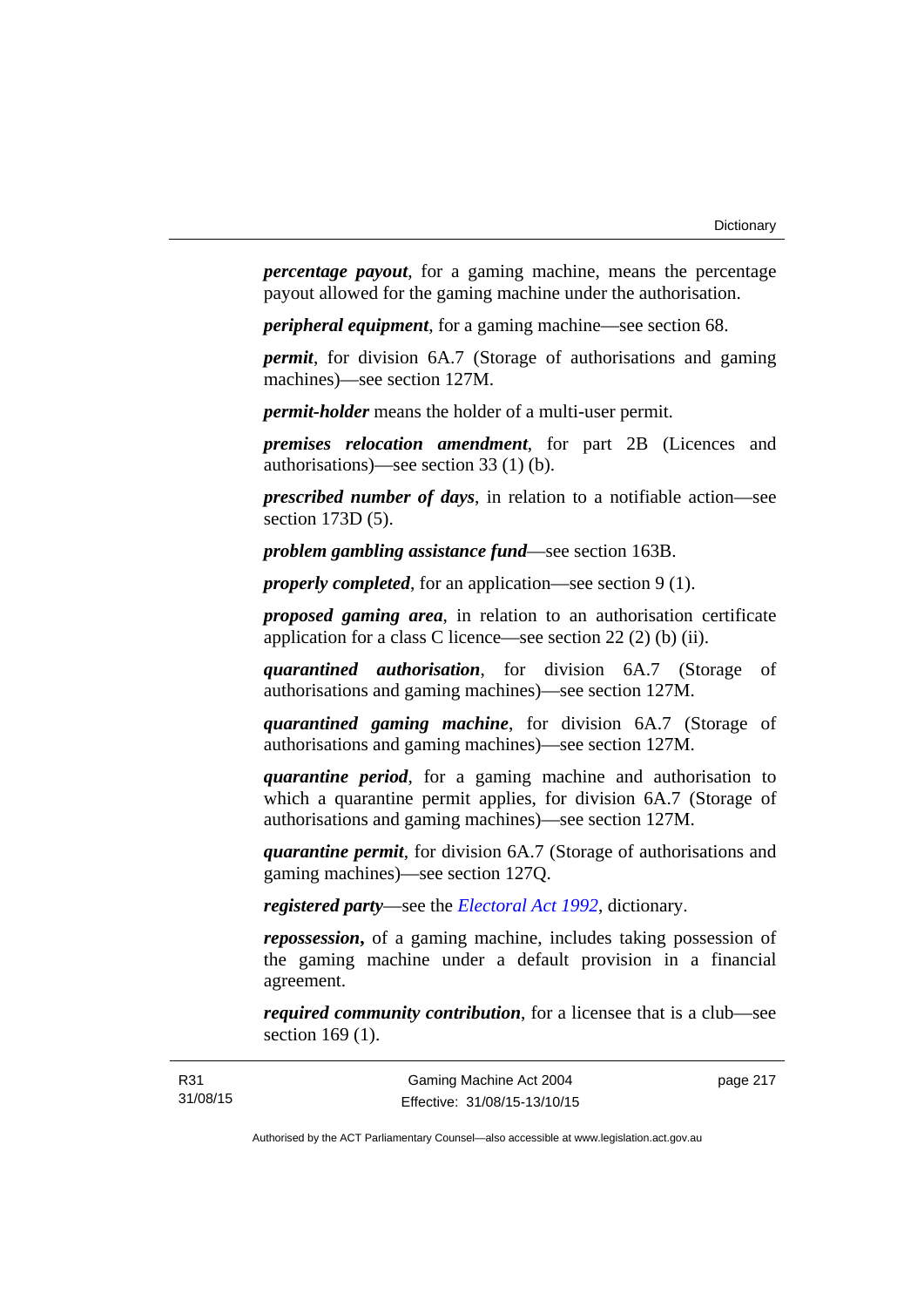*required documents*, for an authorisation certificate application for class C gaming machines—see section 22 (2).

*reviewable decision*, for part 13 (Notification and review of decisions)—see section 173.

*secretary*, in relation to a club, includes a person concerned in the management of the club.

*short-term approval*, for a technician—see section 76 (3).

*social impact assessment*, for an authorisation certificate application, authorisation certificate amendment application, or application for an in-principle certificate of approval—see section 12 (1).

*statement of objects* of a club, means—

- (a) for a company—the memorandum of the company; or
- (b) for an incorporated association—the statement of objects of the association.

*storage period*, for a gaming machine or authorisation to which a storage permit applies, for division 6A.7 (Storage of authorisations and gaming machines)—see section 127M.

*storage permit*—see section 127L.

*storage rules*, for division 6A.7 (Storage of authorisations and gaming machines)—see section 127M.

*stored authorisation*, for division 6A.7 (Storage of authorisations and gaming machines)—see section 127M.

*stored gaming machine*, for division 6A.7 (Storage of authorisations and gaming machines)—see section 127M.

*tax law*—see the *[Taxation Administration Act 1999](http://www.legislation.act.gov.au/a/1999-4)*, section 4.

*technical amendment*—see section 37B (1).

R31 31/08/15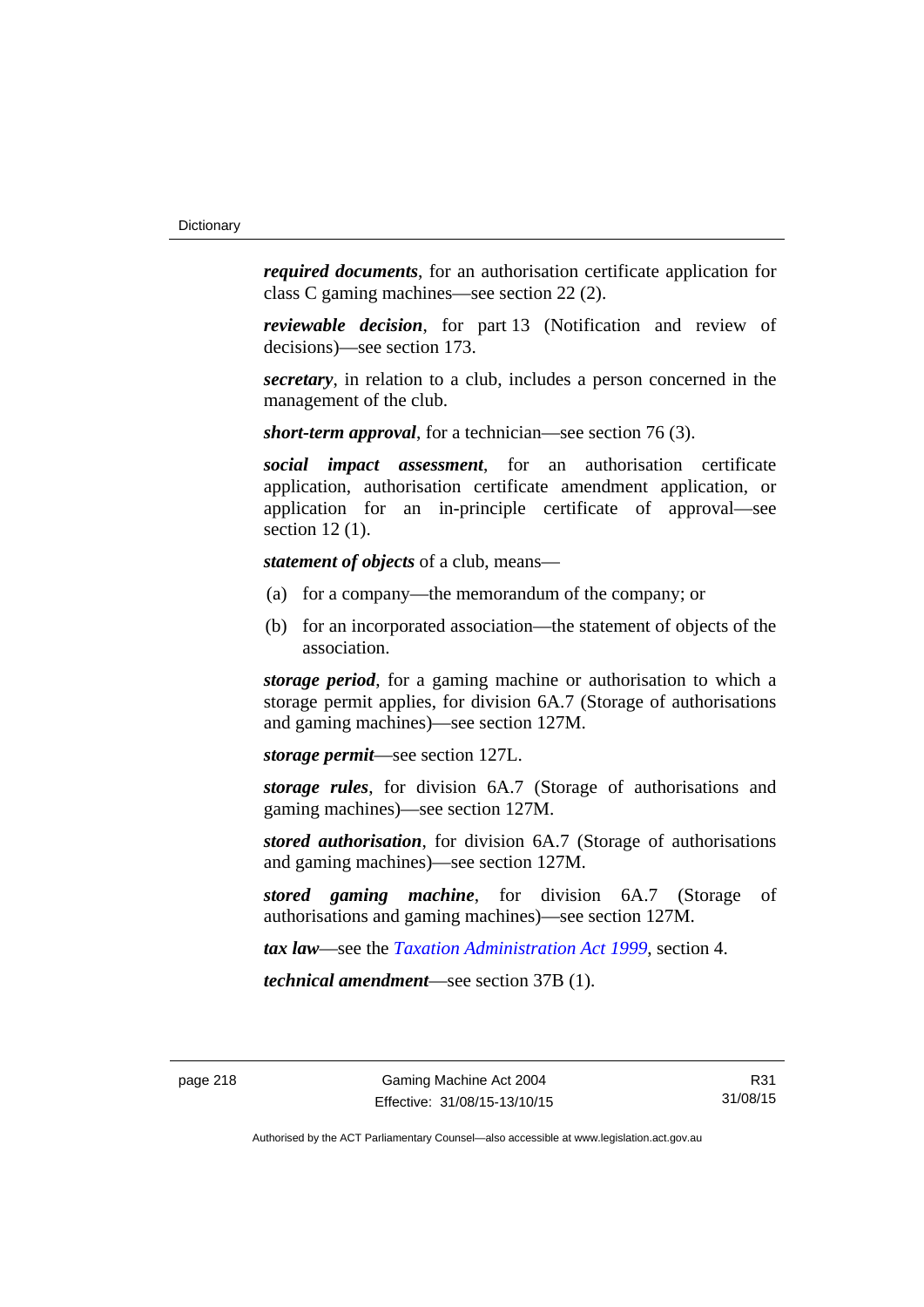*technical evaluation* means a technical evaluation under section 69.

*warning notice*, for an associated organisation, for part 9 (Club administration)—see section 147B.

R31 31/08/15

Gaming Machine Act 2004 Effective: 31/08/15-13/10/15 page 219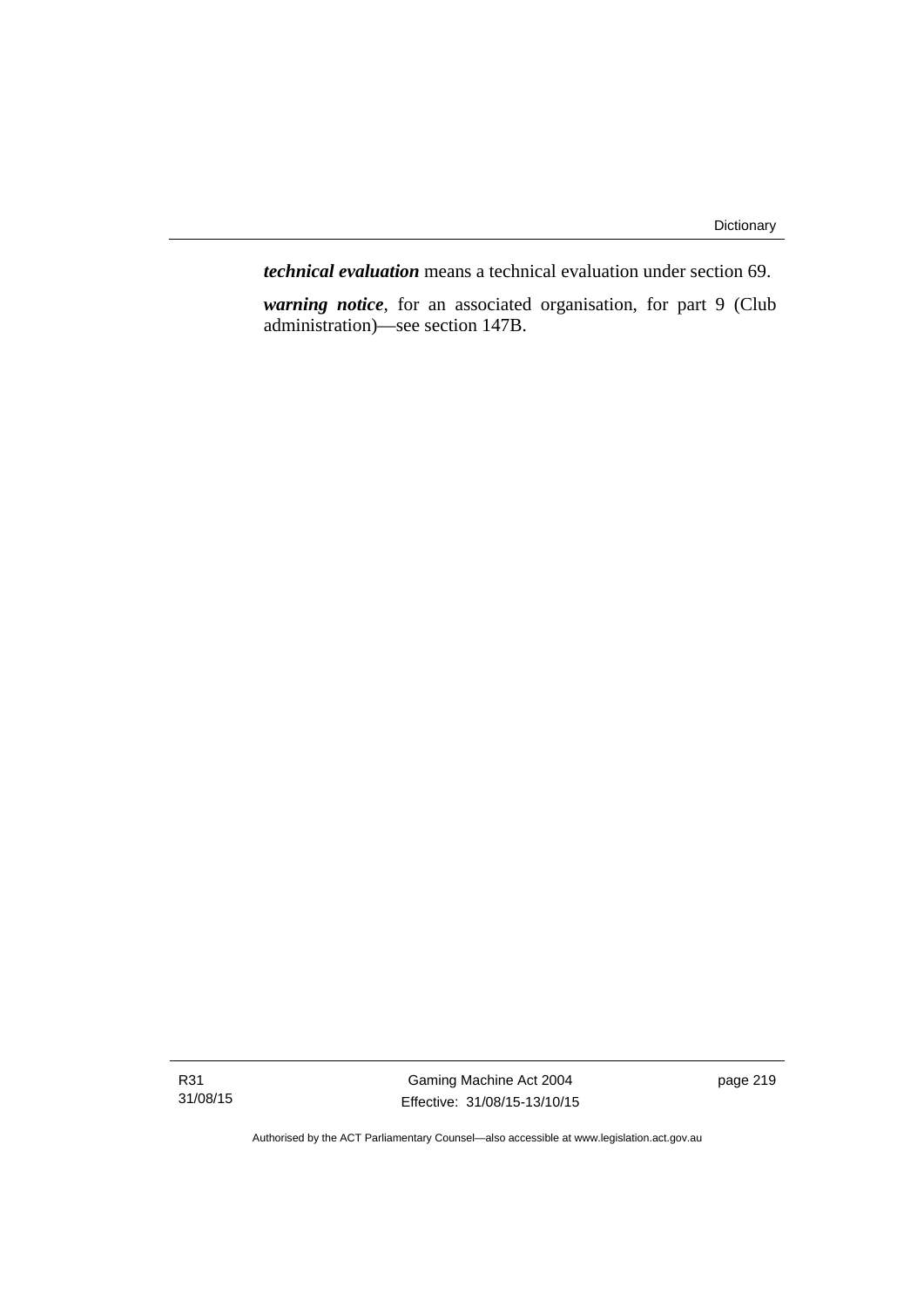1 About the endnotes

# **Endnotes**

# **1 About the endnotes**

Amending and modifying laws are annotated in the legislation history and the amendment history. Current modifications are not included in the republished law but are set out in the endnotes.

Not all editorial amendments made under the *[Legislation Act 2001](http://www.legislation.act.gov.au/a/2001-14)*, part 11.3 are annotated in the amendment history. Full details of any amendments can be obtained from the Parliamentary Counsel's Office.

Uncommenced amending laws are not included in the republished law. The details of these laws are underlined in the legislation history. Uncommenced expiries are underlined in the legislation history and amendment history.

If all the provisions of the law have been renumbered, a table of renumbered provisions gives details of previous and current numbering.

The endnotes also include a table of earlier republications.

# **2 Abbreviation key**

page 220 Gaming Machine Act 2004 Effective: 31/08/15-13/10/15

R31 31/08/15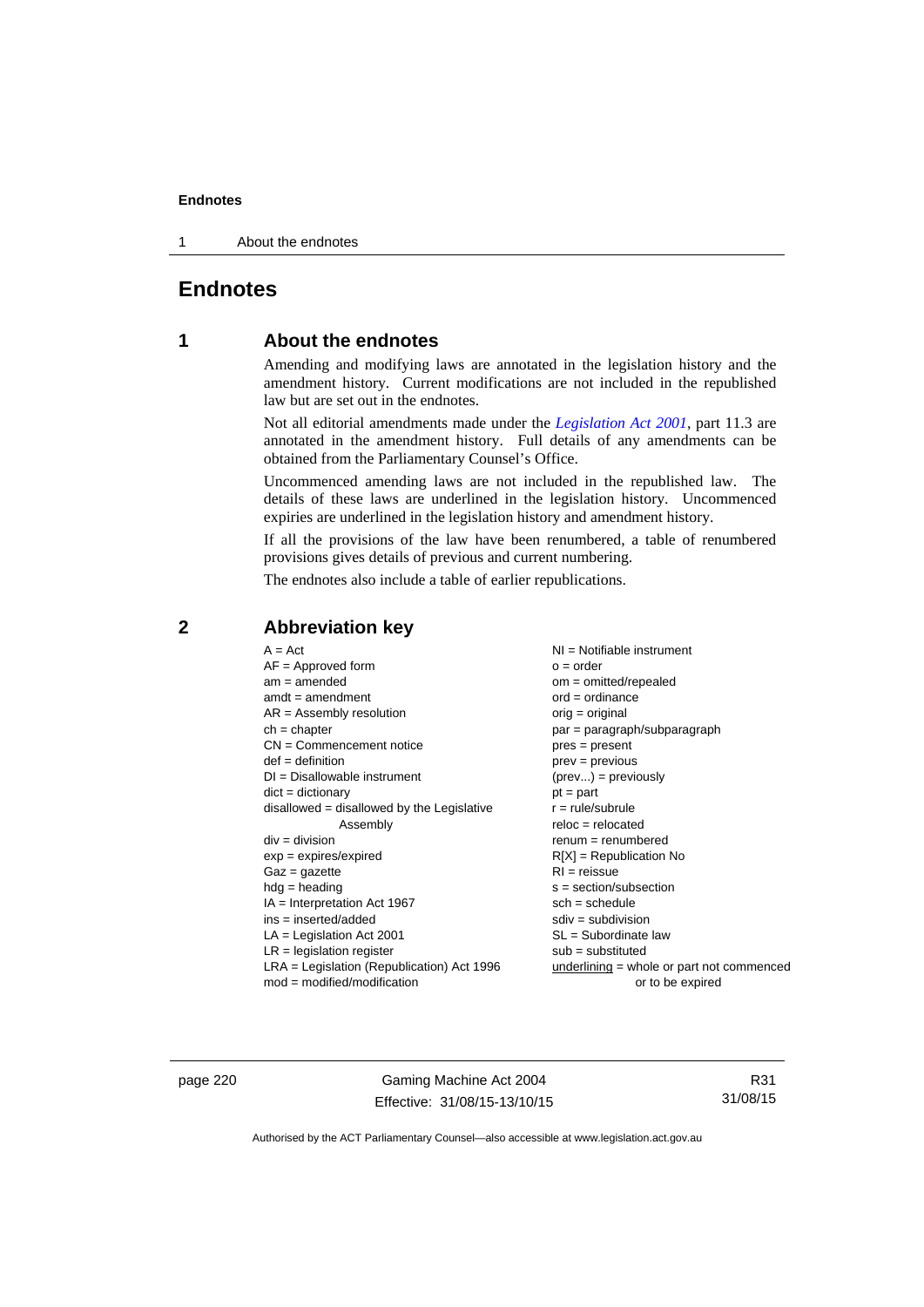# **3 Legislation history**

### **Gaming Machine Act 2004 A2004-34**

notified LR 9 July 2004 s 1, s 2 commenced 9 July 2004 (LA s 75 (1)) remainder commenced 1 November 2004 (s 2 and [CN2004-14](http://www.legislation.act.gov.au/cn/2004-14/default.asp))

as amended by

### **[Gaming Machine Amendment Act 2005](http://www.legislation.act.gov.au/a/2005-17) A2005-17**

notified LR 13 April 2005 s 1, s 2 commenced 13 April 2005 (LA s 75 (1)) remainder commenced 14 April 2005 (s 2)

### **[Gaming Machine Amendment Act 2005 \(No 2\)](http://www.legislation.act.gov.au/a/2005-26) A2005-26**

notified LR 28 June 2005 s 1, s 2 commenced 28 June 2005 (LA s 75 (1)) s 8 commenced 1 July 2007 (s 2 (2)) remainder commenced 1 July 2005 (s 2 (1))

### **[Casino Control Act 2006](http://www.legislation.act.gov.au/a/2006-2) A2006-2 sch 1 pt 1.3**

notified LR 22 February 2006 s 1, s 2 commenced 22 February 2006 (LA s 75 (1)) sch 1 pt 1.3 commenced 1 May 2006 (s 2 and [CN2006-6](http://www.legislation.act.gov.au/cn/2006-6/default.asp))

### **[Gaming Machine Amendment Act 2007](http://www.legislation.act.gov.au/a/2007-14) A2007-14**

notified LR 31 May 2007 s 1, s 2 commenced 31 May 2007 (LA s 75 (1)) remainder commenced 1 June 2007 (s 2)

### **[Gaming Machine Amendment Act 2007 \(No 2\)](http://www.legislation.act.gov.au/a/2007-40) A2007-40**

notified LR 4 December 2007 s 1, s 2 commenced 4 December 2007 (LA s 75 (1)) s 17 commenced 4 June 2008 (s 2 (2)) remainder commenced 5 December 2007 (s 2 (1))

### **[Statute Law Amendment Act 2008](http://www.legislation.act.gov.au/a/2008-28) A2008-28 sch 3 pt 3.29**

notified LR 12 August 2008 s 1, s 2 commenced 12 August 2008 (LA s 75 (1)) sch 3 pt 3.29 commenced 26 August 2008 (s 2)

R31 31/08/15 page 221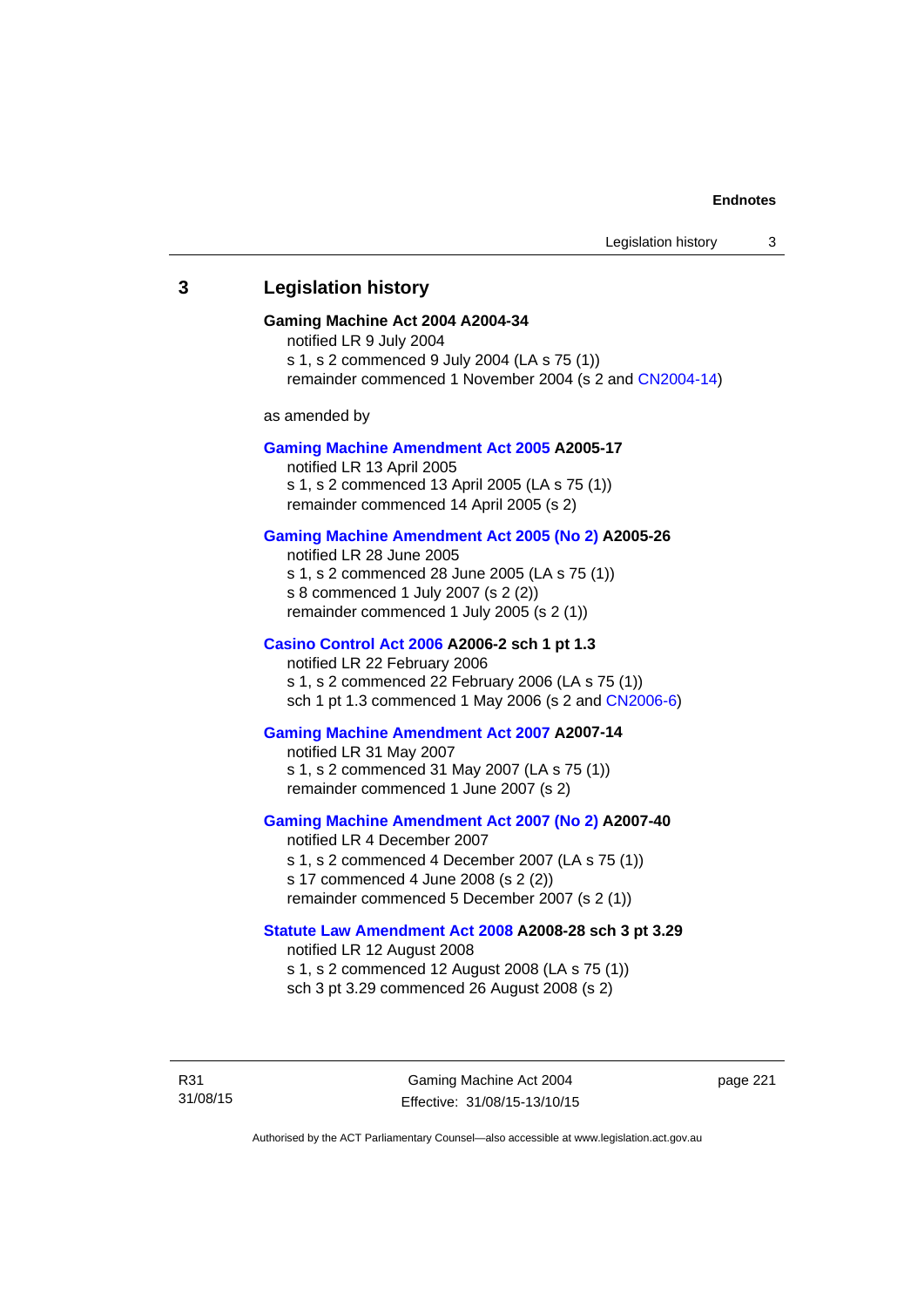| 3 | Legislation history |  |
|---|---------------------|--|
|---|---------------------|--|

# **[ACT Civil and Administrative Tribunal Legislation Amendment](http://www.legislation.act.gov.au/a/2008-37)  [Act 2008 \(No 2\)](http://www.legislation.act.gov.au/a/2008-37) A2008-37 sch 1 pt 1.47**

notified LR 4 September 2008

s 1, s 2 commenced 4 September 2008 (LA s 75 (1)) sch 1 pt 1.47 commenced 2 February 2009 (s 2 (1) and see [ACT Civil](http://www.legislation.act.gov.au/a/2008-35)  [and Administrative Tribunal Act 2008](http://www.legislation.act.gov.au/a/2008-35) A2008-35, s 2 (1) and [CN2009-2](http://www.legislation.act.gov.au/cn/2009-2/default.asp))

### **[Statute Law Amendment Act 2009 \(No 2\)](http://www.legislation.act.gov.au/a/2009-49) A2009-49 sch 1 pt 1.6**

notified LR 26 November 2009

s 1, s 2 commenced 26 November 2009 (LA s 75 (1))

sch 1 pt 1.6 commenced 17 December 2009 (s 2)

# **[Liquor \(Consequential Amendments\) Act 2010](http://www.legislation.act.gov.au/a/2010-43) A2010-43 sch 1 pt 1.12**

notified LR 8 November 2010

s 1, s 2 commenced 8 November 2010 (LA s 75 (1)) sch 1 pt 1.12 commenced 1 December 2010 (s 2 (4) and see Liquor [Act 2010](http://www.legislation.act.gov.au/a/2010-35) A2010-35, s 2 (3) (as am by [A2010-43](http://www.legislation.act.gov.au/a/2010-43) amdt 1.19) and [CN2010-14](http://www.legislation.act.gov.au/cn/2010-14/default.asp))

# **[Gaming Machine \(Problem Gambling Assistance\) Amendment](http://www.legislation.act.gov.au/a/2010-52)  [Act 2010](http://www.legislation.act.gov.au/a/2010-52) A2010-52**

notified LR 15 December 2010 s 1, s 2 commenced 15 December 2010 (LA s 75 (1)) remainder commenced 1 July 2011 (s 2)

# **[Statute Law Amendment Act 2011](http://www.legislation.act.gov.au/a/2011-3) A2011-3 sch 1 pt 1.3, sch 3 pt 3.21**

notified LR 22 February 2011 s 1, s 2 commenced 22 February 2011 (LA s 75 (1)) sch 1 pt 1.3, sch 3 pt 3.21 commenced 1 March 2011 (s 2)

# **[Gaming Machine \(Club Governance\) Amendment Act 2011](http://www.legislation.act.gov.au/a/2011-24) A2011-24**

**pt 2** 

notified LR 7 July 2011 s 1, s 2 commenced 1 July 2011 (LA s 75 (2)) ss 9-11, s 21, s 26 commenced 1 July 2012 (s 2 (2)) pt 2 remainder taken to have commenced 1 July 2011 (s 2 (1))

### **[Justice and Community Safety Legislation Amendment Act 2011](http://www.legislation.act.gov.au/a/2011-27)  [\(No 2\)](http://www.legislation.act.gov.au/a/2011-27) A2011-27 sch 1 pt 1.5**

notified LR 30 August 2011

s 1, s 2 taken to have commenced 29 July 2008 (LA s 75 (2)) sch 1 pt 1.5 commenced 13 September 2011 (s 2 (1))

page 222 Gaming Machine Act 2004 Effective: 31/08/15-13/10/15

R31 31/08/15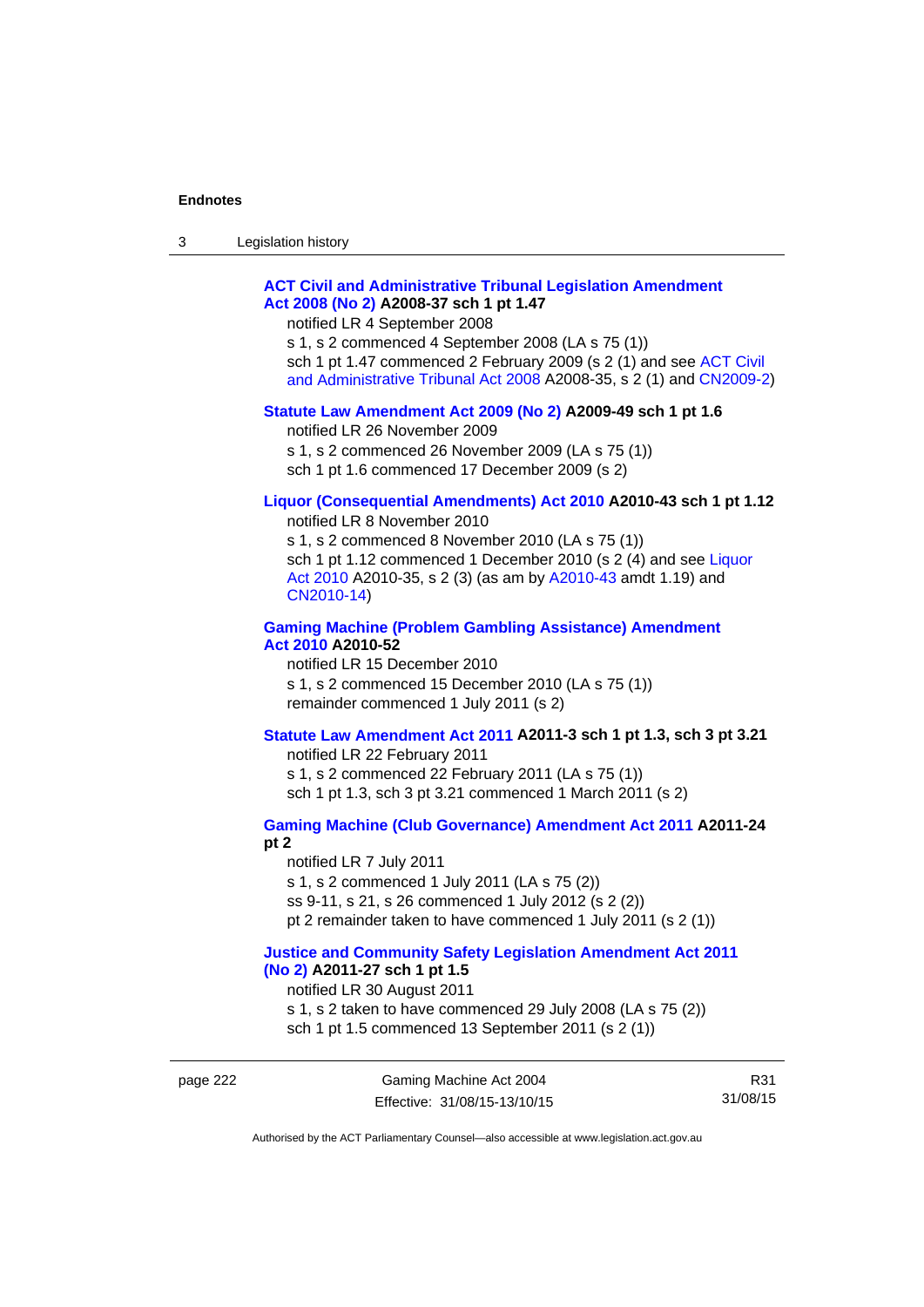# **[Business Names Registration \(Transition to Commonwealth\)](http://www.legislation.act.gov.au/a/2012-2)  [Act 2012](http://www.legislation.act.gov.au/a/2012-2) A2012-2 sch 2 pt 2.3**

notified LR 28 February 2012

s 1, s 2 commenced 28 February 2012 (LA s 75 (1)) sch 2 pt 2.3 commenced 28 May 2012 (s 2 (2))

# **[Gaming Machine Amendment Act 2012](http://www.legislation.act.gov.au/a/2012-42) A2012-42 pt 2 (as am by [A2013-29](http://www.legislation.act.gov.au/a/2013-29) s 4)**

notified LR 6 September 2012

s 1, s 2 commenced 6 September 2012 (LA s 75 (1))

s 28, s 29 commenced 1 February 2014 (s 2 (2) (as am by [A2013-29](http://www.legislation.act.gov.au/a/2013-29) s 4))

pt 2 remainder commenced 1 January 2013 (s 2 (1))

# **[Gaming Machine Amendment Act 2012 \(No 2\)](http://www.legislation.act.gov.au/a/2012-50/default.asp) A2012-50**

notified LR 5 December 2012

s 1, s 2 commenced 5 December 2012 (LA s 75 (1))

s 3 commenced 6 December 2012 (s 2 (1))

s 4 commenced 1 January 2013 (s 2 (2))

s 5 commenced 1 February 2014 (s 2 (3) and see [Gaming Machine](http://www.legislation.act.gov.au/a/2012-42)  [Amendment Act 2012](http://www.legislation.act.gov.au/a/2012-42) A2012-42 s 2 (2) (as am by [A2013-29](http://www.legislation.act.gov.au/a/2013-29) s 4))

# **[Gaming Machine Amendment Act 2013](http://www.legislation.act.gov.au/a/2013-9) A2013-9**

notified LR 27 March 2013

s 1, s 2 commenced 27 March 2013 (LA s 75 (1)) remainder commenced 28 March 2013 (s 2)

# **[Statute Law Amendment Act 2013](http://www.legislation.act.gov.au/a/2013-19) A2013-19 sch 3 pt 3.23**

notified LR 24 May 2013 s 1, s 2 commenced 24 May 2013 (LA s 75 (1)) sch 3 pt 3.23 commenced 14 June 2013 (s 2)

## **[Gaming Machine Amendment Act 2013 \(No 2\)](http://www.legislation.act.gov.au/a/2013-29) A2013-29**

notified LR 21 August 2013 s 1, s 2 commenced 21 August 2013 (LA s 75 (1)) remainder commenced 22 August 2013 (s 2) *Note* This Act only amends the Gaming Machine Amendment

[Act 2012](http://www.legislation.act.gov.au/a/2012-42) A2012-42.

Gaming Machine Act 2004 Effective: 31/08/15-13/10/15 page 223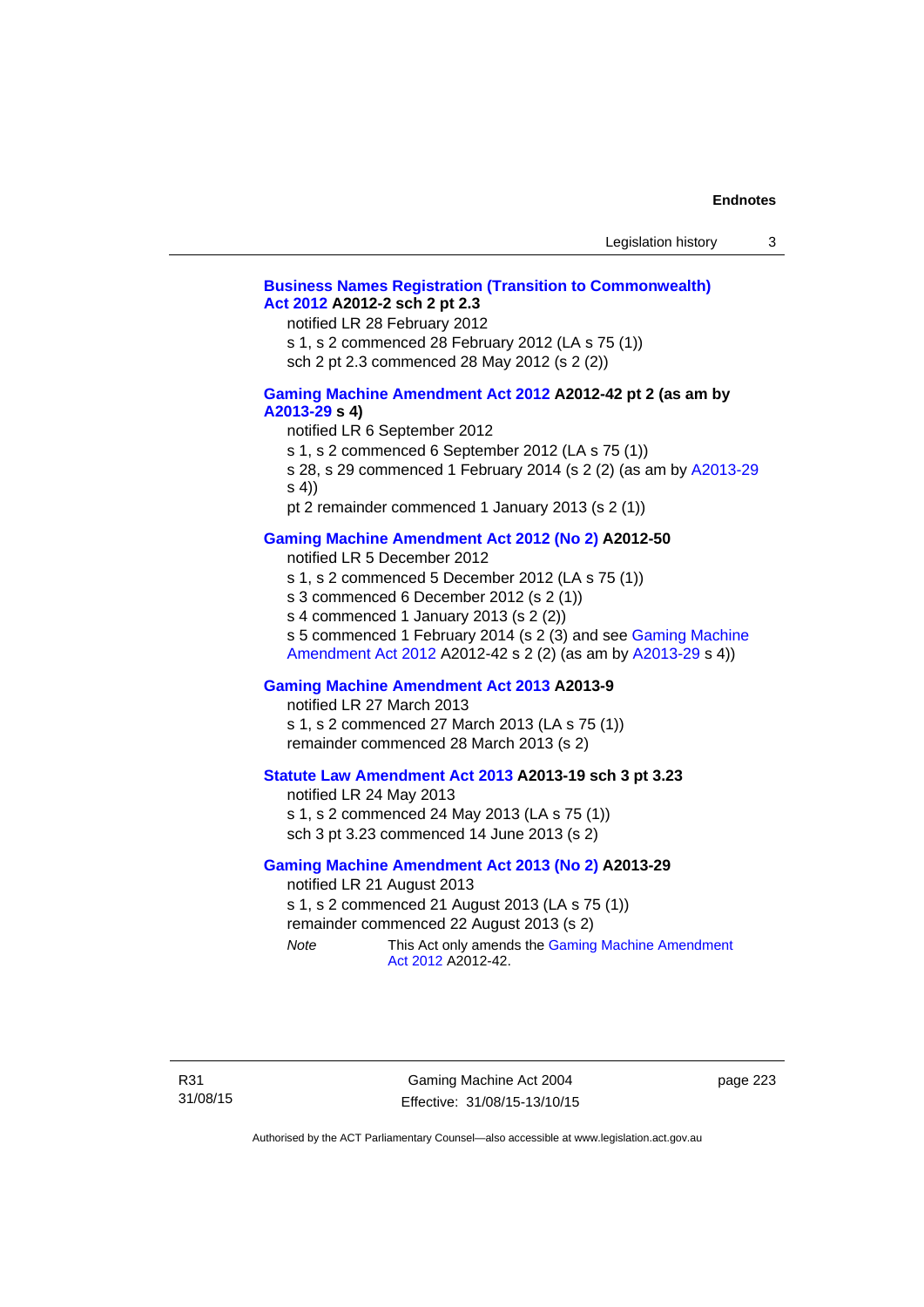3 Legislation history

### **[Gaming Machine \(Red Tape Reduction\) Amendment Act 2014](http://www.legislation.act.gov.au/a/2014-5) A2014-5**

notified LR 27 March 2014 s 1, s 2 commenced 27 March 2014 (LA s 75 (1)) remainder commenced 28 March 2014 (s 2)

# **[Red Tape Reduction Legislation Amendment Act 2014](http://www.legislation.act.gov.au/a/2014-47) A2014-47 pt 4**

notified LR 6 November 2014

s 1, s 2 commenced 6 November 2014 (LA s 75 (1)) pt 4 commenced 7 November 2014 (s 2)

### **[Gaming Machine \(Red Tape Reduction\) Amendment Act 2014 \(No 2\)](http://www.legislation.act.gov.au/a/2014-56) A2014-56**

notified LR 4 December 2014

s 1, s 2 commenced 4 December 2014 (LA s 75 (1))

s 18, s 19 commenced 1 March 2015 (s 2 (2))

remainder commenced 5 December 2014 (s 2)

# **[Annual Reports \(Government Agencies\) Amendment Act 2015](http://www.legislation.act.gov.au/a/2015-16)**

**A2015-16 sch 1 pt 1.13** 

notified LR 27 May 2015 s 1, s 2 commenced 27 May 2015 (LA s 75 (1)) sch 1 pt 1.13 commenced 3 June 2015 (s 2)

### **[Gaming Machine \(Reform\) Amendment Act 2015](http://www.legislation.act.gov.au/a/2015-21/default.asp) A2015-21**

notified LR 15 June 2015

s 1, s 2 commenced 15 June 2015 (LA s 75 (1))

s 3 commenced 1 July 2015 (LA s 75AA)

s 81 commenced 1 July 2015 (s 2 and [CN2015-10\)](http://www.legislation.act.gov.au/cn/2015-10/default.asp)

ss 4-80 and ss 82-93 commenced 31 August 2015 (s 2 and [CN2015-18](http://www.legislation.act.gov.au/cn/2015-18/default.asp))

sch 1 awaiting commencement (s 2)

*Note* default commencement of schedule 1 under s 2 (4): 31 August 2018

page 224 Gaming Machine Act 2004 Effective: 31/08/15-13/10/15

R31 31/08/15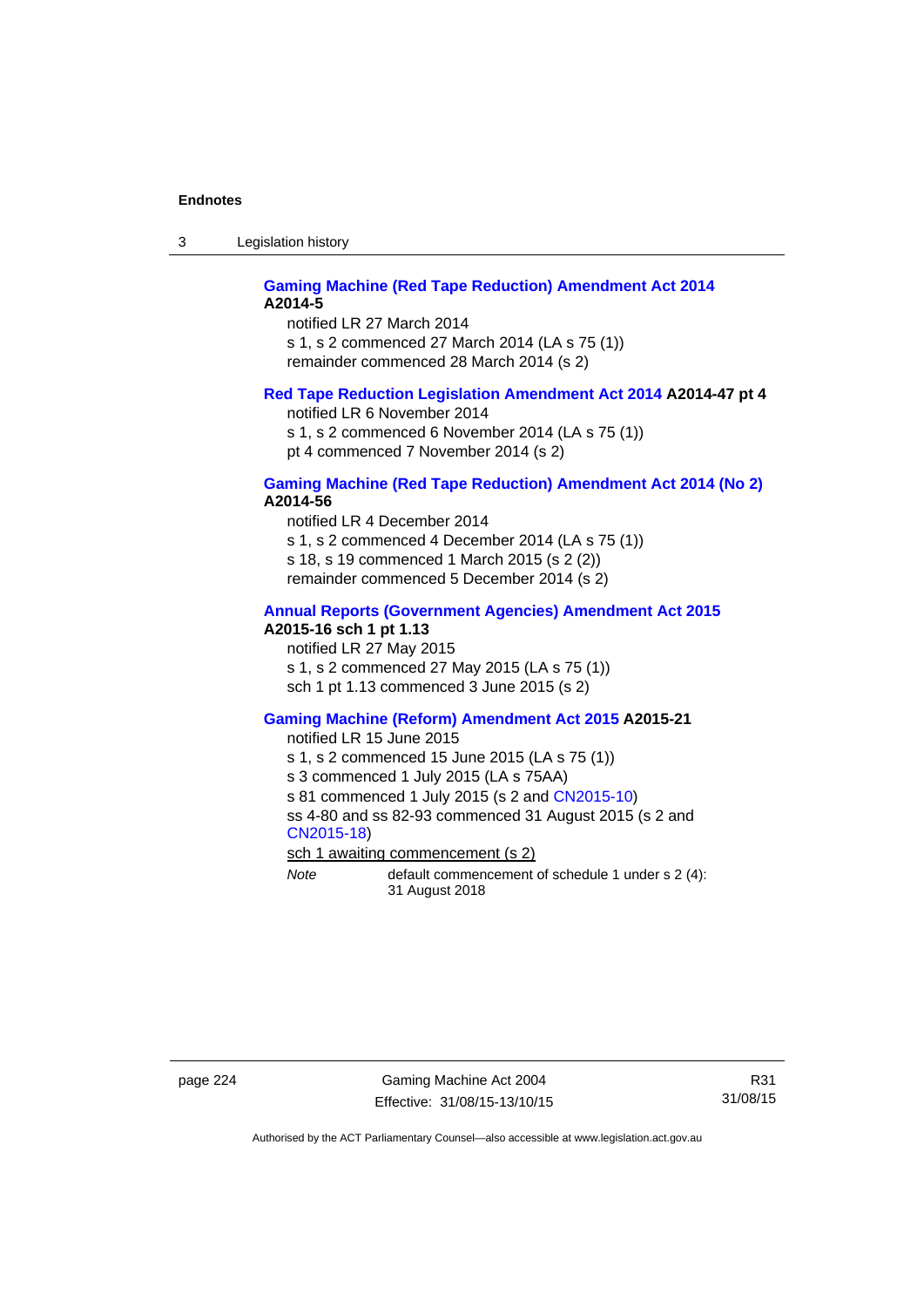# as modified by

### **[Gaming Machine Regulation 2004](http://www.legislation.act.gov.au/sl/2004-30/default.asp) SL2004-30 (as am by [SL2015-27](http://www.legislation.act.gov.au/sl/2015-27/default.asp) s 29, s 30)**

notified LR 30 July 2004

s 1, s 2 commenced 30 July 2004 (LA s 75 (1))

remainder commenced 1 November 2004 (s 2 and see [Gaming](http://www.legislation.act.gov.au/a/2004-34)  [Machine Act 2004](http://www.legislation.act.gov.au/a/2004-34) A2004-34, s 2 and [CN2004-14](http://www.legislation.act.gov.au/cn/2004-14/default.asp))

# **[Gaming Legislation Amendment Regulation 2015 \(No 1\)](http://www.legislation.act.gov.au/sl/2015-27/default.asp) SL2015-27 s 29, s 30**

notified LR 24 August 2015

s 1, s 2 commenced 24 August 2015 (LA s 75 (1))

s 29, s 30 commenced 31 August 2015 (s 2 and see [Gaming Machine](http://www.legislation.act.gov.au/a/2015-21/default.asp)  [\(Reform\) Amendment Act 2015](http://www.legislation.act.gov.au/a/2015-21/default.asp) A2015-21, s 2 and [CN2015-18\)](http://www.legislation.act.gov.au/cn/2015-18/default.asp)

*Note* This regulation only amends the [Gaming Machine Regulation](http://www.legislation.act.gov.au/sl/2004-30/default.asp)  [2004](http://www.legislation.act.gov.au/sl/2004-30/default.asp) SL2004-30.

R31 31/08/15

Gaming Machine Act 2004 Effective: 31/08/15-13/10/15 page 225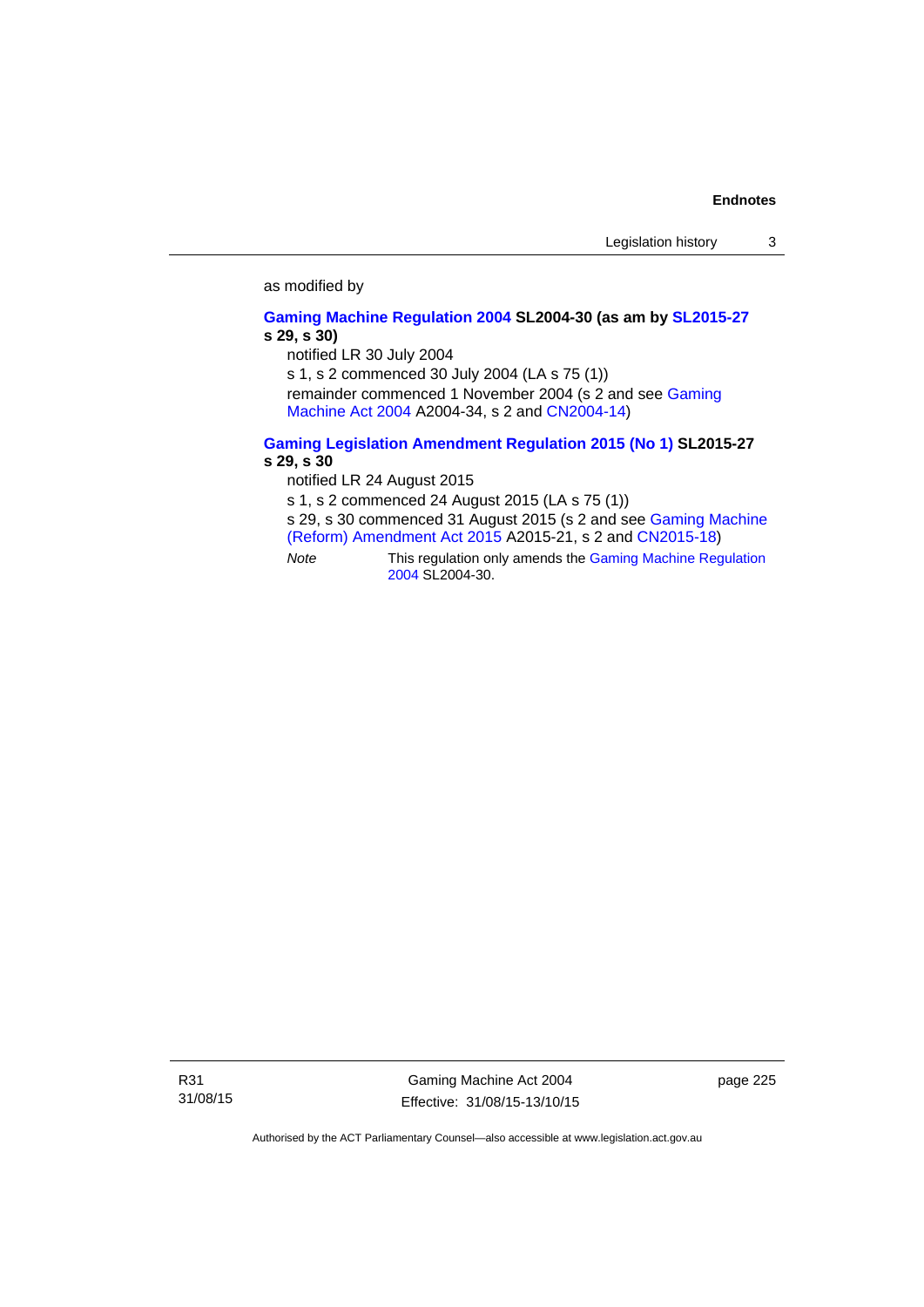4 Amendment history

# **4 Amendment history**

**Commencement**  s 2 om LA s 89 (4) **Dictionary**  s 3 am [A2013-19](http://www.legislation.act.gov.au/a/2013-19) amdt 3.171 **Important concepts**  pt 2 hdg sub [A2015-21](http://www.legislation.act.gov.au/a/2015-21) s 4 **Definitions and important concepts**  div 2.1 hdg om [A2015-21](http://www.legislation.act.gov.au/a/2015-21) s 4 **Issue of licences**  div 2.2 hdg om [A2015-21](http://www.legislation.act.gov.au/a/2015-21) s 4 **Social impact assessments**  div 2.3 hdg om [A2015-21](http://www.legislation.act.gov.au/a/2015-21) s 4 **Eligible people**  om [A2015-21](http://www.legislation.act.gov.au/a/2015-21) s 4 **Licence amendments**  div 2.5 hdg om [A2015-21](http://www.legislation.act.gov.au/a/2015-21) s 4 **Transfer and surrender of licences**  div 2.6 hdg om [A2015-21](http://www.legislation.act.gov.au/a/2015-21) s 4 **Restriction on gaming machine numbers**  div 2.7 hdg om [A2015-21](http://www.legislation.act.gov.au/a/2015-21) s 4 **Gaming machine licences**<br>div 2.8 hdg om A20 om [A2015-21](http://www.legislation.act.gov.au/a/2015-21) s 4 **Eligibility of individuals**  s 6 sub [A2015-21](http://www.legislation.act.gov.au/a/2015-21) s 4 **Eligibility of corporations**  s 7 sub [A2015-21](http://www.legislation.act.gov.au/a/2015-21) s 4 **Meaning of** *influential person* s 8 sub [A2015-21](http://www.legislation.act.gov.au/a/2015-21) s 4 **Proper completion—applications under Act**  s 9 sub [A2015-21](http://www.legislation.act.gov.au/a/2015-21) s 4 **Gaming machine authorisation numbers**  pt 2A hdg ins [A2012-42](http://www.legislation.act.gov.au/a/2012-42) s 23 sub [A2015-21](http://www.legislation.act.gov.au/a/2015-21) s 4

page 226 Gaming Machine Act 2004 Effective: 31/08/15-13/10/15

R31 31/08/15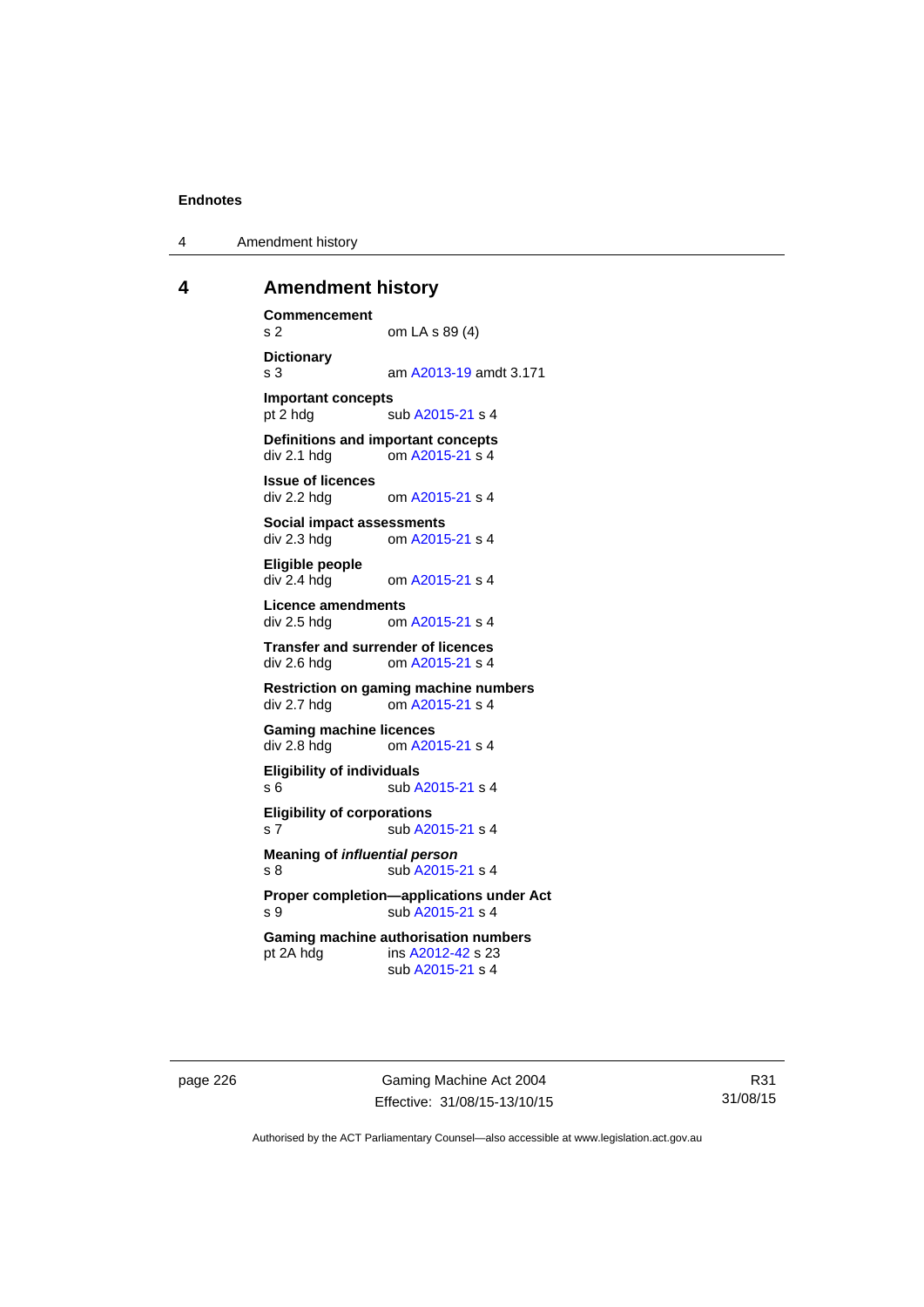# **Preliminary**  ins [A2012-42](http://www.legislation.act.gov.au/a/2012-42) s 23 om [A2015-21](http://www.legislation.act.gov.au/a/2015-21) s 4 also ins [A2012-42](http://www.legislation.act.gov.au/a/2012-42) s 23 renum as div 2A.2 hdg **Applications for in-principle approvals**  div 2A.2 hdg (prev div 2A.1 hdg) ins [A2012-42](http://www.legislation.act.gov.au/a/2012-42) s 23 renum as div 2A.2 hdg R20 LA om [A2015-21](http://www.legislation.act.gov.au/a/2015-21) s 4 also ins [A2012-42](http://www.legislation.act.gov.au/a/2012-42) s 23 renum as div 2A.3 hdg **Issue of in-principle approvals**  div 2A.3 hdg (prev div 2A.2 hdg) ins [A2012-42](http://www.legislation.act.gov.au/a/2012-42) s 23 renum as div 2A.3 hdg R20 LA om [A2015-21](http://www.legislation.act.gov.au/a/2015-21) s 4 also ins [A2012-42](http://www.legislation.act.gov.au/a/2012-42) s 23 renum as div 2A.4 hdg **Amendment, transfer, extension and surrender of in-principle approvals div 2A.4 hdg (prev div 2A.3 hdg) ins A2012-42 s 23** (prev div 2A.3 hdg) ins  $A2012-42$  s 23 renum as div 2A.4 hdg R20 LA om [A2015-21](http://www.legislation.act.gov.au/a/2015-21) s 4 also ins [A2012-42](http://www.legislation.act.gov.au/a/2012-42) s 23 renum as div 2A.5 hdg **Amendment, transfer, extension and surrender of in-principle approvals div 2A.5 hdd (prev div 2A.4 hdd) ins A2012-42 s 23** (prev div 2A.4 hdg) ins  $A2012-42$  s 23 renum as div 2A.5 hdg R20 LA om [A2015-21](http://www.legislation.act.gov.au/a/2015-21) s 4 **Maximum number of authorisations for gaming machines allowed in ACT**  s 10 am [A2007-40](http://www.legislation.act.gov.au/a/2007-40) s 4; [A2012-42](http://www.legislation.act.gov.au/a/2012-42) s 4 sub [A2015-21](http://www.legislation.act.gov.au/a/2015-21) s 4 **Initial licence applications—eligibility**  s 10A ins [A2012-42](http://www.legislation.act.gov.au/a/2012-42) s 5 om [A2015-21](http://www.legislation.act.gov.au/a/2015-21) s 4 **Licences and authorisations**  pt 2B hdg ins [A2015-21](http://www.legislation.act.gov.au/a/2015-21) s 4 **Definitions and important concepts**  div 2B.1 hdg ins [A2015-21](http://www.legislation.act.gov.au/a/2015-21) s 4

Gaming Machine Act 2004 Effective: 31/08/15-13/10/15 page 227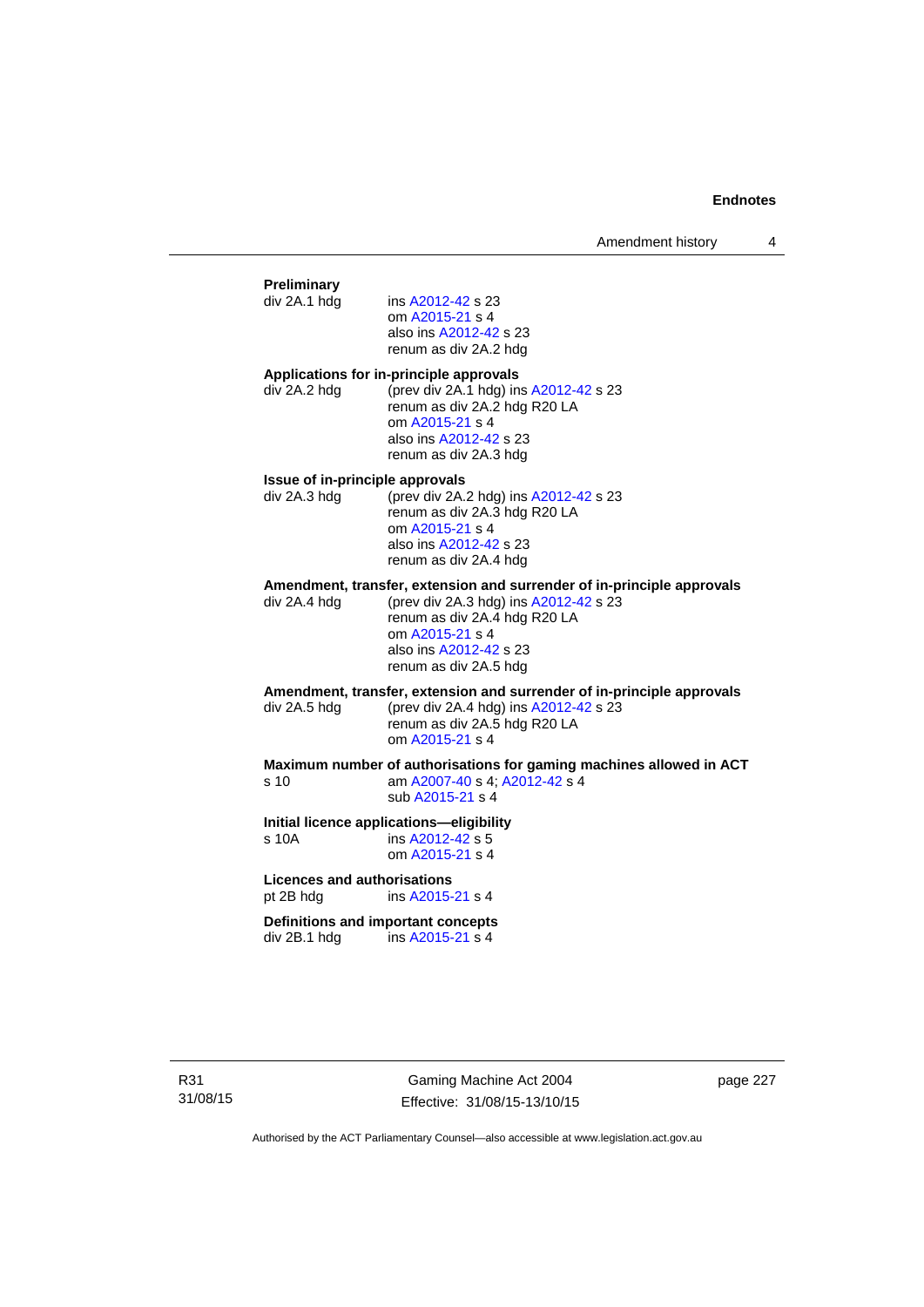4 Amendment history

**Definitions—pt 2B**  s 11 hdg sub [A2012-42](http://www.legislation.act.gov.au/a/2012-42) s 6 s 11 am [A2014-56](http://www.legislation.act.gov.au/a/2014-56) s 4 sub [A2015-21](http://www.legislation.act.gov.au/a/2015-21) s 4 def *authorisation certificate amendment application* ins [A2015-21](http://www.legislation.act.gov.au/a/2015-21) s 4 def *authorisation certificate application* ins [A2015-21](http://www.legislation.act.gov.au/a/2015-21) s 4 def *class B licence* ins [A2015-21](http://www.legislation.act.gov.au/a/2015-21) s 4 def *class B licence and authorisation certificate application* ins [A2015-21](http://www.legislation.act.gov.au/a/2015-21) s 4 def *class C licence* ins [A2015-21](http://www.legislation.act.gov.au/a/2015-21) s 4 def *class C licence application* ins [A2015-21](http://www.legislation.act.gov.au/a/2015-21) s 4 def *gaming area amendment* ins [A2015-21](http://www.legislation.act.gov.au/a/2015-21) s 4 def *increase maximum amendment* ins [A2015-21](http://www.legislation.act.gov.au/a/2015-21) s 4 def *minor licence amendment application* ins [A2015-21](http://www.legislation.act.gov.au/a/2015-21) s 4 def *premises relocation amendment* ins [A2015-21](http://www.legislation.act.gov.au/a/2015-21) s 4 **Meaning of** *social impact assessment*<br>s 12 am  $\frac{\text{A2012-42}}{\text{s}}$  7, s 8 am [A2012-42](http://www.legislation.act.gov.au/a/2012-42) s 7, s 8 sub [A2015-21](http://www.legislation.act.gov.au/a/2015-21) s 4 **Social impact assessment—publication**  s 13 am [A2014-56](http://www.legislation.act.gov.au/a/2014-56) s 5 sub [A2015-21](http://www.legislation.act.gov.au/a/2015-21) s 4 **Applications to be dealt with in order of receipt etc**  s 14 am [A2005-17](http://www.legislation.act.gov.au/a/2005-17) s 4, s 5; [A2011-24](http://www.legislation.act.gov.au/a/2011-24) s 4 sub [A2015-21](http://www.legislation.act.gov.au/a/2015-21) s 4 **Class C licences—application and issue**  div 2B.2 hdg ins [A2015-21](http://www.legislation.act.gov.au/a/2015-21) s 4 **Licence for class C gaming machines—application**  s 15 am [A2005-17](http://www.legislation.act.gov.au/a/2005-17) s 6 sub [A2015-21](http://www.legislation.act.gov.au/a/2015-21) s 4 **Class C licence application—contents**  s 16 sub [A2015-21](http://www.legislation.act.gov.au/a/2015-21) s 4 **Class C licence—decision on application**  s 17 am [A2007-40](http://www.legislation.act.gov.au/a/2007-40) s 5; [A2012-42](http://www.legislation.act.gov.au/a/2012-42) ss 9-13 sub [A2015-21](http://www.legislation.act.gov.au/a/2015-21) s 4 **Class C licence application—grounds for refusal**  s 18 am [A2012-42](http://www.legislation.act.gov.au/a/2012-42) s 14 sub [A2015-21](http://www.legislation.act.gov.au/a/2015-21) s 4 **Class C licence—conditions**  s 19 am [A2012-42](http://www.legislation.act.gov.au/a/2012-42) s 15, s 16; ss renum R20 LA sub [A2015-21](http://www.legislation.act.gov.au/a/2015-21) s 4

page 228 Gaming Machine Act 2004 Effective: 31/08/15-13/10/15

R31 31/08/15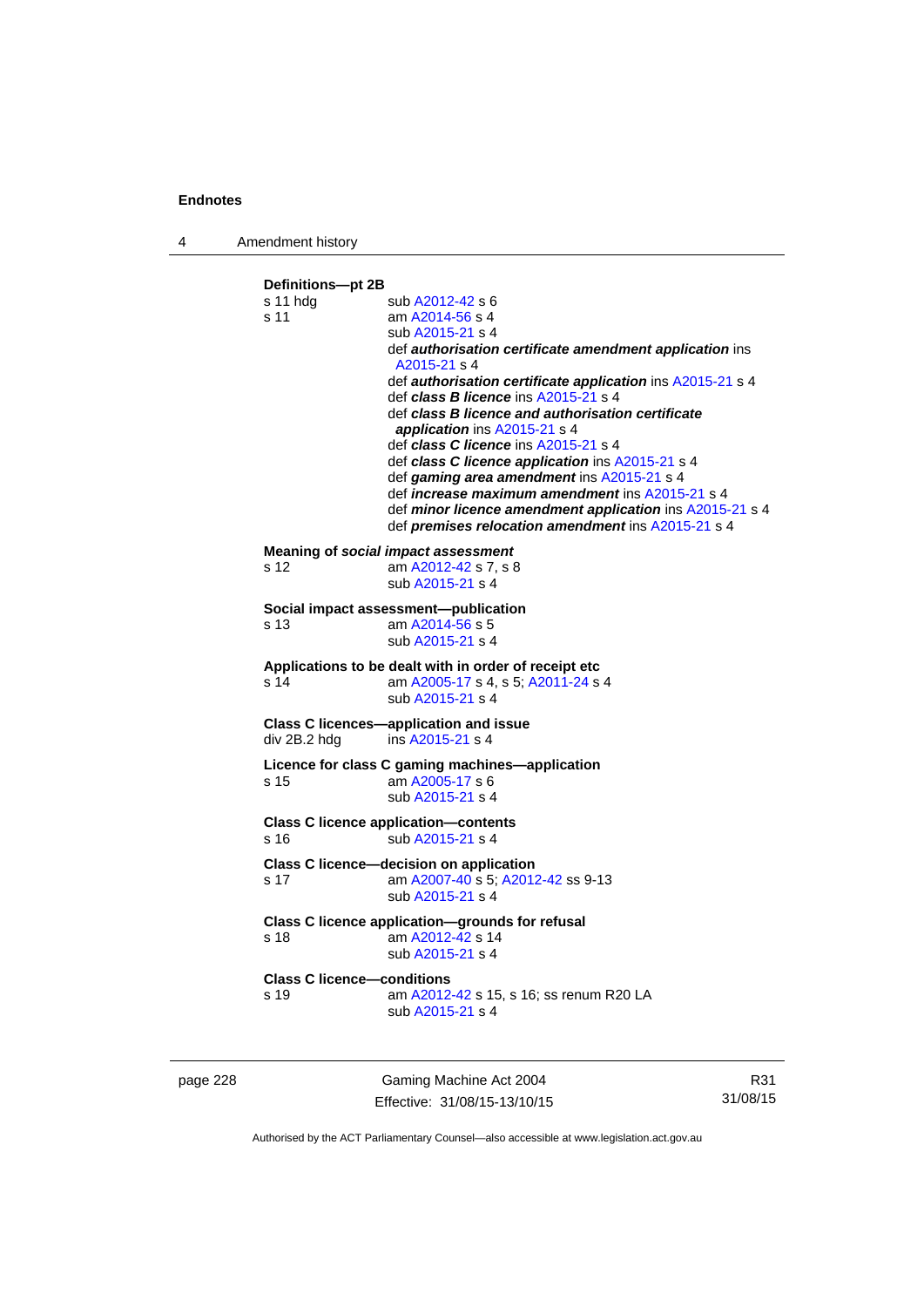**Class C licence—form**  s 20 am [A2007-14](http://www.legislation.act.gov.au/a/2007-14) s 4; [A2007-40](http://www.legislation.act.gov.au/a/2007-40) s 6; [A2008-28](http://www.legislation.act.gov.au/a/2008-28) amdt 3.94; [A2011-3](http://www.legislation.act.gov.au/a/2011-3) amdt 1.6; [A2012-42](http://www.legislation.act.gov.au/a/2012-42) s 17; [A2014-56](http://www.legislation.act.gov.au/a/2014-56) s 6 sub [A2015-21](http://www.legislation.act.gov.au/a/2015-21) s 4 **Authorisation certificates for class C gaming machines—application and issue**  div 2B.3 hdg ins [A2015-21](http://www.legislation.act.gov.au/a/2015-21) s 4 **Authorisation certificate for class C gaming machines—application**  s 21 am [A2007-14](http://www.legislation.act.gov.au/a/2007-14) s 5; [A2007-40](http://www.legislation.act.gov.au/a/2007-40) s 7; [A2011-24](http://www.legislation.act.gov.au/a/2011-24) s 5, s 6 sub [A2015-21](http://www.legislation.act.gov.au/a/2015-21) s 4 **Authorisation certificate for class C gaming machines—contents of application**  s 22 am [A2005-17](http://www.legislation.act.gov.au/a/2005-17) s 7; [A2012-50](http://www.legislation.act.gov.au/a/2012-50/default.asp) s 4 sub [A2012-42](http://www.legislation.act.gov.au/a/2012-42) s 18 am [A2014-56](http://www.legislation.act.gov.au/a/2014-56) s 7; ss renum R27 LA sub [A2015-21](http://www.legislation.act.gov.au/a/2015-21) s 4 **Authorisation certificate for class C gaming machines—decision on application**  s 23 sub [A2012-42](http://www.legislation.act.gov.au/a/2012-42) s 18; [A2015-21](http://www.legislation.act.gov.au/a/2015-21) s 4 **Authorisation certificate application for class C gaming machines—grounds for refusal**  am [A2007-40](http://www.legislation.act.gov.au/a/2007-40) s 8, s 9 sub [A2012-42](http://www.legislation.act.gov.au/a/2012-42) s 18; [A2015-21](http://www.legislation.act.gov.au/a/2015-21) s 4 **Issue of authorisation certificate for class C gaming machines—number of gaming machines to be operated**<br>s 25 **b** A2012-42 **s** sub [A2012-42](http://www.legislation.act.gov.au/a/2012-42) s 18 am [A2014-56](http://www.legislation.act.gov.au/a/2014-56) s 8 sub [A2015-21](http://www.legislation.act.gov.au/a/2015-21) s 4 **Authorisation certificate for class C gaming machines—conditions**  s 26 sub [A2012-42](http://www.legislation.act.gov.au/a/2012-42) s 18; [A2015-21](http://www.legislation.act.gov.au/a/2015-21) s 4 **Licence amendment decision—venue relocation amendment**  s 26A ins [A2012-42](http://www.legislation.act.gov.au/a/2012-42) s 18 om [A2015-21](http://www.legislation.act.gov.au/a/2015-21) s 4 **Licence amendment decision—small-scale machine relocation amendment**  s 26B ins [A2012-42](http://www.legislation.act.gov.au/a/2012-42) s 18 om [A2015-21](http://www.legislation.act.gov.au/a/2015-21) s 4 **Licence amendment decision—large-scale machine relocation amendment**  s 26C ins [A2012-42](http://www.legislation.act.gov.au/a/2012-42) s 18 om [A2015-21](http://www.legislation.act.gov.au/a/2015-21) s 4

R31 31/08/15

Gaming Machine Act 2004 Effective: 31/08/15-13/10/15 page 229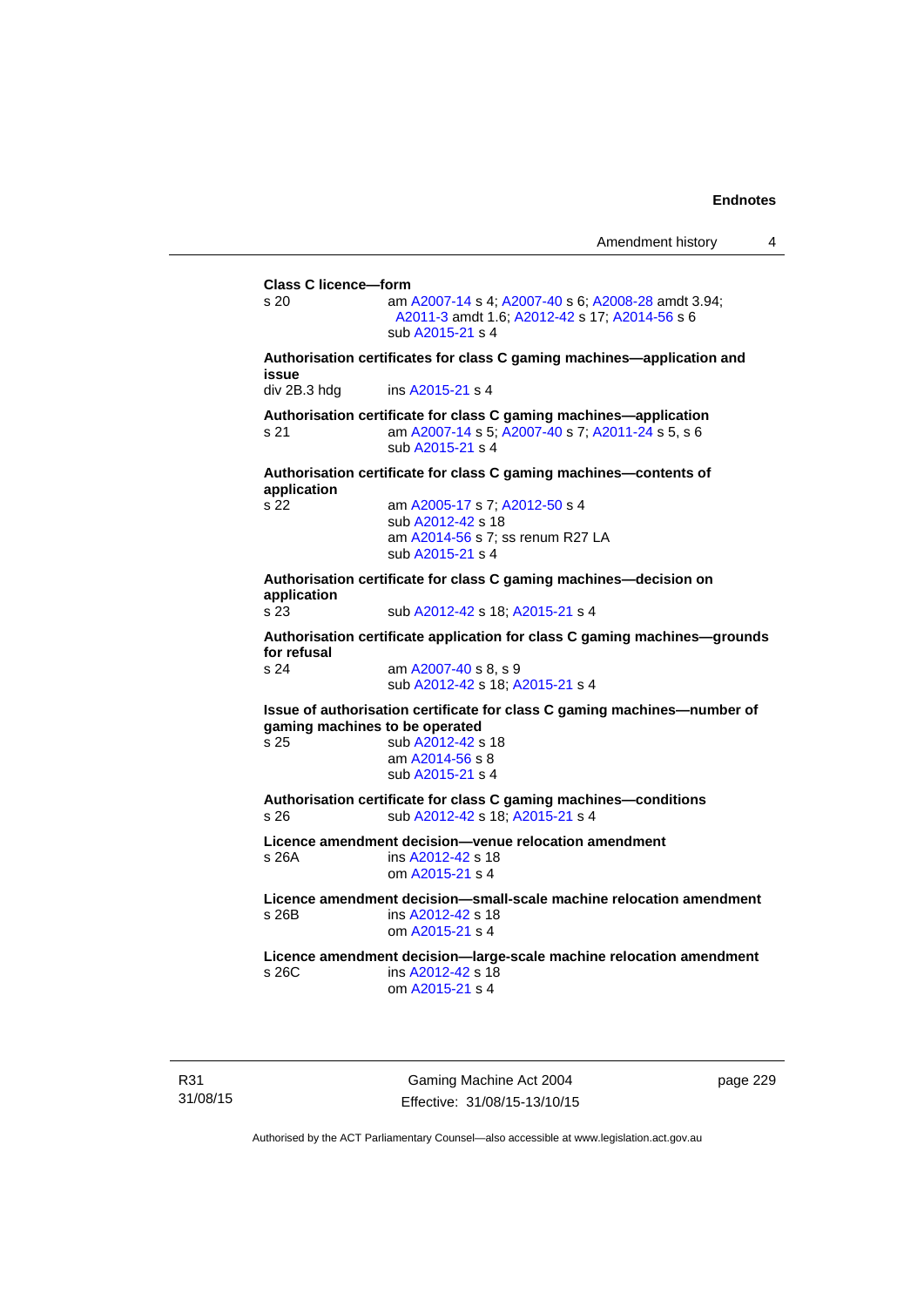4 Amendment history **Licence amendment decision—new venue amendment**  s 26D ins [A2012-42](http://www.legislation.act.gov.au/a/2012-42) s 18 om [A2015-21](http://www.legislation.act.gov.au/a/2015-21) s 4 **Licence amendment decision—technical amendment**  s 26E ins [A2012-42](http://www.legislation.act.gov.au/a/2012-42) s 18 om [A2015-21](http://www.legislation.act.gov.au/a/2015-21) s 4 **Authorisation certificate for class C gaming machines—form**  s 27 sub [A2015-21](http://www.legislation.act.gov.au/a/2015-21) s 4 **Licences and authorisation certificates—class B gaming machines**  div 2B.4 hdg ins [A2015-21](http://www.legislation.act.gov.au/a/2015-21) s 4 **Licence and authorisation certificate for class B gaming machines restricted application**  s 28 am [A2012-42](http://www.legislation.act.gov.au/a/2012-42) s 19 sub [A2015-21](http://www.legislation.act.gov.au/a/2015-21) s 4 **Class B licence and authorisation certificate—decision on application**  s 29 am [A2012-42](http://www.legislation.act.gov.au/a/2012-42) s 20 sub [A2015-21](http://www.legislation.act.gov.au/a/2015-21) s 4 **Class B licence and authorisation certificate—conditions and form**  s 30 sub [A2015-21](http://www.legislation.act.gov.au/a/2015-21) s 4 **Licences and authorisation certificates—amendments**  ins [A2015-21](http://www.legislation.act.gov.au/a/2015-21) s 4 **Licence amendment—application**  s 31 sub [A2015-21](http://www.legislation.act.gov.au/a/2015-21) s 4 **Licence amendment decision—minor amendment**  s 32 am [A2005-17](http://www.legislation.act.gov.au/a/2005-17) ss 8-10; ss renum [A2005-17](http://www.legislation.act.gov.au/a/2005-17) s 11; [A2007-40](http://www.legislation.act.gov.au/a/2007-40) s 10; [A2012-42](http://www.legislation.act.gov.au/a/2012-42) s 21; [A2014-56](http://www.legislation.act.gov.au/a/2014-56) s 9 sub [A2015-21](http://www.legislation.act.gov.au/a/2015-21) s 4 **Authorisation certificate amendment—application**  s 33 am [A2014-56](http://www.legislation.act.gov.au/a/2014-56) s 10 sub [A2015-21](http://www.legislation.act.gov.au/a/2015-21) s 4 **Authorisation certificate amendment—contents of application**  s 34 sub [A2015-21](http://www.legislation.act.gov.au/a/2015-21) s 4 **Intention to reduce maximum number of gaming machines to 4 000, then maintain per capita ratio**<br>s 34A **ins A2** ins [A2012-42](http://www.legislation.act.gov.au/a/2012-42) s 22 om [A2015-21](http://www.legislation.act.gov.au/a/2015-21) s 4 **Authorisation certificate amendment decision—gaming area amendment**  s 35 am [A2011-3](http://www.legislation.act.gov.au/a/2011-3) amdt 3.210 sub [A2012-42](http://www.legislation.act.gov.au/a/2012-42) s 22; [A2015-21](http://www.legislation.act.gov.au/a/2015-21) s 4

page 230 Gaming Machine Act 2004 Effective: 31/08/15-13/10/15

R31 31/08/15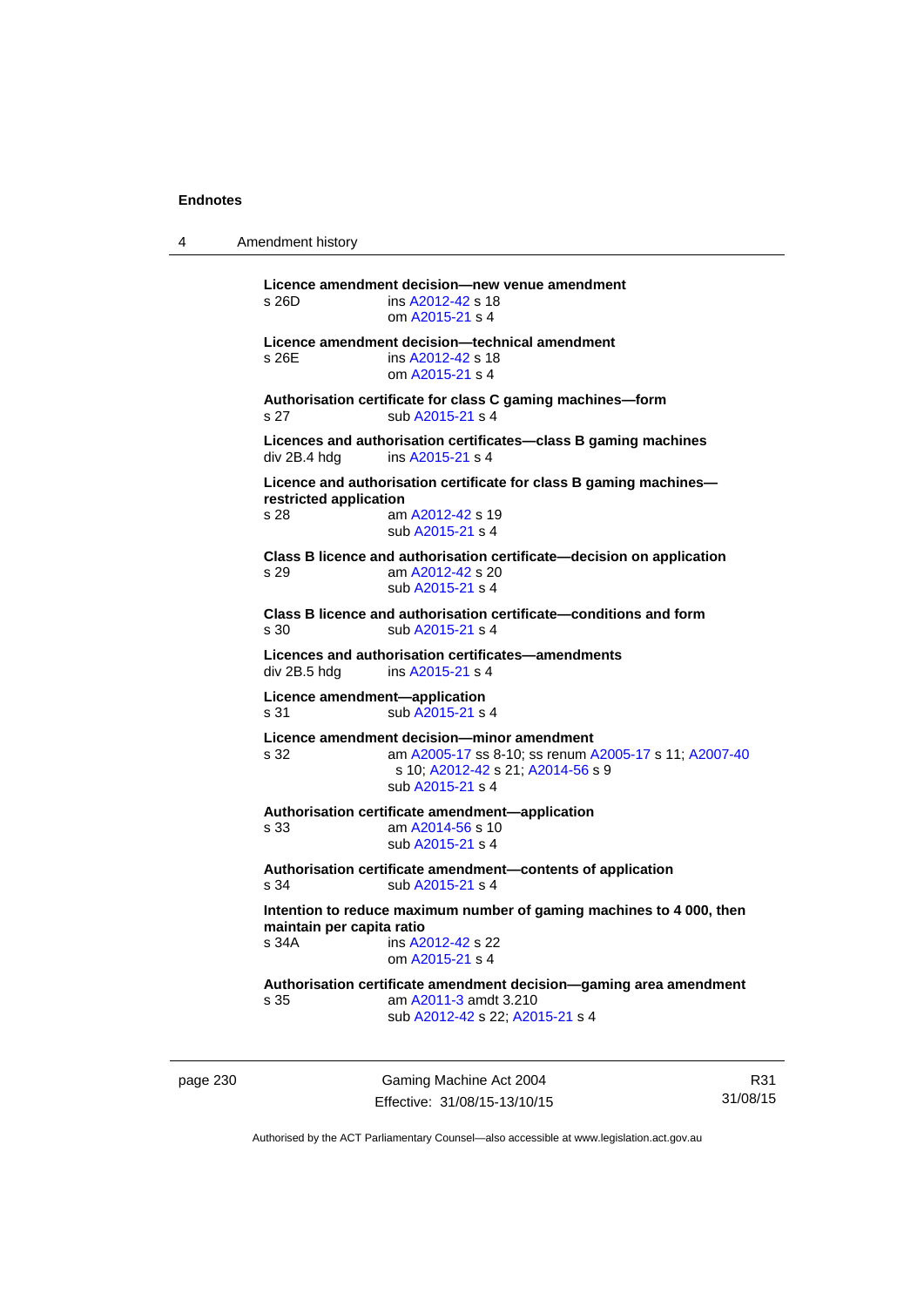**Authorisation certificate amendment decision—premises relocation amendment**  s 36 sub [A2012-42](http://www.legislation.act.gov.au/a/2012-42) s 22; [A2015-21](http://www.legislation.act.gov.au/a/2015-21) s 4 **Meaning of** *pool of available gaming machines* s 36A ins [A2012-42](http://www.legislation.act.gov.au/a/2012-42) s 22 om [A2015-21](http://www.legislation.act.gov.au/a/2015-21) s 4 **Authorisation certificate amendment decision—increase maximum amendment**  sub [A2015-21](http://www.legislation.act.gov.au/a/2015-21) s 4 **Authorisation certificate amendment—increase maximum to not more than relevant number**  ins [A2015-21](http://www.legislation.act.gov.au/a/2015-21) s 4 exp on the commencement of Gaming Machine (Reform) [Amendment Act 2015](http://www.legislation.act.gov.au/a/2015-21/default.asp) A2015-21, sch 1 (s 37A (5)) **Authorisation certificate amendment—technical amendment**  s 37B ins [A2015-21](http://www.legislation.act.gov.au/a/2015-21) s 4 **Amendment of licence, authorisation certificate etc—commission's own initiative**  ins [A2015-21](http://www.legislation.act.gov.au/a/2015-21) s 4 **Re-issue of amended licence, authorisation certificate etc**  s 37D ins [A2015-21](http://www.legislation.act.gov.au/a/2015-21) s 4 **Transfer and surrender of licences and authorisation certificates**  div 2B.6 hdg ins [A2015-21](http://www.legislation.act.gov.au/a/2015-21) s 4 **Transferring an authorisation certificate**  s 37E ins [A2015-21](http://www.legislation.act.gov.au/a/2015-21) s 4 **Surrender of licences, authorisation certificates and authorisations**  s 37F ins [A2015-21](http://www.legislation.act.gov.au/a/2015-21) s 4 **Offence—failure to dispose of gaming machines**  s 37G ins [A2015-21](http://www.legislation.act.gov.au/a/2015-21) s 4 **Licences, authorisation certificates and authorisations—register and replacement copies**  div 2B.7 hdg ins [A2015-21](http://www.legislation.act.gov.au/a/2015-21) s 4 **Licences and authorisation certificates—register**  s 37H ins [A2015-21](http://www.legislation.act.gov.au/a/2015-21) s 4 **Licences, authorisation certificates and authorisation schedules replacement copies**  s 37I ins [A2015-21](http://www.legislation.act.gov.au/a/2015-21) s 4 **In-principle authorisation certificates**  pt 2C hdg ins [A2015-21](http://www.legislation.act.gov.au/a/2015-21) s 4

R31 31/08/15

Gaming Machine Act 2004 Effective: 31/08/15-13/10/15 page 231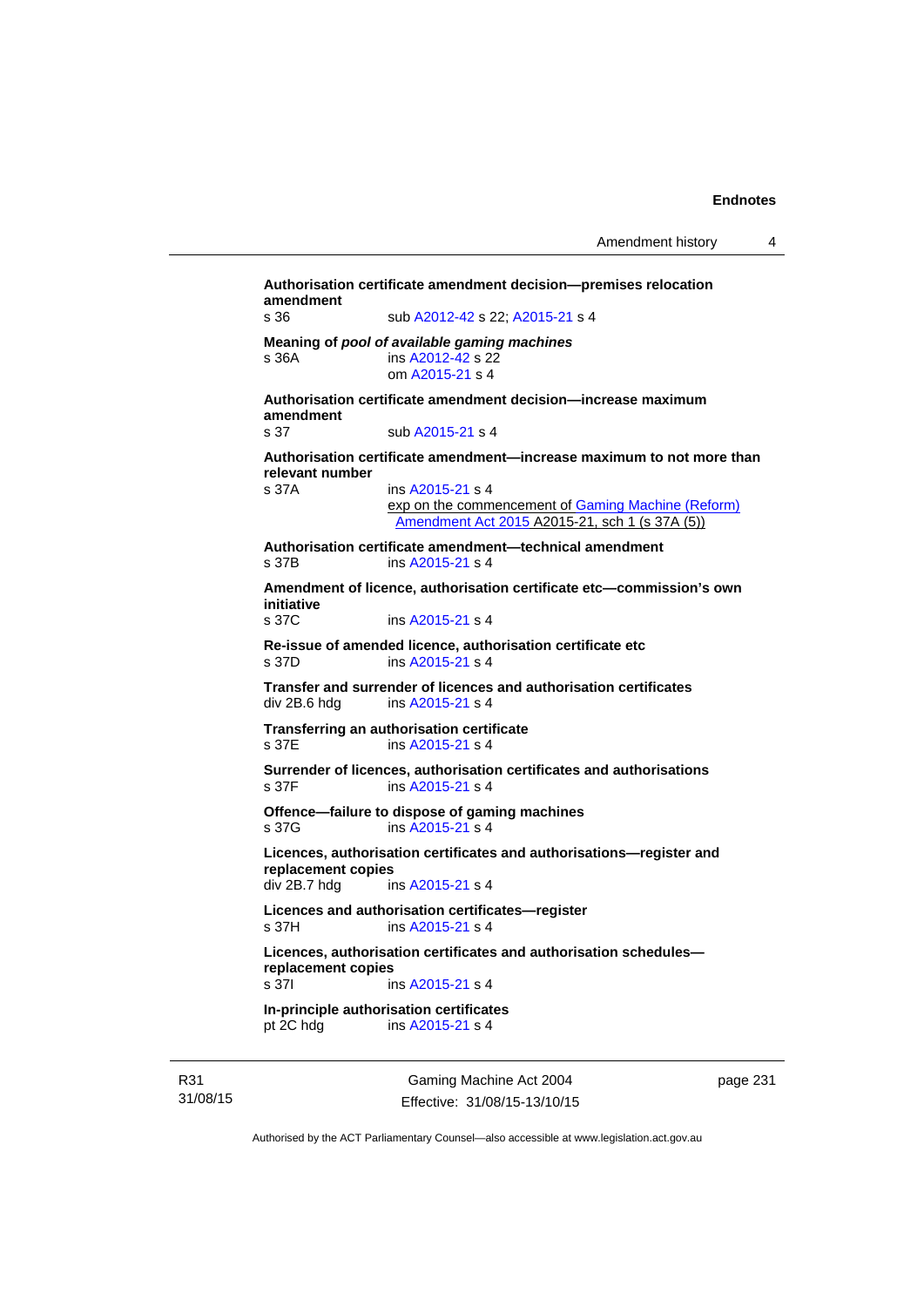4 Amendment history

**Preliminary**  ins [A2015-21](http://www.legislation.act.gov.au/a/2015-21) s 4 **Object—pt 2C**  s 38 sub [A2015-21](http://www.legislation.act.gov.au/a/2015-21) s 4 **Definitions for Act**  ins [A2012-42](http://www.legislation.act.gov.au/a/2012-42) s 23 sub [A2015-21](http://www.legislation.act.gov.au/a/2015-21) s 4 def *approval-holder* ins [A2015-21](http://www.legislation.act.gov.au/a/2015-21) s 4 def *in-principle authorisation certificate* ins [A2015-21](http://www.legislation.act.gov.au/a/2015-21) s 4 **In-principle authorisation certificate—application**  div 2C.2 hdg ins [A2015-21](http://www.legislation.act.gov.au/a/2015-21) s 4 **In-principle authorisation certificate—application**  s 38B ins [A2012-42](http://www.legislation.act.gov.au/a/2012-42) s 23 sub [A2015-21](http://www.legislation.act.gov.au/a/2015-21) s 4 def *approval-holder* ins [A2012-42](http://www.legislation.act.gov.au/a/2012-42) s 23 om [A2015-21](http://www.legislation.act.gov.au/a/2015-21) s 4 def *in-principle approval* ins [A2012-42](http://www.legislation.act.gov.au/a/2012-42) s 23 om [A2015-21](http://www.legislation.act.gov.au/a/2015-21) s 4 **In-principle authorisation certificate application—contents**  ins [A2012-42](http://www.legislation.act.gov.au/a/2012-42) s 23 sub [A2015-21](http://www.legislation.act.gov.au/a/2015-21) s 4 **In-principle authorisation certificate—issue**  div 2C.3 hdg ins [A2015-21](http://www.legislation.act.gov.au/a/2015-21) s 4 **In-principle authorisation certificate—decision on application**  s 38D ins [A2012-42](http://www.legislation.act.gov.au/a/2012-42) s 23 sub [A2015-21](http://www.legislation.act.gov.au/a/2015-21) s 4 **In-principle authorisation certificate—form**  ins [A2012-42](http://www.legislation.act.gov.au/a/2012-42) s 23 am [A2013-19](http://www.legislation.act.gov.au/a/2013-19) amdt 3.172 sub [A2015-21](http://www.legislation.act.gov.au/a/2015-21) s 4 **In-principle authorisation certificate—conditions**  s 38F ins [A2012-42](http://www.legislation.act.gov.au/a/2012-42) s 23 sub [A2015-21](http://www.legislation.act.gov.au/a/2015-21) s 4 **In-principle authorisation certificate—term**  ins [A2012-42](http://www.legislation.act.gov.au/a/2012-42) s 23 sub [A2015-21](http://www.legislation.act.gov.au/a/2015-21) s 4 **In-principle authorisation certificate—transfer**<br>div 2C.4 hdg ins A2015-21 s 4 ins [A2015-21](http://www.legislation.act.gov.au/a/2015-21) s 4

page 232 Gaming Machine Act 2004 Effective: 31/08/15-13/10/15

R31 31/08/15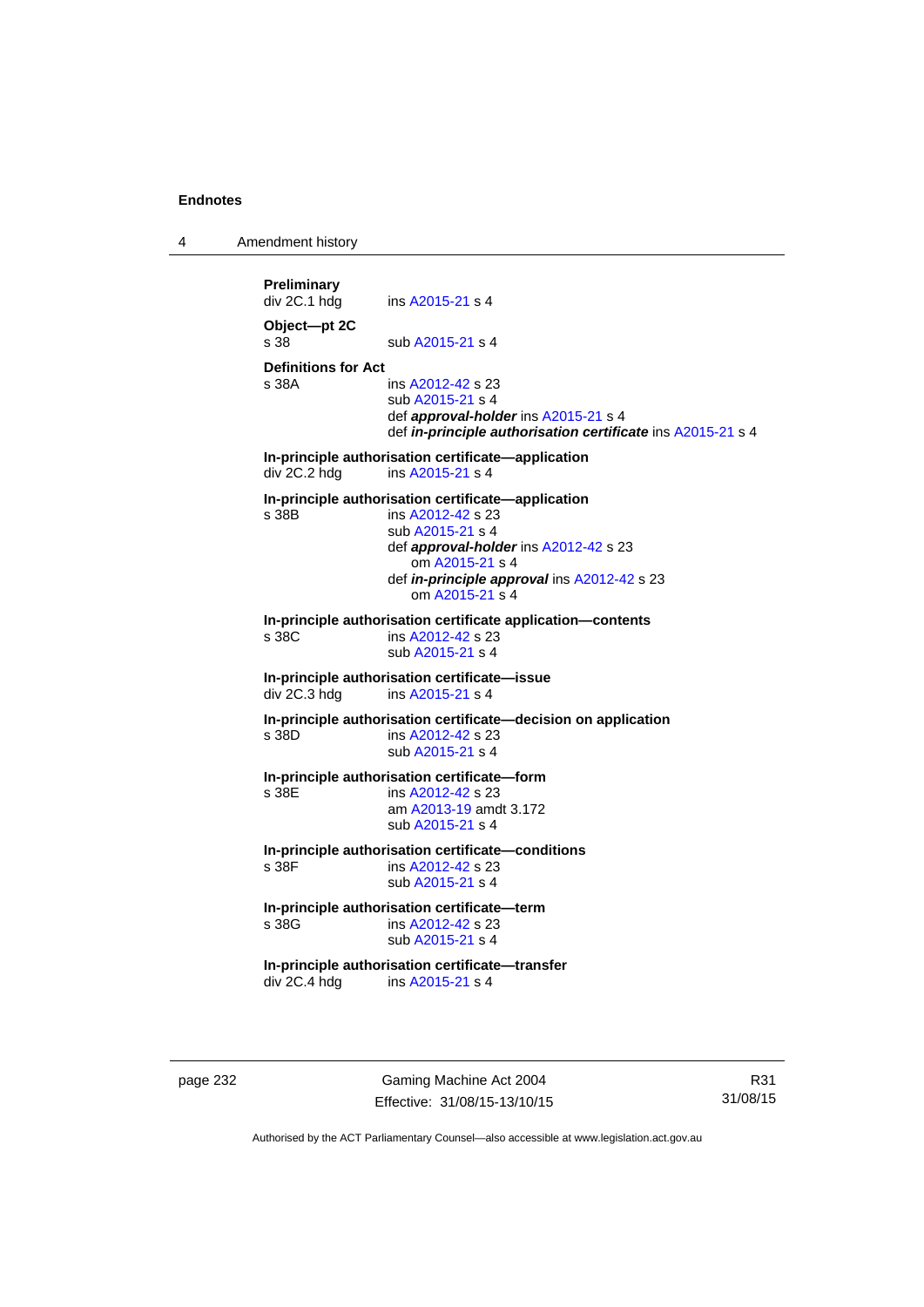**In-principle authorisation certificate—application to transfer**  s 38H ins [A2012-42](http://www.legislation.act.gov.au/a/2012-42) s 23 sub [A2015-21](http://www.legislation.act.gov.au/a/2015-21) s 4 **In-principle authorisation certificate—transfer decision**  s 38I ins [A2012-42](http://www.legislation.act.gov.au/a/2012-42) s 23 am [A2013-19](http://www.legislation.act.gov.au/a/2013-19) amdt 3.173 sub [A2015-21](http://www.legislation.act.gov.au/a/2015-21) s 4 **In-principle authorisation certificate—application for extension**  s 38J ins [A2012-42](http://www.legislation.act.gov.au/a/2012-42) s 23 sub [A2015-21](http://www.legislation.act.gov.au/a/2015-21) s 4 **In-principle authorisation certificate—extension decision**  s 38K ins [A2012-42](http://www.legislation.act.gov.au/a/2012-42) s 23 sub [A2015-21](http://www.legislation.act.gov.au/a/2015-21) s 4 **In-principle authorisation certificate—surrender**  s 38L ins [A2012-42](http://www.legislation.act.gov.au/a/2012-42) s 23 sub [A2015-21](http://www.legislation.act.gov.au/a/2015-21) s 4 **In-principle authorisation certificates—conversion**  div 2C.5 hdg ins [A2015-21](http://www.legislation.act.gov.au/a/2015-21) s 4 **Conversion of in-principle authorisation certificate to authorisation certificate—application**  s 38M ins [A2012-42](http://www.legislation.act.gov.au/a/2012-42) s 23 sub [A2015-21](http://www.legislation.act.gov.au/a/2015-21) s 4 **Conversion of in-principle authorisation certificate to authorisation certificate—decision**  s 38N ins [A2012-42](http://www.legislation.act.gov.au/a/2012-42) s 23 sub [A2015-21](http://www.legislation.act.gov.au/a/2015-21) s 4 **Consequences of conversion—other in-principle authorisation certificates for the land or premises expire**  s 38O ins [A2012-42](http://www.legislation.act.gov.au/a/2012-42) s 23 sub [A2015-21](http://www.legislation.act.gov.au/a/2015-21) s 4 **In-principle approval—transfer decision**  s 38P ins [A2012-42](http://www.legislation.act.gov.au/a/2012-42) s 23 om [A2015-21](http://www.legislation.act.gov.au/a/2015-21) s 4 **In-principle approval—application for extension**  ins [A2012-42](http://www.legislation.act.gov.au/a/2012-42) s 23 om [A2015-21](http://www.legislation.act.gov.au/a/2015-21) s 4 **In-principle approval—extension decision**  s 38R ins [A2012-42](http://www.legislation.act.gov.au/a/2012-42) s 23 om [A2015-21](http://www.legislation.act.gov.au/a/2015-21) s 4

R31 31/08/15

Gaming Machine Act 2004 Effective: 31/08/15-13/10/15 page 233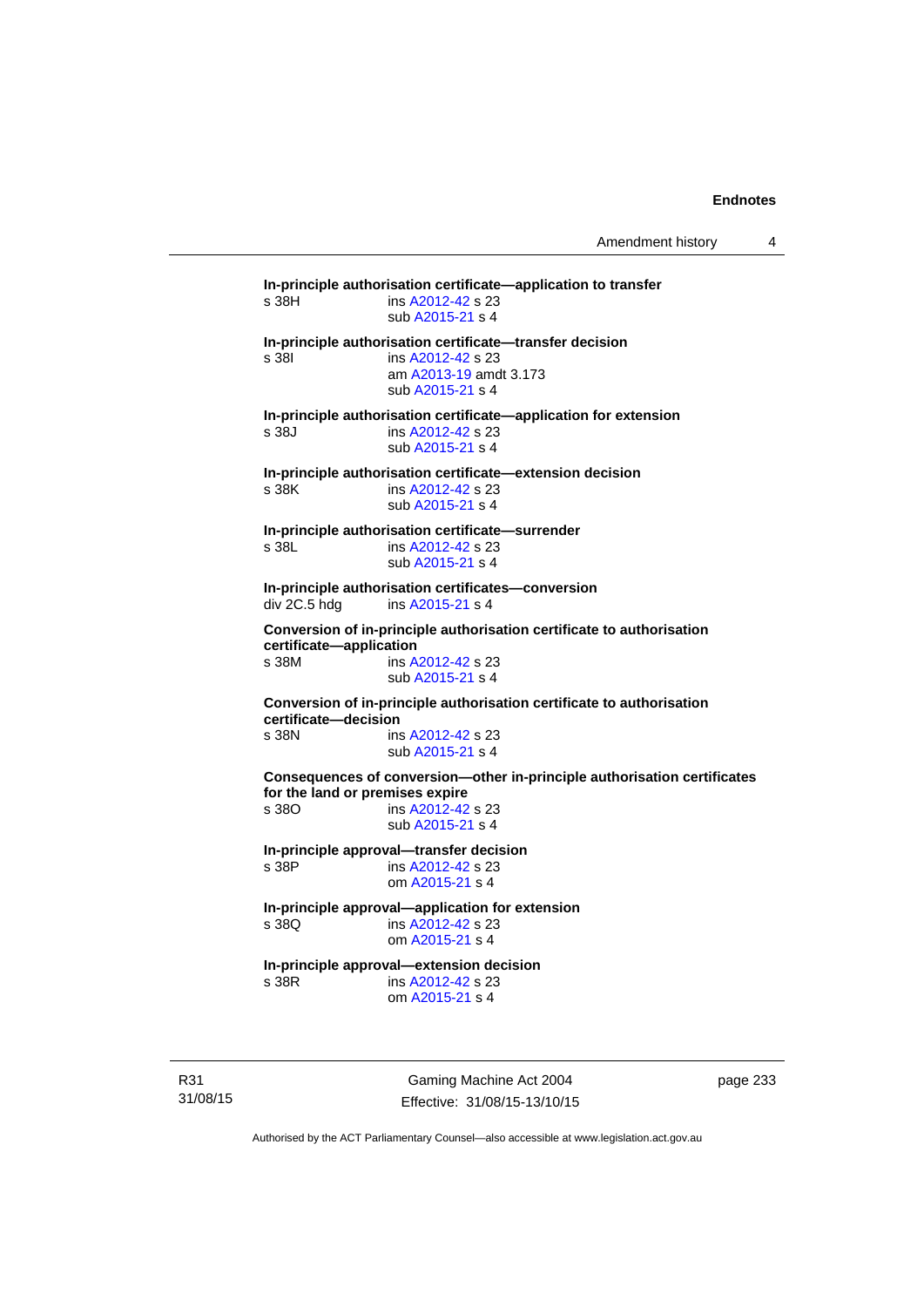4 Amendment history **In-principle approval—surrender**  s 38S ins [A2012-42](http://www.legislation.act.gov.au/a/2012-42) s 23 om [A2015-21](http://www.legislation.act.gov.au/a/2015-21) s 4 **Conversion of in-principle approval to licence or amendment—application**  s 38T ins [A2012-42](http://www.legislation.act.gov.au/a/2012-42) s 23 om [A2015-21](http://www.legislation.act.gov.au/a/2015-21) s 4 **Conversion of in-principle approval to licence—decision**  s 38U ins [A2012-42](http://www.legislation.act.gov.au/a/2012-42) s 23 om [A2015-21](http://www.legislation.act.gov.au/a/2015-21) s 4 **Conversion of in-principle approval into venue relocation amendment decision**  ins [A2012-42](http://www.legislation.act.gov.au/a/2012-42) s 23 om [A2015-21](http://www.legislation.act.gov.au/a/2015-21) s 4 **Conversion of in-principle approval into new venue amendment—decision**  s 38W ins [A2012-42](http://www.legislation.act.gov.au/a/2012-42) s 23 om [A2015-21](http://www.legislation.act.gov.au/a/2015-21) s 4 **Conversion—other in-principle approvals for the land or premises expire**  s 38X ins [A2012-42](http://www.legislation.act.gov.au/a/2012-42) s 23 am [A2013-19](http://www.legislation.act.gov.au/a/2013-19) amdt 3.174 om [A2015-21](http://www.legislation.act.gov.au/a/2015-21) s 4 **Licences and authorisation certificates—conditions**  pt 3 hdg sub [A2015-21](http://www.legislation.act.gov.au/a/2015-21) s 5 **Offence—failure to comply with condition**<br>s 39 hdg sub A2015-21 s 6 sub [A2015-21](http://www.legislation.act.gov.au/a/2015-21) s 6 s 39 am [A2015-21](http://www.legislation.act.gov.au/a/2015-21) ss 7-9; ss renum R31 LA **General licence and authorisation certificate conditions**  div 3.2 hdg sub [A2015-21](http://www.legislation.act.gov.au/a/2015-21) s 10 **Compliance with requirements for issue of licence and authorisation certificate**  s 39A ins [A2005-26](http://www.legislation.act.gov.au/a/2005-26) s 4 sub [A2015-21](http://www.legislation.act.gov.au/a/2015-21) s 11 **Display of licence and authorisation certificate at authorised premises**  s 41 am [A2014-47](http://www.legislation.act.gov.au/a/2014-47) s 7 sub [A2015-21](http://www.legislation.act.gov.au/a/2015-21) s 12 **Authorisation certificate and authorisation schedule to be kept at premises**  s 42 sub [A2015-21](http://www.legislation.act.gov.au/a/2015-21) s 12 **Assistance with reviews**  s 42A ins [A2015-21](http://www.legislation.act.gov.au/a/2015-21) s 12

page 234 Gaming Machine Act 2004 Effective: 31/08/15-13/10/15

R31 31/08/15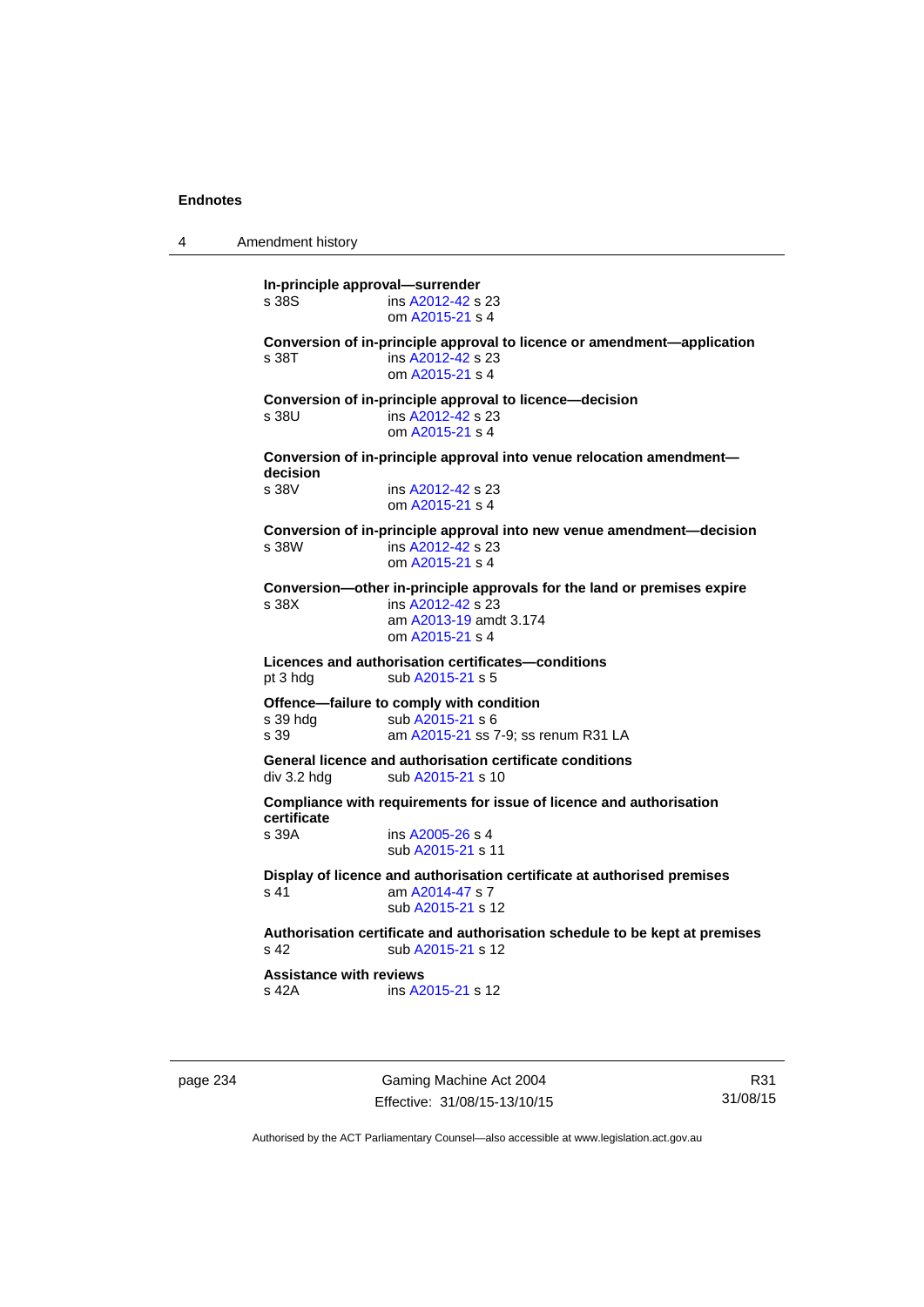Amendment history 4

```
Rules and control procedures for operation of gaming machines and 
peripheral equipment 
s 43 am A2015-21 s 92 
Installation in accordance with Act 
s 44 am A2015-21 s 92 
Installation certificate 
s 45 am A2015-21 s 92, s 93 
Operation after installation 
s 46 am A2015-21 s 92 
Operation subject to correct percentage payout 
s 47 am A2015-21 s 13 
Percentage payout of gaming machines to be displayed 
s 48 am A2015-21 s 14 
Licensee to use gaming machines 
s 51 am A2012-42 s 24 
                 om A2015-21 s 15 
Accounts relating to gaming machines 
s 52 am A2015-21 s 92 
Conditions about inequitable benefits 
s 53 am A2011-24 s 7, s 8 
Condition about club's constitution—consistency with gaming laws 
s 53A ins A2011-24 s 9
Condition about club's constitution—amendment if inconsistent with gaming 
laws 
                A2011-24 s 9 am A2014-56 s 11 
Annual report of clubs 
s 54 am A2011-24 s 10, s 11; pars renum R19 LA 
Other conditions of club licences 
s 55 am A2005-26 s 5; A2011-24 s 12; pars renum R16 (RI) LA 
Definitions for pt 4 
A2015-21 s 16
s 56 def cancelled ins A2015-21 s 17 
                 def final ins A2015-21 s 17 
                 def licence am A2012-42 s 25; pars renum R20 LA 
                    sub A2015-21 s 18 
                 def licensee sub A2012-42 s 26 
                    om A2015-21 s 18
```
R31 31/08/15

Gaming Machine Act 2004 Effective: 31/08/15-13/10/15 page 235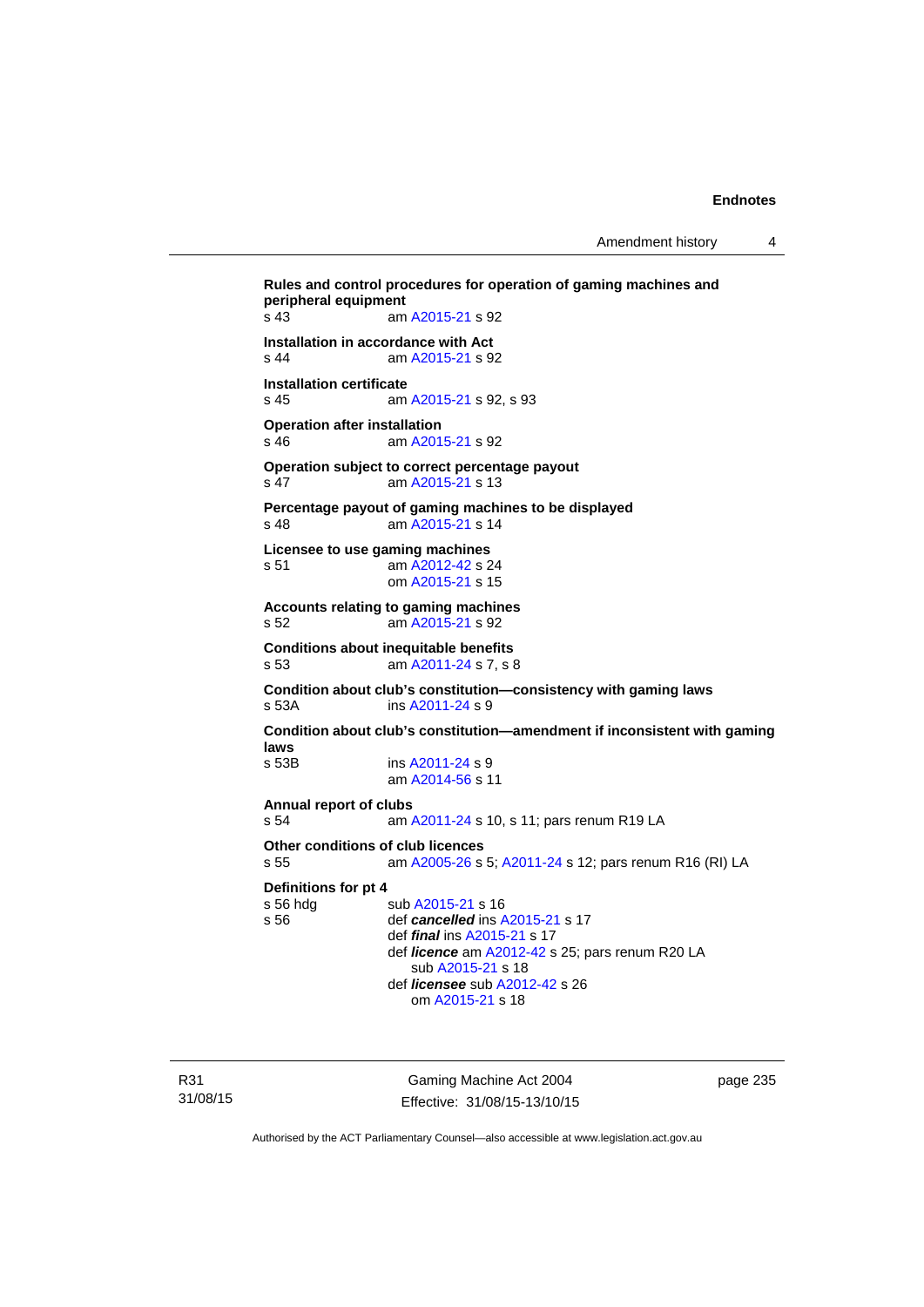4 Amendment history **Grounds for disciplinary action**  s 57 am [A2005-17](http://www.legislation.act.gov.au/a/2005-17) s 12; ss renum [A2005-17](http://www.legislation.act.gov.au/a/2005-17) s 13; [A2006-2](http://www.legislation.act.gov.au/a/2006-2) amdts 1.13-1.15; pars renum [A2006-2](http://www.legislation.act.gov.au/a/2006-2) amdt 1.16; [A2012-42](http://www.legislation.act.gov.au/a/2012-42) s 27; ss renum R20 LA; [A2015-21](http://www.legislation.act.gov.au/a/2015-21) s 19; ss renum R31 LA **Disciplinary action**  am [A2015-21](http://www.legislation.act.gov.au/a/2015-21) ss 20-23; ss renum R31 LA **Commission may take disciplinary action against licensee**  s 62 am [A2015-21](http://www.legislation.act.gov.au/a/2015-21) s 24; ss renum R31 LA **Disciplinary action in relation to trading authorisations and gaming machines—directions**  s 62A ins [A2015-21](http://www.legislation.act.gov.au/a/2015-21) s 25 **Suspension of licence and authorisation certificate because of suspension of general and on licences**  s 63 hdg sub [A2015-21](http://www.legislation.act.gov.au/a/2015-21) s 26 s 63 **Sub A2010-43** amdt 1.15 am [A2015-21](http://www.legislation.act.gov.au/a/2015-21) s 27 **Cancellation of authorisation certificate because of cancellation etc of general and on licences**<br>s 64 hda sub A s 64 hdg sub [A2015-21](http://www.legislation.act.gov.au/a/2015-21) s 28<br>s 64 sub A2010-43 amd sub [A2010-43](http://www.legislation.act.gov.au/a/2010-43) amdt 1.16 am [A2015-21](http://www.legislation.act.gov.au/a/2015-21) s 29, s 30 **Return of licence and authorisation certificate on cancellation**  s 65 hdg sub [A2015-21](http://www.legislation.act.gov.au/a/2015-21) s 31 s 65 am [A2015-21](http://www.legislation.act.gov.au/a/2015-21) ss 32-34 **Cancellation of licences and authorisation certificates—disposal of gaming machines**  s 65A ins [A2015-21](http://www.legislation.act.gov.au/a/2015-21) s 35 **Meaning of** *centralised monitoring system* s 66 am [A2011-3](http://www.legislation.act.gov.au/a/2011-3) amdt 3.211; [A2013-19](http://www.legislation.act.gov.au/a/2013-19) amdt 3.175 **Regulations about CMS**  s 67 am [A2015-21](http://www.legislation.act.gov.au/a/2015-21) s 93 **Approval of gaming machines, peripherals, suppliers and technicians**  pt 6 hdg sub [A2014-56](http://www.legislation.act.gov.au/a/2014-56) s 12 **Approval of gaming machines and peripheral equipment**  s 69 am [A2007-40](http://www.legislation.act.gov.au/a/2007-40) s 11; [A2011-3](http://www.legislation.act.gov.au/a/2011-3) amdt 3.212; [A2013-9](http://www.legislation.act.gov.au/a/2013-9) s 4, s 5; ss renum R21 LA **Cancellation or suspension of gaming machine and peripheral equipment approval**  s 70 am [A2011-3](http://www.legislation.act.gov.au/a/2011-3) amdt 3.213; [A2015-21](http://www.legislation.act.gov.au/a/2015-21) s 93

page 236 Gaming Machine Act 2004 Effective: 31/08/15-13/10/15

R31 31/08/15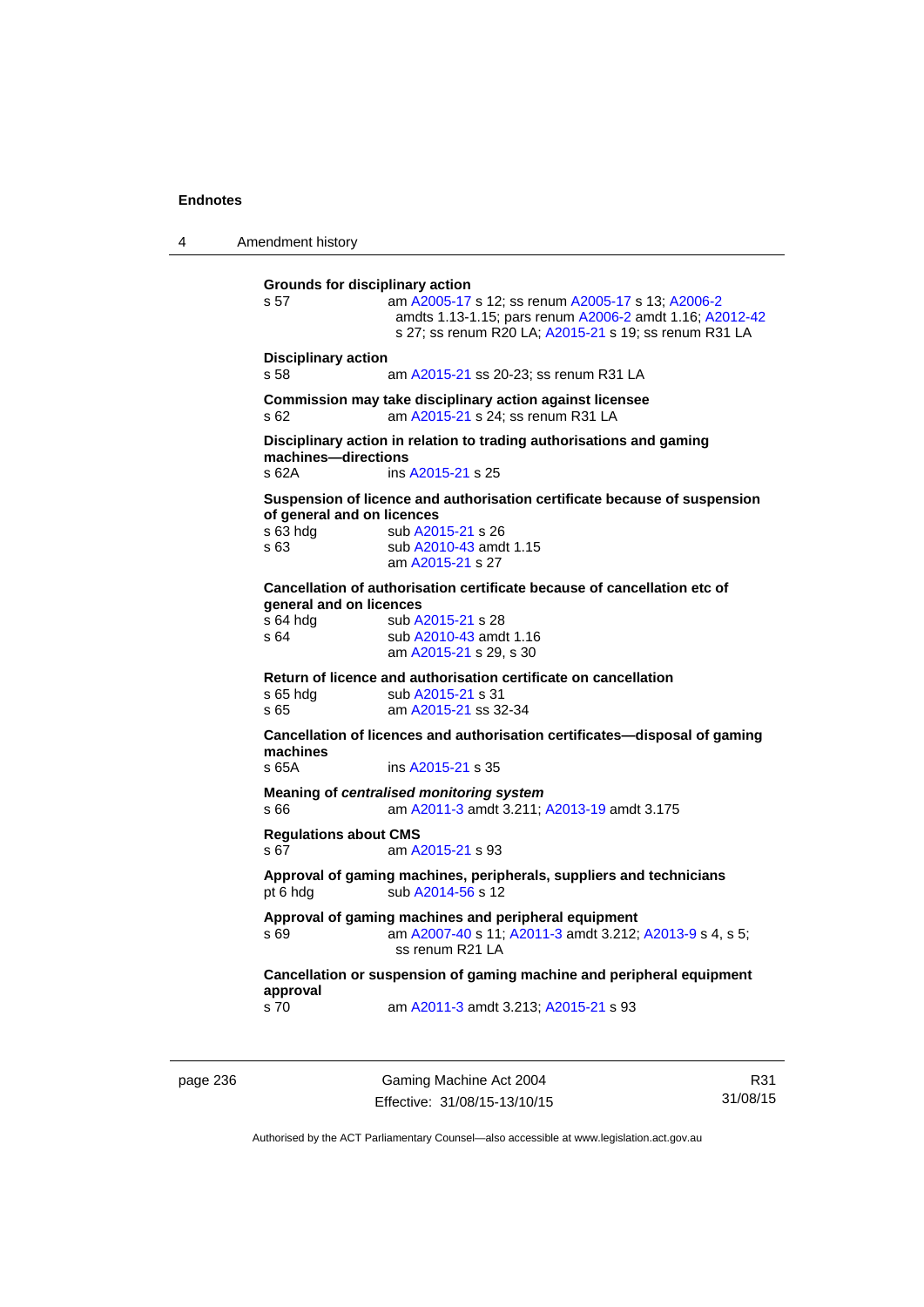Gaming Machine Act 2004 **Computer cabinet access register**  s 71 sub [A2014-56](http://www.legislation.act.gov.au/a/2014-56) s 13 am [A2015-21](http://www.legislation.act.gov.au/a/2015-21) s 36, s 92, s 93 **Application and approval as supplier**  s 72 am [A2007-40](http://www.legislation.act.gov.au/a/2007-40) s 12 **Cancellation etc of supplier's approval**  s 73A ins [A2007-40](http://www.legislation.act.gov.au/a/2007-40) s 13 **Approval of technicians**  s 75 am [A2007-40](http://www.legislation.act.gov.au/a/2007-40) s 14; [A2014-56](http://www.legislation.act.gov.au/a/2014-56) s 14 **Cancellation etc of technician's approval**  s 79 am [A2005-17](http://www.legislation.act.gov.au/a/2005-17) s 14; ss renum [A2005-17](http://www.legislation.act.gov.au/a/2005-17) s 15 **Approved attendants**  div 6.4 hdg om [A2014-56](http://www.legislation.act.gov.au/a/2014-56) s 15 **Gaming machine dealings**  div 6.5 hdg renum as div 6A.1 hdg **Repossession of gaming machines**  div 6.6 hdg renum as div 6A.2 hdg **Disposal of gaming machines**  div 6.7 hdg renum as div 6A.3 hdg **Seizure of gaming machines**<br>div 6.8 hdg renum as d renum as div 6A.4 hdg **Installation and operation of gaming machines**  div 6.9 hdg renum as div 6A.5 hdg **Trading of authorisations and gaming machines**  renum as div 6A.6 hdg **Preliminary**  sdiv 6.10.1 hdg renum as sdiv 6A.6.1 hdg **Trading class B authorisations**  sdiv 6.10.2 hdg renum as sdiv 6A.6.2 hdg **Trading class C authorisations and gaming machines**  sdiv 6.10.3 hdg renum as sdiv 6A.6.3 hdg **Trading authorisations and gaming machines—miscellaneous**  sdiv 6.10.4 hdg renum as sdiv 6A.6.4 hdg **Storage of authorisations and gaming machines**  div 6.11 hdg renum as div 6A.7 hdg **Interpretation**  sdiv 6.11.1 hdg renum as sdiv 6A.7.1 hdg

R31 31/08/15

Effective: 31/08/15-13/10/15

page 237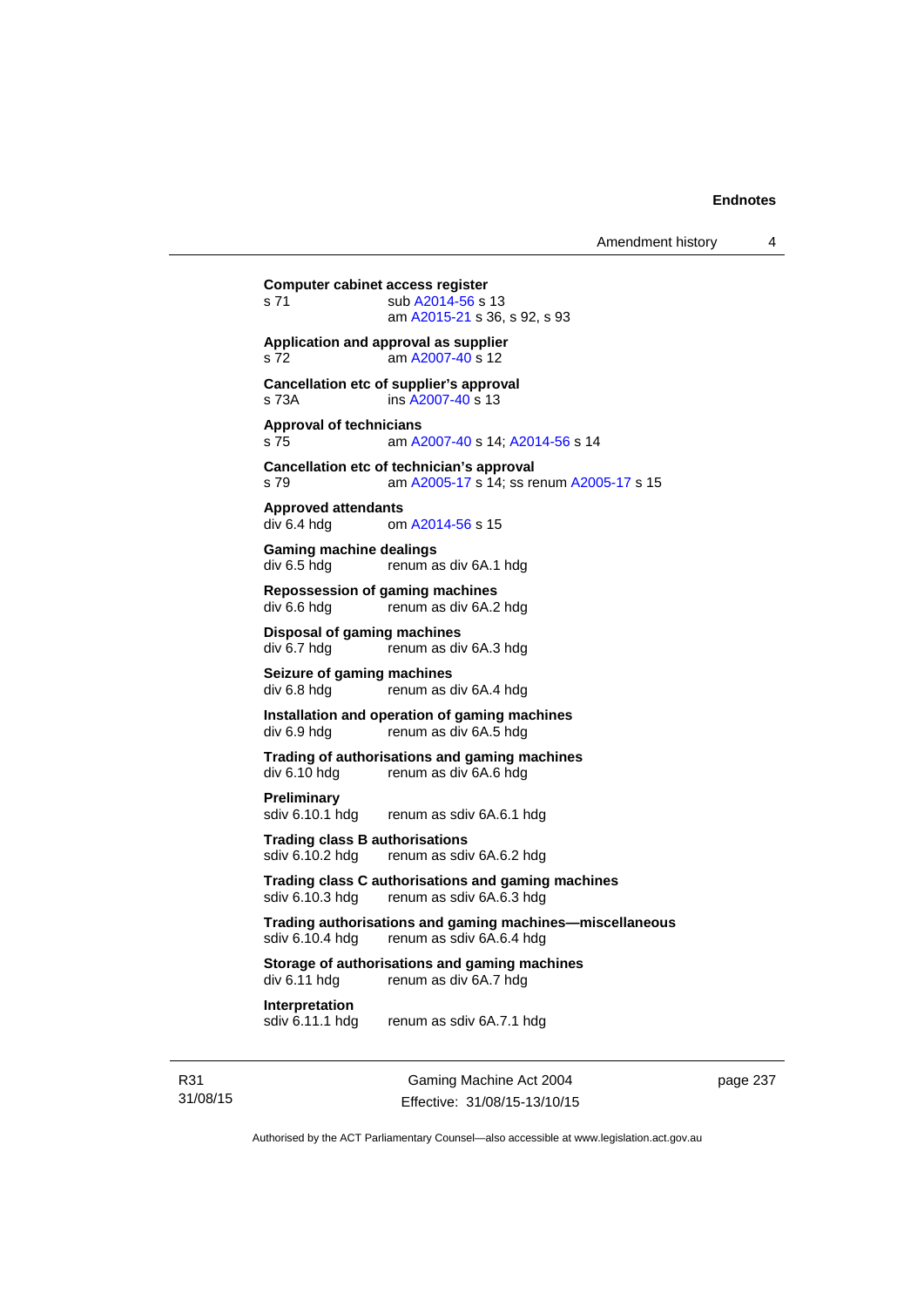| 4 | Amendment history |
|---|-------------------|
|---|-------------------|

**Storage permits—application and decision**<br>sdiv 6.11.2 hdg renum as sdiv 6A.7.2 hdg sdiv 6.11.2 hdg renum as sdiv 6A.7.2 hdg

**Quarantine permits**  sdiv 6.11.3 hdg renum as sdiv 6A.7.3 hdg

**Permits—form**  renum as sdiv 6A.7.4 hdg

**Permits—conditions**  sdiv 6.11.5 hdg renum as sdiv 6A.7.5 hdg

**Permits—amendment**  sdiv 6.11.6 hdg renum as sdiv 6A.7.6 hdg

**Permits—trading authorisations under permits**  sdiv 6.11.7 hdg renum as sdiv 6A.7.7 hdg

**Permits—miscellaneous**  sdiv 6.11.8 hdg renum as sdiv 6A.7.8 hdg

**Gaming machine dealings**  pt 6A hdg ins [A2015-21](http://www.legislation.act.gov.au/a/2015-21) s 37

**Gaming machine dealings**  div 6A.1 hdg (prev div 6.5 hdg) renum as div 6A.1 hdg [A2015-21](http://www.legislation.act.gov.au/a/2015-21) s 56

**Application for approval as attendant**  s 85 om [A2014-56](http://www.legislation.act.gov.au/a/2014-56) s 15

**Approval of attendants** 

s 86 am [A2007-40](http://www.legislation.act.gov.au/a/2007-40) s 15 om [A2014-56](http://www.legislation.act.gov.au/a/2014-56) s 15

**Short-term approval of attendants**  s 87 **cm [A2014-56](http://www.legislation.act.gov.au/a/2014-56) s 15** 

**Ending short-term approvals**  s 88 om [A2014-56](http://www.legislation.act.gov.au/a/2014-56) s 15

**Transfer etc of attendant's approval**  s 89 om [A2014-56](http://www.legislation.act.gov.au/a/2014-56) s 15

**Suspension of attendant's approval for short-term unemployment**  s 90 om [A2014-56](http://www.legislation.act.gov.au/a/2014-56) s 15

**Cancellation etc of attendant's approval**  s 91 am [A2005-17](http://www.legislation.act.gov.au/a/2005-17) s 16; ss renum [A2005-17](http://www.legislation.act.gov.au/a/2005-17) s 17 om [A2014-56](http://www.legislation.act.gov.au/a/2014-56) s 15

**Certificates for approved attendants**  s 92 om [A2014-56](http://www.legislation.act.gov.au/a/2014-56) s 15

**Giving copy of certificate about approved attendant**  s 93 om [A2014-56](http://www.legislation.act.gov.au/a/2014-56) s 15

page 238 Gaming Machine Act 2004 Effective: 31/08/15-13/10/15

R31 31/08/15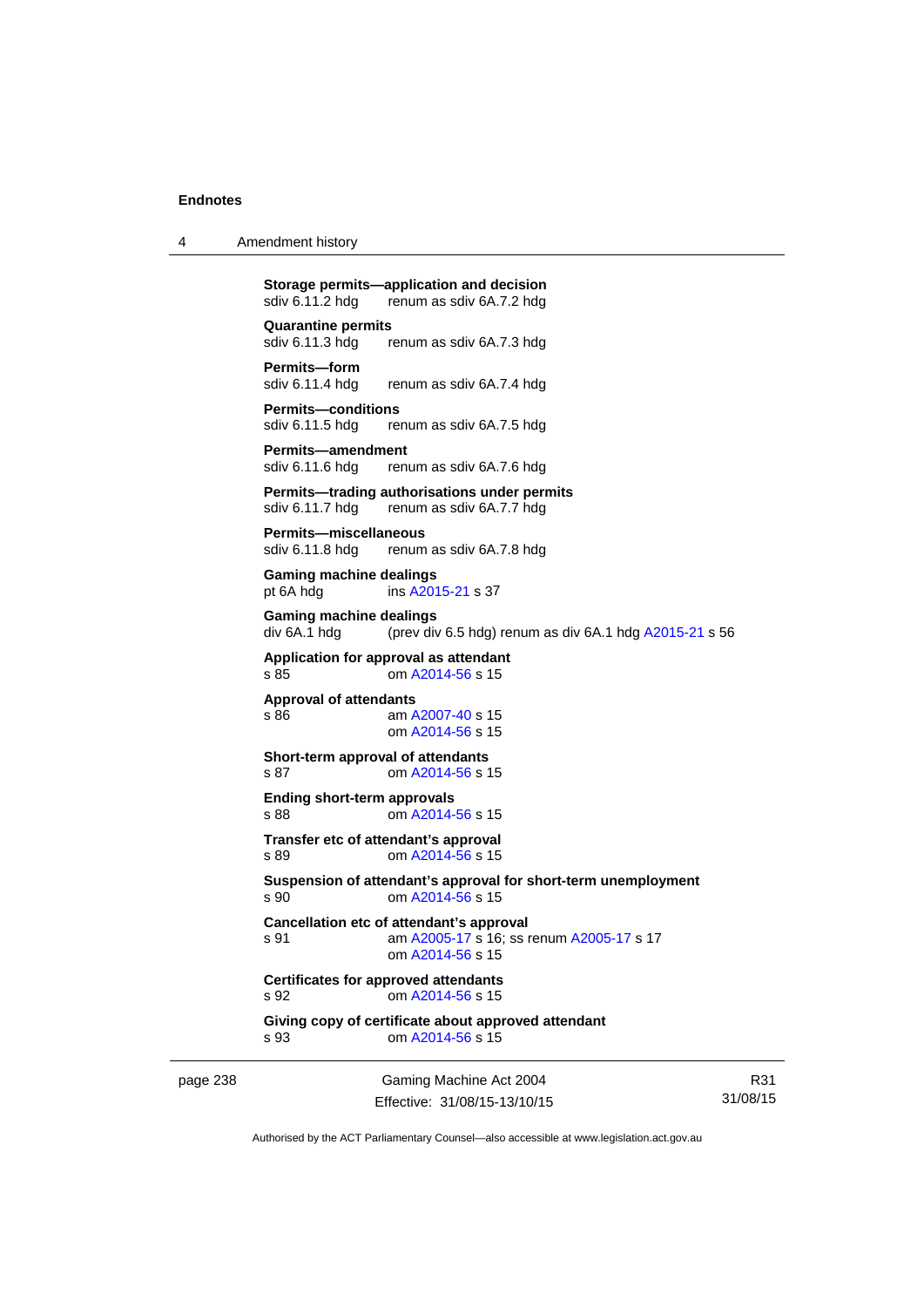```
Notice by licensee if attendant no longer employed 
s 94 om A2014-56 s 15 
Return of approval certificates for approved attendants 
s 95 om A2014-56 s 15 
Renewal of attendant's approval 
s 96 om A2014-56 s 15 
Acquisition of gaming machines and peripheral equipment—general 
A2015-21 s 38
Acquisition of authorisations and gaming machines—notification 
A2015-21 s 38
Acquisition of gaming machines—amendment of authorisation schedule etc 
s 100 am A2014-5 s 4 
                sub A2015-21 s 38 
               (3), (5) exp on the commencement of Gaming Machine 
                (Reform) Amendment Act 2015 A2015-21 sch 1 (s 100 (5))
Application and approval of financial arrangements 
s 101 om A2014-5 s 5 
Decision on application for approval of financial arrangements 
s 102 om A2014-5 s 5 
Possession and operation of gaming machines 
s 103 am A2015-21 s 39, s 40, s 93 
Offence—operating unauthorised or stored gaming machines 
A2015-21 s 41
Operation of gaming machines other than in accordance with authorisations 
A2015-21 s 42
s 105 am A2015-21 s 43, s 92 
Repossession of gaming machines 
div 6A.2 hdg (prev div 6.6 hdg) renum as div 6A.2 hdg A2015-21 s 56 
Definitions—div 6A.2 
s 105A ins A2015-21 s 44 
                def approval ins A2015-21 s 44 
                def external administrator ins A2015-21 s 44 
Approval for repossession—application 
A2015-21 s 45
Approval of repossession of gaming machines 
s 108 am A2015-21 s 93 
Conditions on approval to repossess gaming machine 
s 109 am A2015-21 s 93
```
R31 31/08/15

Gaming Machine Act 2004 Effective: 31/08/15-13/10/15 page 239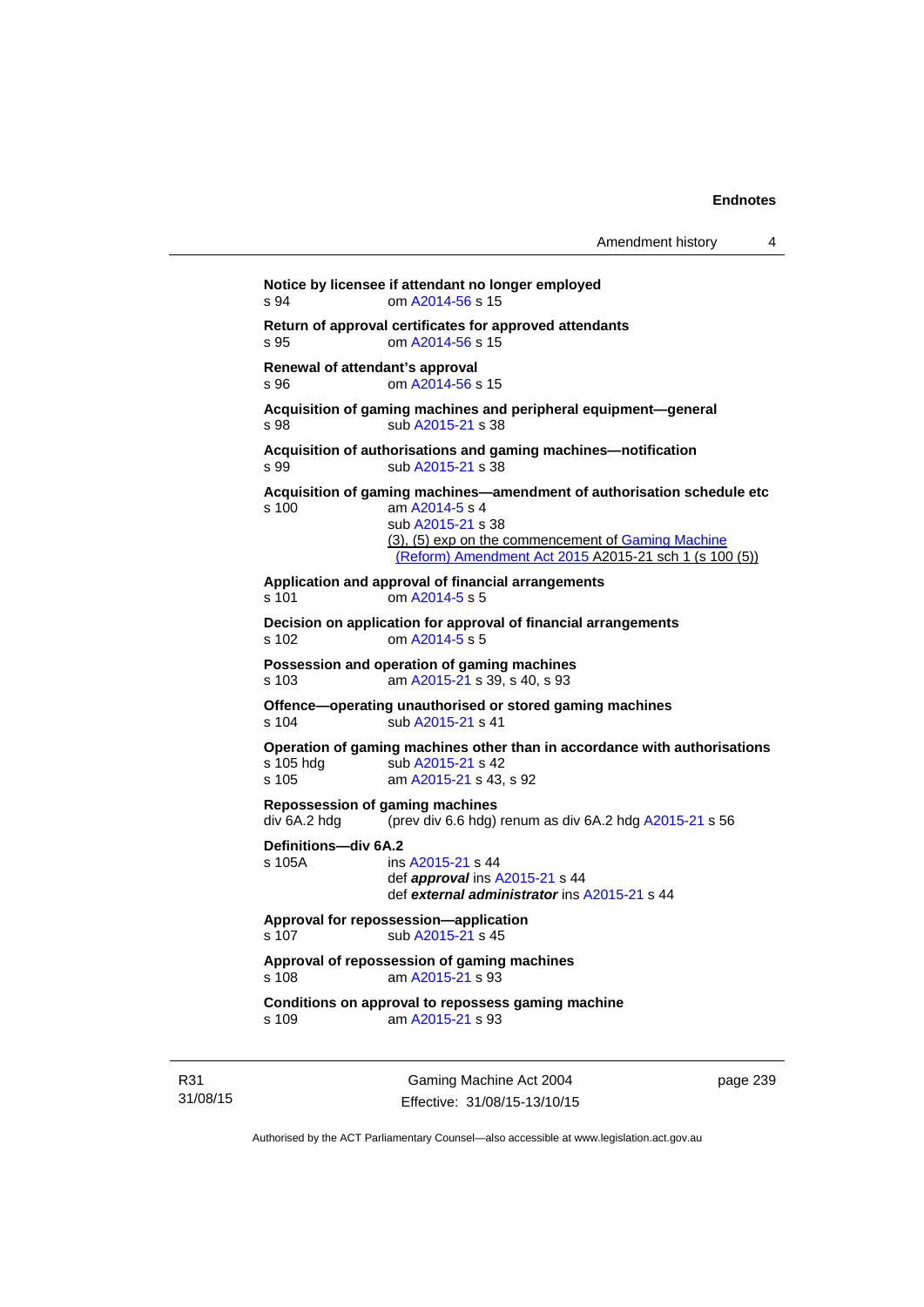4 Amendment history

| s 109A                                      | ins A2015-21 s 46                                                                                       |
|---------------------------------------------|---------------------------------------------------------------------------------------------------------|
| s 110A                                      | Appointment of external administrator<br>ins A2015-21 s 47                                              |
| Disposal of gaming machines<br>div 6A.3 hdg | (prev div 6.7 hdg) renum as div 6A.3 hdg A2015-21 s 56                                                  |
| s 111                                       | Unapproved disposal of gaming machines<br>am A2015-21 s 48                                              |
| s 112                                       | Application for approval for disposal of gaming machines<br>am A2015-21 s 49, s 50, s 93                |
| s 113                                       | Approval of disposal of gaming machines<br>am A2015-21 s 51, 93                                         |
| s 113A                                      | Disposal of gaming machines-notifiable action<br>ins A2015-21 s 52                                      |
| s 113B                                      | Destruction of gaming machines-commission's attendance<br>ins A2015-21 s 52                             |
| s 113C                                      | Disposal of gaming machines-direction about manner of disposal<br>ins A2015-21 s 52                     |
| s 113D                                      | Offence-failure to dispose of gaming machine within required time<br>ins A2015-21 s 52                  |
| Seizure of gaming machines<br>div 6A.4 hdg  | (prev div 6.8 hdg) renum as div 6A.4 hdg $A2015-21$ s 56                                                |
| div 6A.5 hdg                                | Installation and operation of gaming machines<br>(prev div 6.9 hdg) renum as div 6A.5 hdg A2015-21 s 56 |
| s 120                                       | Installation to be in accordance with approval of commission<br>am A2015-21 s 92                        |
| s 121                                       | Offence to install gaming machines<br>am A2015-21 s 92                                                  |
| Certificate about meter readings<br>s 122   | am A2015-21 s 92                                                                                        |
| <b>Sealing computer cabinet</b><br>s 123    | am A2014-56 s 16; A2015-21 s 92                                                                         |
| s 124                                       | <b>Commission may require information</b><br>am A2015-21 s 92                                           |
| s 125                                       | Operation to be subject to correct percentage payout<br>am A2015-21 s 53, s 54                          |

page 240 Gaming Machine Act 2004 Effective: 31/08/15-13/10/15

R31 31/08/15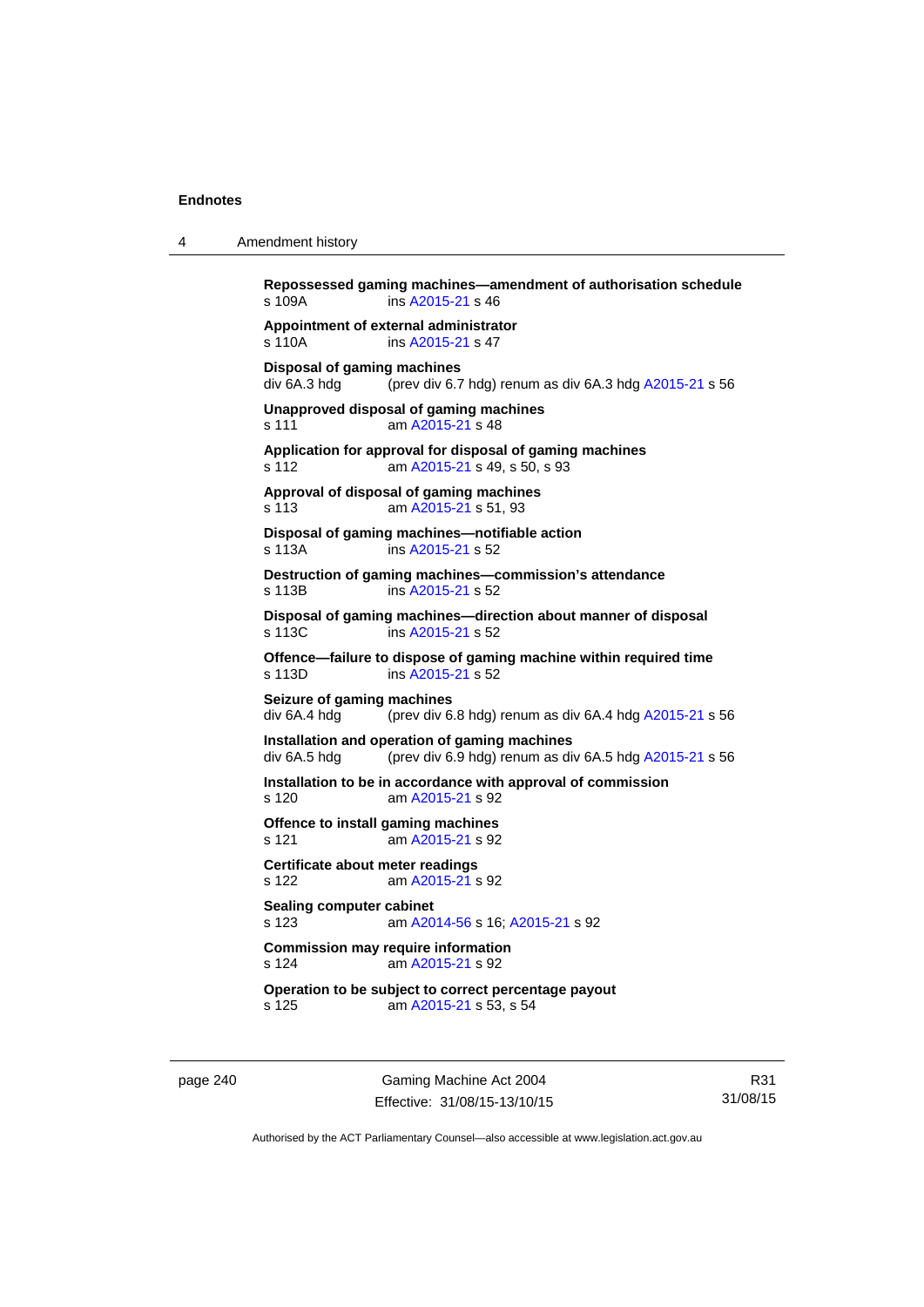|                                                          | Amendment history                                                                                                                                                                         | 4        |
|----------------------------------------------------------|-------------------------------------------------------------------------------------------------------------------------------------------------------------------------------------------|----------|
| s 126                                                    | Position for percentage payout of gaming machines display<br>am A2011-3 amdt 3.214                                                                                                        |          |
| div 6A.6 hdg                                             | Trading of authorisations and gaming machines<br>(prev div 6.10 hdg) ins A2015-21 s 55<br>renum as div 6A.6 hdg A2015-21 s 56                                                             |          |
| <b>Preliminary</b><br>sdiv 6A.6.1 hdg                    | (prev sdiv 6.10.1 hdg) ins A2015-21 s 55<br>renum as sdiv 6A.6.1 hdg A2015-21 s 56                                                                                                        |          |
| Objects-div 6A.6<br>s 127A                               | ins A2015-21 s 55                                                                                                                                                                         |          |
| Definitions-div 6A.6<br>s 127B                           | ins A2015-21 s 55<br>def class B licensee ins A2015-21 s 55<br>def class C licensee ins A2015-21 s 55                                                                                     |          |
| <b>Trading class B authorisations</b><br>sdiv 6A.6.2 hdg | (prev sdiv 6.10.2 hdg) ins A2015-21 s 55<br>renum as sdiv 6A.6.2 hdg A2015-21 s 56                                                                                                        |          |
| Selling class B authorisations<br>s 127C                 | ins A2015-21 s 55<br>(7), (8) exp on the commencement of Gaming Machine<br>(Reform) Amendment Act 2015 A2015-21, sch 1 (s 127C (8))                                                       |          |
| s 127D                                                   | Offence-selling class B gaming machines<br>ins A2015-21 s 55                                                                                                                              |          |
| sdiv 6A.6.3 hdg                                          | Trading class C authorisations and gaming machines<br>(prev sdiv 6.10.3 hdg) ins A2015-21 s 55<br>renum as sdiv 6A.6.3 hdg A2015-21 s 56                                                  |          |
| s 127E                                                   | Trading class C authorisations and gaming machines<br>ins A2015-21 s 55<br>(4), (5) exp on the commencement of Gaming Machine<br>(Reform) Amendment Act 2015 A2015-21, sch 1 (s 127E (5)) |          |
| s 127F                                                   | Trading authorisations--forfeiture requirement<br>ins A2015-21 s 55<br>exp on the commencement of Gaming Machine (Reform)<br>Amendment Act 2015 A2015-21, sch 1 (s 127F (6))              |          |
| s 127G                                                   | Offence-acquiring authorisations and gaming machines<br>ins A2015-21 s 55                                                                                                                 |          |
| s 127H                                                   | Selling class C gaming machines<br>ins A2015-21 s 55                                                                                                                                      |          |
| Selling class C authorisations<br>s 127l                 | ins A2015-21 s 55                                                                                                                                                                         |          |
|                                                          | Gaming Machine Act 2004                                                                                                                                                                   | nage 241 |

R31 31/08/15

Gaming Machine Act 2004 Effective: 31/08/15-13/10/15 page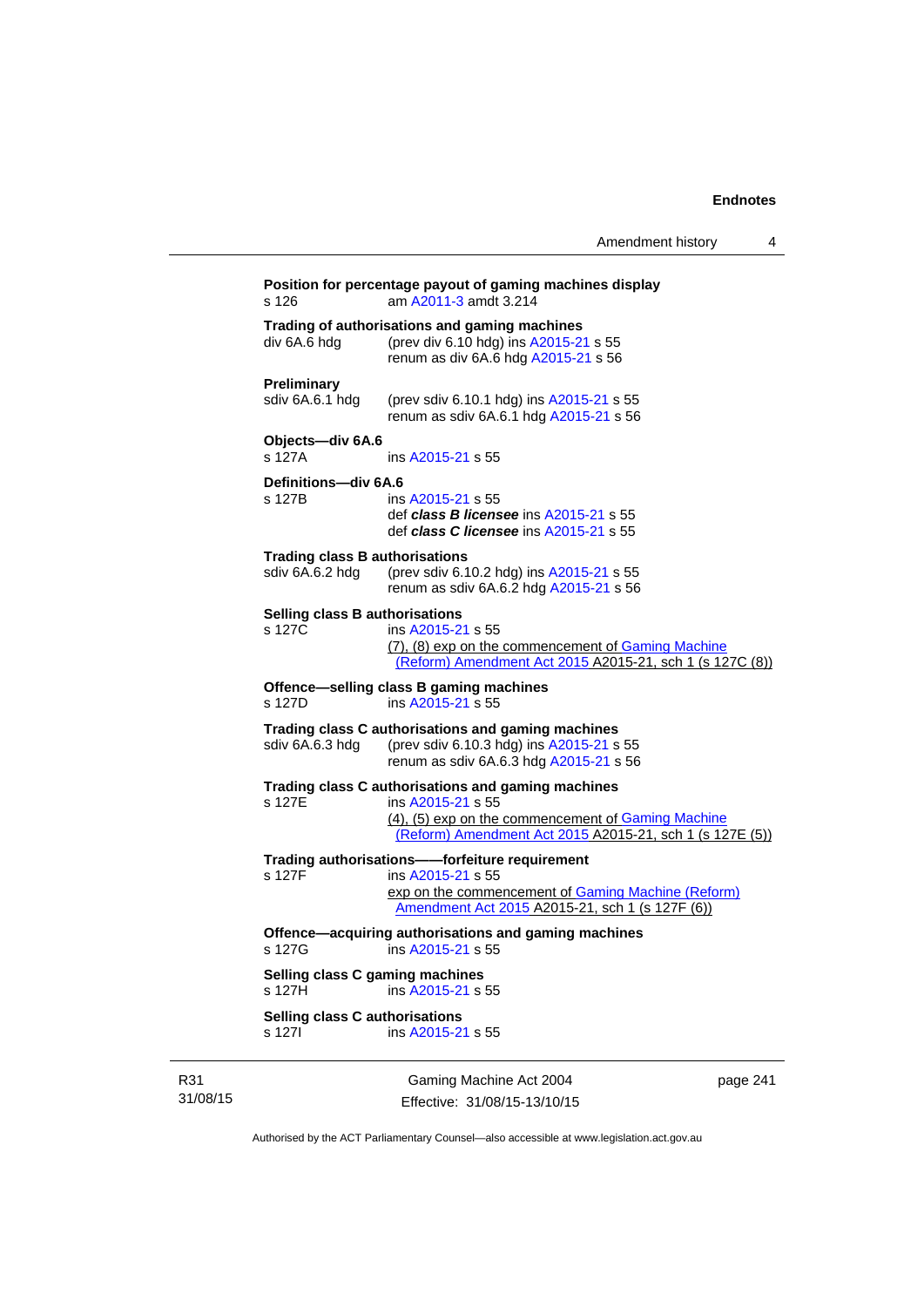# 4 Amendment history

|          | sdiv 6A.6.4 hdg                              | Trading authorisations and gaming machines-miscellaneous<br>(prev sdiv 6.10.4 hdg) ins A2015-21 s 55<br>renum as sdiv 6A.6.4 hdg A2015-21 s 56                                                                                                                                                                                                                                                                                                                                                                                                                               |
|----------|----------------------------------------------|------------------------------------------------------------------------------------------------------------------------------------------------------------------------------------------------------------------------------------------------------------------------------------------------------------------------------------------------------------------------------------------------------------------------------------------------------------------------------------------------------------------------------------------------------------------------------|
|          | s 127J                                       | Trading authorisations—disposal of gaming machines<br>ins A2015-21 s 55                                                                                                                                                                                                                                                                                                                                                                                                                                                                                                      |
|          | 127K                                         | Trading authorisations and gaming machines-regulations<br>ins A2015-21 s 55                                                                                                                                                                                                                                                                                                                                                                                                                                                                                                  |
|          | div 6A.7 hdg                                 | Storage of authorisations and gaming machines<br>(prev div 6.11 hdg) ins A2015-21 s 55<br>renum as div 6A.7 hdg A2015-21 s 56                                                                                                                                                                                                                                                                                                                                                                                                                                                |
|          | Interpretation<br>sdiv 6A.7.1 hdg            | (prev sdiv 6.11.1 hdg) ins A2015-21 s 55<br>renum as sdiv 6A.7.1 hdg A2015-21 s 56                                                                                                                                                                                                                                                                                                                                                                                                                                                                                           |
|          | Meaning of storage permit-Act<br>s 127L      | ins A2015-21 s 55                                                                                                                                                                                                                                                                                                                                                                                                                                                                                                                                                            |
|          | Definitions-div 6A.7<br>s 127M               | ins A2015-21 s 55<br>def general purpose ins A2015-21 s 55<br>def <i>inspection notice</i> ins A2015-21 s 55<br>def <i>interim purpose</i> ins A2015-21 s 55<br>def <i>permit</i> ins A2015-21 s 55<br>def quarantined authorisation ins A2015-21 s 55<br>def quarantined gaming machine ins A2015-21 s 55<br>def quarantine period ins A2015-21 s 55<br>def quarantine permit ins A2015-21 s 55<br>def storage period ins A2015-21 s 55<br>def storage rules ins A2015-21 s 55<br>def stored authorisation ins A2015-21 s 55<br>def stored gaming machine ins A2015-21 s 55 |
|          | sdiv 6A.7.2 hdg                              | Storage permits-application and decision<br>(prev sdiv 6.11.2 hdg) ins A2015-21 s 55<br>renum as sdiv 6A.7.2 hdg A2015-21 s 56                                                                                                                                                                                                                                                                                                                                                                                                                                               |
|          | Storage permits--purpose<br>s 127N           | ins A2015-21 s 55                                                                                                                                                                                                                                                                                                                                                                                                                                                                                                                                                            |
|          | Storage permit-application<br>s 1270         | ins A2015-21 s 55                                                                                                                                                                                                                                                                                                                                                                                                                                                                                                                                                            |
|          | s 127P                                       | Storage permit-decision on application<br>ins A2015-21 s 55                                                                                                                                                                                                                                                                                                                                                                                                                                                                                                                  |
|          | <b>Quarantine permits</b><br>sdiv 6A.7.3 hdg | (prev sdiv 6.11.3 hdg) ins A2015-21 s 55<br>renum as sdiv 6A.7.3 hdg A2015-21 s 56                                                                                                                                                                                                                                                                                                                                                                                                                                                                                           |
| page 242 |                                              | Gaming Machine Act 2004                                                                                                                                                                                                                                                                                                                                                                                                                                                                                                                                                      |

Effective: 31/08/15-13/10/15

R31 31/08/15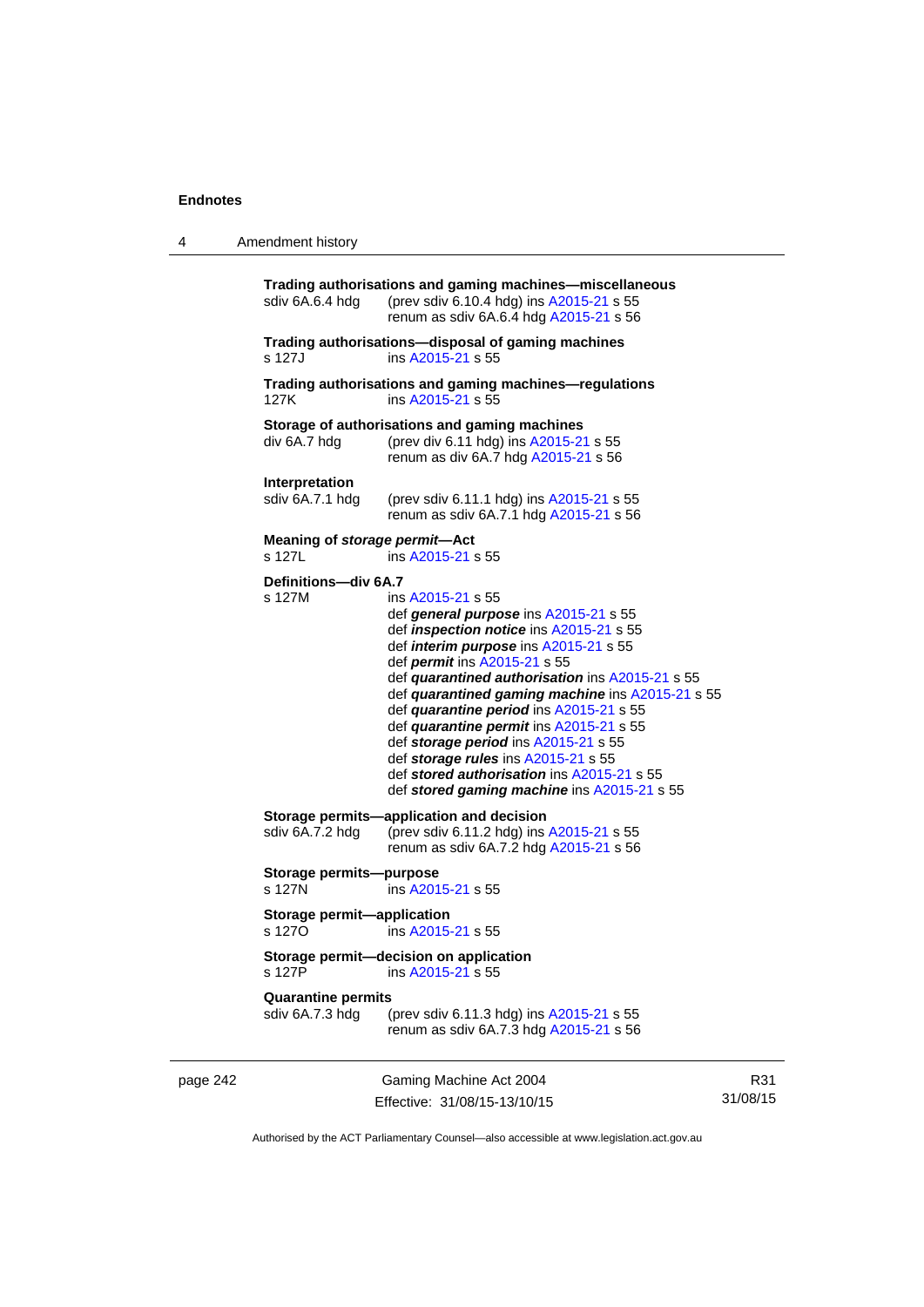Amendment history 4

|                                                | Quarantine permits-notification and issue                                                                                          |
|------------------------------------------------|------------------------------------------------------------------------------------------------------------------------------------|
| s 127Q                                         | ins A2015-21 s 55                                                                                                                  |
| <b>Quarantine permits-extension</b><br>s 127R  | ins A2015-21 s 55                                                                                                                  |
| Permits-form<br>sdiv 6A.7.4 hdg                | (prev sdiv 6.11.4 hdg) ins A2015-21 s 55<br>renum as sdiv 6A.7.4 hdg A2015-21 s 56                                                 |
| Permit-form<br>s 127S                          | ins A2015-21 s 55                                                                                                                  |
| <b>Permits-conditions</b><br>sdiv 6A.7.5 hdg   | (prev sdiv 6.11.5 hdg) ins A2015-21 s 55<br>renum as sdiv 6A.7.5 hdg A2015-21 s 56                                                 |
| <b>Permit-conditions</b><br>s 127T             | ins A2015-21 s 55                                                                                                                  |
| Permit-term<br>s 127U                          | ins A2015-21 s 55                                                                                                                  |
| s 127V                                         | Storage permit-application for extension<br>ins A2015-21 s 55                                                                      |
| s 127W                                         | Storage permit-extension decision<br>ins A2015-21 s 55                                                                             |
| <b>Permits-amendment</b><br>sdiv 6A.7.6 hdg    | (prev sdiv 6.11.6 hdg) ins A2015-21 s 55<br>renum as sdiv 6A.7.6 hdg A2015-21 s 56                                                 |
| <b>Permit amendment-notification</b><br>s 127X | ins A2015-21 s 55                                                                                                                  |
| <b>Permit amendment-decision</b><br>s 127Y     | ins A2015-21 s 55                                                                                                                  |
| s 127Z                                         | Permit amendment-commission's own initiative<br>ins A2015-21 s 55                                                                  |
| s 127ZA                                        | Permit amendment-reissue of permit<br>ins A2015-21 s 55                                                                            |
| sdiv 6A.7.7 hdg                                | Permits-trading authorisations under permits<br>(prev sdiv 6.11.7 hdg) ins A2015-21 s 55<br>renum as sdiv 6A.7.7 hdg A2015-21 s 56 |
| s 127ZB                                        | Trading authorisations under permits-procedure<br>ins A2015-21 s 55                                                                |
|                                                |                                                                                                                                    |

R31 31/08/15

Gaming Machine Act 2004 Effective: 31/08/15-13/10/15 page 243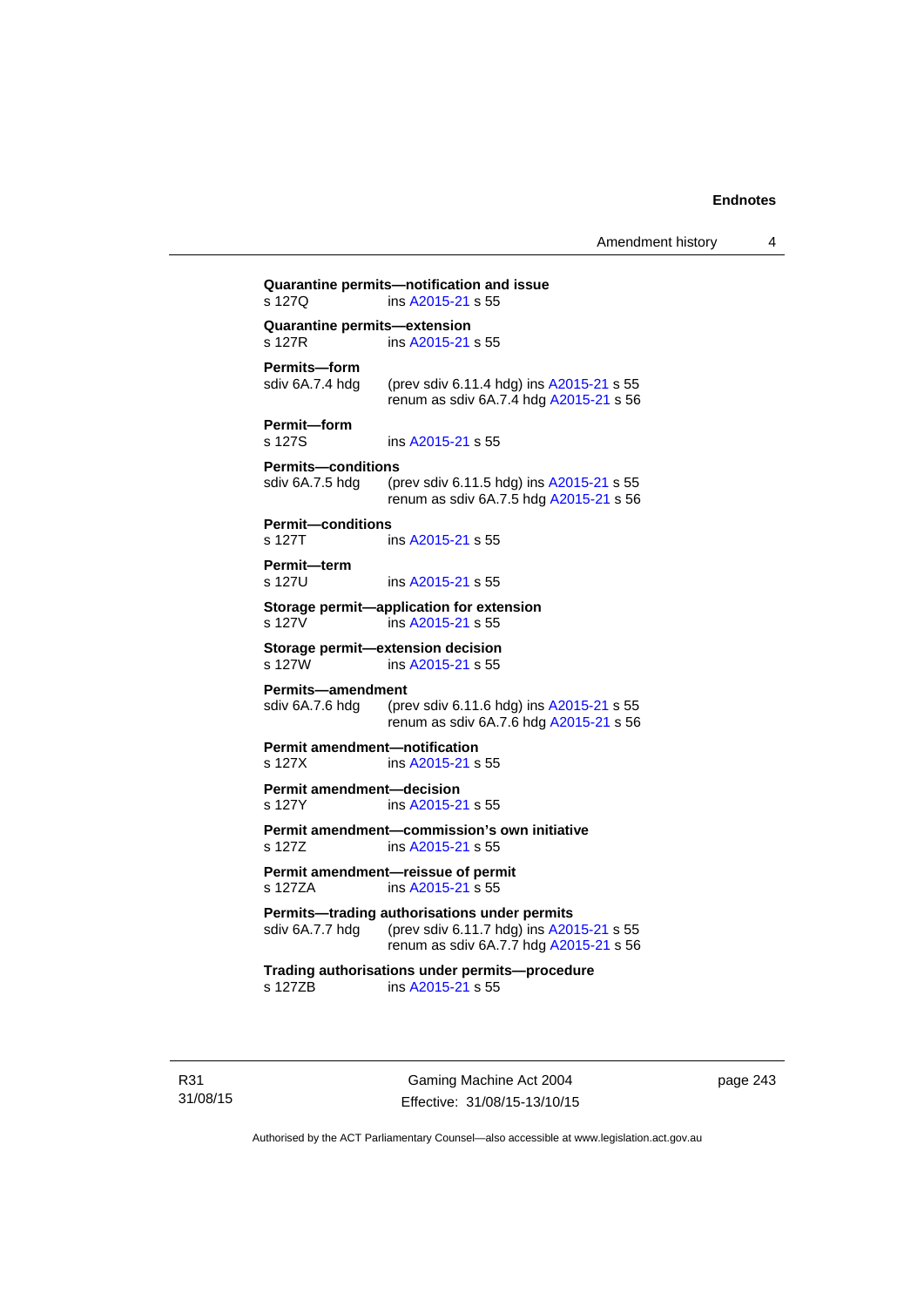| $\boldsymbol{\Lambda}$ | Amendment history |
|------------------------|-------------------|
|------------------------|-------------------|

**Trading authorisations under permits—decision on application by disposing licensee**  s 127ZC ins [A2015-21](http://www.legislation.act.gov.au/a/2015-21) s 55 **Trading authorisations under permits—issue of permit to acquiring licensee**  s 127ZD ins [A2015-21](http://www.legislation.act.gov.au/a/2015-21) s 55 **Permits—miscellaneous**  sdiv 6A.7.8 hdg (prev sdiv 6.11.8 hdg) ins [A2015-21](http://www.legislation.act.gov.au/a/2015-21) s 55 renum as sdiv 6A.7.8 hdg [A2015-21](http://www.legislation.act.gov.au/a/2015-21) s 56 **Gaming machines and authorisations under permits—inspection**  s 127ZE ins [A2015-21](http://www.legislation.act.gov.au/a/2015-21) s 55 **Storage of gaming machines and authorisations—rules**  s 127ZF ins [A2015-21](http://www.legislation.act.gov.au/a/2015-21) s 55 **Machine access generally**  s 128 am [A2014-56](http://www.legislation.act.gov.au/a/2014-56) s 17; ss renum R27 LA; [A2015-21](http://www.legislation.act.gov.au/a/2015-21) s 92 **Rendering gaming machines inoperable on authorisation ceasing to be in force**  s 131 sub [A2015-21](http://www.legislation.act.gov.au/a/2015-21) s 57 **Removal of gaming machines from premises**  s 132 am [A2015-21](http://www.legislation.act.gov.au/a/2015-21) ss 58-61 **Operation of linked-jackpot arrangements**  s 133 am [A2015-21](http://www.legislation.act.gov.au/a/2015-21) s 62 **Single-user approval for linked-jackpot arrangements**  s 134 hdg sub [A2015-21](http://www.legislation.act.gov.au/a/2015-21) s 63 s 134 am [A2015-21](http://www.legislation.act.gov.au/a/2015-21) ss 64-68, s 92, s 93 **Issue of multi-user permits**  s 135 am [A2015-21](http://www.legislation.act.gov.au/a/2015-21) s 69, s 92, s 93 **Conditions on multi-user permits**  s 136 am [A2015-21](http://www.legislation.act.gov.au/a/2015-21) s 92, s 93 **Amendment of multi-user permits in interest of users**  s 138 am [A2015-21](http://www.legislation.act.gov.au/a/2015-21) s 93 **Amendment of multi-user permit on request**  s 139 am [A2015-21](http://www.legislation.act.gov.au/a/2015-21) s 92, s 93 **Amendment of financial and operational aspects of multi-user permits**  s 140 am [A2015-21](http://www.legislation.act.gov.au/a/2015-21) s 93 **Unclaimed jackpots**  s 143 am [A2015-21](http://www.legislation.act.gov.au/a/2015-21) s 70, s 71 **Undisbursed jackpots**  s 144 am [A2014-5](http://www.legislation.act.gov.au/a/2014-5) ss 6-8; [A2015-21](http://www.legislation.act.gov.au/a/2015-21) ss 72-74

page 244 Gaming Machine Act 2004 Effective: 31/08/15-13/10/15

R31 31/08/15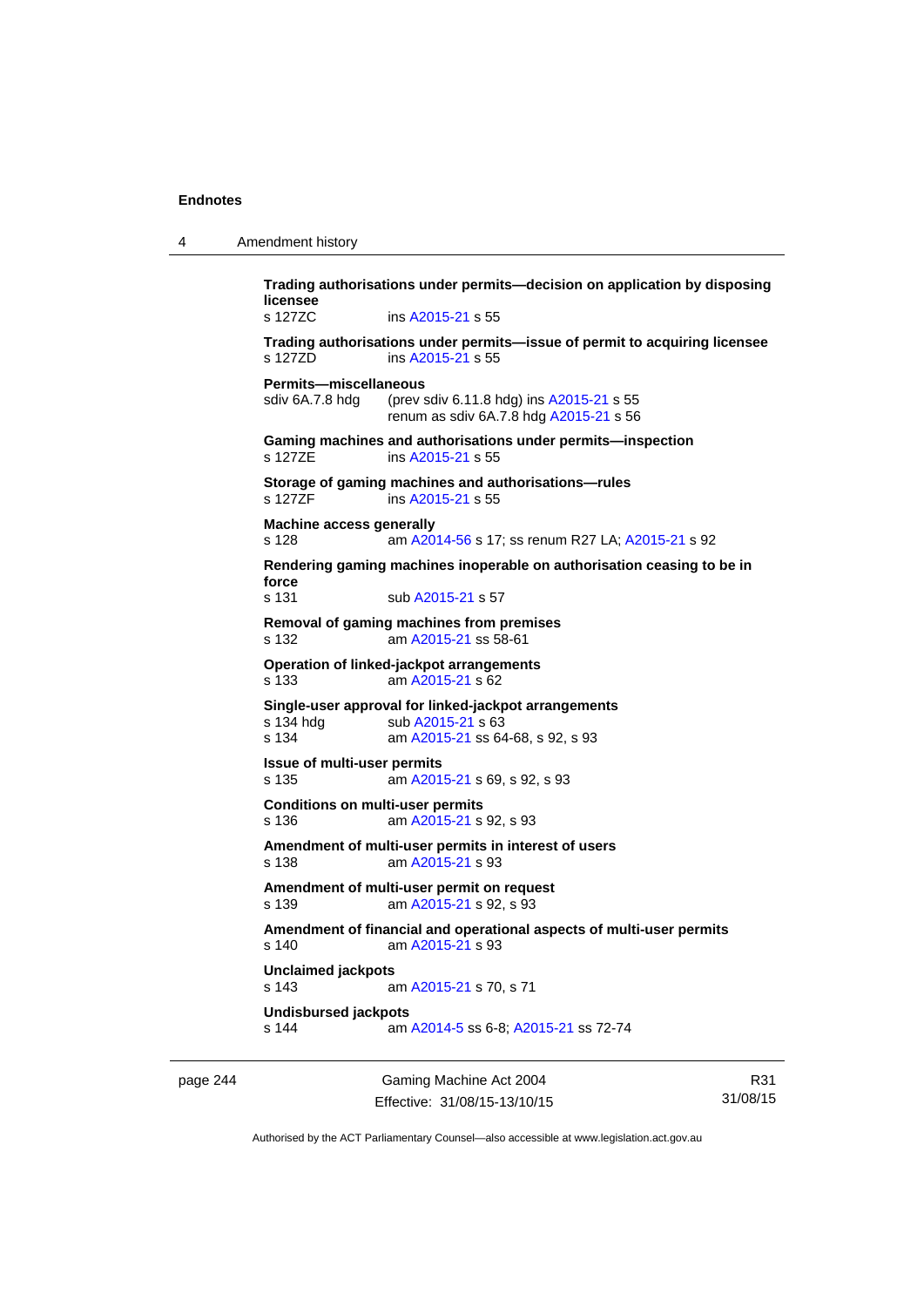```
Definitions—pt 9 
                A2011-24 s 13
                 def associated organisation declaration ins A2011-24 s 13 
                 def warning notice ins A2011-24 s 13 
Eligible objects 
s 145 am A2011-3 amdt 3.215 
Eligible clubs 
s 146 am A2005-26 s 6; A2015-21 s 75 
Associated organisations—declaration 
A2011-24 s 14
s 147 am A2005-17 s 18, s 19; A2011-24 ss 15-17; pars renum 
                R16 (RI) LA 
Associated organisation declaration—condition 
s 147A ins A2011-24 s 18 
Associated organisation—warning notice 
s 147B ins A2011-24 s 18 
Associated organisation declaration—suspension or repeal 
s 147C ins A2011-24 s 18 
Club elections—election of board directors 
               A2011-24 s 18
Club elections—record-keeping 
A2011-24 s 19
s 148 am A2015-21 s 76 
Club directors—acting in good faith 
               ins A2011-24 s 20
Club constitution—consistency with gaming laws 
s 148B ins A2011-24 s 21 
                am A2015-21 s 77 
Power to require information about status of eligible clubs 
s 149 am A2015-21 s 78 
Promoting responsible practices at authorised premises 
A2012-42 s 28
                am A2015-21 s 92 
Warning notices 
s 151 am A2011-3 amdt 3.216; A2015-21 s 92 
External signs 
s 152 sub A2007-40 s 16 
                 am A2012-2 amdt 2.5; A2015-21 s 92
```
R31 31/08/15

Gaming Machine Act 2004 Effective: 31/08/15-13/10/15 page 245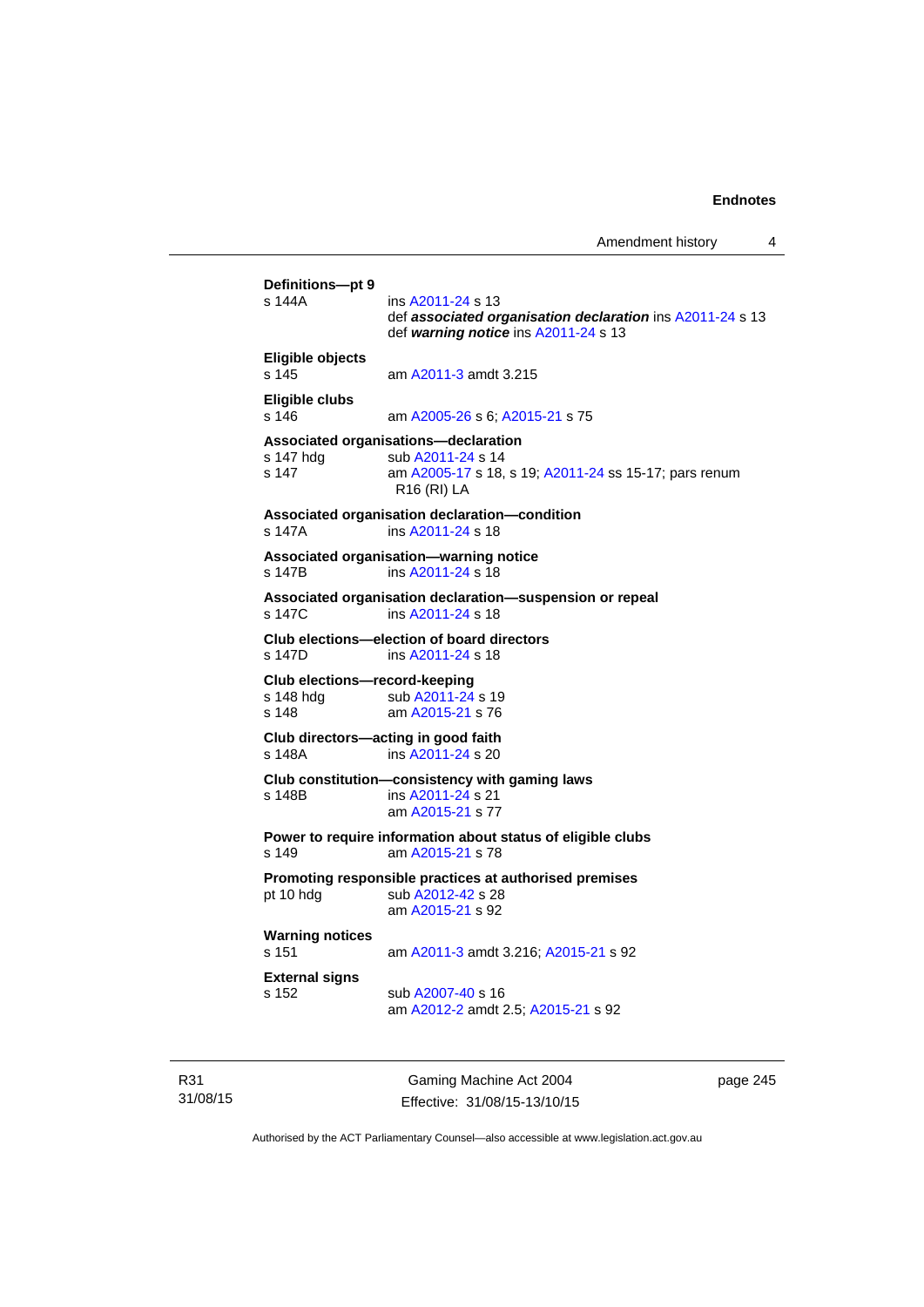4 Amendment history

```
page 246 Gaming Machine Act 2004 
                                                                       31/08/15 
          External visibility of gaming machines 
          s 152A ins A2007-40 s 17 
                            am A2015-21 s 92 
           Cash facilities 
          s 153 am A2015-21 s 92 
           Offence—ATM allowing withdrawals exceeding $250 
          s 153A ins A2012-42 s 29 
                            am A2012-50 s 5; A2015-21 s 79, s 80, s 92
          Lending or extending credit 
          s 154 am A2015-21 s 92 
          Using false identification 
          s 157 am A2015-21 s 92 
           Audit of financial statements etc 
          s 158 sub A2009-49 amdt 1.14 
                            am A2013-19 amdt 3.176
          Gaming machine tax 
          s 159 am A2005-26 s 7, s 8; A2015-21 s 81 
          Tax adjustment in relation to GST for clubs 
          s 160 am A2005-26 s 9 
                           exp 1 February 2006 (s 160 (6)) 
          Payment of gaming machine tax 
          s 161 am A2015-21 s 93 
          Gaming machine tax returns 
          s 162 am A2011-3 amdt 3.217; A2015-21 s 82 
          Problem gambling assistance fund 
          A2010-52 s 4
          Required payment to problem gambling assistance fund 
          s 163A ins A2010-52 s 4
                            am A2014-56 s 18 
          Problem gambling assistance fund—annual payment option s 163AA ins A2014-56 s 19
                            A2014-56 s 19
          Problem gambling assistance fund 
          s 163B ins A2010-52 s 4
          Annual reporting about problem gambling assistance fund 
          s 163C ins A2010-52 s 4
                            am A2014-56 s 20; pars renum R27 LA 
                            om A2015-16 amdt 1.17
           Approval of community contributions 
          s 164 am A2007-40 s 18; A2011-24 s 22; A2013-19 amdt 3.177
```
R31

Authorised by the ACT Parliamentary Counsel—also accessible at www.legislation.act.gov.au

Effective: 31/08/15-13/10/15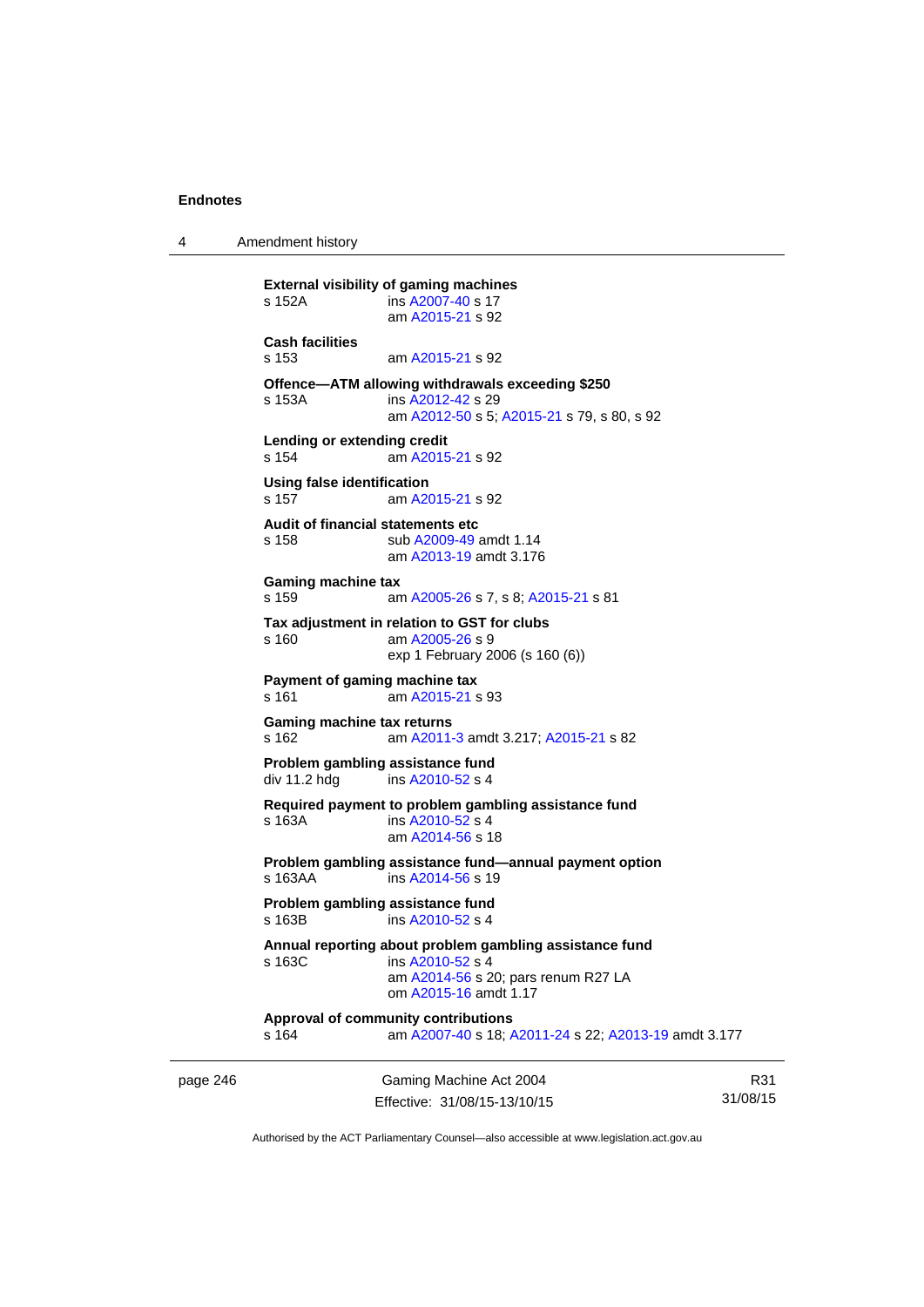```
31/08/15 
                             Gaming Machine Act 2004 
                            Effective: 31/08/15-13/10/15 
                                                                     page 247 
          Records of contributions 
          s 165 am A2015-21 s 92 
          Required community contributions 
          s 169 am A2011-3 amdt 3.218; A2011-24 s 23 
          Problem gambling community contributions 
           A2007-40 s 19
                           am A2011-24 s 24; ss renum R16 (RI) LA
          Notification and review of decisions 
          pt 13 hdg sub A2008-37 amdt 1.212 
          Meaning of reviewable decision—pt 13 
          s 173 sub A2008-37 amdt 1.212 
          Reviewable decision notices 
          s 173A ins A2008-37 amdt 1.212 
          Applications for review 
          s 173B ins A2008-37 amdt 1.212 
          Notifiable actions 
          pt 13A hdg ins A2015-21 s 83 
          Meaning of notifiable action
          A2015-21 s 83
          Notifiable actions 
                          A2015-21 s 83
          Notifiable actions—date of effect 
           A2015-21 s 83
          Notifiable actions—amendment or cancellation 
                           A2015-21 s 83
          Notifiable actions under s 37F 
          s 173G ins A2015-21 s 83 
          Notifiable actions under div 6.10—disposal of gaming machines 
          s 173H ins A2015-21 s 83 
          Notifiable actions under div 6.10—trading of class B authorisations 
           A2015-21 s 83
          Miscellaneous 
          pt 14 hdg exp 1 November 2005 (s 189) 
                           ins A2008-37 amdt 1.212 
          Licences and authorisations not personal property—PPS Act 
          s 174A ins A2015-21 s 84 
          Canberra Airport 
          s 175 am A2015-21 s 85
```
Authorised by the ACT Parliamentary Counsel—also accessible at www.legislation.act.gov.au

R31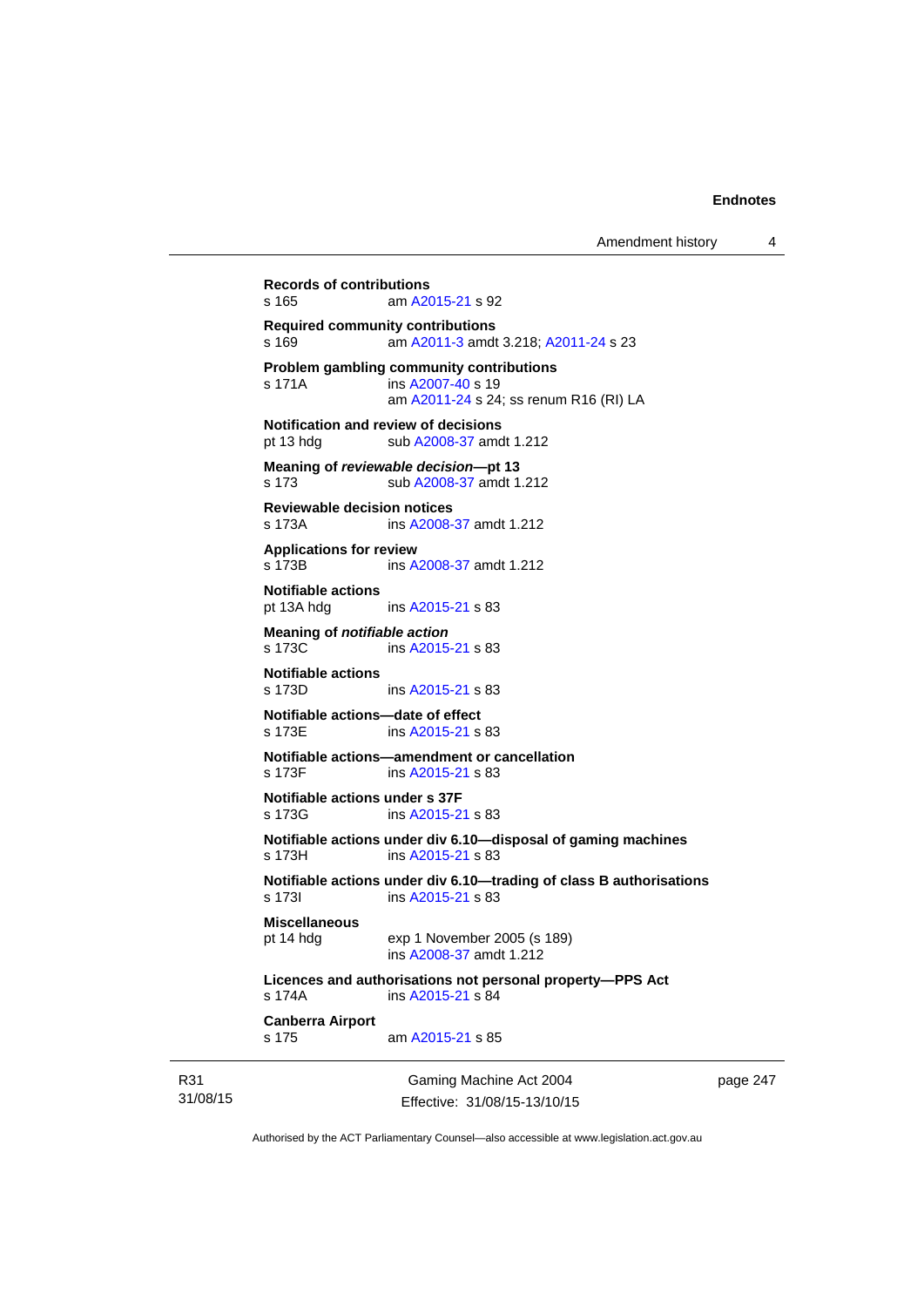4 Amendment history

**Evidentiary certificates**  s 176 am [A2015-21](http://www.legislation.act.gov.au/a/2015-21) s 86 **Determination of fees**  s 177 am [A2011-3](http://www.legislation.act.gov.au/a/2011-3) amdt 3.219 **Review of amendments made by Gaming Machine (Reform) Amendment Act 2015**  s 179 om LA s 89 (3) ins [A2015-21](http://www.legislation.act.gov.au/a/2015-21) s 87 exp 31 August 2020 (s 179 (2)) **Definitions for pt 14**  s 180 exp 1 November 2005 (s 189) **Licences**  s 181 exp 1 November 2005 (s 189) **Clubs**  s 182 exp 1 November 2005 (s 189) **Rules and control procedures**  s 183 exp 1 November 2005 (s 189) **Disciplinary proceedings under former gaming Act**  s 184 exp 1 November 2005 (s 189) **Approvals under former gaming Act**  s 185 exp 1 November 2005 (s 189) **Linked-jackpot arrangements**  s 186 exp 1 November 2005 (s 189) **Clubs not required to be corporations for s 146**  s 187 exp 1 November 2005 (s 189) **Clubs with too many life members for s 146**  s 188 exp 1 November 2005 (s 189) **Expiry of pt 14**  s 189 exp 1 November 2005 (s 189) **Transitional—Gaming Machine (Reform) Amendment Act 2015**  pt 20 hdg ins [A2015-21](http://www.legislation.act.gov.au/a/2015-21) s 88 exp 31 August 2019 (s 311) **Definitions—pt 20**  s 300 ins [A2015-21](http://www.legislation.act.gov.au/a/2015-21) s 88 exp 31 August 2019 (s 311) def *commencement day* ins [A2015-21](http://www.legislation.act.gov.au/a/2015-21) s 55 exp 31 August 2019 (s 311) def *old licence* ins [A2015-21](http://www.legislation.act.gov.au/a/2015-21) s 55 exp 31 August 2019 (s 311)

page 248 Gaming Machine Act 2004 Effective: 31/08/15-13/10/15

R31 31/08/15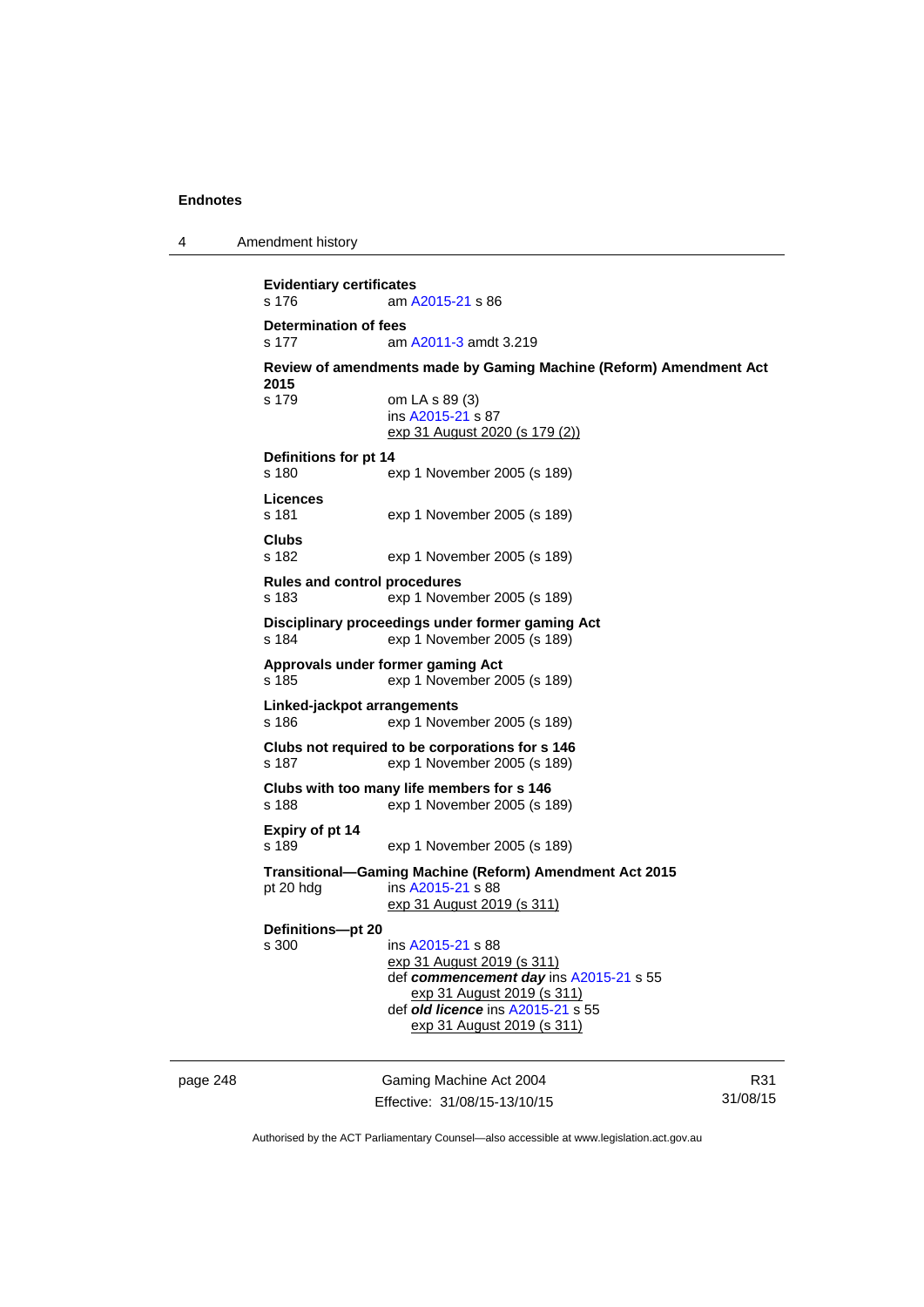Amendment history 4

|                                   | def old licence application ins A2015-21 s 55<br>exp 31 August 2019 (s 311) |
|-----------------------------------|-----------------------------------------------------------------------------|
|                                   | Old licences-class B gaming machines                                        |
| s 301                             | ins A2015-21 s 88                                                           |
|                                   | exp 31 August 2019 (s 311)                                                  |
|                                   | Old licences—class C gaming machines                                        |
| s 302                             | ins A2015-21 s 88                                                           |
|                                   | exp 31 August 2019 (s 311)                                                  |
|                                   | <b>Class B gaming machines-application</b>                                  |
| s 303                             | ins A2015-21 s 88                                                           |
|                                   | exp 31 August 2019 (s 311)                                                  |
|                                   | <b>Class C gaming machines-application</b>                                  |
| s 304                             | ins A2015-21 s 88                                                           |
|                                   | exp 31 August 2019 (s 311)                                                  |
|                                   | Large-scale machine relocation amendment application                        |
| s 305                             | ins A2015-21 s 88                                                           |
|                                   | exp 31 August 2019 (s 311)                                                  |
| In-principle approval application |                                                                             |
| s 306                             | ins A2015-21 s 88                                                           |
|                                   | exp 31 August 2019 (s 311)                                                  |
|                                   | Application to transfer in-principle approval                               |
| s 307                             | ins A2015-21 s 88                                                           |
|                                   | <u>exp 31 August 2019 (s 311)</u>                                           |
|                                   | Application for extension of in-principle approval                          |
| s 308                             | ins A2015-21 s 88                                                           |
|                                   | exp 31 August 2019 (s 311)                                                  |
|                                   | Application to convert in-principle approval to licence                     |
| s 309                             | ins A2015-21 s 88                                                           |
|                                   | exp 31 August 2019 (s 311)                                                  |
|                                   | Application to convert in-principle approval to new venue amendment         |
| s 309A                            | ins as mod SL2004-30 mod 1.1 (as ins by SL2015-27 s 30)                     |
|                                   | (see endnote 6)                                                             |
|                                   | mod exp 31 August 2018 (see SL2004-30 s 200 (2))                            |
|                                   | Temporary storage amendment application                                     |
| s 309B                            | ins as mod SL2004-30 mod 1.1 (as ins by SL2015-27 s 30)                     |
|                                   | (see endnote 6)                                                             |
|                                   | mod exp 31 August 2018 (see SL2004-30 s 200 (2))                            |
| <b>Transitional regulations</b>   |                                                                             |
| s 310                             | ins A2015-21 s 88                                                           |
|                                   | exp 31 August 2019 (s 311)                                                  |
|                                   |                                                                             |
|                                   |                                                                             |

R31 31/08/15

Gaming Machine Act 2004 Effective: 31/08/15-13/10/15 page 249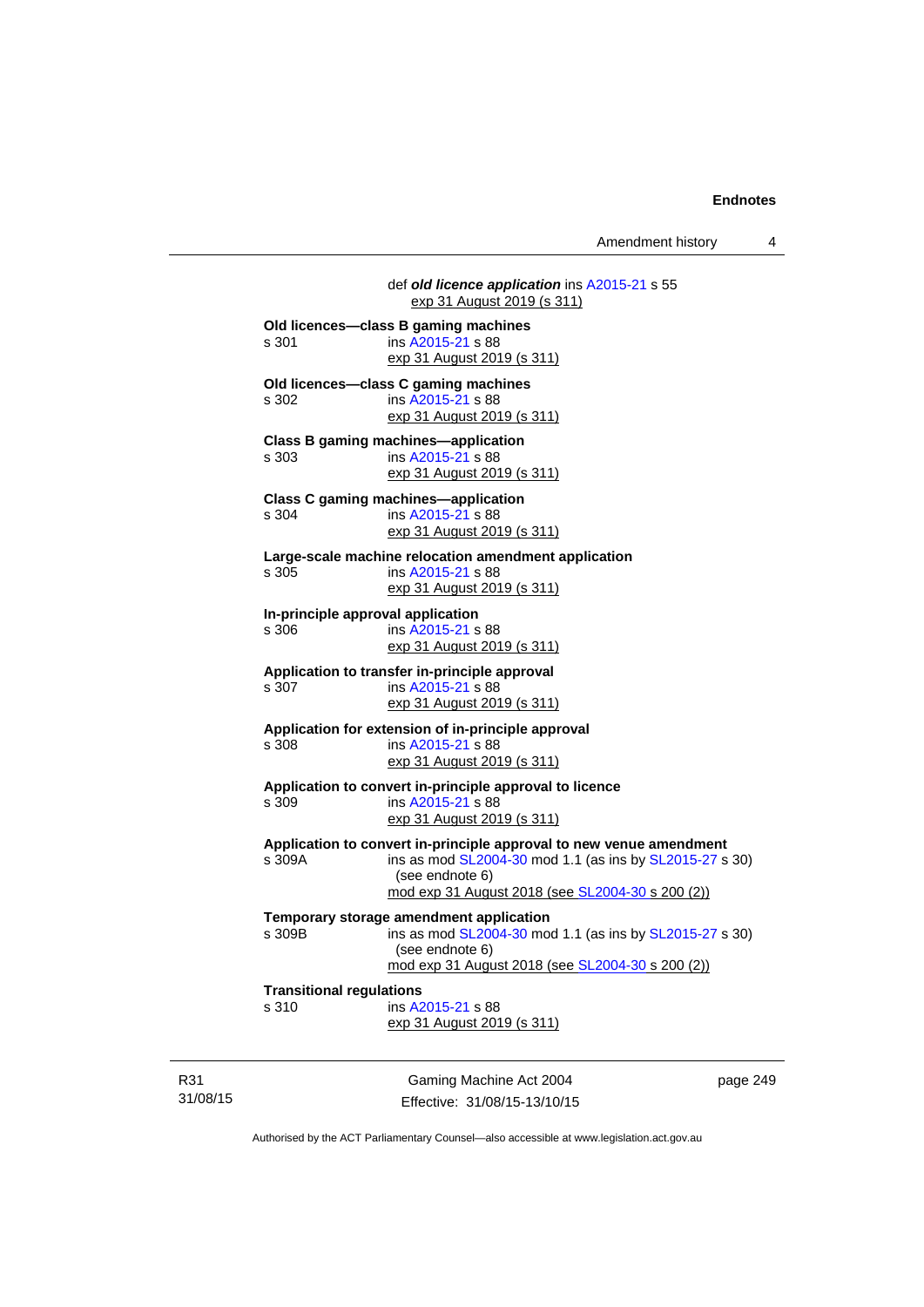4 Amendment history

| Expiry-pt 20<br>s 311<br><b>Reviewable decisions</b><br>sch 1 | ins A2015-21 s 88<br>exp 31 August 2019 (s 311)<br>am A2007-40 s 20; items renum R9 LA<br>sub A2008-37 amdt 1.213<br>am A2011-24 s 25; items renum R16 (RI) LA; A2011-24 s 26;<br>items renum R19 LA; A2012-42 s 30, s 31; items renum |          |
|---------------------------------------------------------------|----------------------------------------------------------------------------------------------------------------------------------------------------------------------------------------------------------------------------------------|----------|
|                                                               | R20 LA; A2014-5 s 9; items renum R25 LA; A2014-56 s 21;<br>items renum R27 LA<br>sub A2015-21 s 89                                                                                                                                     |          |
| <b>Notifiable actions</b>                                     |                                                                                                                                                                                                                                        |          |
| sch 2                                                         | om LA s 89 (3)<br>ins A2015-21 s 90                                                                                                                                                                                                    |          |
| <b>Dictionary</b>                                             |                                                                                                                                                                                                                                        |          |
| dict                                                          | am A2008-37 amdt 1.214; amdt 1.215                                                                                                                                                                                                     |          |
|                                                               | sub A2015-21 s 91                                                                                                                                                                                                                      |          |
|                                                               | def acquire sub A2015-21 s 91                                                                                                                                                                                                          |          |
|                                                               | def acquisition approval application om A2013-19                                                                                                                                                                                       |          |
|                                                               | amdt 3.178                                                                                                                                                                                                                             |          |
|                                                               | def <i>approval</i> ins A2015-21 s 91<br>def approval certificate sub A2014-56 s 22; A2015-21 s 91                                                                                                                                     |          |
|                                                               | def approval-holder ins A2012-42 s 32                                                                                                                                                                                                  |          |
|                                                               | sub A2015-21 s 91                                                                                                                                                                                                                      |          |
|                                                               | def approved attendant om A2014-56 s 23                                                                                                                                                                                                |          |
|                                                               | def approved gaming machine om A2013-19 amdt 3.179                                                                                                                                                                                     |          |
|                                                               | def <i>approved supplier</i> sub A2015-21 s 91                                                                                                                                                                                         |          |
|                                                               | def approved technician sub A2015-21 s 91                                                                                                                                                                                              |          |
|                                                               | def associated entity om A2013-19 amdt 3.180                                                                                                                                                                                           |          |
|                                                               | def associated organisation sub A2015-21 s 91                                                                                                                                                                                          |          |
|                                                               | def associated organisation declaration ins A2011-24 s 27                                                                                                                                                                              |          |
|                                                               | sub A2015-21 s 91<br>def association number ins A2015-21 s 91                                                                                                                                                                          |          |
|                                                               | def <i>authorisation</i> ins A2015-21 s 91                                                                                                                                                                                             |          |
|                                                               | def authorisation certificate amendment application ins                                                                                                                                                                                |          |
|                                                               | A2015-21 s 91                                                                                                                                                                                                                          |          |
|                                                               | def <i>authorisation certificate application</i> ins A2015-21 s 91                                                                                                                                                                     |          |
|                                                               | def <i>authorisation certificate number</i> ins A2015-21 s 91                                                                                                                                                                          |          |
|                                                               | def <i>authorisation number</i> ins A2015-21 s 91                                                                                                                                                                                      |          |
|                                                               | def <i>authorisation schedule</i> ins A2015-21 s 91                                                                                                                                                                                    |          |
|                                                               | def authorised officer sub A2015-21 s 91                                                                                                                                                                                               |          |
|                                                               | def <i>authorised premises</i> ins A2015-21 s 91                                                                                                                                                                                       |          |
|                                                               | def cancelled ins A2015-21 s 91                                                                                                                                                                                                        |          |
|                                                               | def centralised monitoring system sub A2015-21 s 91<br>def certificate of suitability om A2015-21 s 91                                                                                                                                 |          |
|                                                               | def charitable organisation om A2013-19 amdt 3.181                                                                                                                                                                                     |          |
| page 250                                                      | Gaming Machine Act 2004                                                                                                                                                                                                                | R31      |
|                                                               | Effective: 31/08/15-13/10/15                                                                                                                                                                                                           | 31/08/15 |

Effective: 31/08/15-13/10/15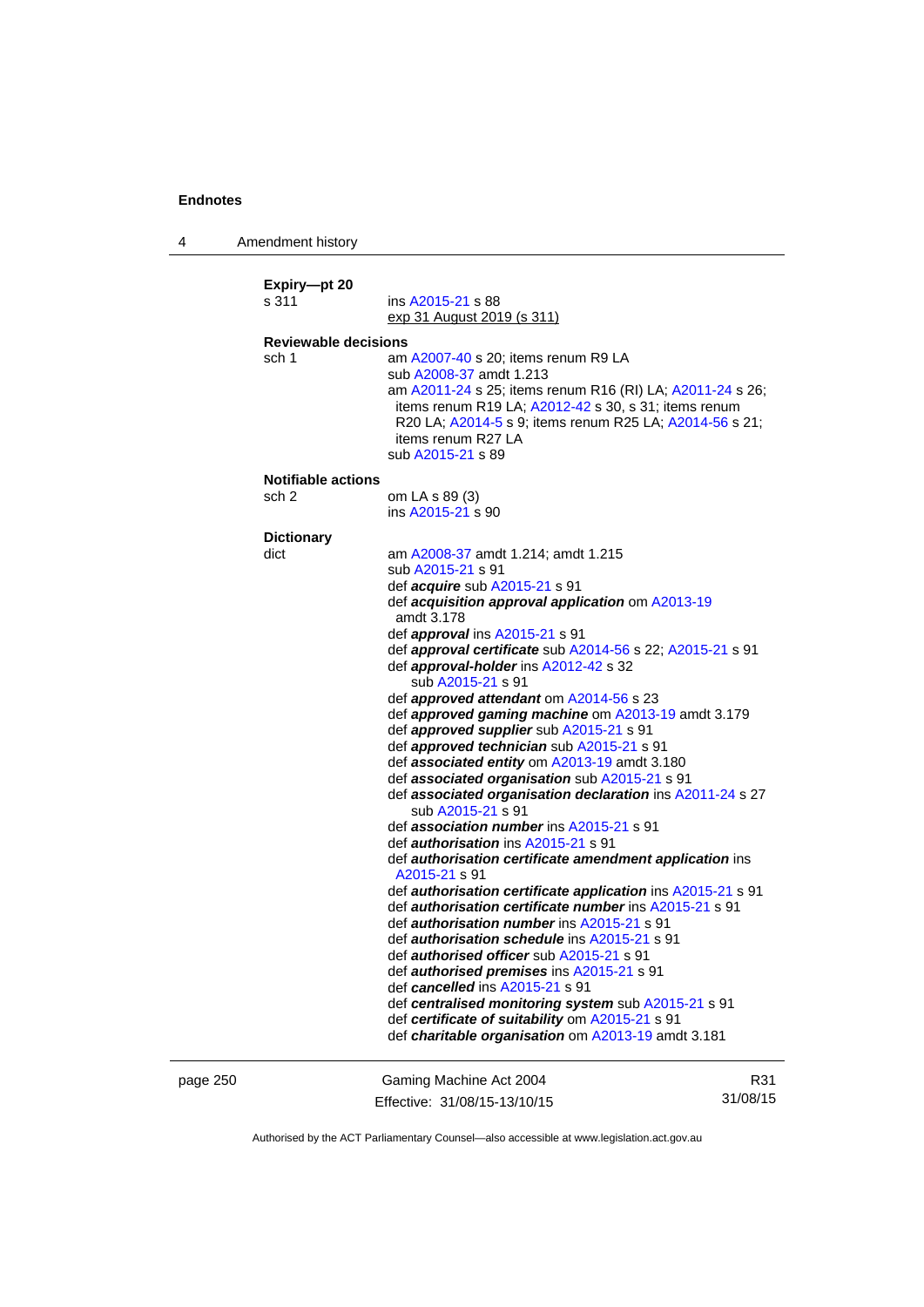def *class B gaming machine* sub [A2015-21](http://www.legislation.act.gov.au/a/2015-21) s 91 def *class B licence* ins [A2015-21](http://www.legislation.act.gov.au/a/2015-21) s 91 def *class B licence and authorisation certificate application* ins [A2015-21](http://www.legislation.act.gov.au/a/2015-21) s 91 def *class B licensee* ins [A2015-21](http://www.legislation.act.gov.au/a/2015-21) s 91 def *class C gaming machine* sub [A2015-21](http://www.legislation.act.gov.au/a/2015-21) s 91 def *class C licence* ins [A2015-21](http://www.legislation.act.gov.au/a/2015-21) s 91 def *class C licence application* ins [A2015-21](http://www.legislation.act.gov.au/a/2015-21) s 91 def *class C licensee* ins [A2015-21](http://www.legislation.act.gov.au/a/2015-21) s 91 def *club* sub [A2015-21](http://www.legislation.act.gov.au/a/2015-21) s 91 def *CMS* sub [A2015-21](http://www.legislation.act.gov.au/a/2015-21) s 91 def *commission* sub [A2005-26](http://www.legislation.act.gov.au/a/2005-26) s 10; [A2015-21](http://www.legislation.act.gov.au/a/2015-21) s 91 def *community contribution* sub [A2015-21](http://www.legislation.act.gov.au/a/2015-21) s 91 def *community contribution shortfall tax* sub [A2015-21](http://www.legislation.act.gov.au/a/2015-21) s 91 def *computer cabinet* sub [A2015-21](http://www.legislation.act.gov.au/a/2015-21) s 91 def *computer cabinet access register* ins [A2014-56](http://www.legislation.act.gov.au/a/2014-56) s 24 sub [A2015-21](http://www.legislation.act.gov.au/a/2015-21) s 91 def *constitution* sub [A2015-21](http://www.legislation.act.gov.au/a/2015-21) s 91 def *contribution* sub [A2015-21](http://www.legislation.act.gov.au/a/2015-21) s 91 def *Control Act* sub [A2015-21](http://www.legislation.act.gov.au/a/2015-21) s 91 def *control procedures* sub [A2015-21](http://www.legislation.act.gov.au/a/2015-21) s 91 def *corporation* sub [A2015-21](http://www.legislation.act.gov.au/a/2015-21) s 91 def *current licensee* om [A2015-21](http://www.legislation.act.gov.au/a/2015-21) s 91 def *decrease machines amendment* ins [A2012-42](http://www.legislation.act.gov.au/a/2012-42) s 33 om [A2015-21](http://www.legislation.act.gov.au/a/2015-21) s 91 def *disciplinary action* sub [A2013-19](http://www.legislation.act.gov.au/a/2013-19) amdt 3.182; [A2015-21](http://www.legislation.act.gov.au/a/2015-21) s 91 def *disciplinary notice* sub [A2013-19](http://www.legislation.act.gov.au/a/2013-19) amdt 3.182; [A2015-21](http://www.legislation.act.gov.au/a/2015-21) s 91 def *dispose of* sub [A2015-21](http://www.legislation.act.gov.au/a/2015-21) s 91 def *eligible club* sub [A2015-21](http://www.legislation.act.gov.au/a/2015-21) s 91 def *eligible object* sub [A2015-21](http://www.legislation.act.gov.au/a/2015-21) s 91 def *eligible person* sub [A2015-21](http://www.legislation.act.gov.au/a/2015-21) s 91 def *employ* sub [A2015-21](http://www.legislation.act.gov.au/a/2015-21) s 91 def *executive officer* sub [A2015-21](http://www.legislation.act.gov.au/a/2015-21) s 91 def *external administrator* ins [A2015-21](http://www.legislation.act.gov.au/a/2015-21) s 91 def *final* ins [A2015-21](http://www.legislation.act.gov.au/a/2015-21) s 91 def *financial arrangement* am [A2013-19](http://www.legislation.act.gov.au/a/2013-19) amdt 3.183 om [A2014-5](http://www.legislation.act.gov.au/a/2014-5) s 10 def *game* sub [A2015-21](http://www.legislation.act.gov.au/a/2015-21) s 91 def *gaming area* sub [A2012-42](http://www.legislation.act.gov.au/a/2012-42) s 34; [A2015-21](http://www.legislation.act.gov.au/a/2015-21) s 91 def *gaming area amendment* ins [A2015-21](http://www.legislation.act.gov.au/a/2015-21) s 91 def *gaming law* ins [A2011-24](http://www.legislation.act.gov.au/a/2011-24) s 27 sub [A2015-21](http://www.legislation.act.gov.au/a/2015-21) s 91 def *gaming machine* pars renum R13 LA sub [A2015-21](http://www.legislation.act.gov.au/a/2015-21) s 91 def *gaming machine tax* sub [A2015-21](http://www.legislation.act.gov.au/a/2015-21) s 91

R31 31/08/15

Gaming Machine Act 2004 Effective: 31/08/15-13/10/15 page 251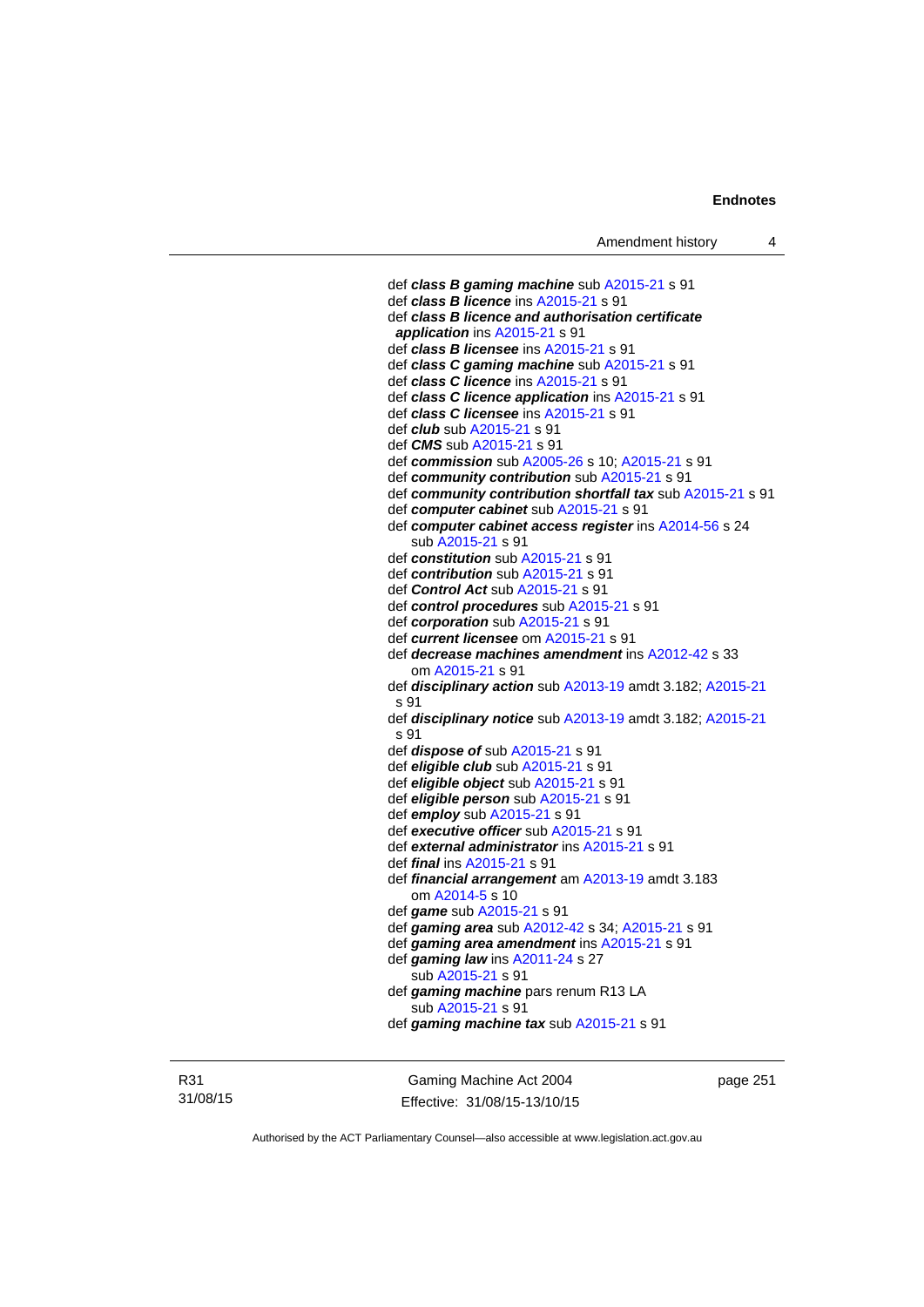4 Amendment history

 def *gaming rules* ins [A2015-21](http://www.legislation.act.gov.au/a/2015-21) s 91 def *general licence* sub [A2010-43](http://www.legislation.act.gov.au/a/2010-43) amdt 1.17; [A2015-21](http://www.legislation.act.gov.au/a/2015-21) s 91 def *general purpose* ins [A2015-21](http://www.legislation.act.gov.au/a/2015-21) s 91 def *gross revenue* sub [A2015-21](http://www.legislation.act.gov.au/a/2015-21) s 91 def *ground for disciplinary action* sub [A2013-19](http://www.legislation.act.gov.au/a/2013-19) amdt 3.184; [A2015-21](http://www.legislation.act.gov.au/a/2015-21) s 91 def *incoming licensee* ins [A2015-21](http://www.legislation.act.gov.au/a/2015-21) s 91 def *incorporated association* sub [A2015-21](http://www.legislation.act.gov.au/a/2015-21) s 91 def *increase maximum amendment* ins [A2015-21](http://www.legislation.act.gov.au/a/2015-21) s 91 def *influential person* sub [A2015-21](http://www.legislation.act.gov.au/a/2015-21) s 91 def *initial licence application* sub [A2013-19](http://www.legislation.act.gov.au/a/2013-19) amdt 3.185 om [A2015-21](http://www.legislation.act.gov.au/a/2015-21) s 91 def *in-principle approval* ins [A2012-42](http://www.legislation.act.gov.au/a/2012-42) s 35 om [A2015-21](http://www.legislation.act.gov.au/a/2015-21) s 91 def *in-principle authorisation certificate* ins [A2015-21](http://www.legislation.act.gov.au/a/2015-21) s 91 def *inquiry* om [A2013-19](http://www.legislation.act.gov.au/a/2013-19) amdt 3.186 def *inspection notice* ins [A2015-21](http://www.legislation.act.gov.au/a/2015-21) s 91 def *interim purpose* ins [A2015-21](http://www.legislation.act.gov.au/a/2015-21) s 91 def *jackpot* sub [A2015-21](http://www.legislation.act.gov.au/a/2015-21) s 91 def *large-scale machine relocation amendment* ins [A2012-42](http://www.legislation.act.gov.au/a/2012-42) s 35 om [A2015-21](http://www.legislation.act.gov.au/a/2015-21) s 91 def *licence* am [A2013-19](http://www.legislation.act.gov.au/a/2013-19) amdt 3.187; pars renum R22 LA sub [A2015-21](http://www.legislation.act.gov.au/a/2015-21) s 91 def *licence amendment application* sub [A2013-19](http://www.legislation.act.gov.au/a/2013-19) amdt 3.188 om [A2015-21](http://www.legislation.act.gov.au/a/2015-21) s 91 def *licence amendment application* om [A2015-21](http://www.legislation.act.gov.au/a/2015-21) s 91 def *licence number* ins [A2015-21](http://www.legislation.act.gov.au/a/2015-21) s 91 def *licensed premises* om [A2015-21](http://www.legislation.act.gov.au/a/2015-21) s 91 def *licensee* om [A2015-21](http://www.legislation.act.gov.au/a/2015-21) s 91 def *licensee's name* ins [A2015-21](http://www.legislation.act.gov.au/a/2015-21) s 91 def *life member* sub [A2015-21](http://www.legislation.act.gov.au/a/2015-21) s 91 def *linked jackpot* sub [A2015-21](http://www.legislation.act.gov.au/a/2015-21) s 91 def *linked-jackpot arrangement* sub [A2015-21](http://www.legislation.act.gov.au/a/2015-21) s 91 def *local jurisdiction* sub [A2015-21](http://www.legislation.act.gov.au/a/2015-21) s 91 def *machine access register* om [A2014-56](http://www.legislation.act.gov.au/a/2014-56) s 25 def *maintain* sub [A2015-21](http://www.legislation.act.gov.au/a/2015-21) s 91 def *maximum number* ins [A2015-21](http://www.legislation.act.gov.au/a/2015-21) s 91 def *member* sub [A2015-21](http://www.legislation.act.gov.au/a/2015-21) s 91 def *minor licence amendment application* ins [A2015-21](http://www.legislation.act.gov.au/a/2015-21) s 91 def *multi-user permit* sub [A2015-21](http://www.legislation.act.gov.au/a/2015-21) s 91 def *net revenue* am [A2005-26](http://www.legislation.act.gov.au/a/2005-26) s 11 sub [A2015-21](http://www.legislation.act.gov.au/a/2015-21) s 91 def *new venue amendment* ins [A2012-42](http://www.legislation.act.gov.au/a/2012-42) s 35 om [A2015-21](http://www.legislation.act.gov.au/a/2015-21) s 91

page 252 Gaming Machine Act 2004 Effective: 31/08/15-13/10/15

R31 31/08/15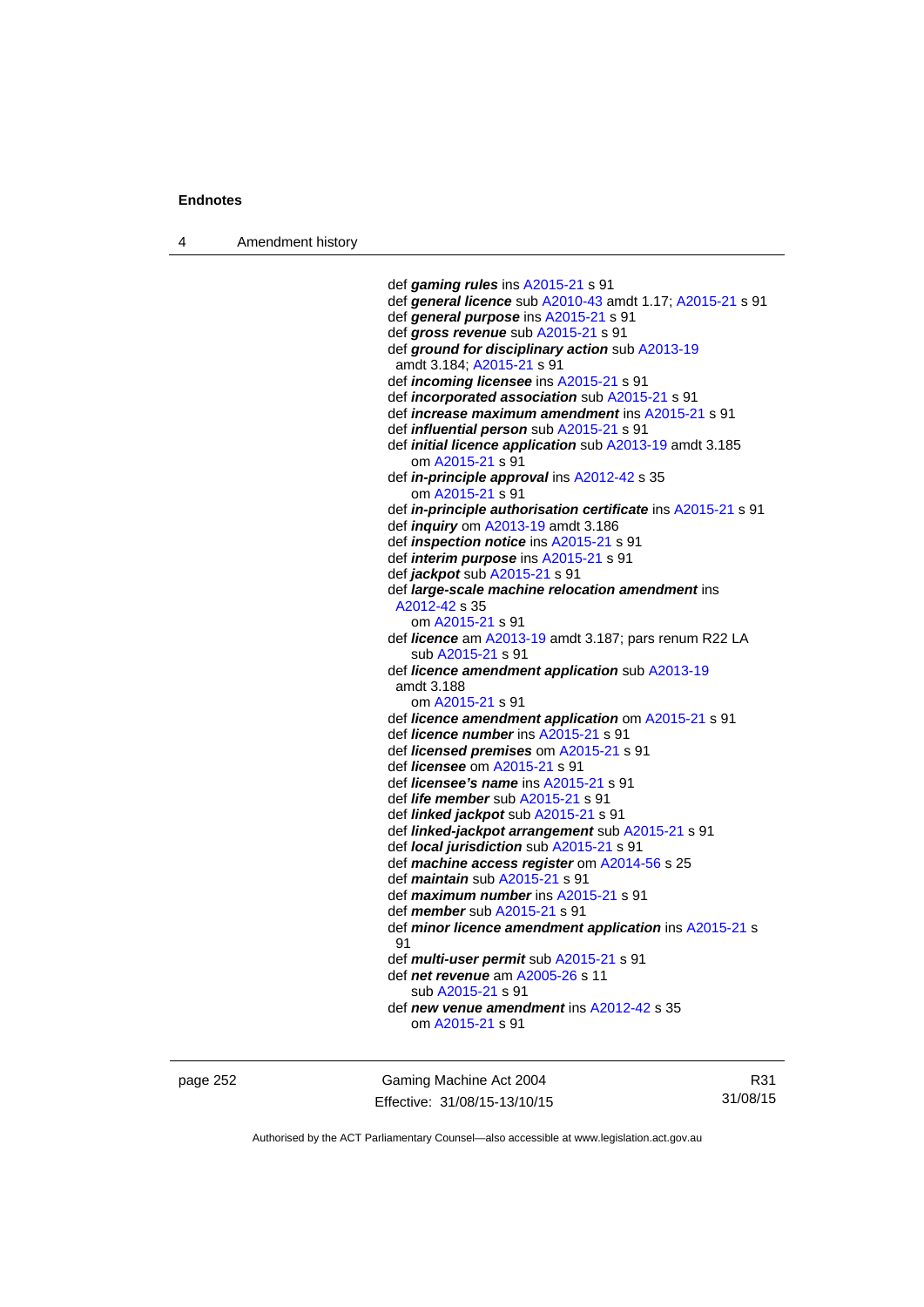def *notifiable action* ins [A2015-21](http://www.legislation.act.gov.au/a/2015-21) s 91 def *officer* sub [A2015-21](http://www.legislation.act.gov.au/a/2015-21) s 91 def *on licence* sub [A2010-43](http://www.legislation.act.gov.au/a/2010-43) amdt 1.18; [A2015-21](http://www.legislation.act.gov.au/a/2015-21) s 91 def *operator* om [A2013-19](http://www.legislation.act.gov.au/a/2013-19) amdt 3.189 def *outgoing licensee* ins [A2015-21](http://www.legislation.act.gov.au/a/2015-21) s 91 def *percentage payout* sub [A2015-21](http://www.legislation.act.gov.au/a/2015-21) s 91 def *peripheral equipment* sub [A2015-21](http://www.legislation.act.gov.au/a/2015-21) s 91 def *permit* ins [A2015-21](http://www.legislation.act.gov.au/a/2015-21) s 91 def *permit-holder* sub [A2015-21](http://www.legislation.act.gov.au/a/2015-21) s 91 def *pool of available gaming machines* (or *pool*) ins [A2012-42](http://www.legislation.act.gov.au/a/2012-42) s 35 om [A2015-21](http://www.legislation.act.gov.au/a/2015-21) s 91 def *premises relocation amendment* ins [A2015-21](http://www.legislation.act.gov.au/a/2015-21) s 91 def *prescribed number of days* ins [A2015-21](http://www.legislation.act.gov.au/a/2015-21) s 91 def *problem gambling assistance fund* ins [A2010-52](http://www.legislation.act.gov.au/a/2010-52) s 5 sub [A2015-21](http://www.legislation.act.gov.au/a/2015-21) s 91 def *properly completed* ins [A2015-21](http://www.legislation.act.gov.au/a/2015-21) s 91 def *proposed gaming area* am [A2012-42](http://www.legislation.act.gov.au/a/2012-42) s 36 sub [A2015-21](http://www.legislation.act.gov.au/a/2015-21) s 91 def *prospective licensee* om [A2015-21](http://www.legislation.act.gov.au/a/2015-21) s 91 def *qualified accountant* am [A2011-27](http://www.legislation.act.gov.au/a/2011-27) amdt 1.10 om [A2013-19](http://www.legislation.act.gov.au/a/2013-19) amdt 3.190 def *quarantined authorisation* ins [A2015-21](http://www.legislation.act.gov.au/a/2015-21) s 91 def *quarantined gaming machine* ins [A2015-21](http://www.legislation.act.gov.au/a/2015-21) s 91 def *quarantine period* ins [A2015-21](http://www.legislation.act.gov.au/a/2015-21) s 91 def *quarantine permit* ins [A2015-21](http://www.legislation.act.gov.au/a/2015-21) s 91 def *registered party* sub [A2015-21](http://www.legislation.act.gov.au/a/2015-21) s 91 def *relevant premises* om [A2013-19](http://www.legislation.act.gov.au/a/2013-19) amdt 3.191 def *repossession* sub [A2015-21](http://www.legislation.act.gov.au/a/2015-21) s 91 def *required community contribution* sub [A2015-21](http://www.legislation.act.gov.au/a/2015-21) s 91 def *required documents* ins [A2015-21](http://www.legislation.act.gov.au/a/2015-21) s 91 def *reviewable decision* ins [A2008-37](http://www.legislation.act.gov.au/a/2008-37) amdt 1.216 sub [A2015-21](http://www.legislation.act.gov.au/a/2015-21) s 91 def *rules* om [A2015-21](http://www.legislation.act.gov.au/a/2015-21) s 91 def *secretary* sub [A2015-21](http://www.legislation.act.gov.au/a/2015-21) s 91 def *short-term approval* sub [A2014-56](http://www.legislation.act.gov.au/a/2014-56) s 26; [A2015-21](http://www.legislation.act.gov.au/a/2015-21) s 91 def *small-scale machine relocation amendment* ins [A2012-42](http://www.legislation.act.gov.au/a/2012-42) s 35 om [A2015-21](http://www.legislation.act.gov.au/a/2015-21) s 91 def *social impact assessment* sub [A2015-21](http://www.legislation.act.gov.au/a/2015-21) s 91 def *statement of objects* sub [A2015-21](http://www.legislation.act.gov.au/a/2015-21) s 91 def *storage period* ins [A2015-21](http://www.legislation.act.gov.au/a/2015-21) s 91 def *storage permit* ins [A2015-21](http://www.legislation.act.gov.au/a/2015-21) s 91 def *storage rules* ins [A2015-21](http://www.legislation.act.gov.au/a/2015-21) s 91 def *stored authorisation* ins [A2015-21](http://www.legislation.act.gov.au/a/2015-21) s 91 def *stored gaming machine* ins [A2015-21](http://www.legislation.act.gov.au/a/2015-21) s 91

R31 31/08/15

Gaming Machine Act 2004 Effective: 31/08/15-13/10/15 page 253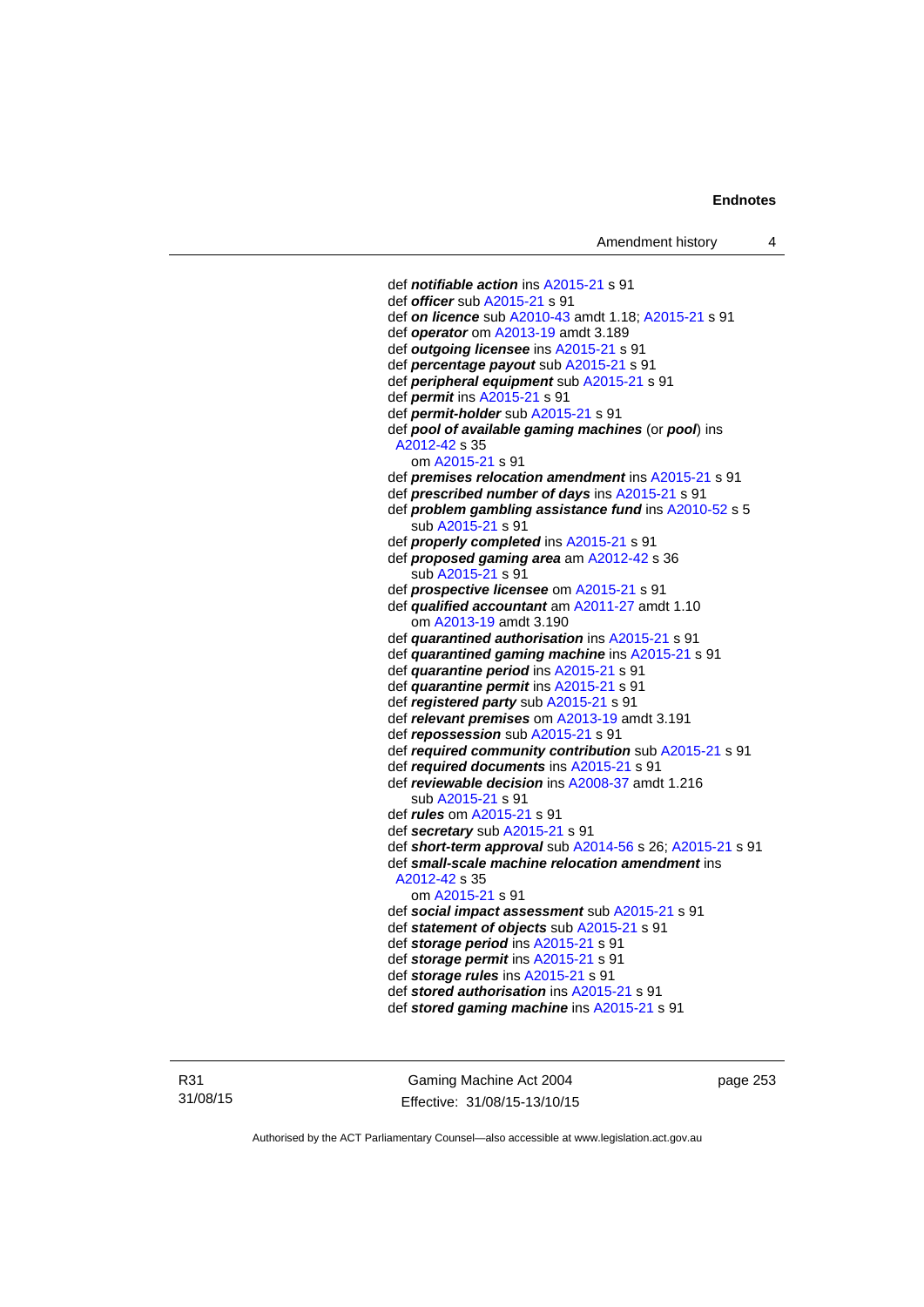4 Amendment history

- def *structural change amendment* ins [A2012-42](http://www.legislation.act.gov.au/a/2012-42) s 35 om [A2015-21](http://www.legislation.act.gov.au/a/2015-21) s 91
- def *tax law* ins [A2015-21](http://www.legislation.act.gov.au/a/2015-21) s 91
- def *technical amendment* ins [A2012-42](http://www.legislation.act.gov.au/a/2012-42) s 35 sub [A2015-21](http://www.legislation.act.gov.au/a/2015-21) s 91
- def *technical evaluation* sub [A2015-21](http://www.legislation.act.gov.au/a/2015-21) s 91
- def *temporary storage amendment* ins [A2012-42](http://www.legislation.act.gov.au/a/2012-42) s 35 om [A2015-21](http://www.legislation.act.gov.au/a/2015-21) s 91
- def *venue relocation amendment* ins [A2012-42](http://www.legislation.act.gov.au/a/2012-42) s 35 om [A2015-21](http://www.legislation.act.gov.au/a/2015-21) s 91
- def *warning notice* ins [A2011-24](http://www.legislation.act.gov.au/a/2011-24) s 27 sub [A2013-19](http://www.legislation.act.gov.au/a/2013-19) amdt 3.192; [A2015-21](http://www.legislation.act.gov.au/a/2015-21) s 91

page 254 Gaming Machine Act 2004 Effective: 31/08/15-13/10/15

R31 31/08/15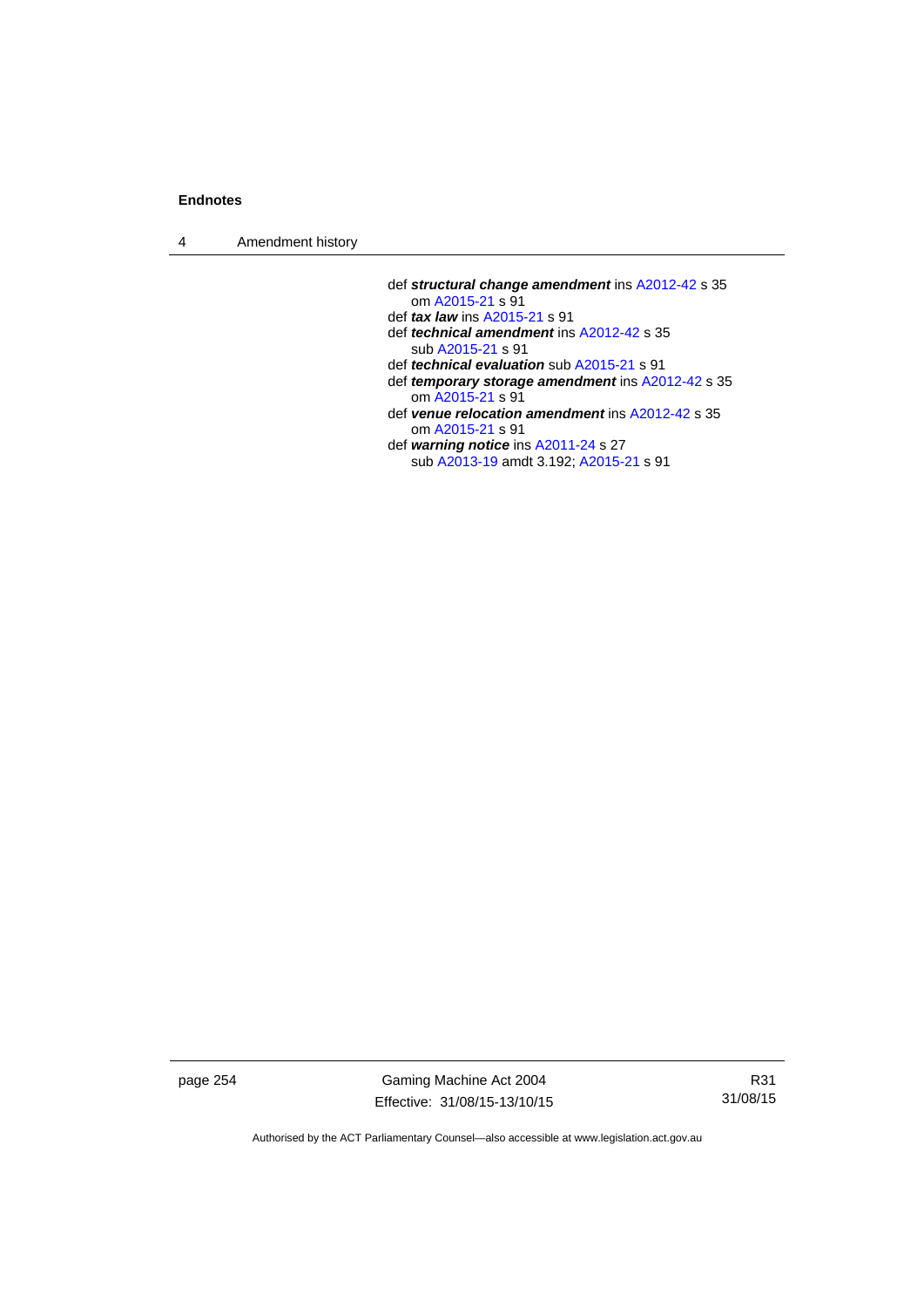# **5 Earlier republications**

Some earlier republications were not numbered. The number in column 1 refers to the publication order.

Since 12 September 2001 every authorised republication has been published in electronic pdf format on the ACT legislation register. A selection of authorised republications have also been published in printed format. These republications are marked with an asterisk (\*) in column 1. Electronic and printed versions of an authorised republication are identical.

| <b>Effective</b>             | Last<br>amendment<br>made by | <b>Republication</b><br>for |
|------------------------------|------------------------------|-----------------------------|
| 1 Nov 2004-<br>13 Apr 2005   | not amended                  | new Act                     |
| 14 Apr 2005-<br>30 June 2005 | A2005-17                     | amendments by<br>A2005-17   |
| 1 July 2005-<br>1 Nov 2005   | A2005-26                     | amendments by<br>A2005-26   |
| 2 Nov 2005-<br>1 Feb 2006    | A2005-26                     | commenced<br>expiry         |
| 2 Feb 2006-<br>30 Apr 2006   | A2005-26                     | commenced<br>expiry         |
| 1 May 2006-<br>31 May 2007   | A2006-2                      | amendments by<br>A2006-2    |
| 1 June 2007-<br>30 June 2007 | A2007-14                     | amendments by<br>A2007-14   |
| 1 July 2007-<br>4 Dec 2007   | A2007-14                     | amendments by<br>A2005-26   |
| 5 Dec 2007-<br>3 June 2008   | A2007-40                     | amendments by<br>A2007-40   |
| 4 June 2008-<br>25 Aug 2008  | A2007-40                     | amendments by<br>A2007-40   |
| 26 Aug 2008-<br>1 Feb 2009   | A2008-28                     | amendments by<br>A2008-28   |
| 2 Feb 2009-<br>16 Dec 2009   | A2008-37                     | amendments by<br>A2008-37   |
|                              |                              |                             |

R31 31/08/15

Gaming Machine Act 2004 Effective: 31/08/15-13/10/15 page 255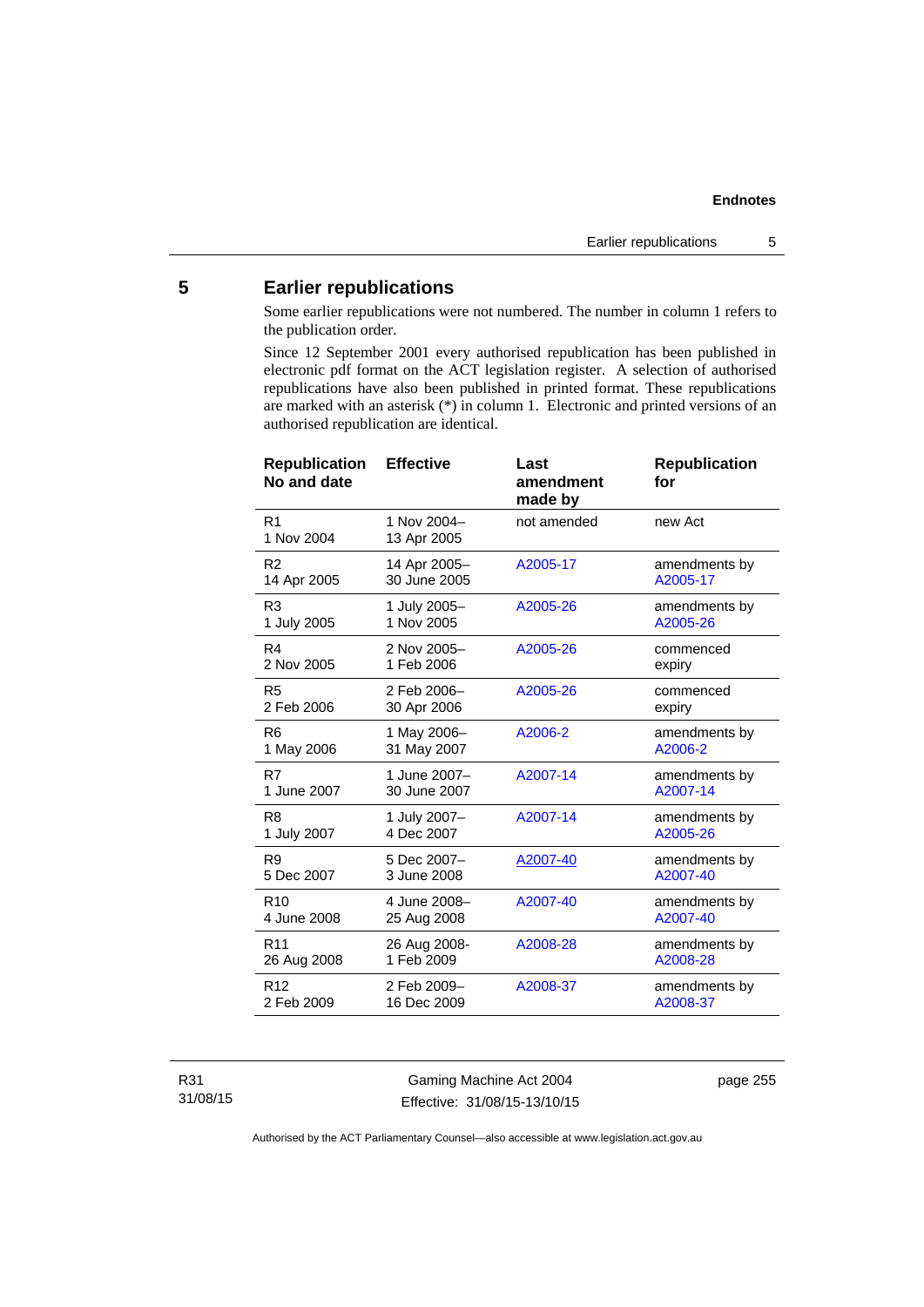| <b>Republication</b><br>No and date | <b>Effective</b>             | Last<br>amendment<br>made by | <b>Republication</b><br>for                                                  |
|-------------------------------------|------------------------------|------------------------------|------------------------------------------------------------------------------|
| R13                                 | 17 Dec 2009-                 | A2009-49                     | amendments by                                                                |
| 17 Dec 2009                         | 30 Nov 2010                  |                              | A2009-49                                                                     |
| R <sub>14</sub>                     | 1 Dec 2010-                  | A2010-43                     | amendments by                                                                |
| 1 Dec 2010                          | 28 Feb 2011                  |                              | A2010-43                                                                     |
| R <sub>15</sub>                     | 1 Mar 2011-                  | A2011-3                      | amendments by                                                                |
| 1 Mar 2011                          | 30 June 2011                 |                              | A2011-3                                                                      |
| R <sub>16</sub>                     | 1 July 2011-                 | A2011-3                      | amendments by                                                                |
| 1 July 2011                         | 12 Sept 2011                 |                              | A2010-52                                                                     |
| R <sub>16</sub> (RI)<br>7 July 2011 | 1 July 2011-<br>12 Sept 2011 | A2011-3                      | reissued for<br>retrospective<br>amendments by<br>A2011-24                   |
| R <sub>17</sub>                     | 13 Sept 2011-                | A2011-27                     | amendments by                                                                |
| 13 Sept 2011                        | 27 May 2012                  |                              | A2011-27                                                                     |
| R <sub>18</sub>                     | 28 May 2012-                 | A2012-2                      | amendments by                                                                |
| 28 May 2012                         | 30 June 2012                 |                              | A2012-2                                                                      |
| R <sub>19</sub>                     | 1 July 2012-                 | A2012-2                      | amendments by                                                                |
| 1 July 2012                         | 31 Dec 2012                  |                              | A2011-24                                                                     |
| R <sub>20</sub><br>1 Jan 2013       | 1 Jan 2013-<br>27 Mar 2013   | A2012-50                     | amendments by<br>A2012-42 and<br>A2012-50                                    |
| R21                                 | 28 Mar 2013-                 | A2013-9                      | amendment by                                                                 |
| 28 Mar 2013                         | 13 June 2013                 |                              | A2013-9                                                                      |
| R <sub>22</sub>                     | 14 June 2013-                | A2013-19                     | amendments by                                                                |
| 14 June 2013                        | 21 Aug 2013                  |                              | A2013-19                                                                     |
| R <sub>23</sub><br>22 Aug 2013      | 22 Aug 2013-<br>31 Jan 2014  | A2013-29                     | republication for<br>updated endnotes<br>as amended by<br>A2013-29           |
| R <sub>24</sub><br>1 Feb 2014       | 1 Feb 2014-<br>27 March 2014 | A2013-29                     | amendments by<br>A2012-42<br>(as amended by<br>A2013-29 s 4) and<br>A2012-50 |

# 5 Earlier republications

page 256 Gaming Machine Act 2004 Effective: 31/08/15-13/10/15

R31 31/08/15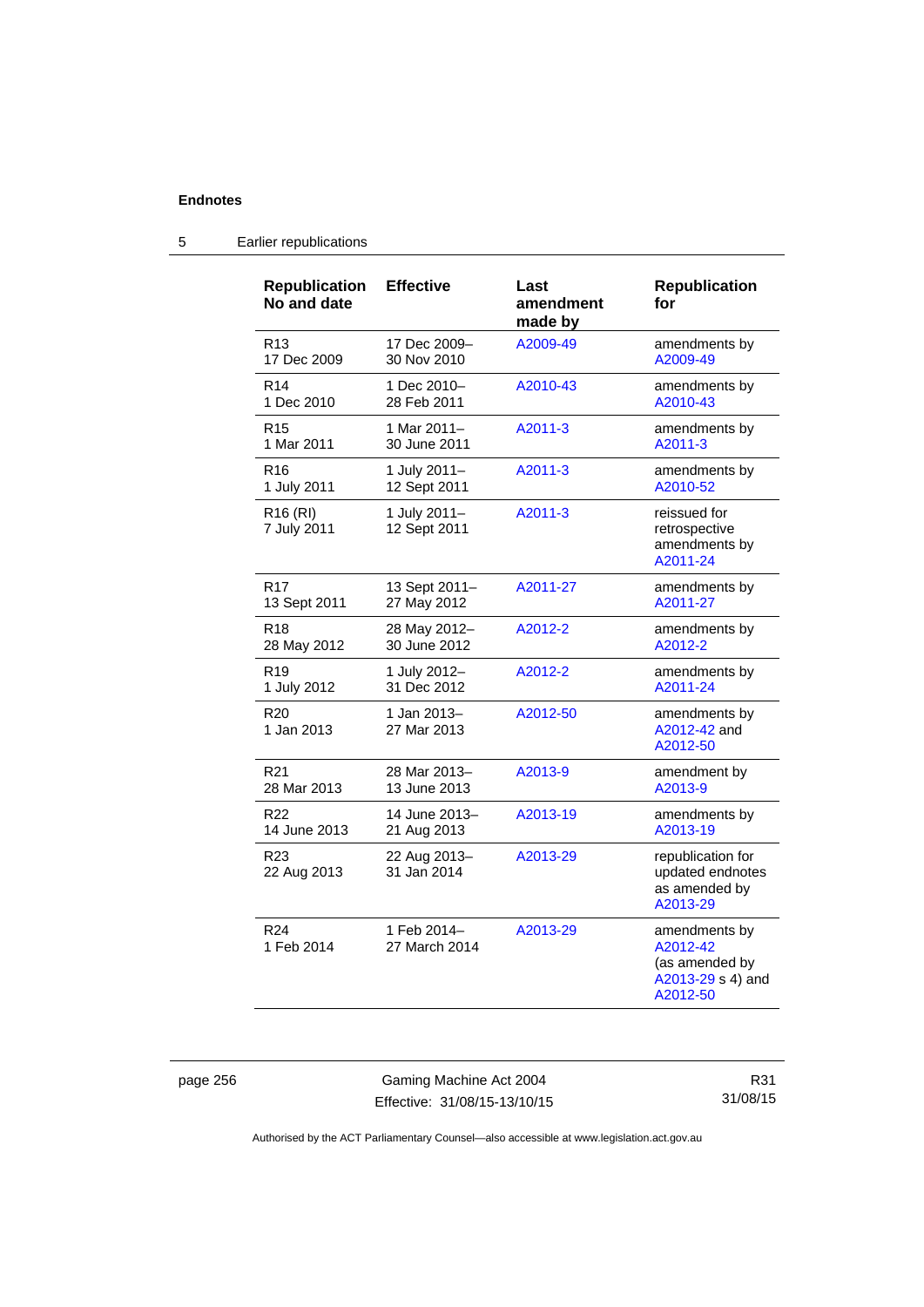Earlier republications 5

| <b>Republication</b><br>No and date | <b>Effective</b> | Last<br>amendment<br>made by | <b>Republication</b><br>for |
|-------------------------------------|------------------|------------------------------|-----------------------------|
| R <sub>25</sub>                     | 28 Mar 2014-     | A2014-5                      | amendments by               |
| 28 Mar 2014                         | 6 Nov 2014       |                              | A2014-5                     |
| R <sub>26</sub>                     | 7 Nov 2014-      | A2014-47                     | amendments by               |
| 7 Nov 2014                          | 4 Dec 2014       |                              | A2014-47                    |
| R <sub>27</sub>                     | 5 Dec 2014-      | A2014-56                     | amendments by               |
| 5 Dec 2014                          | 28 Feb 2015      |                              | A2014-56                    |
| R <sub>28</sub>                     | 1 Mar 2015-      | A2014-56                     | amendments by               |
| 1 Mar 2015                          | 2 June 2015      |                              | A2014-56                    |
| R <sub>29</sub>                     | 3 June 2015-     | A2015-16                     | amendments by               |
| 3 June 2015                         | 30 June 2015     |                              | A2015-16                    |
| R30                                 | 1 July 2015-     | A2015-21                     | amendments by               |
| 1 July 2015                         | 30 Aug 2015      |                              | A2015-21                    |

R31 31/08/15

Gaming Machine Act 2004 Effective: 31/08/15-13/10/15 page 257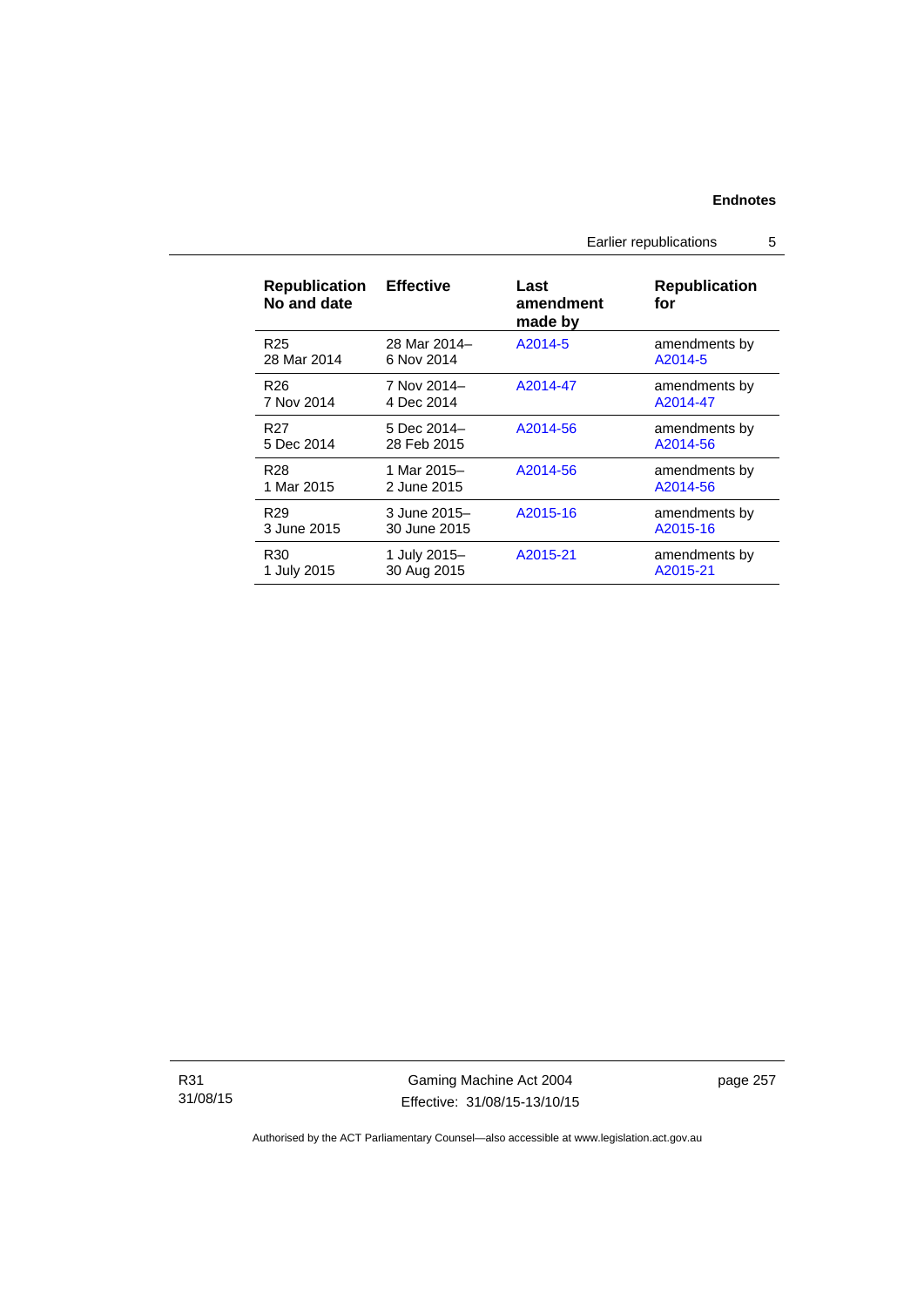| 6 | Modifications of republished law with temporary effect |  |  |
|---|--------------------------------------------------------|--|--|
|---|--------------------------------------------------------|--|--|

# **6 Modifications of republished law with temporary effect**  The following modifications have not been included in this republication:

 **Gaming Machine Regulation 2004 [SL2004-30](http://www.legislation.act.gov.au/sl/2004-30/default.asp) pt 15 and sch 1 mod 1.1 (as ins by [SL2015-27](http://www.legislation.act.gov.au/sl/2015-27/default.asp) s 29, s 30)** 

# **Part 15 Transitional—Gaming Legislation Amendment Regulation 2015 (No 1)**

# **200 Modification of Act, pt 20—Act, s 310 (2)**

- (1) The Act, part 20 is modified by schedule 1.
- (2) This part and schedule 1 expire 3 years after the day this section commences.

# **Schedule 1 Modification of Act**

(see s 200)

# **[1.1] New sections 309A and 309B**

*insert* 

# **309A Application to convert in-principle approval to new venue amendment**

- (1) This section applies if—
	- (a) before the commencement day, a licensee held an in-principle approval for a new venue amendment under the Act, section 38I (In-principle approval decision—new venue amendment); and

R31 31/08/15